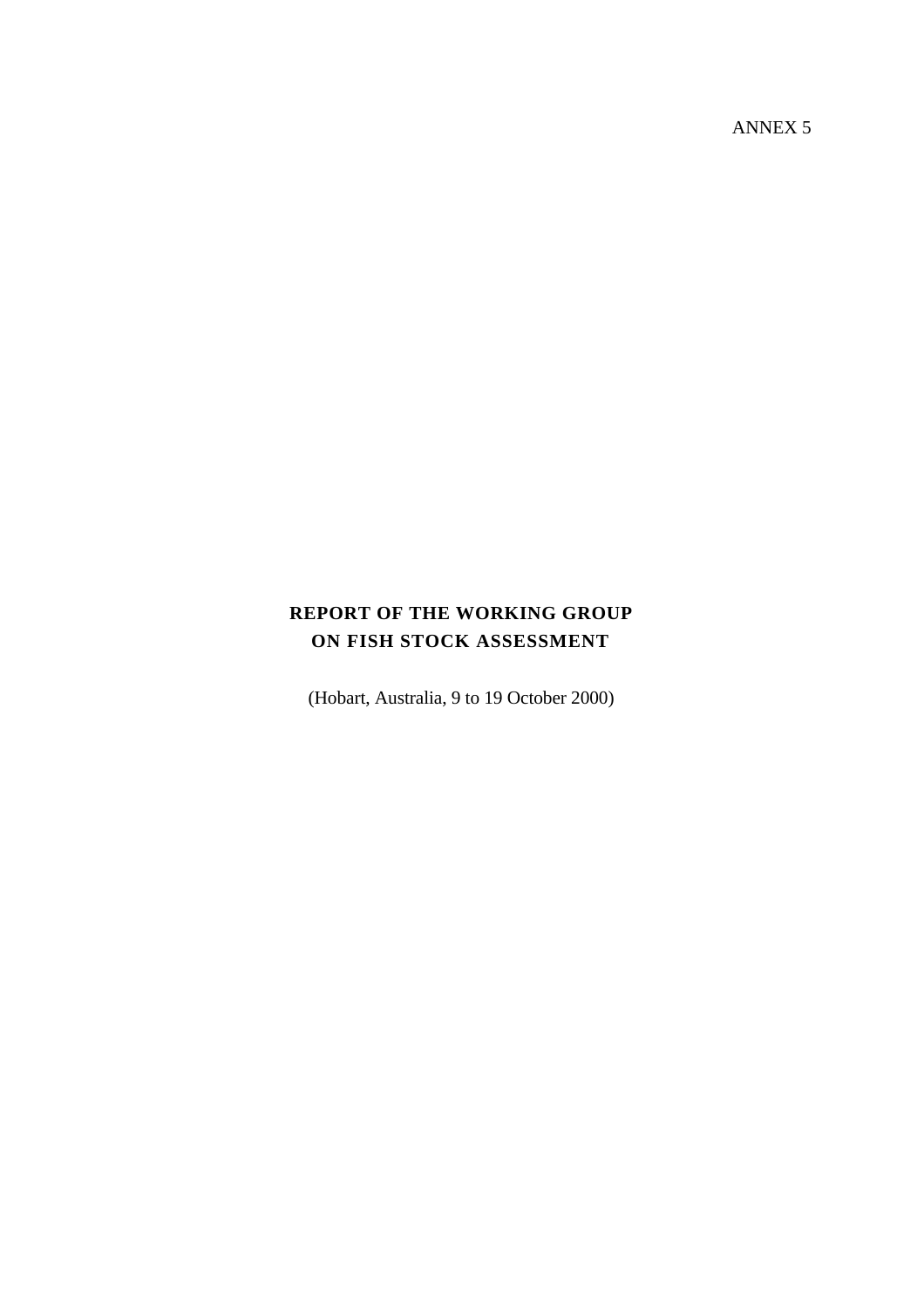## **CONTENTS**

|                                                                      | Page |
|----------------------------------------------------------------------|------|
|                                                                      | 283  |
| ORGANISATION OF THE MEETING AND ADOPTION OF THE AGENDA               | 283  |
|                                                                      | 283  |
|                                                                      | 283  |
|                                                                      | 283  |
|                                                                      | 284  |
|                                                                      | 285  |
|                                                                      | 285  |
|                                                                      | 285  |
|                                                                      | 286  |
|                                                                      | 286  |
| Estimated Trade in Dissostichus spp. in the 1999/2000 Split-year     | 286  |
|                                                                      | 287  |
|                                                                      | 287  |
|                                                                      | 288  |
|                                                                      | 288  |
| Catch and Effort Data for Fisheries for Dissostichus spp.            |      |
|                                                                      | 288  |
|                                                                      | 288  |
|                                                                      | 291  |
| Mesh/Hook Selectivity and related Experiments affecting Catchability | 292  |
|                                                                      | 292  |
|                                                                      | 293  |
|                                                                      | 293  |
|                                                                      | 293  |
|                                                                      | 293  |
|                                                                      | 294  |
|                                                                      | 294  |
|                                                                      | 294  |
|                                                                      | 295  |
|                                                                      | 295  |
|                                                                      | 295  |
|                                                                      | 295  |
|                                                                      | 296  |
|                                                                      | 297  |
|                                                                      | 297  |
|                                                                      | 297  |
|                                                                      | 297  |
|                                                                      | 298  |
|                                                                      | 299  |
|                                                                      | 301  |
|                                                                      | 301  |
|                                                                      | 303  |
|                                                                      | 303  |
|                                                                      | 303  |
|                                                                      | 308  |
|                                                                      | 308  |
|                                                                      | 309  |
|                                                                      | 312  |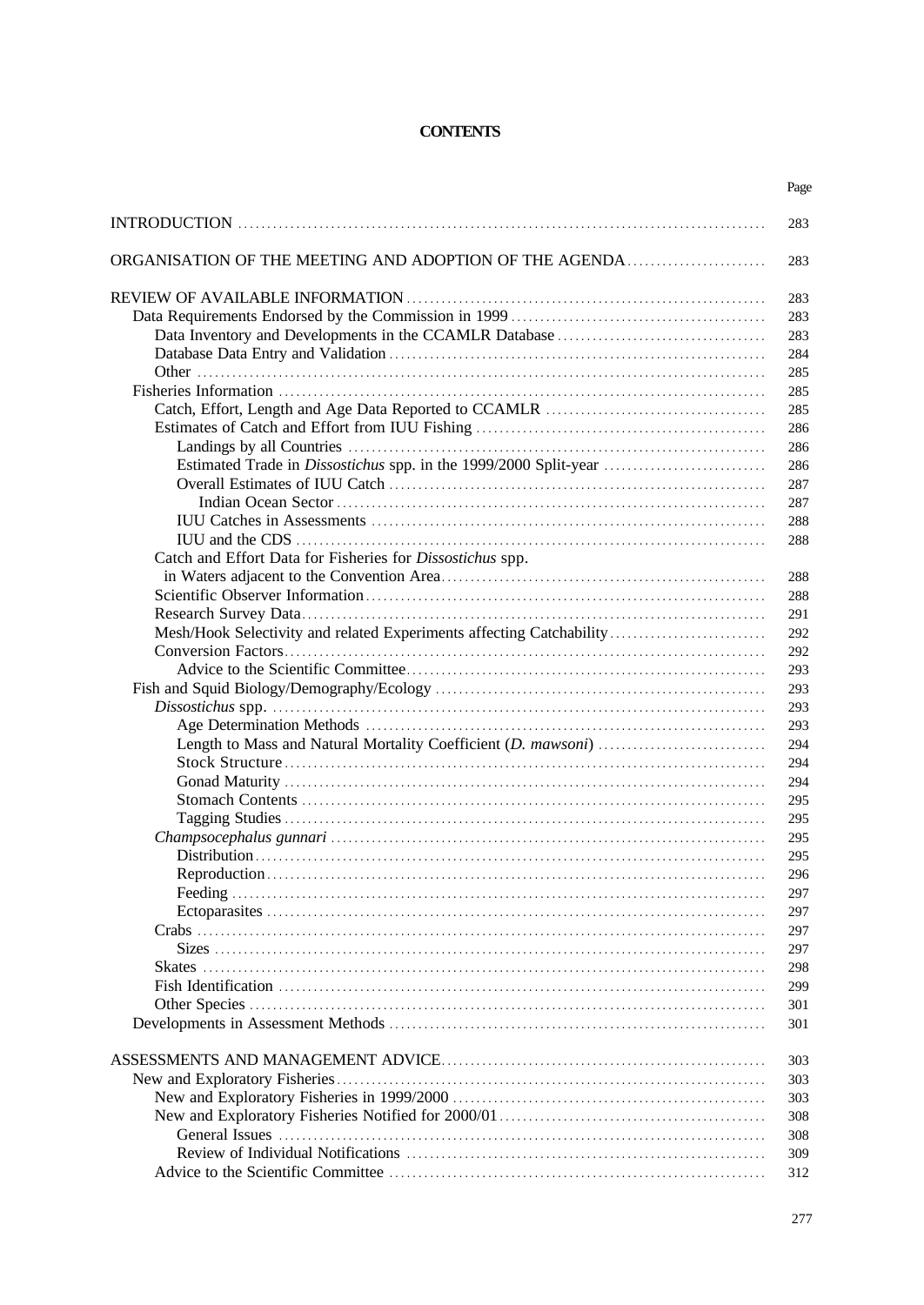|                                                                                  | 315 |
|----------------------------------------------------------------------------------|-----|
|                                                                                  | 315 |
|                                                                                  | 316 |
|                                                                                  | 316 |
|                                                                                  | 318 |
|                                                                                  | 318 |
|                                                                                  | 319 |
|                                                                                  | 320 |
|                                                                                  | 322 |
|                                                                                  | 323 |
|                                                                                  | 323 |
|                                                                                  | 323 |
| Management Advice for <i>D. eleginoides</i> and <i>D. mawsoni</i> (Subarea 48.4) | 324 |
|                                                                                  | 324 |
|                                                                                  | 324 |
|                                                                                  | 324 |
|                                                                                  | 325 |
|                                                                                  | 325 |
|                                                                                  | 325 |
|                                                                                  | 326 |
|                                                                                  | 326 |
|                                                                                  | 326 |
|                                                                                  | 327 |
|                                                                                  | 327 |
|                                                                                  | 327 |
|                                                                                  | 327 |
|                                                                                  |     |
|                                                                                  | 328 |
|                                                                                  | 328 |
|                                                                                  | 328 |
|                                                                                  | 329 |
|                                                                                  | 329 |
|                                                                                  | 332 |
|                                                                                  | 332 |
|                                                                                  | 333 |
|                                                                                  | 333 |
|                                                                                  | 333 |
|                                                                                  | 333 |
|                                                                                  | 334 |
|                                                                                  | 334 |
|                                                                                  | 334 |
| Antarctic Peninsula (Subarea 48.1) and South Orkney Islands (Subarea 48.2)       | 334 |
|                                                                                  | 334 |
|                                                                                  | 335 |
|                                                                                  | 335 |
|                                                                                  | 335 |
| Pacific Ocean Sector (Subareas 88.2 and 88.3).                                   | 335 |
|                                                                                  | 335 |
|                                                                                  | 335 |
|                                                                                  | 336 |
|                                                                                  | 336 |
|                                                                                  | 336 |
|                                                                                  | 337 |
|                                                                                  | 339 |
|                                                                                  | 339 |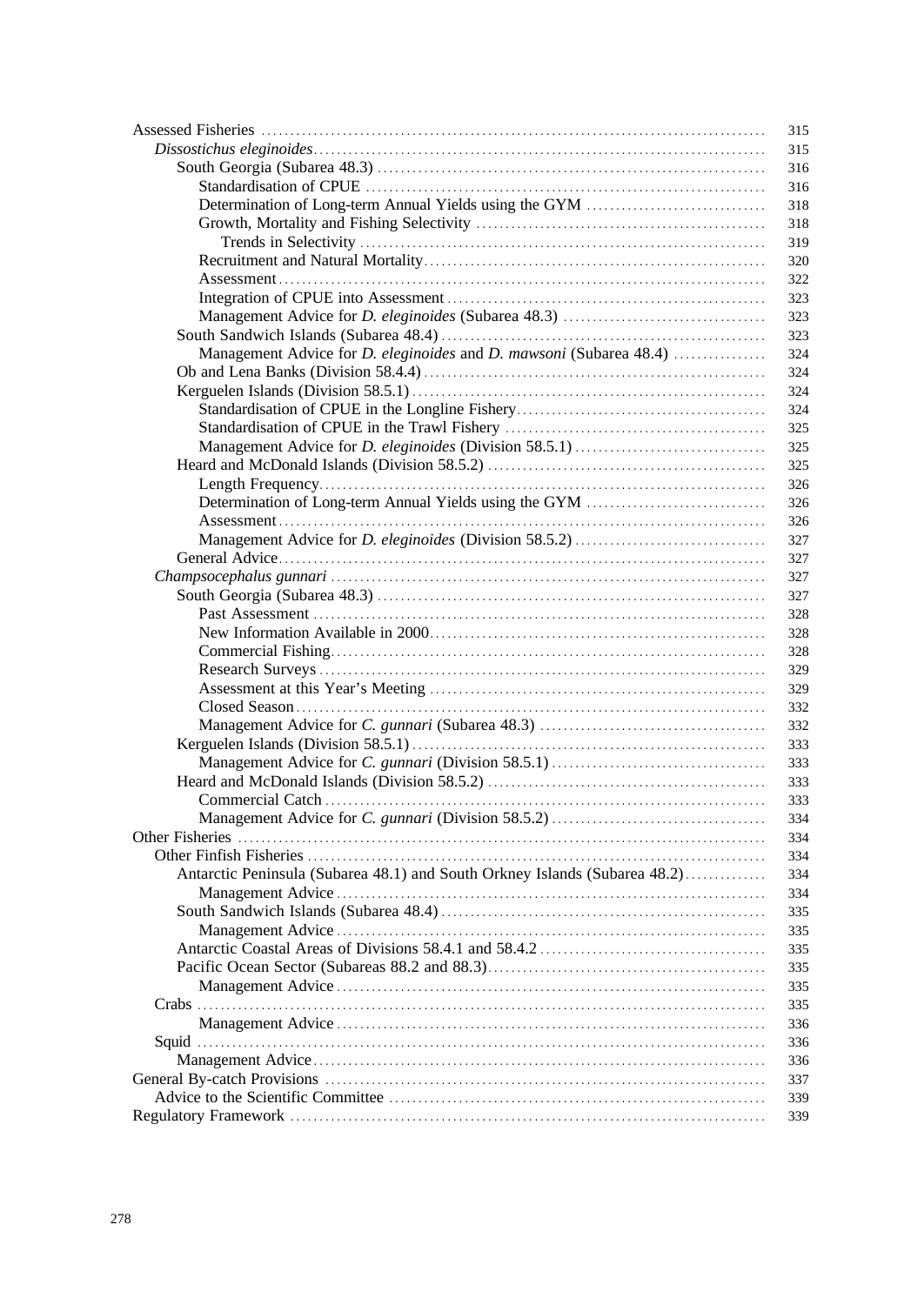|                                                                               | 340        |
|-------------------------------------------------------------------------------|------------|
| Interaction with WG-EMM.                                                      | 340        |
|                                                                               | 340        |
| Other Information arising from WG-EMM's                                       |            |
|                                                                               | 340        |
|                                                                               | 341        |
|                                                                               | 341        |
|                                                                               | 341        |
|                                                                               | 341        |
|                                                                               | 341        |
|                                                                               |            |
|                                                                               | 342        |
|                                                                               | 342        |
|                                                                               | 342        |
|                                                                               | 342        |
|                                                                               |            |
|                                                                               | 342        |
|                                                                               | 342        |
|                                                                               | 343        |
| Incidental Mortality of Seabirds during Regulated                             |            |
|                                                                               | 346        |
|                                                                               | 346        |
|                                                                               | 347        |
|                                                                               | 347        |
|                                                                               | 349        |
|                                                                               | 349        |
|                                                                               | 349        |
|                                                                               | 349        |
|                                                                               | 349        |
|                                                                               | 350        |
|                                                                               | 350        |
|                                                                               | 350        |
|                                                                               | 350        |
|                                                                               | 351        |
|                                                                               | 351        |
| Incidental Mortality of Seabirds during Unregulated                           |            |
|                                                                               | 351        |
|                                                                               | 351        |
|                                                                               | 352        |
|                                                                               | 352        |
|                                                                               | 353        |
| Incidental Mortality of Seabirds in relation to New and Exploratory Fisheries | 354        |
|                                                                               | 354<br>356 |
|                                                                               |            |
|                                                                               | 356<br>356 |
| Incidental Mortality of Seabirds during Longline Fishing                      |            |
|                                                                               | 357        |
|                                                                               | 358        |
|                                                                               | 358        |
|                                                                               | 359        |
|                                                                               | 360        |
|                                                                               | 360        |
|                                                                               | 360        |
|                                                                               | 360        |
|                                                                               | 360        |
|                                                                               | 361        |
|                                                                               |            |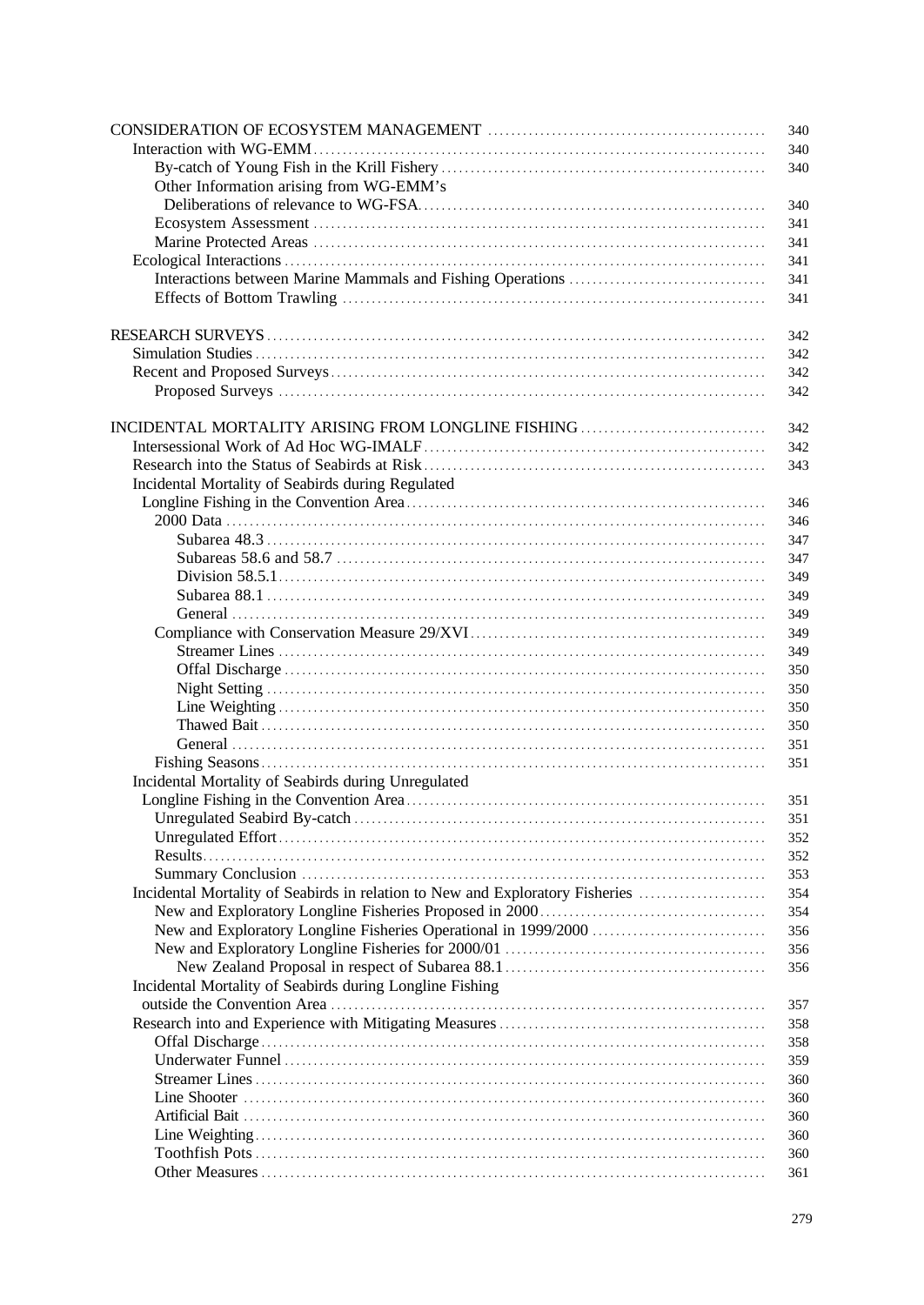|                                                                               | 361        |
|-------------------------------------------------------------------------------|------------|
| Policy Considerations in relation to Mitigating Measures                      |            |
|                                                                               | 361        |
|                                                                               | 362        |
|                                                                               | 362        |
|                                                                               | 362        |
|                                                                               | 363        |
|                                                                               | 363        |
|                                                                               | 363        |
|                                                                               | 364        |
| International and National Initiatives relating to Incidental Mortality       |            |
|                                                                               | 364        |
| Workshop on Albatross and Petrel Mortality from Longline Fishing              | 364        |
| FAO International Plan of Action for Reducing Incidental Catch                |            |
|                                                                               | 365        |
|                                                                               | 366        |
|                                                                               | 366        |
|                                                                               | 367        |
|                                                                               |            |
| Commission for the Conservation of Southern Bluefin Tuna (CCSBT)              | 368        |
|                                                                               | 368        |
|                                                                               | 368        |
|                                                                               | 369        |
|                                                                               | 369        |
| Incidental Mortality of Seabirds during Regulated Longline                    |            |
|                                                                               | 369        |
|                                                                               | 370        |
|                                                                               | 371        |
| Assessment of Incidental Mortality of Seabirds during                         |            |
|                                                                               | 371        |
| Incidental Mortality of Seabirds in relation to New and Exploratory Fisheries | 371        |
| Incidental Mortality of Seabirds during Longline Fishing                      |            |
| outside the Convention Area                                                   | 372        |
|                                                                               | 372        |
| Policy Considerations in relation to Mitigating Measures                      |            |
|                                                                               | 373        |
| International and National Initiatives relating to Incidental Mortality       |            |
|                                                                               | 374        |
|                                                                               |            |
|                                                                               | 375        |
|                                                                               | 375        |
|                                                                               | 375        |
|                                                                               |            |
|                                                                               | 375        |
|                                                                               |            |
| FUTURE WORK.                                                                  | 376        |
|                                                                               | 376        |
|                                                                               | 377        |
|                                                                               | 379        |
|                                                                               | 380        |
|                                                                               |            |
| OTHER BUSINESS.                                                               | 381        |
|                                                                               | 381        |
|                                                                               | 381        |
|                                                                               | 382        |
|                                                                               |            |
|                                                                               | 382<br>383 |
|                                                                               |            |
|                                                                               | 383        |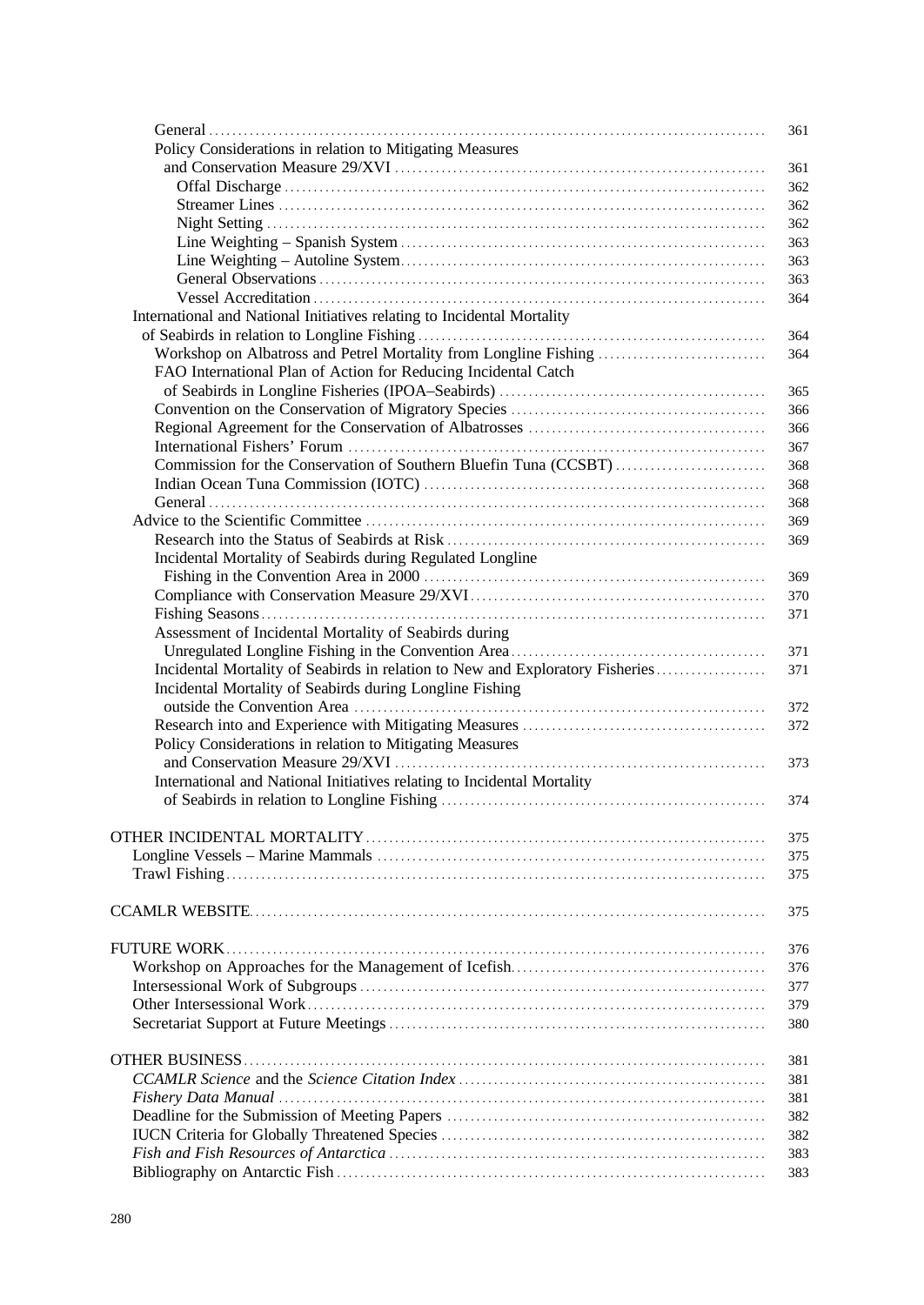| 383 |
|-----|
| 383 |
| 384 |
| 386 |
| 447 |

|  | 483 |
|--|-----|
|  |     |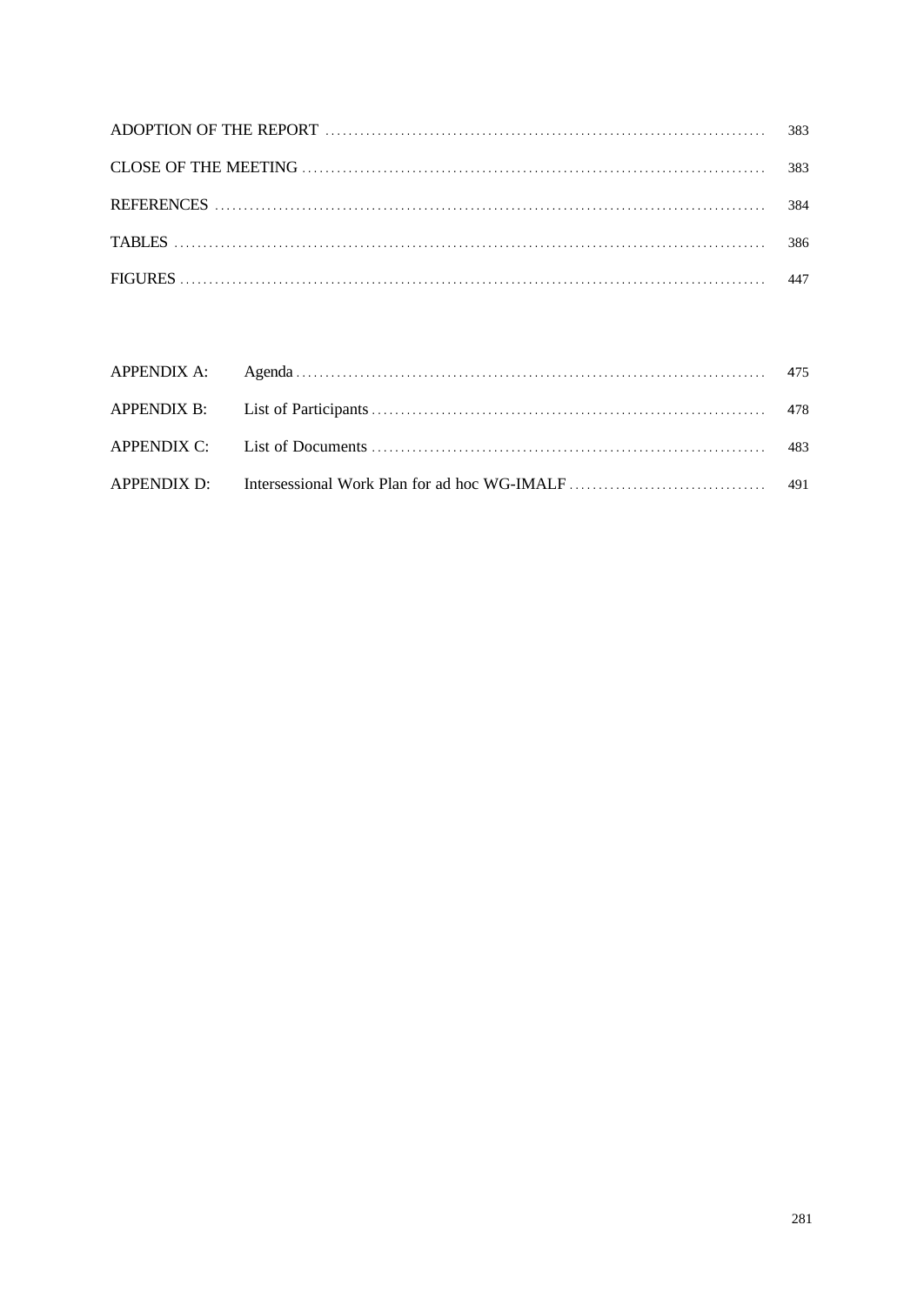## **REPORT OF THE WORKING GROUP ON FISH STOCK ASSESSMENT** (Hobart, Australia, 9 to 19 October 2000)

#### INTRODUCTION

1.1 The meeting of WG-FSA was held at CCAMLR Headquarters, Hobart, Australia, from 9 to 19 October 2000. The Convener, Mr R. Williams (Australia), chaired the meeting.

## ORGANISATION OF THE MEETING AND ADOPTION OF THE AGENDA

2.1 The Convener welcomed participants to the meeting and introduced the Provisional Agenda which had been circulated prior to the meeting. Following discussions, it was agreed that the following subitems be added:

- (i) Subitem 10.3 'Impact of Budgetary Restraints; and
- (ii) Subitem 11.4 'IUCN Criteria for Endangered Species'.

With these changes the Agenda was adopted.

2.2 The Agenda is included in this report as Appendix A, the List of Participants as Appendix B and the List of Documents presented to the meeting as Appendix C.

2.3 The report was prepared by Mr B. Baker (Australia), Dr E. Barrera-Oro (Argentina), Dr A. Constable (Australia), Prof. J. Croxall (UK), Dr I. Everson (UK), Dr R. Gales (Australia), Dr S. Hanchet (New Zealand), Dr R. Holt (USA), Mr C. Jones (USA), Dr G. Kirkwood (UK), Dr K.-H. Kock (Germany), Dr E. Marschoff (Argentina), Dr D. Miller (Chairman, Scientific Committee), Dr G. Parkes (UK), Dr G. Robertson (Australia), Mr N. Smith (New Zealand), Mr B. Watkins (South Africa) and the Secretariat.

#### REVIEW OF AVAILABLE INFORMATION

Data Requirements Endorsed by the Commission in 1999

Data Inventory and Developments in the CCAMLR Database

3.1 Dr D. Ramm (Data Manager) reported on the availability of data at the meeting and major developments within the CCAMLR Data Centre during the intersessional period.

3.2 Reconciliation of catch and effort reports with fine-scale data from CCAMLR fisheries in the 1999/2000 season was undertaken regularly during the year to assess the completeness of the fishery datasets. The majority of the fishery and observer data from the 1999/2000 season was available at the meeting, and details were reported in WG-FSA-00/6, 00/18 and 00/37.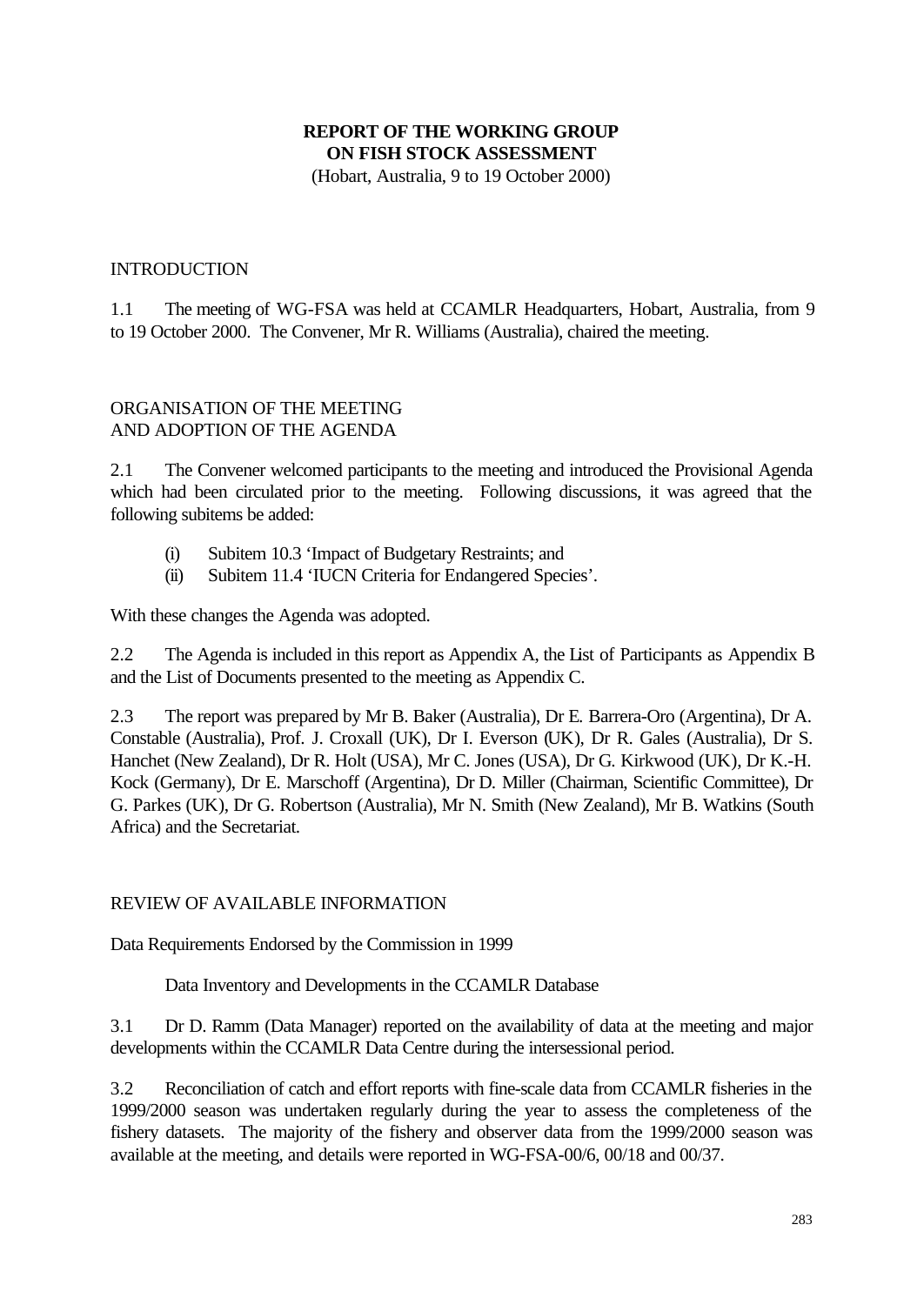3.3 At the start of the meeting, most of the fine-scale data from finfish fishing in the 1999/2000 season had been submitted. The submission of data from two longliners targeting *Dissostichus eleginoides* in Subarea 48.3 (*Lyn, Ibsa Quinto*) and one in Division 58.4.4 (*Isla Alegranza*) was overdue (data from the *Lyn* and *Isla Alegranza* were submitted and processed during the meeting). In addition, fine-scale data from the krill fishery in Area 48 in 1999/2000 had not yet been submitted.

3.4 STATLANT data from the Convention Area in the 1999/2000 split-year (1 July 1999 to 30 June 2000) were summarised in SC-CAMLR-XIX/BG/1. This paper provided an opportunity for Member countries to check their STATLANT data prior to publication in the CCAMLR *Statistical Bulletin*: four STATLANT datasets (Chile, Japan, Russia and Spain) were outstanding at the start of the meeting (data from Chile were submitted during the meeting).

3.5 Over the past two years, Data Centre staff had undertaken a major overhaul of the research survey database and the routines used for length-density analyses. This overhaul was necessary because of the increasing quantity and diversity of survey data and their importance in the assessments of WG-FSA.

3.6 As reported last year (WG-FSA-99/14), trawl survey data and commercial trawl data had been initially managed as a single dataset. While appropriate in earlier years, this procedure constrained the type of survey data that could be stored in the CCAMLR database and placed limitations on their interpretation. The overhaul of the survey database has resolved these historical difficulties. WG-FSA-00/11 described the work done during the intersessional period, the structure of the new survey database and the procedure for deriving data for the length-density analysis.

3.7 Another major task during 2000 was the implementation of the new Catch Documentation Scheme for *Dissostichus* spp. (CDS). This involved the development of a database, dataprocessing routine and a confidential web-based reporting system. A subset of the CDS data (landings by month and area) was made available to the Working Group, and these data were used to estimate catches of *Dissostichus* spp. taken outside the Convention Area (WG-FSA-00/6).

3.8 The implementation of the CDS and the significant budgetary constraints in 2000 had impacted on the work of the Data Centre, its computing facilities and the level of support at the meeting (see Section 10, Future Work).

## Database Data Entry and Validation

3.9 Most of the data from the 1999/2000 fishing season had been submitted during August to October, and had been entered by the start of the meeting. These data would be validated by early 2001. Due mostly to the backlog of data submitted immediately prior to the meeting of WG-FSA, but also other work priorities (see above), eight submitted datasets were yet to be processed:

- *D. eleginoides* pot data from the experimental fishing in Subarea 48.3 (July–August 1999);
- *D. eleginoides* catch and effort data from Uruguay (*Isla Gorriti*) in Subarea 48.3 (May–July 2000);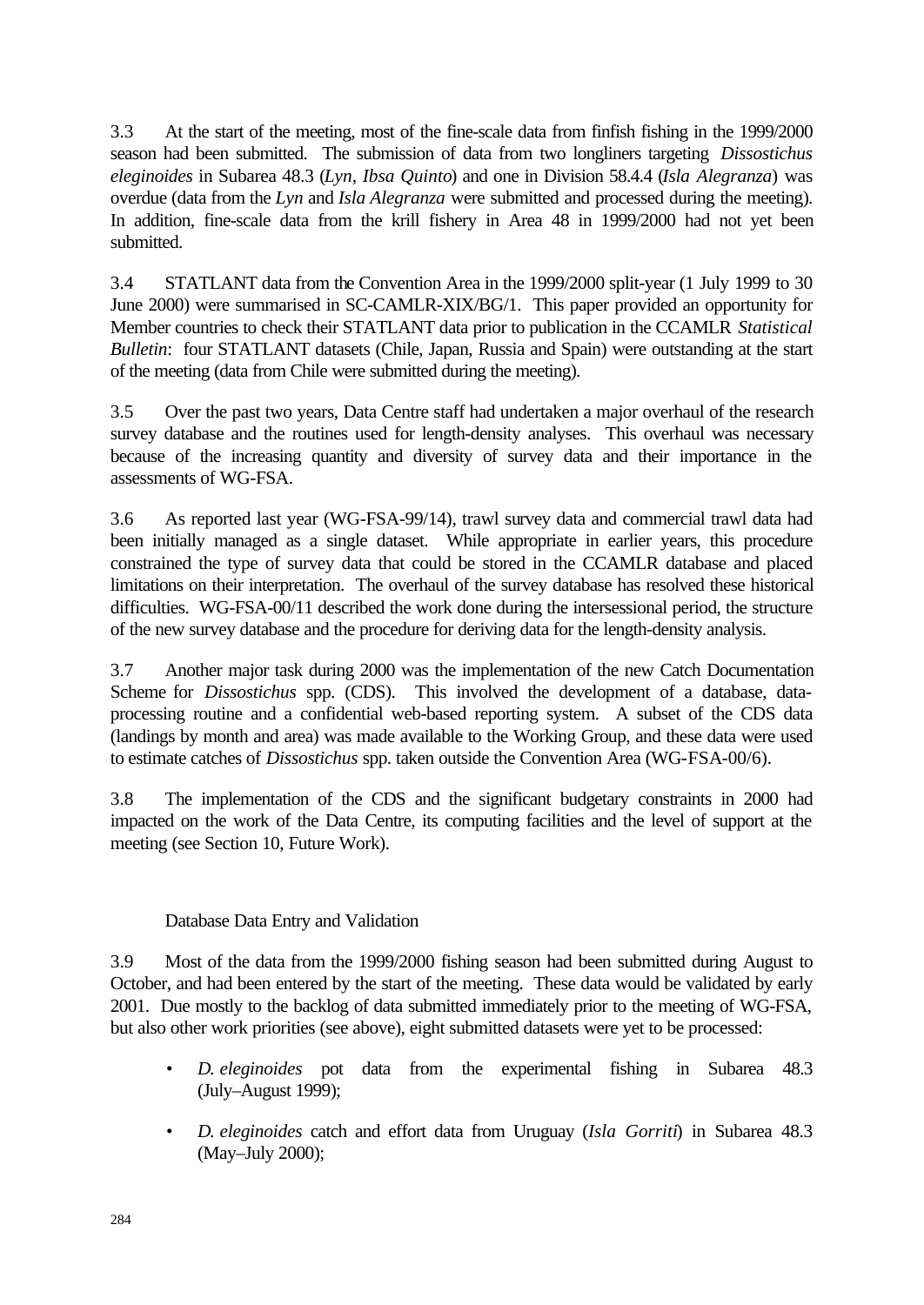- *Champsocephalus gunnari* length data from the national observer on board *Zakhar Sorokin* in Subarea 48.3 (December 1999–January 2000);
- krill biological data from Argentina (*Kasuga Maru*) in Area 48 (February–April 1999);
- krill catch and effort data from Ukraine (*Konstruktor Koshkin*) in Area 48 (May–July 1999);
- historical longline catch and effort data submitted by Russia and Ukraine (1986–1996);
- *D. eleginoides* catch and effort data from France in Division 58.5.1 and Subarea 58.6 (2000 season); and
- trawl survey data submitted from Russia (*Atlantida*, 2000).

3.10 With the exception of the data from the krill fishery and the experimental pot fishing, these datasets were processed during the first week of the meeting, and were made available to WG-FSA. In addition, Dr V. Herasymchuk (Ukraine) submitted historical data from seven trawl surveys carried out on four cruises on Ob and Lena Banks in Division 58.4.4 in 1980, 1982, 1986 and 1989; data from three other surveys would be submitted very soon. The Working Group thanked Dr Herasymchuk for these data, which will be entered into the new CCAMLR survey database.

3.11 Routine validation of the fine-scale data in 2000 detected two datasets where processed weights, rather than whole weights, may have been reported for *Dissostichus* spp. (WG-FSA-00/6); a similar situation was reported in 1999 (WG-FSA-99/9). Clarification had been sought from the data originators (Uruguay and South Africa) on 26 September 2000. In both cases, the retained weight of *Dissostichus* spp. was believed to be correctly reported as whole weight, however the discarded weight was believed to include offal and frames. If this interpretation is correct, then the weight of offal and frames will need to be subtracted from the weight of whole fish that have been discarded and that have been reported in these fine-scale datasets.

## **Other**

3.12 The data section on the CCAMLR website has been updated, and now includes detailed information on the CCAMLR data requirements and the submission of data. Information on how to collect, record and submit data is available in portable document format (pdf), including the *Scientific Observers Manual* and the unpublished *Fishery Data Manual*.

3.13 Electronic data forms (eforms) are available for submitting catch and effort reports, fine-scale data, observer data and CEMP data. These forms are in Microsoft Excel format, and may be downloaded from the website, copied, completed and submitted to the Secretariat via email. Alternatively, the original data forms in Microsoft Word format may be downloaded, printed, completed and submitted via facsimile or airmail.

3.14 Eforms are now used by many of the Member countries to submit fishery and observer data, as well as other types of data. The amount of time required to process these eforms varies greatly and most datasets still require a significant amount of reformatting to overcome variations in formats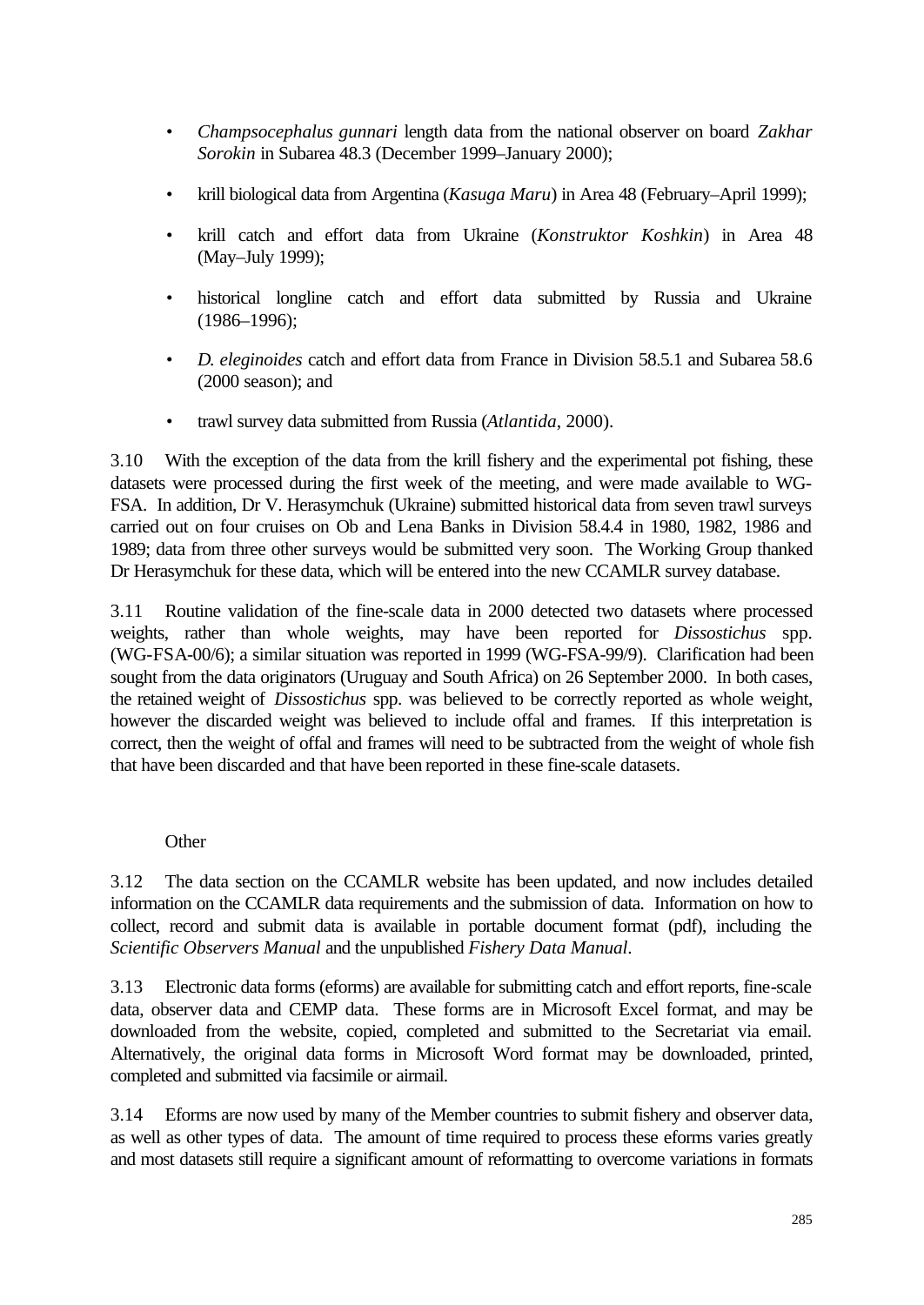(e.g. reporting time as 12.35 rather than 12:35) and data type (e.g. reporting lengths in mm rather than cm); some eforms take as long to process as data submitted in paper format. However, the amount of reformatting required is being reduced as the quality of the electronic submissions continues to improve, and the eforms and data extraction routines undergo further development.

Fisheries Information

Catch, Effort, Length and Age Data Reported to CCAMLR

3.15 Fisheries prosecuted under the conservation measures in force during the 1999/2000 fishing season were reported in CCAMLR-XIX/BG/5. With the exception of the krill fisheries (1 July 1999 to 30 June 2000), all fishing seasons in 1999/2000 fell between 1 December 1999 and 30 November 2000. Catches of target species reported by the start of the meeting are summarised in Table 1.

3.16 Catches reported from the Convention Area during the 1999/2000 split-year (1 July 1999 to 30 June 2000) are summarised in Table 2 (see also paragraph 3.4). These catches, reported in STATLANT data, included catches taken within South Africa's EEZ in Subareas 58.6 and 58.7, and within France's EEZ in Subarea 58.6 and Division 58.5.1.

3.17 Most of the length-frequency data submitted during 1999/2000 were collected by scientific observers, and submitted in their logbooks and reports. Some length-frequency data were submitted as fine-scale biological data. Catch-weighted length frequencies for *D. eleginoides* caught by longline in Subarea 48.3 during the 1998/99 and 1999/2000 seasons were reported in WG-FSA-00/6. This analysis required four sets of data: length-frequency data collected by scientific observers; fine-scale length-frequency data; fine-scale catch data; and STATLANT data. Data from four longliner fleets fishing in Subarea 48.3, and from the longliners which had fished in Subarea 88.1, were available for this analysis at the start of the meeting. Data processed during the meeting allowed further analysis of catch-weighted length-frequency data, including Divisions 58.4.4 and 58.5.2.

3.18 No data on ages were submitted to the Working Group.

## Estimates of Catch and Effort from IUU Fishing

Landings by all Countries

3.19 The total green-weight landings of *Dissostichus* spp. for the 1999/2000 split-year from the licensed fishery was estimated as 14 441 tonnes. The Working Group noted that this was a decrease compared to the previous split-year (17 558 tonnes). Reported catches from waters outside the Convention Area are given in Table 3 and totalled 11 553 tonnes. This gave a reported grand catch total of 25 994 tonnes.

3.20 The Working Group estimated landings of IUU-caught *D. eleginoides* by all countries (CCAMLR Members and non-Members) in Durban (South Africa), Walvis Bay (Namibia), Port Louis (Mauritius), Montevideo (Uruguay) and Vigo (Spain) for the 1999/2000 split-year and the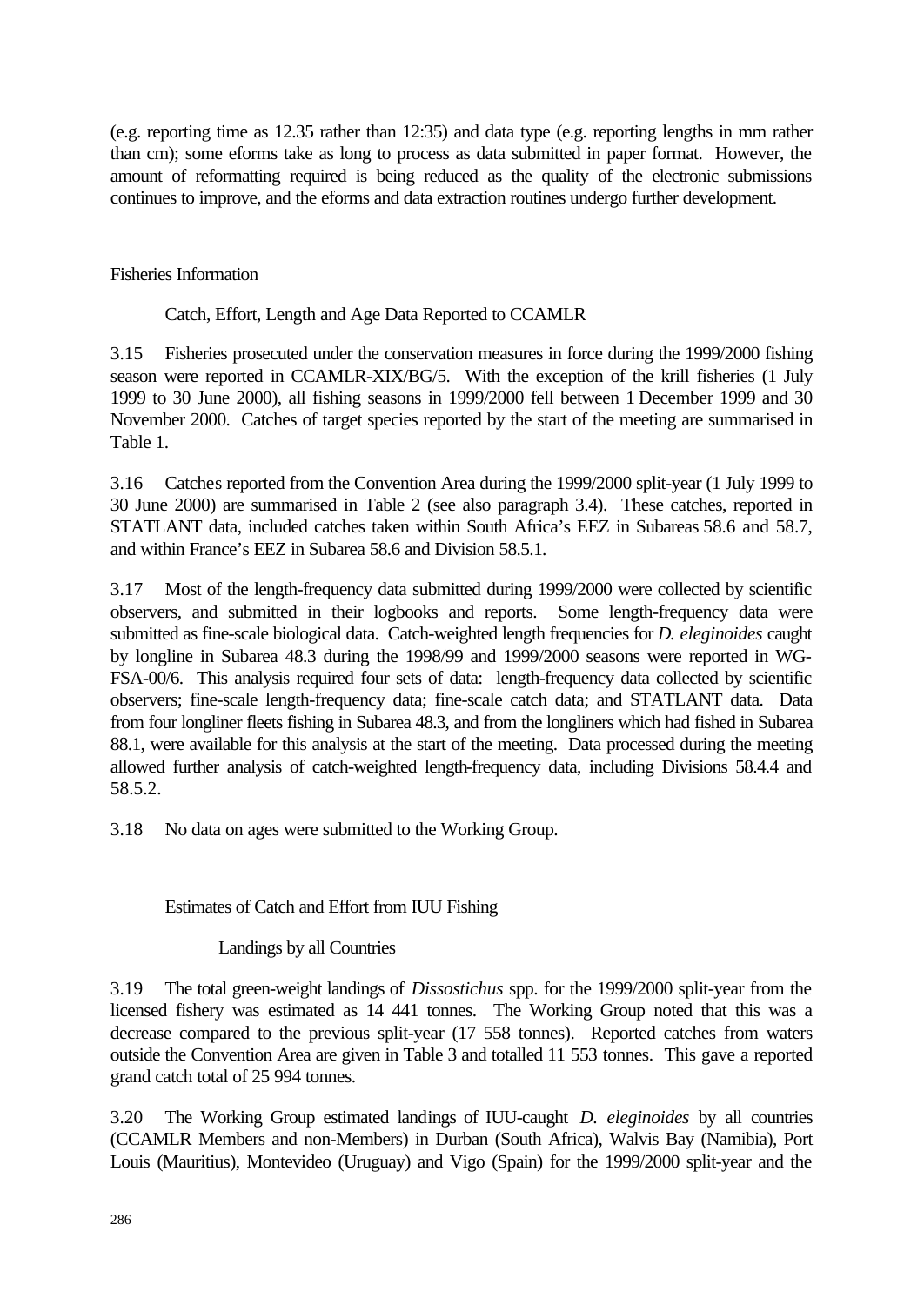period July to August 2000 (Table 4). Mauritius remains the primary site for the landing of IUUcaught fish, in particular after May 2000 when the CDS came into force and landings in all ports other than Port Louis ceased.

3.21 WG-FSA used the approach adopted at its 1998 meeting (SC-CAMLR-XVII, Annex 5, paragraph 3.24) to estimate the magnitude of IUU fishing effort and catches in various subareas and divisions during the 1999/2000 split-year. The results of this analysis are presented in Tables 5 and 6. The estimated total catch for all subareas and divisions in the Convention Area in the 1999/2000 split-year was 20 987 tonnes, comprising 14 441 tonnes of reported catch and 6 546 tonnes of estimated unreported catch (Table 5). The total estimated landings of catches in Walvis Bay and Mauritius (7 942 tonnes) in 1999/2000 accounted for some 52% of the estimated 15 146 tonnes total catch in the Indian Ocean.

## Estimated Trade in *Dissostichus* spp. in the 1999/2000 Split-year

3.22 Trade statistics for *D. eleginoides* in 1999/2000 were received from FAO, Japan and the USA (Table 7; WG-FSA-00/6, Tables E2 to E9) and by other countries (WG-FSA-00/6, Table E1). Product imports into Japan and the USA totalled an estimated 39 949 tonnes of whole and filleted *D. eleginoides* during the 1999 calendar year, with Argentina, Chile and Uruguay being the major sources of supply. In the first half of 2000, imports into Japan and the USA totalled 21 405 tonnes equivalent whole weight with Mauritius being a major supplier to Japan. The equivalent estimate of imports in the 1998 calendar year was 42 796 tonnes (SC-CAMLR-XVIII, Annex 5, Table 9).

3.23 The conversion factor (CF) for product to whole weight remains a problem for products other than fillets and headed and gutted, e.g. collars, in converting product weight to green weight. There is also some potential for double estimation of catch for split products as green weight is determined from product trunk weight only. The CDS reports all landed product weights per vessel and exports can be reconciled against reported landed weights (Table 8).

3.24 Although there was a decrease in the volume of imports into Japan and the USA, the price of headed and gutted product on the US market nearly trebled between July 1998 and July 1999 from US\$3.80 to US\$11.00 (SC-CAMLR-XVIII, Annex 5, Figure 1). From July 1999 to July 2000 this increasing trend was not evident (source from industry).

3.25 As in previous years, trade statistics should be treated with considerable caution since the export sources of a product are not necessarily responsible for the catching of fish.

## Overall Estimates of IUU Catch

3.26 Table 5 provides overall estimates of the catch from IUU fishing operations. The total estimate for the 1999/2000 split-year was 6 546 tonnes. This compares to 4 913 tonnes in the 1998/99 split-year and 22 415 tonnes in 1997/98. It should be noted that estimating IUU catches has become increasingly more difficult, primarily due to transhipments on the high seas which are very difficult to track through the sources available to the Working Group (see Table 3). Consequently, estimates of IUU catches are likely to be underestimates of the true catches to an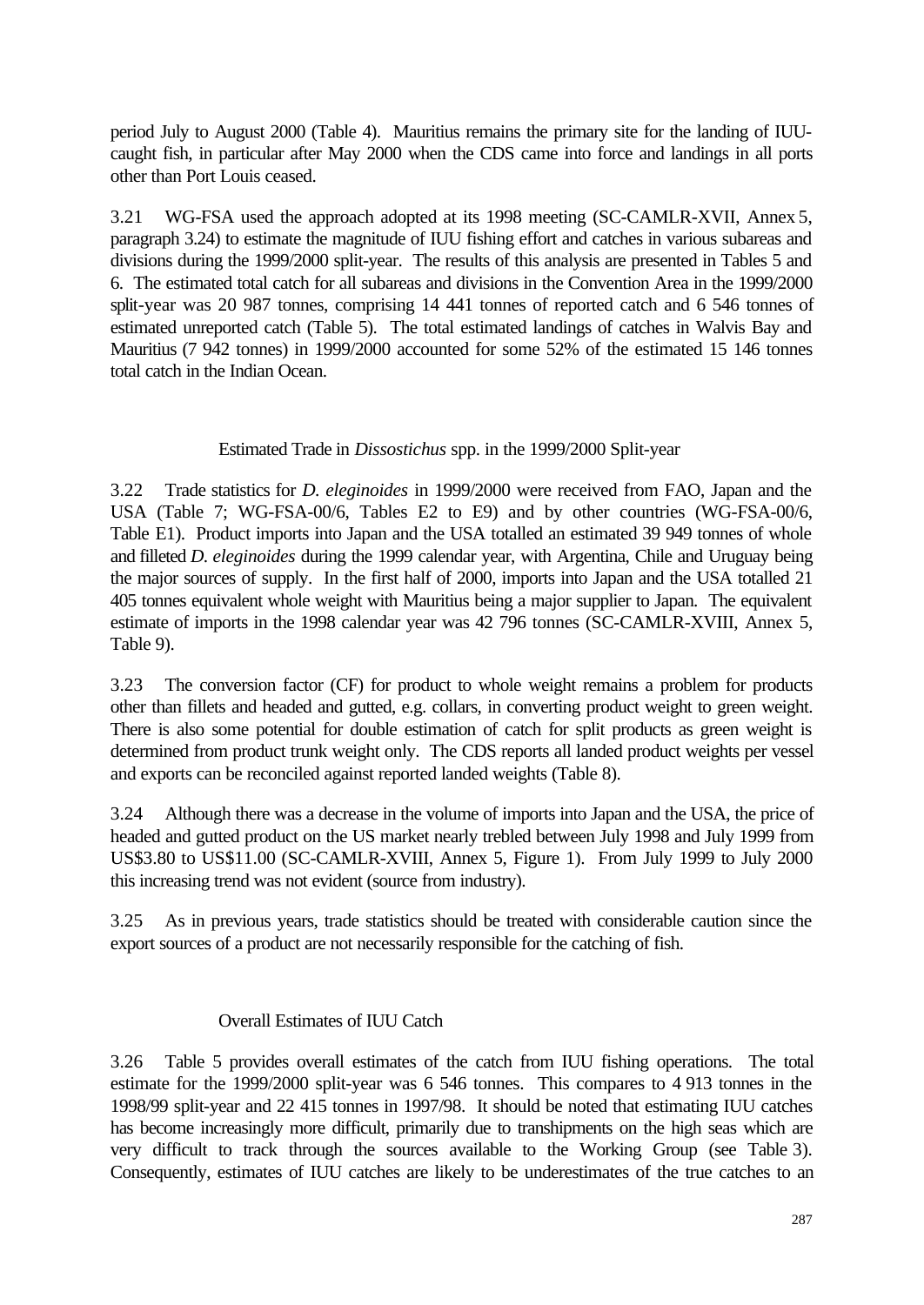unknown extent. The Working Group agreed that estimates of IUU catches of *Dissostichus* spp. are only minimum estimates and that the proportion of these estimates is one-third that of regulated catches. The values for 1999/2000 should be compared with previous years only with caution (see Figure 1).

## Indian Ocean Sector

3.27 There is some indication that there has been a drop in illegal activity in the Prince Edward Islands EEZ. This is in part due to lower catch rates generally, and the presence of toothed cetaceans particularly in the eastern sector. Illegal activity has a year-round presence with a higher concentration of vessels during the summer months. In waters adjacent to the Crozet and Kerguelen Islands illegal fishers are also present year-round from information presented to the intersessional subgroup on IUU fisheries. During August 2000, illegal vessels moved westwards into the Prince Edward Islands EEZ from French waters during a French naval surveillance.

3.28 In summary, the IUU fishery appears to be concentrated in Area 58 (although up to four Argentinian vessels were known to fish illegally around South Georgia (Subarea 48.3)). In Area 58 the IUU fishery targets known plateaux or topographic features, in particular the Kerguelen Plateau (Kerguelen and Heard Islands) or the area around Crozet. The oceanic banks (Ob and Lena, Division 58.4.4 and Africana/Del Cano, Subarea 58.6) are also subject to IUU fishing, probably due to the isolation of these fishing grounds.

## IUU Catches in Assessments

3.29 The IUU input assessments for *D. eleginoides* fisheries used the estimated unreported catches of 300 tonnes for Subarea 48.3 (South Georgia) and 800 tonnes for Division 58.5.2 (Heard Island).

## IUU and the CDS

3.30 Taken with the persistence and relatively high levels of IUU fishing, it is uncertain where removals of *Dissostichus* spp. are being landed. Landed weights of *Dissostichus* product reported to the CDS by 5 October 2000 are presented in Table 8. Two clear markets are now emerging: one market for landings with a *Dissostichus* catch document (DCD) and another, cheaper market for landings without the DCD. The market for fish without the DCD is apparently very unpredictable. In August 2000 it was estimated that in excess of 1 000 tonnes was being offered for sale with non-DCD fish fetching prices US\$3.00/kg lower than DCD fish, then trading at around US\$8.40/kg. There is also evidence that buyers in Mauritius are willing to pay cash for their purchases.

3.31 The Secretariat, intersessionally, was tasked with reconciling estimated IUU catches with reported catches. This will serve as a preliminary assessment aimed at assisting WG-FSA in developing further analyses of CDS data to track total *Dissostichus* spp. removals and possibly IUU catches. In the interests of efficiency, the Working Group suggested that a single Secretariat staff member should be tasked with compiling IUU and comparable CDS data intersessionally, and reporting this information annually.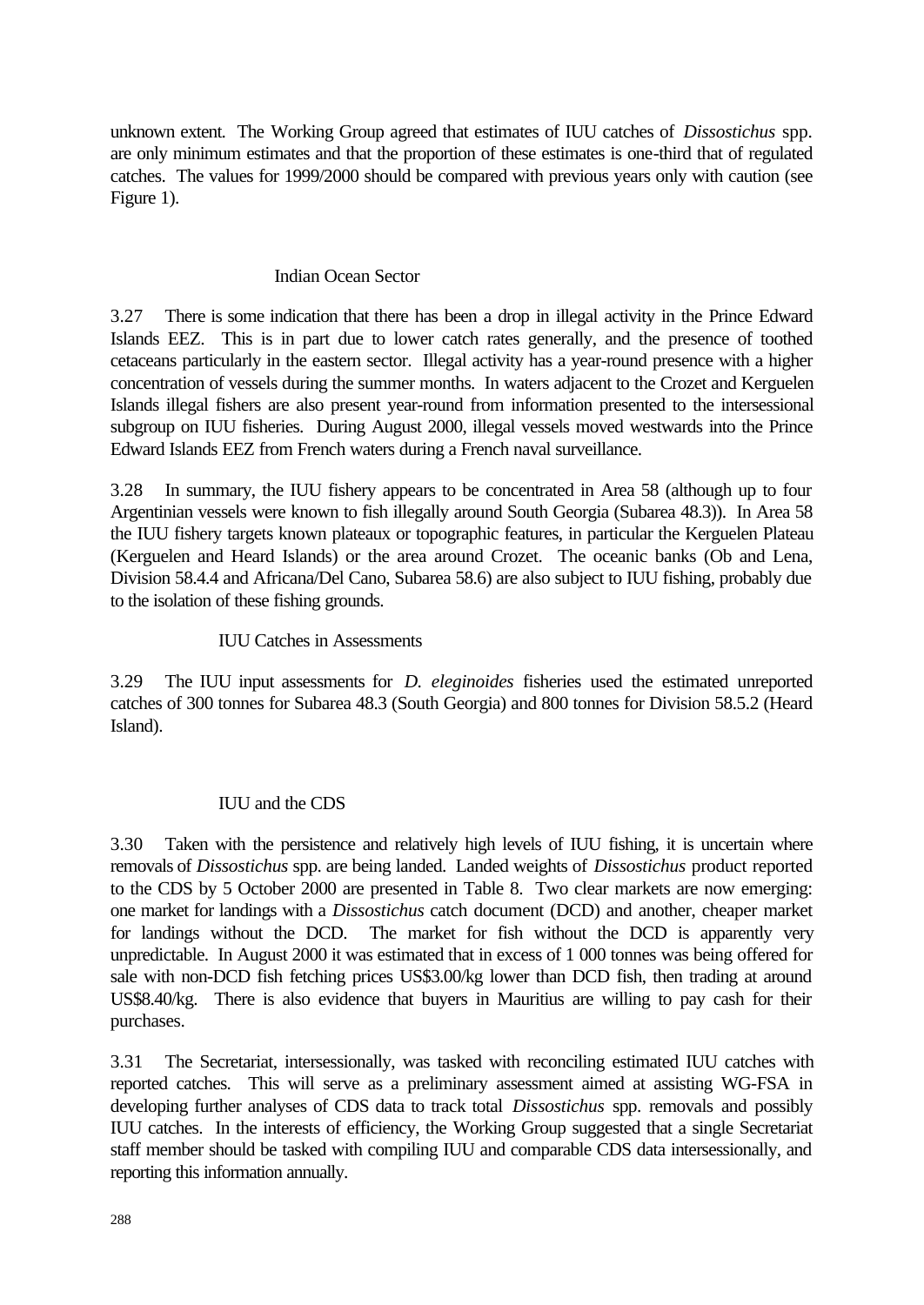3.32 The Working Group noted that FAO is currently developing an International Plan of Action (IPOA) to combat IUU fishing. The Working Group agreed that the FAO–IPOA development should be kept under review, especially in relation to data and information exchange (SC-CAMLR-XIX/BG/13). It also anticipated that the IPOA is likely to impact positively on CCAMLR's efforts to address IUU fishing.

3.33 WG-FSA discussed the requirements for scientific observers to record and report sightings of vessels. It was suggested that a standard form of recordings be developed and that the Scientific Committee would prepare advice for the Commission (paragraph 3.52).

Catch and Effort Data for Fisheries for *Dissostichus* spp. in Waters adjacent to the Convention Area

3.34 Information on catches taken in fisheries operating outside the Convention Area was obtained intersessionally from WG-FSA members, FAO, and the new CDS (WG-FSA-00/6). This information indicated that the recent annual catches of *D. eleginoides* in waters outside the Convention Area were in the order of 18 000–23 000 tonnes. Details are reported in paragraphs 3.19 to 3.33.

## Scientific Observer Information

3.35 Information collected by scientific observers was summarised in WG-FSA-00/18, 00/37 and 00/38. Scientific observers were deployed on all fishing vessels targeting *Dissostichus* spp. or *C. gunnari* in the Convention Area during 1999/2000. Reports and logbook data were submitted from 35 longline and 8 trawl cruises. Details are in Table 9.

3.36 The Working Group noted that on the basis of information available, the two French observers deployed in Subarea 58.6 appeared to be national observers and not CCAMLR international observers. Technically, this was inconsistent with the requirement of paragraph 7 of Conservation Measure 182/XVIII that each vessel participating in exploratory fisheries for *D. eleginoides* during the 1999/2000 season shall have at least one observer, appointed in accordance with the CCAMLR Scheme of International Observation, on board throughout all fishing activities. In the absence of a French representative, the Working Group was unable to comment further on this situation.

3.37 All but four of the logbooks and all the observer cruise reports were submitted before the start of the meeting. The quality of these reports has been good, with all logbooks presented in CCAMLR format. Seven of the 31 longline logbooks and seven of the nine trawl logbooks received were submitted using CCAMLR electronic logbooks forms (Excel spreadsheet format). This format has been highly successful, allowing faster entry into the CCAMLR database. Likewise, the standard of cruise reports submitted was high, with all the reports following the guidelines laid out in Part 1, Section 5 of the *Scientific Observers Manual*.

3.38 In relation to the work of technical coordinators, the Working Group recommended that scientific observers should be requested to use standard electronic logbooks developed in Excel format by CCAMLR for recording data.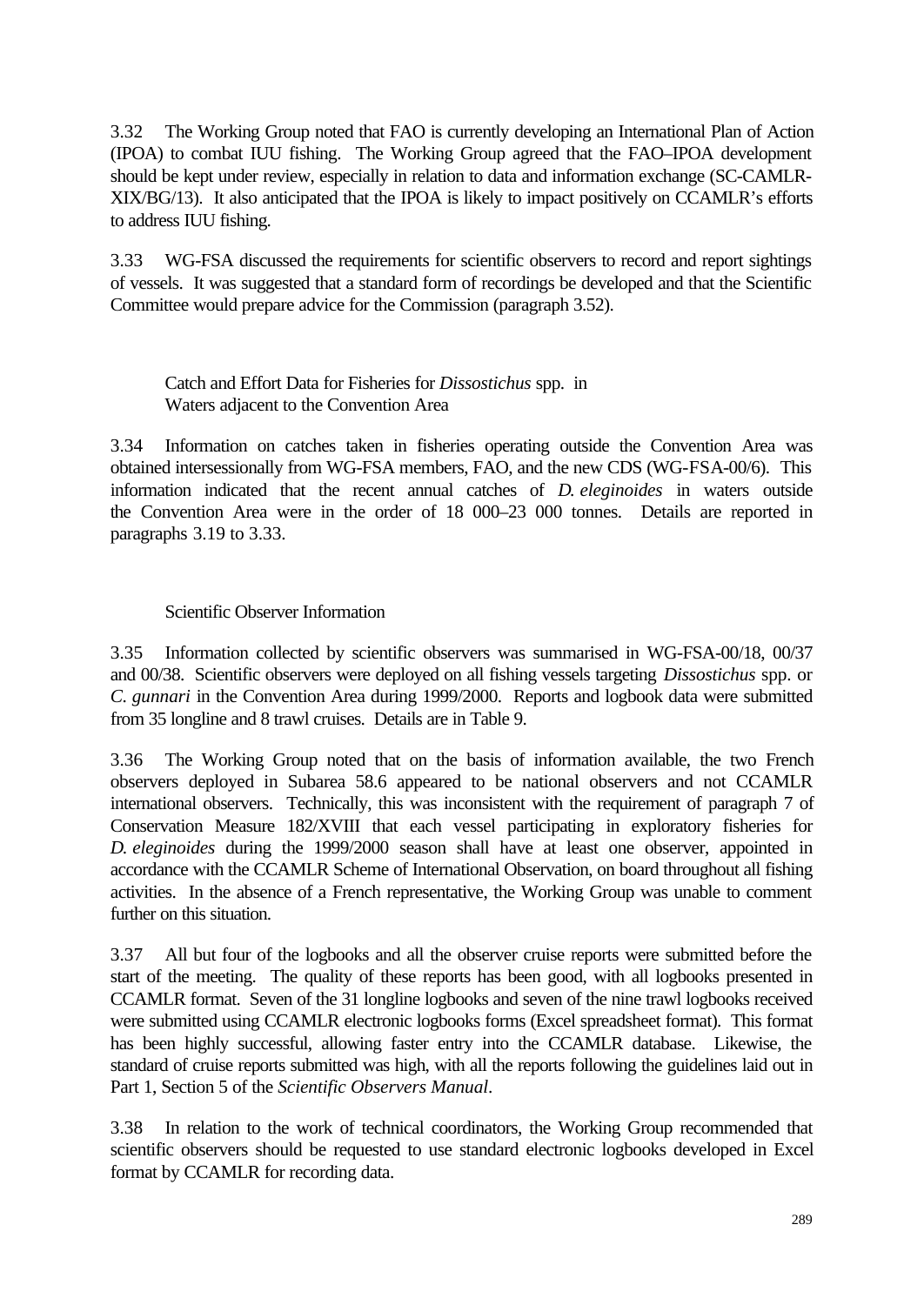3.39 The observer reports contain detailed information on vessel characteristics, cruise itinerary, fishing gear and fishing operations, meteorological conditions and on biological observations carried out on fish. Information on seabird incidental mortality and marine mammal observations is also fairly comprehensive (see summary in Tables 10 and 11).

3.40 A waste disposal form used by observers this year is a revised form which increased the type of information to be recorded on disposal of fishing gear, oil, organic and inorganic galley waste and plastic packaging bands (Table 11). It was reported that 85% of vessels retained or incinerated all plastic packaging bands in accordance with Conservation Measure 63/XV. Unfortunately four vessels (*Isla Sofía, Magallanes III, Aquatic Pioneer, Eldfisk*) used and/or disposed of packaging bands in contravention of this conservation measure.

3.41 Collection of biological fish samples by observers continued to be done in accordance with research priorities identified by the Scientific Committee in previous years (by-catch, length frequency, weight at length, maturity, CF, otolith/scales) (Tables 10 and 12). However, the Working Group felt that it could be necessary to revise a list of priorities. The Secretariat was requested to consult intersessionally with technical coordinators and to collect their comments and proposals for consideration at the next meeting of the Working Group.

3.42 In general, the CFs have been calculated in the reports according to the standard methodology established by WG-FSA and endorsed by the Scientific Committee. The CF used by vessels (1.6,  $N = 16$ ) was lower than the value estimated by the observers (mean 1.66,  $SD = 0.41$ ,  $N = 1$  598) (paragraphs 3.60 to 3.65).

3.43 As a consequence of WG-FSA deliberations and comments received from scientific observers (SC-CAMLR-XVIII, Annex 5, paragraphs 3.53 to 3.70), the Secretariat updated the *Scientific Observers Manual* and distributed it to Members before the start of the 1999/2000 season. The revised manual included new and improved forms for the recording of data.

3.44 Distribution of the revised manual has resulted in significant improvement on the following matters/points:

- (i) collection of information by scientific observers on garbage disposal (i.e. an increase from 50% in 1999 to 70% in 2000) and loss of fishing gear at sea (from 37% to 72%) (Table 11);
- (ii) awareness of fishing crews of CCAMLR conservation measures and on the availability and utility of the booklet *Fish the Sea Not the Sky.*
- (iii) description of longline system design. Diagrams of Spanish and autoline systems were included in Form L2(i) with data fields for recording line dimensions, weighting regimes and weighting methods;
- (iv) provision for random weighting of at least 30 weights and recording distance between weights (Form L2(i));
- (v) recording of offal discharge during hauling to allow accurate analysis of compliance with Conservation Measure 29/XVI;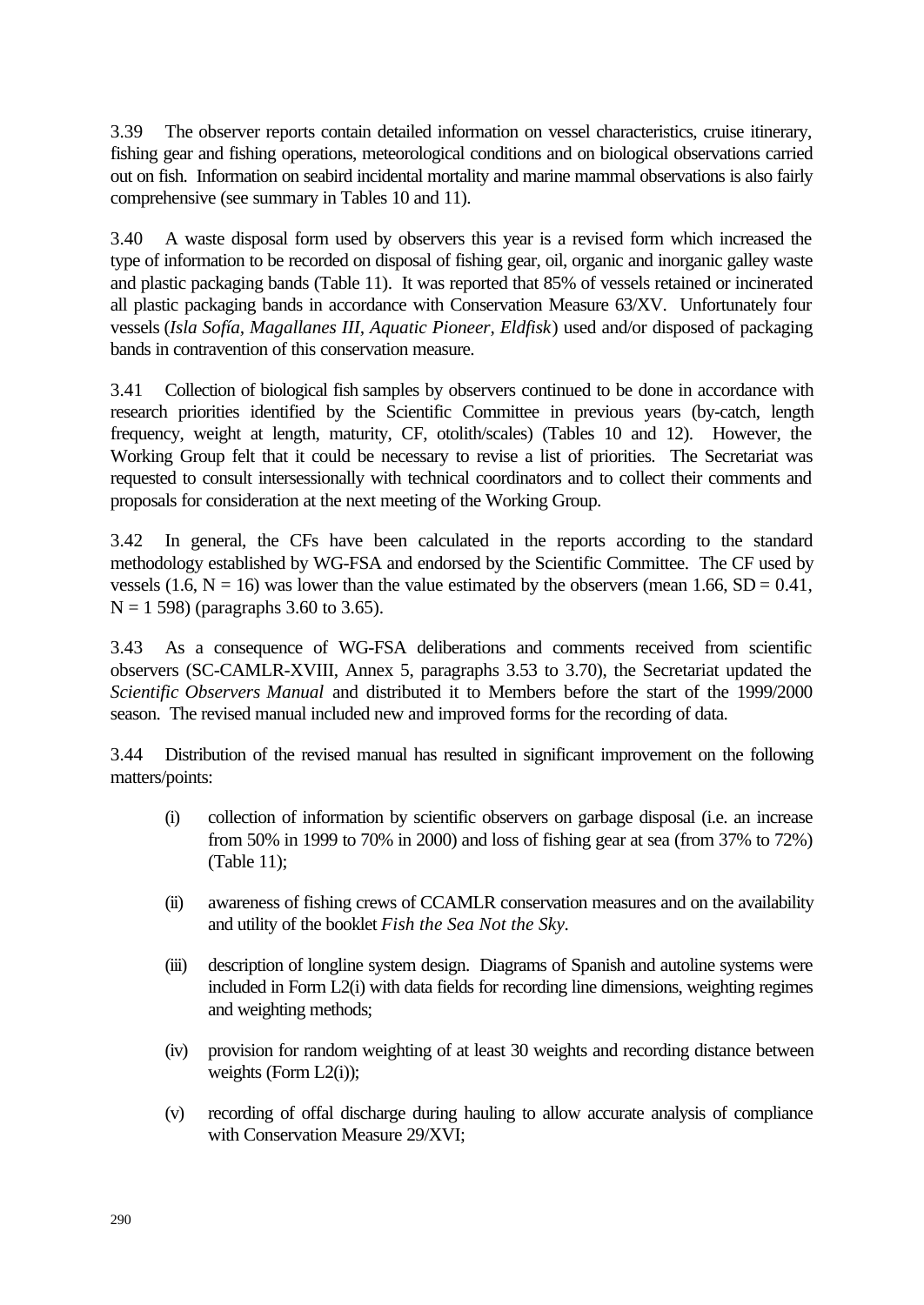- (vi) the use of a simplified version of Form L4(vii) which facilitates recording of information required;
- (vii) updated nautical dawn/dusk table which included additional areas south of 72° in Subarea 88.1;
- (viii) inclusion in the section 'Summary of fishing operations' in the scientific observer report, of an item on garbage and plastic disposal, snoods, hooks in discards, bands, oil/fuel discharge;
- (ix) clarification that Form L3 should be completed at the discretion of observers for a limited number of days during the cruise;
- (x) clarification that Form L4 may not be completed in full at night or under low visibility conditions;
- (xi) increased number of cruises with two observers on board: 8 longliners and 6 trawlers from a total of 43 cruises (Tables 9 and 13); and
- (xii) inclusion of a provision for reporting fish by-catch. During the current season all observers collected and reported data on by-catch.

3.45 Information on fish identification by observers in trawl and longline fisheries are provided in Tables 14 and 15. It was recommended that fish taken as by-catch in the longline fishery in Subarea 48.3 should be identified to the level of species. It is expected that with 100% observer coverage of longline vessels, the quality of collected by-catch data would improve considerably. Reference materials which are required by observers in their work on the identification of by-catch species are defined in paragraphs 3.110 to 3.118.

3.46 There were no significant problems reported by observers on the use of the S*cientific Observers Manual* this year. Despite the required clarification to the forms made last year, some observers continued to report problems with the completion of form L3 'Daily Work Schedule of Observers' and L4(vi/vii) estimating seabird and marine mammal abundance. However, last year it was stated that the completion of these forms is not compulsory (see paragraphs 3.44(ix) and (x)). Technical coordinators should continue to bring these changes to the attention of observers.

- 3.47 Some observers still continued to experience difficulties with the following matters:
	- (i) recording the number of hooks observed during hauling, swell/height and also moon phases in the presence of cloud cover;
	- (ii) an absence of visual materials in the *Scientific Observers Manual* to assist identification of maturity stages of *Dissostichus* spp., e.g. colour photographs or drawings of gonads at various stages of maturity; and
	- (iii) determining loss of *Dissostichus* spp. to toothed cetaceans.

The Secretariat, in consultation with technical coordinators, should consult intersessionally in order to find solutions for these matters.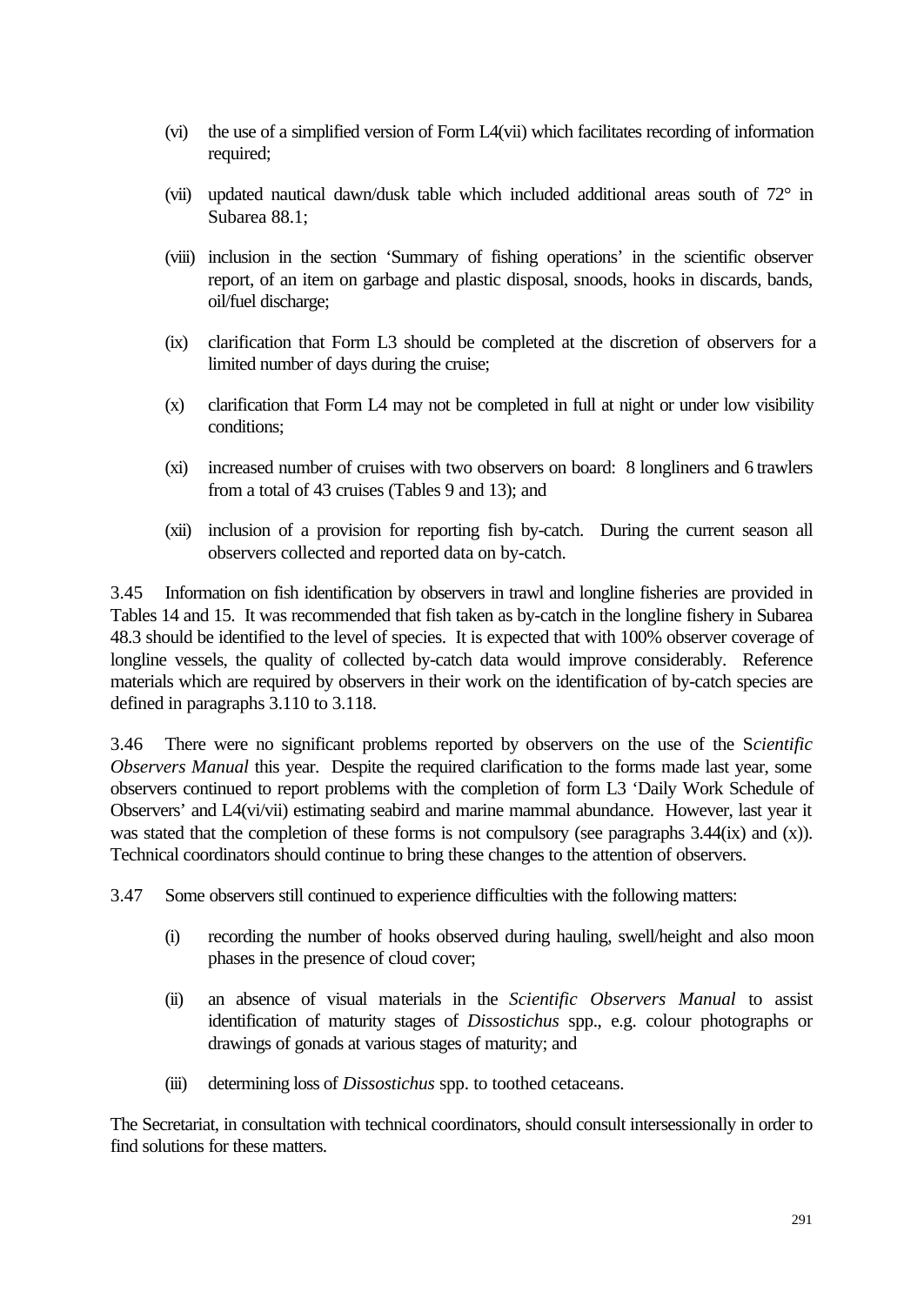3.48 At the last meeting it was noted that many observers failed to apply the longline random-sampling design originally proposed by the Working Group. In general, it relates to practical aspects of collecting samples on vessels as required by the method. It was recommended that technical coordinators be encouraged to correspond intersessionally in order to identify problems and find their solutions.

3.49 The Working Group revised the number of fish per haul which need to be collected during longline exploratory fishing (Conservation Measure 182/XVIII, Annex B, paragraph 3(v)). It was recommended that while length-frequency and sex data should continue to be recorded for at least 100 fish, samples for biological studies (otoliths, scales, stomach contents) should be taken and gonad stages recorded for at least 30 fish.

3.50 In general, the Working Group felt that the size of samples and methods for their collection in other fisheries should also be reviewed and, if required, clarified at next year's meeting.

3.51 The Working Group also recognised that, particularly for vessels with only one scientific observer, the number of currently specified tasks is such that urgent attention is needed to the prioritisation of duties (see SC-CAMLR-XVIII, Annex 5, paragraph 3.76) and to reassessment of sampling requirements (see also paragraph 7.30).

3.52 The Working Group discussed the requirement for scientific observers to record and report sightings of fishing vessels in the Convention Area (CCAMLR-XVIII, paragraph 8.22). It was suggested that a standard form for recording sightings be developed. The form should provide for recording of the following information: name of the vessel; time and date of sighting, position (including CCAMLR area, subarea, division and coordinates); flag of the vessel and mode of observation/record (i.e. radar image, radio traffic, visual sighting, photographic/video). This matter will be further discussed at the upcoming meetings of the Scientific Committee and advice on the matter be prepared for the Commission.

3.53 The Working Group thanked all scientific observers for their work during the 1999/2000 fishing season and for the great deal of very useful information collected. It was noted with satisfaction that for first time an international observer was deployed on board a krill fishing vessel in Area 48 (*Chiyo Maru No. 5*). The Working Group highlighted the potential use of observers simultaneously in longline, trawl and krill fisheries under the CCAMLR Scheme of International Scientific Observation.

3.54 The Working Group congratulated the Secretariat for the excellent job they had carried out during the intersessional period on processing and analysis of information related to scientific observation programs. This assisted considerably the work of the Working Group at the meeting.

## Research Survey Data

3.55 Australia conducted a random stratified survey in the Heard and McDonald Islands region (Division 58.5.2) in May 2000 to assess the abundance of *C. gunnari* and juvenile pre-recruit *D. eleginoides* (WG-FSA-00/40). A total of seven surveys have now been conducted in this region. The 2000 survey enabled a revision of the yield for managing the fishery for *C. gunnari* (WG-FSA-00/41). The data also provided an update to the recruitment series for *D. eleginoides* (WG-FSA-00/42).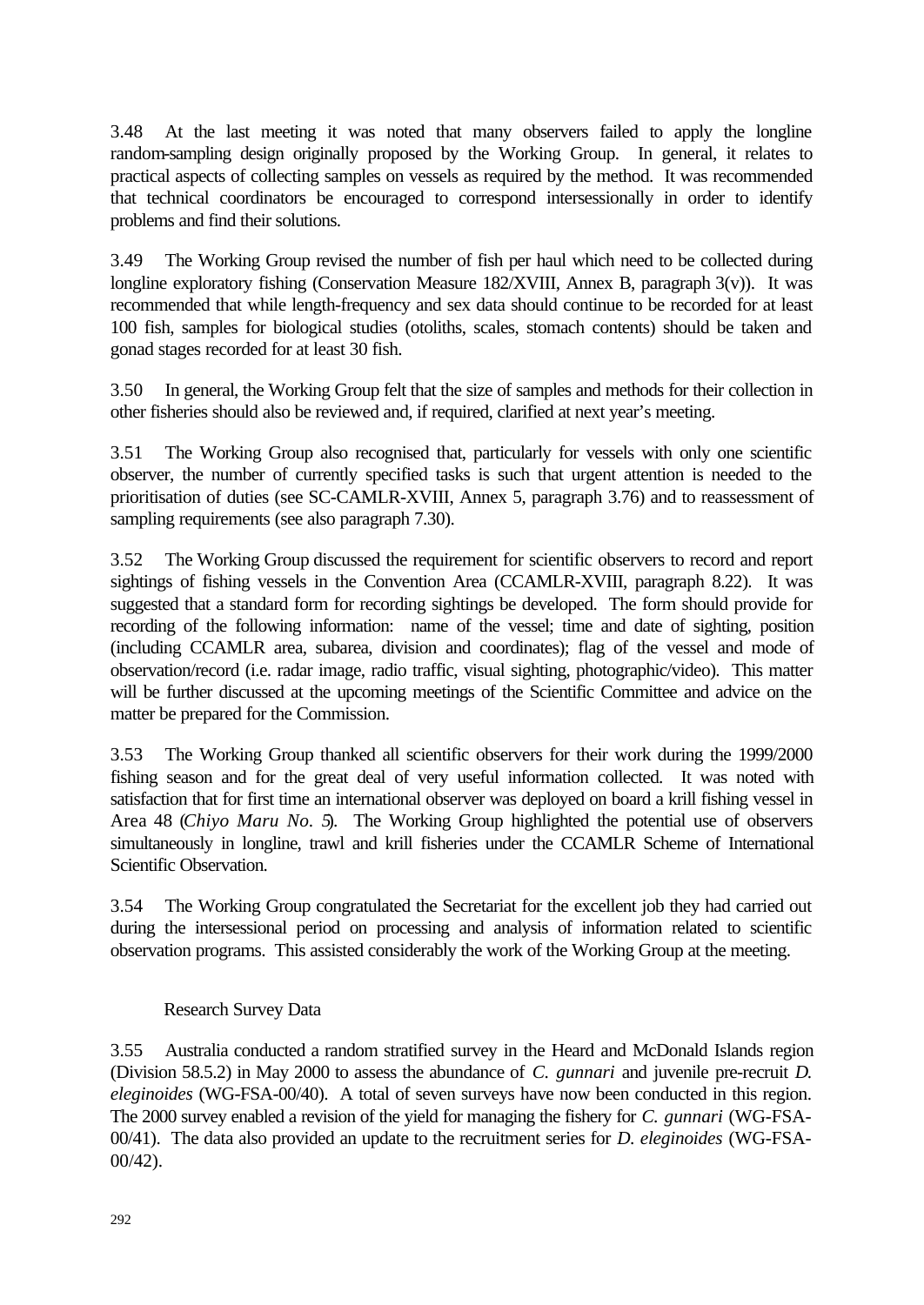3.56 The UK conducted a random stratified survey in Subarea 48.3 in January 2000 that was reported in WG-FSA-00/21. The main aims of the study were to estimate the standing stock of *C. gunnari* and also determine the population structure of *D. eleginoides* around South Georgia and Shag Rocks. Data from these studies had been reported to CCAMLR. Additional studies involved tagging of *D. eleginoides*, reported in WG-FSA-00/26, and assessments of crab density using the Aberdeen University Deep Ocean Submersible (AUDOS).

3.57 Russia conducted a random stratified survey in Subarea 48.3 in February 2000 to assess the abundance of *C. gunnari* and other species in that area (WG-FSA-00/47). Data from this survey had been submitted to the Secretariat, and were entered in the new CCAMLR survey database during the meeting. The survey adds to the existing time series of survey data collected by Russia in this area. Data from the 2000 survey provided an assessment of the *C. gunnari* stock in that region, and a review of the methods of assessment (WG-FSA-00/45, WG-FSA-00/51). A revised assessment of the *D. eleginoides* stock was also provided (WG-FSA-00/46).

3.58 The UK conducted experimental fishing for *D. eleginoides* using pots in Subarea 48.3 during March–May 2000 (WG-FSA-00/23). The major aim of this work was to develop a viable method for catching *Dissostichus* spp. which eliminates incidental catches of seabirds. During the 53 days spent fishing, a total of 38.9 tonnes of *D. eleginoides* was caught (note that the total catch reported in the catch and effort reports was 17.4 tonnes (Table 1); during the meeting it was discovered that the 17.4 tonnes referred to the processed weight). Observations indicated that the interactions of seabirds during setting and hauling of the pots was minimal, and the possibility of birds becoming entangled in the fishing gear was also very low. As a result, no bird mortality was witnessed during the trial. The experiment also provided by-catch information on crabs (WG-FSA-00/24), and data on the gut contents of *D. eleginoides* (WG-FSA-00/25).

Mesh/Hook Selectivity and related Experiments affecting Catchability

3.59 There was no information on mesh and hook selectivity presented at the meeting.

Conversion Factors

3.60 Observers continued to collect information on CFs using the methods described in the *Scientific Observer Manual* for *D. eleginoides* and *D. mawsoni*. Green and processed weights are reported in sampling units comprising various numbers of fish. The data available at the meeting are summarised in Table 16.

3.61 CFs determined on individual fish processed into headed, gutted and tailed were analysed using the same nested ANOVA applied at last year's meeting (SC-CAMLR-XVIII, Annex 5, paragraph 3.86). No replications were available for cruises. Variance components were similar to those calculated at last year's meeting (0.01312 for vessels; 0.00386 for hauls and 0.01379 for individual fish).

3.62 At its last meeting, the Scientific Committee recommended that vessel masters adopt the procedure set out in the *Scientific Observers Manual* to calculate CFs at the beginning of the season (SC-CAMLR-XVIII, Annex 5, paragraphs 5.50 and 5.51).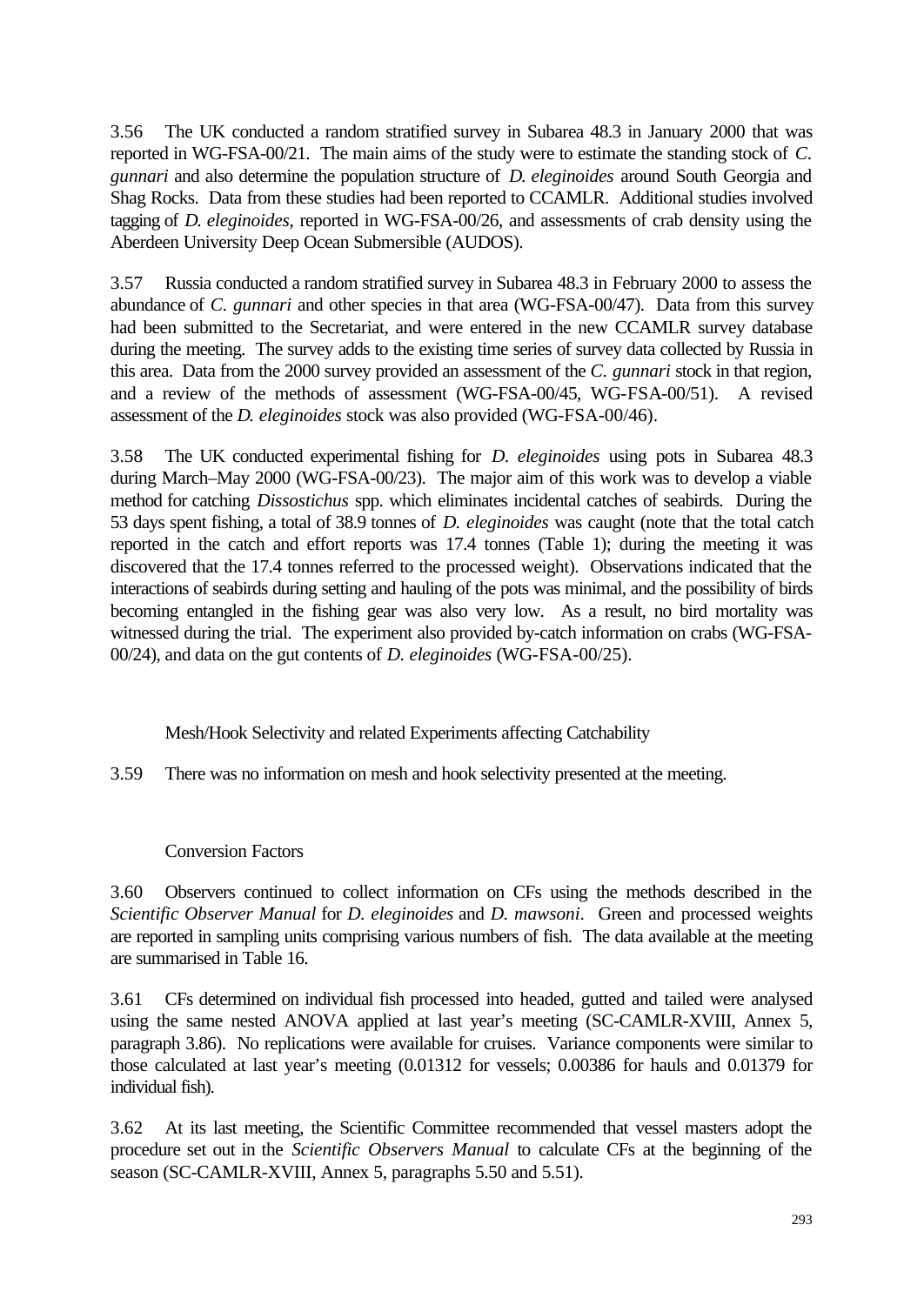3.63 In Table 17 the CFs used by vessels in reporting their catches is compared with CFs obtained by observers. The differences noted in last year's report (SC-CAMLR-XVIII, Annex 5, paragraphs 3.89 and 3.90) have been largely reconciled with the exception of headed and gutted fish for which not enough observer information was available this year.

3.64 The Working Group recommended the continuation of the program using the current format and concentrating efforts on the product constituting the largest fraction of the fish being processed.

## Advice to the Scientific Committee

3.65 The Working Group advised that CF data should be reported by scientific observers on a fish-by-fish basis.

## Fish and Squid Biology/Demography/Ecology

3.66 A subgroup, led by Dr Everson, had been tasked with collating information on fish and squid biology/demography/ecology. Key tasks were to: review methods for age determination in *Dissostichus* spp.; review gonad maturity stages of *Dissostichus* spp.; and review the biological components of value in developing a long-term management plan for *C. gunnari*. A request for information had been circulated in April. No direct responses had been received but papers had been tabled at WG-FSA. Discussion of these topics is reported along with that on other related topics in the following paragraphs.

## *Dissostichus* spp.

## Age Determination Methods

3.67 A comparison of the effectiveness of otoliths and scales was reported in WG-FSA-00/28. Otoliths and scales from 177 individual *D. eleginoides* from South Georgia, which measured up to 180 cm total length, had been analysed. Each otolith and scale preparation was read twice in random order by two independent readers. The authors noted that:

- ages determined from scales were significantly less than those estimated using otoliths;
- for scales, bias occurred for both readers between readings; and
- for otoliths, only one reader showed a bias between readings.

3.68 The Working Group accepted the findings of the study and agreed that otoliths provided a better estimation of age and should be used for future studies on *Dissostichus* spp.

3.69 Further discussion of age determination of *D. eleginoides* is found in paragraphs 4.119 to 4.123.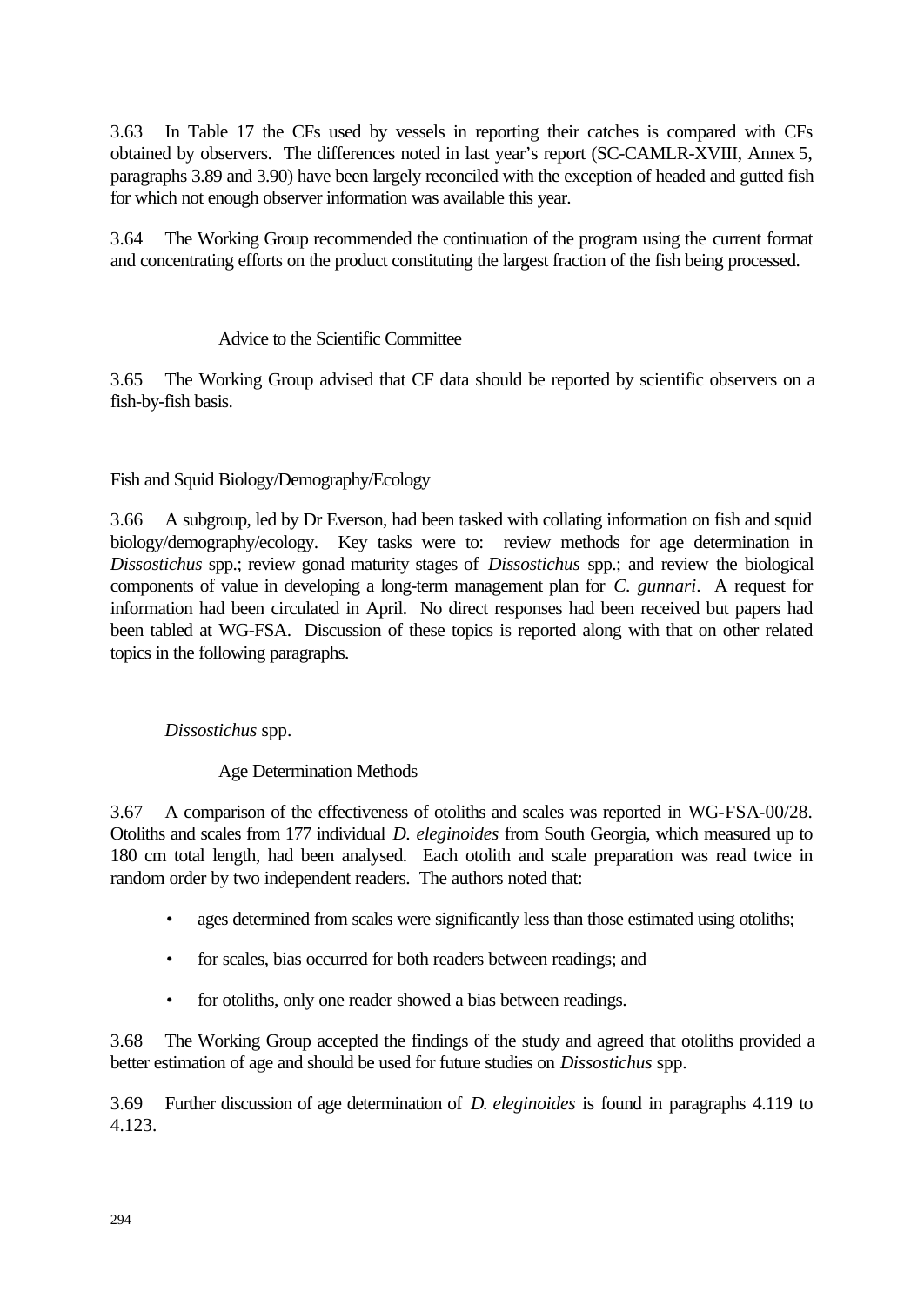3.70 Following on from the study reported in 1999 (WG-FSA-99/43), further progress in estimating the age of *D. mawsoni* was reported in WG-FSA-00/55. Otoliths had been baked at 275°C for 12 minutes prior to being sectioned. A relatively dark zone was present at age 4 (range 3–6); in some instances there was a second distinct zone. Juvenile zones with multiple banding structure were also common. Zones outside the dark growth zone were generally narrow and regular. Work was still in progress to validate age determination of this species.

3.71 It was noted that there were very few fish in the samples thus far analysed. Dr Kock noted that samples of small *D. mawsoni* had been collected in the Elephant Island/South Shetland Islands region in March 1999 and had been sent to New Zealand for further analysis. Further information on the distribution of early juveniles was contained in Russian, and possibly Polish, publications from the 1970s and 1980s. Additional information may exist in Ukraine. The Working Group recommended that if further samples were available they should be analysed as soon as possible.

## Length to Mass and Natural Mortality Coefficient (*D. mawsoni*)

3.72 Parameter values to convert length to mass and estimate natural mortality were presented in WG-FSA-00/55. These were considered by the subgroup assessing *Dissostichus* spp. and revised values determined (paragraphs 4.130 to 4.142).

3.73 Estimates of growth parameters for *D. eleginoides* were provided in WG-FSA-00/44 from samples collected at South Georgia (longline fishery), Kerguelen (trawl and longline fisheries), Heard Island (trawl fishery) and the Falkland/Malvinas Islands (longline fishery). Statistical analyses (ANOVA) indicated significant differences between samples from the Kerguelen trawl and longline fisheries. At Kerguelen, South Georgia and the Falkland/ Malvinas Islands the growth parameters for females were different to those for male fish. There was no significant difference in growth rates between South Georgia and Kerguelen for either sex, although both populations were significantly different for both sexes from the population caught by longline off the Falkland/Malvinas Islands. These results were discussed further in section 4.2.

## Stock Structure

3.74 Following on from the molecular study on *Dissostichus* spp. reported in 1999 as WG-FSA-99/46, further work was reported in WG-FSA-00/53. In samples from *D. eleginoides* it was noted that three regions of the mitochondrial (mt) DNA show a distinct genetic break in samples from the South American shelf as compared to the Southern Ocean. The mtDNA control region further revealed two distinct groups in the Southern Ocean. One such group includes the Ross Dependency and Macquarie Island (FAO Areas 81 and 88); the other group includes Heard and McDonald Islands, Kerguelen Islands, Prince Edward Island (Area 58) and South Georgia (Subarea 48.3).

3.75 In the same study it was noted that fillets of *D. eleginoides* and *D. mawsoni* are readily distinguished by isoelectric focusing of muscle proteins. It is also noted that the protein profiles distinguish *Dissostichus* spp. from other fillets marketed under common trade names, such as bass and hake. Three regions of mtDNA also provide diagnostic species markers.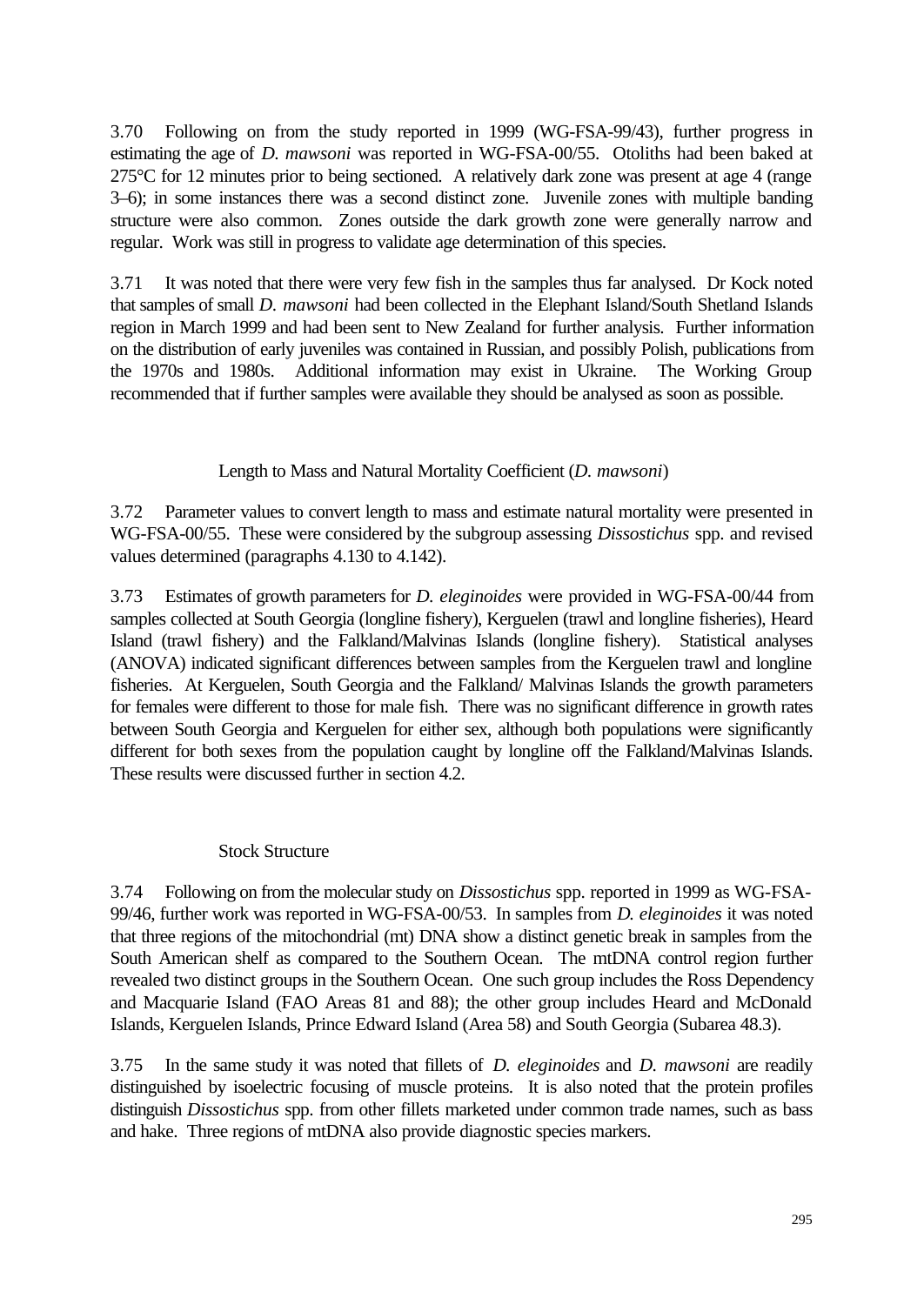3.76 The study on growth rates reported in WG-FSA-00/44 provided supporting evidence of a separation between *D. eleginoides* from South Georgia and the Falklands/Malvinas region.

#### Gonad Maturity

3.77 Further work was reported on studies on gonad maturation in *D. mawsoni* in WG-FSA-00/54. Histological preparations have been made from ovaries collected during the most recent season. Macroscopic assessments of maturity stages had been made on these samples. As in previous years (SC-CAMLR-XVIII, Annex 4, paragraph 3.111), observers had encountered difficulty in objectively assessing maturity stages. Maturity stages 1 and 2 were difficult to distinguish as gonads were in resting stage at the time when fishing took place. Staging based on a macroscopic examination of the ovary alone is at this stage unreliable. Estimates of attaining length at sexual/spawning maturity were thus biased to an unknown extent. For the time being, the Working Group used  $L<sub>m50</sub> = 100$  cm as last year.

3.78 The Working Group agreed that a histological examination of ovarian samples covering the full size range of fish taken in the fishery would provide the best indication of size at maturity. At the same time, and in the course of taking the samples, observers should be encouraged to make their own assessments of ovarian status with a view to developing a macroscopic maturity stage scale in the future.

## Stomach Contents

3.79 Stomach content samples collected from longline catches are known to be biased because the fish tend to regurgitate their stomach contents between being caught and landed. The experimental pot fishery for *D. eleginoides* at South Georgia afforded an opportunity to obtain samples unaffected by this bias. The results from that study were presented in WG-FSA-00/25. The most common prey was Decapod prawns which were present in 1 116 (41%) of all stomachs. It was noted that the amounts were localised by area and depth and also that prawns were not present in stomachs of fish taken on longlines from the same location. The next most common item was fish, present in 930 (34.4%) stomachs. *Patagonotothen guntheri*, a species thought to be confined to waters of less than 350 m depth, occurred in 33 stomachs (0.8%). The third most important component was Cephalopoda present in 226 (8.3%) stomachs. Arising from these observations the authors considered *D. eleginoides* to be an opportunistic carnivore.

## Tagging Studies

3.80 Information on tagging studies on *Dissostichus* spp. was provided in two papers. A UK study, described in WG-FSA-00/26, was aimed at determining:

- (i) whether juvenile fish in the vicinity of Shag Rocks recruited to the South Georgia fishery;
- (ii) movements of fish within the South Georgia fishery area; and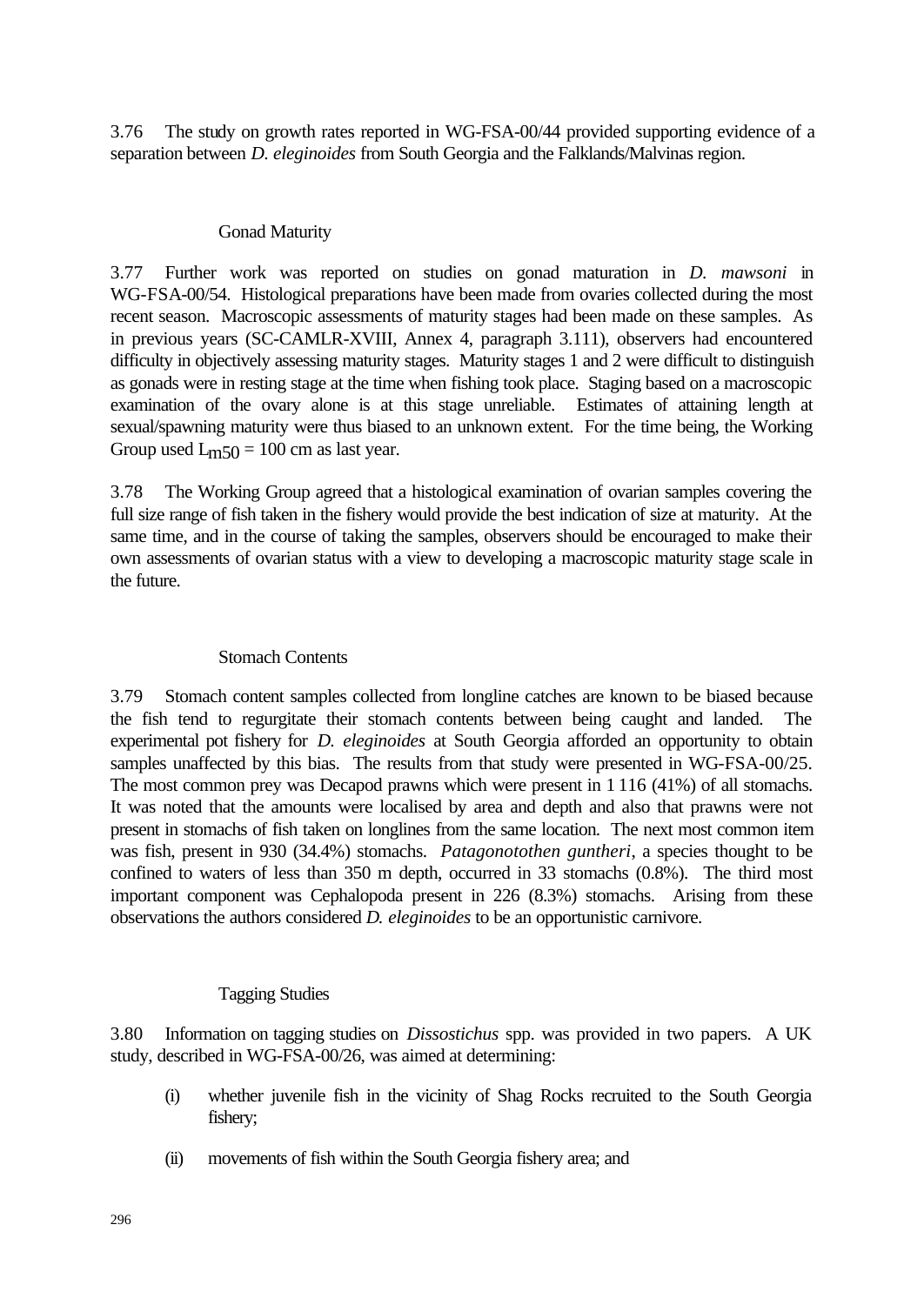(iii) growth of individual fish.

3.81 It was noted that the fish had not been injected with tetracycline as a growth marker.

## *Champsocephalus gunnari*

## **Distribution**

3.82 The mesoscale distribution around South Georgia was described in WG-FSA-00/45 and 00/51. It was concluded that this species is widespread over the shelf within the depth range 100–460 m. The densest aggregations appear to be concentrated to the northwest of the island with the largest fish being found there and also at Shag Rocks. The smallest fish tended to be in the southwest and southeast of the island.

3.83 Arising from the series of trawl surveys around Heard Island, it has been noted that *C. gunnari* tend to be concentrated in the east plateau, Gunnari Ridge and Shell Bank areas. The recent survey described in WG-FSA-00/40 confirmed these ideas on distribution were correct, although abundance on Shell Bank this season was very low.

3.84 During a recent trawl survey around South Georgia undertaken by the *Atlantida*, described in WG-FSA-00/51, significant amounts of *C. gunnari* were detected acoustically in the pelagic zone. Although it has been known for some time that these fish migrate into the water column to feed at night, it has been unclear what proportion of the population is present pelagically by day and if this is a phenomenon that is present year-round and between years. Examination of daytime echocharts indicated that significant amounts might be present in that zone by day.

3.85 Observations made during commercial fishing operations in December 1999 and January 2000, and presented in WG-FSA-00/19, indicated that large schools were present pelagically by day. In addition, schools that were present on or close to the bottom often extended up to 50 m above the seabed. Such schools would be very poorly sampled by the bottom trawls used for the recent assessment surveys described in WG-FSA-00/21 and 00/51. The potential influence of these observations on the assessment of *C. gunnari* abundance is further discussed in paragraphs 4.187 and 4.203.

3.86 During the course of the *Atlantida* survey, sampling had been undertaken to determine the potential for assessing *C. gunnari* acoustically. The results were presented in WG-FSA-00/31. Theoretical estimates of target strength, based on comparisons with similar fish which lack a swimbladder, were close to *in situ* measurements. It is concluded that with current technology it should be possible to discriminate between schools of krill and fish. The Working Group agreed to investigate this development with a view to determining a revised protocol for undertaking assessment surveys for *C. gunnari*.

3.87 An analysis of a very large dataset containing information on size and age distribution of *C. gunnari* around South Georgia since the commencement of commercial fishing was presented in WG-FSA-00/32. The study highlighted the similarity between the population size structure on the western shelf and Shag Rocks regions. Few small fish are found around Shag Rocks and it appears that when 15–25 cm long they migrate from the South Georgia shelf to that region. Fish around 15– 25 cm total length predominate at the eastern end of the island.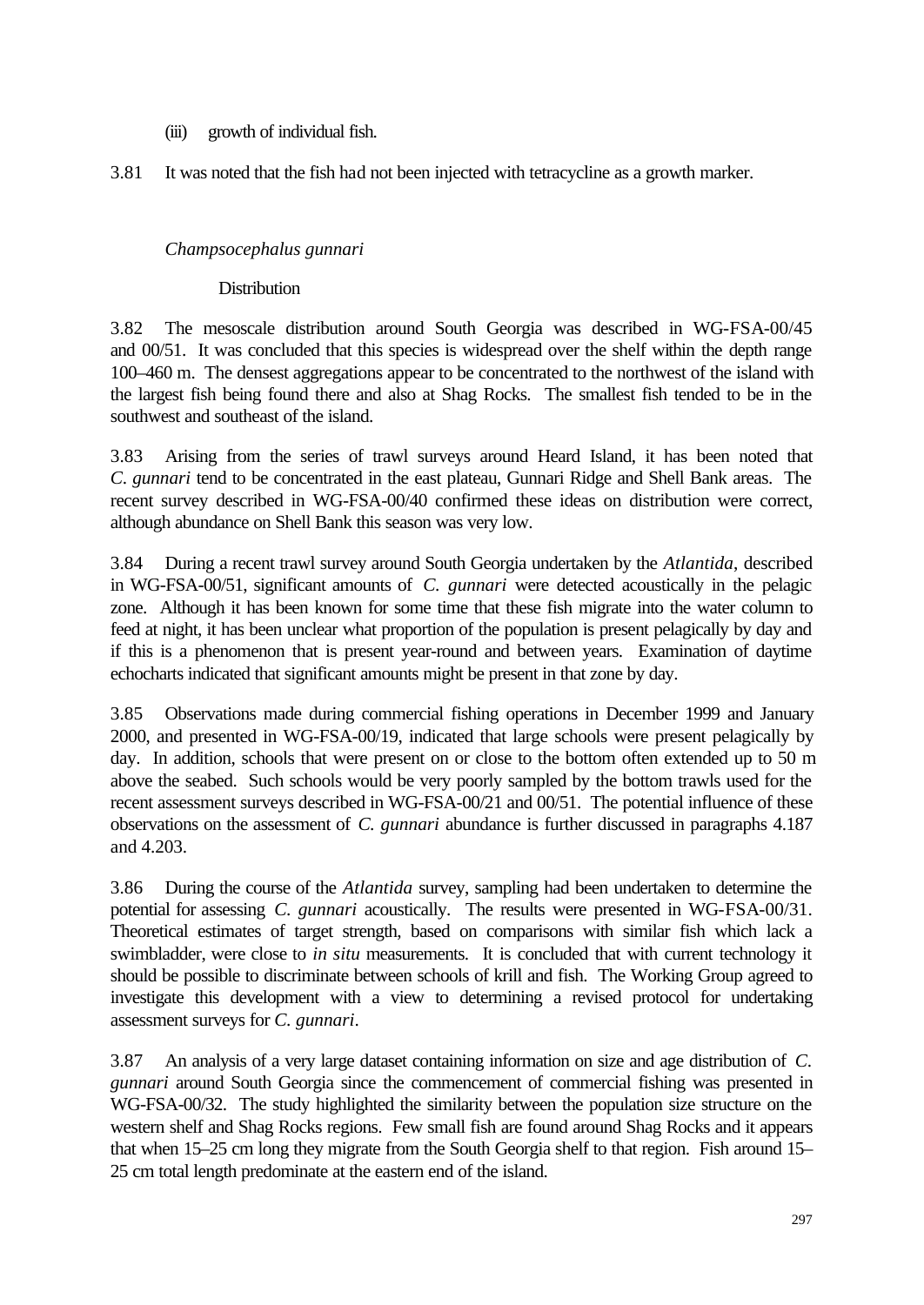#### Reproduction

3.88 WG-FSA-00/51 contained information on the maturation process observed during December 1999 and January 2000. Most fish progress from stage 2 to stage 3 during this time. The only fish which had progressed to stage 4 were greater than 45 cm total length.

3.89 Analysis of information from UK research surveys presented in WG-FSA-00/27 indicated that fish in maturity stages 3 (developing) and 5 (spent) were widespread over the shelf, whereas stage 4 (ripe) fish were only present on the northeast shelf and Shag Rocks. Shore-based observations show fish appear close inshore in spawning condition in March and April. Plankton sampling transects running offshore indicate that the highest concentrations of larvae occur close inshore either in bays or within about four miles of the island. The authors infer that there is a spawning migration around the island to the northeast shelf and from there into the bays in that region.

3.90 Support for the presence of migration to the north and northeast fjords was given in WG-FSA-00/32. The same paper indicates spawning, but at much lower intensity, on the southwestern shelf area.

#### Feeding

3.91 WG-FSA-00/20 and 00/51 provided information on the diet of *C. gunnari* during January 2000. At that time the dominant food was krill, present in 86% of stomachs. The hyperiid amphipod *Themisto* was less frequent and present in 28% of stomachs. The feeding index was below the long-term mean. The fish were apparently feeding predominantly in the pelagic zone.

## **Ectoparasites**

3.92 Analysis of ectoparasites present on *C. gunnari* taken by the commercial vessel *Zakhar Sorokin* fishing in Subarea 48.3 was presented in WG-FSA-00/20. A total of 1 332 fish were examined. The degree of infestation of two species of ectoparasite was: *Trulliobdella capitis* present on 11.9% of fish and *Eubrachiella antarctica* present on 37% of fish.

#### Crabs

3.93 Crabs had appeared in large numbers in the experimental pot fishery for *D. eleginoides* and information was provided in WG-FSA-00/24. Three species were present in the catches. *Paralomis spinosissima* were caught (20 628 – 98% discarded) mainly in water 200–800 m deep. *P. formosa* were caught (119 893 – 96% discarded) mainly in water 400–1 600 m deep. In addition, 6 740 *P. anamerae* were caught, all of which were discarded. *P. anamerae* has previously been described from the Argentine slope in water 132–135 m deep. At South Georgia this species was taken in water 530–1 210 m deep. In addition, *Neolithoides diomedeae* and *Lithodes murrayi* were present in small numbers.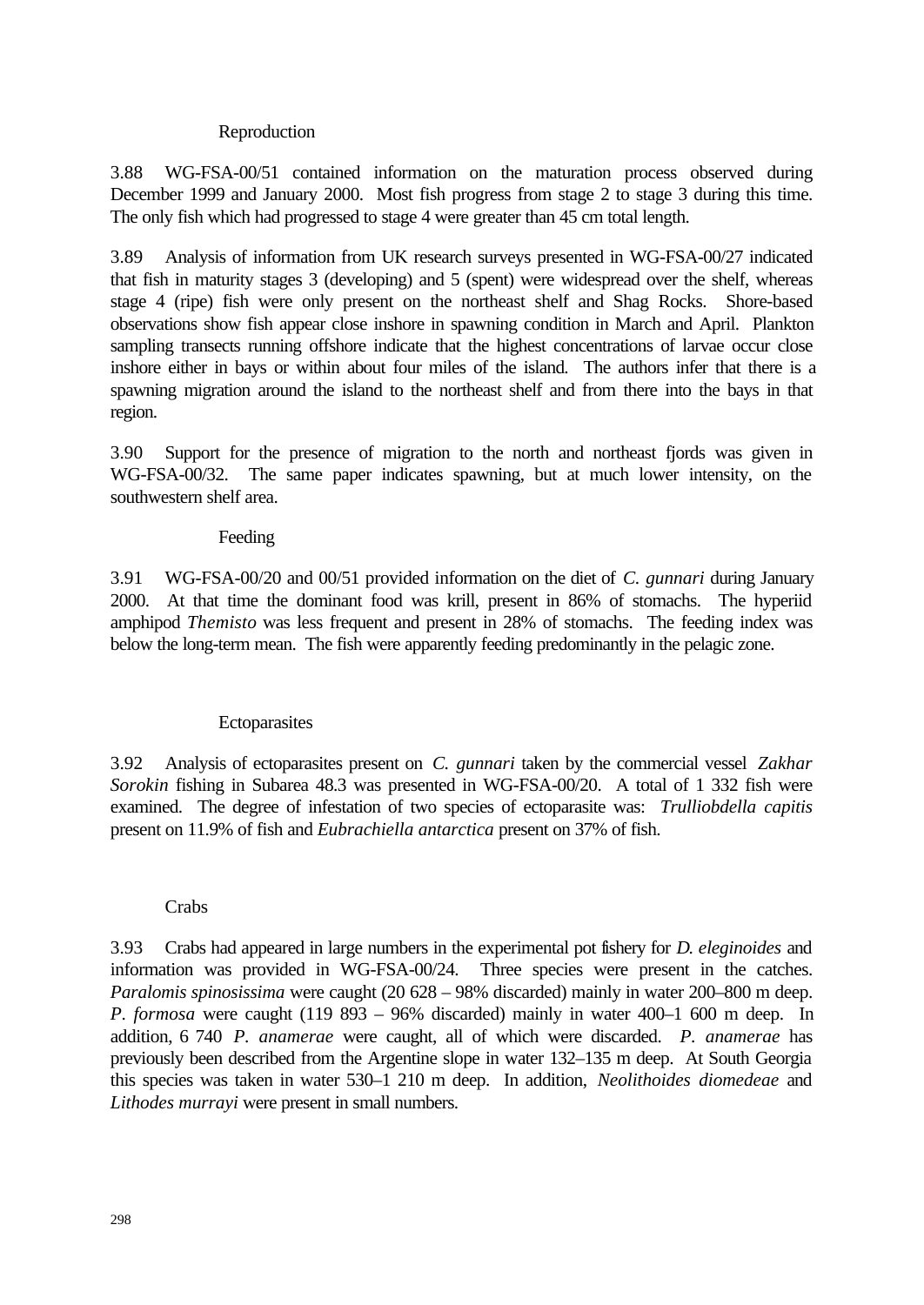#### **Sizes**

3.94 Only 3.3% of *P. spinosissima* were greater than the minimum legal size (102 mm carapace, Conservation Measure 181/XVIII) of which 0.6% were females. Similarly, only 11.1% of *P. formosa* were larger than the minimum size (90 mm). None of the *P. anamerae* were larger than the minimum size and the proportion that were mature was not reported.

3.95 The following maturity stages were recognised:

- 1. Eggs uneyed: eggs orange to yellow in colour, no eye spots.
- 2. Eggs eyed: eggs orange to yellow in colour, with distinctive eye spots.
- 3. Eggs dead: eggs entirely white, black or brown.
- 4. Empty egg cases: eggs absent but egg cases still attached to pleopods.
- 5. Non ovigerous: eggs absent, no reproductive tissues attached to pleopods.
- 3.96 The following indices of carapace age were used in the study:
	- 1. Soft: carapace flexible and generally lightly coloured.
	- 2. New hard: carapace hard, no fouling organisms on exterior of carapace.
	- 3. Old: carapace hard, fouling organisms present on exterior of carapace.
	- 4. Very old: carapace hard, fouling organisms present, tips of spines and joints discoloured (often black).
- 3.97 Rhizocephalan parasite load was determined and the following results given:

| P. spinosissima: | female 5.8%, male 2.3%,  |
|------------------|--------------------------|
| P. formosa:      | female 2.3%, male 1.7%,  |
| P. anamerae:     | female 14.8%, male 6.2%. |

3.98 Discard mortality was investigated through two experimental studies. In the first a total of 32 *P. formosa* and 42 *P. spinosissima*, as a representative cross section of the size and sex ratio in the catches and all of which were 'lively', were tagged and placed in pots and reimmersed the next time the pots were set. Of these crabs, 76% were still 'lively' when hauled on board after reimmersion, 13% were alive but 'limp' and the remainder had died. Thirty-five crabs, none of which were tagged, were kept on board as a control. Of this sample, only 63% were 'lively' and 8% died. All the dead crabs from the reimmersion set had been attacked by amphipods and isopods leaving only the shell. The authors suggest that these taxa may have been responsible for killing the crabs, particularly where damage to the shell might have allowed access to the soft tissues of the crab. Arising from this, the authors suggest that physical damage may significantly increase discard mortality.

## **Skates**

3.99 Information on skates taken as by-catch in the Subarea 48.3 longline fishery for *D. eleginoides* was described in WG-FSA-00/59. The authors positively identified two species, *Raja georgiana* and *Bathyraja meridionalis*, and tentatively recognised a third referred to as *Raja* species 1.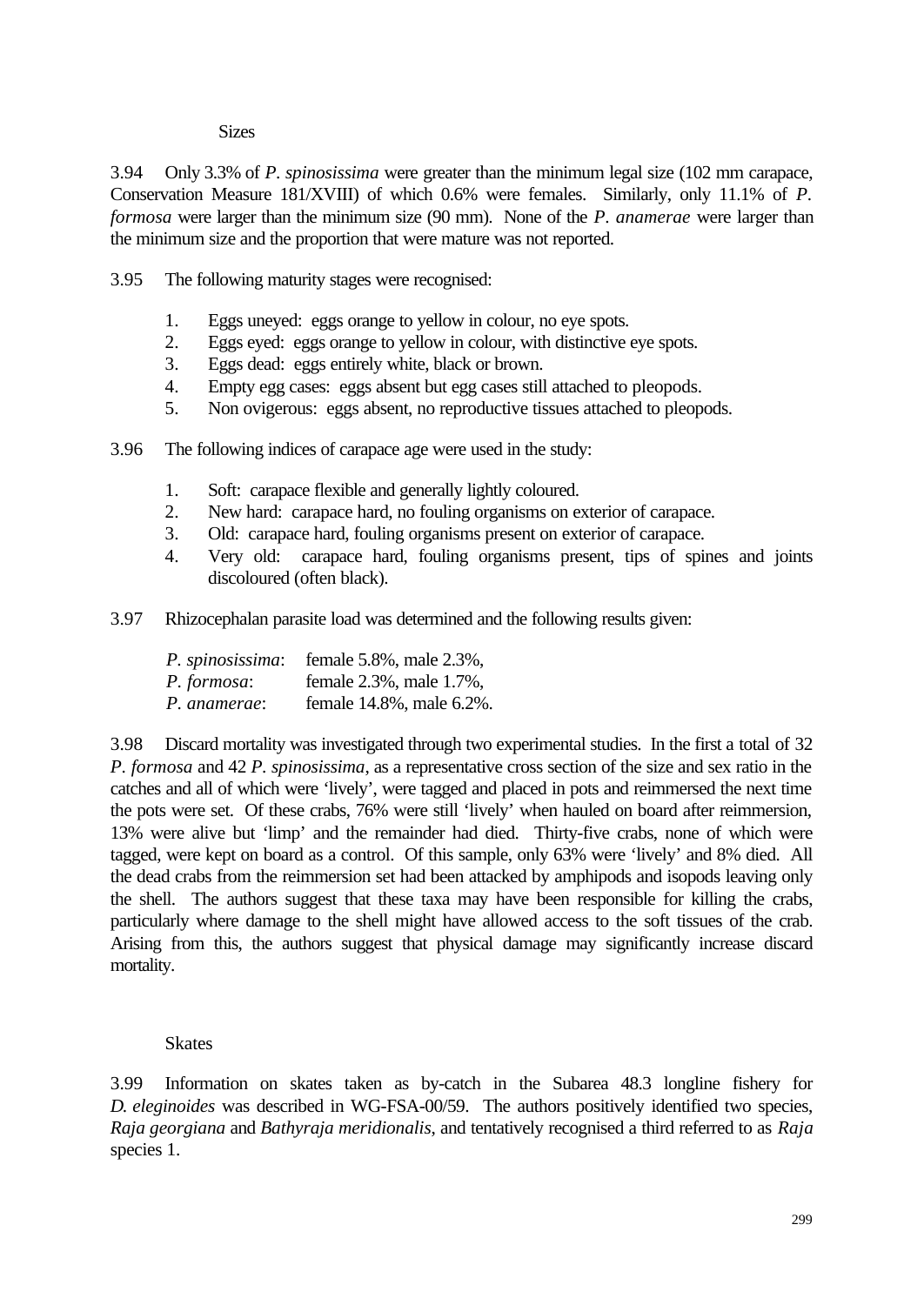3.100 *R. georgiana* and *B. meridionalis* were found all around the South Georgia and Shag Rocks slope area whereas *Raja* species 1 appeared to be concentrated at the western end of South Georgia.

3.101 From an examination of previous catch records the authors suggest that the catches of *B. murrayi* and *B. griseocauda* may have been *B. meridionalis*. Also that previous records of *R. georgiana* may include significant quantities of *Raja* species 1 and that specimens identified as *R. taaf* may have been *R. georgiana*.

3.102 The authors noted that there is a very close similarity between *R. georgiana* and *Raja* species 1. The main differences identified in the paper are associated with the colouration; *R. georgiana* has large areas of white on the underside whereas *Raja* species 1 is dark on the underside and paler on the dorsal surface.

3.103 WG-FSA-00/22 provided information on a small collection of *R. georgiana* caught during the UK fish survey (WG-FSA-00/21). The authors noted that the taxonomic description of the species is spread through several papers and consequently drew together that information to compare with their field samples. A length to mass relationship of:

total mass =  $0.00000646$  TL<sup>3.06</sup> (N = 18, length range: 18–95 cm)

was given in WG-FSA-00/22. This is the first length to mass relationship reported for *R. georgiana*.

3.104 Attempts at ageing skates were outlined in WG-FSA-00/59. More detailed information on the technique was given in WG-FSA-00/55 where the authors used vertebrae and the median dorsal thorns and tried several approaches to enhance annuli. The most effective method was by examination under X-ray of thorns that had been cleaned in trypsin and stained with alizarin. The Working Group noted that further work is planned on this topic.

3.105 The maturity scale for skates described by Stehman and Bürkel (1990) was used for the study reported in WG-FSA-00/59. The Working Group agreed that this description of maturity stages would be appropriate for use in the Scheme of International Scientific Observation.

3.106 Information on size at sexual maturity was given in WG-FSA-00/22 and 00/59. Based on the external morphology of the claspers in males and the size of the ovary in females, WG-FSA-00/59 gave the following  $L<sub>m50</sub>$  values for the three species noted in the study:

| R. georgianus:         | female <88 cm TL, male <86 cm TL   |
|------------------------|------------------------------------|
| <i>Raja</i> species 1: | female $Lm$ 50 100 cm, male 96 cm  |
| B. meridionalis:       | female $\sim$ 140 cm, male 120 cm. |

3.107 Using the clasper length relative to the pelvic fin length, WG-FSA-00/22 indicated that maturation of male fish occurs at around 80 cm total length. The only mature female in the sample was 91 cm total length.

3.108 The stomach contents of fish were described in WG-FSA-00/21. Smaller fish tended to have been feeding on krill and the mysid *Antarctomysis*. Larger skates had all been feeding on fish, principally *C. gunnari* and *Lepidonotothen larseni*.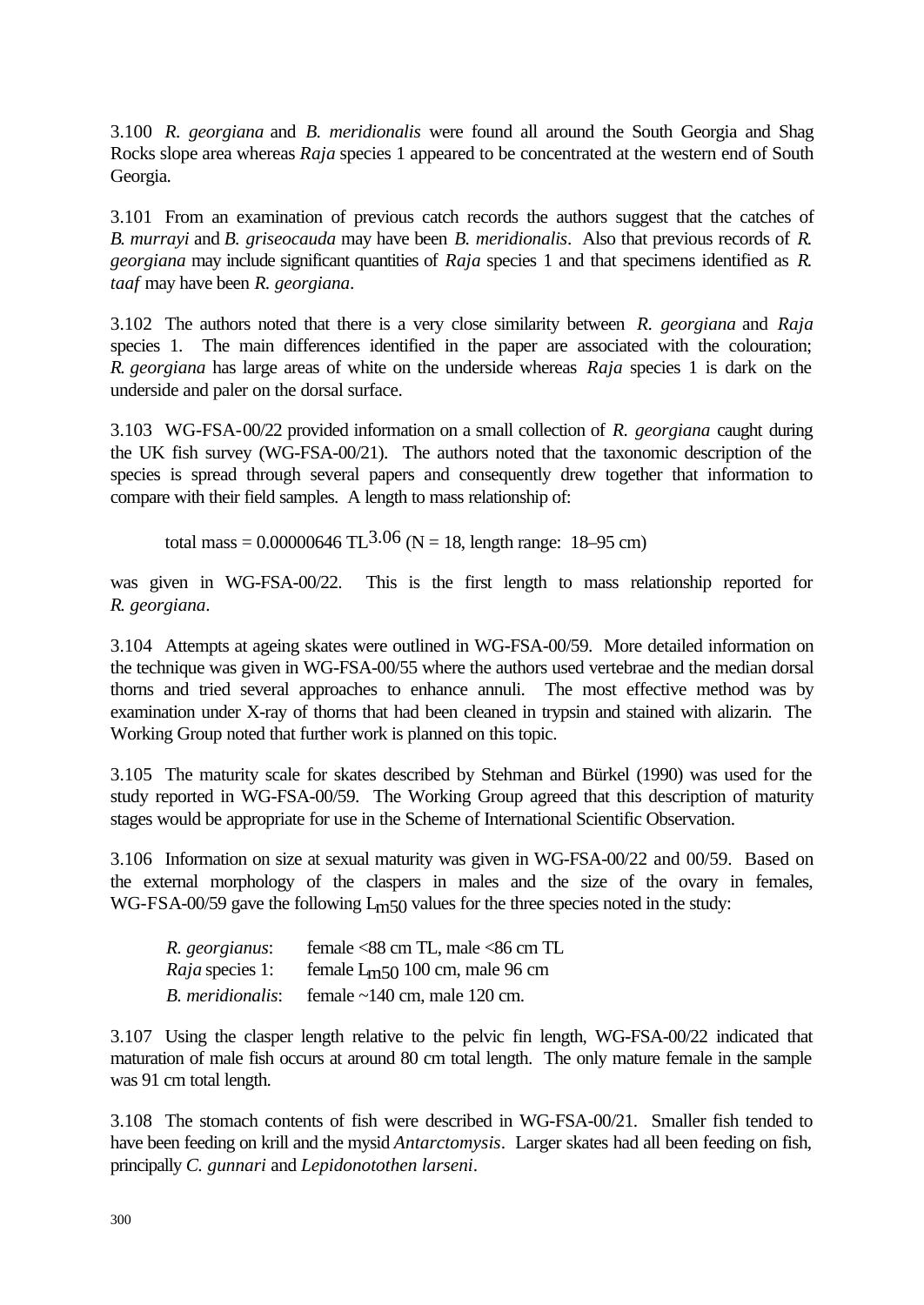3.109 A tagging study was initiated to investigate post-capture survival of skates taken as by-catch in the 1999 Ross Sea longline fishery (WG-FSA-00/55). A total of 2 058 skates had been tagged and released, approximately 20% of all skates caught. 90% of these fish were *Amblyraja georgiana*, the remainder were *B. eatonii* (see also paragraph 4.265).

#### Fish Identification

3.110 At its 1999 meeting SC-CAMLR had requested the Secretariat, in conjunction with CCAMLR technical coordinators, to prepare taxonomic keys for target and by-catch species of finfish commonly encountered in the longline fishery.

3.111 In response to a request from the Secretariat, the J.L.B. Smith Institute, Grahamstown, South Africa, had given permission for limited sections of their volume *Fishes of the Southern Ocean*, edited by O. Gon and P.C. Heemstra (1990), to be copied and used by CCAMLR scientific observers for observation programs on board longline vessels fishing in the Convention Area. This development was welcomed by the Working Group but it was recognised that the use at sea of such a volume, or even a subset as outlined above, was impracticable.

3.112 The Working Group discussed documentation available for 'at-sea' identification of fish. In addition to the extracts prepared by the Secretariat, there are the *FAO/CCAMLR Species Identification Sheets* which several members had found very useful. It was reported that the Australian Antarctic Division and AMLR Programs had prepared coloured waterproof documents giving photographs of those species most likely to be encountered in the fisheries along with key identification information. It was noted that some species, particularly Macrouridae, were very difficult to identify from photographs although the otoliths were diagnostic.

3.113 A subgroup, led by Dr Everson and including Drs Barrera-Oro, E. Fanta (Brazil), Kock, M. Vacchi (Italy), Mr Watkins and Mr Williams, met and discussed the most effective way of providing suitable information to observers.

3.114 Using the species reported by observers in their reports as a guide, the group drew up the following list of target and by-catch species likely to be taken in longline fisheries:

- (i) Sharks: *Lamna nasus, Somniosus microcephalus;*
- (ii) Rajiformes: *Amblyraja georgiana, Raja taaf, Bathyraja meridionalis, B. murrayi, B. eatonii, B. irrasa, B. maccaini;*
- (iii) Chimaeridae;
- (iv) Synaphobranchidae: *Histiobranchus bathybius;*
- (v) Muraenolepidae: *Muraenolepis microps, M. orangiensis;*
- (vi) Macrouridae: *Macrourus whitsoni, M. carinatus* (*M. holotrachys*);
- (vii) Moridae: *Antimora rostrata, Halargyreus johnsonii*; and
- (viii) Nototheniidae: *Dissostichus eleginoides, D. mawsoni*.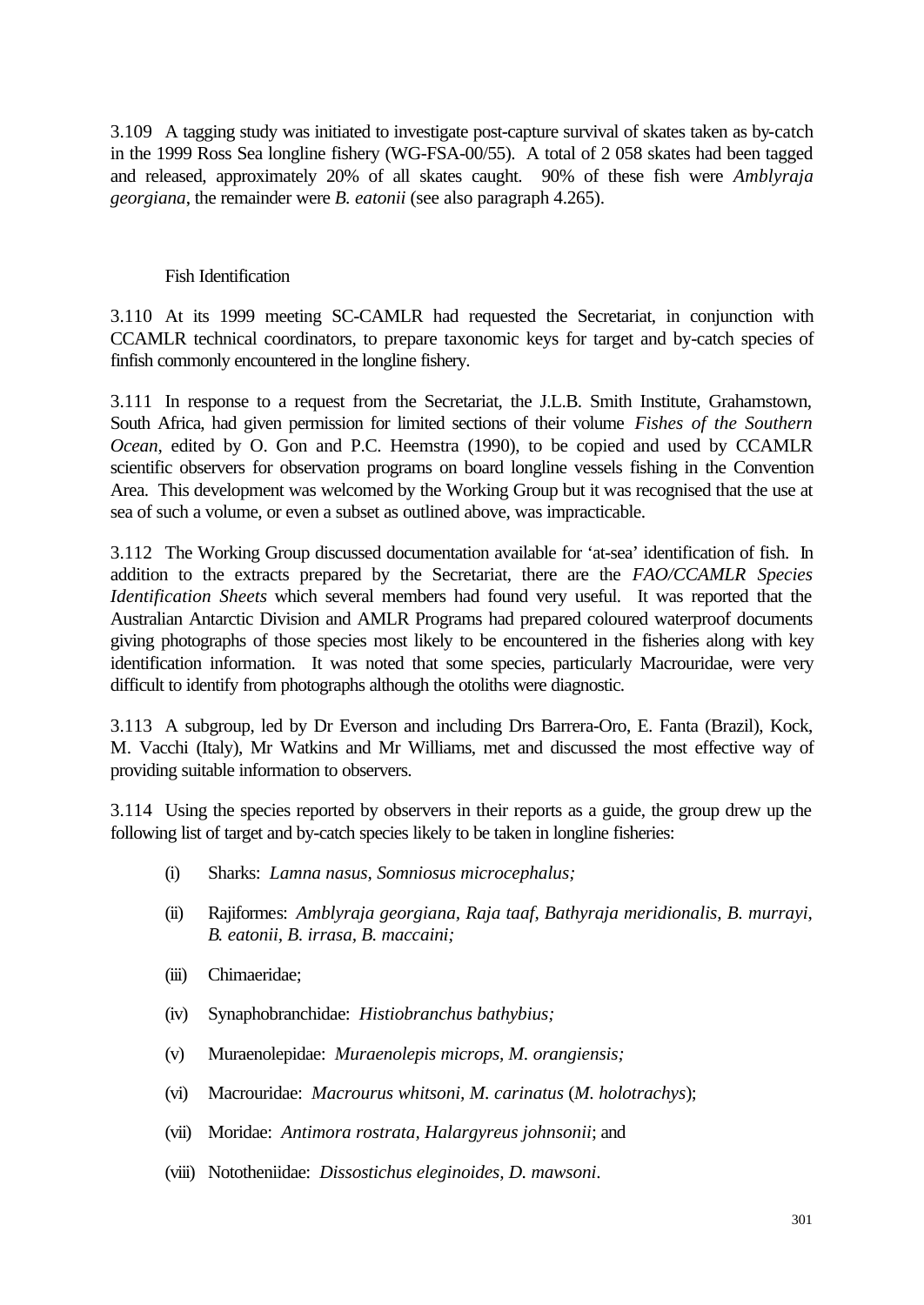3.115 The following species were considered likely to be taken as target species  $\alpha$  by-catch in current CCAMLR trawl fisheries:

- (i) Myctophidae: *Electrona antarctica, E. carlsbergi, Gymnoscopelus braueri, G. bolini, G. nicholsi, G. opisthopterus*;
- (ii) *Brama brama*;
- (iii) Nototheniidae: *Aethotaxis mitopteryx*, *Dissostichus eleginoides, D. mawsoni, Gvozdarus svetovidovi, Notothenia rossii, N. coriiceps, N. neglecta, N. cyanobrancha, Paranotothenia magellinaca, Gobionotothen gibberifrons, G. acuta, Lepidonotothen squamifrons, L. mizops, L. larseni, L. kempi, Patagonotothen guntheri, Trematomus eulepidotus, T. hansoni, Pleuragramma antarcticum*;
- (iv) Harpagiferidae: *Artedidraco* spp., *Pogonophryne* spp.;
- (v) Channichthyidae: *Champsocephalus gunnari, Chaenocephalus aceratus, Pseudochaenichthys georgianus, Channichthys rhinoceratus, Chaenodraco wilsoni, Chionodraco hamatus, C. myersi, C. rastrospinosus, Chionobathyscus dewitti;* and
- (vi) Liparidae.

3.116 The subgroup agreed, that to be of greatest practical use, the guide should be set out in the form of a field guide composed of individual sheets with two to four similar species per page. These pages might be left on display in the work area of a fishing vessel. They would contain the following information:

- (i) good quality picture, either a colour photograph or line drawing with markers to indicate key diagnostic features;
- (ii) illustration, where appropriate, of other key diagnostic features such as otoliths;
- (iii) species name and CCAMLR species code;
- (iv) brief description, in clear print, occupying no more than three lines, of obvious features, such as colour spination, position of fins etc., that make for near-certain species identification. Allometric relationships should be stated; and
- (v) depth range and geographical distribution (map).

3.117 It was agreed that the preparation of this guide should be assigned a high priority and it was agreed that Drs Everson and Kock should prepare an initial draft for comment by the end of January 2001 with a view to preparing a guide for the longline fisheries before the anticipated start of the fishing season. Text would initially be in English but Members would be encouraged to provide translations into other languages. The preparation for a similar guide for use in trawl fisheries would be developed using the experience gained in drawing up the longline fishery guide. Observers should be invited to comment on the usefulness of the key at the end of their cruises. These comments would then be considered for inclusion in a final version of the key. The cost associated with the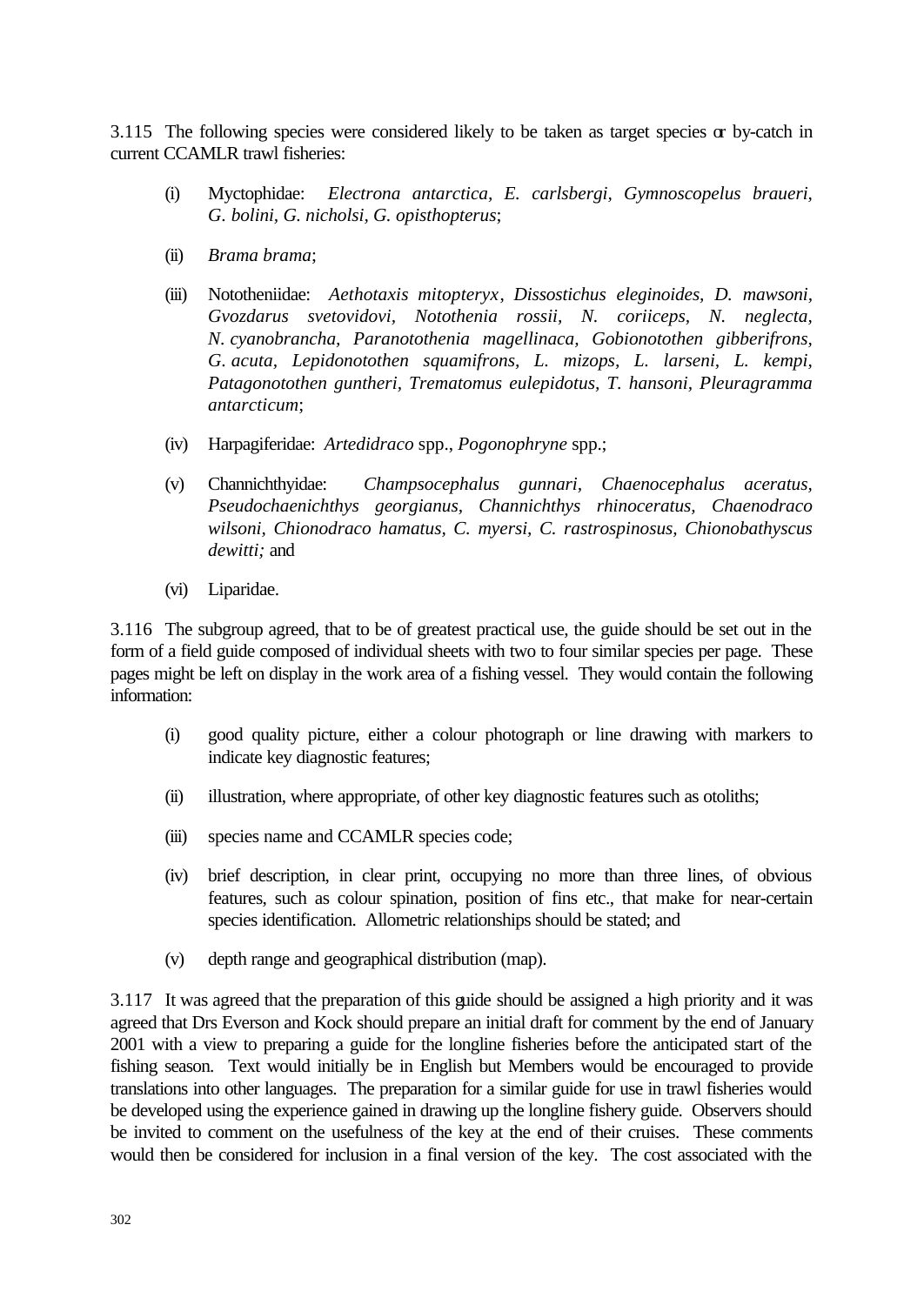preparation of the sheets would be born by the participants. However, funding would be required to reproduce the sheets in colour for distribution to observers. An estimated A\$500 was requested for this purpose.

3.118 Recognising that these guides would not allow observers to identify all fish accurately, it was agreed that observers should be encouraged to label and store deep frozen all specimens whose identification was uncertain, and should request their technical coordinators to arrange for transmission of the specimens to appropriate taxonomists.

## Other Species

3.119 Information on the ecology of nine inshore fish species sampled over a number of years at Danco Coast, Subarea 48.1, was described in WG-FSA-00/63. Two species, *G. gibberifrons* and *C. aceratus*, had been taken in significant numbers as by-catch during commercial fishing. Relative densities of *G. gibberifrons* in the South Shetland Islands, where commercial fishing has taken place, were still much lower than at Danco Coast, the site of the current observations. The authors concluded that this difference was due to slow recovery following heavy fishing in the 1970s.

3.120 Similar results were obtained in a study on the diet of the Antarctic shag (*Phalacrocorax bransfieldensis*) in the same region (WG-EMM-00/9). The agreement between both studies highlights the utility of the standard method implemented by WG-EMM, on the use of the Antarctic shag to monitor changes in the abundance of inshore demersal fish populations (paragraph 5.6).

## Developments in Assessment Methods

3.121 WG-FSA-00/36 presented new software, 'Fish Heaven', for modelling the dynamics of fish stocks with spatial characteristics governed by habitat variables. It is a simple spatially explicit agestructured model, containing the basic features of the GYM with extensions to provide for different environmentally driven distributions of fish stocks. It is designed to allow environmental simulations with fishing while capturing various statistics about the status of the system. It allows fishing to be undertaken with basic fishing strategies and can be used to simulate sampling of fish stocks generally. These are intended to be extended. The software is available for distribution through the Australian Antarctic Division or the Secretariat.

3.122 The Working Group welcomed these developments and encouraged further work, noting that this model will have wider applications internationally.

3.123 WG-FSA-00/39 provided a method for integrating standardised CPUE time series into assessments using the GYM. This follows the proposal by Dr P. Gasiukov (Russia) in 1999 to undertake such an integration (WG-FSA-99/60) and the request by the Working Group to develop this work further during the intersessional period (SC-CAMLR-XVIII, Annex 5, paragraphs 3.143 to 3.145). The procedure in this paper was based on the sampling/ importance-resampling (SIR) method for estimating a likelihood of a given time series of fishable biomasses in a trial of the GYM given the time series of standardised CPUE over the same period. These likelihoods can be used to statistically weight each of the trials in the evaluation of the criteria in the GYM rather than assuming equal likelihood for all trials. This procedure is able to use all the trials in the final assessment without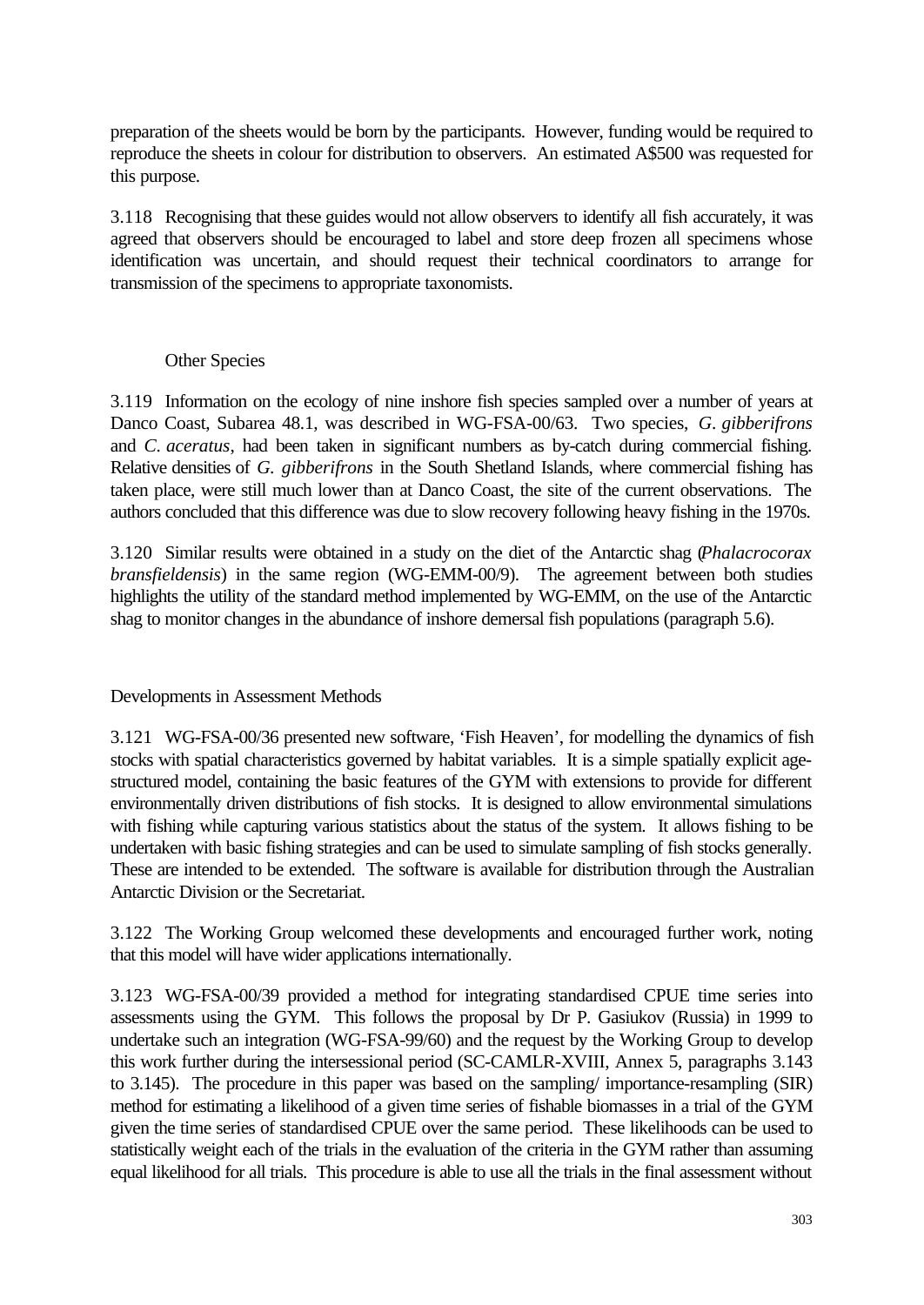giving preference to the CPUE or GYM input parameters as the primary indicators of stock abundance.

3.124 The Working Group discussed the resampling step of SIR and agreed to discuss this further intersessionally. The Working Group endorsed the use of this procedure in the assessments this year and noted that a greater number of trials may be required to improve the application of the method. An Excel spreadsheet with macros was provided with the paper to apply this method to the outputs of the GYM.

3.125 A new version of the GYM (version 3.02) was now available to the Working Group to enable the use of a recruitment time series and reporting to a user-friendly file of the status of the population each year. These modifications were required to facilitate the integration of CPUE into GY assessments. The Working Group agreed to have these minor improvements validated at this meeting in order that the latest version of the GYM could be used. Dr Gasiukov kindly agreed to undertake the validation and validated this version during the meeting prior to the assessments. The Working Group endorsed the use of the validated GYM in this year's assessments.

3.126 WG-FSA-00/43 presented an assessment undertaken by Australia of the harvested population of *D. eleginoides* at Macquarie Island based on data from a tag-recapture experiment initiated during the 1995/96 fishing season. Population models that include dynamics of tagged and untagged fish, daily releases, catches, recaptures, natural mortality and annual net recruitment are used to assess the population of one of the main fishing regions of Macquarie Island. The pretagging abundance is estimated by incorporating a Petersen approach in a novel semi-parametric model using maximum likelihood methods. The software provides for a number of assessment models, including a basic model that assumes the recaptures are Poisson distributed, and the recapture expectations are conditional on catch numbers and previous recaptures. A second model attempts to account for apparent decreasing availability with length.

3.127 The Working Group noted that this approach may have wider applicability in assessing stocks targeted by longline fishing for which no direct estimates of abundance may be possible. One such example could be the future assessment of tagged fish arising from the experiment begun this year at South Georgia (WG-FSA-00/26).

3.128 WG-FSA-00/46 provided another new method for assessing the status of *Dissostichus* spp. stocks. It used a dynamic age-structured production model of *Dissostichus* spp. and trends in CPUE and recruitment indices to estimate parameters of the model, including pre-exploitation biomass and the stochastic part of recruitments. The initial results of the application of this model show differences between the outputs of the GYM and this approach, as well as differences in the recruitment series estimated from surveys. These differences need to be explored further. Dr Gasiukov proposed that further development of this method could provide the foundation for short-term assessments of the status of the stock.

3.129 The Working Group welcomed these new developments of assessment methods and agreed to discuss this further in the subgroup assessing *Dissostichus* spp. It encouraged further development of this approach, including the undertaking of sensitivity trials (paragraph 4.105).

3.130 WG-FSA-00/52 used time series of estimates of cohort strength arising from mixture analyses of length-density information to estimate jointly recruitment and natural mortality. Currently, natural mortality is an input parameter to the process of estimating recruitments. However, natural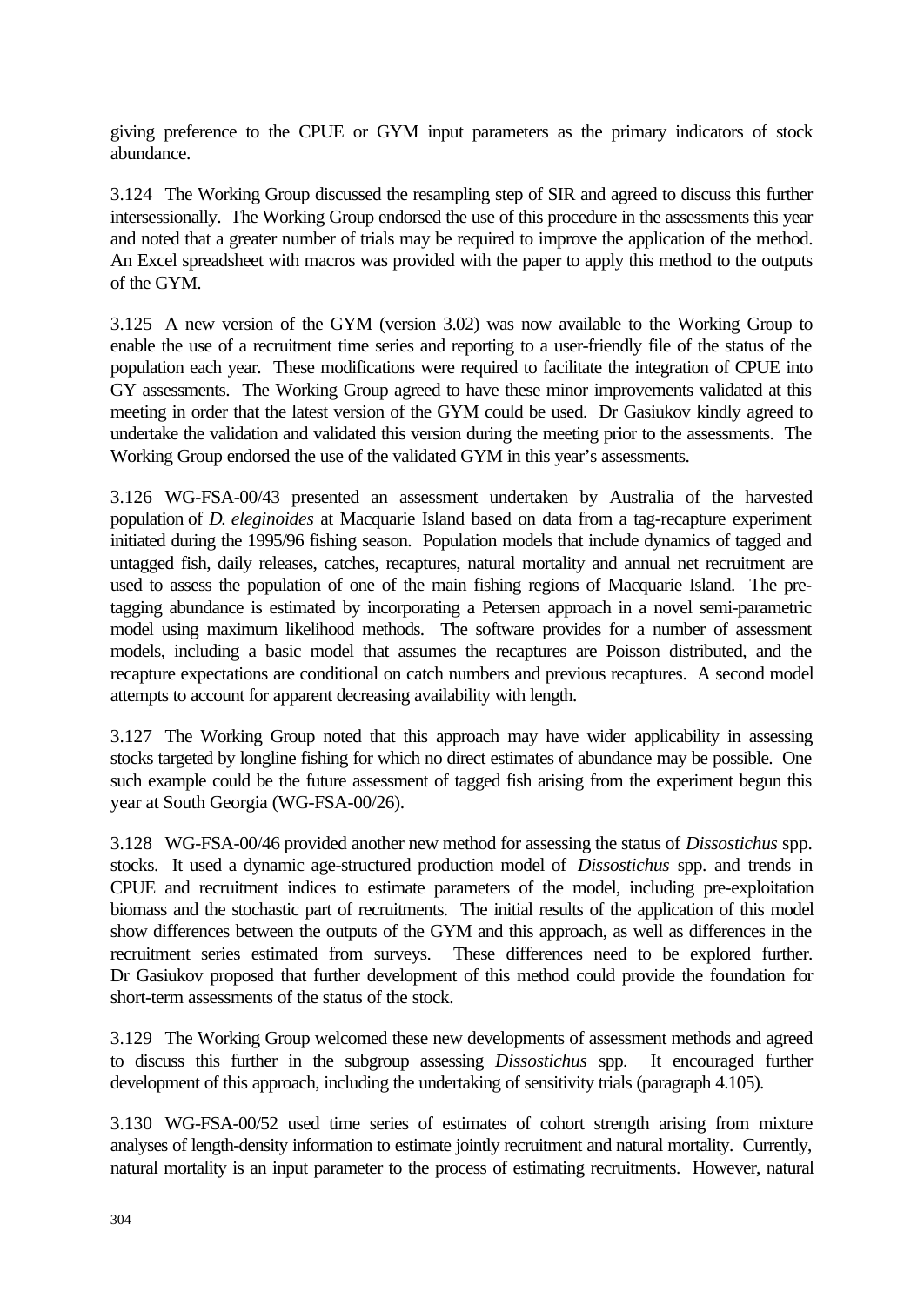mortality has not been directly estimated for *D. eleginoides*, but instead is assumed to be about two to three times the value of the von Bertalanffy k. The paper proposes a method for the joint estimation of recruitment and M using a negative log-likelihood method. This entails first decomposing length-density distributions of a time series of trawl survey data into mixtures of different aged cohorts by means of the method of de la Mare (1994). Next, under the assumption of constant mortality for all cohorts in all years, a negative log-likelihood function was derived using a series of several cohorts from the mixtures to produce an estimate of M and the abundance of recruits at a nominated age for each cohort in the analysis. The procedure was provided on a Mathcad 2000 Professional worksheet.

3.131 The Working Group welcomed the introduction of this method, noting that mortality has not yet been directly estimated for *D. eleginoides*. It also suggested that a log-normal error function should be used in place of the error function described in the paper, in order to be consistent with the general expectation of a lognormal distribution of recruitments. With this modification, the Working Group endorsed the use of the method in the assessments this year.

## ASSESSMENTS AND MANAGEMENT ADVICE

New and Exploratory Fisheries

New and Exploratory Fisheries in 1999/2000

4.1 One conservation measure relating to new fisheries and 13 conservation measures relating to exploratory fisheries were in force during 1999/2000. These are summarised in Table 18.

4.2 In only five of these 14 new or exploratory fisheries did fishing actually occur during 1999/2000. Information on these fisheries is summarised in Table 19. In most cases, the numbers of days fished and the catches reported were very small. The notable exception was the exploratory fishery for *Dissostichus* spp. in Subarea 88.1, conducted under Conservation Measure 190/XVIII, where three vessels fished for a total of 162 days, taking 745 tonnes of *D. mawsoni.*

4.3 Reviewing the information in Tables 18 and 19, the Working Group strongly reiterated its concern, expressed at previous meetings, about the number of times that new and exploratory fisheries have been notified but never actually activated. The Working Group also noted that often the same or similar notifications have been made repeatedly, but in each case no fishing had eventuated. Table 20 summarises the history of new and exploratory fishery notifications and the catches subsequently taken.

4.4 Each time a notification is made, the Working Group is required to review it and, to the extent possible, to provide advice on precautionary catch limits. Given the large number of notifications received over the last few years, an increasingly large proportion of the time available to the Working Group had to be devoted to consideration of new and exploratory fisheries. Despite this, and despite notifications having been made for a large number of subareas and divisions, once again the Working Group has essentially no new information on *Dissostichus* stocks in most of these areas. The concern is further heightened by the fact that substantial amounts of IUU fishing are believed to have occurred in these areas.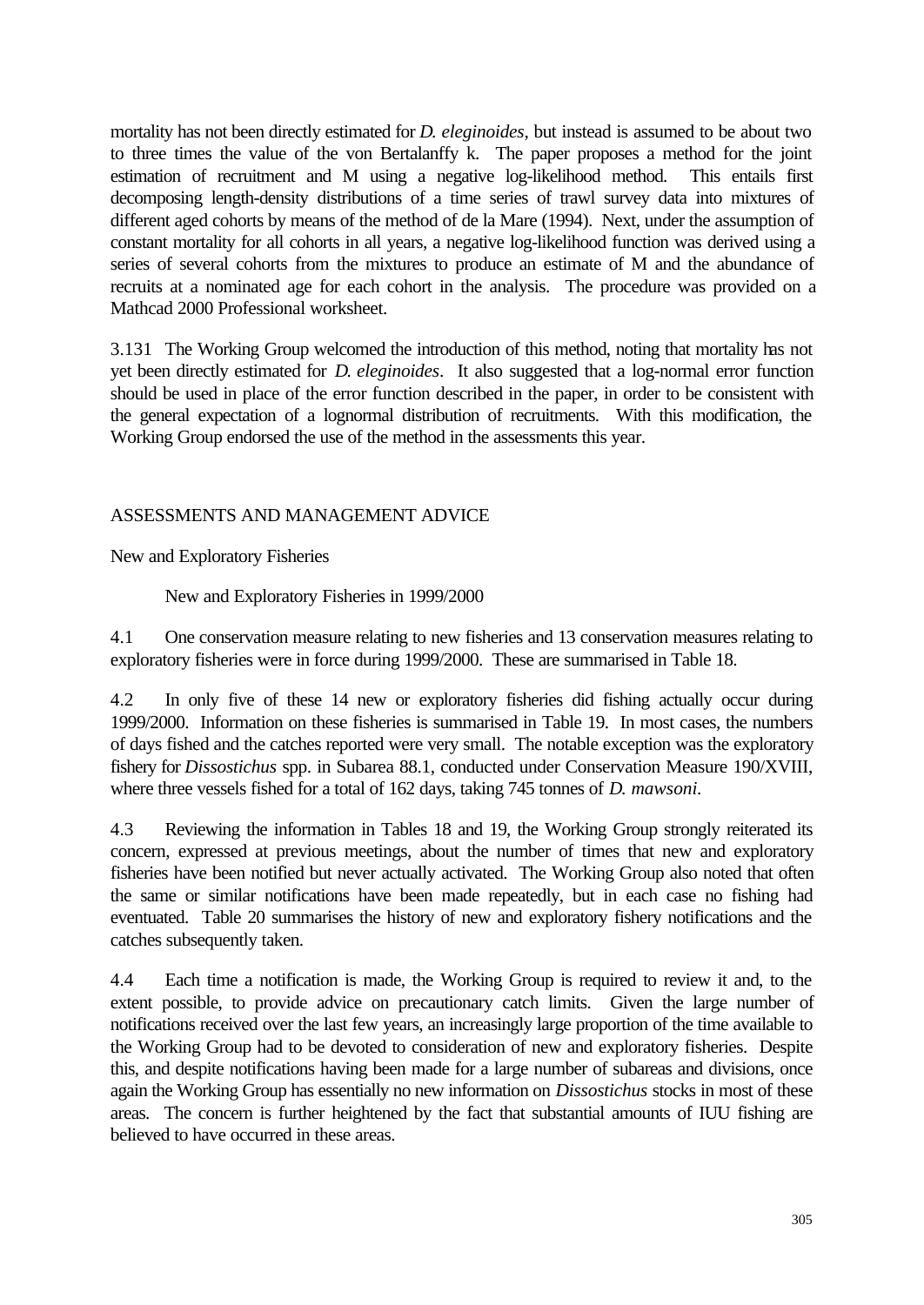4.5 The Working Group agreed that some of these difficulties may be alleviated if changes were made to the system of notification and classification of fisheries. This is discussed further under 'Regulatory Framework' (paragraphs 4.270 to 4.274).

4.6 Conservation Measure 182/XVIII, governing exploratory fisheries, requires that once the catch in a small-scale research unit (SSRU) has exceeded a trigger level (10 tonnes or 10 hauls), research hauls must be carried out and the results reported to CCAMLR. Table 21 summarises the research data submitted in accordance with this conservation measure.

4.7 In only three of the active exploratory fisheries were the catches taken in SSRUs sufficiently large that the requirement to undertake research hauls was triggered. This occurred in SSRUs A, B and C in respect of the Uruguayan exploratory longline fishery in Division 58.4.4, in SSRUs A and B in respect of South African longline fishery in Subarea 58.6 and in SSRUs A, B, C and D in respect of the New Zealand exploratory longline fishery in Subarea 88.1.

4.8 Based on data contained in the observer report, the Working Group noted that the South African vessel undertaking exploratory fishing in Subarea 58.6 had taken some 22 tonnes of *D. eleginoides*. Mr Watkins indicated that the fine-scale catch information for this vessel had been despatched to the Secretariat, but due to the vessels late return (3 October 2000), the information had not yet arrived. For this reason, the Working Group reiterated that as indicated in Table 21, the available data were incomplete.

4.9 The Working Group noted with regret that by the start of its meeting no commercial or research catch data for this exploratory fishery had been received by the Secretariat. These data were received during the course of the meeting, but too late for the Working Group to review them. The Working Group also noted with some surprise that 55 tonnes had been taken in other grounds not covered by defined SSRUs. As such, no research requirements are mandated under Conservation Measure 182/XVIII. There may be a need to reconsider the specification of SSRUs for this division.

4.10 Last year the Working Group had concluded that it would be unable to provide reliable advice on precautionary catch limits for new or exploratory fisheries until new information directly pertaining to the subareas or divisions involved became available. Currently, the only likely source of such data is from new and exploratory fisheries carried out in these areas, especially the research data collected in accordance with the requirements of Conservation Measure 182/XVIII. It is vital that these research requirements are continued and complied with for all future new or exploratory fisheries.

4.11 The Working Group also emphasised that the research plans mandated by Conservation Measure 182/XVIII represent minimum research requirements. It is likely that these and additional research data will need to be collected for a number of years before reliable assessments will be possible. In this context, the Working Group encouraged the submission, wherever possible, of more comprehensive research plans, extending further than those required under Conservation Measure 182/XVIII.

4.12 The exploratory longline fishery in 1999/2000 by New Zealand for *D. mawsoni* in Subarea 88.1 provided a welcome and notable exception to the general lack of information about new and exploratory fisheries outlined above. A total of 745 tonnes was taken in 489 longline hauls, and research data were collected and submitted for four SSRUs. In most cases, the numbers of research hauls made exceeded the research requirements of Conservation Measure 182/XVIII.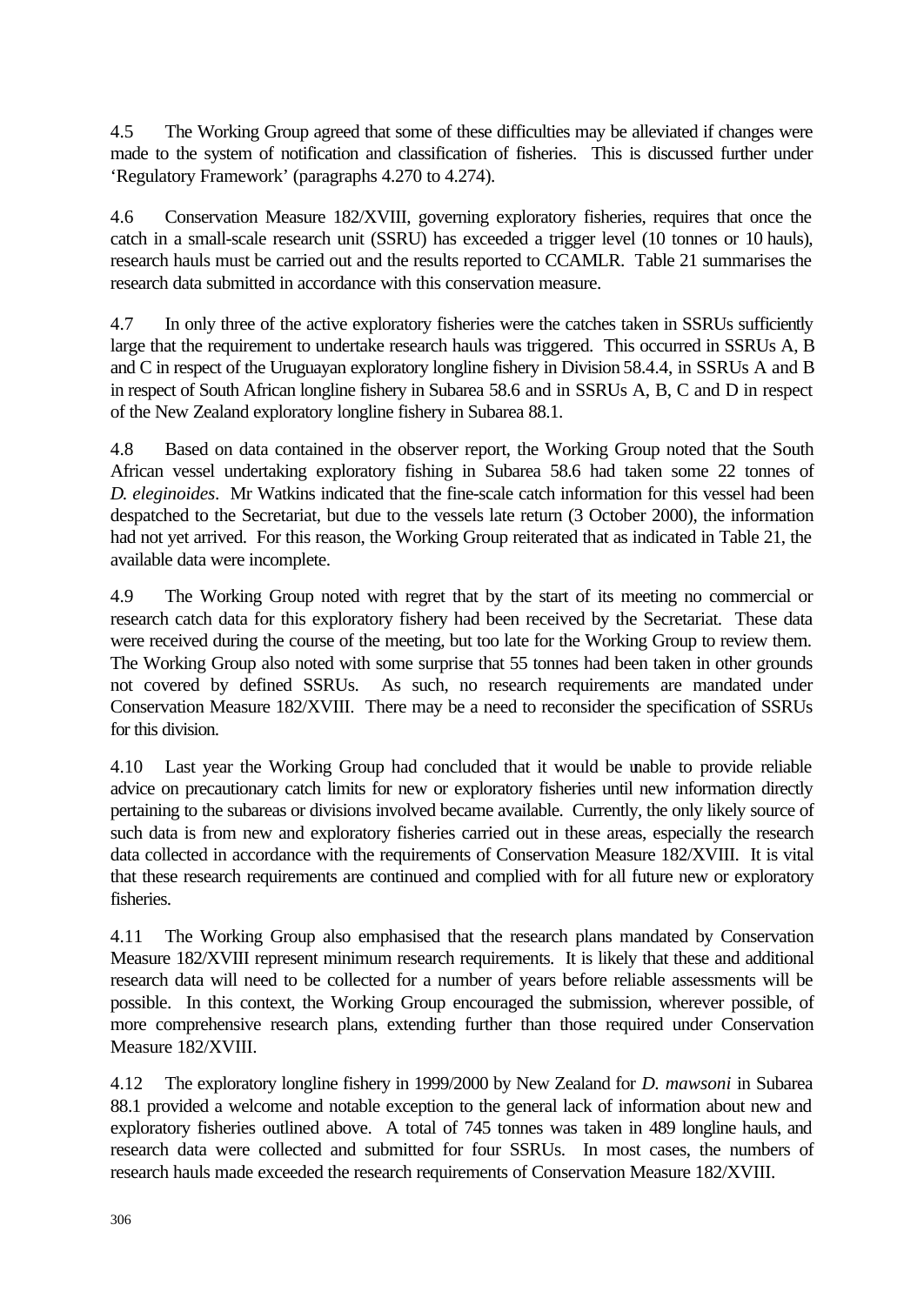4.13 Research activities associated with this exploratory fishery were summarised in WG-FSA-00/35, and a comprehensive analysis of data collected by this fishery from 1997/98 to 1999/2000 was given in WG-FSA-00/55. Dr Constable noted that, in addition to the considerable amounts of new biological data collected, a sufficiently large number of SSRUs may now have been fished in this subarea to allow a characterisation of the distribution of CPUEs across large parts of the subarea. If so, these data may allow a comparison of observed densities in Subarea 88.1 with those in Subarea 48.3.

4.14 The precautionary catch limit of *Dissostichus* spp. in Subarea 88.1 for the 1999/2000 season was 2 090 tonnes, comprising catch limits of 175 tonnes north of 65°S, and 478 tonnes in each of the four SSRUs to the south of 65°S (Conservation Measure 190/XVIII). Three New Zealand vessels fished during the season, with a reported catch of 745 tonnes (CCAMLR-XIX/BG/1). The majority of the catch was *D. mawsoni*, with only 0.3 tonnes of *D. eleginoides*.

4.15 The exploratory fishery has now been in operation by New Zealand vessels for three seasons with a gradual increase in catch from 41 tonnes by one vessel in 1998, to 296 tonnes by two vessels in 1999, and to 745 tonnes by three vessels in 2000. During this time there has been a widespread distribution of effort with at least four SSRUs and from 28 to 44 fine-scale rectangles fished each year, and a total of 76 fine-scale rectangles fished overall (WG-FSA-00/55). This has contributed significantly to the knowledge and distribution of both *Dissostichus* spp. and other fish fauna in this subarea.

4.16 *D. mawsoni* were caught in over 95% of all sets, and in all five SSRUs (WG-FSA-00/55). They were the dominant species in all sets apart from those made in the northern SSRU. Over 20 000 fish have been measured and sexed, and over 2 000 otoliths collected, of which 1 500 have been read. Gonad samples have also been collected and examined histologically to help identify size and age at maturity.

4.17 During the period of the exploratory fishery the impact on dependent species has been low (WG-FSA-00/35). The main by-catch species have been rat tails which have averaged about 10% (range 6–17% by weight) of the annual catch, and skates which have averaged about 8% (range 5– 11%) of the annual catch. For age determination purposes, otoliths have been collected from rat tails and vertebrae from skates, and a skates tagging experiment has been initiated to determine their post-hauling survival rate. To date, 2 000 skates have been tagged, of which four have been recaptured. New Zealand has also conducted line-weighting experiments to mitigate seabird bycatch and there has been no incidental mortality of seabirds or marine mammals.

4.18 Observer length-frequency data for *D. mawsoni* were examined for variation in area, trip, and set type (commercial/research), and were then stratified and scaled up to the commercial catch for each of the past three seasons (WG-FSA-00/55). The resulting catch-weighted length frequencies are shown in Figure 2. Most fish in the catch ranged from 70–160 cm, with two broad modal peaks at 80–110 cm and 130–140 cm.

4.19 About 500 otoliths were read from *D. mawsoni* each year and the resulting ages were compiled into year-specific age–length keys. These were then applied to the scaled length-frequency distributions to produce catch-at-age distributions for each year (WG-FSA-00/55) (Figure 3). Most *D. mawsoni* in the catch were 8–16 years old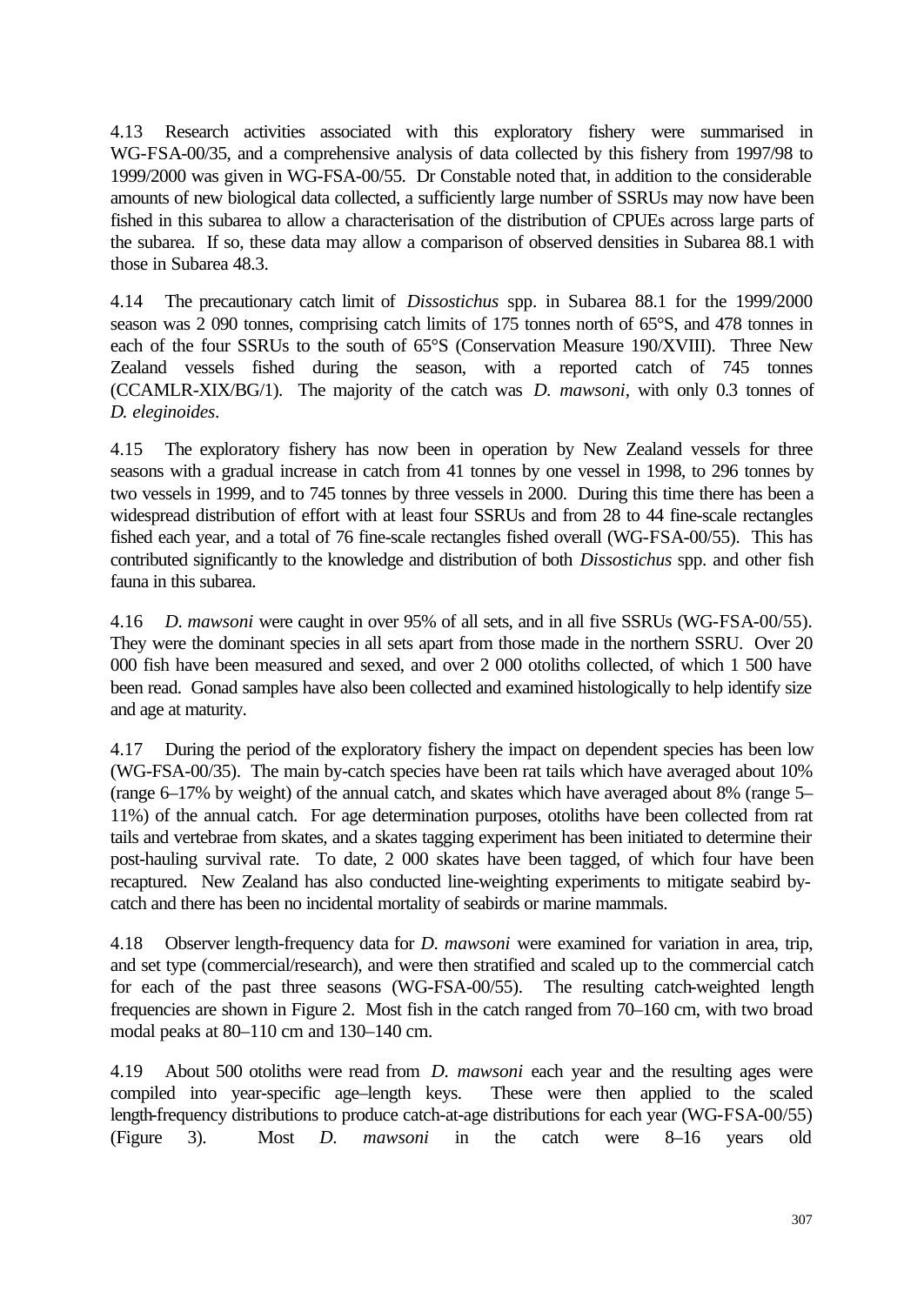(range 3–35 years). The data suggest an increase in the size and age of fish caught over the threeyear period, probably due to changes in fishing practices.

4.20 The Working Group used a similar approach to that used at last year's meeting to calculate precautionary catch limits for Subarea 88.1. Yields were estimated for Subarea 88.1 by relating the CPUE from research sets and biological parameters for *D. mawsoni* to the CPUE, biological parameters and yield estimate for *D. eleginoides* in Subarea 48.3.

4.21 A formula for estimating yield was derived from the approach used for krill where:

Yield =  $\gamma$  B<sub>0</sub>

and that CPUE is considered to be an approximate relative estimate of biomass density. These can be combined to give the following:

$$
Y_{881} = \frac{\mathbf{g}_{881} f_{881} A_{881}}{\mathbf{g}_{483} f_{483} A_{483}} Y_{483}
$$

where γ is the precautionary pre-exploitation harvest level for each area, *f* is the relative density (a function of CPUE and fishing selectivity), *A* is the seabed area, and *Y* is the pre-exploitation precautionary yield. This assumes that the catchability and the relationship between CPUE and actual density is the same for both species/fisheries. A full derivation of the formula is lodged with the CCAMLR Secretariat.

4.22 While the general approach adopted was similar to last year, there were several key improvements. Firstly, several alternative approaches were used to adjust for relative seabed areas. The first two of these approaches were identical to that used last year, where the adjustment was based on relative areas of fishable seabed, and recruitment areas. The third approach involved the calculation of the area of seabed that has actually been fished in Subarea 88.1 over the past three seasons. A fourth estimate adds the area that is likely to be fished in the 2000/01 fishing year to that which has already been fished.

4.23 The Working Group agreed that, as the proportional adjustment was applied to the actual fished area, in principle the third approach should be more scientifically justifiable than the first two. However, it also noted that this should be regarded as a minimum estimate of the area of *Dissostichus* spp. habitat. The Working Group reviewed the three sets of estimated seabed areas and noted that a larger area would probably be fished in 2000/01.

4.24 The second improvement was in the estimation of relative fish density between the two areas. A total of 100 research sets were carried out in four SSRUs in Subarea 88.1 during 1999/2000 as part of Conservation Measure 190/XVIII. Relative density of recruited biomass between the two areas was estimated by comparing the CPUE from Subarea 48.3 for the 1986/87 to 1991/92 fishing seasons, with the CPUE from the research sets in Subarea 88.1. These seasons were chosen for Subarea 48.3 because these are data available from the fishery at a time when the stock was close to pre-exploitation levels. Data from 1985/86 were excluded because fishing was in very shallow water in that year (paragraph 4.109). CPUE was calculated as kg/hook for each set in each of the smaller regions in Subarea 48.3 and in each of the SSRUs fished in Subarea 88.1.

4.25 As CPUE is very variable in space and time, and is being used in this analysis as an indicator of the relative differences in abundance between the two areas, the ratio was determined by finding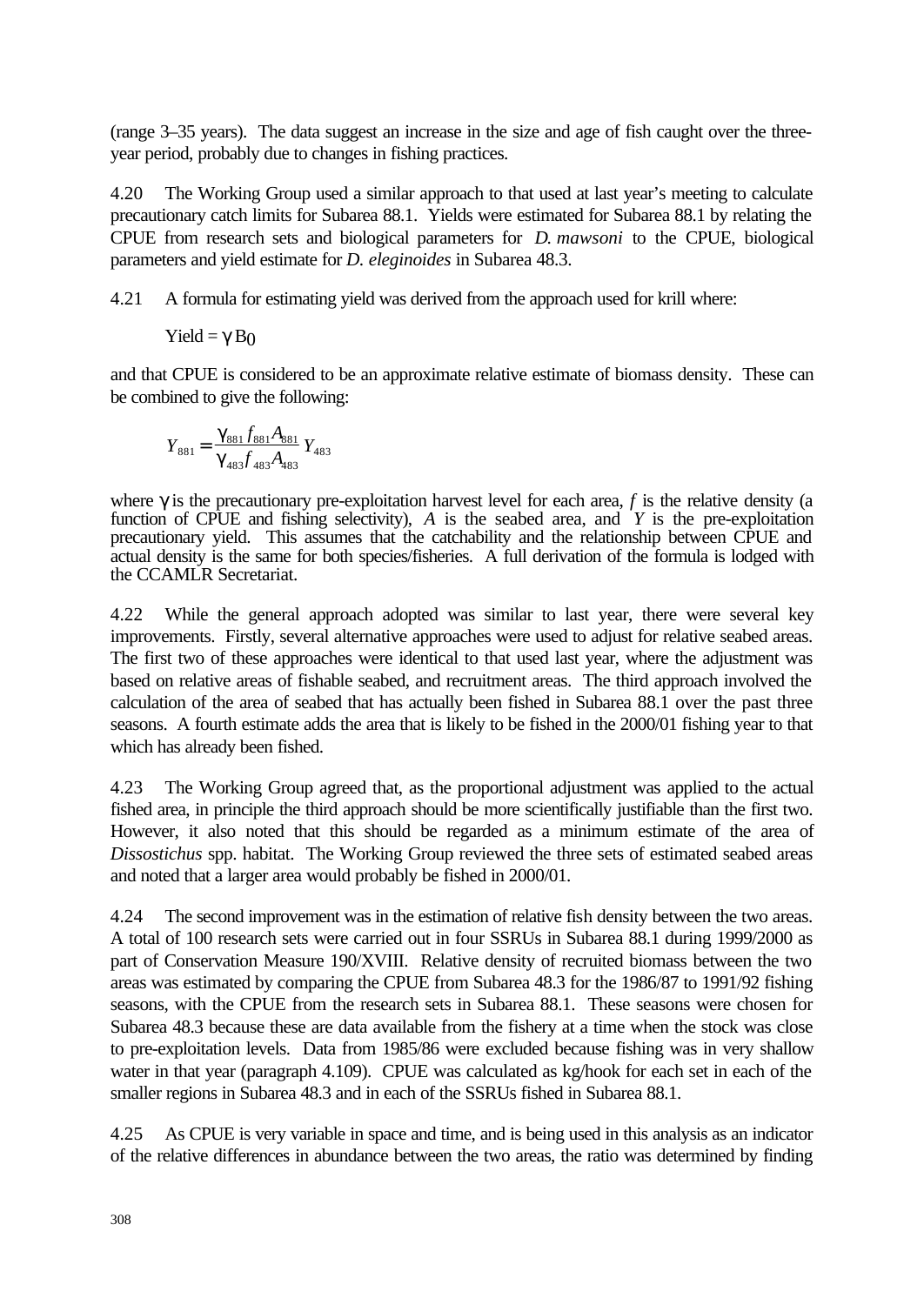the one-sided lower 95% confidence bound of this ratio using a bootstrap procedure. This is consistent with the principles applied in the short-term assessment of yield for *C. gunnari* (paragraph 4.204). Firstly, the haul-by-haul CPUE estimates were weighted by the proportion of sets and the proportion of the total area fished in that SSRU (SC-CAMLR-XVIII, Annex 5, paragraph 4.127). Then the CPUE estimates from each area were resampled with replacement, averaged and the ratio of CPUE between the areas calculated. This was repeated 10 000 times and the one-sided lower 95% confidence bound of this ratio calculated.

4.26 The aim of this second adjustment was to take explicit account of observed relative densities between the two areas. In calculating the adjustment factor in this way, the Working Group recognised that effectively it was treating CPUE data for a well-established commercial fishery as being directly comparable with CPUE data from randomly carried out research sets in fishing areas that were not well known or fully explored. It is possible that this may lead to an underestimate of the appropriate adjustment factor, but the Working Group agreed that, if this occurred, the resulting precautionary catch limit would also be underestimated. Any disadvantages this approach entailed were felt by the Working Group to be far outweighed by the advantages of taking account of relative densities on the fishing grounds. Consistent with exploratory fisheries elsewhere, the assessment of yield will be improved with more information as the fishery develops.

4.27 Because the estimate of CPUE relates only to the recruited biomass, a third adjustment was required to convert this value to total biomass. The ratio of total biomass to recruited biomass was calculated from each of the two fisheries using the appropriate biological parameters. The fishing selectivity was estimated from the left side of the length-frequency distributions for the combined commercial length-frequency data for Subarea 88.1 (Figure 4) and the earliest reliable commercial length-frequency data (from 1995) for Subarea 48.3. For Subarea 48.3, length at 50% selectivity equalled 70 cm with a range from 55 to 85 cm. The ratios for each of the two fisheries were very similar and equalled 1.10 for *D. mawsoni* and 1.13 for *D. eleginoides*.

4.28 The final adjustment was made by comparing the precautionary pre-exploitation harvest levels (γ) between the two areas. These were calculated from the biological and fishery parameters for each of the two subareas. Biological and fishery parameters for *D. eleginoides* were the same as that used for the Subarea 48.3 assessment (Table 34). However, the fishing selectivity pattern was again taken from the left side of the 1995 commercial length-frequency distribution.

4.29 Updated biological parameters for *D. mawsoni* were provided in WG-FSA-00/55. Growth parameter estimates for both sexes were updated using data from 1999/2000 and equalled  $I_8$  = 180.2 cm,  $k = 0.095$  yr<sup>-1</sup>, t<sub>0</sub> = 0.04. The length–weight relationship calculated from 1998 to 2000 data combined was  $W = 4.7 \times 10^{-6} L^{3.199}$ . M was estimated from the age of the oldest 1% of fish in the commercial catch and ranged from 0.15 to 0.22 yr<sup>-1</sup>. Fish were assumed to be selected into the fishery at 80 cm with a range from 65 to 95 cm. The size at maturity was assumed to be 100 cm with a range from 85 to 115 cm. Biological and fishery parameters used for *D. mawsoni* in the GY calculations are shown in Table 22.

4.30 Estimates of γ from the GYM equalled 0.037 for *D. mawsoni* and 0.034 for *D. eleginoides*. This suggests that *D. mawsoni* is more productive than *D. eleginoides* which appears to be counter intuitive for a species inhabiting higher latitudes. The Working Group agreed to explore this result further taking into account uncertainties in the estimate.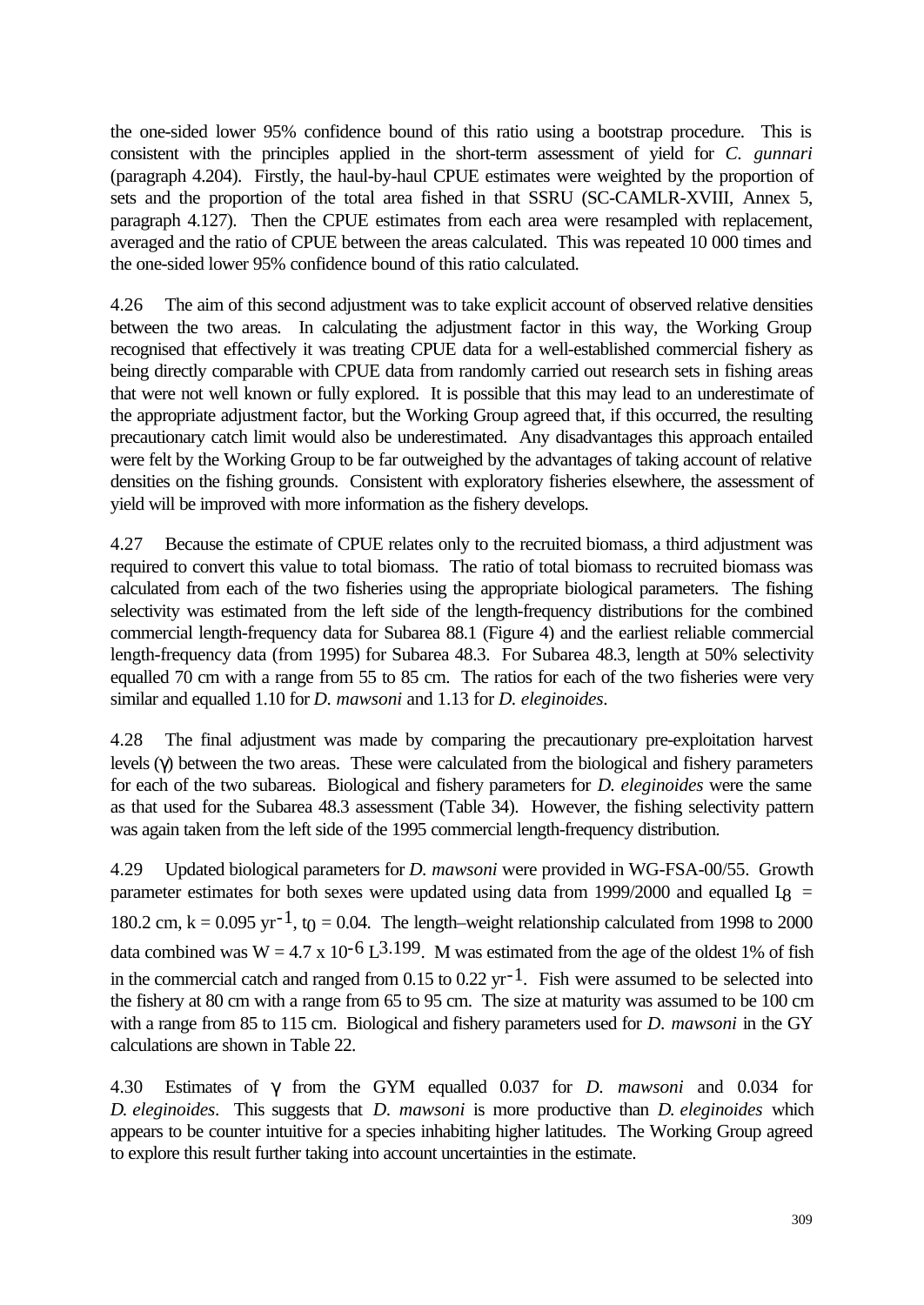4.31 Total seabed area was the same as was calculated for the assessment last year (SC-CAMLR-XVIII, Annex 5, paragraphs 4.44 and 4.45). Recruited seabed area for South Georgia was taken from Everson and Campbell (1990). Estimates of fished area were taken by summing the area in the contours between 600 and 1 800 m fished by New Zealand vessels during the 1997/98 to 1999/2000 seasons. The estimate of fished area proposed for 2001 equals the area of seabed that is likely to be fished in the 2000/01 fishing season, and includes the area already fished and an estimate of the areas of new ground which will be explored by New Zealand vessels. A component of the research plan adopted by New Zealand is to continue to expand knowledge on the distribution of *D. mawsoni*. This analysis is based on projections by the New Zealand vessels to fish in deeper water (1 400–1 700 m) and further south than in previous years.

4.32 The pre-exploitation precautionary yield for Subarea 48.3 was calculated using the recruitment parameters from the results of the CMIX analyses, together with the other biological parameters used for the calculations of γ, using zero catches. This yield  $(4\,690\,$  tonnes) was then adjusted by the ratio of gammas, densities (a function of CPUE and fishing selectivity), and seabed areas to give estimates of yield for *D. mawsoni* in Subarea 88.1.

4.33 The resulting estimates of yield are given in Table 23. Because it is based on the known adult habitat of *D. mawsoni* in Subarea 88.1, the best available estimate of yield is based on the fished area and equals 3 616 tonnes.

4.34 The Working Group noted that whilst the current assessment provided several improvements to earlier assessments of this area, there was still considerable uncertainty present. This uncertainty stems from uncertainty in biological and fishery parameters for both *Dissostichus* spp., and the assumption of the relationship between CPUE and density.

4.35 In light of this uncertainty, the Working Group agreed that some discount still needs to be applied to the results of this assessment. The Working Group noted that in previous years a range of discount factors (from 0.25 to 0.5) has been applied to new and exploratory fisheries for *Dissostichus* spp.

4.36 The value of including a research component in Conservation Measure 182/XVIII is demonstrated by the use of the CPUE estimates from the research sets in the assessment of *D. mawsoni* in Subarea 88.1 (paragraphs 4.20 and 4.21). The Working Group agreed that further collection of data from research sets would be valuable for the assessments next year. This use of research sets was considered to be important both for Subarea 88.1 and for other new and exploratory fisheries (e.g. Division 58.4.4) generally. Members were also requested to investigate further during the intersessional period the application of research set data in assessments.

4.37 The Working Group agreed it would be desirable to develop a time series of research sets in the SSRUs to help provide indices of abundance. For example, in the second or subsequent years of the fishery, vessels which have already completed a series of research sets in a particular SSRU could be required to complete their research sets in a similar location (same fine-scale rectangle) and at a similar time to their first set. If this causes operational difficulties (e.g. ice), a new set could be undertaken instead. Alternatively, research sets could continue to be used as an effort spreading mechanism. The Working Group also agreed that tag studies initiated early in the fisheries would help in long-term assessments (paragraphs 3.126 and 3.127).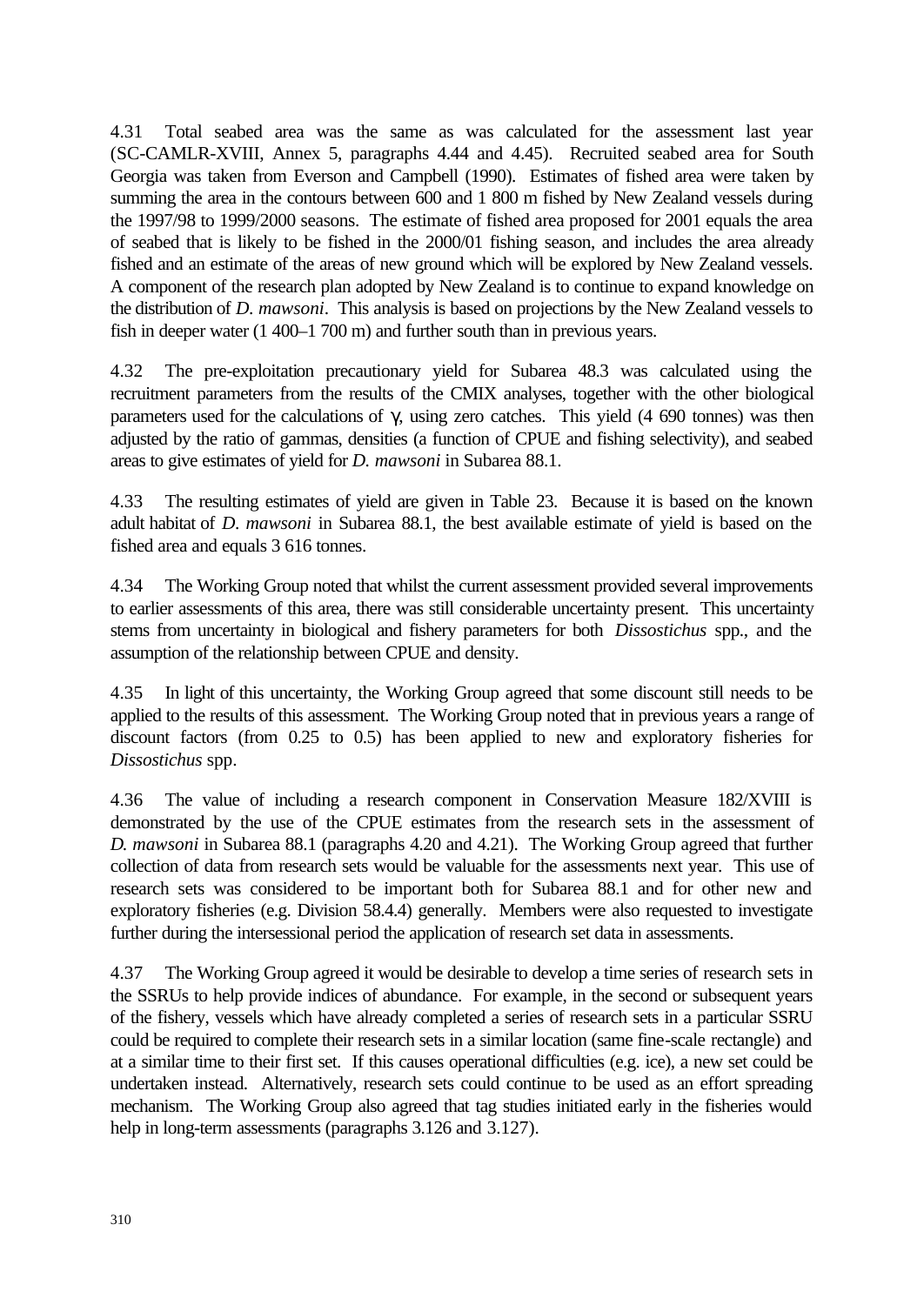## New and Exploratory Fisheries Notified for 2000/01

General Issues

4.38 A summary of new and exploratory fisheries notifications for 2000/01 is given in Table 24. As was done last year, the Working Group discussed notifications of new and exploratory fisheries together. Research survey notifications for *Dissostichus* spp. were also discussed under this item.

4.39 All notifications had been received by the Secretariat on or before the due date. Recalling the experiences of last year, the Working Group recommended that in future years neither it nor the Scientific Committee should consider any notifications received after the due date.

4.40 Dr Miller noted that some of the notifications for new or exploratory fisheries in Division 58.4.4 have neglected to specify that they applied only to areas outside national EEZs. This needs to be rectified when conservation measures are being drawn up.

4.41 The Working Group noted that the Argentinian notification (CCAMLR-XIX/12) included an intent to fish in Subareas 48.1 and 48.2, and the Brazilian notification (CCAMLR-XIX/5) included an intent to fish in Subarea 48.2. Conservation Measures 72/XVII and 73/XVII clearly state that the taking of finfish in these subareas, other than for research purposes, is prohibited until such time as a survey of stock biomass is carried out, its results reported to and analysed by the Working Group, and a decision that the fishery be reopened is made by the Commission based on the advice of the Scientific Committee. As these conditions have not yet been met, the Working Group recommended that new or exploratory fisheries for finfish should not take place in these subareas in the coming season.

4.42 The Brazilian notification (CCAMLR-XIX/5) also indicated an intent to fish for *D. eleginoides* in Subareas 48.3 and 48.4. The Working Group noted that the fisheries in these subareas are fisheries regulated under Conservation Measures 179/XVIII and 180/XVIII respectively. Thus new or exploratory fishing for this species cannot be considered in these areas.

4.43 The Working Group welcomed what it believed to be the primary intent of the Brazilian notification, which was to inform CCAMLR that Brazil intended, for the first time, to participate in fisheries in those areas. It agreed that the submission of such information was very useful. Further discussion regarding notifications may be found under 'Regulatory Framework' (paragraphs 4.270 to 4.274).

Review of Individual Notifications

4.44 Argentina submitted a notification (CCAMLR-XIX/12) for exploratory longline fisheries for *Dissostichus* spp. in Subareas 48.1, 48.2, 48.6, 58.6, 88.1, 88.2, 88.3 and Divisions 58.4.1, 58.4.2, 58.4.3, 58.4.4 and 58.5.1 outside EEZs.

4.45 Aside from the recommendation above regarding Subareas 48.1 and 48.2 (paragraph 4.41), the Working Group drew attention to the fact that the available area outside national EEZs in Division 58.5.1 was small, so appropriate precautionary catch limits for these areas should also be similarly small.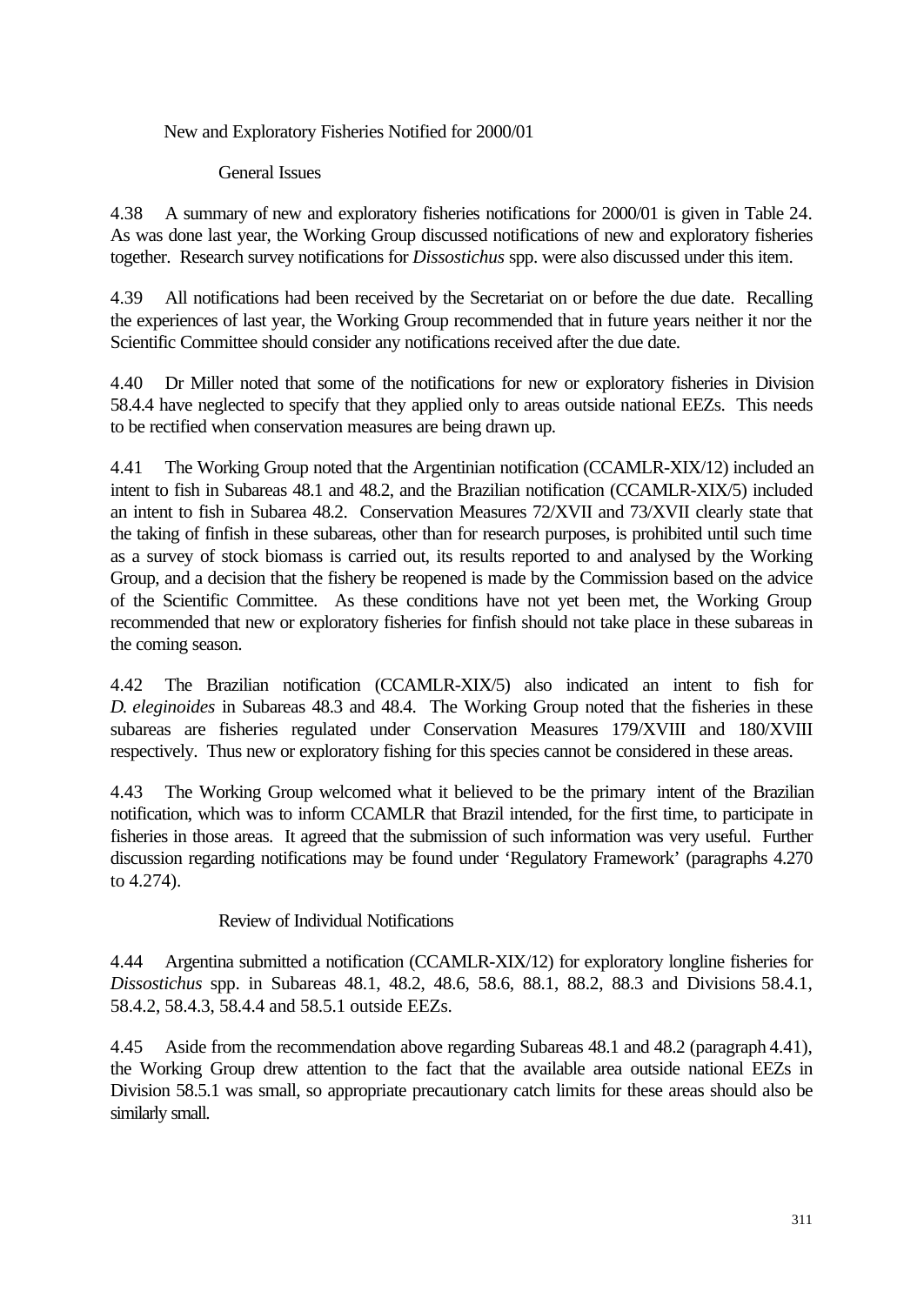4.46 Australia submitted a notification (CCAMLR-XIX/10) for exploratory bottom trawl fisheries for *Dissostichus* spp. in Divisions 58.4.1 and 58.4.3 and a notification (CCAMLR-XIX/11) for an exploratory trawl fishery for *Dissostichus* spp., *C. wilsoni, L. kempi, T. eulepidotus, P. antarcticum* and other species in Division 58.4.2. The second notification was a resubmission of a notification made last year.

4.47 In response to a query about potential effects of trawling on the bottom substrate and benthic fauna, Dr Constable explained that in Divisions 58.4.1 and 58.4.3 most of the area contained rough ground, with only small areas suitable for trawling. In contrast, Division 58.4.2 contained large areas suitable for demersal trawling. As indicated in CCAMLR-XIX/11, the research plan for this division calls for a series of open and closed areas as required in Conservation Measure 182/XVIII. In addition, the research plan also included specific experiments to examine the effects of demersal trawling on the benthic community. Results of these experiments will be reported to the Working Group next year.

4.48 Brazil submitted a notification (CCAMLR-XIX/5) for exploratory longline fisheries for *D. eleginoides* in Subareas 48.2, 48.3, 48.4 and 48.6, and Divisions 58.4.4, 58.5.1 and 58.5.2 (outside the EEZs of South Africa, France and Australia).

4.49 As noted above (paragraph 4.41), until a survey has been completed as required in Conservation Measure 73/XVII, the Working Group recommended that no exploratory fishing should take place for finfish in Subarea 48.2. Any catches taken in Subareas 48.3 and 48.4 should be considered to be taken as part of the fisheries established in those subareas (paragraph 4.42).

4.50 With regard to exploratory fishing in Divisions 58.5.1 and 58.5.2, the Working Group drew attention to the fact that the available area outside national EEZs in these divisions is small, so appropriate precautionary catch limits for these areas should also be similarly small.

4.51 France submitted a notification (CCAMLR-XIX/13) for new and exploratory longline fisheries for *D. eleginoides* and *Raja, Bathyraja* and *Macrourus* spp. in Subareas 58.6 and 58.7 and Divisions 58.4.3, 58.4.4, 58.5.1 and 58.5.2 outside the EEZs of South Africa, Australia and France.

4.52 The notification by France indicated that *Raja, Bathyraja* and *Macrourus* spp. were not considered to be target species, but that some commercial return was to be sought from by-catches of these species. It is thus unclear whether catches of these species should be treated as by-catches, in which case Conservation Measure 182/XVIII would apply, or whether they should be treated as new fisheries. The Working Group agreed that further clarification was needed on this matter.

4.53 Fishing for *D. eleginoides* in Subarea 58.7 is governed by Conservation Measure 160/XVII, which prohibits the taking of this species until such time as a survey of stock biomass is carried out, its results reported to and analysed by the Working Group, and a decision that the fishery be reopened is made by the Commission based on the advice of the Scientific Committee. The French notification suggested that a survey will be undertaken in Subarea 58.7, but no notification of research vessel activity has been made, nor has any detailed research plan and survey design been submitted for consideration by the Working Group. The Working Group believes that clarification is needed of what is intended in Subarea 58.7.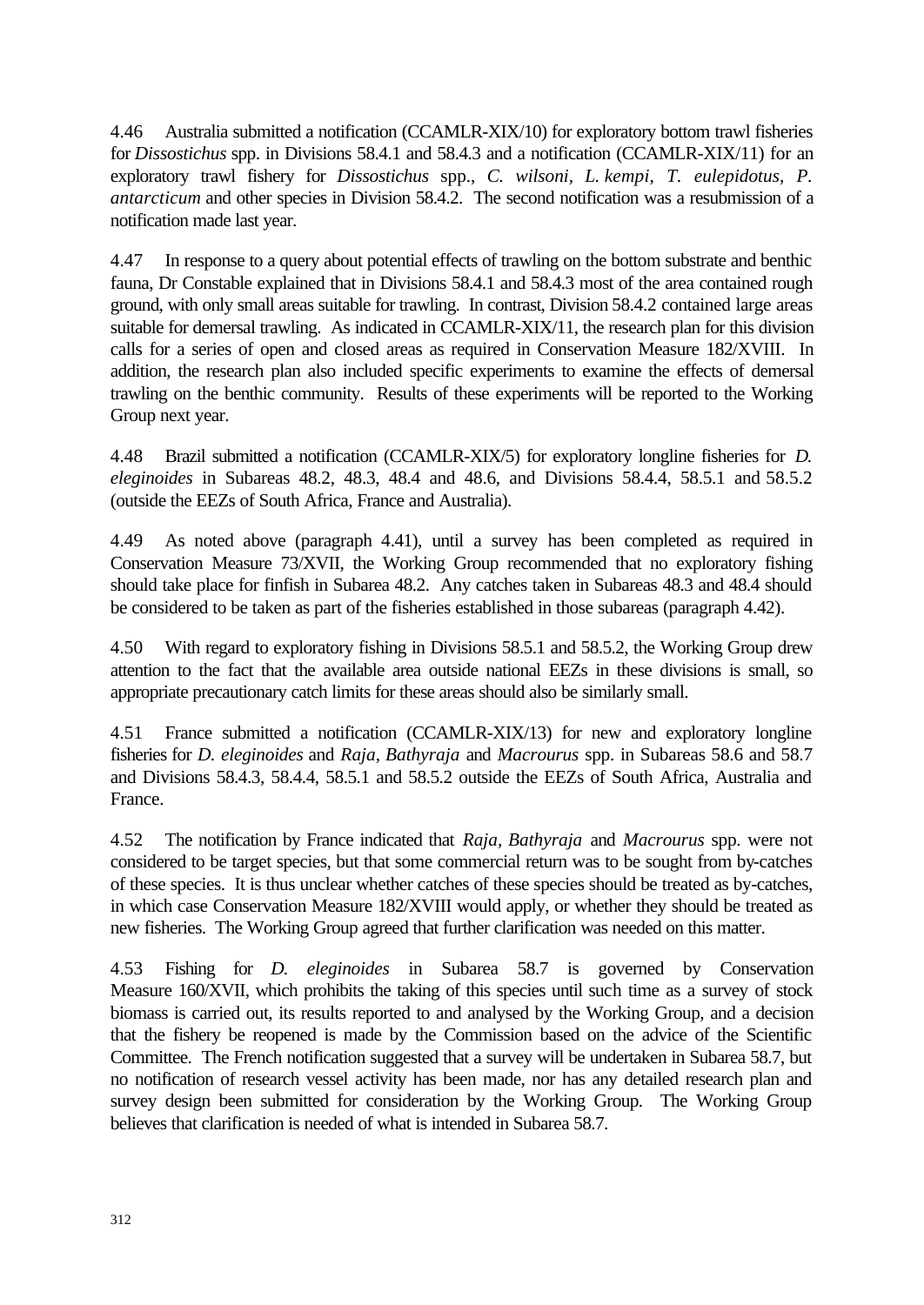4.54 With respect to exploratory fishing in Divisions 58.5.1 and 58.5.2, as for the Brazilian notification, the Working Group drew attention to the fact that the available area outside national EEZs in these divisions was small, so appropriate precautionary catch limits for these areas should also be similarly small.

4.55 Consideration by the Working Group of the potential effects of the intended catches was hampered by the fact that no breakdown of catches by subarea and division was given in the French notification.

4.56 Finally, the Working Group noted that it was a strict requirement of Conservation Measure 182/XVIII that exploratory fishing vessels should carry a CCAMLR scientific observer.

4.57 New Zealand submitted a notification (CCAMLR-XIX/17) for an exploratory longline fishery for *Dissostichus* spp. in Subarea 88.1. This represents a continuation of the exploratory fishing program carried out by New Zealand in previous years in this subarea, for which considerable catch and research information has been submitted (see WG-FSA-00/35 and 00/55).

4.58 Dr Hanchet emphasised the long-term commitment by New Zealand to continued exploratory fishing and research in this subarea. He also indicated that consideration was being given to extending tagging studies, currently under way for skates and rays, to *D. mawsoni*. This may provide an alternative assessment method for this species and subarea.

4.59 Dr Hanchet also indicated that fishers had found the by-catch provisions for *Macrourus* spp. in Conservation Measure 182/XVIII to be too restrictive. In the 1999/2000 season in Subarea 88.1, on 22% of the exploratory sets and 20% of the research sets the catch of *Macrourus* spp. exceeded 100 kg, triggering a requirement to move to another location. A total of 17% of all sets caught more than 200 kg of *Macrourus* spp. and 11% of all sets caught more than 300 kg of *Macrourus* spp.

4.60 The New Zealand notification for 2000/01 indicated an intended catch of up to 300 tonnes of *M. carinatus* south of 65°S. The Working Group noted that species identification for *Macrourus* spp. remains problematic, but it is apparent that they are an abundant species in these latitudes. Dr Hanchet clarified that, while New Zealand national regulations required the retention of all *Macrourus* spp. catches, they were definitely considered a by-catch species by the commercial fishers.

4.61 The Working Group noted that the way Conservation Measure 182/XVIII operated for this fishery was to require a change of location from high *Macrourus* spp. by-catch areas about 20% of the time. A valuable result of this is that it encourages fishing over a wide geographic range, as intended by paragraph 2 of Conservation Measure 182/XVIII.

4.62 Given their relatively high level, the Working Group agreed that the provisions of Conservation Measure 182/XVIII with respect to *Macrourus* spp. by-catches need to be reviewed. This will require, at least, an assessment of *Macrourus* spp. to have been carried out. Means of achieving this are discussed later (paragraph 4.100).

4.63 South Africa submitted a notification (CCAMLR-XIX/6) for exploratory longline fisheries for *Dissostichus* spp. in Subareas 48.6, 58.6, 88.1 and 88.2 and Division 58.4.4. The Working Group had no specific comments or queries about this notification.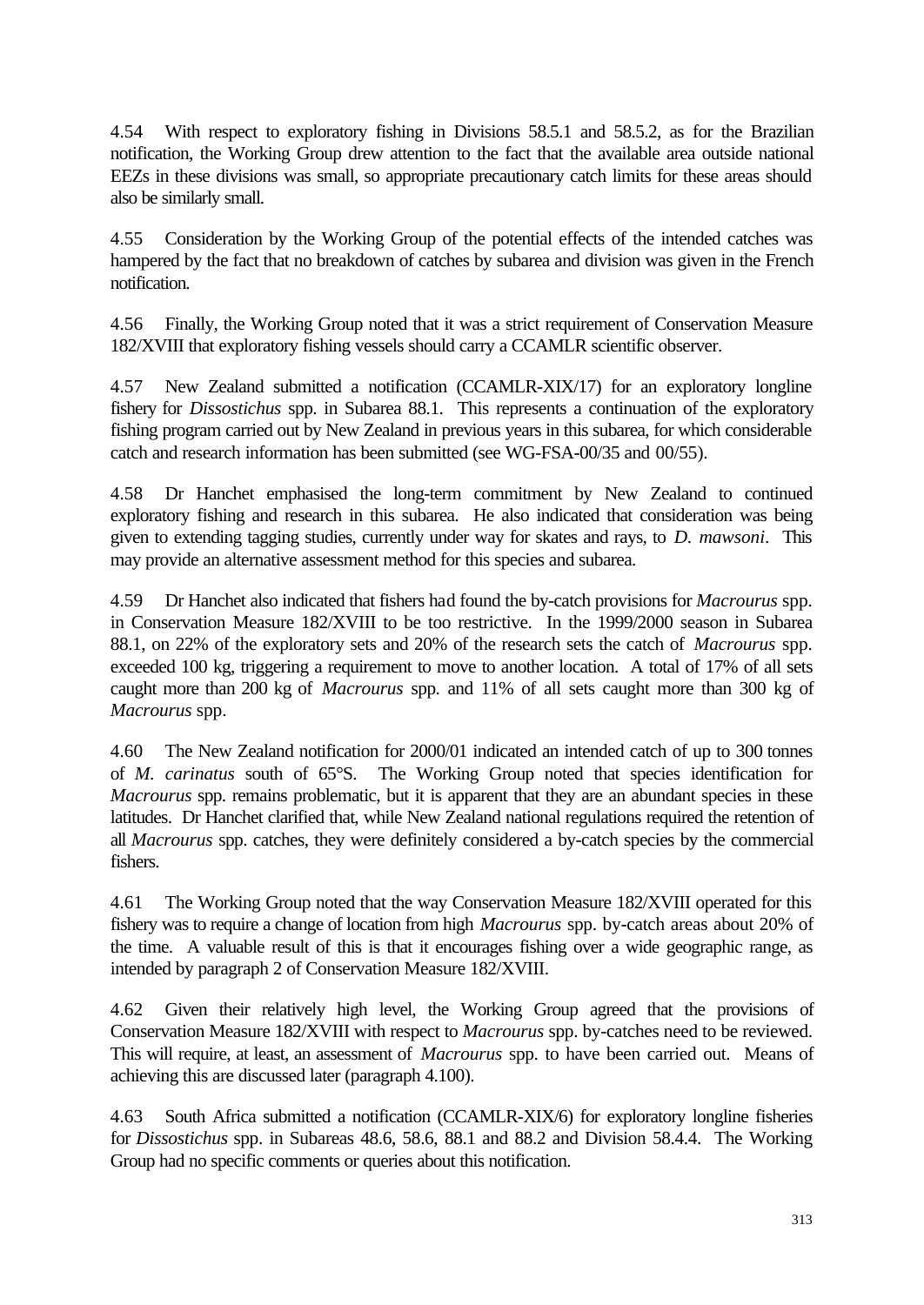4.64 Ukraine submitted a notification (CCAMLR-XIX/7) for an exploratory longline fishery for *Dissostichus* spp. in Division 58.4.4. The Working Group had no specific comments or queries about this notification.

4.65 Ukraine had also submitted results of seven historical research surveys conducted on four cruises on the Ob and Lena Banks in 1980, 1982, 1986 and 1989. The Working Group welcomed the submission of these valuable data and they were passed to the *Dissostichus* spp. subgroup for preliminary analysis (paragraph 4.158).

4.66 Ukraine is also currently carrying out a longline research survey in Division 58.4.4 under the provisions of Conservation Measure 64/XII, with an estimated catch of less than 50 tonnes. The Working Group noted that, for *Dissostichus* spp., there was some incompatibility between the requirements of this conservation measure and those of Conservation Measure 182/XVIII in terms of the relationship between catch levels and research requirements. This is discussed further under 'Advice to the Scientific Committee' (paragraphs 4.77 to 4.102).

4.67 Uruguay submitted a notification (CCAMLR-XIX/15) for exploratory longline fisheries for *Dissostichus* spp. in Subareas 88.1, 88.2 and 88.3 and Division 58.4.4.

4.68 Recalling that Uruguay had conducted an exploratory longline fishery in Division 58.4.4 during 1999/2000, but that data for this fishery had been received too late for consideration during this meeting, the Working Group was unable to assess the various fishery and research plans proposed in this notification. The Working Group emphasised that timely submission of data was essential for the Working Group to provide the advice required by the Scientific Committee and Commission.

4.69 Uruguay submitted a notification (CCAMLR-XIX/16) for an exploratory pot fishery for *D. eleginoides* in Subarea 48.3. It also submitted a notification (CCAMLR-XIX/16) for an exploratory pot fishery for crabs in Subarea 48.3. In accordance with Conservation Measure 64/XII, the UK submitted a notification (CCAMLR-XIX/9) of research vessel activity involving pot fishing for *D. eleginoides* with an expected catch over 50 tonnes in Subarea 48.3. The USA also notified (CCAMLR-XIX/BG/18) its intent to participate in the crab fishery in Subarea 48.3 in accordance with Conservation Measure 181/XVIII.

4.70 The Working Group recalled its discussion of UK research vessel activity involving pot fishing for *D. eleginoides* in Subarea 48.3 last year (SC-CAMLR-XVIII, Annex 5, paragraphs 4.28 to 4.31) and subsequent discussion by the Scientific Committee (SC-CAMLR-XVIII, paragraphs 8.3 to 8.5). It had been made clear that any pot catches of *D. eleginoides* should be counted against the *D. eleginoides* catch limit in Subarea 48.3. Similarly, any retained catch of crabs should be counted against the crab catch limit for Subarea 48.3. The Working Group strongly reiterated these views.

4.71 Dr Parkes drew attention to the analyses of the UK pot fishing research contained in WG-FSA-00/23. He noted that pot fishing had proved to be an effective method for catching *D. eleginoides* with no incidental mortality of seabirds. The size frequency of *D. eleginoides* taken in pots was almost identical to those for longlines. Pot fishing was, however, associated with a substantial by-catch of crabs. A very high proportion of the crab by-catch was undersized. These were discarded and nominally do not count against the crab catch limit. While evidence suggests that most discarded undersized crabs survive, there certainly is some discard mortality. Data in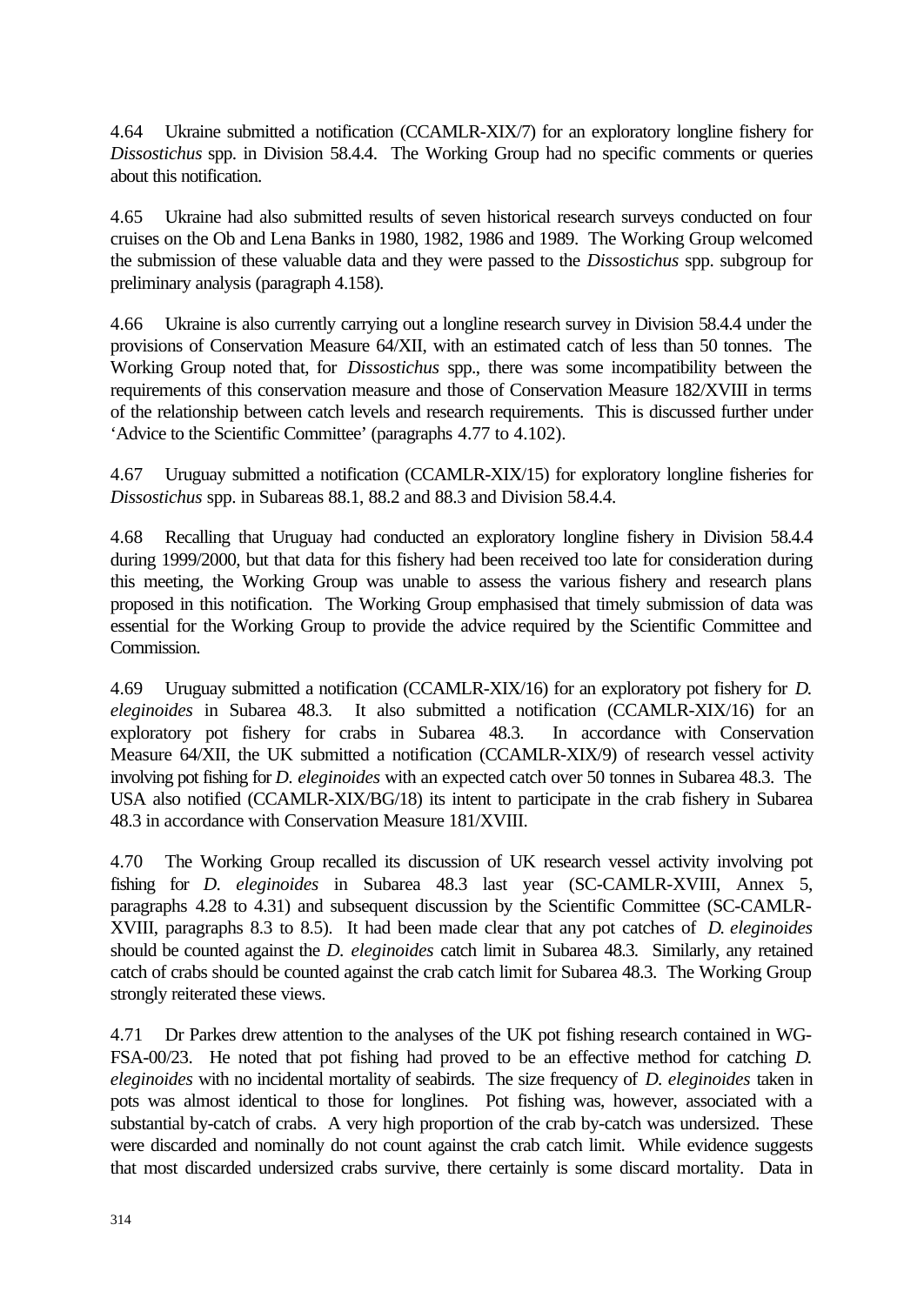WG-FSA-00/23 were used to estimate crab discard mortality (paragraph 3.98), and account should be taken of this when assessing crab stock status.

4.72 Dr Parkes further indicated that there was some evidence that large crab catches were associated with lower catches of *D. eleginoides*. The pot fishing research planned for the coming season was aimed at reducing the crab by-catch as much as possible.

4.73 The Working Group noted that both Uruguayan notifications should be treated as notifications of intended participation in established fisheries, rather than as exploratory fisheries. The Working Group regretted that it had not been possible for a Uruguayan scientist to participate in the current meeting and provide further information about the proposed pot fishing activities. However, it welcomed the fact that a CCAMLR scientific observer will be carried on board the vessel.

4.74 Further discussion of these notifications was referred to the subgroups dealing with *D. eleginoides* (paragraphs 4.108 to 4.155) and crabs in Subarea 48.3 (paragraphs 4.238 to 4.244).

4.75 The Republic of Korea and the UK submitted a notification (CCAMLR-XIX/8) for an exploratory jig fishery for *Martialia hyadesi* in Subarea 48.3.

4.76 Dr Miller noted that, in accordance with Conservation Measure 148/XVII, it was mandatory for VMS to be installed on the exploratory fishing vessel. He also noted that Conservation Measure 183/XVIII requires the presence of a CCAMLR scientific observer.

# Advice to the Scientific Committee

4.77 Despite considerable efforts, last year the Working Group had found itself unable to carry out the assessments needed to provide reliable advice on precautionary catch limits for new and exploratory fisheries, using the data and assessment methods currently available. In reaching this conclusion, the Working Group had further agreed that reliable assessments would not be possible for subareas and divisions for which new or exploratory fisheries had been notified until considerable further data pertaining directly to these areas became available. For the 1999/2000 season, with the exception of Subarea 88.1 which was considered separately, very little new information was available. In consequence, the Working Group agreed that it would only attempt an assessment for the exploratory fishery notified for Subarea 88.1 at this meeting.

4.78 For each of the remaining subareas and divisions subject to notifications for new and exploratory fisheries, the Working Group was unable to provide advice on appropriate levels of precautionary yields that should apply to whole subareas or divisions. It agreed, however, that catch and effort expended in exploratory fisheries should continue to be governed by the measures contained in Conservation Measure 182/XVIII, which include, *inter alia*, that fishing in each finescale rectangle shall be restricted to one vessel at a time, and that fishing in each fine-scale rectangle shall cease when the reported catch reaches 100 tonnes.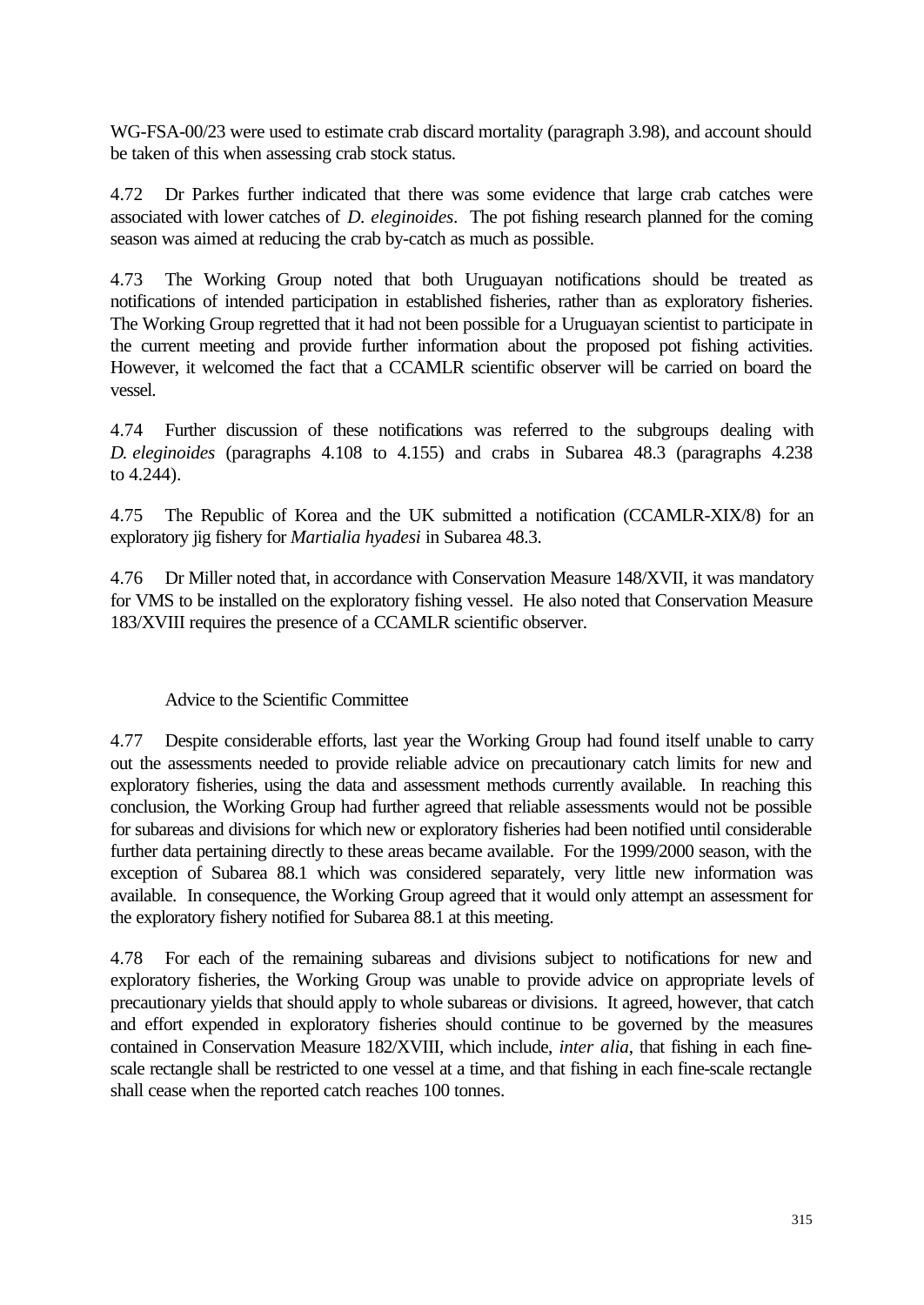4.79 The nine notifications for new or exploratory longline or trawl fisheries for *Dissostichus* spp. in the 2000/01 season pertained to 16 subareas or divisions. Table 24 summarises the numbers of vessels, gears and intended catches by country and area.

4.80 Subareas 48.1, 48.2 and 58.7 are covered by conservation measures (72/XVII, 73/XVII and 160/XVII respectively) prohibiting the taking of finfish until such time as a survey of stock biomass is carried out, its results reported to and analysed by the Working Group, and a decision that the fishery be reopened is made by the Commission based on the advice of the Scientific Committee. In the absence of such surveys, the Working Group recommended that no exploratory fishing should take place in these subareas. For Subarea 58.7, clarification is needed of precisely what activities are intended in the French notification.

4.81 Subareas 48.3 and 48.4 are the subject of established fisheries and/or catch limits. It is therefore inappropriate for exploratory fisheries for *Dissostichus* spp. to take place in those subareas. The notifications should be taken as notifications of intent to participate in these established fisheries.

4.82 For Divisions 58.5.1 and 58.5.2, the Working Group noted that last year the Scientific Committee had advised that the amount of fishable grounds in divisions that lie outside national EEZs is very small, and that new or exploratory fisheries in those areas are unlikely to be viable (SC-CAMLR-XVIII, paragraph 9.50). Based on this advice, the Commission had agreed that the proposed exploratory fisheries in these divisions would be unviable (CCAMLR-XVIII, paragraph 7.23).

4.83 As is clear from Table 25, not all notifications specified the intended catch in each subarea or division. Furthermore, even where these were specified, different notifications took different approaches to determining them. In the South African and Argentinian notifications, for example, attempts were made to specify realistic levels of intended catches, bearing in mind the expected times to be spent in the areas, the expected catch rates, and the trade-off between the needs for research and for assessing the viability of the fisheries. In other cases, the intended catch was simply stated to be less than or equal to the current precautionary catch limit for the area. While this inconsistency remains, it is difficult to assess the likely effects of several new or exploratory fisheries operating in the same area in the same season.

4.84 Similarly, very few notifications specify the number of vessels that will operate in individual subareas or divisions. Again, this impedes evaluation of the levels of effort that may be applied in subareas and divisions for which there are multiple notifications.

4.85 In all but one of the other subareas and divisions in Table 25, more than one new or exploratory fishery notification has been made, and in six subareas or divisions, three or more notifications have been made. In Division 58.4.4, six notifications have been made, involving up to a maximum of 14 vessels. If the catch limit for this division remains the same as for last season, and all notified fisheries are activated, then this would imply approximately 60 tonnes per notified fishery. Clearly there is a potential for the catch limit to be taken in a relatively short time and for the catch limit to be overshot.

4.86 A further practical problem arises when there are multiple exploratory fisheries operating in a subarea or division. Conservation Measure 182/XVIII requires that fishing in any fine-scale rectangle shall cease when the reported catch reaches 100 tonnes, and that only one vessel at a time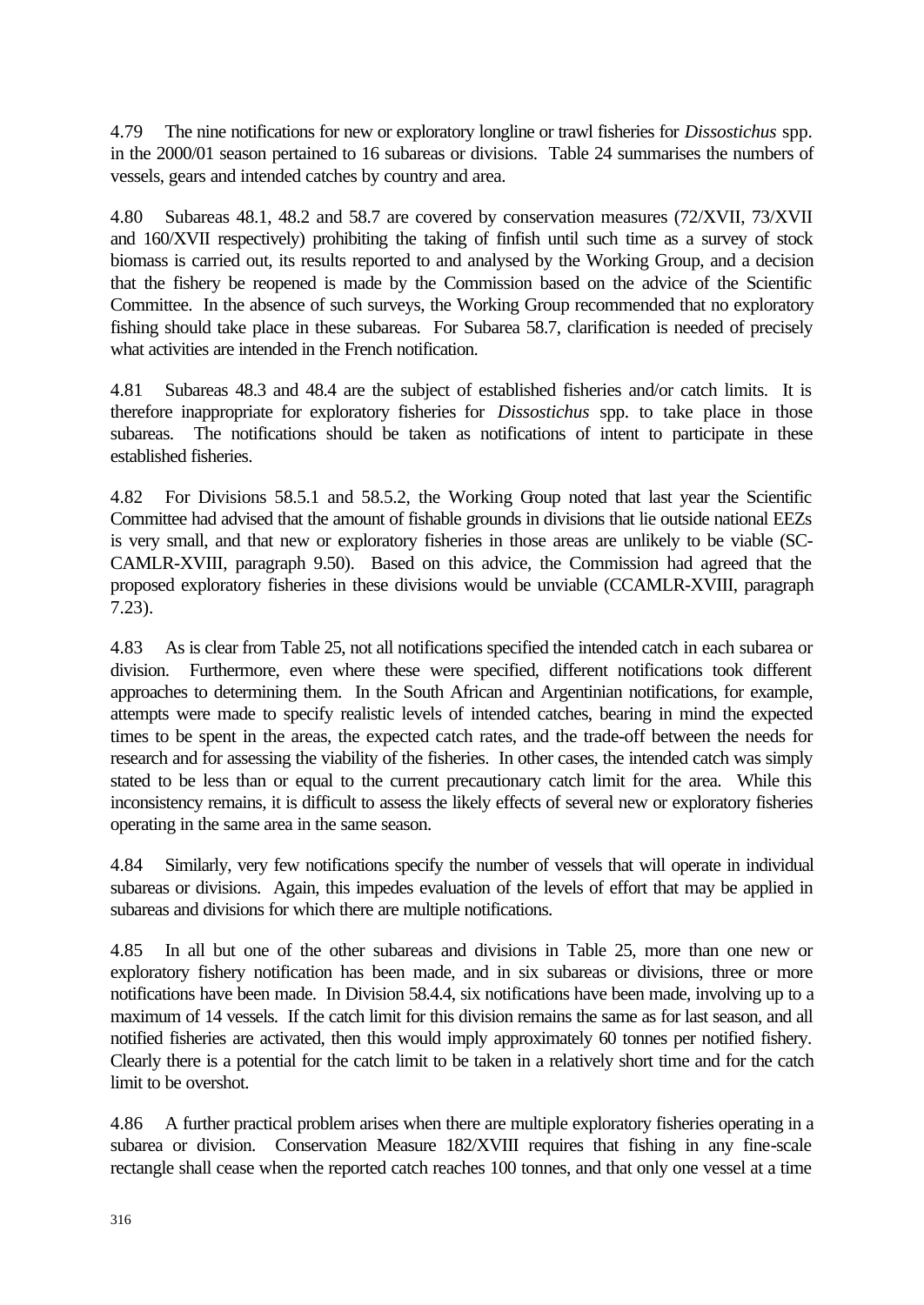may fish in any fine-scale rectangle. Currently, catches within SSRUs are monitored by the Secretariat via the five-day reporting system. The Working Group agreed that this system would in principle be capable of ensuring appropriate compliance with Conservation Measure 182/XVIII, provided the five-day reporting system operates accurately and in a timely manner.

4.87 It is clear from CCAMLR-XIX/BG/5, however, that the timeliness of five-day report submissions last season was not very good. If a similar performance occurs next season, the fiveday reporting system may not be sufficient to monitor accurately compliance with the requirements of Conservation Measure 182/XVIII with respect to SSRUs, when more than one exploratory fishery is operating in an area. In principle, the presence of VMS on each vessel would allow accurate monitoring of vessel positions, but without a central coordinating body it is difficult to see how this information could be used.

4.88 The Working Group also discussed the appropriateness of the 100 tonne catch limit per SSRU in light of the intent of Conservation Measure 182/XVIII to ensure that exploratory fishing occurs over as wide a geographic area as possible. Table 26 summarises the frequency distribution of catches per SSRU over the last four seasons. In most cases, the reported catches per SSRU have been less than 50 tonnes and catches over 50 tonnes have only been recorded in Subarea 88.1. Obviously, a reduction of the 100 tonne limit per SSRU would encourage a wider geographical distribution of effort. However, the Working Group believed that this issue needed further consideration, and agreed that it should be reviewed again at its next meeting.

4.89 Both longline and trawl fisheries have been notified for Divisions 58.4.1, 58.4.2 and 58.4.3. As these two fishing gears have different selectivities, last year the Working Group had recommended that precautionary catch limits should be apportioned differentially for these gears.

4.90 Recognising that different selectivities need to be taken into account, the Working Group agreed that it was also important to give priority to those exploratory fisheries which were more likely to provide information which would enhance the ability to conduct assessments in the future. Historical experience suggests that this has occurred more frequently with trawl fisheries than with longline fisheries, especially when these have involved the conducting of research surveys, though useful information has been gathered by the exploratory longline fishery in Subarea 88.1. Another factor that favours trawl over longline exploratory fisheries at the early stages of their development is that trawl fisheries take a wider size range of fish and they are thus more likely to produce information on growth and natural mortality.

4.91 Another factor that needs to be taken into account when comparing trawl and longline exploratory fisheries is the extent to which each is associated with incidental mortality and with other ecosystem effects. Generally, trawl fisheries cause lower incidental mortality than longlines, though occasional instances of substantial incidental mortality have occurred with trawls (paragraphs 8.4 and 8.6). On the other hand, trawl fisheries involving moderate to high levels of effort in restricted areas can have substantial effects on the seabed and associated benthic communities.

4.92 The potential fishing areas in Divisions 58.4.1 and 58.4.3 are largely confined to the Elan and BANZARE Banks. The Working Group agreed that separate precautionary catch limits should be set for these two banks, rather than for the two divisions. It also recommended that exploratory fishing activities in these divisions should be restricted to these banks only. The evidence from previous trawl surveys on these banks is that the abundance of fish is probably low. Accordingly,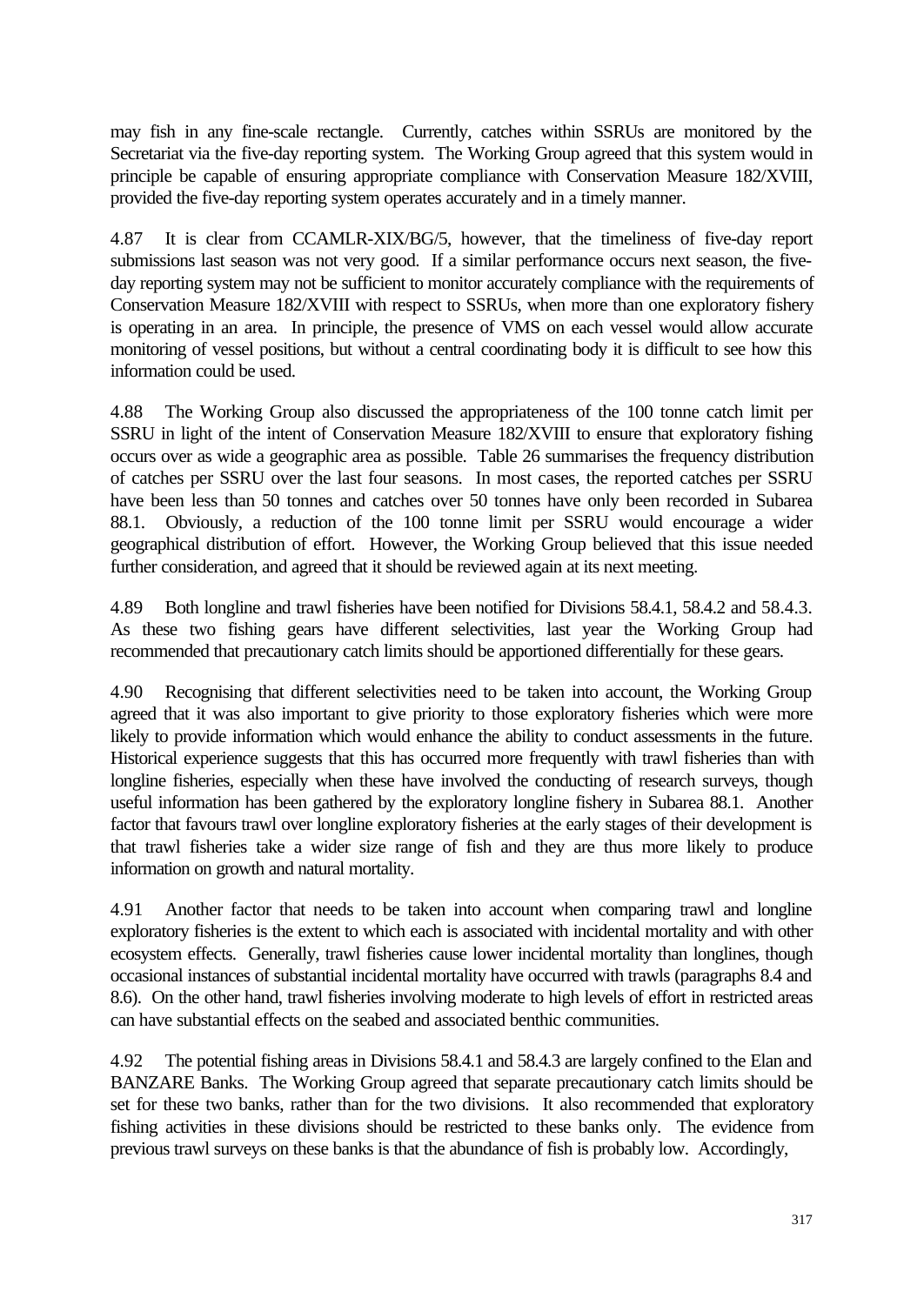the Working Group recommended that precautionary catch limits for these banks should be set as follows:

Elan Bank: trawl fishing – 145 tonnes; longline fishing – 145 tonnes BANZARE Bank: trawl fishing – 150 tonnes; longline fishing – 150 tonnes.

4.93 For Division 58.4.2, last year a precautionary catch limit of 500 tonnes was set for the exploratory trawl fishery for *Dissostichus* spp. notified by Australia. This year, an exploratory trawl fishery and an exploratory longline fishery have been notified for this division. The Working Group recommended that the total precautionary catch limit set for *D. eleginoides* for this division should be split equally between the trawl and longline fisheries, since it is expected that they will be fishing on the same part of the stock in this division.

4.94 The best available estimate of yield for *D. mawsoni* in Subarea 88.1 is 3 616 tonnes.

4.95 The Working Group noted that there is greater uncertainty in this assessment than that for Subarea 48.3 and some level of discounting is still appropriate (paragraph 4.35).

4.96 The Working Group agreed that further collection of data from research sets would be valuable for the assessments next year (paragraph 4.36).

4.97 For Subareas 48.6, 58.6 and 88.2 and Division 58.4.4, precautionary catch limits for *Dissostichus* spp. had been set at CCAMLR-XVIII. The Working Group noted that during the 1999/2000 season, Conservation Measure 172/XVIII prohibited directed fishing for *Dissostichus* spp. in subareas and divisions, for which no specific conservation measures had been adopted.

4.98 The Working Group agreed that, until it had gained more information on areas currently fished for *Dissostichus* spp. under new and exploratory fishery regimes and more experience with the operations of SSRUs, it would be inappropriate at present to open previously unfished areas to fishing for *Dissostichus* spp., or to reopen areas that have not been fished for *Dissostichus* spp. in recent years. It therefore recommended that Subarea 48.5, the Antarctic coastal part of Division 58.4.1, and Subarea 88.3 be closed to directed fishing for *Dissostichus* spp.

4.99 In the Uruguayan exploratory fishery during 1999/2000 in Division 58.4.4, 55 tonnes of *D. eleginoides* were taken outside designated SSRUs. As catches outside SSRUs do not have the potential to trigger research activities regardless of their size, the Working Group recommended that the entire area of Division 58.4.4 currently not contained in designated SSRUs be designated as an SSRU.

4.100 The New Zealand notification for an exploratory fishery in Subarea 88.1 (CCAMLR-XIX/17) included an intended catch of *M. carinatus* of up to 300 tonnes south of 65°S. As discussed in paragraphs 4.58 to 4.62, the by-catch provisions of Conservation Measure 182/XVIII had been found to be too restrictive by the fishers. The Working Group noted that Conservation Measure 182/XVIII in fact did not specify a total by-catch limit for *Macrourus* spp., and that the appropriateness of the trigger levels in this conservation measure also needs consideration. The Working Group encouraged Members to submit an assessment of *Macrourus* spp. at its next meeting.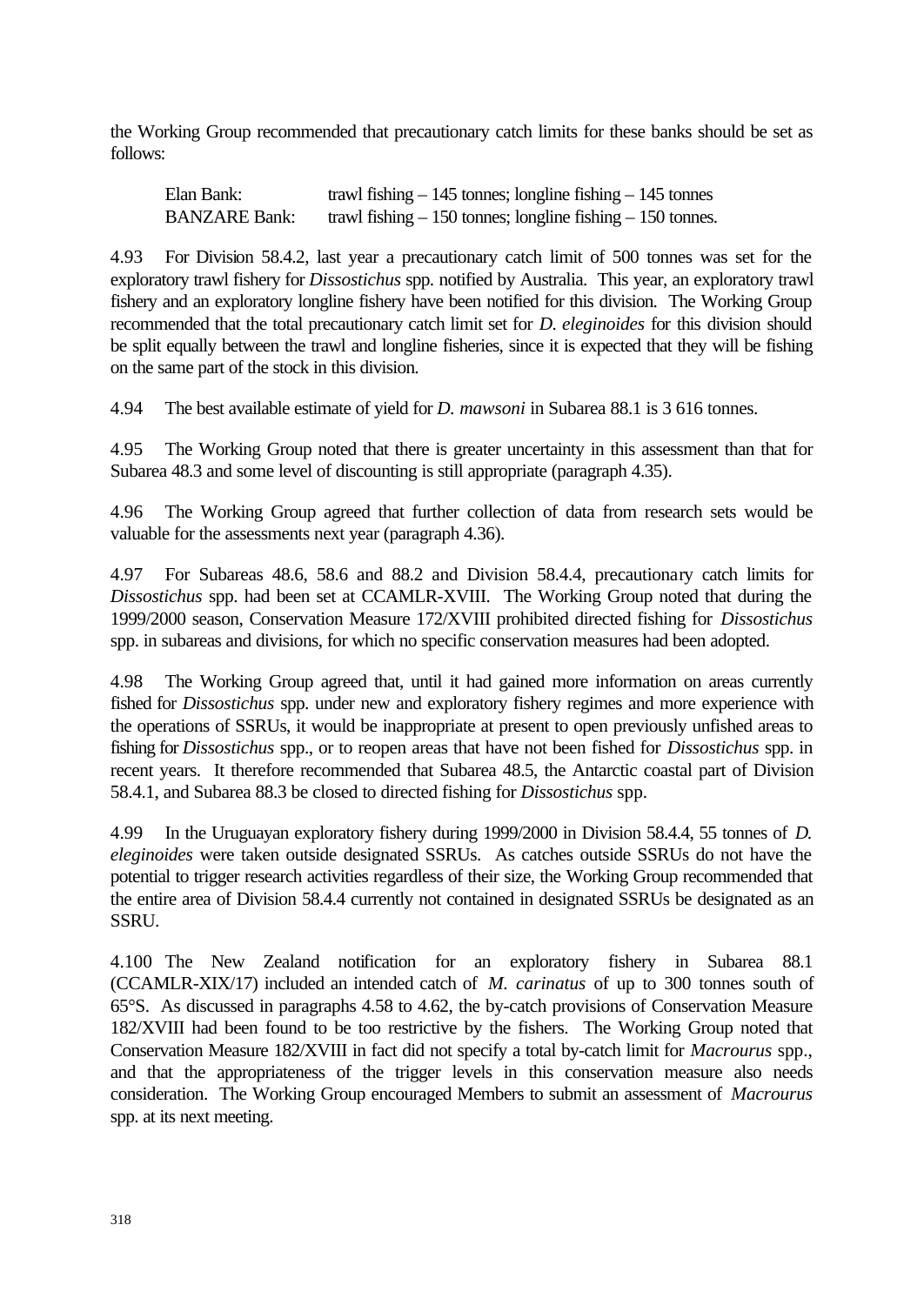4.101 The 50 tonnes maximum catch specified in Conservation Measure 64/XII for scientific research activities, below which certain exemptions pertain and no detailed research plan need be submitted for review, applies regardless of the species to be taken or the gear to be used. Conservation Measure 182/XVIII, which applies to exploratory longline or trawl fisheries for *Dissostichus* spp., triggers specific research activities whenever the catch in a SSRU exceeds 10 tonnes. These two conservation measures are therefore inconsistent in their application to *Dissostichus* spp.

4.102 The Working Group recommended that the application of Conservation Measure 64/XII to research surveys for *Dissostichus* spp. should be amended so that the exemptions only apply to catches up to 10 tonnes. Research plans for research vessel activity involving catches of *Dissostichus* spp. exceeding 10 tonnes should be subject to a full review by WG-FSA and the Scientific Committee. The Working Group agreed that, as amended, Conservation Measure 64/XII should continue to apply to all gears (e.g. including pot fishing for *Dissostichus* spp.).

## Assessed Fisheries

## *Dissostichus eleginoides*

4.103 Methods for assessing *D. eleginoides* were established by WG-FSA in 1995 (SC-CAMLR-XIV, Annex 5, including Appendix E). The procedure for assessing long-term annual yields was modified this year to allow for recommendations made during the WG-FSA meeting in 1999. A method of incorporating a time series of recruitments to the GYM was introduced (WG-FSA-00/39) and an updated model made available to the Working Group. Additionally, a procedure of introducing estimated trends of standardised CPUE into results of the GYM was used during assessment (paragraphs 3.121 to 3.125). The Working Group focused primarily on determining trends in CPUE, estimating recruitment indices, natural mortality, growth parameters, and assessing long-term annual yields using the GYM. These were the primary components of the work this year.

4.104 The potential application of the Age Structured Production Model (ASPM) approach for *Dissostichus* spp. stock assessment was described in WG-FSA-00/46. WG-FSA welcomed the introduction of new quantitative assessment techniques such as the ASPM, and encouraged progress toward the testing and potential application of alternative quantitative tools for *Dissostichus* spp. assessment.

4.105 With respect to the ASPM approach, the Working Group felt that this model may have a useful role in future assessments. However, the Working Group expressed concern over several of the estimated parameters presented in WG-FSA-00/46 and the resulting effect on biomass. In particular, the estimate of the steepness parameter h that describes stock recruitment was 0.292, which is unrealistic for any fish species. For most stocks, values of h will likely fall within a range of 0.75 to 0.95. In addition, there are other parameters estimated by the ASPM model, such as the autoregressive parameter, that require further study as to the effect on *Dissostichus* spp. biomass estimates. A sensitivity analysis of ASPM model parameters was encouraged and the Working Group recommended that this analysis should be carried out prior to using this model for any assessment purposes.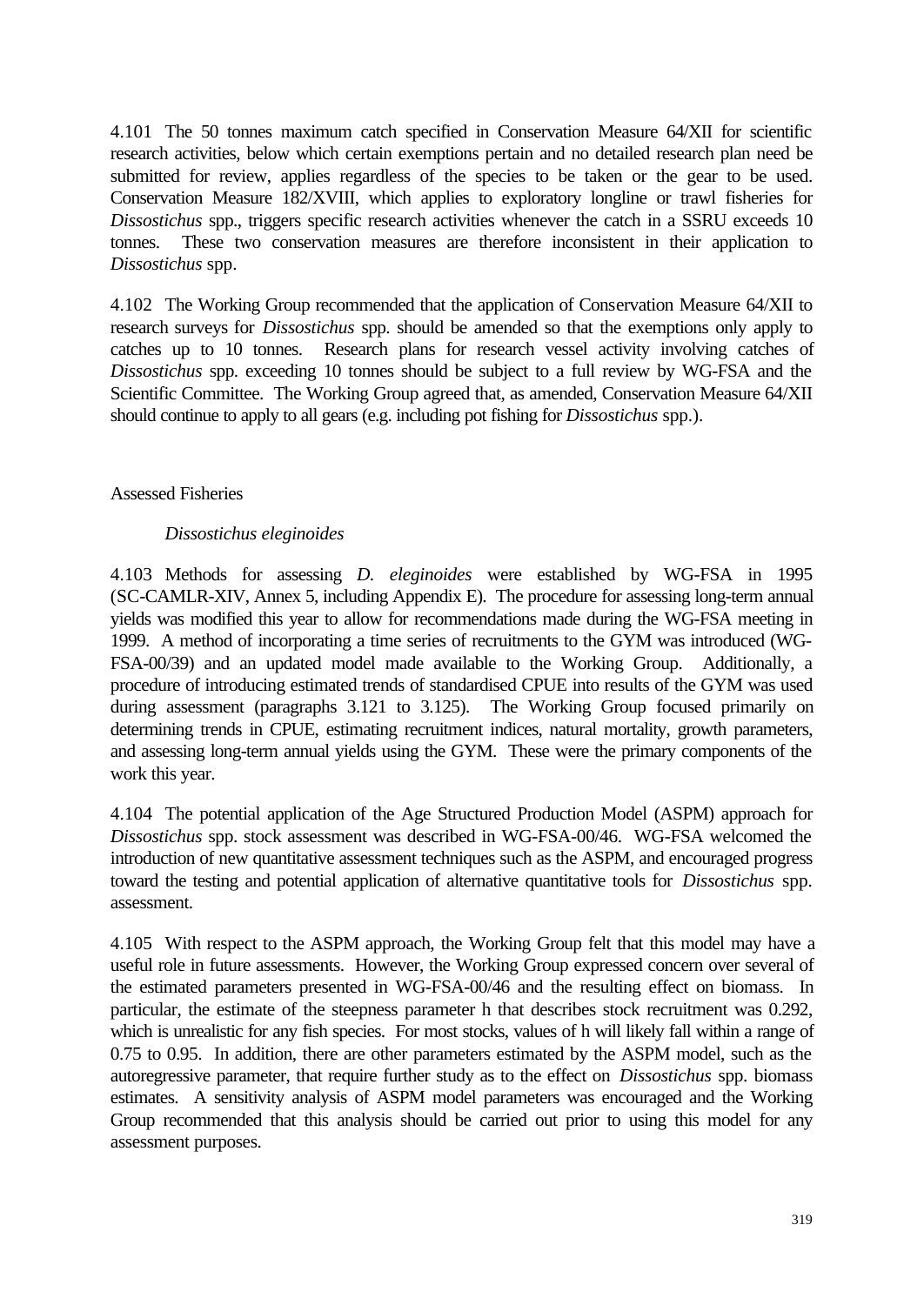4.106 Analysis of CPUE data was undertaken for Subarea 48.3 where new longline haul-by-haul data were made available. The details and extensions of the analysis are discussed under these subareas.

4.107 Assessments of long-term annual yield were reviewed for Subarea 48.3 and Division 58.5.2. Several input parameters to the GYM were reassessed, and new estimates of parameters were generated for both Subarea 48.3 and Division 58.5.2. The methods for estimating the parameters were those used in the Workshop on Methods for the Assessment of *Dissostichus eleginoides* (WS-MAD) held in 1995 (SC-CAMLR-XIV, Annex 5, Appendix E), and methods presented in WG-FSA-00/52.

## South Georgia (Subarea 48.3)

4.108 The catch limit of *D. eleginoides* in Subarea 48.3 for the 1999/2000 season was 5 310 tonnes (Conservation Measure 179/XVIII) for the period 1 May to 21 July 2000. A total of 16 licensed vessels from Chile, Republic of Korea, South Africa, Spain, Ukraine, UK and Uruguay fished during the season. The fishery was closed on 21 July 2000 when the reported catch in the longline fishery reached 5 210 tonnes (CCAMLR-XIX/BG/5) and 17 tonnes had been reported in the experimental pot fishery (see also pagraph 3.58).

# Standardisation of CPUE

4.109 Haul-by-haul catch and effort data for Subarea 48.3 submitted on C2 forms (fine-scale data) for the 1991/92 to 1999/2000 fishing seasons have been supplemented by historical data for Ukrainian longline vessels operating in Subarea 48.3 in the seasons 1985/86 to 1988/89 and 1990/91 (WG-FSA-00/33). GLM analyses were conducted using this extended dataset, except for data for the first season (1985/86), when fishing had been restricted to very shallow depths (mainly less than 300 m). Last year, when analysing CPUE data for the seasons 1991/92 to 1998/99, the Working Group had agreed that only data for the winter months (March to August inclusive) would be used in the analyses. This year, given the results of analyses of an extended CPUE dataset (seasons 1985/86 to 1998/99) reported in WG-FSA-00/33, data for all months were included in the analyses.

4.110 CPUE in kg/hook was used as the response variable, and nationality, season, month, area (East South Georgia, NW South Georgia, South Georgia, West Shag Rocks and Shag Rocks) (SC-CAMLR-XVIII, Annex 5, Figure 5), depth and bait type were considered as predictor variables. Following the suggestion last year (SC-CAMLR-XVIII, Annex 5, paragraph 4.113), depth was coded as a factor with four levels (0–500 m, 500–1 000 m, 1 000–1 500 m, 1 500 m and above), in order to allow interactions of other predictor variables and depth to be investigated. GLM analyses were conducted on positive CPUE data only, with an adjustment for zero catches being made afterwards. This year, because of the frequency of hauls for which catch numbers were not reported, no analyses were conducted using CPUE in numbers/hook as the response variable.

4.111 The basic approach used to fit the GLMs was the same as that used last year, with a square root transformation being applied and a robust form of GLM fitted. In addition to fitting models with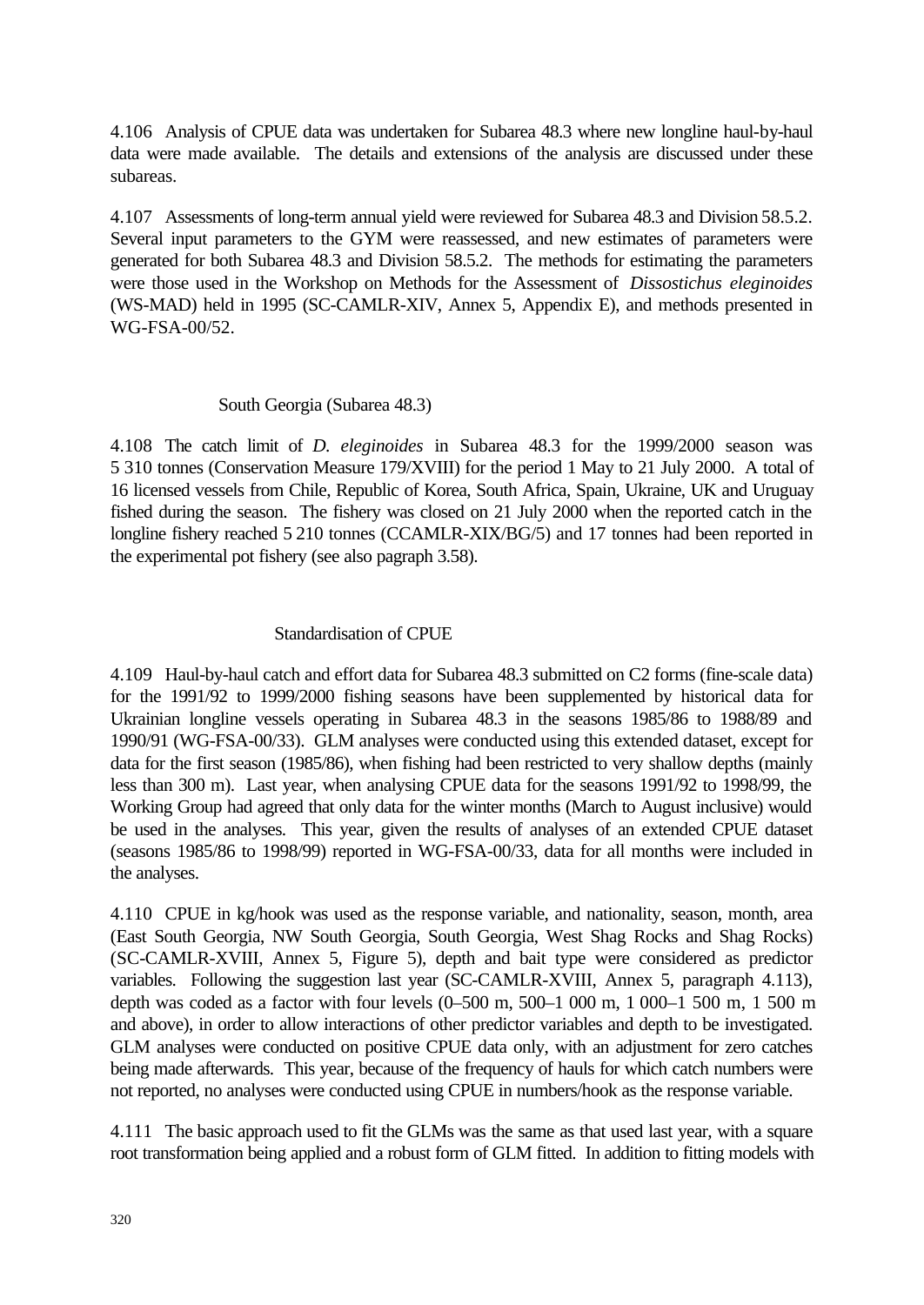each of the listed predictor variables as main effects, models incorporating season–nationality, season–month, season–depth, nationality–depth and nationality–month interactions were also fitted. In contrast to the analyses conducted last year, the only statistically significant effects were nationality, season and depth. None of the remaining main effects or interactions even approached significance. A QQ-plot of residuals from the fitted model (Figure 5) revealed some departures from the assumed error model, but these were not sufficient to reject the fit. However, the Working Group noted that the extended dataset remained very unbalanced, with fishing in the early seasons (1986/87 to 1992/93) being carried out primarily in summer months by eastern European vessels, and in the later seasons (after 1993/94) mainly in winter months by fleets of different nationalities (largely South American). This implies that some doubt must still remain about how well the relative levels of standardised CPUEs in early and later seasons have been estimated.

4.112 The standardised time series of CPUEs in kg/hook is plotted in Figure 6 and given in Table 27. The standardisation is with respect to Chilean vessels fishing at depths of 1 000–1 500 m. This time series has also been adjusted for the presence of hauls with zero catches, by multiplying the standardised CPUEs predicted from the GLMs by the proportions of non-zero catches given in Table 28. Adjusted, standardised catch rates have fluctuated around a relatively constant level between 1986/87 and 1994/95. As was seen last year, the adjusted standardised catch rates declined substantially between 1994/95 and 1996/97, but they have increased each season since then.

4.113 Examination of the distributions of depths fished in Subarea 48.3 by season and area revealed that the trend in recent seasons towards increased longline fishing at shallow depths (300– 700 m) has continued in the 1999/2000 season, particularly to the north of Shag Rocks. Histograms of depths fished by season are shown in Figure 7, and by area around South Georgia for the 1998/99 and 1999/2000 seasons in Figures 8 and 9. When these distributions are grouped by different levels of CPUE, it is clear that the shallow-depth fishing contributed substantially to the overall CPUEs (Figure 10).

4.114 The Working Group examined the (full-season) catch-weighted length frequencies by season and area (Figures 11 to 13). These figures indicate that in the last three seasons the modal length around South Georgia was lower than in previous seasons. Around Shag Rocks, there was a notable decline in modal length in the last three seasons and also a notable reduction in the spread of the length-frequency distributions. However, the length frequencies for depths above and below 900 m at Shag Rocks were very similar.

4.115 The Working Group updated the weighted length-frequency plots for *D. eleginoides* caught in the longline fishery in Subarea 48.3. The plots are split into three series: for South Georgia (Figure 11), for Shag Rocks <900 m (Figure 12), and for Shag Rocks >900 m (Figure 13). The length frequencies for Shag Rocks <900 m show that the mean length in the catches was 87 cm in 1996 and 1997, but dropped to 77 cm in 1998. In 1999 and 2000 the mean lengths in the catches increased slightly to 79 cm and 81 cm respectively.

4.116 A change in the mean length in catches like this is consistent with the recruitment of a new large year class to the fishery. According to the von Bertalanffy length–age relationship for this stock presented during 1999 (SC-CAMLR-XVIII, Annex 5, Figure 21), 7-, 8- and 9-year-old fish would be about 75, 82 and 90 cm respectively. It is, however, possible that a large year class may have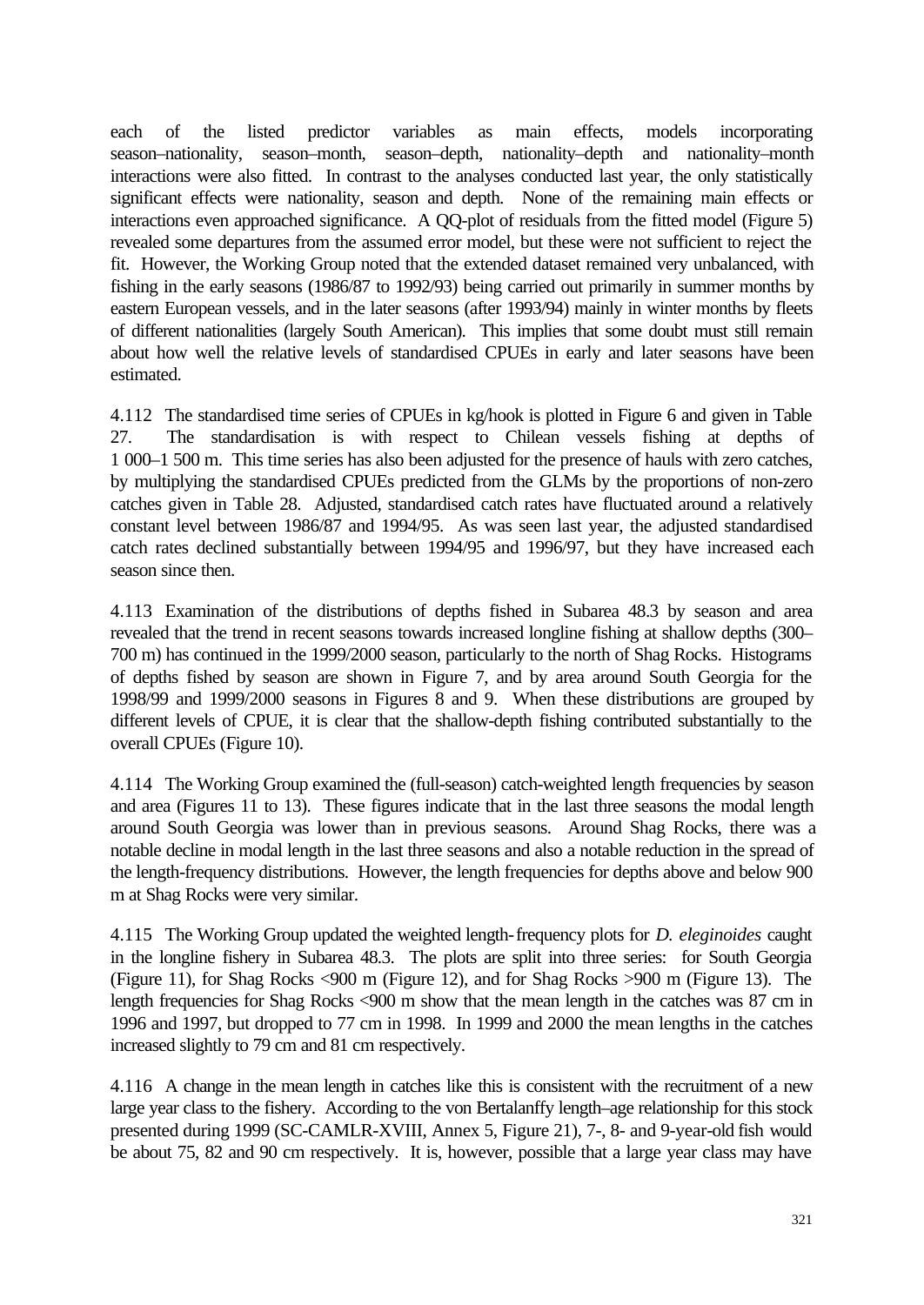slower growth than average due to competition for food, and the year class that has recruited to the fishery in 1998 may be from 1991 or one of the preceding year classes.

4.117 WG-FSA in 1999 (SC-CAMLR-XVIII, Annex 5, paragraph 4.119) noted that smaller fish were contributing more to the catches than in the past, and that the selectivity of fish was likely to be changing. A change in the size composition of the catches may be due to a change in the size composition of the stock, to a change in the fishing pattern, or both. A change in the size composition of the stock is possible or even likely, as indicated above. As the smaller fish tend to be found in shallower water than the older fish (Agnew et al., 1999), it is possible that the fishery may have moved into shallower depths in order to target the newly recruited and smaller fish, which may have given higher catches.

# Determination of Long-term Annual Yields using the GYM

4.118 The analysis of long-term annual yield was updated with recent catches taken from Subarea 48.3, including the new recruitment estimates from the 2000 UK survey, the use of the recruitment time series and standardised CPUE estimates into the GYM analysis.

## Growth, Mortality and Fishing Selectivity

4.119 Estimates of the von Bertalanffy parameters were obtained from a reanalysis conducted in 1999 (SC-CAMLR-XVIII, Annex 5, paragraph 4.116) of length-at-age data first used in 1995. The values of  $I_8$ , k and  $\eta$  were estimated by combining the lengths at age from two sources: otoliths collected in the UK survey around South Georgia in January and February 1991; and an age–length key compiled by Aguayo (1992) from readings of scales taken from the commercial longline fishery during February to May 1991. The estimated parameters used were  $I_8 = 194.6$ cm,  $k = 0.066$ .yr<sup>-1</sup> and t<sub>0</sub> = -0.56 years.

4.120 The Working Group discussed the findings of WG-FSA-00/28 which concluded that scale readings likely provide underestimates of age. The Working Group noted that estimates of growth parameters based on otoliths from longline catches were provided in WG-FSA-00/44. However, researchers and custodians of the raw data felt that the information was not ready for release until full review and documentation. Thus, the Working Group had no access to the data and felt that it was premature to incorporate this information for analysis. Therefore, the values of  $L_8$ , k and  $\eta$  used during the 1999 assessment were considered the best available estimates for assessment purposes.

4.121 Although the estimates of growth parameters were carried forward from the previous assessment, the uncertainties contained within these growth parameters greatly concerned the Working Group, as the underlying foundation of the modelling approaches used are greatly affected by these parameters. This led to the examination of alternative approaches regarding growth. These approaches are described in paragraphs 4.130 to 4.142. The Working Group stressed that work to refine and validate age-determination methods, including the validation of annual formation of rings in otoliths, is of the highest priority for future assessments.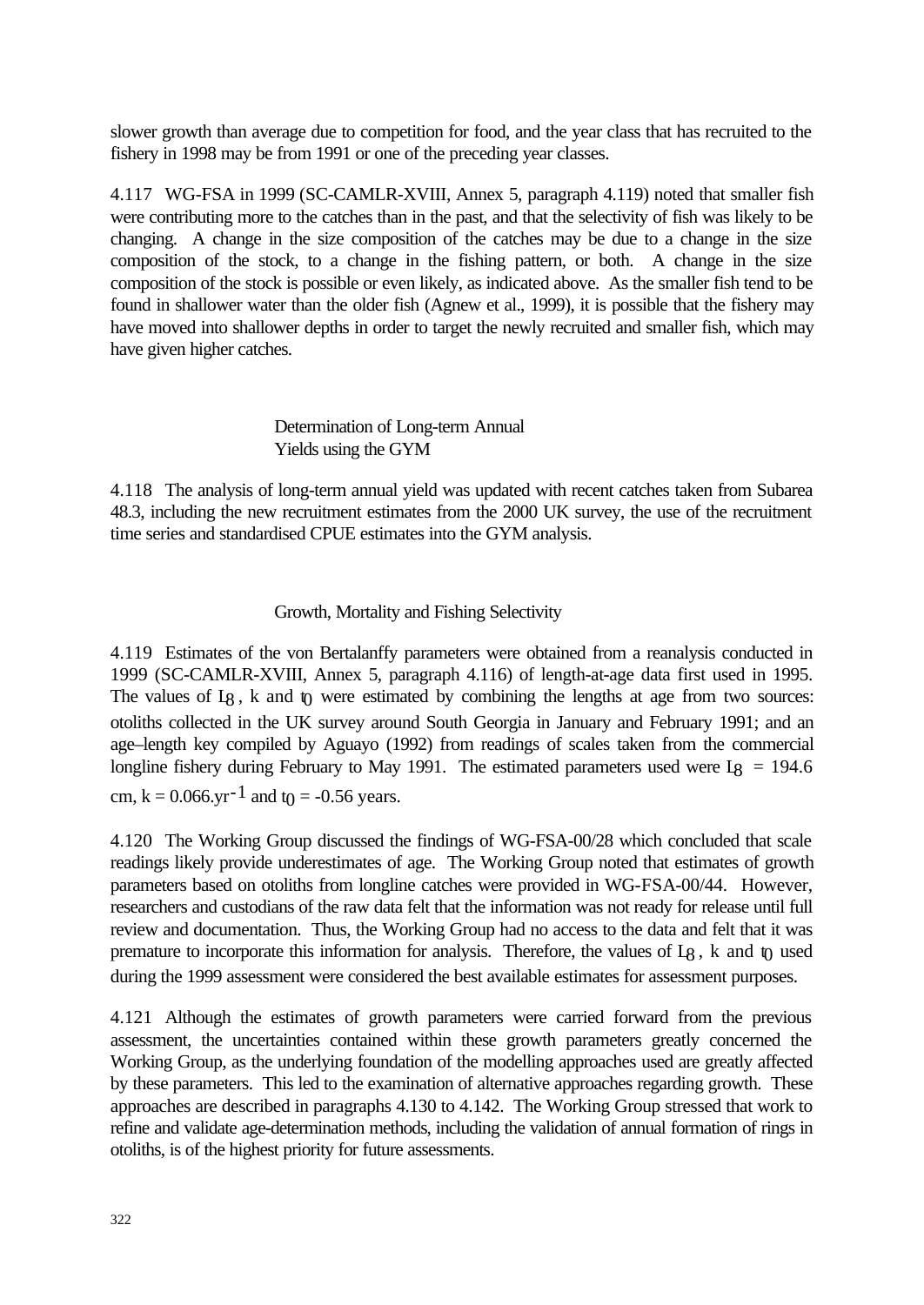4.122 The Working Group expressed concern that *D. eleginoides* exhibits considerable difference in size between the sexes. Female fish grow to a larger maximum size and mature at a greater length than males. The growth curve used as one of the basic inputs to the assessment is based on data from 1991, combined for both sexes. The difference in growth pattern between the sexes is thus not taken into account in the assessment.

4.123 With the present selection pattern showing 50% recruitment to the fishery at 67 cm length, female *D. eleginoides* may be subject to fishing for several years before first spawning (length at 50% maturity is 93 cm). As recruitment depends on the number and size of mature females, the current fishing pattern may present a threat to the stock that is not reflected in the current assessment. The Working Group considers that high priority should be given to the construction of separate growth curves for males and females of *D. eleginoides* in Subarea 48.3, and integration of these data into the assessment model.

## Trends in Selectivity

4.124 There was new information on longline selectivity patterns presented to the Working Group. An updated analysis of selectivity in size to the fishery for *D. eleginoides* in Subarea 48.3 was conducted with the purpose of obtaining a more accurate estimate of the retention at 50%, the size at the beginning of exploitation and the size at which the species is totally recruited to the fishery. The available information for the analysis was the length densities of captures (combined sexes) for the years 1995, 1997, 1998, 1999 and 2000, and the parameters of growth and natural mortality used by WG-FSA in 1999.

4.125 The methodology was based on analysis of the capture curve. Catch curves are informative in that their right side in relation to the applied levels of total mortality follow the same exponential decline to that in the population (totally recruited individuals). The right side of the catch curve, assuming exponential decline, provides information regarding the levels of partial recruitment to size, since the capture probability changes as a function of size due to fishing selectivity, as well as depth, spatial and temporal distribution of the resources.

4.126 The methodological procedure (Pauly, 1984) consisted of extrapolating the catch levels to the sizes that should have been present if those sizes or ages have been totally recruited, under the hypothesis of the exponential decline of cohorts. The ratio between the observed capture and the estimated capture as fully recruited gives an estimate of the pattern of exploitation or selective effect on size. The estimated selectivity was then adjusted to the classic ogive curve, where the size at 50% of recruitment and the size at the beginning of exploitation were estimated.

4.127 The patterns of selectivity based on this approach are shown in Figure 14 and the resulting selectivity estimates by season in Table 29. These results show that the size at 50% selectivity for the year 2000 was 74 cm, the 5% selectivity was 66 cm and the 95% selectivity was 83 cm. The Working Group noted that the selectivity of fish was likely to be changing such that smaller fish were contributing more to the catches than in the past. Evidence that supports this contention is demonstrated in Table 29, where the size at 50% selectivity was 91.8 cm in 1995, and has decreased each year to the current 50% level of 74 cm.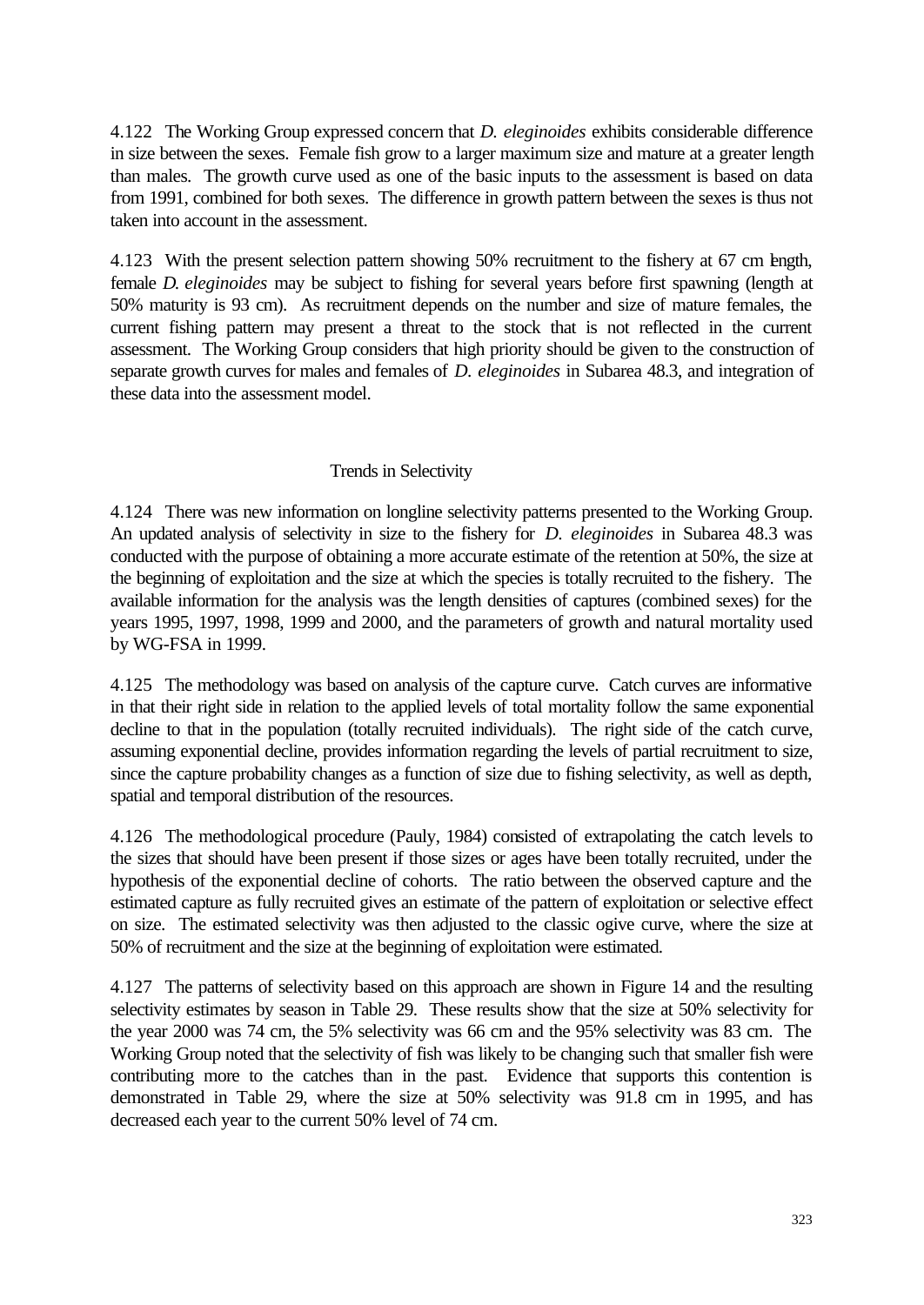4.128 The Working Group thought this approach was useful in detecting changes in selectivity between years. However, at this stage selectivity patterns between years cannot be fitted in the GYM. The Working Group encouraged further examination of this approach for next year's assessment, and agreed to retain values used in previous years (SC-CAMLR-XVIII, Annex 5, paragraph 4.118). These estimates indicated a size at 50% selectivity of 67 cm, with selection of fish into the fishery occurring greater than 55 cm and full selection at greater than 79 cm.

4.129 Selectivity patterns of *D. eleginoides* captured in pots were considered by the Working Group. Based on a comparison of the length-frequency distributions of *D. eleginoides* from the experimental pot fishery and longline fishery presented in WG-FSA-00/23, it was concluded that the selectivity of the longline and pot gear types does not appear substantially different. Therefore, for assessment purposes, catches from both methods were combined.

## Recruitment and Natural Mortality

4.130 As for previous meetings (1995, 1997 and 1999), the Working Group analysed length-frequency data from trawl surveys expressed in terms of density (numbers/ $km^2$ ) using the CMIX program (de la Mare, 1994) (termed 'length-density' or 'mixtures') (SC-CAMLR-XVIII, Annex 5, paragraphs 4.121 to 4.135), in order to generate estimates of recruitment to the population of *D. eleginoides* in Subarea 48.3. An important element of decomposing length-density data into densities of cohorts is to identify how many cohorts are likely to be present in the sample and to set length ranges in which the mean length of each cohort would be expected to be found. To this end, length-at-age relationships are used as a guide for setting these initial conditions in an analysis. The quality of the results is judged according to how well the expected densities from the analysis compares to the observed length densities.

4.131 Last year a reanalysis of the length densities was undertaken to help reconcile the existing length-at-age growth model with the length-density data from surveys (SC-CAMLR-XVIII, Annex 5, paragraphs 4.116 and 4.122). This analysis is referred hereafter as 'high k analysis'. The growth parameters used last year were derived from a reanalysis of length-at-age information used in 1995, which had been based on age readings from both otoliths and scales (SC-CAMLR-XVIII, Annex 5, paragraphs 4.116 and 4.117). While many cohorts appeared well resolved by these analyses, some of the expected lengths at age arising from the mixtures did not coincide well with the length-at-age curve (Figure 15) and some peaks in the observed length densities were not accommodated in the analysis. Also, the lengths at age may have been underestimated because scale readings were used to determine age for older fish and these are known to provide underestimates of age (SC-CAMLR-XVIII, Annex 5, paragraph 4.117 and WG-FSA-00/44). As a result, more cohorts may be present in the range of length densities than expected previously at the workshop in 1995.

4.132 The length-density data were reanalysed at this meeting allowing for the presence of more cohorts in the dataset. The expected mean length of cohorts was determined by using the growth rate, k, from the Heard Island length-at-age relationship estimated last year  $(k = 0.041)$  but keeping the other von Bertalanffy parameters the same as those used previously (L<sub>8</sub>)  $= 1$  946 mm, to  $= -0.21$ ), hereafter called the 'low k analysis'. The results of the new fits to the survey data are shown in Figure 16.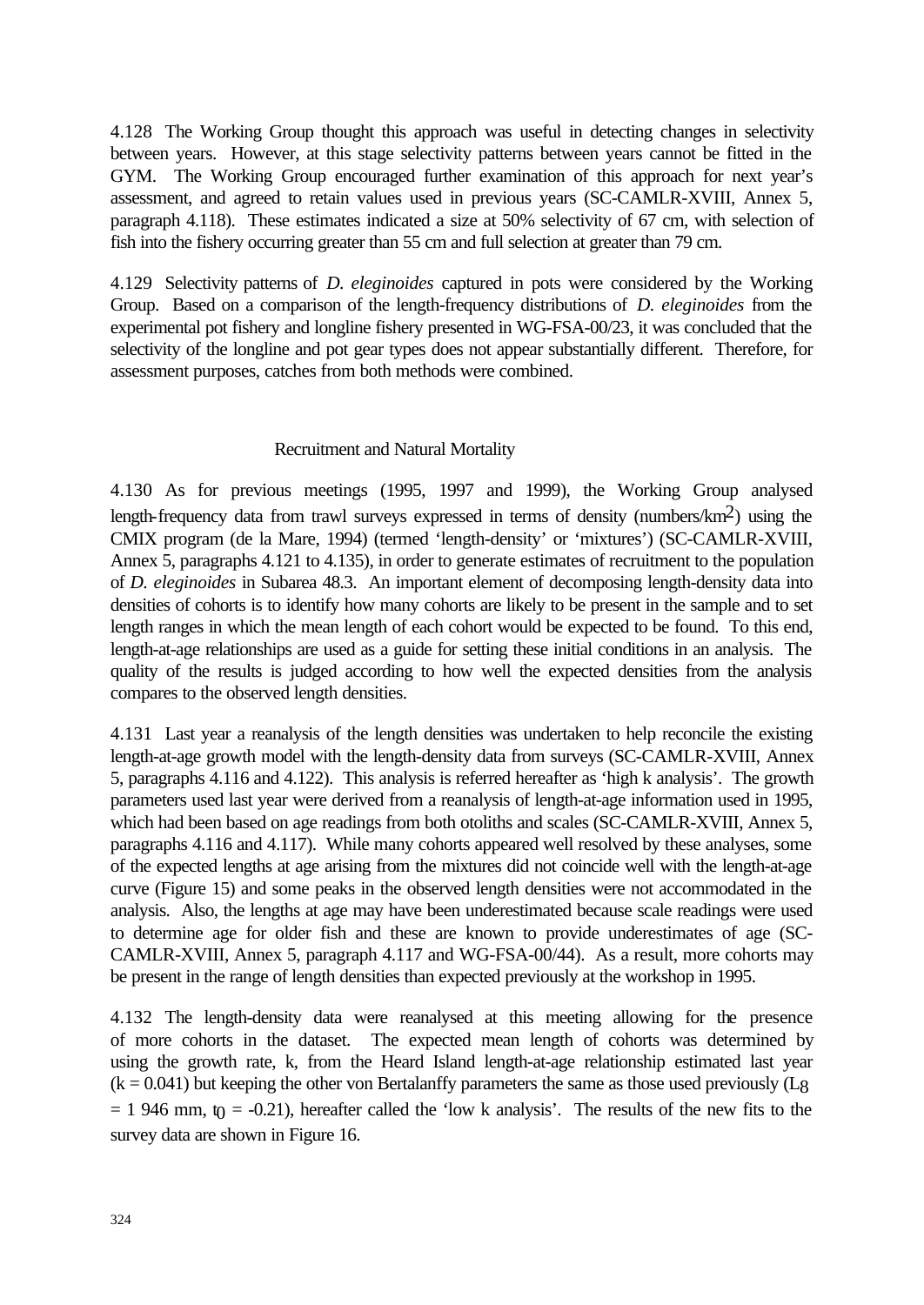4.133 Length-density distributions were extracted from a total of 14 trawl surveys in Subarea 48.3 (Table 30). However, data from only 12 surveys were used in the final analyses. Two new surveys were conducted during 2000 in Subarea 48.3, one by the UK in January–February and another by Russia in February.

4.134 Analysis of the survey data showed that in some cases, whilst catches of *D. eleginoides* were recorded, very few fish had been measured. In the case of the *Anchar* survey in 1990, the total catch was 3.7 tonnes, but only 210 fish had been measured throughout the survey. A large proportion of the catch (2.7 tonnes) was taken at two stations where only 34 fish were measured in total. The Working Group considered that due to the small sample sizes relative to the size of the catch, the length-density estimates might not provide a good representation of the size distribution of young fish in that year, particularly in view of the extent of the extrapolation required. It was therefore decided to omit this survey from the analysis. This was also the case for the most recent Russian survey where a total of 118 kg of *D. eleginoides* was caught and only 62 fish measured. A mixture analysis was attempted on this dataset but the sample size was too small and the mixtures could not be resolved. Thus, this survey was also excluded from the analysis.

4.135 There were also several hauls in some surveys where catches of *D. eleginoides* were recorded, but no fish were measured. Because length densities measure absolute numbers of fish in a given area, the Working Group agreed that even though length distributions for these catches were not available, it was necessary to include these fish in the analysis, in order that the estimates of recruitment would reflect the total abundance of fish in the survey catches. This was achieved using the same methodology as last year (SC-CAMLR-XVIII, Annex 5, paragraph 4.126).

4.136 The densities of fish up to age 10 were estimated for each survey following the procedure used at last year's meeting (SC-CAMLR-XVIII, Annex 5, paragraphs 4.127). Similarly, length densities for separate strata were pooled according to the method described in paragraph 4.127 of SC-CAMLR-XVIII, Annex 5. The area under each fitted distribution component is assumed to estimate the density of the corresponding age class. The assignment of nominal ages to mixtures assumed a birthday of 1 November.

4.137 The densities derived from the 1999 mixture analyses are given in Table 31, including results from the 2000 UK survey. For the 'low k analysis', the results of the fitting process are illustrated in Table 32 and Figure 16. The graphs in Figure 16 illustrate the observed length densities, the fitted mixtures and the age of the cohort. The resulting densities for each age are given in Table 32. In all cases, the positions of the modes of the fitted mixtures were consistent with the growth rate expected from the new value of k. Differences between sums of observed expected densities were generally small and the fits to the data were considered to be good. The only survey for which the fit to the data was poor was the UK survey in January 1991. Although the expected densities were much less than the observed densities, the respective modes seemed to coincide. In all cases, the sum of the expected densities at age were adjusted so that the sum of the densities across ages equalled the sum of the observed densities (SC-CAMLR-XVIII, Annex 5, paragraph 4.130). These were then scaled up to give estimates of total abundance using the total seabed area for 50–500 m of 40 993.3 km2 (Everson and Campbell, 1990).

4.138 The Working Group noted some consistency in the patterns of age modes moving through the population sampled by the survey, but also noted that in some cases, apparently strong year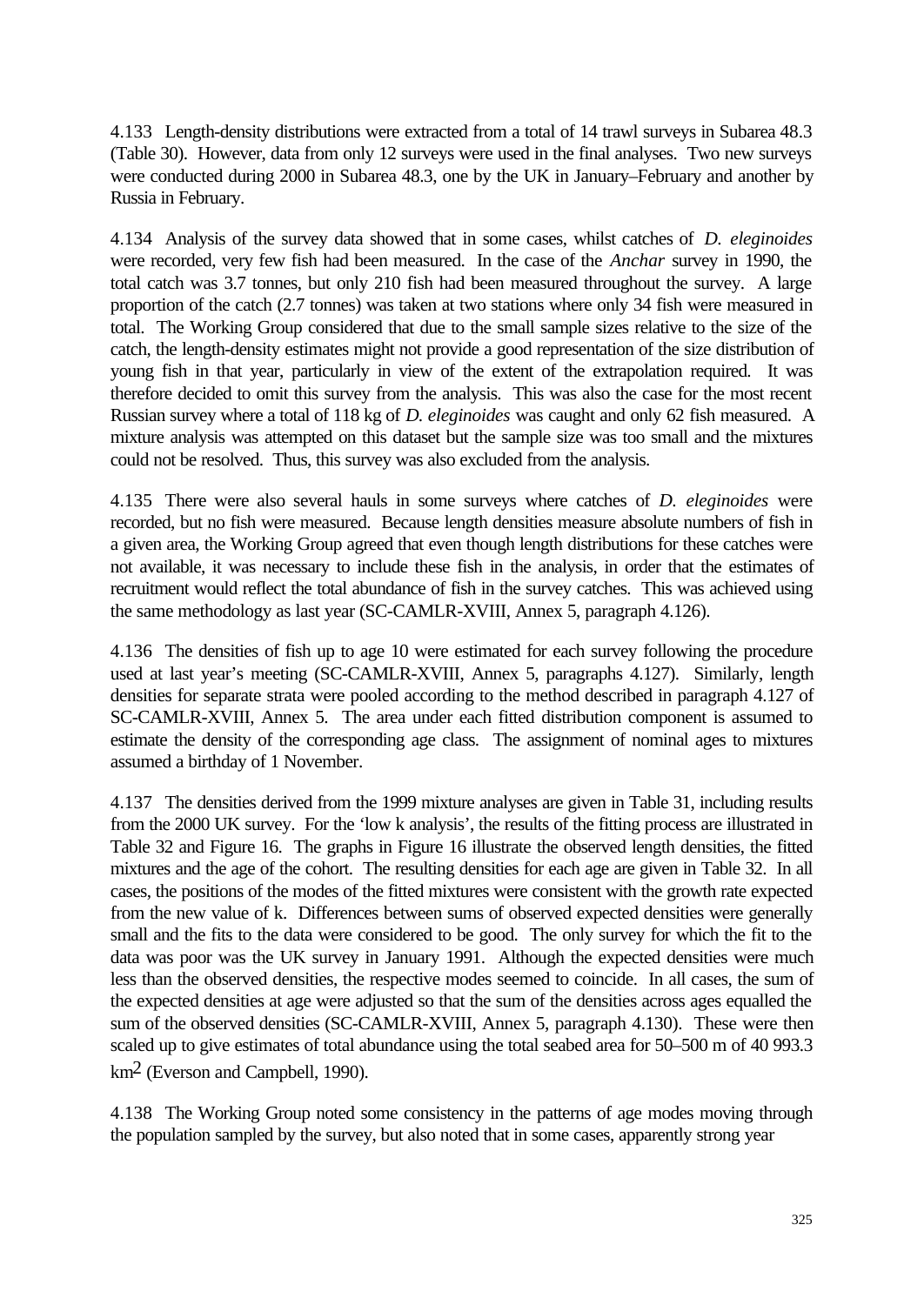classes in one year did not appear in the samples the following year. This was a problem highlighted last year (SC-CAMLR-XVIII, Annex 5, paragraph 4.129).

4.139 In 1999 a range of estimates of M had been used based on M = 2k (0.13 yr<sup>-1</sup>) to M = 3k  $(0.20 \text{ yr}^{-1})$  (SC-CAMLR-XVIII, Annex 5, paragraph 4.120). As no direct estimates of M had been obtained prior to this meeting, the Working Group agreed to use the method in WG-FSA-00/52 (paragraphs 3.130 and 3.131) to estimate M along with estimates of recruitment.

4.140 The estimates of abundance at age were then grouped into year classes. Cohorts with two or more estimates of abundance were used for assessing recruitment strength at age 4 (the first age in the assessments) and natural mortality. The value of M estimated using this procedure was used to project cohorts to age 4 for which only one estimate was available.

4.141 The Working Group considered the two time series of recruitments estimated from mixture analyses (paragraphs 4.131 and 4.132). The estimate of natural mortality using either series of cohorts were higher than expected for *D. eleginoides*, between  $M = 0.25$  yr<sup>-1</sup> and  $M = 0.35$  yr<sup>-1</sup>. The Working Group agreed that some of the estimates of cohort strength were much higher than the expected magnitude for the given cohorts. As a result, it was agreed to exclude these observations from the respective series for the purpose of estimating natural mortality. This resulted in one of the eight cohorts being excluded from the 'high k analysis', and two of the remaining seven had one less observation. For the 'low k analysis', three out of the 10 cohorts had one less observation and one had two less. The estimates of recruitment from this analysis remained largely unaltered after exclusion of the respective observations. Thus, the estimates of recruitment from the full analysis were used in the recruitment series.

4.142 The resulting estimates of natural mortality were  $M = 0.196$  for the 'high k analysis' and  $M =$ 0.082 for the 'low k analysis'. These estimates are in the same ranges used in the South Georgia and Heard Island assessments last year. The Working Group agreed to use these estimates in determining the age-4 recruitment of cohorts for which only one observation was available. The respective series of age-4 recruits are presented in Table 33, along with the mean and standard deviations used for determining the parameters of a lognormal recruitment function for use in stock projections using the GYM.

## Assessment

4.143 In light of the new mixture analyses available and various assumptions regarding growth, recruitment and natural mortality, the Working Group conducted five alternative approaches for using this information as inputs for assessment of long-term yield in Subarea 48.3. The alternatives were:

- (i) recruitment estimates and growth parameters from the 'low k analysis' (2000 mixture analysis) with mortality ranging from  $M = 0.082 - 0.196$ ;
- (ii) recruitments estimates and growth parameters from the 'high k analysis' (1999 mixture analysis) with mortality ranging from  $M = 0.082 - 0.196$ ;
- (iii) the 'high k analysis' using an internally consistent fixed M of 0.196;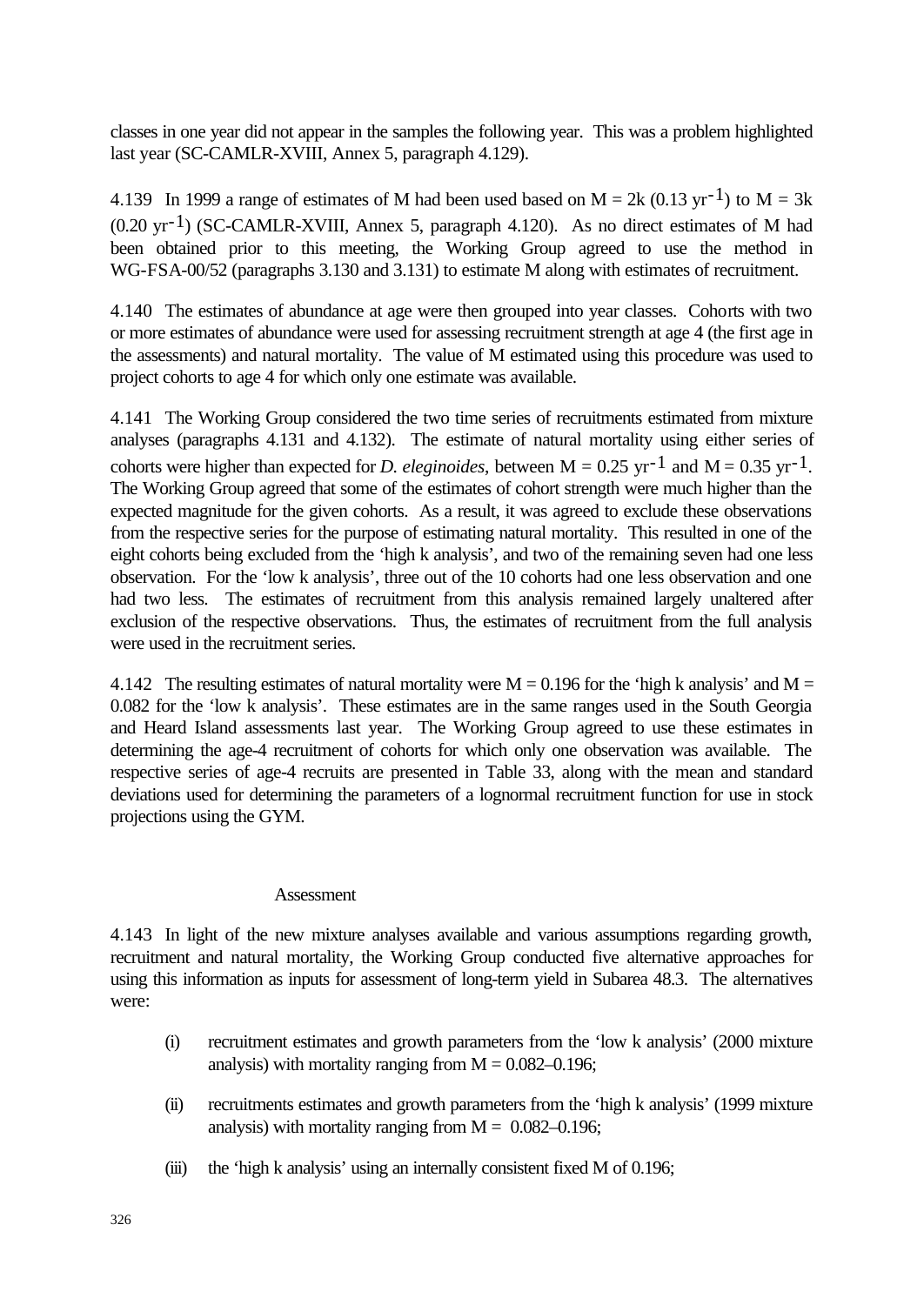- (iv) the 'low k analysis' using an internally consistent fixed M of 0.082; and
- (v) the 'high k analysis' with the range of M values used in last year's assessment ( $M =$ 0.132–0.198).

4.144 The Working Group considered that option (v) was the best approach because the upper bound of M was almost identical to that predicted by the 'high k analysis', and the lower bound of M was more consistent with the estimate of k from the 1999 growth parameters. Option (i) was rejected because the upper bound of M was incompatible with the low value of k. Option (ii) was rejected because the lower bound of M was inconsistent with the high value of k. Options (iii) and (iv), while having internally consistent parameters, did not allow for uncertainty in the estimate of natural mortality.

4.145 The Working Group therefore agreed to use option (v) for the final assessment of long-term yield. The other options were examined by the Working Group as an analysis of the sensitivity of the GYM to different estimates of growth, M and recruitment.

4.146 The Working Group noted that the results of yield from these assessments are sensitive to the estimates of natural mortality used in the projections, notably that lower estimates of M would result in an increase in yield. Given this and the need for growth parameters (k) and M to be approximately consistent, the Working Group agreed that option (v) was appropriate to use as the basis of this year's assessment until uncertainties in growth parameters are considered during the intersessional period. The range of M applied is consistent with a range of 2 to 3 times k. This range coincided with the greater estimate of M from the 'high k analysis'. The Working Group noted that the estimate of yield was at the lower end of the range considered in these options.

4.147 The input parameters for the GYM are shown in Table 34, giving the updated parameters as derived above. As in previous years, the decision rule concerning the probability of depletion was binding. The yield at which there is a probability of 0.1 of falling below 0.2 of the median preexploitation spawning biomass level over 35 years was 4 120 tonnes. The median escapement for this level of catch was 0.546.

# Integration of CPUE into Assessment

4.148 The Working Group agreed that the procedure described in WG-FSA-00/39 for integrating the time series of standardised CPUE for Subarea 48.3 into the long-term yield assessment should be used this year (see paragraphs 3.123 and 3.124). This procedure involved weighting each of the 1 001 trajectories simulated by the GYM by their likelihood with respect to the standardised CPUE time series, rather than giving them equal weights as was done in past assessments.

4.149 A histogram of weights assigned to each of the 1 001 trajectories is shown in Figure 17. Figures 18 and 19 illustrate the effects of the weighting procedure by showing the 50 simulated trajectories accorded the greatest weight and least weight respectively, along with the scaled standardised CPUE series. In each figure, the standardised CPUE has been scaled using the average estimated catchability coefficient for the respective sets of 50 simulations.

4.150 The effect of using this procedure was to increase the estimate of the long-term yield marginally to 4 180 tonnes, with an adjusted median escapement of 0.54.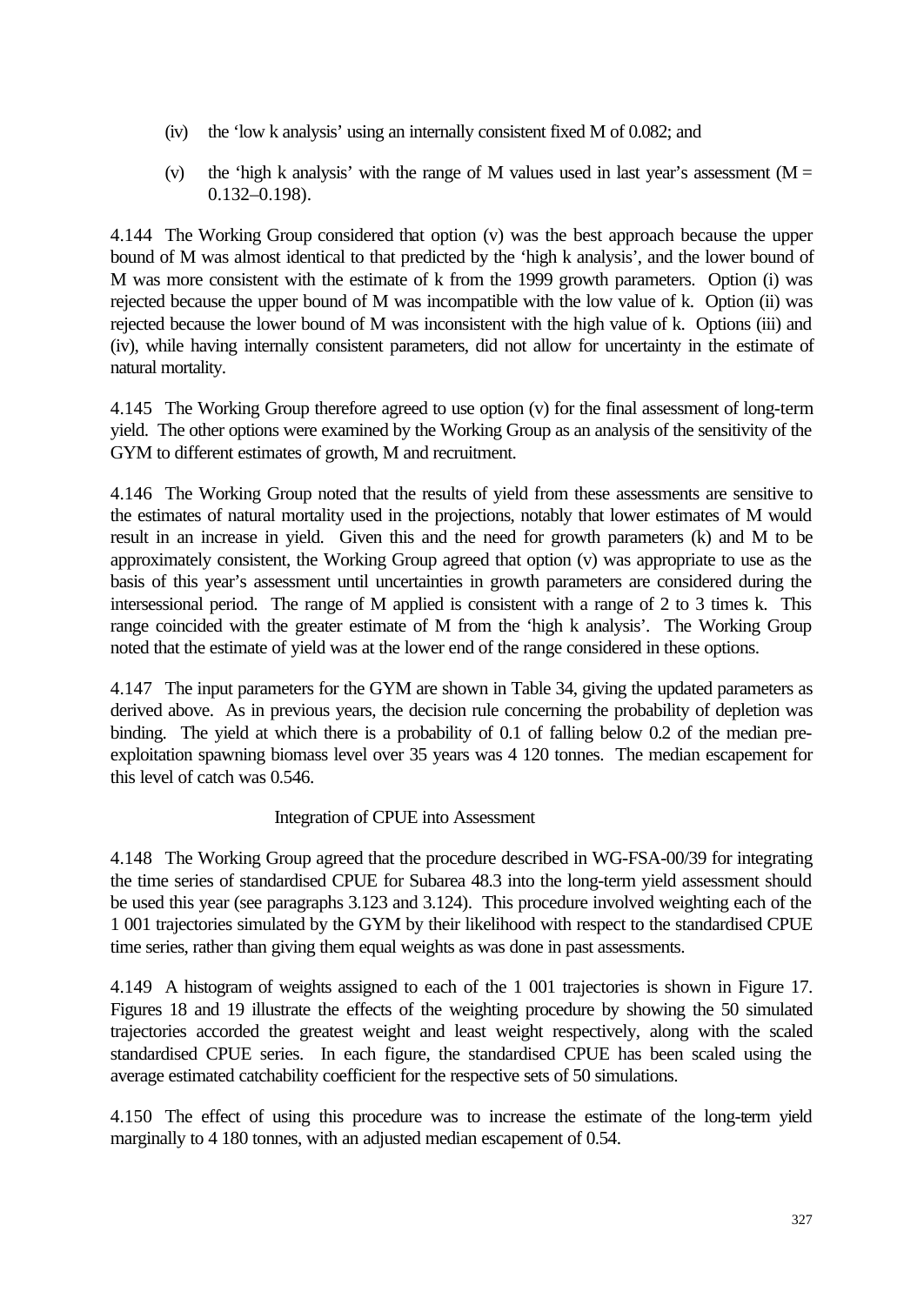4.151 This was an increase in yield on the unadjusted estimate because the trials given least weight are those with a generally upwards trajectory (in contrast to the CPUE) and are most likely to have started near to or below 0.2 of the pre-exploitation median spawning biomass (Figure 19). Given their reduced weight in the assessment, the probability of depletion for the unadjusted estimate is reduced, thereby allowing a slight increase in yield.

4.152 The estimated long-term annual yield is lower than in previous years primarily as a result of reduced recruitment in Subarea 48.3 estimated from the most recent survey and incorporation of the recruitment series in the GYM analysis.

## Management Advice for *D. eleginoides* (Subarea 48.3)

4.153 The Working Group welcomed the considerable progress made at this year's meeting in refining the data inputs into the GYM, particularly with respect to incorporating a time series of recruitments and integrating the CPUE series into the assessment model. The Working Group reiterated its advice from last year that the development of methods to integrate different indicators of stock status into assessments is a high priority.

4.154 The Working Group agreed that the catch limit for the 2000/01 season should be 4 180 tonnes. Other management measures for *D. eleginoides* in Subarea 48.3 in the 2000/01 season should be similar to the 1999/2000 season.

4.155 Any catch of *D. eleginoides* taken in other fisheries (such as the pot fishery) in Subarea 48.3 should be counted against this catch limit.

# South Sandwich Islands (Subarea 48.4)

4.156 Despite a catch limit of 28 tonnes for *D. eleginoides* (Conservation Measure 156/XVII), no fishing in this subarea was reported to the Commission during the 1999/2000 season. No new information was made available to the Working Group on which to base an update of the assessment. The Working Group was also unable at this year's meeting to consider the period of validity of the existing assessment.

> Management Advice for *D. eleginoides* and *D. mawsoni* (Subarea 48.4)

4.157 The Working Group recommended that Conservation Measure 156/XVII be carried forward for the 2000/01 season. As last year, it was also recommended that the situation in this subarea be reviewed at next year's meeting with a view to considering the period of validity of the existing assessment.

## Ob and Lena Banks (Division 58.4.4)

4.158 Ukraine has submitted data on three bottom trawl surveys of Ob Bank (Subdivision 58.4.4a) from 1980, 1986 and 1989, and four surveys of Lena Bank (Subdivision 58.4.4b) from 1980,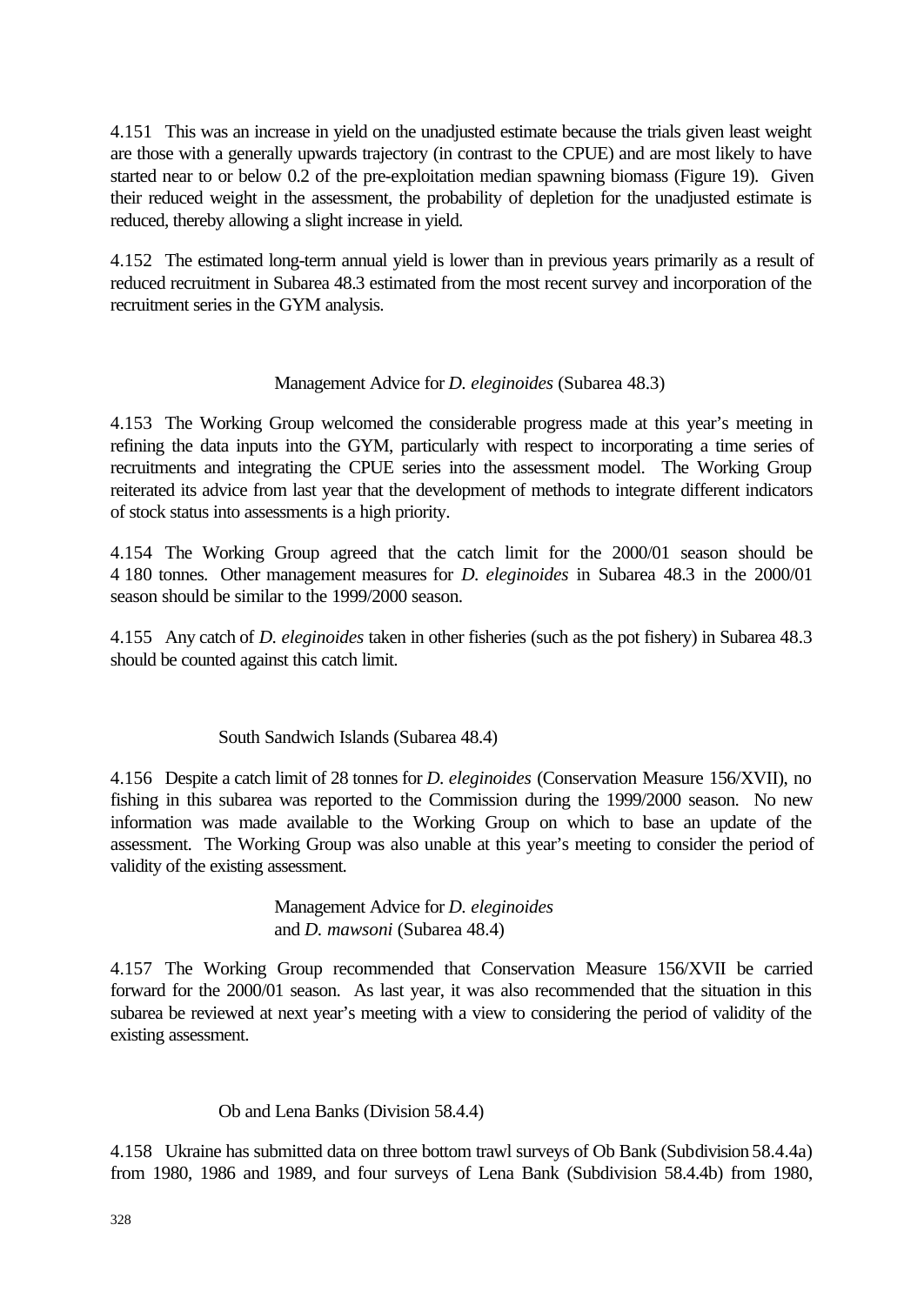1982, 1986 and 1989. The target species of these surveys was *L. squamifrons*. By-catch species included *D. eleginoides*, *N. rossii* and *Nototheniops tchizh*. Along with the target species, measurements of all by-catch species were taken. A limited number of *D. eleginoides* were measured at Ob Bank, with a much larger quantity measured at Lena Bank.

4.159 Initial exploratory analysis suggests that there may be a sufficient data series from Lena Bank that could be used to estimate the level of recruitment of fish in Subdivision 58.4.4b. The available data do not appear to confirm any distinguishing characteristics between *D. eleginoides* captured at Ob and Lena Banks. Thus, it may be appropriate to combine the data series in future analysis. Because these data were presented to the Working Group at the time of the meeting, there was insufficient time to conduct any rigorous analysis of the survey data. The Working Group recommended that these data be analysed at the next WG-FSA meeting as this represents potentially valuable information for *Dissostichus* spp. stock status and assessment in Division 58.4.4.

## Kerguelen Islands (Division 58.5.1)

4.160 According to STATLANT data reporting, the total catch in the fishery in Division 58.5.1 during the period 1 September 1999 to 31 August 2000 was 4 876 tonnes. Of this, about 2615 tonnes were taken by longline, and 2 261 tonnes were taken by trawl. No assessments of long-term annual yields were undertaken this year.

## Standardisation of CPUE in the Longline Fishery

4.161 Haul-by-haul catch and effort data for longline fisheries in Division 58.5.1 were made available to the Working Group this year. Using this information, a standardisation of CPUE was performed for the first time.

4.162 For the standardisation of CPUE at the Kerguelen Islands (Division 58.5.1), GLM analyses were performed using catch and effort data from longliners for the 1996/97 to 1999/2000 fishing seasons. Since this is the first time that longline CPUEs have been standardised in Division 58.5.1, CPUEs for all months (January–April and October–December inclusive) were used in the analyses. However, because of the experimental nature of this analysis, only the CPUEs in numbers/hook were analysed. Therefore, CPUE in numbers of fish per hook was defined as a response variable and fishing season, month, vessel, bait and mean depth of each haul were considered as predictor variables. For nationality, only the Ukrainian vessels were considered since the vessels of other nationalities did not provide sufficient information for this analysis. The analyses were conducted both on positive and zero values of CPUE.

4.163 The basic approach used to fit the GLMs was the same as that used for *D. eleginoides* in Subarea 48.3. Details of the methodology are provided in SC-CAMLR-XIV, Annex 5, Appendix G. However, some modifications were made in the CPUE data transformation and type of GLM analysis. These modifications were made to have a satisfactory distribution of residuals produced by the GLM functioning in S-plus software. A square root transformation of the response variable and a robust form of GLM analysis were carried out. The model used was GLM ((cpue)  $\sim$  fishing season + month + vessel + bait + mean depth), family = robust (quasi (link = sqrt, variance =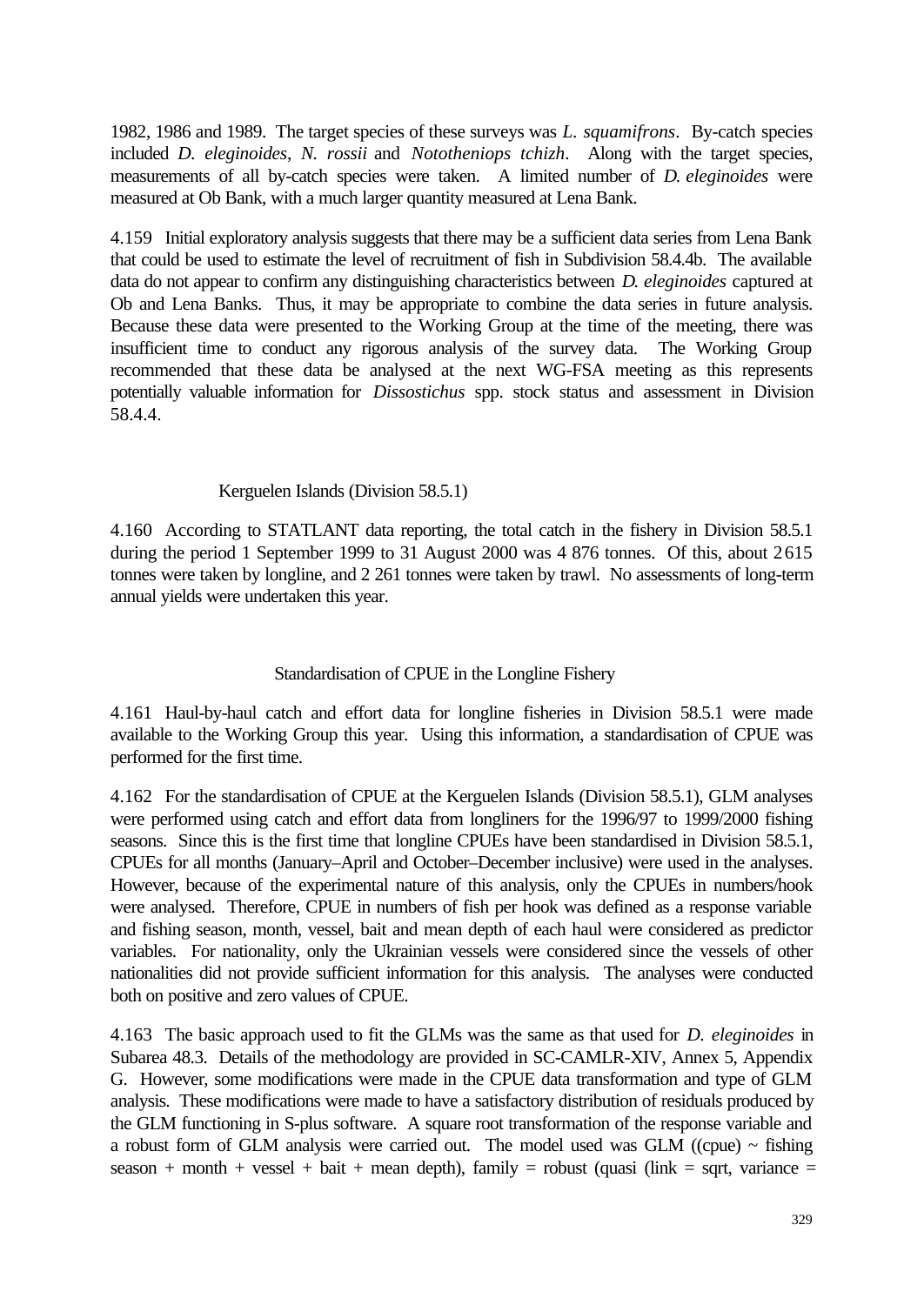constant)). This resulted in a much more satisfactory distribution of residuals than any other transformations and probability functions searched over during this analysis (Figure 20). All predictive variables used in the model were highly statistically significant.

4.164 The time series of standardised CPUE indices (numbers/hook) from longliners in the Kerguelen Islands area is plotted in Figure 21 and given in Table 35. Results show that the adjusted and standardised catch rates appear to have increased between the 1996/97 and 1998/99 fishing seasons, while they decreased during the last season, from 1998/99 to 1999/2000.

## Standardisation of CPUE in the Trawl Fishery

4.165 The total catch in the trawl fishery in Division 58.5.1 during the 1999/2000 season was about 2 261 tonnes. It was not possible to undertake an analysis of trawl CPUE data at this year's meeting because haul-by-haul data were not available for analysis.

## Management Advice for *D. eleginoides* (Division 58.5.1)

4.166 The Working Group has no information from the French authorities on whether there will be trawling and longlining in their EEZ within this division in the 2000/01 season (1 September 2000 to 31 August 2001).

4.167 The Working Group discussed the role of WG-FSA in assessment and management decisions regarding Kerguelen. At present, WG-FSA is not able to conduct assessments or give advice concerning *D. eleginoides* population status or exploitation in Division 58.5.1. There is currently no capacity to revise the stock assessment because recent haul-by-haul data were not provided by France. The Working Group recommended that these data should be made available for assessment purposes, as well as any other information that would help determine the current stock status. In addition, the Working Group felt that the presence of a French scientist would be beneficial, and would greatly add to the understanding of the state of *Dissostichus* spp. stocks in Division 58.5.1.

## Heard and McDonald Islands (Division 58.5.2)

4.168 The catch limit of *D. eleginoides* in Division 58.5.2 for the 1999/2000 season was 3 585 tonnes (Conservation Measure 176/XVIII) for the period 1 December 1999 to the end of the Commission meeting in 2000. The catch reported for this division at the time of the WG-FSA-2000 meeting was 3 008 tonnes. Two Australian vessels participated in the fishery.

## Length Frequency

4.169 The Working Group examined the available catch-weighted length frequencies by season (Figure 22) for the Division 58.5.2 trawl fishery. These figures demonstrate that little change in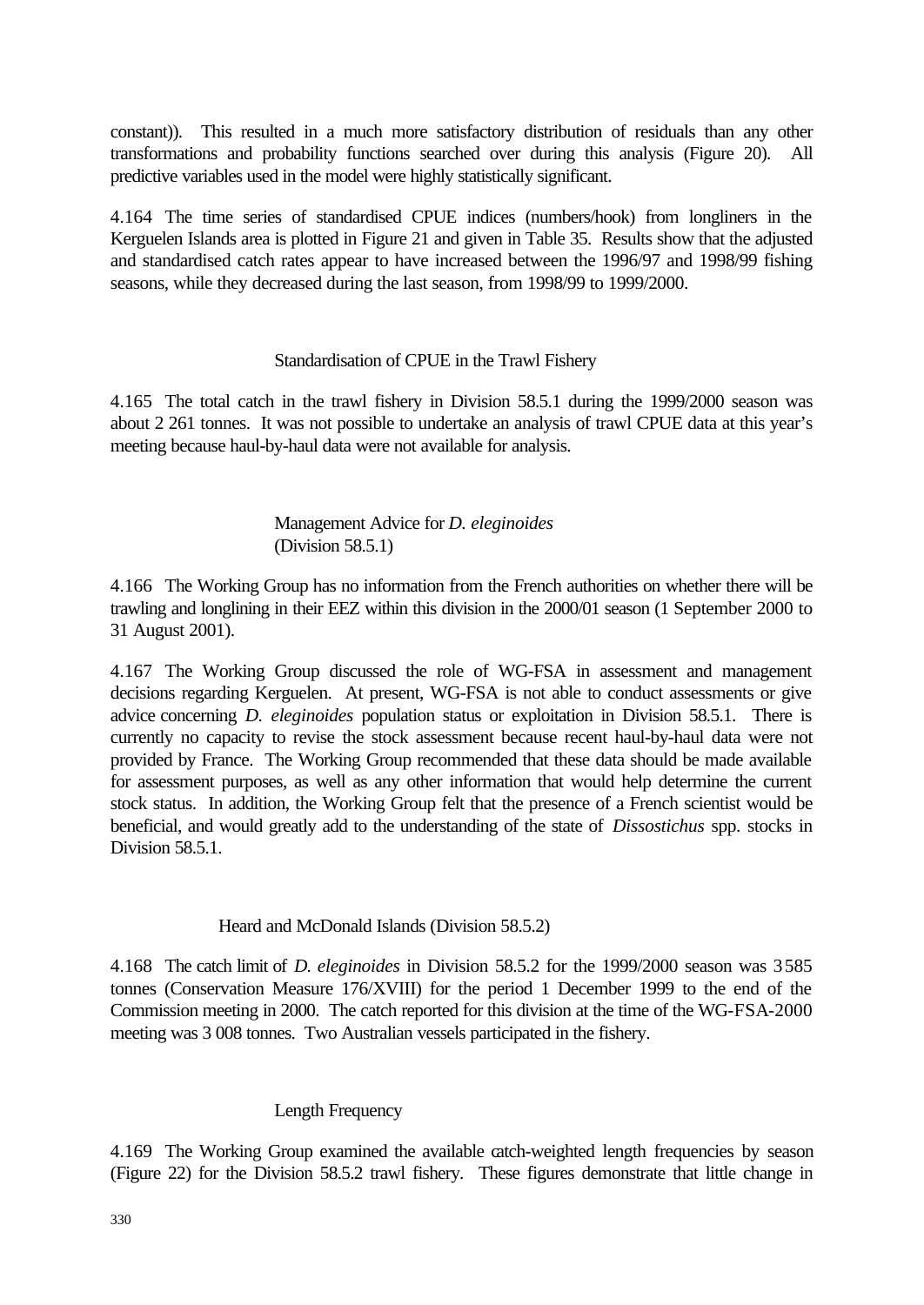modal length and spread of the distribution has taken place in the four seasons of available data.

Determination of Long-term Annual Yields using the GYM

4.170 The analysis of long-term annual yield was updated with the recent catches taken from Division 58.5.2, the new recruitment estimates from the 2000 Australian survey and the use of the recruitment time series in the GYM. Parameters for growth, maturity and fishing selectivity were carried forward from the 1999 assessment as no new information was made available to the Working Group.

4.171 Estimates of the von Bertalanffy growth parameters were carried over from the 1999 assessment of Heard Island. The Working Group noted that there is a continuing problem with the samples from Heard Island being comprised primarily of small fish. Because of this, the Working Group agreed to continue the use of the L<sub>8</sub> estimated for South Georgia (194.6 cm). The estimates of k and  $t_0$  were generated during the 1999 assessment by non-linear regression, and were 0.0414

yr-1 and -1.80 years respectively. The Working Group requested that further work be undertaken to clarify the growth model for this area.

4.172 The method for jointly estimating recruitment and natural mortality (paragraphs 3.130 and 3.131) was attempted for the survey series (four surveys in all) but only two cohorts had two observations, the rest had only single observations. Natural mortality was estimated to be less than 0. Consequently, the Working Group decided to apply the values for natural mortality from last year. The lower bound was consistent with the estimate of M for the slower growth rate determined in the assessment of Subarea 48.3 (paragraph 4.116). The Working Group agreed to use a range of M as for last year because of the uncertainty remaining in this parameter.

4.173 The recruitment series from 1999 was updated using the results of the 2000 survey described in WG-FSA-00/42. As fish greater than 450 mm are expected to be more widely distributed than the survey area, only the abundance of ages 3- and 4-year-old fish from this survey were used. The method for combining repeat estimates of cohorts was applied as for last year and the time series of recruitments is presented in Table 36. This resulted in an increase in the estimated abundance of the 1995 year class and the addition of the 1996 and 1997 year classes.

## Assessment

4.174 The input parameters for the GYM are shown in Table 34, giving the updated parameters as derived above. As in previous years, the decision rule concerning the probability of depletion was binding. The yield at which there is a probability of 0.1 of falling below 0.2 of the median preexploitation spawning biomass level over 35 years was 2 995 tonnes. The median escapement for this level of catch was 0.547.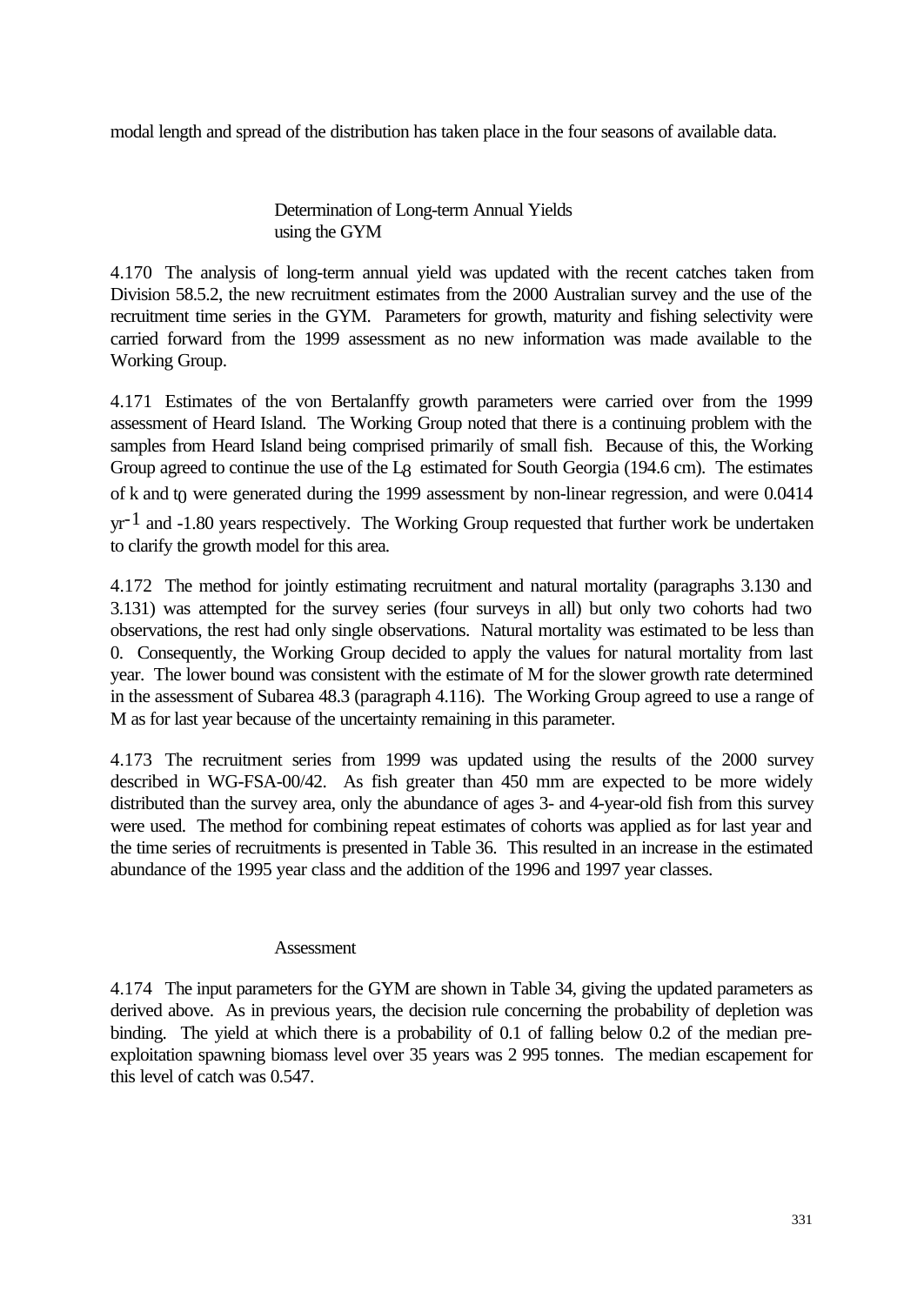Management Advice for *D. eleginoides* (Division 58.5.2)

4.175 The Working Group recommended that the catch limit by trawling for Division 58.5.2 in the 2000/01 season be revised to 2 995 tonnes, representing the long-term annual yield estimate from the GYM.

## General Advice

4.176 In addition to the advice pertaining to specific fisheries, the Working Group noted that many of the parameters used in the assessments, such as growth and natural mortality, remain uncertain. In some cases, the results are sensitive to changes in M (paragraph 4.146). These uncertainties have been taken account of, where possible, in the assessment procedures, such as having ranges of natural mortality in the assessments of long-term annual yield. However, some decisions need to be made at different stages in the work of the Working Group. For example, the assessment of *D. eleginoides* in Subarea 48.3 required choosing between different options as a result of compiling new information (paragraph 4.143). In this case, the Working Group chose the option that had the greatest internal consistency amongst estimates of parameters while allowing for uncertainty in M. The resulting estimate of yield was lower than most of the other options.

4.177 The Working Group recognised that taking full account of such uncertainties in the assessment process will require further work and sensitivity analyses during the intersessional period. It considered this to be an urgent priority.

4.178 The Working Group noted that adjustment of the recruitment parameters in *D. eleginoides* assessments in Subarea 48.3 and Division 58.5.2 is expected from one year to the next in the early years of estimating strengths of recruitment from surveys. This is illustrated in Figure 23 which shows, for increasing numbers of observed year classes, the departure of estimates of mean recruitment from the true mean given a recruitment CV of 1.0. Only after estimates of abundance for 15 to 20 cohorts have been obtained can it be expected that recruitment parameters would not alter appreciably given the addition of new cohorts to the assessments. Even then, the estimate may be biased and result in some adjustments over time.

# *Champsocephalus gunnari*

South Georgia (Subarea 48.3)

4.179 The 1999/2000 season for the commercial fishery for *C. gunnari* around South Georgia (Subarea 48.3) was split into two periods: the first from 1 December 1999 to 29 February 2000 and the second from 1 June 2000 to 30 November 2000. There was a closed season from 1 March to 31 May to protect spawning concentrations. The catch limit agreed by the Commission for the 1999/2000 season was 4 036 tonnes (Conservation Measure 175/XVIII). Several other conditions applied to this fishery, including overall by-catch limits (Conservation Measure 95/XIV), per haul by-catch limits, a provision to reduce the catch of small (<24 cm) fish, data reporting on a haul-by-haul basis, and the presence of a CCAMLR scientific observer on every vessel.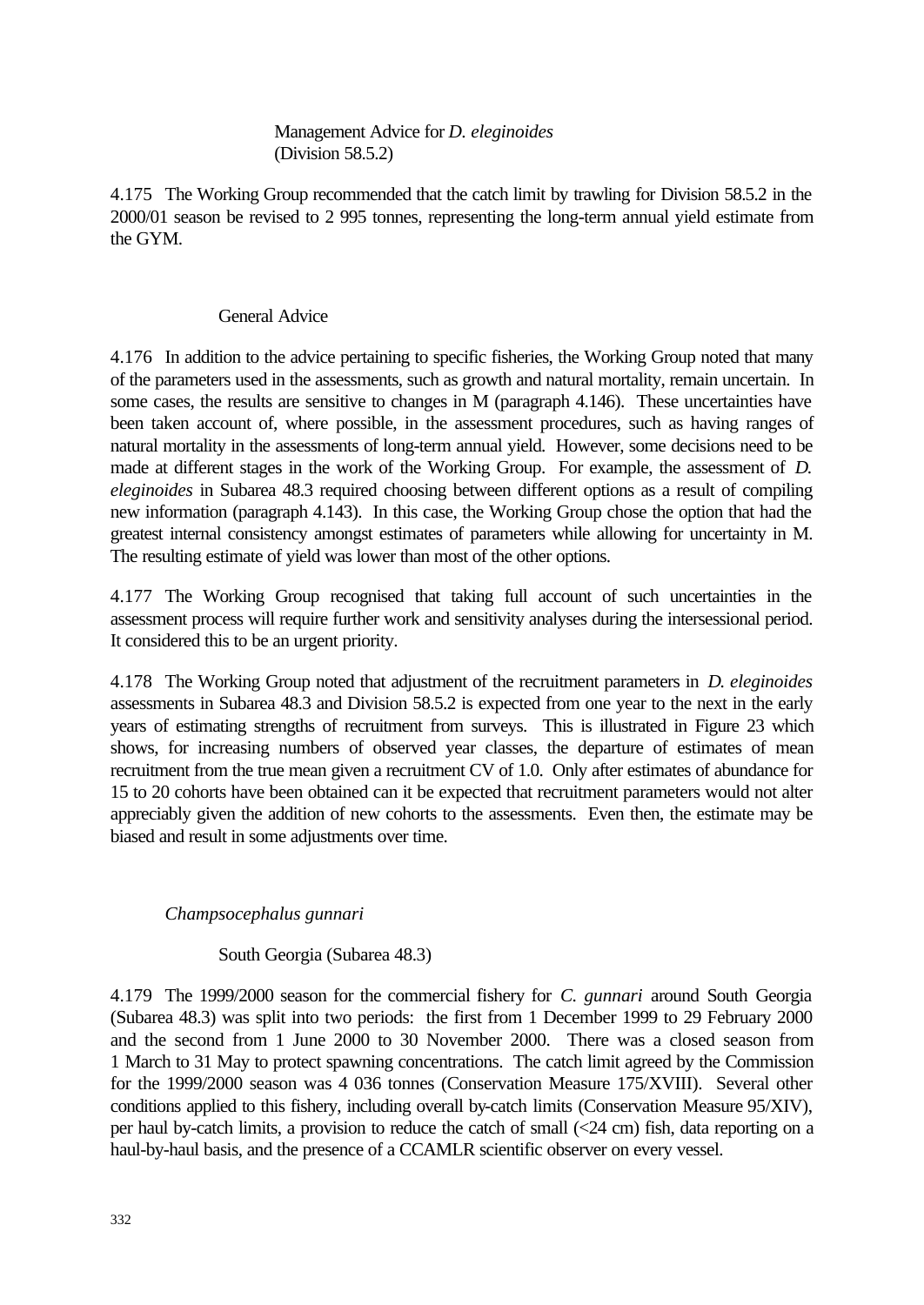4.180 Two vessels took part in the commercial fishery in 1999/2000. WG-FSA-00/20 provided summary information on the activities of the Russian-registered stern trawler *Zakhar Sorokin*. The other vessel involved in the fishery was the Chilean-registered trawler *Betanzos*. Fishing took place between 11 December 1999 and 31 January 2000 when the catch limit was expected to be taken. The total reported catch was 4 110 tonnes. This was 74 tonnes over the catch limit set by the Commission, due to late submission of five-day catch reports in the period leading to the closure of the fishery.

4.181 The main by-catch species was *G. nicholsi* with a total catch of 67.7 tonnes. Other by-catch included *G. bolini* (120 kg)*, P. guntheri* (210 kg), Loliginidae (310 kg) and Elasmobranchii (100 kg).

4.182 Both vessels carried observers designated by the UK in accordance with the CCAMLR Scheme of International Scientific Observation, and observer reports were submitted to the Secretariat. The *Zakhar Sorokin* also carried a national observer from Russia.

#### Past Assessment

4.183 The catch limit for the 1999/2000 season was derived from a short-term cohort projection first performed at the 1997 meeting of WG-FSA (SC-CAMLR-XVI, Annex 5, paragraphs 4.179 to 4.182). This was based on a one-sided lower 95% confidence bound of the biomass estimate from the UK trawl survey in September 1997, calculated using a bootstrap procedure during the 1997 meeting (SC-CAMLR-XVI, Annex 5, paragraphs 4.199 to 4.208). The projection was used to calculate catch limits for a period of two years: 1999/2000 and 2000/01. The estimated catch limit for 2000/01 was 2 774 tonnes.

#### New Information Available in 2000

4.184 Although the assessment at last year's meeting had calculated a catch limit for the forthcoming season, the Working Group considered the range of new information available at this year's meeting that could be used to reassess the status of the *C. gunnari* stock in Subarea 48.3 and make recommendations for catch limits in 2000/01. The new information comprised catch/effort and biological data from the commercial fishery, which represented the first substantial fishing for this species since the 1989/90 season. The Working Group also received reports and data from two bottom trawl surveys in January and February 2000 by the UK and Russia respectively (see also paragraphs 6.5 and 6.6).

### Commercial Fishing

4.185 Fishing was concentrated primarily in one area of very high catch rates on the shelf to the west of South Georgia, located in stratum SGNW (Figure 24). WG-FSA-00/19 reported on acoustic observations in this area by the *Zakhar Sorokin* that indicated the presence of dense aggregations of fish with a vertical range of between 10–20 m and 30–40 m, and a horizontal range of 0.2–1.2 n miles.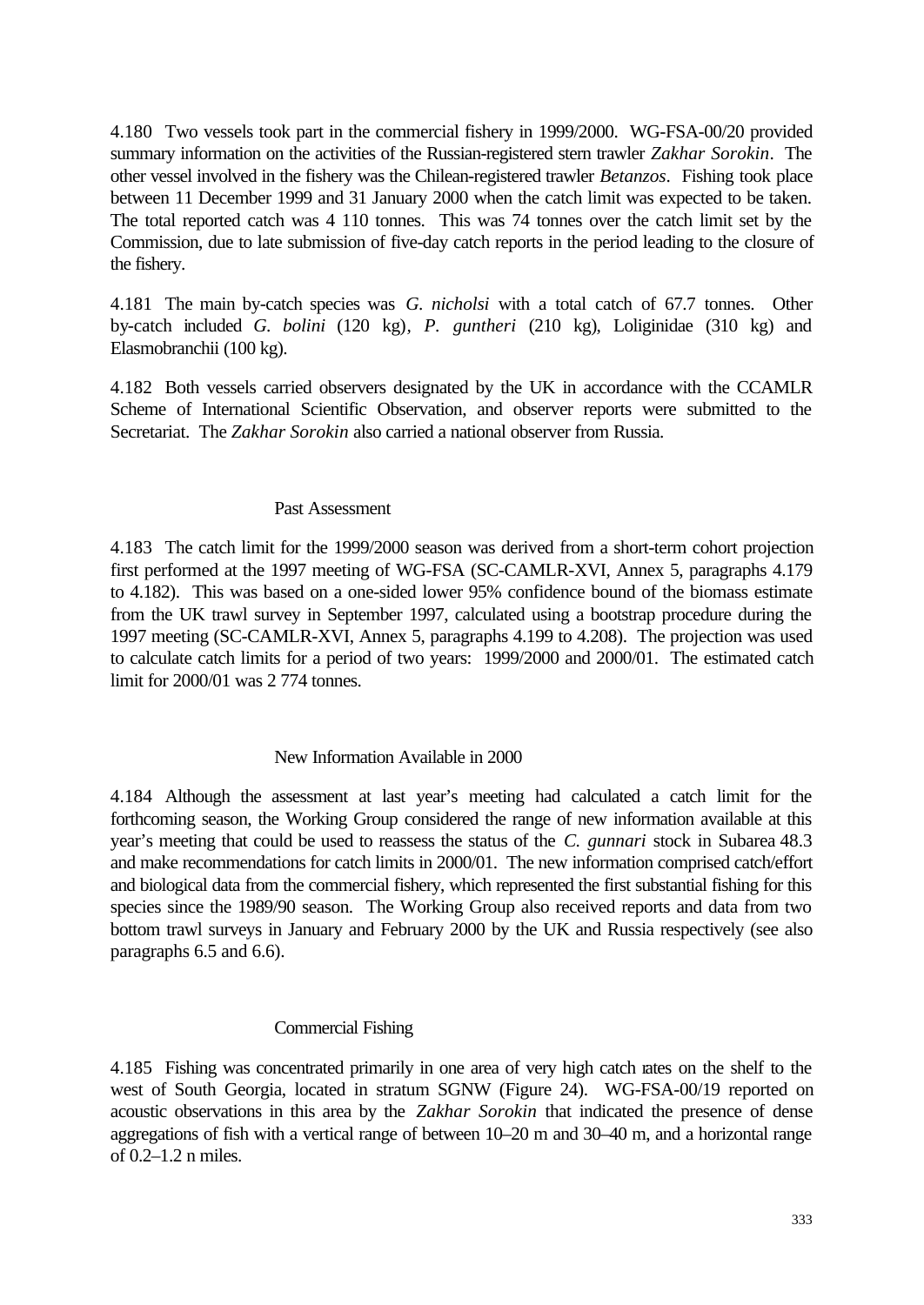4.186 Average daily catch rates (catch/hour fishing) from the two vessels operating in the fishery are plotted in Figure 25. Both vessels undertook two trips. Catch rates during the first trip were highly variable, ranging between 2 tonnes/hour and nearly 25 tonnes/hour. Catch rates during the second trip were less variable being in the range of 1–6 tonnes/hour. The report of the CCAMLR observer on the *Zakhar Sorokin* noted that the catch rates were so high that the processing capacity of the vessel was sometimes insufficient to keep pace with the supply of fish. At these times, the net was left in the water, but moved away from the area where fish were indicated on the fishfinder, so that the backlog of catch could be processed before the next catch was brought on board. The observer therefore cautioned that calculation of catch rates on the basis of the period during which the net was in the water might be misleading because the net would not have been actively fishing for all of this period.

4.187 Catch-weighted length distributions for the two vessels by month are provided in Figure 26, along with length distributions for previous years where available. Length distributions from the two vessels fishing in 1999/2000 appear to be different. Both vessels fished mainly in the same area, suggesting that the differences resulted from the fishing gear and the way in which it was fished. Both vessels used pelagic otter trawls but the size of the Russian trawl was substantially greater than the Chilean trawl (horizontal openings 90 m and 40 m respectively). Also codend mesh sizes differed; these were 92 mm for the Russian trawl and 110 mm for the Chilean trawl.

4.188 On the basis of age estimates from previous analyses and the age–length key in WG-FSA-00/51, the length distributions indicate that the bulk of the catch was composed of fish aged 2 to 5.

## Research Surveys

4.189 The results of the two surveys undertaken in the 1999/2000 season were reported in WG-FSA-00/21 (UK), and 00/47 and 00/51 (Russia).

4.190 Figure 24 shows the locations of stations sampled during the two surveys and the catch rates (densities) at each station. The Russian survey sampled 81 stations (67 at South Georgia and 14 at Shag Rocks). The UK survey sampled only 41 stations (30 at South Georgia and 11 at Shag Rocks). The number of stations fished by the UK survey was less than on previous surveys, due to time constraints and difficulties in fishing at predetermined locations due to icebergs and fog.

4.191 A combined ranking of the catch densities resulting from the two surveys indicated that the densities of fish encountered over the shelf were broadly similar with the exception of a few large catches. The *Atlantida* (Russia) had several large catches to the north and west of South Georgia, with two particularly large catches (one of 1.6 tonnes and the other of just over 3 tonnes per half hour tow) taken in the vicinity of the area fished by the commercial fishery. The UK survey had no large catches around South Georgia and did not sample in the area fished by the commercial fishery in the 1999/2000 season. The UK survey had a single large catch on the shelf to the east of Shag Rocks (2.6 tonnes per half hour tow), while the Russian survey had no large catches on the Shag Rocks shelf.

4.192 Both surveys used random stratified designs and provided estimates of standing stock (Table 37). Standing stock estimates were calculated using the swept area (Saville, 1977) and TRAWLCI (de la Mare, 1994) methods. For the South Georgia shelf, the standing stock estimated by the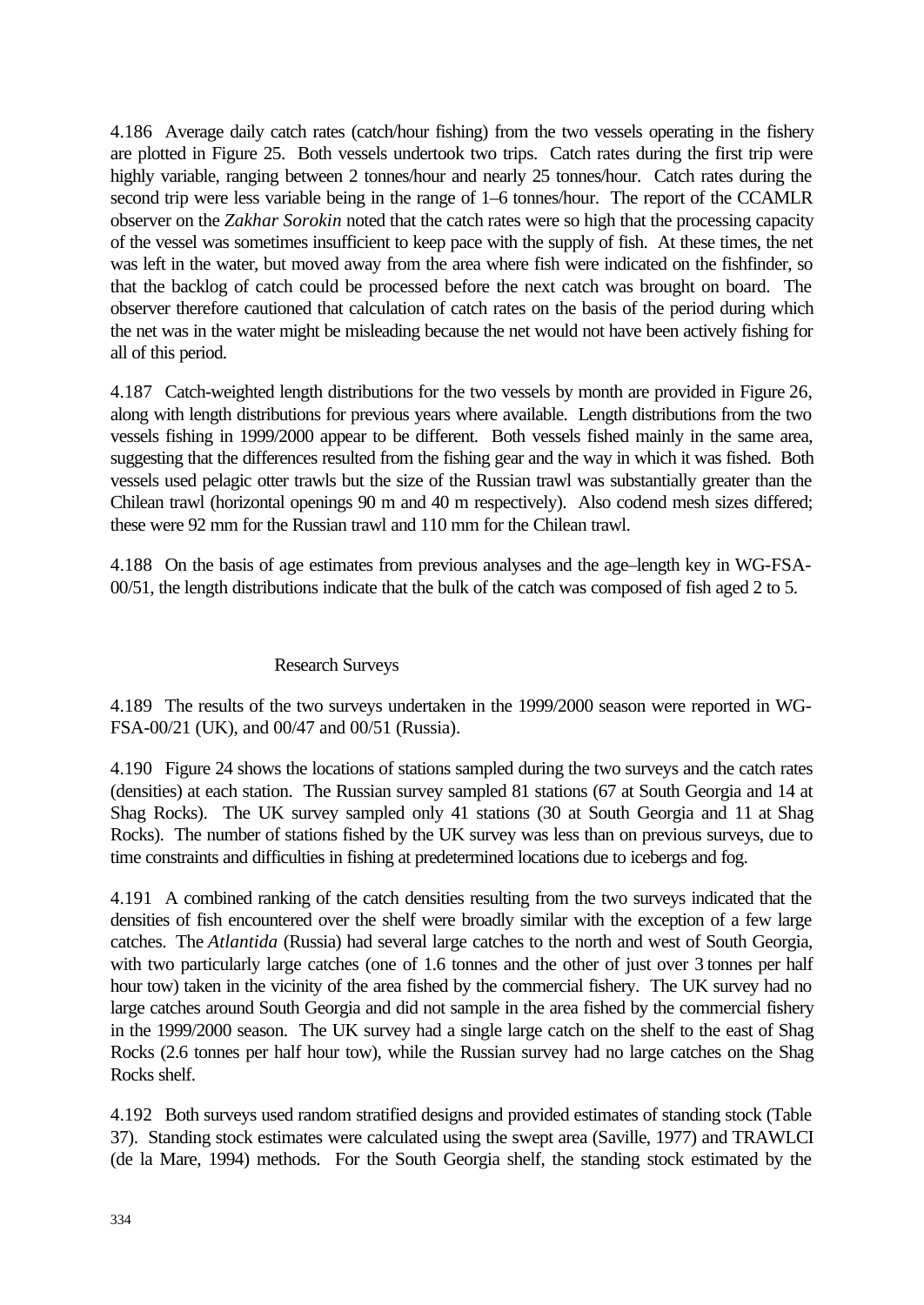Russian survey was considerably higher than that estimated by the UK survey. On the Shag Rocks shelf, the situation was reversed.

## Assessment at this Year's Meeting

4.193 In considering options for the assessment of catch limits for *C. gunnari* in the 2000/01 season, the Working Group again recalled its discussions from previous years regarding variability in M between years in relation to the availability of krill and predation by fur seals, and the need to consider appropriate decision rules for application of the GYM to assessing precautionary yield for this fishery (e.g. SC-CAMLR-XVI, paragraphs 4.171 to 4.178).

4.194 WG-FSA-00/51 provided an alternative explanation for the fluctuations in biomass observed by the bottom trawl surveys. Based on acoustic observations during the *Atlantida* survey in January–February 2000, the paper suggested that the observed fluctuations could be explained by changes in the vertical distribution of fish in the water column. Low biomass may be recorded by the bottom trawl at times when the fish are distributed in the water column above the range sampled by the bottom trawl, and conversely high biomass may be recorded when the fish are present in high concentrations that are distributed closer to the seabed. The Working Group noted this alternative hypothesis and discussed the effects of the vertical distribution of fish under the heading of catchability (paragraphs 4.199 to 4.201).

4.195 As last year, there was no new information available to the Working Group on the properties of possible decision criteria for applications of the GYM to fisheries for *C. gunnari*. There was, however, new information regarding standing stock and there was evidence from the commercial fishery that there were commercial concentrations of *C. gunnari* in Subarea 48.3 during the 1999/2000 season.

4.196 The Working Group therefore agreed that the short-term projection used at the last two meetings of the Working Group, updated with new information on biomass and age structure, was the best available method for assessing catch limits for the 2000/01 season. The Working Group reiterated, however, that this is an interim approach used to ensure there is a low probability of depleting the stock in the short term, and increased efforts should be made to address the issue of a longer term management approach of *C. gunnari* fisheries in the Convention Area (paragraphs 10.1 to 10.6).

4.197 The data inputs required for the short-term assessment are listed in Table 42 of last year's report of the Working Group (SC-CAMLR-XVIII, Annex 5). In summary, these are a biomass estimate, distribution of numbers at age, an estimate of M, a selection function, von Bertalanffy growth parameters, a weight–length relationship and known catches since the time of the biomass estimate.

4.198 The Working Group agreed to use the results of the surveys in January and February 2000 to update the estimates of biomass and the distribution of numbers at age.

4.199 The Working Group discussed whether the catch densities from the surveys should be adjusted for catchability. The bottom trawl surveys are generally considered to provide indices of abundance rather than estimates of absolute biomass. One of the main factors affecting catchability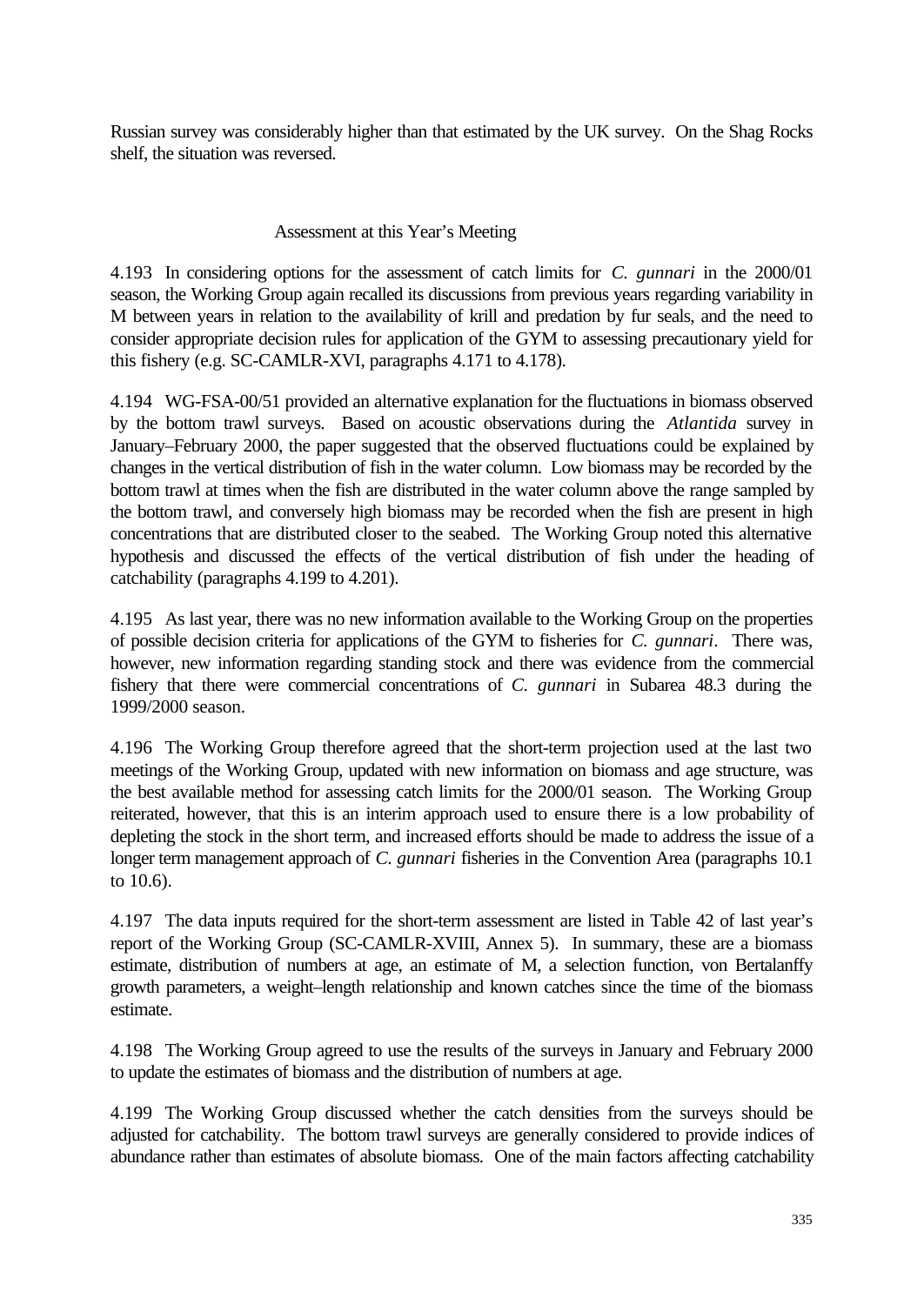is the distribution of the fish in the water column above the level sampled by the bottom trawls routinely used during the surveys. The pattern of diurnal vertical migration shown by *C. gunnari* has been reported in the past and was again described in WG-FSA-00/19, using observations from the *Zakhar Sorokin* in 1999/2000.

4.200 Past surveys have attempted to take this phenomenon into account by taking bottom trawl samples for biomass estimation only during the hours of daylight when the fish are assumed to be distributed close to the seabed within that range sampled by the net (the average headline height of the trawls used during the surveys in 1999/2000 were approximately 6 m and 8 m for the UK and Russian surveys respectively). Evidence presented in WG-FSA-00/19, however, suggests that the behaviour of the fish is variable. During January 2000, some dense pelagic schools with a vertical development of 10 to 20 m were observed acoustically during the day and caught using a pelagic trawl. However, observations during other surveys have also shown that dense concentrations of fish may stay close to the bottom during the day, within the vertical range of the bottom trawl.

4.201 The Working Group agreed that evidence presented in WG-FSA-00/19 suggested that there may be a substantial amount of fish distributed in the water column above the level sampled by survey bottom trawls during the day. This effect would tend to make the catchability of these trawls less than 1. The Working Group noted that catchability can be estimated in the assessment process, as has been done in the past when VPAs were used to assess the absolute abundance of the stock. However, the extent of vertical distribution during the day, and hence the effect on the biomass estimates, appears to be variable. The presence of significant quantities of fish above the level sampled by bottom trawls may be a phenomenon associated with particular conditions and fish behaviour, such as aggregations feeding on krill, which may not be typical at other times and locations. Nevertheless, in years when the fish aggregate, a substantial part of the biomass is present in patches of high concentration and using a bottom trawl to estimate the abundance of fish in these patches may lead to a disproportionately low estimate compared to areas outside the patches.

4.202 The Working Group agreed that there was an urgent need to assess patterns of vertical distribution and movements of *C. gunnari* under different circumstances. This could be achieved through the combined use of bottom trawls, pelagic trawls and acoustic observations. The possible design and use of a bottom trawl with a very high opening (up to 30 m) might also be considered, although the Working Group noted that such a net would be difficult to operate and require a very powerful survey vessel to be used effectively.

4.203 Two specific proposals were put before the Working Group. The first was a preliminary acoustic survey aimed at assessing the distribution and movements of fish in the water column (WG-FSA-00/31; see also paragraph 3.86), and the second was that bottom trawl surveys should be undertaken during the winter season when previous observations suggest that the vertical migration of fish is much less pronounced. The Working Group recommended that these proposals be given more detailed consideration as part of a Workshop on Assessment Methods for Icefish (WAMI) (paragraphs 10.1 to 10.6).

4.204 The one-sided lower 95% confidence bounds of the biomass estimates from the two trawl surveys were calculated using the same bootstrap procedure as used during the last three meetings of the Working Group (SC-CAMLR-XVI, Annex 5, paragraphs 4.199 to 4.208). The results of this analysis are presented in Table 38.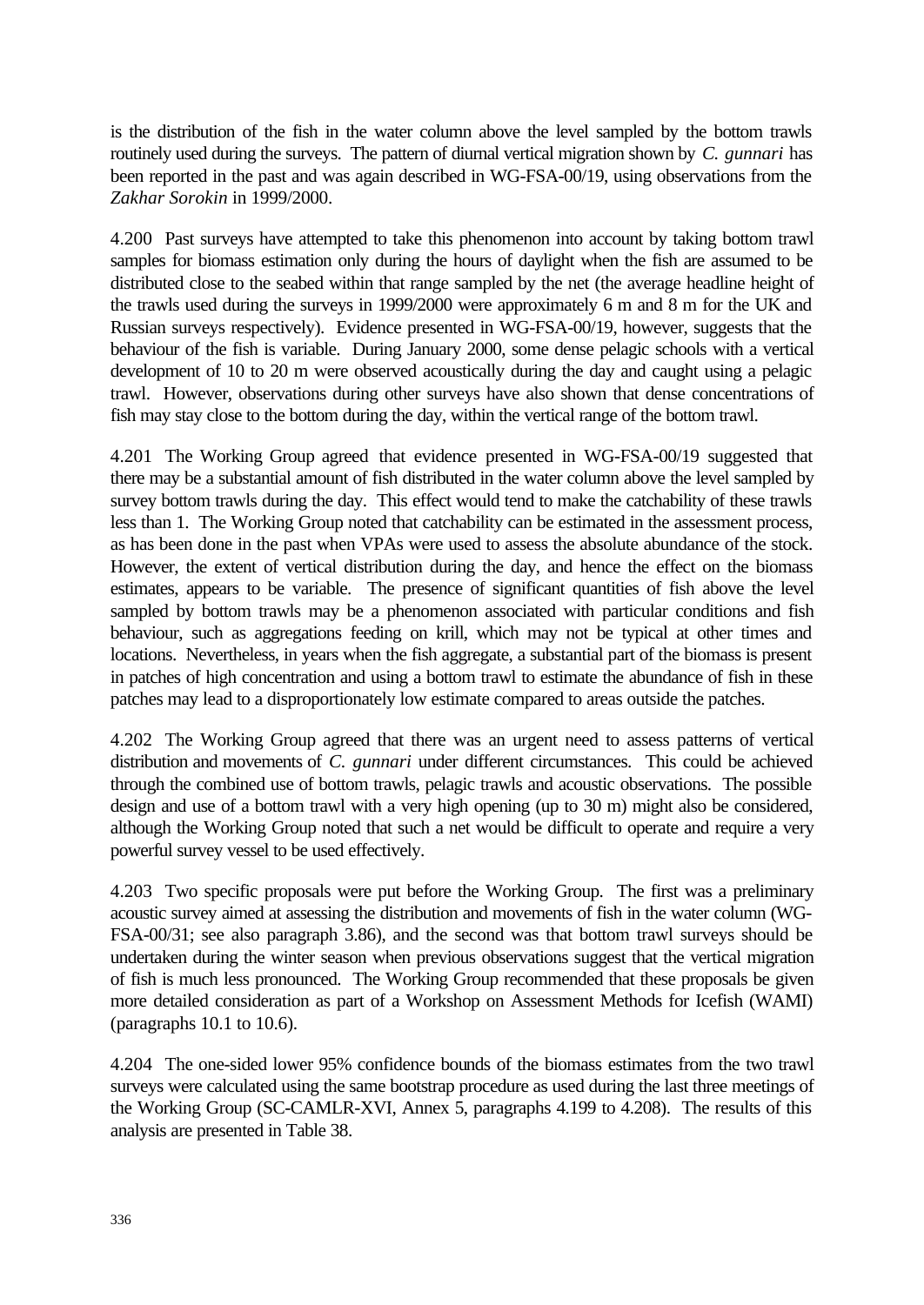4.205 Numbers at age from the Russian survey were provided in WG-FSA-00/51, based on a new age–length key from readings of otoliths taken during that survey. No age–length data were available for the UK survey. To estimate numbers at age from this survey, the CMIX program (de la Mare, 1994) was used to analyse length densities of *C. gunnari* applying the same methodology as used in the estimation of numbers at age for *D. eleginoides* in Subarea 48.3 and Division 58.5.2 (paragraph 4.130). This method was also used to analyse length densities from the Russian survey to compare the resulting age distribution with that obtained from the age–length key. The age distributions from the CMIX analyses and the Russian age–length key are presented in Table 39. The observed and expected length densities are plotted in Figure 27.

4.206 There was a much greater proportion of age-1 fish in the catches of the UK survey compared to the Russian survey, which estimated that 80% of the stock was composed of fish aged 2 and 3. The UK survey also detected a greater proportion of fish aged 4 and above.

4.207 In comparing the results provided by the two approaches used to analyse the Russian survey data, the Working Group noted that the CMIX analysis allocated fish more evenly between ages 2 and 3, compared to the age–length key, which estimated that 55% of the stock comprised fish of age 2.

4.208 The Working Group considered the results of the two surveys and noted differences in both the age distribution and the estimated biomass. Concern was expressed over the small number of stations sampled by the UK survey on the South Georgia shelf, and whether it was possible to obtain a reliable estimate of stock status from such a small number of hauls.

4.209 In order to achieve a single best estimate of standing stock and age structure in the 1999/2000 season, the Working Group decided to combine the two sets of density-at-length data from the two surveys into a single dataset. The stratification, number of stations in each stratum and the results of the bootstrap analysis to estimate the one-sided lower 95% confidence bound are presented in Table 40. The geographic distribution of the strata is illustrated in Figure 24.

4.210 The bootstrap on the combined dataset was performed using the same method as used to analyse the UK and Russian surveys separately. The Working Group noted that the single-sided lower 95% confidence bound of the combined dataset (35 085 tonnes) was higher than the values calculated independently for UK and Russian surveys (Table 38). This is consistent with the higher number of stations in the combined dataset and the consequently greater precision of the biomass estimate.

4.211 The combined dataset was analysed using the CMIX program to estimate numbers of fish at age for the short-term projection. The results are presented in Table 41 and Figure 28. The means of the mixture components from Table 41 are compared with the growth curve in Figure 29.

4.212 The data inputs for the short-term projection are presented in Table 42. The one-sided lower 95% confidence bounds of the biomass estimate and the distribution of numbers at age were derived from the combined survey dataset. Based on the catch-weighted length distributions from the commercial fishery, the age when fish first recruit to the fishery was fixed at 2 years, with full selection at age 3. The von Bertalanffy growth and weight–length parameters were the same as those used at last year's meeting.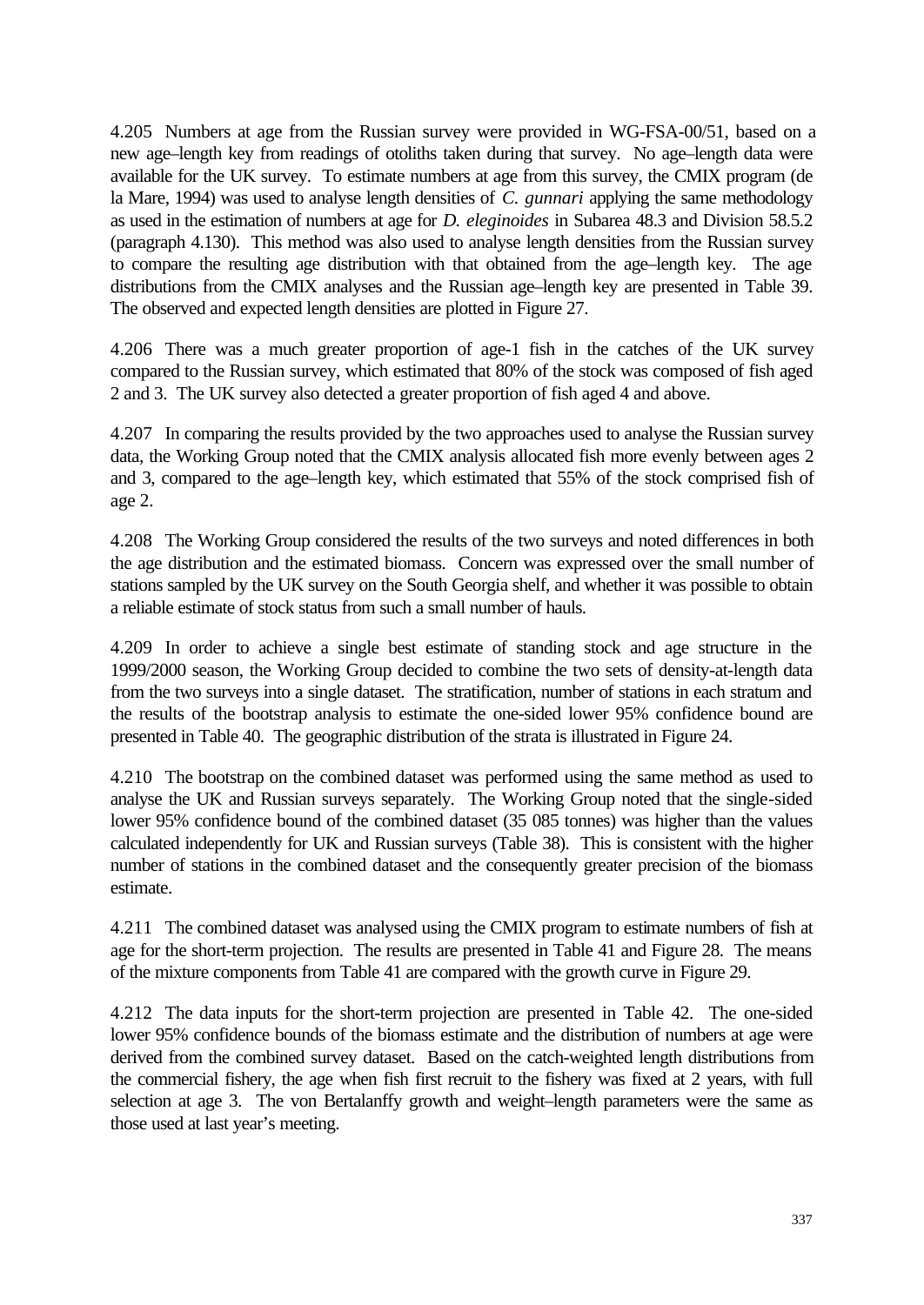4.213 With a projected fishing mortality of 0.14 for 2000/01 and 2001/02, the catch limit satisfying the agreed criteria is 11 895 tonnes over two years. This is made up of 6 760 tonnes in the first year (1 December 2000 to 30 November 2001) and 5 135 tonnes in the second year (1 December 2001 to 30 November 2002).

### Closed Season

4.214 At last year's meeting the Working Group recommended, and the Commission adopted, a change in the closed season for the *C. gunnari* fishery in Subarea 48.3, based on a review of information regarding the timing of the spawning season. The Working Group also recommended that a more detailed analysis of the distribution of young fish from surveys and the exploitation pattern of the fishery operating under existing measures to protect young fish be undertaken, in order to provide advice on the possible benefits of the use of refuges for protecting young fish as part of the management procedure for *C. gunnari* (SC-CAMLR-XVIII, Annex 5, paragraph 4.183). WG-FSA-00/27 and 00/32 presented information on the location of spawning in Subarea 48.3 (paragraphs 3.89 and 3.90). The Working Group considered this new information and concluded there was no reason to recommend a change to the closed season adopted by the Commission last year (Conservation Measure 175/XVIII).

4.215 The Working Group also discussed the need to consider predator requirements and whether a closed season might be appropriate during peak periods of foraging activity. The Working Group agreed that this was an important issue, and it was recommended that the topic be considered more fully during WAMI (paragraphs 10.1 to 10.6).

## Management Advice for *C. gunnari* (Subarea 48.3)

4.216 The Working Group agreed that the management measures for *C. gunnari* in Subarea 48.3 should be similar to those of the 1999/2000 season.

4.217 The Working Group agreed that the total catch limit should be revised to 6 760 tonnes for the period from 1 December 2000 to 30 November 2001, with a closed season between 1 March and 31 May 2001.

Kerguelen Islands (Division 58.5.1)

4.218 No commercial fishing for *C. gunnari* took place in this division during the 1999/2000 season and no surveys were reported.

4.219 The Working Group recalled that the most recent data available remain from a brief survey conducted in February 1998 which indicated that the previous strong cohort (4+ years old) had almost disappeared, but that a new year  $1+$  cohort ( $\sim$ 170 mm long fish) was present in 1997/98. In addition, according to information provided to the Working Group last year, a survey in 1998/99 revealed practically zero biomass on the traditional northeastern fishing ground. Only a few mature specimens (36 cm cohort) and some immature fish (22 cm cohort) were caught from late April to early May.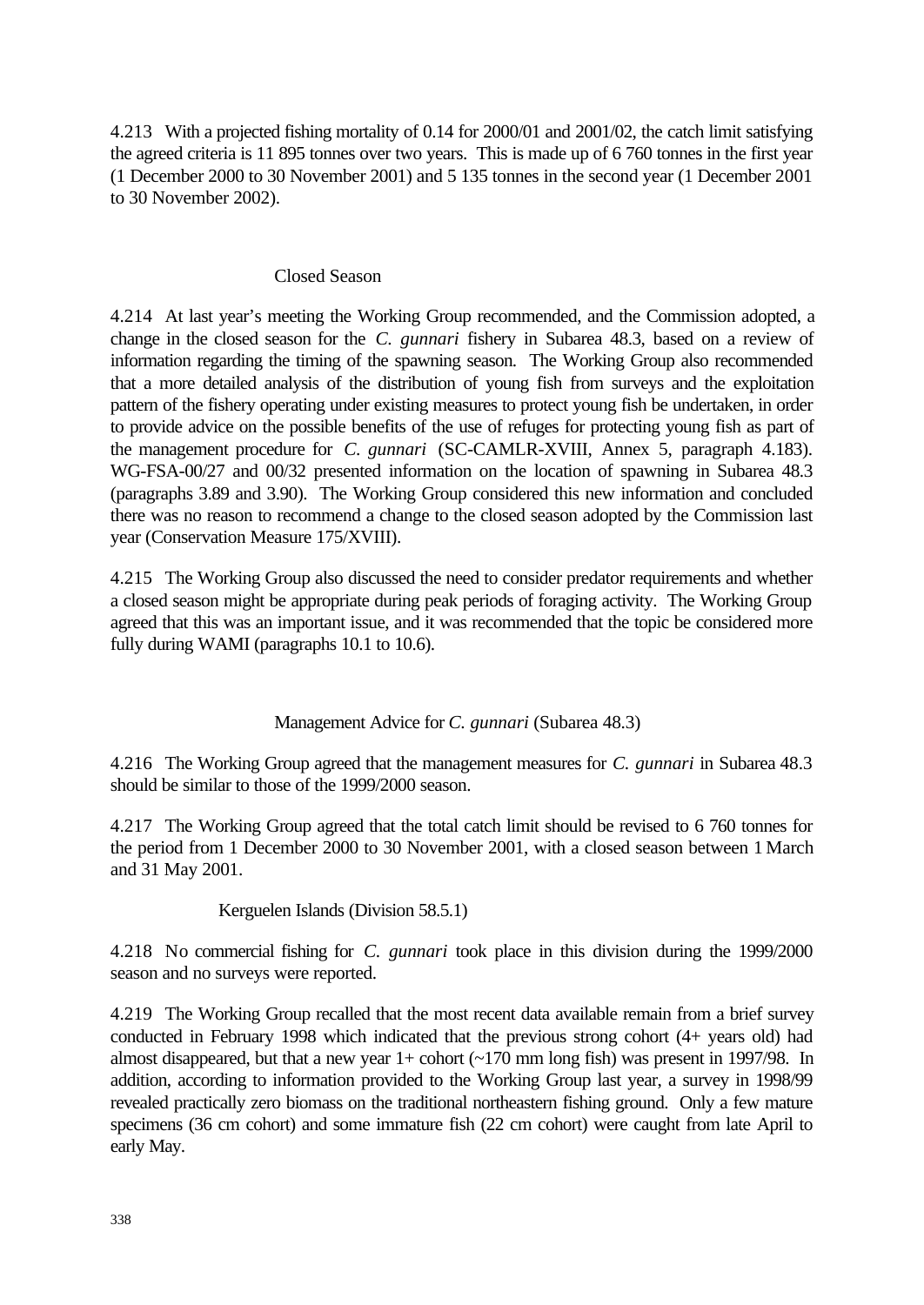4.220 The Working Group has no information on whether a resumption of fishing is being contemplated at this time or whether a survey will be conducted in the 2000/01 season.

## Management Advice for *C. gunnari* (Division 58.5.1)

4.221 In the absence of recent data from this division, the Working Group is unable to offer any new management advice. It is strongly recommended that a survey of *C. gunnari* abundance is conducted and the results analysed by the Working Group before commercial fishing is recommenced.

## Heard and McDonald Islands (Division 58.5.2)

## Commercial Catch

4.222 The commercial fishery for *C. gunnari* around Heard Island (Division 58.5.2) was open from the end of the Commission meeting in November 1999 to 30 November 2000. The catch limit agreed by the Commission for this period was 916 tonnes to be taken on the Heard Island Plateau area only (Conservation Measure 177/XVIII). This conservation measure included several other conditions to be applied to this fishery, including per haul by-catch limits, a provision to reduce the catch of small (<24 cm) fish, data reporting on a haul-by-haul basis, and the presence of a scientific observer on every vessel. Overall by-catch limits covering all fishing activities in Division 58.5.2 also applied (Conservation Measure 178/XVII).

4.223 The commercial catch in the 1999/2000 fishing season was 39 tonnes. This was because the strong cohort, now aged 4, that was detected in a survey in 1998 had almost disappeared.

4.224 A survey was conducted on the Heard Island Plateau and Shell Bank in May 2000 to assess the abundance and size structure of the *C. gunnari* populations. This survey used the same methodology as previous surveys in this area in 1997 and 1998 and detected a high abundance of principally 2-year-old fish on the Heard Plateau, but very few fish on Shell Bank (WG-FSA-00/40). As in previous years, fish were concentrated on the southeast part of the plateau in the Gunnari Ridge and Plateau East strata (Table 43), and these areas seem to be a region of consistent high abundance of *C. gunnari* whenever a strong cohort is present.

4.225 An assessment of short-term yield over the next two years was presented to the Working Group in WG-FSA-00/41. This assessment used the same methodology as used in previous assessments at the 1998 meeting, as adopted during the 1997 meeting (SC-CAMLR-XVI, Annex 5, paragraph 4.181) and described in de la Mare et al. (1998) and as used in the assessments for Subarea 48.3 described in paragraphs 4.212 and 4.213. Results of the survey conducted in 2000 were used as input. Estimates of yield for Shell Bank were not made because of the very low abundance of this population. Data inputs for the short-term projection are provided in Table 44.

4.226 With a projected fishing mortality of 0.14 for 2000/01 and 2001/02, the catch limit satisfying the agreed criteria is 2 150 tonnes over two years. This is made up of 1 150 tonnes in the first year and 1 000 tonnes in the second year.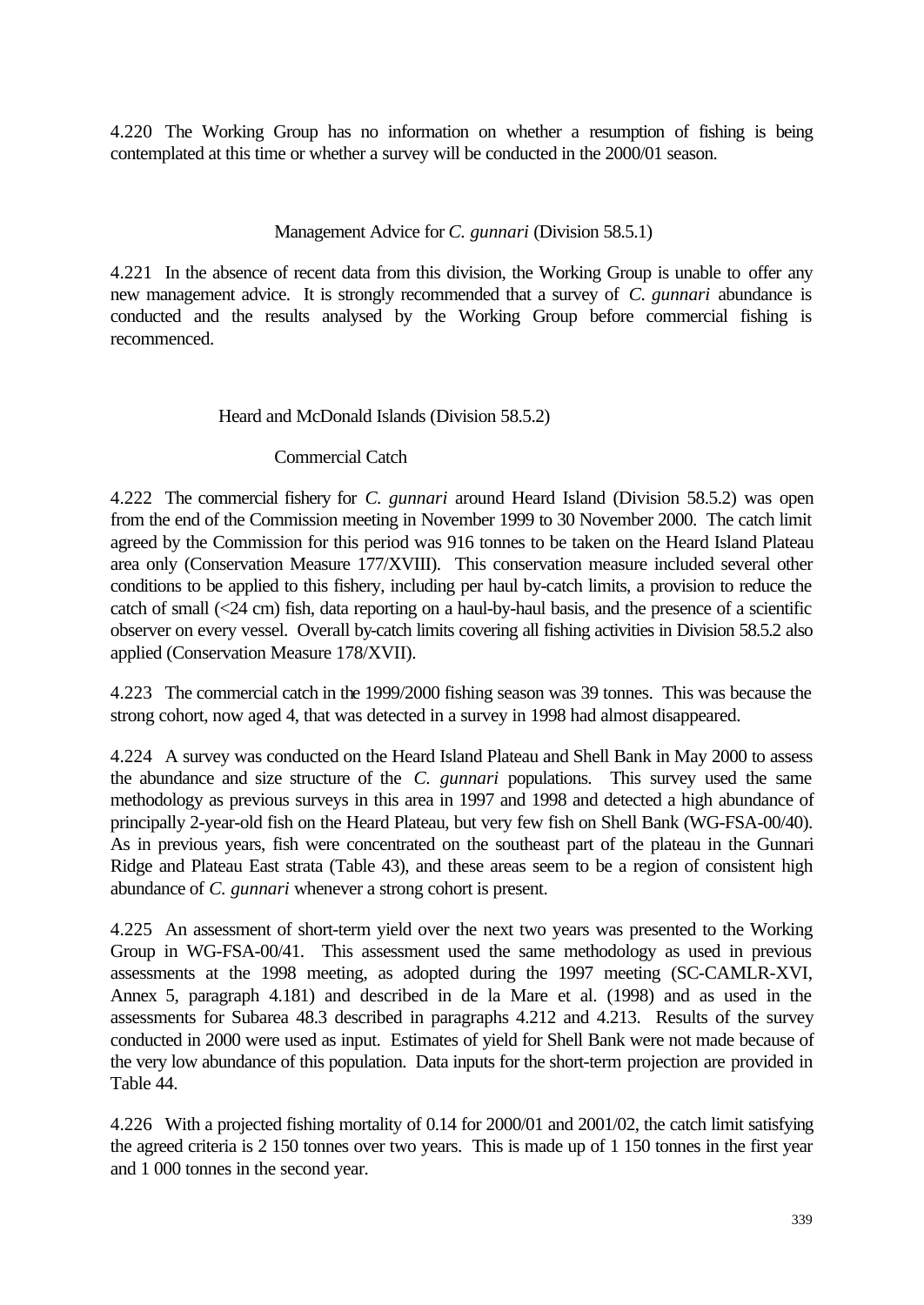4.227 The Working Group reviewed WG-FSA-00/41 and agreed with its findings. Consequently, no other assessment was performed at the meeting.

Management Advice for *C. gunnari* (Division 58.5.2)

4.228 The Working Group agreed that the management of the fishery for *C. gunnari* on the Heard Island Plateau part of Division 58.5.2 during the 2000/01 season should be similar to that in force last season, as detailed in Conservation Measure 177/XVIII. The total catch limit should be revised to 1 150 tonnes in accordance with this year's short-term yield calculations. The fishery on Shell Bank should remain closed.

Other Fisheries

Other Finfish Fisheries

4.229 Other fisheries considered by the Working Group were those in Subareas 48.1, 48.2, 48.4, 88.2, 88.3, and Divisions 58.4.1 and 58.4.2.

> Antarctic Peninsula (Subarea 48.1) and South Orkney Islands (Subarea 48.2)

4.230 No commercial fishing has taken place in Subareas 48.1 and 48.2 in the 50–500 m depth range since the 1989/90 season when CCAMLR introduced conservation measures for these two areas (currently Conservation Measures 72/XVII and 73/XVII). An extensive review of the fishery, status and biology of fish stocks in these two subareas was provided in WG-FSA-00/14. The authors concluded that there is currently little scope for a viable commercial fishery and suggested that the two subareas should remain closed.

4.231 There are two new bottom trawl surveys planned around Elephant Island and the lower South Shetland Islands for March and November–December 2001 by Germany and the USA, with participation by scientists from a number of other CCAMLR Members.

Management Advice

4.232 There appears to be little scope to reopen the fishery in the two subareas in the near future given the comparatively low biomass of the abundant fish species. The Working Group therefore recommended that Conservation Measures 72/XVII and 73/XVII should remain in force.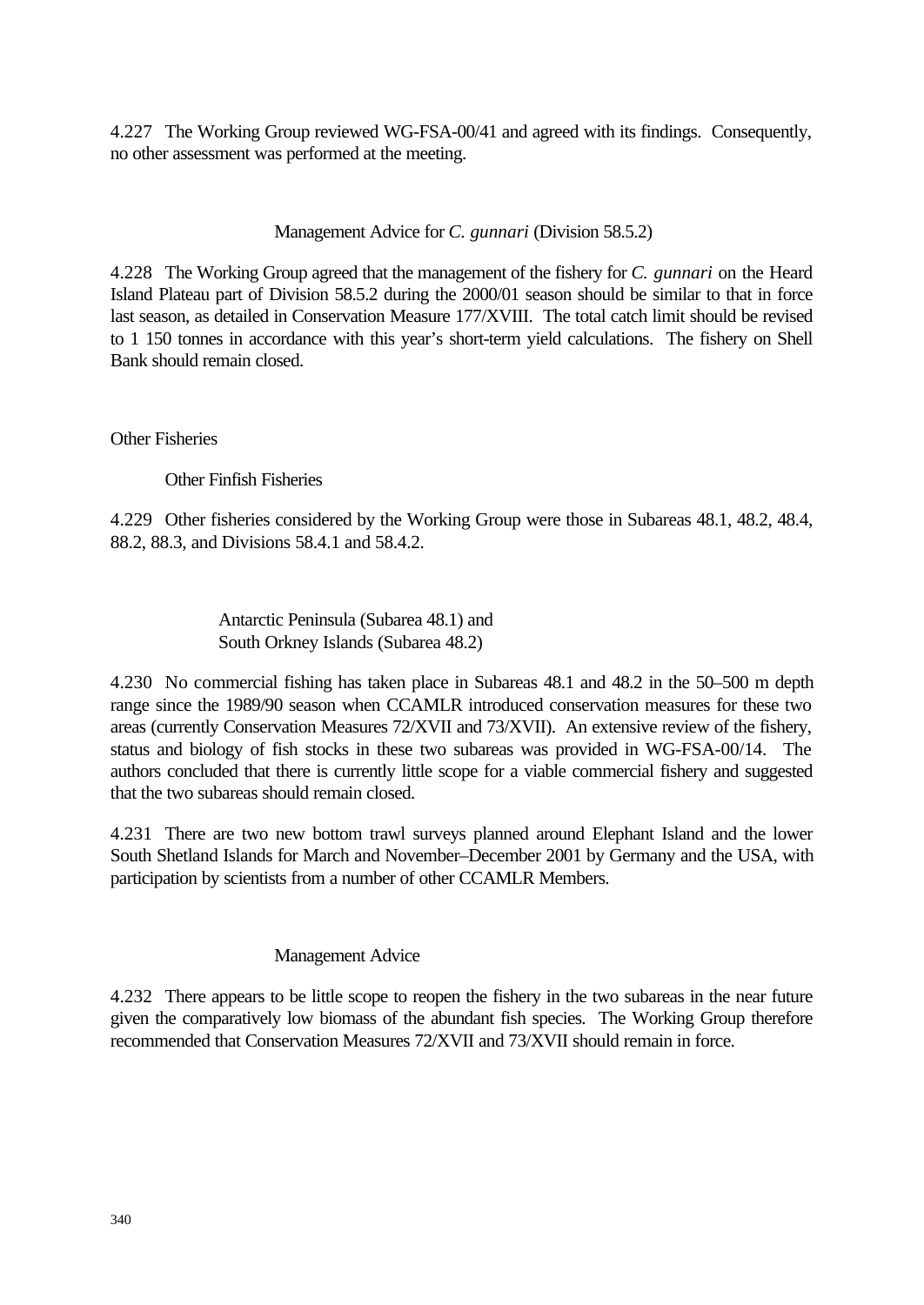### South Sandwich Islands (Subarea 48.4)

4.233 A catch limit of 28 tonnes for *D. eleginoides* is in force in Subarea 48.4 (Conservation Measure 180/XVIII). No fishing was reported to the Commission in the 1999/2000 season. No new information was made available to the Working Group on which an update of the assessment could be based.

### Management Advice

4.234 The Working Group recommended that Conservation Measure 180/XVIII be retained until new information becomes available and a new assessment could be attempted.

## Antarctic Coastal Areas of Divisions 58.4.1 and 58.4.2

4.235 A notification for an exploratory fishery was submitted to CCAMLR by Australia for Division 58.4.2 for the fishing season 1999/2000, while no trawl fishing was planned for Division 58.4.1. Because of ice, little exploratory fishing was possible. A new notification for the 2000/01 season was submitted for Division 58.4.2 by Australia. Details of the plan can be found in paragraph 4.46. Again, no fishing is planned for the Antarctic coastal area of Division 58.4.1.

## Pacific Ocean Sector (Subareas 88.2 and 88.3)

4.236 No fishing occurred in these two subareas in 1999/2000. Notifications for conducting a longline fishery in the 2000/01 season primarily on *Dissostichus* spp. in Subareas 88.2 and 88.3 were lodged by Argentina, South Africa (Subarea 88.2 only) and Uruguay. Details on the proposed development of the fisheries were provided in paragraphs 4.44, 4.63, 4.67 and 4.68.

#### Management Advice

4.237 The Working Group envisaged assessing at its meeting in 2001, Division 58.4.2 and Subareas 88.2 and 88.3, after the completion of the exploratory fisheries.

#### Crabs

4.238 Five species of crabs currently occur in catches around South Georgia: *P. spinosissima*, *P. formosa*, *P. anemerae*, *N. diomedeae* and *L. murrayi*. Only the three species of the genus *Paralomis* are of interest to the crab fishery. *P. formosa* has been the predominant species in the crab fishery conducted in 1997/98, while *P. spinosissima* prevailed in the experimental pot fishery on *D. eleginoides* in 1999/2000. The difference is mostly due to the different depth range covered by the two fisheries.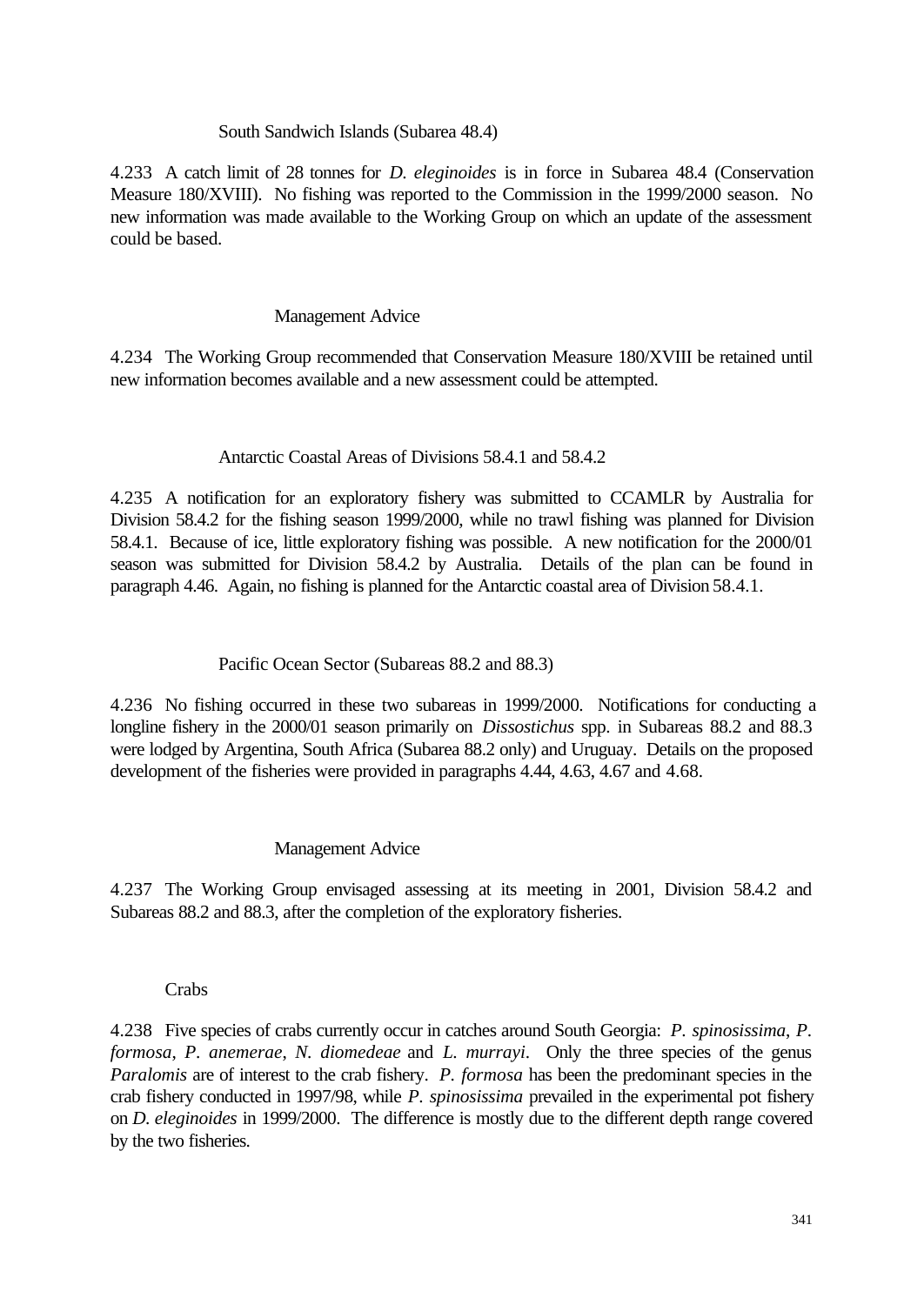4.239 Conservation measures in force in the crab fishery are Conservation Measure 150/XVIII which regulates the experimental harvest regime on crabs, and 181/XVIII which sets limits on the catch at 1 600 tonnes green weight per season of all species combined and limits the number of vessels to one per country.

4.240 Two countries have notified crab fishing in the 2000/01 season: USA and Uruguay. The USA has already fulfilled the requirement of an experimental harvest regime as set out in Conservation Measure 150/XVIII, whereas Uruguay has not.

4.241 WG-FSA-00/23 presented CPUE data on the by-catch of crabs and fish from the experimental pot fishery on *D. eleginoides* in Subarea 48.3. However, WG-FSA-00/24 presented a more extensive analysis of the same dataset. Crabs formed 45.5% of the total weight of all species and 96.1% of all numbers caught. Few crabs were males above the legal size that could be retained. Soak time of the pots was positively correlated with the numbers of crabs being taken. Biological data on crabs are presented in paragraphs 3.93 to 3.98. Preliminary results from reimmersion experiments on crabs suggested that about 10% of apparently lively discarded crabs would die subsequently. Attempts are currently under way to reduce the by-catch of crabs by making changes to the design of pots.

4.242 CFs of crab products to green weight are insufficiently known. The Working Group recommended that investigations into CFs be carried out in the near future.

## Management Advice

4.243 The Working Group recommended that the Uruguayan vessel applying for a permit should conduct Phase 1 of the experimental harvest regime specified in Conservation Measure 150/XVIII. The US vessel has already fulfilled these requirements.

4.244 The Working Group agreed that the high by-catch of undersized crabs in the directed fishery on crabs and the by-catch of crabs in the directed fishery on *D. eleginoides* using pots is of concern in both fisheries. Mortality rates of crabs discarded by these fisheries are insufficiently known and need further consideration by the Working Group in forthcoming years. The Working Group encouraged further experiments on mortality rates of undersized crabs to be conducted in the near future.

## Squid

4.245 Conservation Measure 183/XVIII is currently in force to regulate this fishery. No fishing took place in the 1999/2000 season. The UK and the Republic of Korea have submitted a joint proposal to conduct an exploratory fishery on *M. hyadesi* in waters north of South Georgia (Subarea 48.3) in the 2000/01 season (paragraph 4.75).

4.246 The scientific basis on which the current precautionary conservation measure was based has not changed. Discussion on this matter can be found in SC-CAMLR-XVI, paragraphs 9.15 to 9.18; SC-CAMLR-XVI, Annex 4, paragraphs 6.83 to 6.87; and SC-CAMLR-XVI, Annex 5, paragraphs 4.2 to 4.6. The catch limit is considered to be precautionary (SC-CAMLR-XV, paragraph 8.3).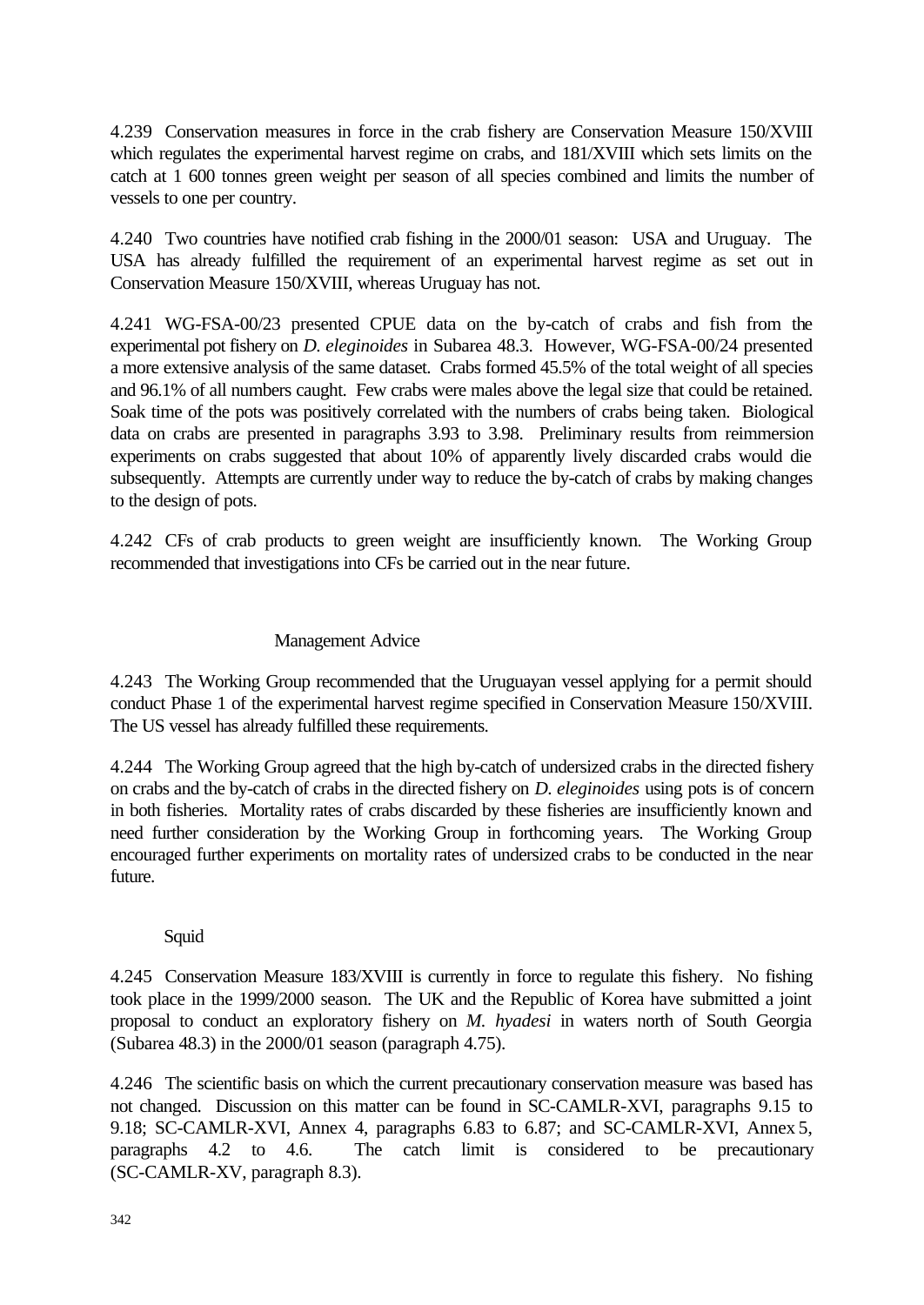## Management Advice

4.247 The Working Group recommended that a conservative management scheme as contained in Conservation Measure 183/XVIII is still considered to be appropriate for this fishery.

## General By-catch Provisions

4.248 During the last two meetings, WG-FSA reviewed the need to study elasmobranch by-catch in fisheries in the Convention Area (SC-CAMLR-XVII, Annex 5, paragraphs 4.201 to 4.209; SC-CAMLR-XVIII, Annex 5, paragraphs 4.88 to 4.98). During last year's meeting, several papers were presented which provided rates of by-catch experienced in the Convention Area fisheries; an assessment of yield and status of the by-catch species *M. carinatus* on BANZARE Bank in Divisions 58.4.1/58.4.3; and a definition of a research program to assess the impact of the exploratory fishery for *Dissostichus* spp. for Subarea 88.1.

4.249 The amount of by-catch reported from longline fisheries targeting *Dissostichus* spp. during the 1998/99 season was estimated from data reported in the five-day catch and effort reports, in scientific observer data and in the fine-scale data (SC-CAMLR-XVIII, Annex 5, Table 30). Finally, overall species composition of the by-catch reported in the observer data from longline fisheries in the 1998/99 season was also reported (SC-CAMLR-XVIII, Annex 5, Table 31).

4.250 The precise identification of by-catch species was found to be problematic for some groups and the need for better keys to be made available for observers on board the vessel was recognised (SC-CAMLR-XVIII, Annex 5, paragraph 4.97). In response, WG-FSA-00/15 was submitted. A discussion on this paper can be found in paragraphs 3.110 to 3.118.

4.251 This year, the Secretariat again calculated the amount of by-catch reported from the longline fisheries (Table 45) and determined the overall species composition of the by-catch reported in the observer data (Table 46). In addition, both tables were expanded to include by-catch data reported from the trawl fisheries in the Convention Area.

4.252 The largest by-catch (255 tonnes) was reported for the *D. eleginoides* longline fishery in Division 58.5.1 from fine-scale data; however, no catch and effort reports or observer data were available for this fishery (Table 45). Other large by-catches, for fine-scale data, occurred in the longline fisheries for *Dissostichus* spp. in Subareas 88.1 (118 tonnes) and 58.6 (81 tonnes). In general, comparisons among the three data sources were difficult because of missing data, pooling effects etc.

4.253 For the reasons discussed above, comparisons of by-catch amounts in the longline fisheries during the 1999/2000 season with those reported during the 1998/99 season (SC-CAMLR-XVIII, Annex 5, Table 30) were also difficult. Therefore, the Working Group requested the Secretariat to intersessionally investigate the feasibility of expanding Table 45 to include the previous year's data.

4.254 Although data presented in Table 46 are those recorded by observers and are therefore a subset of the total by-catch, it does illustrate that a wide variety of species are taken in fisheries in the Convention Area. Most are taken in small amounts by weight.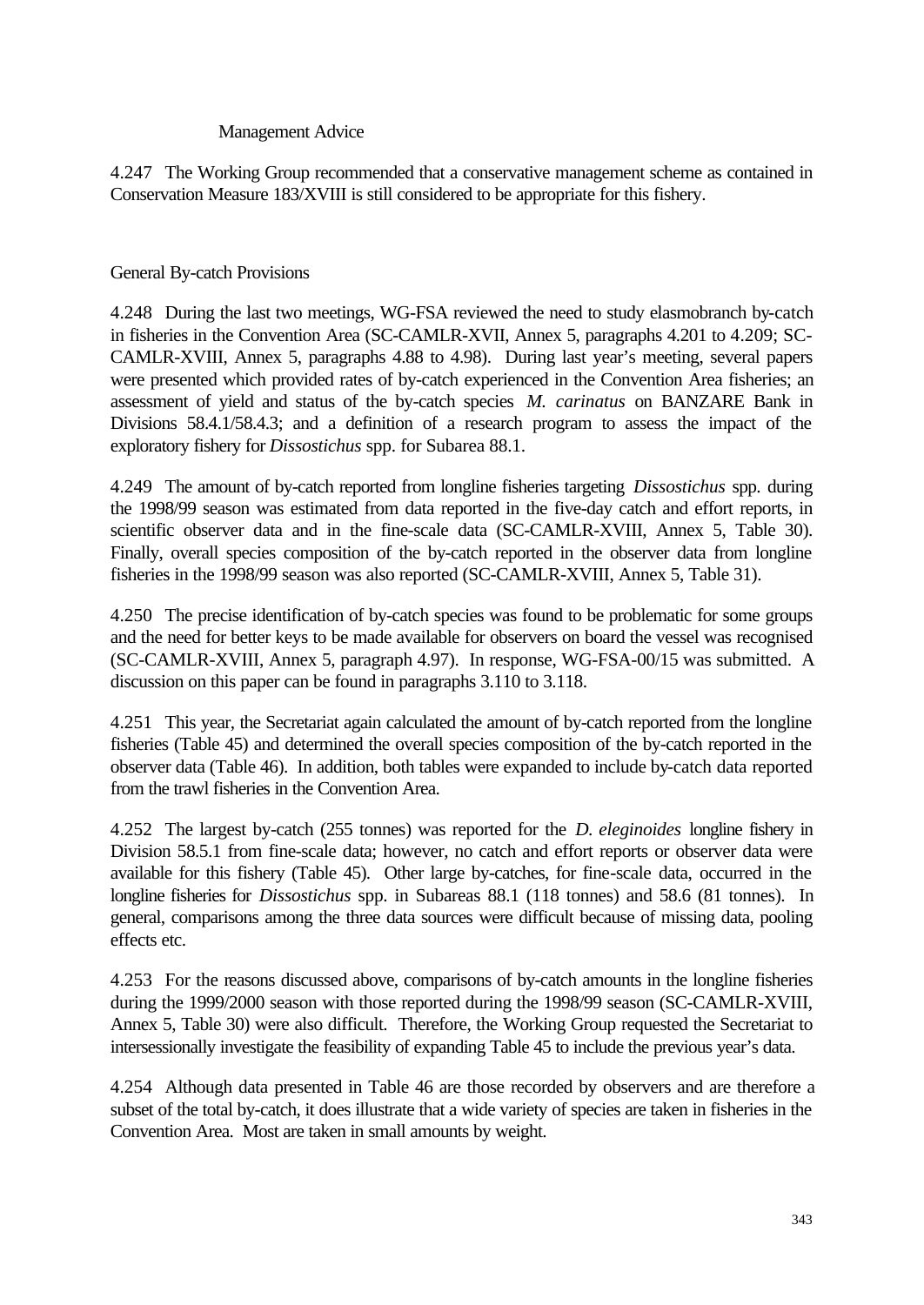4.255 Several papers presented data associated with by-catch in CCAMLR fisheries in 1999/2000. These include: SC-CAMLR-XIX/BG/1 (catches in the Convention Area for split-year 1999/2000); WG-FSA-00/18 (summary of trawl observations); WG-FSA-00/59 (skate by-catch in Subarea 48.3 observed from one vessel); WG-FSA-00/55 (Ross Sea Antarctic toothfish fishery from 1997/98 to 1999/2000); WG-FSA-00/23 (fishing for toothfish using pots); WG-FSA-00/24 (crab by-catch in experimental toothfish pot fishery); and Annex 4, paragraphs 2.29 to 2.31 (fish bycatch in the krill fishery).

4.256 SC-CAMLR-XIX/BG/1 presented catches from STATLANT data for the 1999/2000 split-year (both trawl and longline) for the purpose of allowing Members to check their data prior to publication in the *CCAMLR Statistical Bulletin*. However, it also provided some useful information relative to by-catch species caught by trawl and longline fisheries combined. Table 1 of the paper provided catches in the 1999/2000 split-year for seven species which were at least 5 tonnes. Of the by-catch species, *Macrourus* spp. had the largest take (334 tonnes). Catch is also provided by species by region (Table 2 of the paper), species by month by region (Table 5 of the paper) and by country by species by region (Tables 3 and 4 of the paper).

4.257 WG-FSA-00/18 presented a summary of scientific observations of trawl operations completed under Conservation Measures 175/XVIII, 177/XVIII and 186/XVIII during the 1999/2000 season. Table 3 of the paper provided a listing of all species caught. Observations were made from four vessels which conducted eight trawl operations targeting finfish in the Convention Area.

4.258 In Subarea 48.3, one Russian and one Chilean trawler conducted 266 trawls of which 189 were observed. Five by-catch species were observed in catches which amounted to only 1.6% of total catch. *G. nicholsi* represented 1.5% of the by-catch.

4.259 Two Australian-flagged vessels conducted six cruises in Division 58.5.2 and one Australian vessel conducted part of a trip in Division 58.4.2. In Division 58.5.2, 810 trawls were undertaken targeting *D. eleginoides* of which 761 trawls were observed and 29 trawls were undertaken targeting *C. gunnari* of which 26 were observed. In Division 58.5.2, by-catch species in trawls targeting *D. eleginoides* and *C. gunnari* comprised 2.9% and 6.6% of the total catch respectively.

4.260 In Division 58.4.2, one trawl targeting *D. eleginoides* was observed and all eight trawls targeting *C. wilsoni* were observed. In the first case, Octopodidae comprised 13.4% of the catch while in the second case the target species only comprised 1.1% of the catch. Ten species groups, including *M. whitsoni* (45.3% of catch) and Medusae (21.4%) comprised by-catch of the *C. wilsoni* trawls.

4.261 WG-FSA-00/59 presented an examination of skate by-catch from one longline vessel in Subarea 48.3 during the 1999/2000 longline *Dissostichus* spp. season and is a follow-up to the skate research program initiated in 1999 (Agnew et al., 1999). This year a detailed study of skate caught on one vessel was designed to establish the total number of skates caught. Anatomical features (colour, spination etc.) were discussed to aid in improving field identifications of skates. Information is also provided relative to skate size and maturity, distribution, discard mortality, growth and age determination, and morphology.

4.262 During the cruise, 336 skates were caught with a rate of 0.236 (numbers/thousand hooks) (Table 1 of report). Three rajid species were caught as by-catch. No small skates were caught, most were estimated between 10 and 25 years of age, although many appeared to be sexually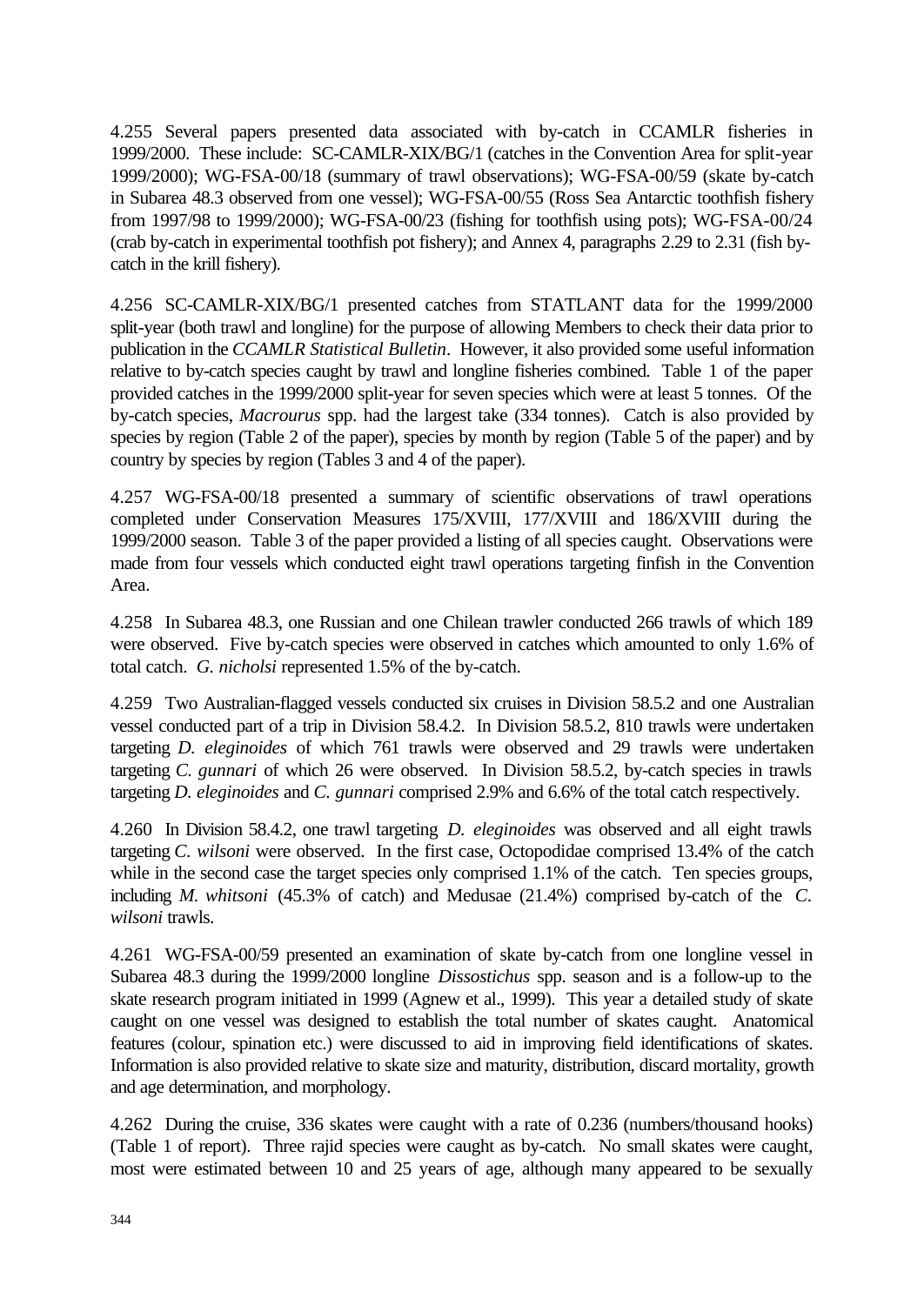immature. Results of discard mortality experiments indicated that of 44 skates observed only seven (16%) were found to be alive after a period of 12 hours from hauling. There seems to be a clear relationship between depth from which skates are hauled and their survival. No skate survived which had been hauled from a depth greater than 1 550 m. Only one of eight animals tested was found to survive after being hauled from a depth of 1 450 m. Because longlines catch larger specimens of skate which are at or nearing maturity, this may represent a threat to the population levels of all three species found in the study.

4.263 The Working Group noted that the mortality of by-catch species caught on longlines may be affected by the manner in which they are removed from the hooks. If specimens are removed in a manner causing injury to the mouth, head etc., then mortality will be much greater.

4.264 WG-FSA-00/55 presented an analysis of the New Zealand Ross Sea Antarctic toothfish fishery from 1997/98 to 1999/2000. The main by-catch species were rat tails which averaged about 10% (range 6–17%) of the annual catch and skate which averaged about 8% (range 5–11%) of the annual catch. Species misidentification and grouping of the species by observers made it difficult to ascertain actual percentage by-catch by individual species. Other bycatch species (including icefish and moray cods) each contributed less than 1% of the catch overall. A summary of catches is given in Table 2 of the paper.

4.265 WG-FSA-00/55 also presented results of a tag and release program to assess post-capture survival of skate. A total of 2 058 skates were tagged (approximately 20% of all skates caught), some in all of the four SSRUs fished. Specimens of both *A. georgiana* (90%) and *B. eatonii* were tagged. Four skates were recaptured during the 1999/2000 season, despite the vessels not fishing over the same grounds again. The mean time at liberty was 14.5 days, with two skates caught 22 days after release, and mean distance travelled was 7.3 n miles. Further recaptures are expected in the 2001 season as vessels undertake exploratory voyages in the area again. However, the withinseason results provide evidence that at least some of the skates released survived after being caught.

4.266 WG-FSA-00/23 presented CPUE of by-catch of crabs and fish in the experimental pot *Dissostichus* spp. fishery around South Georgia in 2000 (Figure 2 of the paper). However, WG-FSA-00/24 presented a fuller analysis of the crab by-catch in the experimental fishery. Results are discussed in paragraph 4.241.

4.267 The by-catch of fish in the krill fishery was presented to WG-EMM (Annex 4, paragraphs 2.29 to 2.31). A CCAMLR-designated observer from the USA on board a Japanese krill vessel reported five small fish from 22 hauls but the observer did not have free access to sample catches. This was found to be regrettable by the Working Group.

4.268 A national observer working on the Ukrainian vessel reported several hauls taken to the west of the South Orkney Islands were found to contain *C. gunnari* (length range 5–7 cm, maximum 12 cm). The largest catch was 200 *C. gunnari* per tonne of krill. WG-EMM noted that these catch rates did not appear to be large and, in the case of the Ukrainian information, were confined to a limited area.

## Advice to the Scientific Committee

4.269 The Working Group agreed that substantial information regarding the amount of by-catch in various fisheries had been presented. However, there is still an urgent need for the calculation and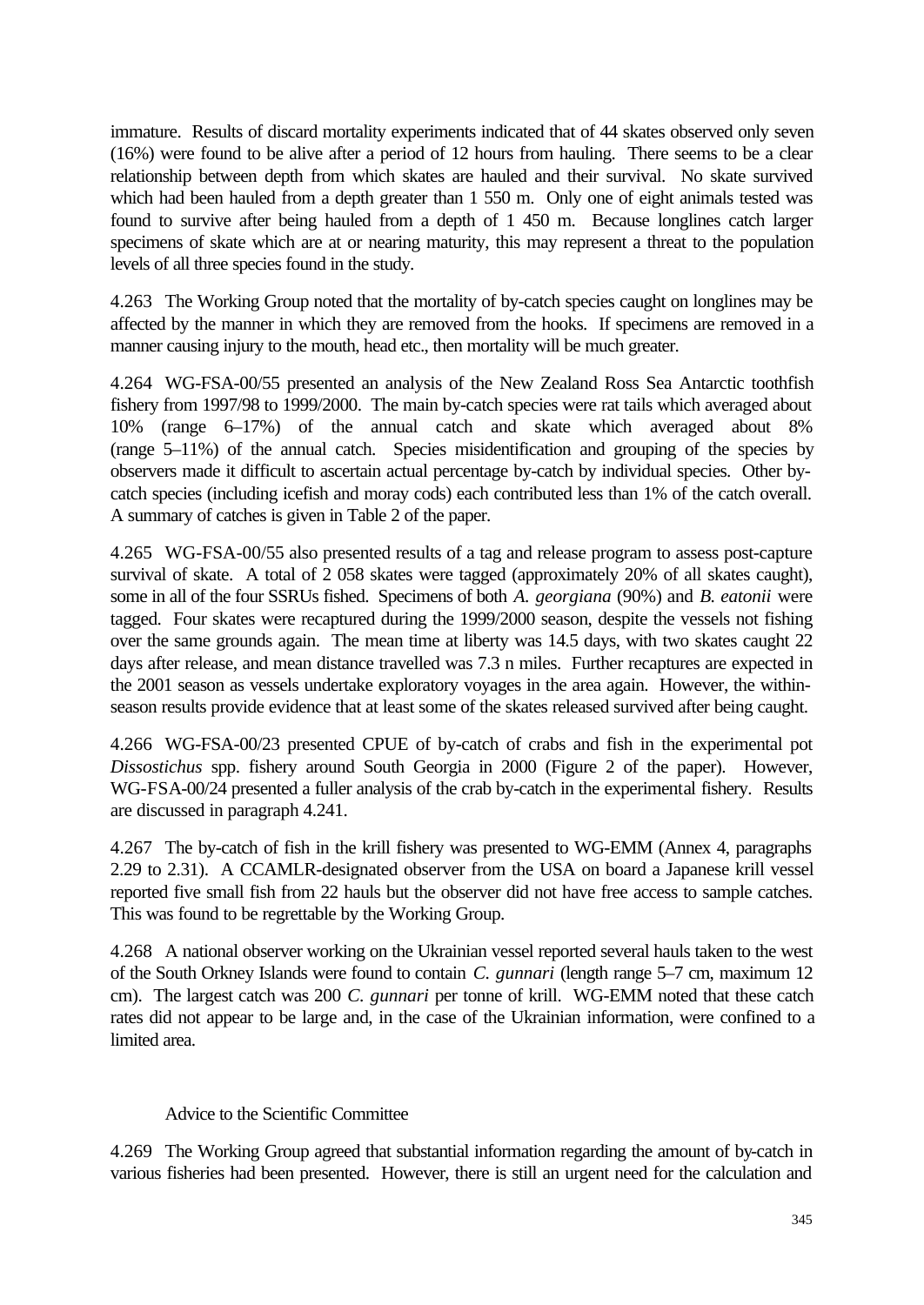presentation of by-catch rates in both longline and trawl fisheries. An intersessional subgroup has been tasked with collating these data (paragraph 10.9(vi)).

## Regulatory Framework

4.270 Over the past two years, the Scientific Committee and Commission have discussed the need for a unified framework for providing management advice on all fisheries in the Convention Area (CCAMLR-XVII, paragraphs 10.3 to 10.7). In the 1998/99 intersessional period, the Chairman of the Scientific Committee convened a task group to explore the scientific basis for a regulatory framework. A draft of the latest report of the task group, prepared during the 1999/2000 intersessional period, was circulated at the meeting and discussed in detail by the Working Group. It was agreed that any changes to the document required as a result of these discussions would be made and the revised report presented as a background paper to the 2000 meeting of the Scientific Committee.

4.271 The Working Group noted the substantial progress made by the task group since last year's meeting. The new report proposed a move away from a rigid framework of defined stages of fishery development towards a more generalised structure that would allow individual fisheries to be developed at a pace commensurate with the acquisition of information required by the Scientific Committee to develop management advice. This would remove the need to define stages of fishery development (e.g. new, exploratory, established). The Working Group welcomed proposals in the report to streamline the process of annual review and assessment of fisheries by the Scientific Committee and its working groups, in the face of a mounting workload created by the increasing number of fisheries in the Convention Area.

4.272 The report summarises the regulatory requirements currently stipulated for new and exploratory fisheries under Conservation Measures 31/X and 65/XII, and notes that these requirements are often also highly desirable features of the management of fisheries other than those classified as new and exploratory. The report makes proposals for how application of these requirements could be generalised to apply to all fisheries in the Convention Area.

4.273 An important component of the proposed framework is the development of a new reference document called a *Fishery Plan* for each fishery that has ever been prosecuted in the Convention Area. This document would be a compilation of information from the conservation measures and other sources, providing a standardised point of reference to support the application of regulatory requirements to all fisheries and track developments and changes in individual fisheries over time. The task group has developed a proposed structure for the *Fishery Plan* that could be used as a replacement for the assessment summaries which have been appended to the Working Group's report. The structure also provides a list of the standard harvest controls and reporting requirements routinely included in conservation measures that could be used to standardise the structure of the conservation measures.

4.274 The Working Group welcomed the proposal to prepare *Fishery Plans* for all fisheries and recommended that this be regarded as a high priority. The Working Group requested the Scientific Committee to consider how this task could be undertaken.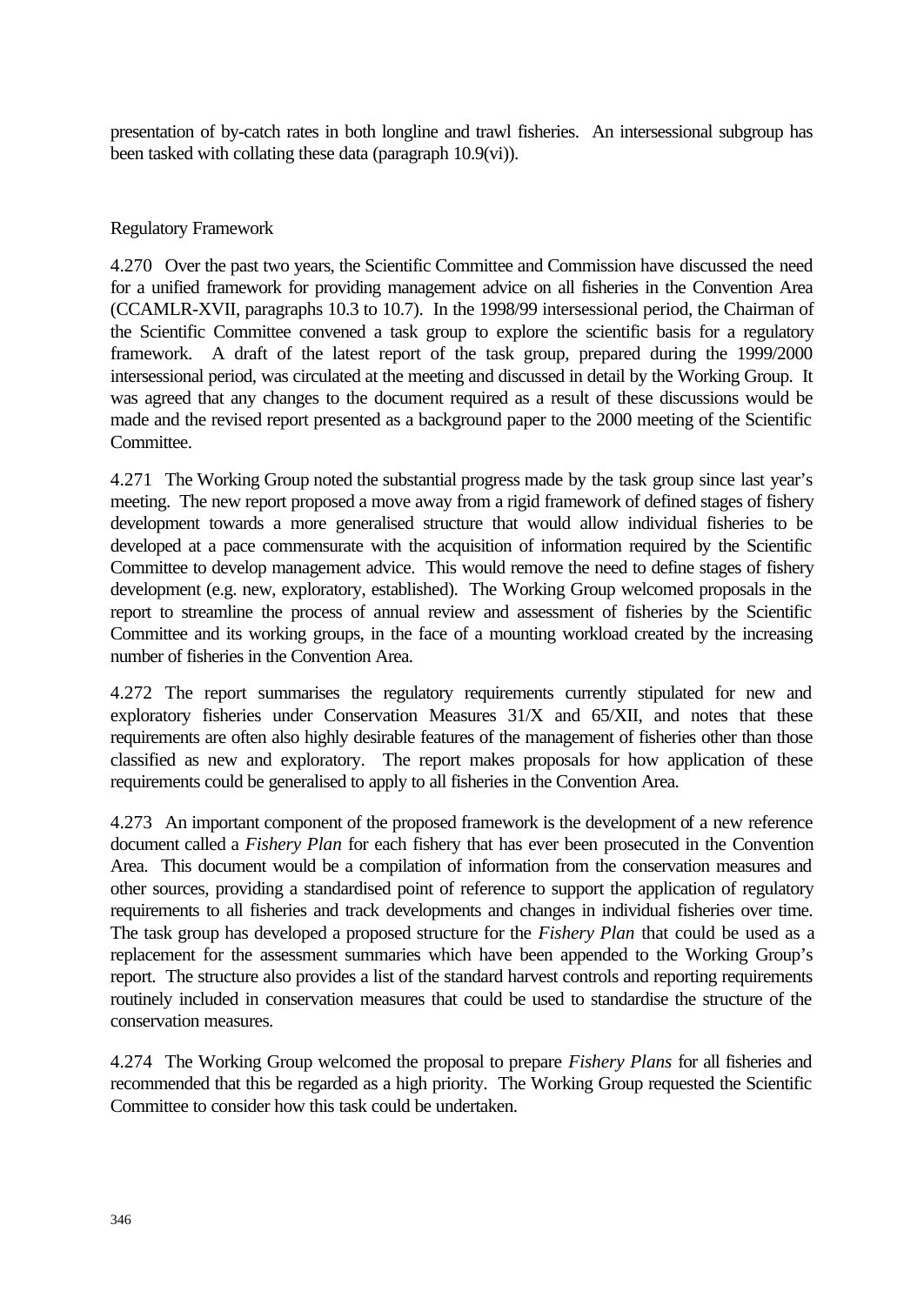## CONSIDERATION OF ECOSYSTEM MANAGEMENT

Interaction with WG-EMM

By-catch of Young Fish in the Krill Fishery

5.1 WG-EMM had considered a single submission (WG-EMM-00/12) documenting the incidental catch of fish during krill fishing (Annex 4, paragraphs 2.29 to 2.31).

5.2 WG-FSA welcomed the additional information provided and encouraged future submissions detailing fish by-catch by the krill fishery. It was again emphasised that such information may provide further information on the distribution of juvenile fish. Every effort should be taken to ensure that sampling program(s) are stratified to take account of geographical differences in juvenile fish density.

Other Information arising from WG-EMM's Deliberations of relevance to WG-FSA

5.3 WG-FSA noted the growing importance which WG-EMM is attaching to interactions between components of the ecosystem other than krill (Annex 4, paragraphs 4.45 and 4.46).

5.4 Key areas of focus to be noted include the interactions of *C. gunnari* with both krill as well as land-based predators at South Georgia (Annex 4, paragraph 4.45). Ongoing work demonstrated that an index of *C. gunnari* condition appears to respond rapidly to changes in krill availability (Annex 4, paragraphs 4.38 to 4.40).

5.5 Other work within WG-EMM noted that myctophids are an important food source for some bird species, with south polar skuas in the Antarctic Peninsula region (Annex 4, paragraph 4.58), snow petrels on Laurie Island (Annex 4, paragraph 3.25) and king penguins (Annex 4, paragraph 4.57) among them.

5.6 WG-FSA also supported the ongoing study of fish prey taken by South Georgia shags and Antarctic shags from the South Orkney Islands and the Antarctic Peninsula respectively (Annex 4, paragraphs 4.48 to 4.50). The ongoing submission of such data was endorsed as a means to improve knowledge of potential changes in the interactions between certain ecosystem components. It was recognised that there may be merit in broadening regional case studies to examine the foodweb interactions of all predators, including those on fish.

## Ecosystem Assessment

5.7 WG-EMM made ongoing efforts to provide and improve approaches to ecosystem assessment (Annex 4, paragraphs 4.86 to 4.117). It was noted that the approach being developed by WG-EMM for krill could also be adapted to fish. WG-FSA recognised that the use of ecological information is relevant for the formulation of management advice on fish since the characterisation of specific ecosystems could take account of the expected dynamics of different system components. This would not only improve insights into the variability of certain ecosystem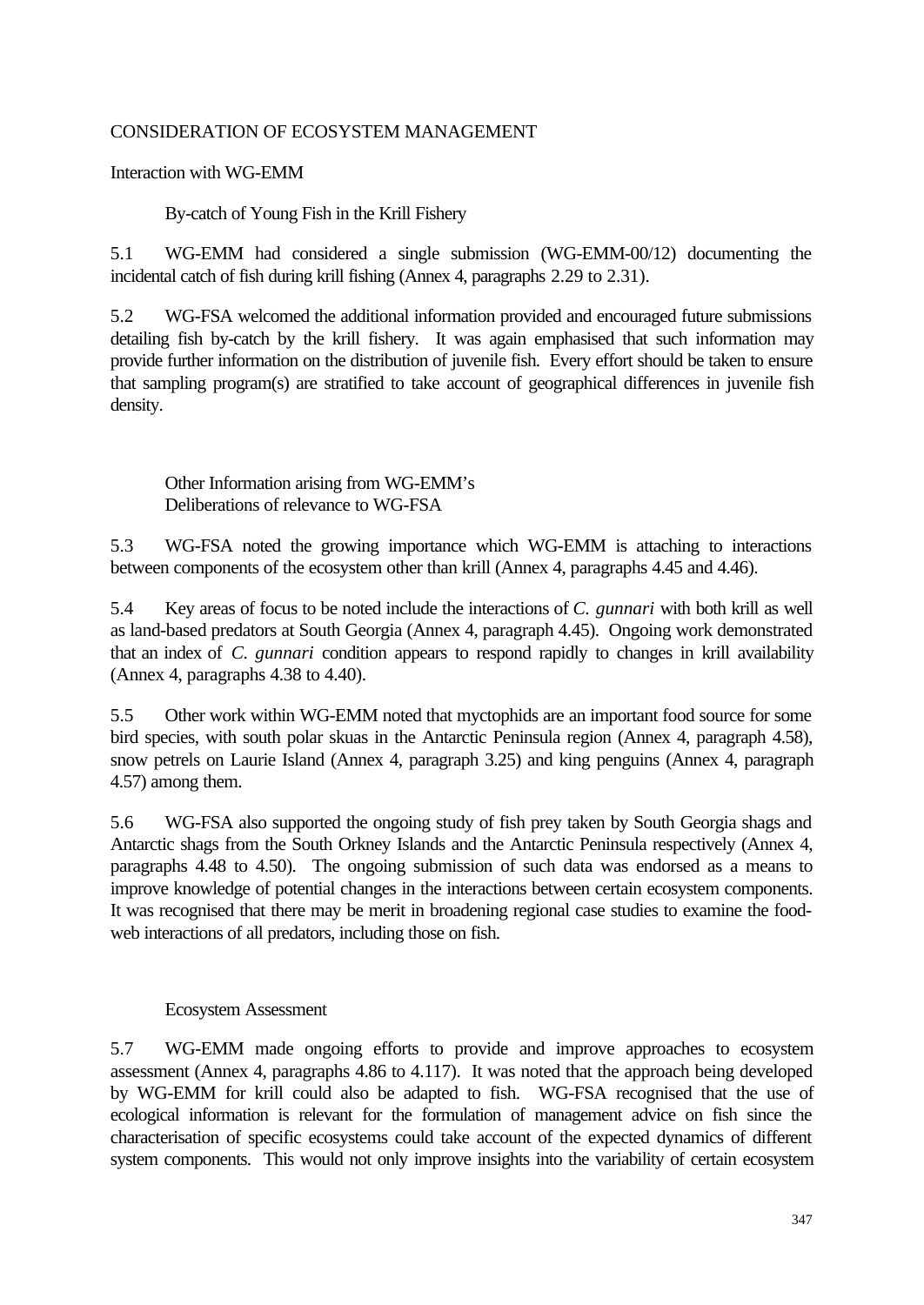components but would also serve to relate 'extreme events' to long-term population trends as well as the application of management measures (Annex 4, paragraphs 4.106 to 4.109). Good examples include the documentation of *C. gunnari* condition as well as some of the topics identified within the terms of reference of the forthcoming *C. gunnari* workshop.

## Marine Protected Areas

5.8 WG-EMM embarked on the development of criteria for the designation of marine protected areas relevant to CCAMLR's perceived needs (Annex 4, paragraphs 5.54 to 5.61). A key consideration in the development of such areas requires that due account be taken of existing, and potential, fisheries subject to the provisions of Article II. In this context, CCAMLR's practice of closing specific areas to fishing (e.g. as contained in Conservation Measures 72/XVII and 73/XVII for Subareas 48.1 and 48.2 respectively) could be viewed as a means to protect fish populations in areas where exploitation has been perceived to compromise the future of the stocks concerned.

5.9 WG-FSA encouraged the further development of criteria for protected/closed areas relevant to CCAMLR and appreciated that the Working Group is likely to be involved in such a development.

## Ecological Interactions

Interactions between Marine Mammals and Fishing Operations

5.10 Two papers were submitted to WG-FSA on this topic (WG-FSA-00/56 and 00/60). These are considered in paragraphs 7.47, 7.88 and 8.3.

# Effects of Bottom Trawling

5.11 The issue of potential damage by bottom trawling on benthos has been considered by WG-FSA over a number of years. Therefore, the Working Group recognised with appreciation the intentions of Australia to study the potential effects of bottom trawling on benthic communities during the forthcoming fishing season (see also paragraph 4.91). Further research on this matter is planned for the forthcoming AMLR survey in March 2001 in the Elephant Island–Lower South Shetland region.

## RESEARCH SURVEYS

## Simulation Studies

6.1 There were no simulation studies conducted during 1999/2000. Developments in survey methods included the use of hydroacoustics in surveys for *C. gunnari* in Subarea 48.3 (WG-FSA-00/19).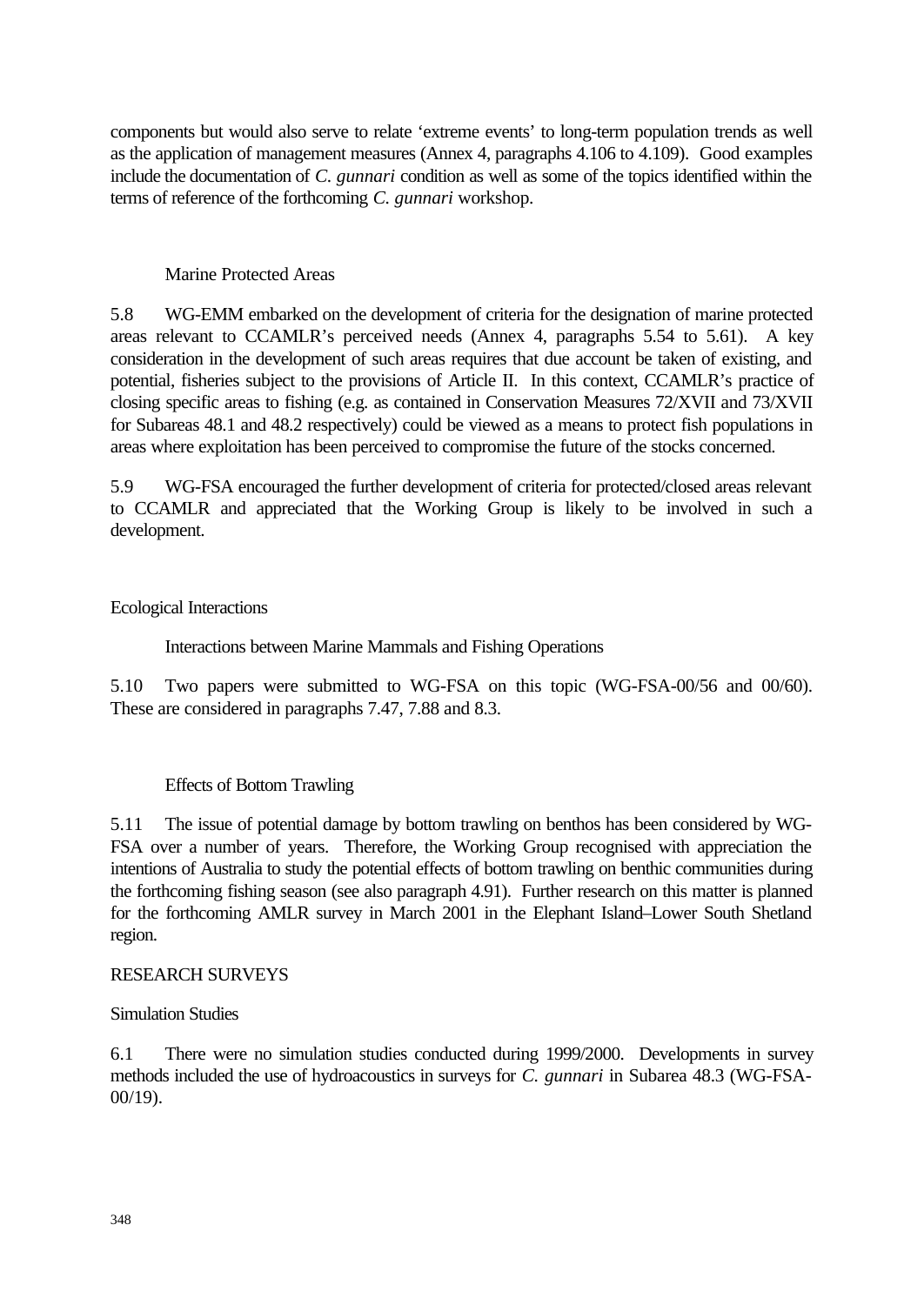Recent and Proposed Surveys

6.2 Studies were undertaken by Australia, New Zealand, Russia and the UK. Three research surveys were undertaken in the Convention Area in 1999/2000, covering Subarea 48.3 and Division 58.5.2. Additionally, tagging studies on *Dissostichus* spp. have been conducted in Subareas 48.3 and 88.1 and Division 58.5.2.

6.3 The Australian bottom trawl survey in Division 58.5.2 on board the *Southern Champion* studied the abundance and length distribution of *C. gunnari, L. squamifrons* and pre-recruit *Dissostichus* spp. (WG-FSA-00/40).

6.4 The exploratory fishery of New Zealand in Subarea 88.1 conducted tagging studies of skates from its three vessels (paragraphs 3.109 and 4.265).

6.5 The Russian bottom trawl survey on board the *Atlantida* conducted in Subarea 48.3 covered shelf areas down to 500 m around Shag Rocks and South Georgia. The aim of the survey was to estimate the standing stock of *C. gunnari*. Hydroacoustic equipment was in use during the cruise (WG-FSA-00/31, 00/47 and 00/51).

6.6 The UK survey on board the *Argos Galicia* also covered the shelf areas in Subareas 48.3 and was aimed at estimation of the standing stock of *C. gunnari* and other bottom species (WG-FSA-00/40). Tagging of *D. eleginoides* was conducted during the cruise (WG-FSA-00/26).

# Proposed Surveys

6.7 Argentina indicated that a bottom trawl survey of Subarea 48.3 during May–June 2001 is being planned.

6.8 Australia plans to repeat the *C. gunnari* and *D. eleginoides* pre-recruit survey in Division 58.5.2 during the coming season.

6.9 New Zealand intends to continue with its skate tagging program, and to start tagging experiments on *D. mawsoni*.

6.10 The USA plans to conduct a bottom trawl survey using a random survey design in Subarea 48.1 on board the *Yuzhmorgeologiya*.

### INCIDENTAL MORTALITY ARISING FROM LONGLINE FISHING

### Intersessional Work of Ad Hoc WG-IMALF

7.1 The Secretariat reported on the intersessional activities of ad hoc WG-IMALF (WG-FSA-00/5 Rev. 1) according to the agreed plan of intersessional activities for 1999/2000 (SC-CAMLR-XVIII, Annex 5, Appendix D). The report contained records of all activities planned and their results. These were reviewed and appropriate details appear in the 2000/01 plan of intersessional activities of WG-IMALF (Appendix D).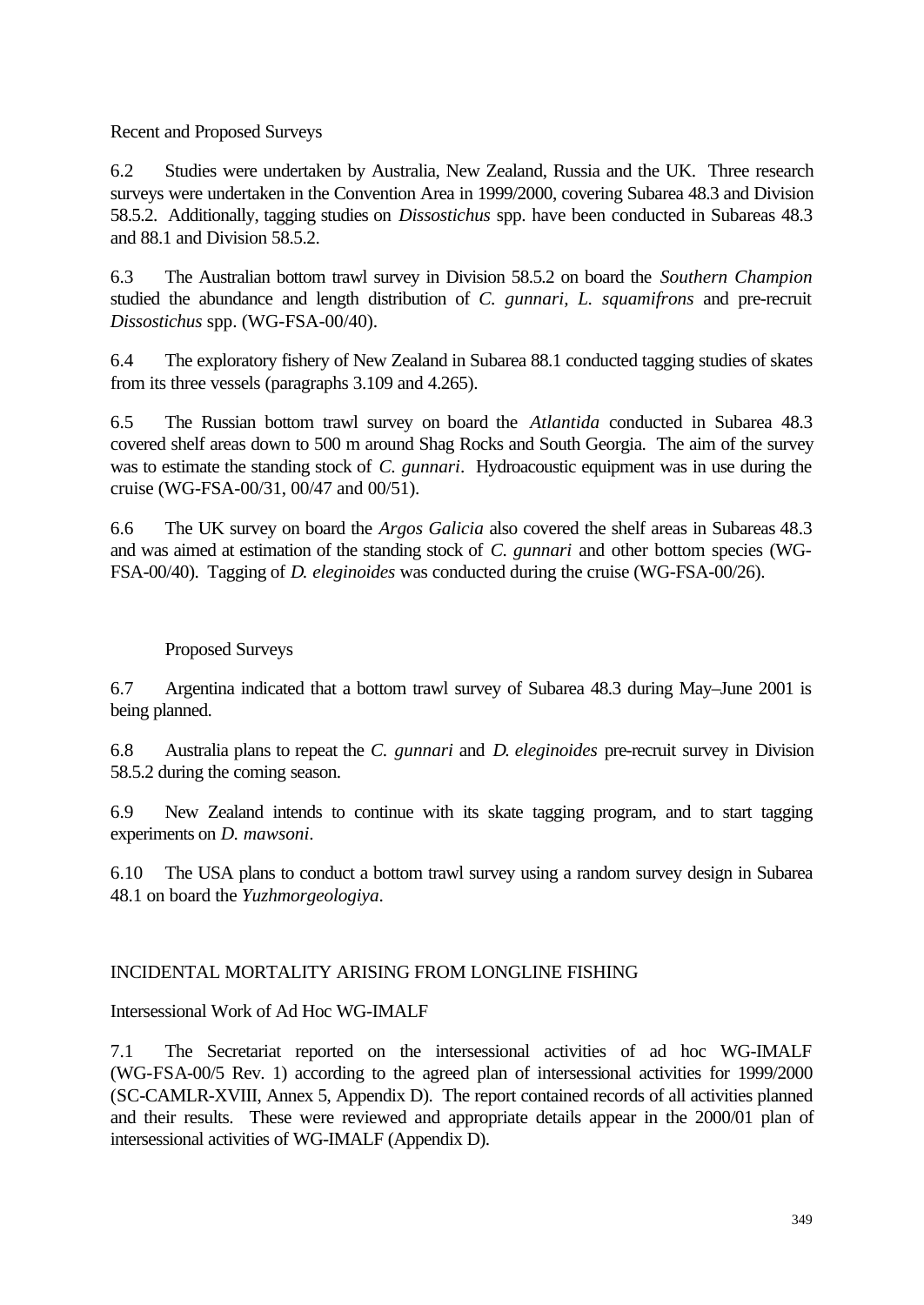7.2 The Working Group noted the extensive work accomplished intersessionally by ad hoc WG-IMALF, details of which were presented in a number of WG-FSA papers. In general, the group concluded that most tasks planned for 1999/2000 had been successfully implemented. The Working Group thanked the Science Officer for his work on the coordination of IMALF activities. It also thanked the Scientific Observer Data Analyst for his work on the processing and analysis of data submitted to the Secretariat by international and national observers during the course of the 1999/2000 fishing season.

7.3 Of concern was the limited feedback received this year from some technical coordinators on IMALF-related matters. All technical coordinators are urged to respond to requests from WG-IMALF, even if they are unable to report progress.

7.4 The membership of WG-IMALF was reviewed and a number of modifications and additions suggested; the group noted that some CCAMLR Member countries which are involved in longline fishing and/or seabird research in the Convention Area (e.g. European Community, Ukraine, Uruguay and the USA) are not represented on ad hoc WG-IMALF. The Working Group indicated that Dr A. Stagi (Uruguay) and Dr K. Rivera (USA) would be welcome additions to its membership. The attendance at this year's meeting of a representative from Brazil was particularly appreciated; the absence of a representative from France was particularly regretted. Members were asked to review their representation on ad hoc WG-IMALF intersessionally and to facilitate attendance of as many representatives as possible at the meeting.

Research into the Status of Seabirds at Risk

7.5 In response to requests for updates on information summarising national research on seabirds (albatrosses and *Macronectes* and *Procellaria* petrels) vulnerable to longline fisheries interactions, papers were presented by the UK (WG-FSA-00/8), France (WG-FSA-00/9), New Zealand (WG-FSA-00/10) and Australia (WG-FSA-00/49). Reference to research on albatrosses in Chile is included in both WG-FSA-00/8 and 00/49. Of the countries known to be conducting relevant research on these species, no reports to IMALF were received from Argentina, South Africa and the USA. These Members were requested to table information on the current status of these research programs for next year's meeting of WG-FSA. All Members were requested to update regularly information relating to their programs.

7.6 The reports provided were summarised in Table 47, which updates Table 45 in SC-CAMLR-XVIII, Annex 5.

7.7 Essentially, no research programs focusing on relevant seabird populations have been initiated since 1999. Consequently the deficiencies resulting from the lack of relevant research on population dynamics and foraging ecology of most populations remain (SC-CAMLR-XVIII, Annex V, paragraph 7.10). Specifically the urgent requirement for research on the species and populations described in SC-CAMLR-XVIII, Annex V, paragraphs 7.11 to 7.15 remains.

7.8 Prof. Croxall reported that although the directed research program on white-chinned petrels at South Georgia had concluded, the population assessment project had demonstrated a 28% decline in the breeding population over the last 20 years and concluded that, as this could not be attributed to habit modification caused by fur seal activities on land, the likely causes were in the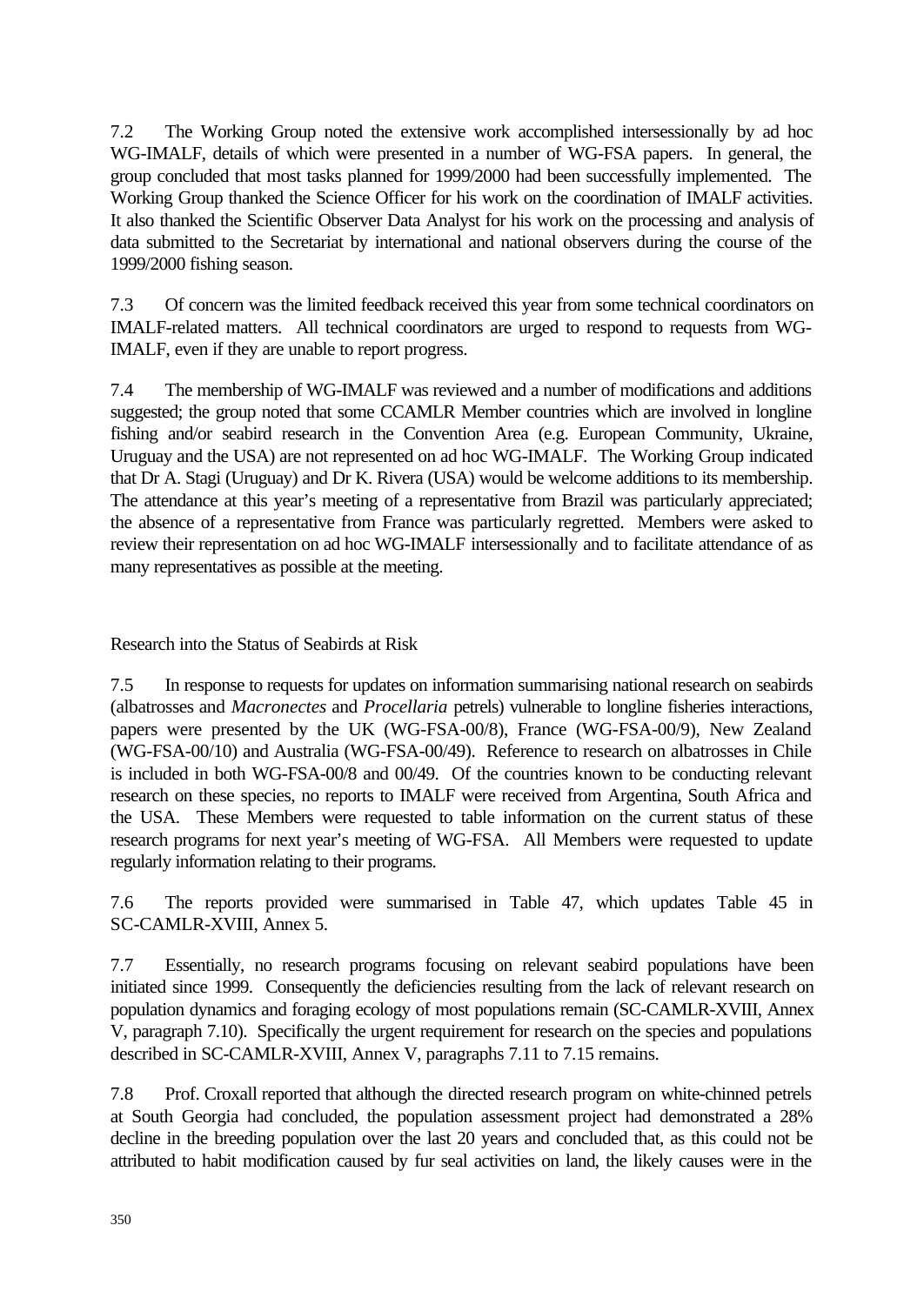marine environment (Berrow et al., 2000). Full details of this work, which provide a sound baseline for future population monitoring, would be presented at next year's meeting.

7.9 The Working Group recollected that the main reasons for requesting the data summarised in Table 47 were to enable assessment of the availability of data on:

- (i) size and trends of populations of albatross species and of *Macronectes* and *Procellaria* petrel species vulnerable to interactions with longline fisheries; and
- (ii) the foraging ranges of populations of these species, at different times of year and stages of the breeding cycle, adequate to assess overlap with areas used by longline fisheries and, ideally, to compare at-sea distributions with data on fishing effort.

7.10 From the information summarising current population research provided in Table 47, it remains impossible to determine the adequacy of these data for assessing population trends and providing critical data on population dynamics. Therefore, Members are requested to report in more detail on their seabird research programs, specifically to provide information on the years in which population estimates have been obtained and in which demographic variables (productivity, adult survival and recruitment) have been measured. A similar request should be made to the SCAR Secretariat to obtain relevant information from SCAR members.

7.11 Similarly, Members are requested to provide more detail on their studies to determine foraging range by indicating the year of study, the number of individuals tracked, the breeding stage of study birds and the CCAMLR statistical subareas and divisions frequented by these birds. This information will assist in delineating foraging ranges as well as assisting the assessments of regional risk of seabird by-catch.

7.12 Last year the Working Group had requested information from Members on genetic research relevant to determining the provenance of birds killed in longline fisheries.

7.13 The UK had briefly summarised in WG-FSA-00/7 the species and sites studied in some recent research. Prof. Croxall indicated that this work revealed a limited ability to determine the source populations of black-browed and wandering albatrosses but, at present, no ability to achieve any discrimination between grey-headed albatross populations. More details of this work should be available for presentation at next year's meeting.

7.14 Complementary studies of other species and populations are known to be previously or currently undertaken by Australia, New Zealand, USA and South Africa. Members are requested to provide and update information on the current status of these research programs for next year's meeting of WG-FSA. Additional information detailing the number of samples analysed from each population, as well as the agency responsible for the curation of samples, would be sought.

7.15 The requests outlined in paragraphs 7.10, 7.11 and 7.14 should also be made to the SCAR Secretariat to solicit relevant information from their members.

7.16 The Working Group drew attention to WG-FSA-00/34 which summarised the global status of albatrosses and *Macronectes* and *Procellaria* petrels, as assessed using the IUCN threatened species criteria. The latest IUCN Red List, which contains these assessments, was published in September 2000; the full texts of all these assessments are in BirdLife International (2000), published in October 2000.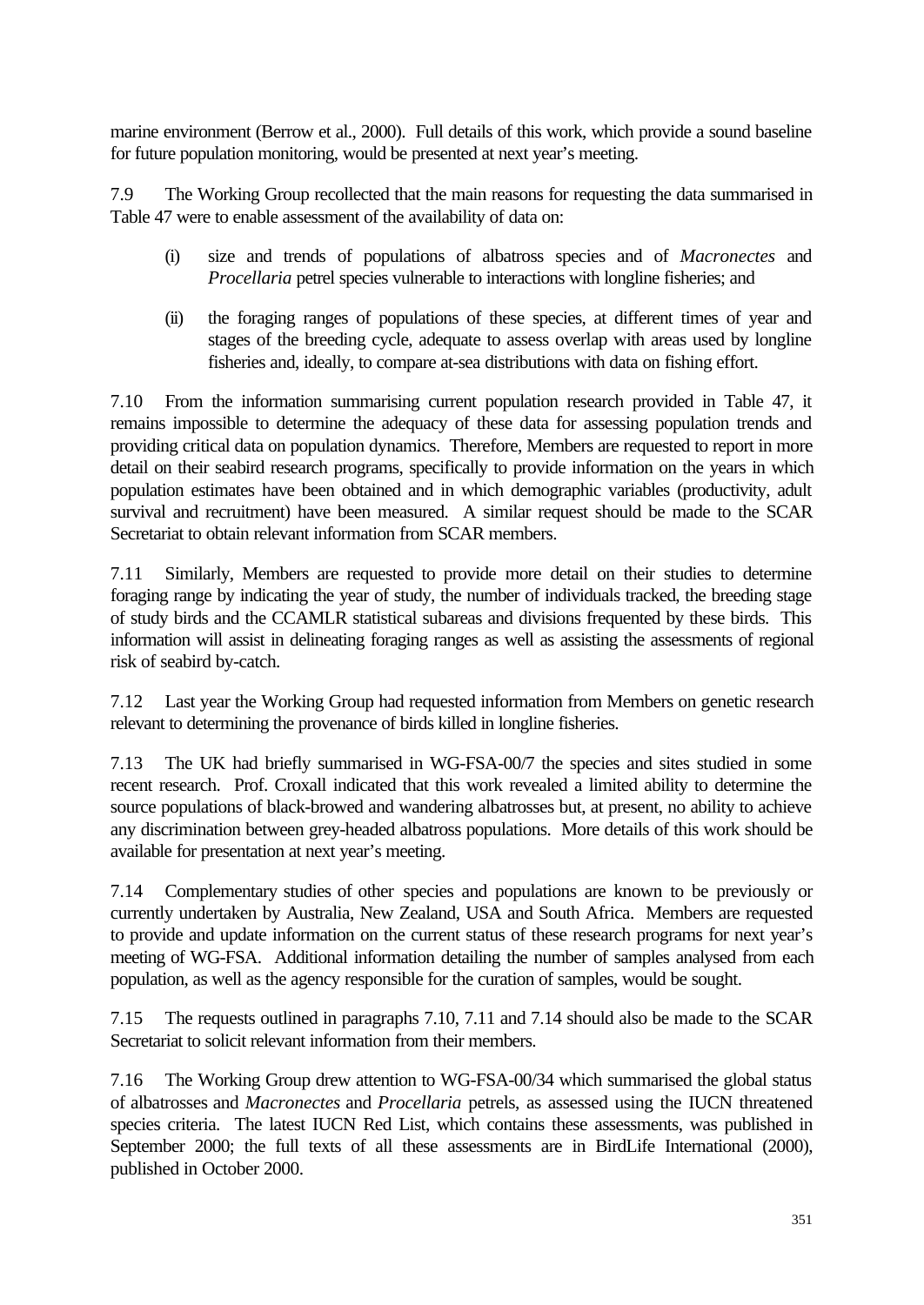7.17 These new category assessments have been incorporated into Table 47, replacing the earlier assessments in Croxall and Gales (1998).

7.18 Of particular concern, in relation to CCAMLR, are those species, identified in WG-FSA-00/34, where the categorisation is based on criteria involving population decline, either solely, or in combination with small range and/or small population size. In most, if not all, such cases, the main cause of decline is known, or inferred, to be incidental mortality associated with longline fishing (BirdLife International, 2000).

7.19 The Working Group noted that WG-EMM-00/16 contained analyses of time-series data of breeding population counts of various albatross and petrel species and populations, viz:

| Wandering albatross           | Diomedea exulans         | South Georgia<br>Kerguelen<br>Marion (Prince Edward<br>Islands)<br>Possession (Crozet Islands) |
|-------------------------------|--------------------------|------------------------------------------------------------------------------------------------|
| Amsterdam albatross           | Diomedea amsterdamensis  | Amsterdam                                                                                      |
| <b>Black-browed albatross</b> | Diomedea melanophrys     | South Georgia<br>Kerguelen                                                                     |
| Indian yellow-nosed albatross | Diomedea chlororhynchos  | Amsterdam<br>Gough                                                                             |
| Grey-headed albatross         | Diomedea chrysostoma     | South Georgia<br>Marion                                                                        |
| Sooty albatross               | Phoebetria fusca         | Possession                                                                                     |
| Light-mantled albatross       | Phoebetria palpebrata    | Possession                                                                                     |
| Southern giant petrel         | Macronectes giganteus    | Marion<br>Possession<br>Mawson<br>Davis<br>Casey                                               |
| Northern giant petrel         | <i>Macronectes halli</i> | Marion<br>Possession                                                                           |

These data, and analyses, are of considerable potential relevance to the investigations of the Working Group referred to in paragraphs 7.5 to 7.9.

7.20 The Working Group noted that the report of the Workshop on Albatross and Petrel Mortality from Longline Fishing held in Hawaii, USA, in May 2000 (SC-CAMLR-XIX/BG/12), called for enhanced effective monitoring of seabird population trends (including structure and dynamics) and enhanced research into foraging ecology. The workshop also concluded that it was vital to maintain and sustain existing long-term population studies since these are unique sources from which to identify problems, disentangle potentially confounding causal effects and monitor progress towards management targets, including success of remedial measures. Wherever possible, these studies should be designed so as to accompany estimates of population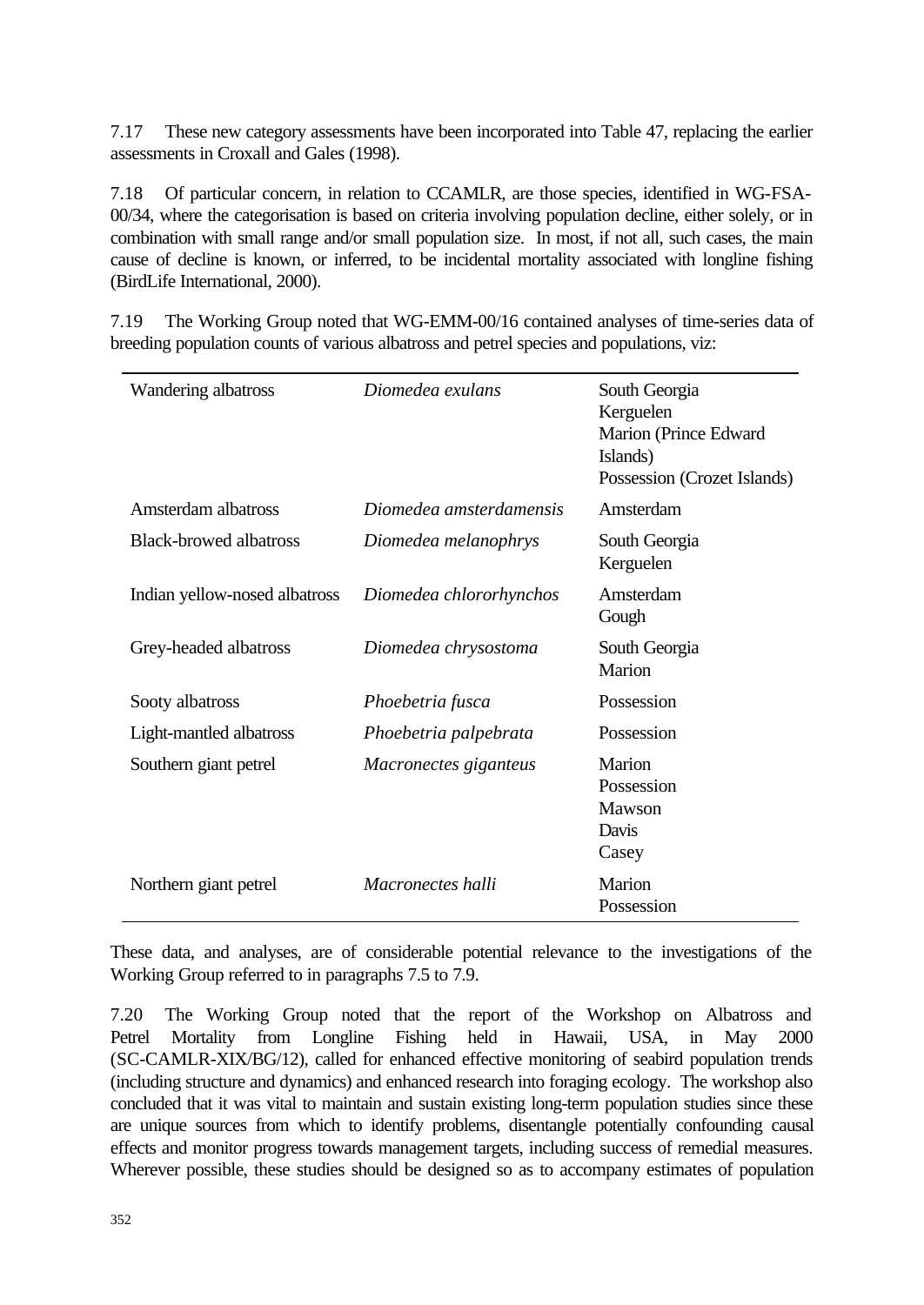size and trends with other demographic data, especially annual adult survival and recruitment rates. The Working Group endorsed these conclusions.

7.21 The Working Group noted a comment from the Scientific Committee (SC-CAMLR-XVIII, paragraph 4.76(iv)(d)), apparently requesting advice from WG-IMALF on 'appropriate levels of by-catch, on an area-specific basis'.

7.22 Given the lack of detail accompanying this request, and the complexity, both philosophical and practical, of undertaking relevant analyses, the Working Group deferred consideration of this topic.

7.23 It noted, however, that this subject would be extensively discussed at the forthcoming International Fishers' Forum meeting (see paragraphs 7.179 to 7.181). Several members of WG-IMALF would be attending and it was hoped that WG-IMALF would be in a position to discuss this topic next year.

Incidental Mortality of Seabirds during Regulated Longline Fishing in the Convention Area

2000 Data

7.24 Data were available from 35 longline cruises conducted within the Convention Area during the 1999/2000 season (for details see WG-FSA-00/37 and paragraphs 3.35 to 3.38 and Table 9).

7.25 The Working Group expressed concern, as they did last year (SC-CAMLR-XVIII, Annex 5, paragraph 7.31), that the proportion of hooks being observed to provide overall estimates of seabird mortality was still rather low (WG-FSA-00/37 and Table 48). The Working Group was concerned to note that on seven trips the proportion of hooks observed was less than 20%. A desirable level of observation would be about 40–50% (SC-CAMLR-XVII, Annex 5, paragraphs 3.60 and 7.124 to 7.130); levels below 20% may introduce potentially serious errors into estimates (SC-CAMLR-XVIII, Annex 5, paragraph 7.31; paragraph 3.48).

7.26 The Working Group noted, however, that for vessels with single observers it could be very difficult to achieve observation of a higher proportion of hooks without potentially compromising other duties (paragraph 3.51).

7.27 This problem was compounded this year by the fact that a disproportionate amount of the observed seabird by-catch was reported on vessel cruises with low proportions of hooks observed (e.g. Subareas 58.6/58.7: *Aquatic Pioneer* cruise 3 (10%); *Eldfisk* Cruise 3 (17%); *Koryo Maru 11* cruise 2 (27%)).

7.28 The average proportion of hooks observed (percentages with ranges in parenthesis) over the last four years, for Subareas 48.3, 58.6/58.7 and 88.1 has been as follows:

1997:  $48.3 - 34 (5 - 100)$ ;  $58.6/58.7 - 60 (15 - 100)$ ; 1998:  $48.3 - 24 (1 - 57)$ ;  $58.6/58.7 - 43 (14 - 100)$ ; 1999:  $48.3 - 25 (10-91)$ ;  $58.6/58.7 - 34 (13-62)$ ;  $88.1 - 31 (29-32)$ ; and 2000: 48.3 – 24 (11-39); 58.6/58.7 – 42 (10–91); 88.1 – 33 (29–58).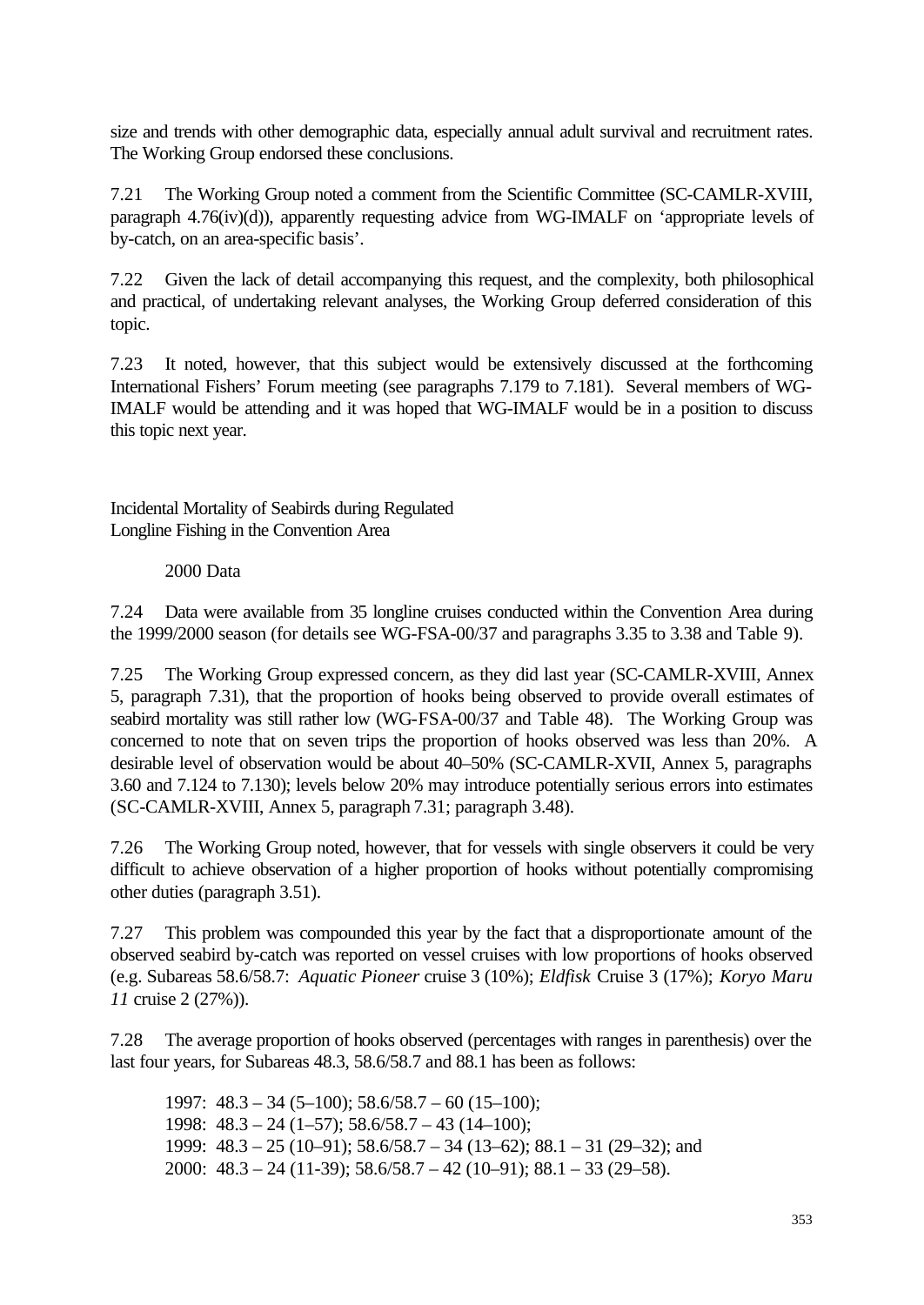The Working Group understood that the consistently higher values for Subareas 58.6 and 58.7 reflected, at least in part, the use of two observers. The Working Group commended this practice.

7.29 The Working Group expressed disappointment at the continued incorrect reporting of the proportion of hooks observed for seabird by-catch. It was apparent from the data presented that some observers continue to record the number of hooks hauled while they are undertaking biological work, rather than the number of hooks directly observed. For example, in the 2000 data for Subareas 58.6/58.7, the reported value of 91% was found actually to have been 3.7% (Technical Coordinator, South Africa). This problem with the data means that many estimates of seabird bycatch provided to the Working Group are likely to be underestimates.

7.30 The Working Group reiterated (see SC-CAMLR-XVIII, Annex 5, paragraph 7.33) that the level of sampling effort required to estimate seabird mortality should be investigated using existing data and simulation models. This work, which should be undertaken in the intersessional period, should consider the resolution and accuracy of estimates of seabird by-catch rates under various levels of observed by-catch rates.

7.31 The total catch rates were calculated using the total numbers of hooks observed and the total seabird mortality observed (Table 48). No incidental mortality was observed for Subarea 88.1 or Division 58.4.4. The estimated total catch of seabirds by vessel was calculated using the vessel's catch rate multiplied by the total number of hooks set. For those vessels where logbook data for calculating catch rates were unavailable, the catch rate was calculated using the information contained in the observer cruise reports.

### Subarea 48.3

7.32 The overall catch rate of birds killed in Subarea 48.3 was 0.0004 birds/thousand hooks; during daylight setting the rate (0.002 birds/thousand hooks) was higher than that for night setting (0.0002 birds/thousand hooks).

7.33 The total estimated seabird mortality in Subarea 48.3 for this season was 21 birds (Table 49), compared with 210 for the previous season. Of the six birds observed killed, half were southern giant petrels (*Macronectes giganteus*); the remainder were equally divided between black-browed albatrosses (*Diomedea melanophrys*), northern giant petrels (*Macronectes halli*) and cape petrels (*Daption capense*) (Table 50).

### Subareas 58.6 and 58.7

7.34 For Subareas 58.6 and 58.7, the overall catch rate of birds killed was 0.022 birds/thousand hooks; during daylight setting the rate (0.013 birds/thousand hooks) was significantly lower than that for night setting (0.027 birds/thousand hooks) (Table 51) (see also paragraph 7.41).

7.35 The total estimated seabird mortality in Subareas 58.6 and 58.7 for this season was 516 birds, a three-fold increase compared with the previous season. The white-chinned petrel (*Procellaria aequinoctialis*) was the most commonly observed species killed, comprising 90% of the total seabird mortality (Table 50).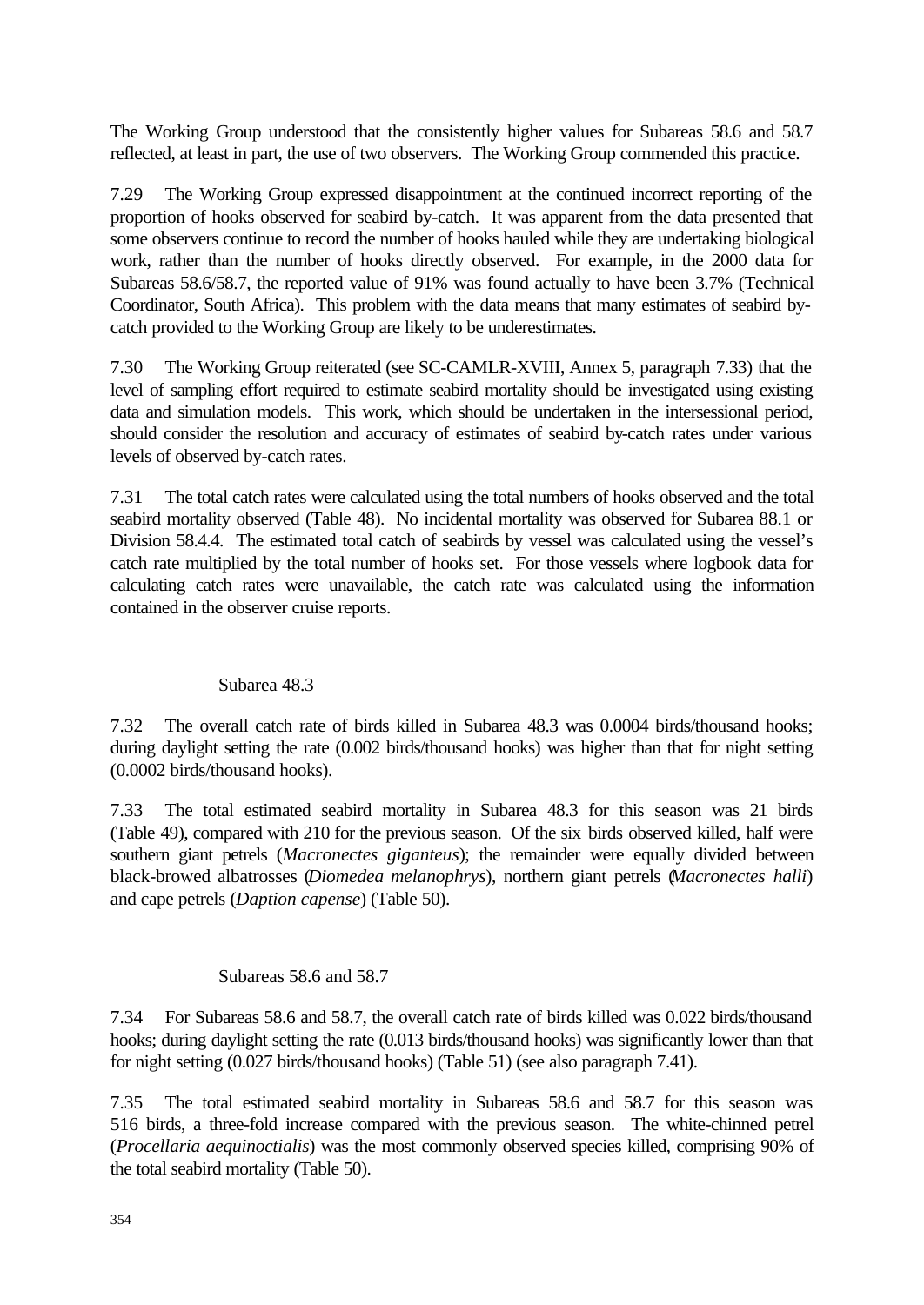7.36 Further analysis of seabird by-catch in the South African EEZ around the Prince Edward Islands was presented in WG-FSA-00/30. This paper reports on the observer data from 11 fishing trips involving a fishing effort of 7.4 million hooks, up 45% from the 1998/99 season. During 1999/2000, 268 seabirds from six species were reported killed. White-chinned petrels comprised 92% of the total, with smaller numbers of Indian yellow-nosed albatross (*Diomedea chlororhynchos*) and grey-headed albatross (*Diomedea chrysostoma*), grey petrels (*Procellaria cinerea*) and giant petrels.

7.37 The average catch rate was 0.036 birds/thousand hooks, more than double that in 1998/99 (0.016), but considerably lower than the values recorded in either 1997/98 (0.117) or 1996/97 (0.289). By-catch rate varied greatly among trips, but only one trip had a by-catch rate exceeding 0.1 birds/thousand hooks. Just over 2 million hooks were set through the Mustad funnel fitted to the *Eldfisk*, significantly reducing by-catch rates in comparison with daytime sets when the funnel was not in use (see paragraph 7.117). Excluding these sets, the mean by-catch rate was 0.043 birds/thousand hooks (233 birds killed on 5.36 million hooks).

7.38 Seabirds were killed during 134 of 1 748 sets (7.7%), with 68% of birds killed on only 49 sets (2.8%) that had multiple casualties. With the exception of grey petrels (all killed June–September), most birds were caught in summer. The highest by-catch rate was in early summer (October–November) during the pre-laying and early incubation period of white-chinned petrels.

7.39 Time of setting was another important determinant of seabird by-catch. Thus, 21.2% of sets (20.3% of hooks) were set during the day or spanned nautical dawn or dusk. Excluding all underwater sets, the by-catch rate for day sets (0.065 birds/thousand hooks) was almost twice that of night sets (0.038). As was the case in previous years, the seabird by-catch rate showed peaks around dusk and dawn.

7.40 Most fishing effort took place >200 km from the islands. Bird by-catch was greatest between 100 and 200 km from the island due to a peak in white-chinned petrel mortality in this region. Four of the five grey petrels were killed >200 km from the islands, but other species were mostly caught close to the islands (<100 km). The by-catch rate also varied as a function of wind strength. Most birds were killed during sets made at moderate wind speeds (force 4–5). However, the by-catch rate was greatest in calm conditions at night, and at stronger wind speeds during the day.

7.41 The Working Group noted differences between WG-FSA-00/30 and 00/37 in respect of data from Subareas 58.6 and 58.7, which reflected that:

- (i) WG-FSA-00/30 included reports of dead birds not directly recorded by the observer, resulting in higher by-catch totals and rates; and
- (ii) different definitions of day and night with respect to time of line setting (in WG-FSA-00/37 dusk and dawn was included in daylight, whereas in WG-FSA-00/30 most dusk and dawn periods were included in night time) resulting in different conclusions on by-catch rates in day and night periods.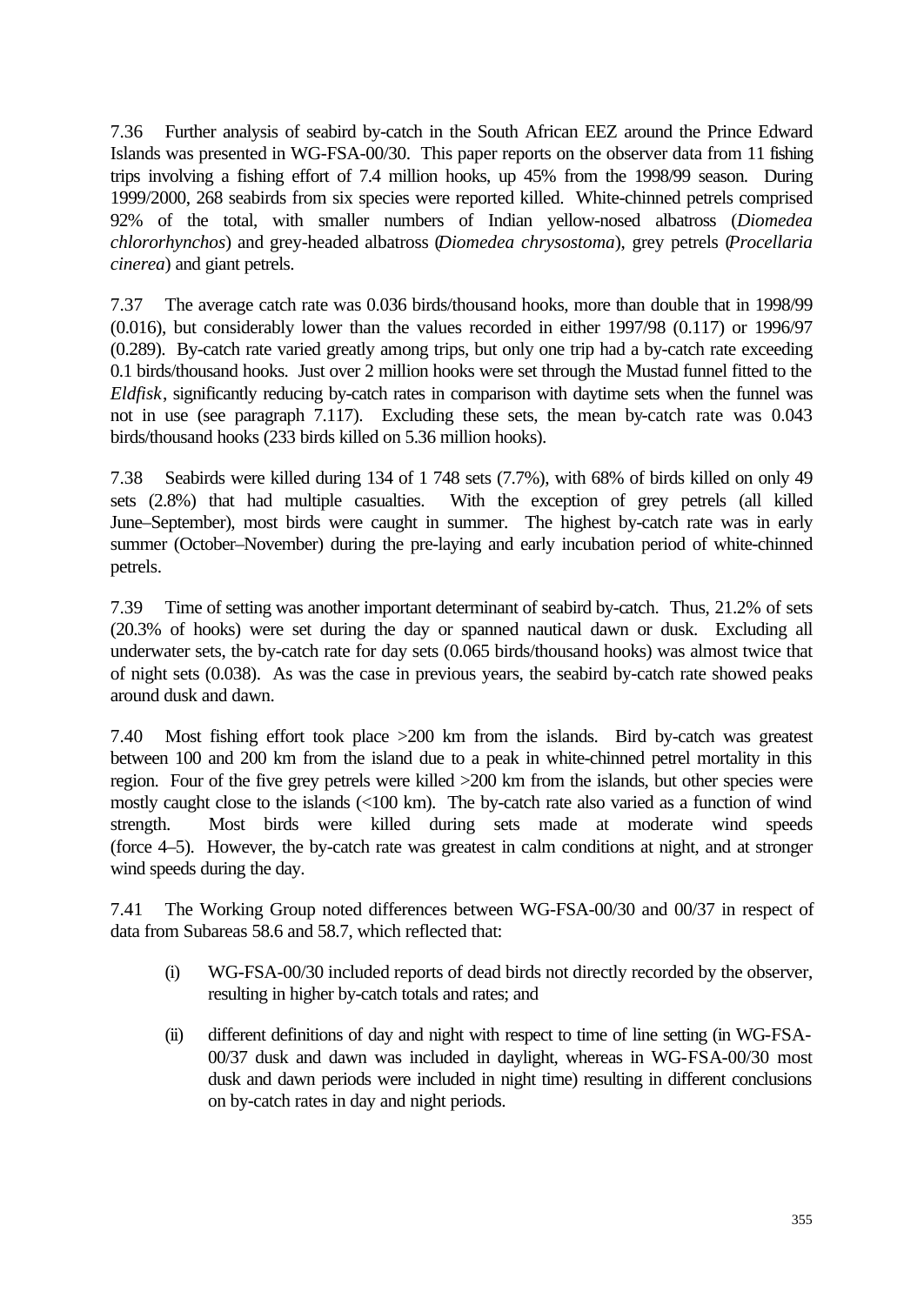- 7.42 Both analyses, however, indicated that:
	- (i) by-catch levels had increased (over 1999 values) to values similar to those in 1997 and 1998, presumably due to the increased fishing effort;
	- (ii) by-catch rates had shown no reduction and possibly even an increase compared to 1999 values; and
	- (iii) by-catch rates were still consistently higher than those in Subarea 48.3.

7.43 The differences in by-catch rates between Subarea 48.3 and Subareas 58.6 and 58.7 were clearly attributable to:

- (i) vessels in the latter subareas fishing in close proximity to major breeding sites of albatrosses and petrels during their breeding season; and
- (ii) poor compliance with night-time setting requirements.

7.44 The Working Group reaffirmed its recommendations from last year (SC-CAMLR-XVIII, Annex 5, paragraph 7.46) that:

- (i) reduction in the by-catch rate would likely be achieved by elimination of daytime setting and by line-weighting regimes that comply with Conservation Measure 29/XVI; and
- (ii) fishing within 200 n miles of the Prince Edward Islands should be prohibited from January to March inclusive.

7.45 The Working Group expressed regret that, once again, no data on seabird by-catch from fishing operations within the French EEZ in Subarea 58.6 had been submitted to the meeting. It reiterated its request to France to submit such data in order to assist the Working Group in conducting comprehensive evaluations.

# Division 58.5.1

7.46 The Working Group expressed regret that, once again, no data on seabird by-catch from fishing operations within the French EEZ in Division 58.5.1 had been submitted to the meeting. It reiterated its request to France to submit such data in order to assist the Working Group in conducting comprehensive evaluations.

### Subarea 88.1

7.47 For the third successive season, observers reported no seabird by-catch in association with longline fishing carried out in this subarea by New Zealand (WG-FSA-00/56). The data on seabird species and numbers associated with the fishing vessels, however, emphasised that potential for bycatch exists if mitigating measure requirements were less stringent. This year, in addition to continuing to use streamer lines that met all specifications in Conservation Measure 29/XVI, no offal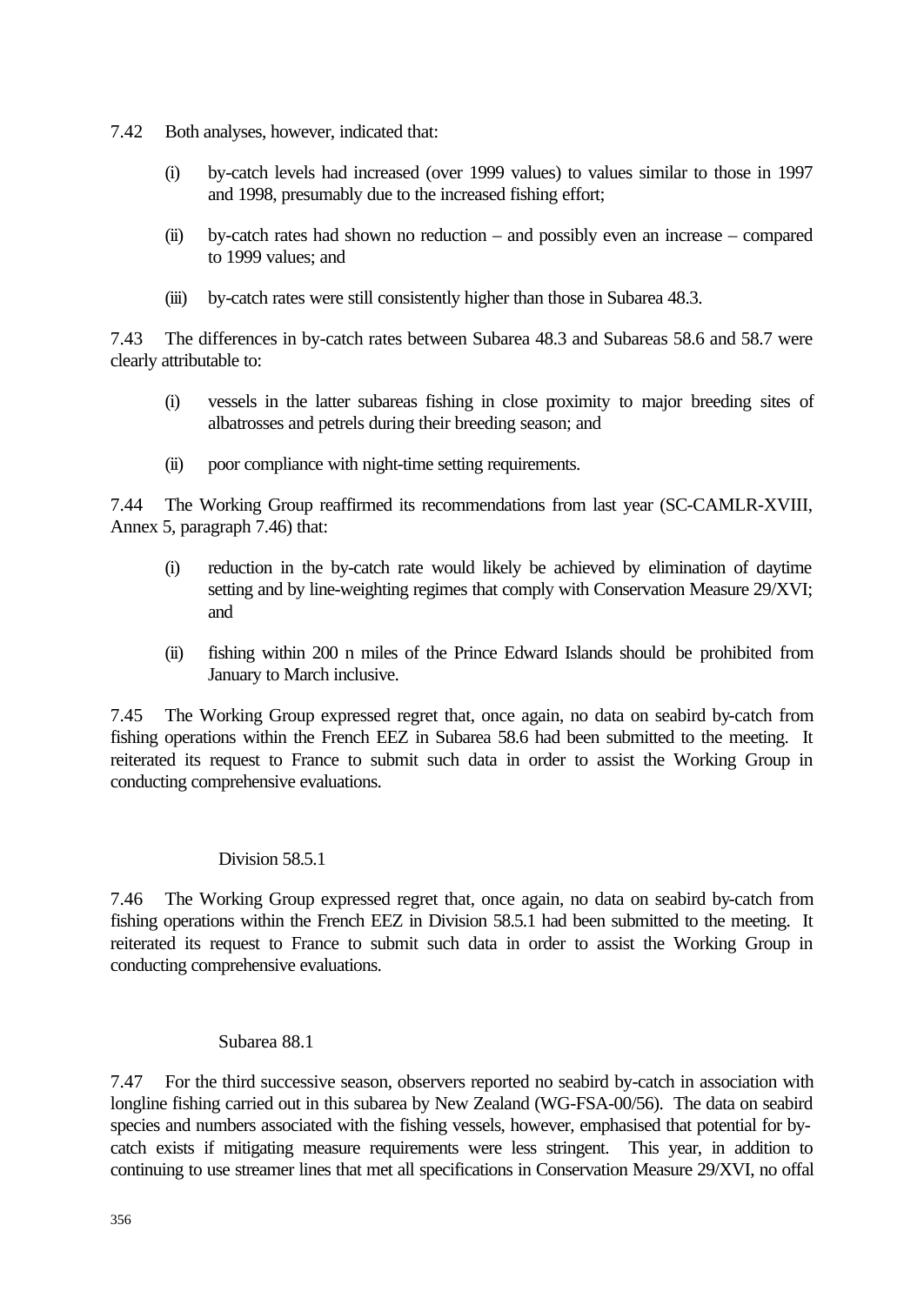discharge was made at any time during the cruise, in full compliance with Conservation Measure 190/XVIII. In previous years some offal and by-catch had been stored and discharged only when the vessel was not engaged in fishing activities.

### **General**

7.48 Table 52 summarises data on seabird by-catch and by-catch rates for the last four years (1997–2000) for the best-documented subareas.

7.49 In Subarea 48.3 the total estimated seabird by-catch in 2000 was 10% of that in 1999 and 4% of that in 1997. By-catch rates in 2000 were 0.05% of those in 1997. These changes, achieved in large part by restricting fishing to winter months, but also by improved compliance with Conservation Measure 29/XVI, particularly night setting, have culminated in reducing seabird bycatch in the regulated fishery to negligible levels.

7.50 In Subareas 58.6 and 58.7 the total estimated seabird by-catch in 2000 increased three-fold compared to 1999, reverting to values similar to 1998; the by-catch rate, however, was 27% lower than the 1999 value. The increased by-catch in 2000 is likely due to increased fishing effort, although compliance with Conservation Measure 29/XVI was slightly worse in 2000 than in 1999. By-catch rates in these subareas are unlikely to be reduced further either:

- (i) as long as fishing is undertaken during the breeding seasons of the seabird species mainly at risk; or
- (ii) until more effective mitigation measures (e.g. fully effective underwater setting and/or line weighting) can be developed and used.

Compliance with Conservation Measure 29/XVI

7.51 Compliance with this conservation measure this year, as set out in WG-FSA-00/38, is summarised in Table 53, in comparison with similar data from previous years.

### Streamer Lines

7.52 Compliance with the streamer-line design was poor and only 33% of the streamer lines deployed complied fully with the specifications in Conservation Measure 29/XVI (Table 54). The length of most of the streamer lines was less than 150 m and this continues to be the main reason for the low compliance. All of the streamer lines deployed in Subareas 58.6 and 58.7 and Division 58.4.4 were less than 150 m in length, and only 25% of the lines used in Subarea 48.3 and 67% of the lines in Subarea 88.1 were greater than 150 m in length (but see footnote to Table 53). Some vessels have persistently poor compliance with this element of the conservation measure (e.g. *Aquatic Pioneer*, *Argos Helena*, *Eldfisk*, *Illa de Rua*, *Isla Gorriti, Lyn, Jacqueline, Magallanes III, No. 1 Moresko* and *Tierra del Fuego*). Compliance with other elements such as the attached height of the line and the number and spacing of streamers per line remains high (85–100%). Nineteen observers indicated that spare streamer-line material was present on board.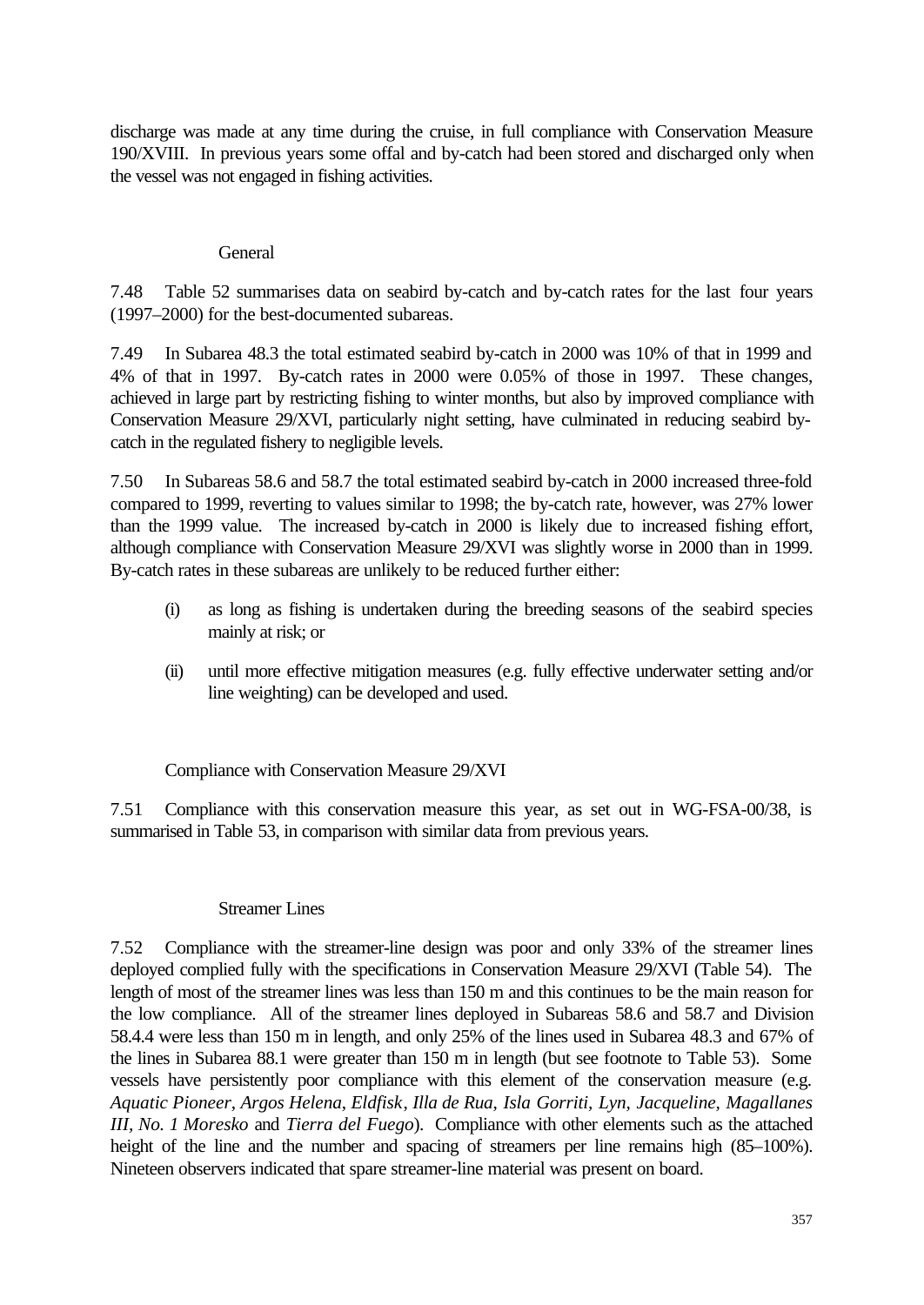### Offal Discharge

7.53 In Subareas 58.6, 58.7 and 88.1 there was 100% compliance with the requirement either to hold offal on board, or to discharge on the opposite side to where the line was hauled. In Subarea 48.3, 76% of the vessels discharged offal on the opposite side to hauling (compared with 71% in 1999); of these vessels 50% did not discharge offal during hauling operations.

7.54 In Subarea 48.3 four vessels (*Faro de Hercules, Isla Sofía*, *Isla Camila* and *Jacqueline*) are still operating with offal discharge on the same side as the haul, in contravention of Conservation Measure 29/XVI.

## Night Setting

7.55 Compliance with night setting has improved in Subarea 48.3 from 80% last season to 92% this season. In Subareas 58.6 and 58.7 compliance fell slightly from 84% to 72% this season. Night setting for the new fishery in Division 58.4.4 was only 50%.

7.56 Vessels which have fished for at least three cruises in two years and consistently failed to comply with this element of the conservation measure include the *Eldfisk*, *Isla Camila*, *Isla Gorriti* and *Tierra del Fuego*.

7.57 Fishing in Subarea 88.1 (where only 6% of lines were set at night) operated under Conservation Measure 190/XVIII which contained an exemption from night-setting requirements for vessels south of 65°S in order to conduct line-weighting trials.

# Line Weighting

7.58 As in previous years, no vessels complied with line weighting for Spanish longline systems (6 kg every 20 m). The median weight and line spacing for Subareas 48.3, 58.6, 58.7 and Division 58.4.4 was 6 kg every 44 m, 6 kg every 88 m and 5 kg every 45 m respectively.

### Thawed Bait

7.59 This year two vessels were reported to have used frozen bait regularly; up to 68% of the lines on the *Aquatic Pioneer* and 34% of the lines on the *RK-1* were set with frozen bait. The Working Group noted that there are technical problems for autoline vessels using fully thawed baits, and that the use of partially thawed baits on autoline vessels was unlikely to adversely affect autoline sink rate.

### **General**

7.60 Details of compliance with streamer line, offal discharge and night-setting requirements of Conservation Measure 29/XVI are summarised on a vessel-specific basis in Table 55. In addition to the persistent compliance failures summarised in paragraphs 7.52, 7.54 and 7.56, this also reveals that several vessels which first entered longline fisheries in the Convention Area in 2000 failed to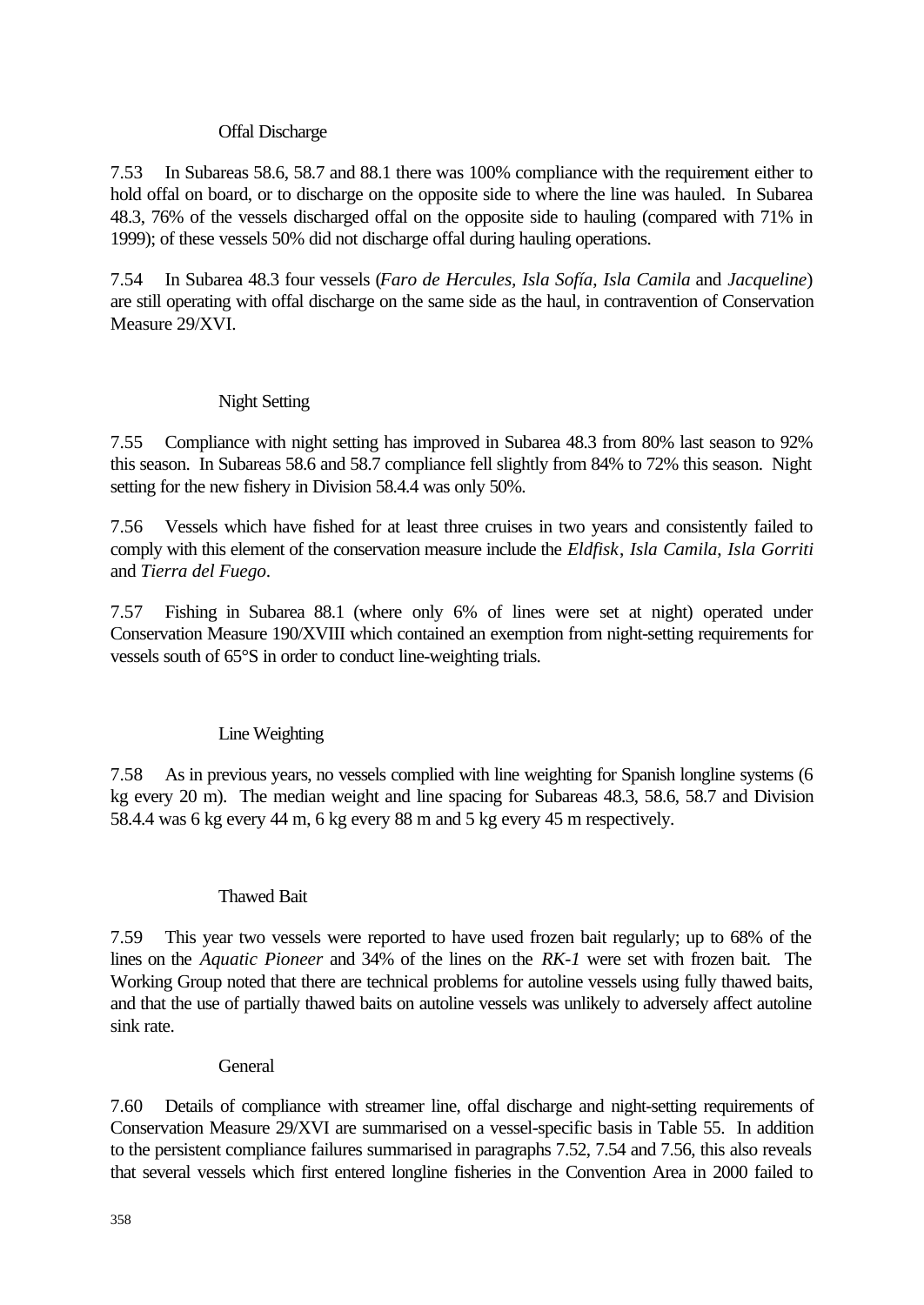comply with one (*Faro de Hercules*) or two (*Isla Alegranza* and *Isla Santa Clara*) of these three elements of the conservation measure.

Fishing Seasons

7.61 Last year the Commission decided that the timing of the fishing season for longlining in Divisions 58.4.3, 58.4.4, 58.5.1, 58.5.2 and Subareas 48.3, 48.4 and 58.6 should be changed from 15 April–31 August to 1 May–31 August (CCAMLR-XVIII, paragraph 9.3).

7.62 Only for Subarea 48.3 are sufficient data available to the Working Group to assess the impact this change might have had on seabird by-catch.

7.63 If, in previous years, the fishing season in Subarea 48.3 had opened on 1 May rather than 15 April, then the proportion of mortality occurring at or after the latter date, that would have been avoided, is as follows:

1996 – 71% (58 of 82 birds) 1997 – 43% (103 of 239 birds) 1998 – 23% (18 of 80 birds) 1999 – 36% (21 of 59 birds).

This suggests that the delay in starting the fishing season for longlining in 2000 had a significant beneficial effect on seabird by-catch.

Incidental Mortality of Seabirds during Unregulated Longline Fishing in the Convention Area

Unregulated Seabird By-catch

7.64 As no information is available on seabird by-catch rates from the unregulated fishery, estimates have been made using both the average by-catch rate for all cruises from the appropriate period of the regulated fishery and the highest by-catch rate for any cruise in the regulated fishery for that period. Justification for using the worst by-catch rate from the regulated fishery is that unregulated vessels accept no obligation to set at night, to use streamer lines or to use any other mitigation measure. Therefore by-catch rates, on average, are likely to be considerably higher than in the regulated fishery. For Subarea 48.3, the worst-case by-catch rate was nearly four times the average value and applies only to a single cruise in the regulated fishery. Using this by-catch rate to estimate the seabird by-catch rate of the whole unregulated fishery may produce a considerable overestimate.

7.65 In view of the fact that:

(i) seabird by-catch rates in the regulated fishery have been reduced substantially since 1997 due to much better compliance with CCAMLR conservation measures, including those relating to closed seasons; and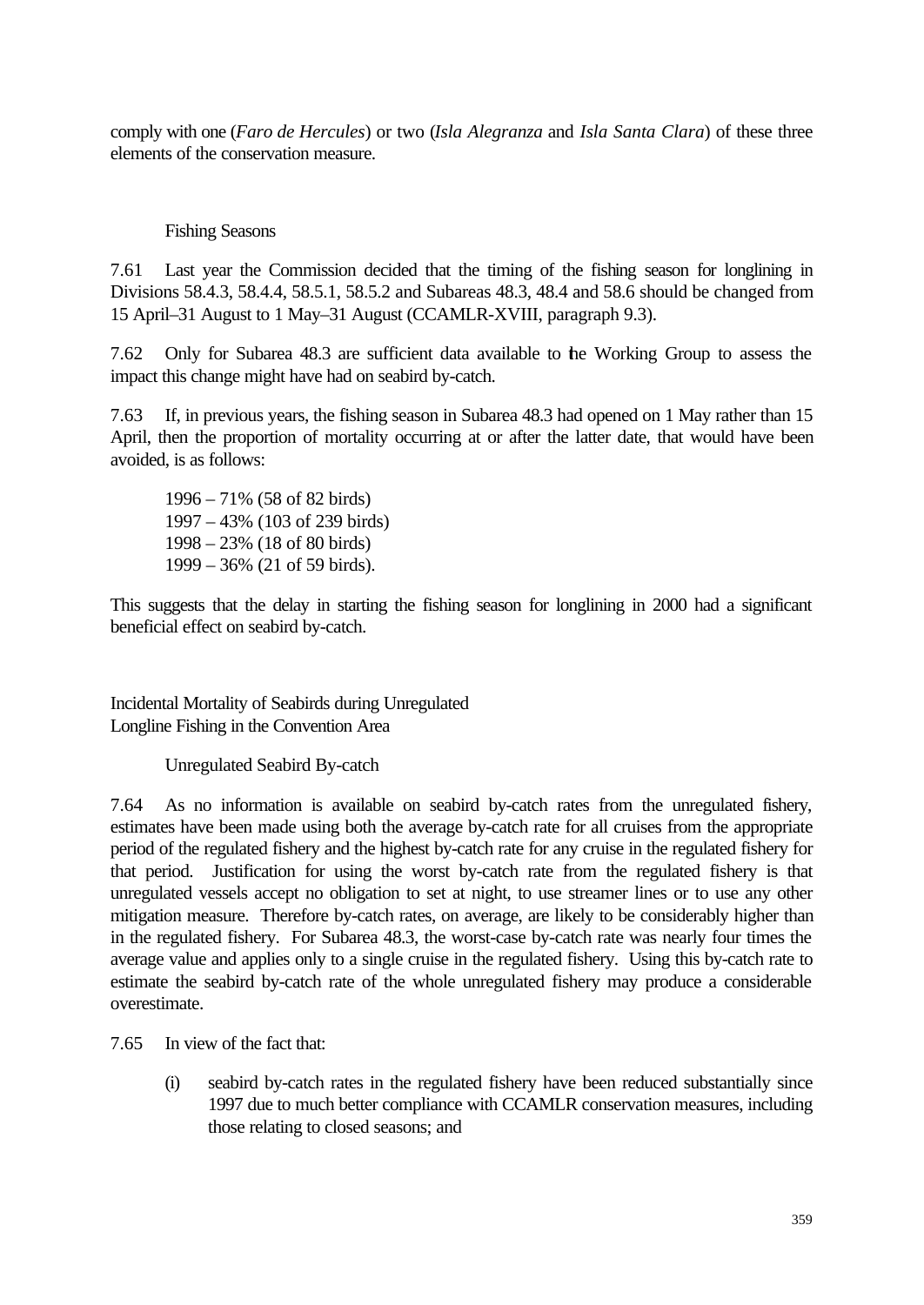(ii) it is unreasonable to assume that the unregulated fishery made comparable improvements to the timing and practice of its operations;

the Working Group decided that it should continue to use the seabird by-catch rates from 1997, as was done in this assessment last year. The assessment this year, therefore, followed the identical procedure to that used last year (SC-CAMLR-XVIII, Annex 5, paragraphs 7.60 to 7.62).

#### Unregulated Effort

7.66 To estimate the number of hooks deployed by the unregulated fishery, it is assumed that the fish catch rate in the regulated and unregulated fisheries is the same. Estimates of fish catch rate from the regulated fishery and estimated total catch from the unregulated fishery can then be used to obtain an estimate for the total number of hooks using the following formula:

 $Effort(U) = Catch(U)/CPUE(R),$ 

where  $U =$  unregulated and  $R =$  regulated.

Catch rates for Divisions 58.4.4 and 58.5.2 were assumed to be identical to those for Division 58.5.1.

7.67 The fishing year was divided into two seasons, a summer season (S: September–April) and a winter season (W: May–August), corresponding to periods with substantially different seabird bycatch rates. There is no empirical basis on which to split the unregulated catch into summer and winter components. Three alternative splits (80:20, 70:30 and 60:40) were used.

7.68 The seabird by-catch rates used were:

```
Subarea 48.3 –
summer: mean 2.608 birds/thousand hooks; maximum 9.31 birds/thousand hooks;
winter: mean 0.07 birds/thousand hooks; maximum 0.51 birds/thousand hooks.
```
Subareas 58.6, 58.7, Divisions 58.5.1 and 58.5.2 – summer: mean 1.049 birds/thousand hooks; maximum 1.88 birds/thousand hooks; winter: mean 0.017 birds/thousand hooks; maximum 0.07 birds/thousand hooks.

Division  $58.4.4$ summer: mean 0.629 birds/thousand hooks; maximum 1.128 birds/thousand hooks; winter: mean 0.010 birds/thousand hooks; maximum 0.042 birds/thousand hooks.

Results

7.69 The results of these estimations are shown in Tables 56 and 57.

7.70 For Subarea 48.3, depending on the proportionate split of catches into summer and winter, estimates of the seabird by-catch in the unregulated fishery range from a lower level (based on the mean by-catch rate of regulated vessels) of 1 800–2 400 birds in summer (and 20–30 in winter) to a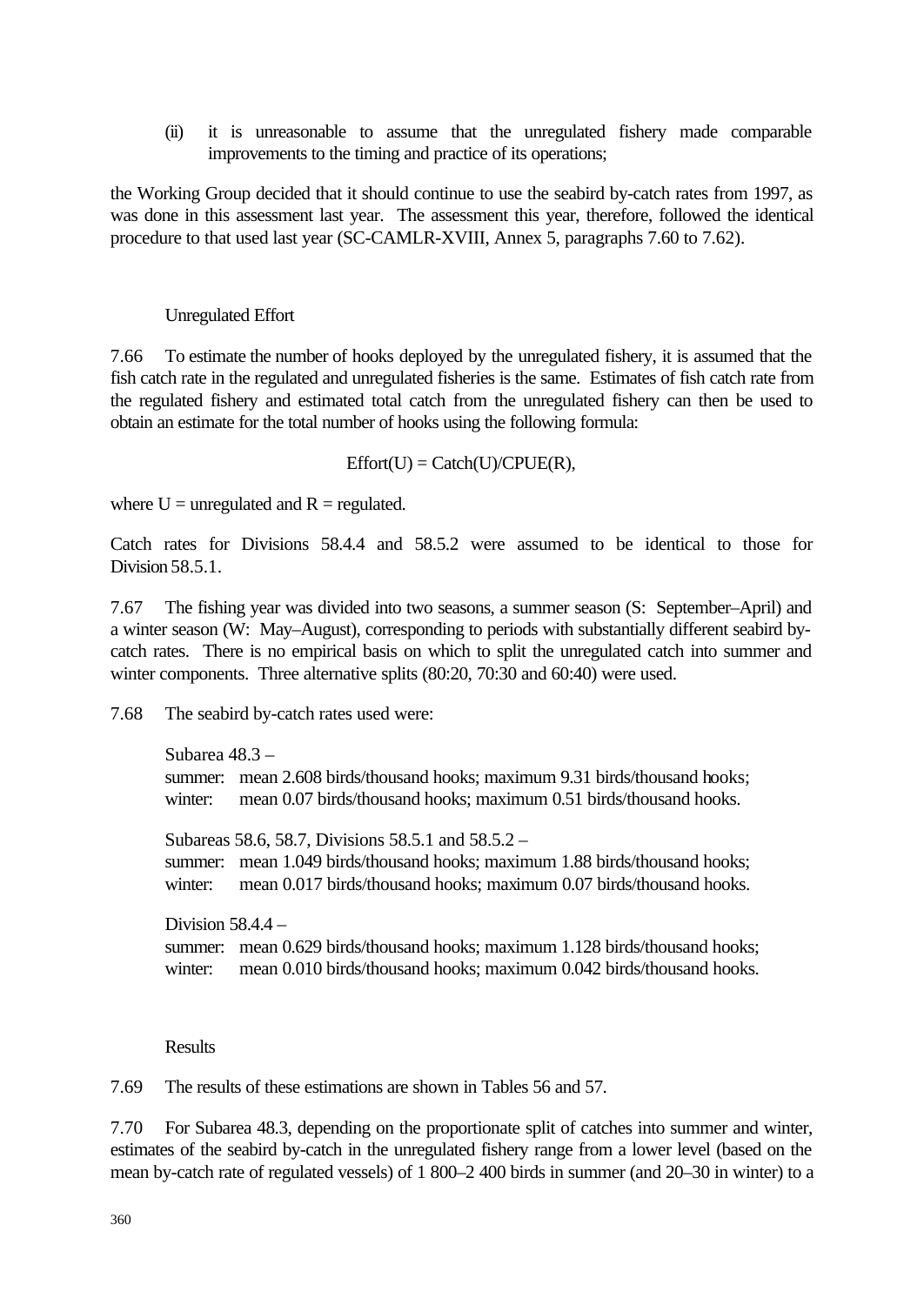potentially higher level (based on the maximum by-catch rate of regulated vessels) of 6 400–8 600 birds in summer (and 120–230 in winter).

7.71 For Subareas 58.6 and 58.7 combined, depending on the proportionate split of catches into summer and winter, estimates of the seabird by-catch in the unregulated fishery range from a lower level (based on the mean by-catch rate of regulated vessels) of 15 300–20 500 birds in summer (and 80–140 in winter) to a potentially higher level (based on the maximum by-catch rate of regulated vessels) of 27 600–37 100 birds in summer (and 340–680 in winter).

7.72 Subarea 58.7, mainly due to low levels of fishing and catch rates of fish, makes rather little contribution to this year's total.

7.73 For Divisions 58.5.1 and 58.5.2, depending on the proportionate split of catches into summer and winter, estimates of the seabird by-catch in the unregulated fishery range from a lower level (based on the mean by-catch rate of regulated vessels) of 7 600–10 200 birds in summer (and 40–80 in winter) to a potentially higher level (based on the maximum by-catch rate of regulated vessels) of 13 900–18 600 birds in summer (and 170–340 in winter).

7.74 For Division 58.4.4, depending on the proportionate split of catches into summer and winter, estimates of the seabird by-catch in the unregulated fishery range from a lower level (based on the mean by-catch rate of regulated vessels) of 1 700–3 000 birds in summer (and 10–20 in winter) to a potentially higher level (based on the maximum by-catch rate of regulated vessels) of 2 200–4 000 birds in summer (and 40–70 in winter).

7.75 The overall estimated totals for the whole Convention Area (Tables 56 and 57) indicate a potential seabird by-catch in the unregulated fishery of 26 400–35 300 (lower level) to 50 900–68 300 birds (higher level) in 1999/2000.

7.76 This compares with totals of 17 000–27 000 (lower level) to 66 000–107 000 (higher level) in 1996/97; 43 000–54 000 (lower level) to 76 000–101 000 (higher level) in 1997/98; and 21 000–29 000 (lower level) to 44 000–59 000 birds (higher level) in 1998/99. Attempts to draw inferences regarding changes in by-catch levels in the IUU fishery should be viewed with caution, given the uncertainties and assumptions involved in these calculations.

7.77 Note that the lower level value for 1998/99 in paragraph 7.76 has been corrected (from 18 000–24 000) because an incorrect seabird by-catch rate (0.049 instead of 1.049) was inadvertently used last year in the estimation of mean values for Subareas 58.6 and 58.7 and Divisions 58.5.1 and 58.5.2.

7.78 The composition of the estimated potential seabird by-catch based on data from 1997 is set out in Table 58. This indicates a potential by-catch in 1999/2000 of 7 000–15 000 albatrosses, 1 000–2 000 giant petrels and 19 000–37 000 white-chinned petrels in the unregulated fishery in the Convention Area.

7.79 As in the last three years, it was emphasised that the values in Tables 56 to 58 are very rough estimates (with potentially large errors). The present estimates should only be taken as indicative of the potential levels of seabird mortality occurring in the Convention Area due to unregulated fishing and should be treated with caution.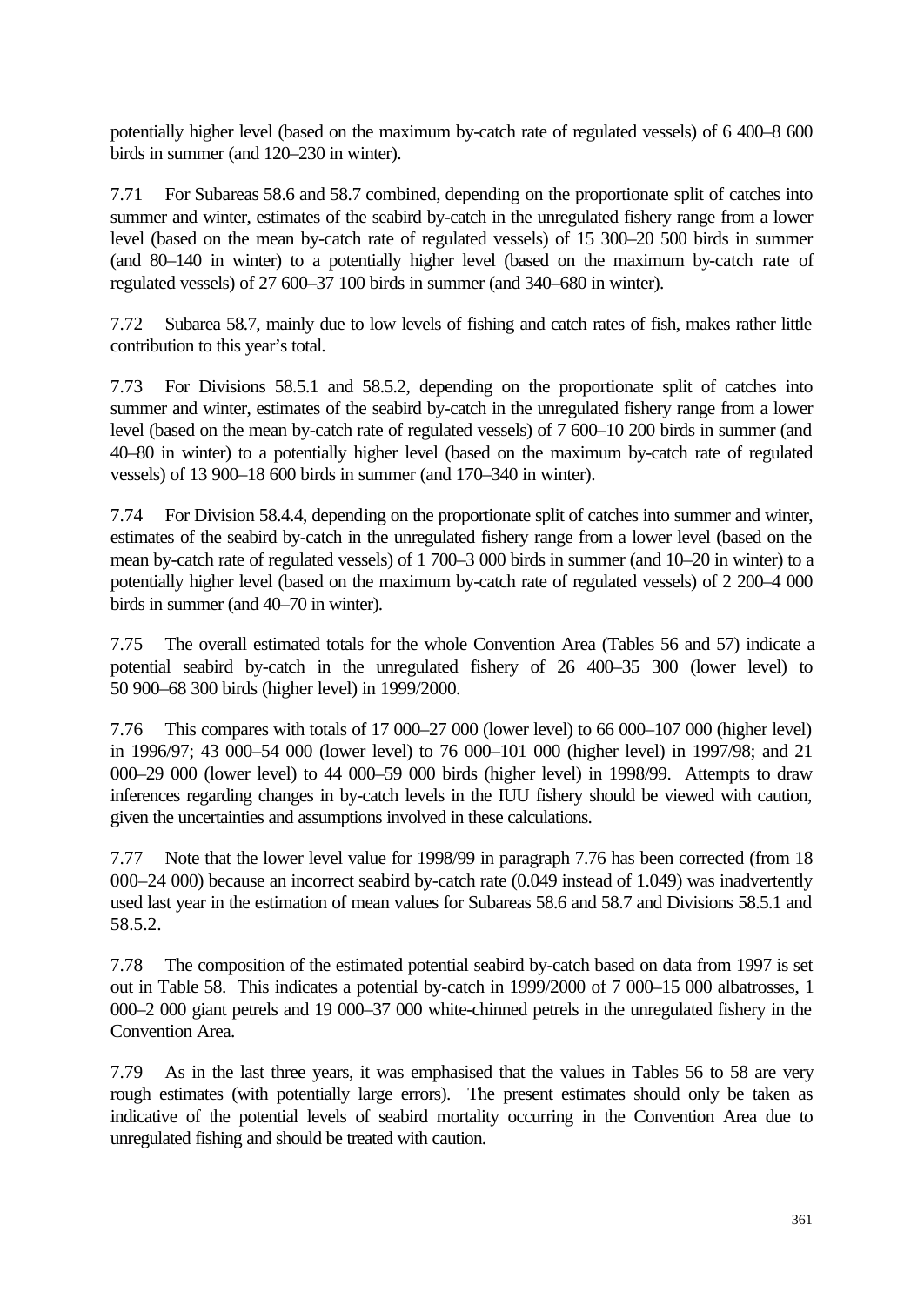7.80 Nevertheless, even taking this into account, the Working Group endorsed its conclusions of recent years that such levels of mortality are entirely unsustainable for the populations of albatrosses and giant and white-chinned petrels breeding in the Convention Area.

#### Summary Conclusion

7.81 WG-IMALF once again urgently drew the attention of WG-FSA, the Scientific Committee and the Commission to the numbers of albatrosses and petrels being killed by unregulated vessels fishing in the Convention Area. In the last four years, an estimated total of 237 000 to 333 000 seabirds have been killed by these vessels. Of these:

- (i) 21 900–68 000 were albatrosses, including individuals of four species listed as globally threatened (vulnerable) using the IUCN threat classification criteria (BirdLife International, 2000);
- (ii) 5 000–11 000 were giant petrels, including one globally threatened (vulnerable) species; and
- (iii) 79 000–178 000 were white-chinned petrels, a globally threatened (vulnerable) species.

7.82 These levels of loss of birds from the populations of these species and species-groups is broadly consistent with such data as exist on the population trends of these taxa, including deterioration in conservation status as measured through the IUCN criteria.

7.83 These and several other albatross and petrel species are facing potential extinction as a result of longline fishing. The Working Group again urgently requested the Commission to take action to prevent further seabird mortality by unregulated vessels in the forthcoming fishing season.

Incidental Mortality of Seabirds in relation to New and Exploratory Fisheries

New and Exploratory Longline Fisheries Proposed in 2000

7.84 As in previous years concerns were raised relating to the numerous proposals for new fisheries and the potential for these new and exploratory fisheries to lead to substantial increases in seabird incidental mortality.

7.85 In order to address these concerns, the Working Group prepared assessments for relevant subareas and divisions of the Convention Area in relation to:

- (i) timing of fishing seasons;
- (ii) need to restrict fishing to night time; and
- (iii) magnitude of general potential risk of by-catch of albatrosses and petrels.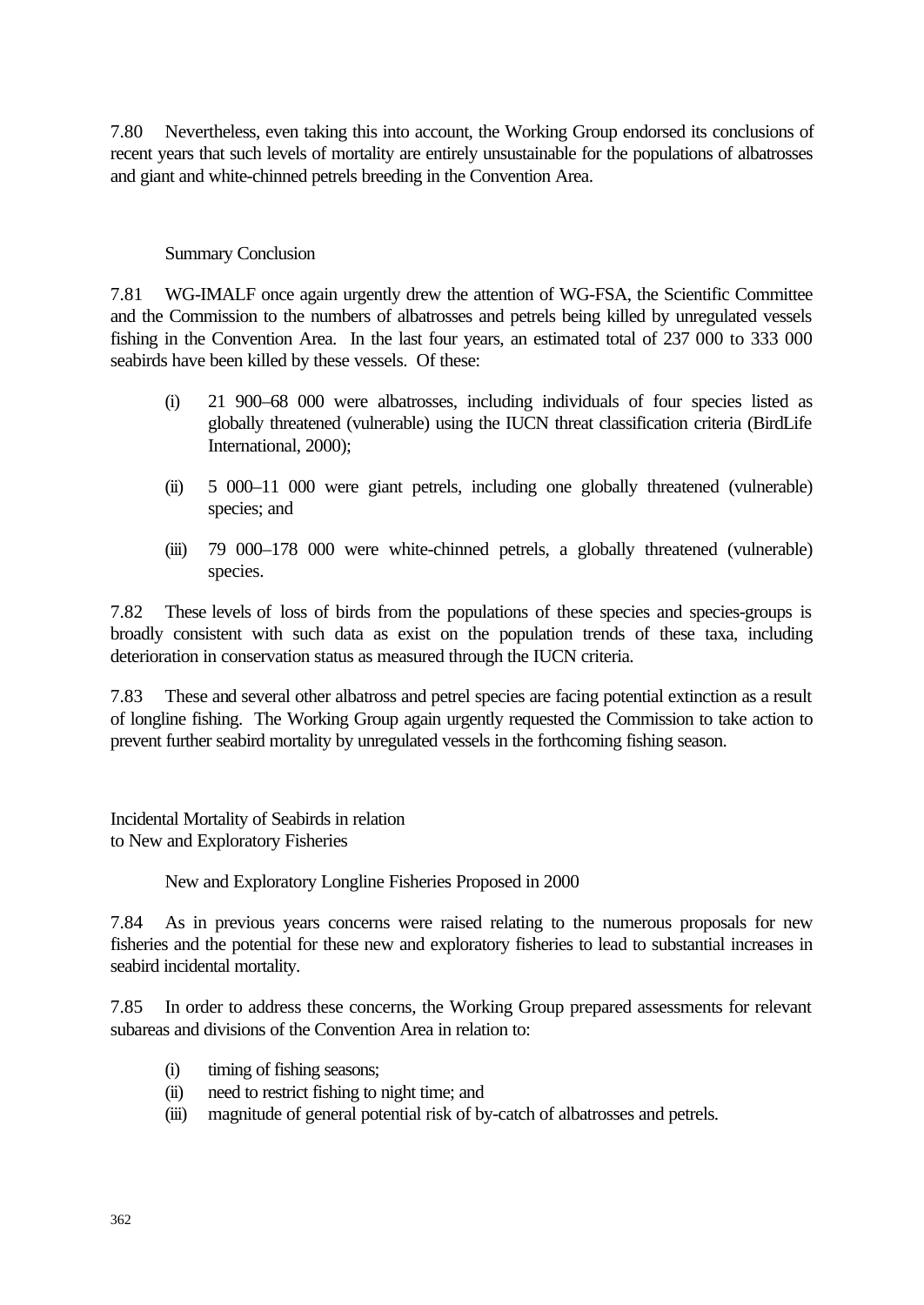7.86 The Working Group again noted that the need for such assessments would be largely unnecessary if all vessels were to adhere to all elements of Conservation Measure 29/XVI. It is considered that these measures, if fully employed, and if appropriate line-weighting regimes could be devised for autoliners, should permit longline fishing activities to be carried out in any season and area with negligible seabird by-catch.

7.87 In 1999 the Working Group carried out comprehensive assessments on the potential risk of interaction between seabirds, especially albatrosses, and longline fisheries for all statistical areas in the Convention Area. These assessments were combined into a background document for use by the Scientific Committee and Commission (SC-CAMLR-XVIII/BG/23). It was agreed in 1999 that this document should be tabled and updated annually for the Scientific Committee.

7.88 This year new data on at-sea distribution of albatrosses and petrels were provided in WG-FSA-00/56. New data on at-sea distribution from satellite-tracking studies were also obtained from Terauds (2000). This information was used to update the assessment of potential risk of interaction between seabirds and longline fisheries for Subareas 88.1 and 88.2. The revised assessments for these areas are set out below (with changes/additions underlined):

(i) Subarea 88.1:

Breeding species in this area: none.

Breeding species known to visit this area: Antipodean albatross from Antipodes Island, black-browed albatross, grey-headed albatross and light-mantled albatross from Macquarie Island.

Breeding species inferred to visit this area: light-mantled albatross from Auckland, Campbell and Antipodes Islands; sooty albatross from Indian Ocean populations; grey-headed albatross and Campbell albatross from Campbell Island; wandering albatross from Macquarie Island; Chatham albatross from Chatham Islands; northern giant petrel from Macquarie, Auckland and Campbell Islands; southern giant petrel from Macquarie Island; and grey petrel from Macquarie Island and New Zealand populations.

Other species: short-tailed shearwater, sooty shearwater.

Assessment: the northern part of this area lies within the foraging range of eight albatross species (seven threatened) and is probably used by other albatrosses and petrels to a greater extent than the limited available data indicate. The southern part of this subarea has potentially fewer seabirds at risk.

Advice: average risk overall. Average risk in northern sector (*D. eleginoides* fishery), average to low risk in southern sector (*D. mawsoni* fishery); longline fishing season limits of uncertain advantage; the provisions of Conservation Measure 29/XVI should be strictly adhered to.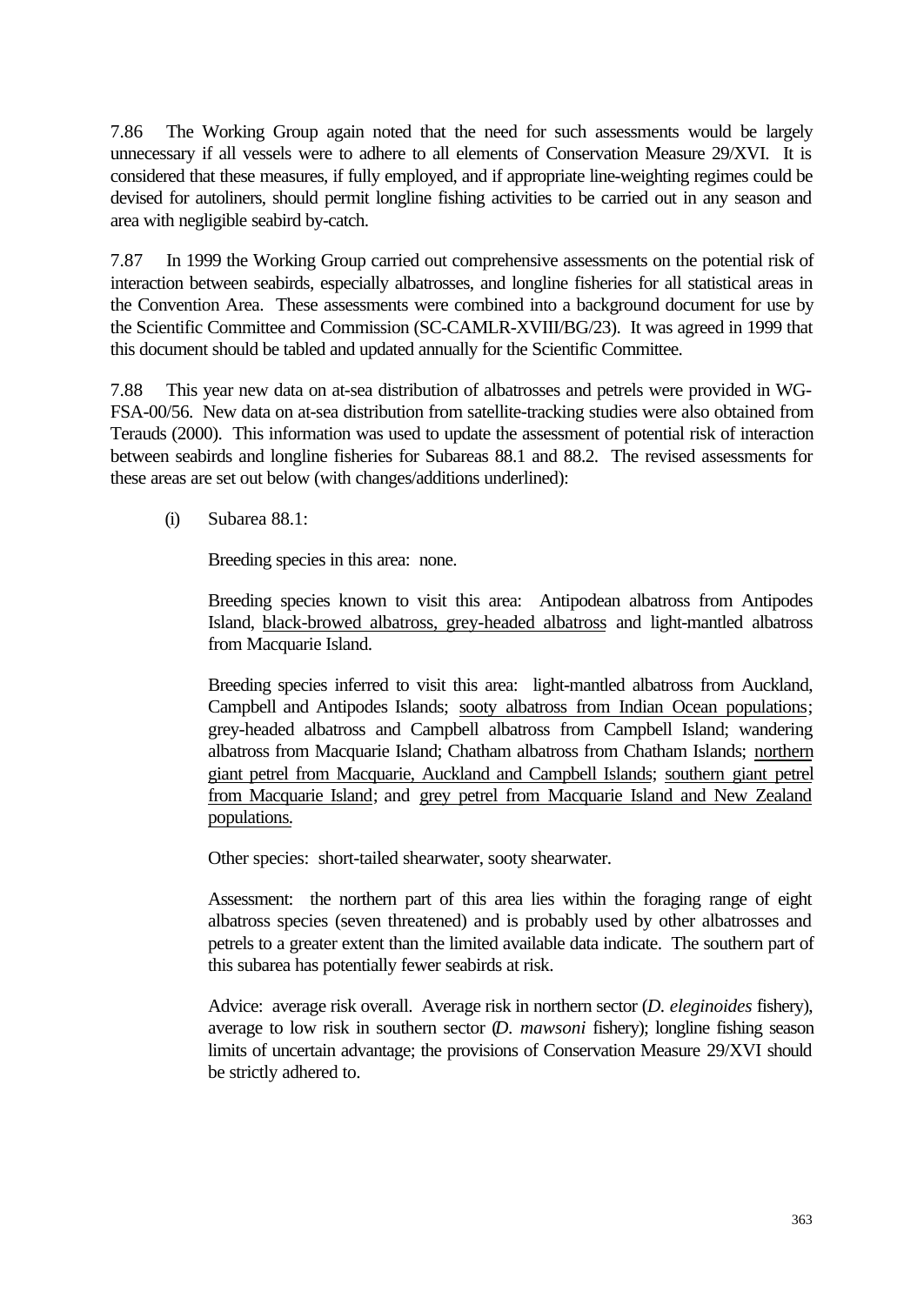(ii) Subarea 88.2

Breeding species in this area: none.

Breeding species known to visit this area: grey-headed albatross and light-mantled albatross from Macquarie Island.

Breeding species inferred to visit this area: light-mantled albatross from Auckland, Campbell and Antipodes Islands; Antipodean albatross from Antipodes Island; greyheaded albatross and Campbell albatross from Campbell Island; wandering albatross and black-browed albatross from Macquarie Island; grey petrel and white-chinned petrel from New Zealand populations.

Other species: sooty shearwater.

Assessment: although there are few observational data from this area, the northern part of this area lies within the suspected foraging range of six albatross species (five threatened) and is probably used by other albatrosses and petrels to a greater extent than the limited available data indicate. The southern part of this subarea has potentially fewer seabirds at risk.

Advice: low risk. No obvious need for restriction of longline fishing season; apply Conservation Measure 29/XVI as a seabird by-catch precautionary measure.

7.89 Because the revisions to the assessments are not extensive, the Working Group did not feel there was a need to produce a revised version of SC-CAMLR-XVIII/BG/23 this year. However, it drew to the attention of the Scientific Committee and Commission that in Figure 1 of SC-CAMLR-XVIII-BG/23 the codes for potential risk of interaction with seabirds for Subareas 48.1 and 48.4 should be 1 and 3 respectively (not 2 as depicted).

New and Exploratory Longline Fisheries Operational in 1999/2000

7.90 Of the 22 proposals last year for new and exploratory longline fisheries, only four were actually undertaken: by Uruguay in Division 58.4.4, by France and by South Africa in Subarea 58.6 and by New Zealand in Subarea 88.1.

7.91 No seabird by-catch was reported to have been observed in any of these fisheries. Those in Division 58.4.4 and Subarea 58.6 were undertaken in winter. That in Subarea 88.1 followed the specific requirements set out in Conservation Measure 190/XVIII, the results being described in detail in CCAMLR-XIX/17 and WG-FSA-00/37.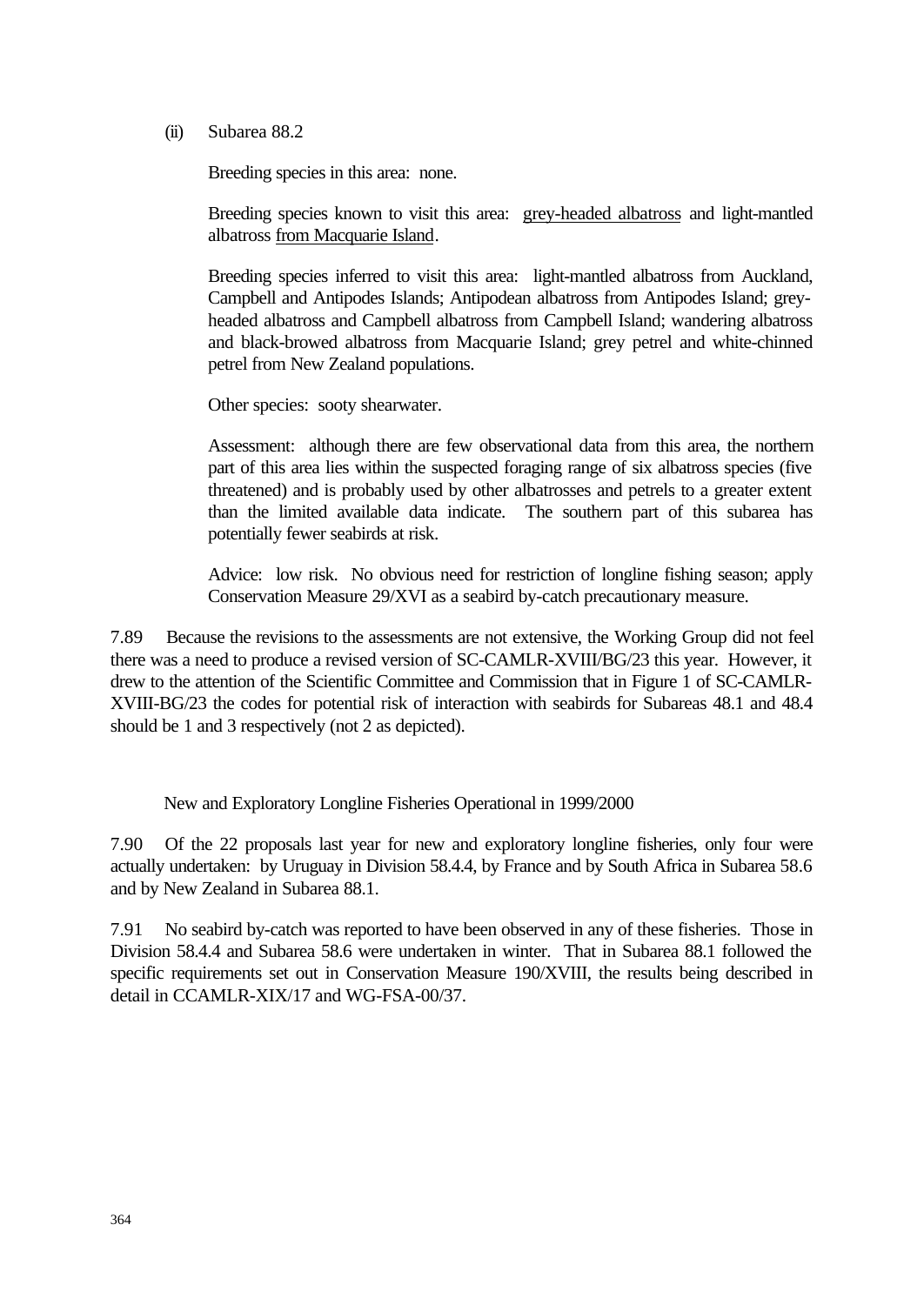New and Exploratory Longline Fisheries for 2000/01

7.92 The areas for which proposals for new and exploratory longline fisheries were received by CCAMLR in 2000 were:

| Subarea 48.1      | Argentina                                     |
|-------------------|-----------------------------------------------|
| Subarea 48.2      | Argentina                                     |
| Subarea 48.6      | Argentina, Brazil, South Africa               |
| Division 58.4.1   | Argentina                                     |
| Division 58.4.2   | Argentina                                     |
| Division 58.4.3   | Argentina, France                             |
| Division 58.4.4   | Argentina, Brazil, France, South Africa,      |
|                   | Ukraine, Uruguay                              |
| Division 58.5.1   | Argentina, Brazil, France                     |
| Division $58.5.2$ | Brazil, France                                |
| Subarea 58.6      | Argentina, France, South Africa               |
| Subarea 58.7      | France                                        |
| Subarea 88.1      | Argentina, New Zealand, South Africa, Uruguay |
| Subarea 88.2      | Argentina, South Africa, Uruguay              |
| Subarea 88.3      | Argentina, Uruguay.                           |

7.93 All the areas listed above were assessed in relation to the risk of seabird incidental mortality according to the approach and criteria set out in paragraph 7.85, SC-CAMLR-XVIII/BG/23 and paragraph 7.88. A summary of risk level, risk assessment, WG-IMALF recommendations relating to fishing season and any inconsistencies between these and the proposals for new and exploratory longline fisheries in 2000, is set out in Table 59.

New Zealand Proposal in respect of Subarea 88.1

7.94 The Working Group noted New Zealand's request for a continuation of the variation to Conservation Measure 29/XVI for Subarea 88.1, as provided for previously by Conservation Measures 169/XVII and 190/XVIII. The variation is to allow line-weighting experiments to continue south of 65°S in Subarea 88.1 (CCAMLR-XVIII/10 and CCAMLR-XIX/17). Conservation Measures 169/XVII and 190/XVIII allowed New Zealand vessels to set lines during the daytime south of 65°S in Subarea 88.1 if vessels weighted their lines and achieved a minimum sink rate of 0.3 m/s for all parts of the longline. The variation was sought because during austral summer (December to March) there are insufficient periods of darkness at these latitudes for exploratory fishing to occur.

7.95 In 1998 the Working Group noted that line weighting has the best potential as an alternative mitigation measure, and noted the need to urgently gain information on longline sink rates. Accordingly, the Working Group supported the New Zealand proposal. In 1999 the Working Group noted that the experiment had been conducted successfully in the 1998/99 season, no seabird mortality had occurred and that valuable data had been collected on autoline sink rates. However, the Working Group noted that operational issues needed to be further investigated and more data collected. The Working Group again supported the proposal to allow a variation to Conservation Measure 29/XVI for this experiment.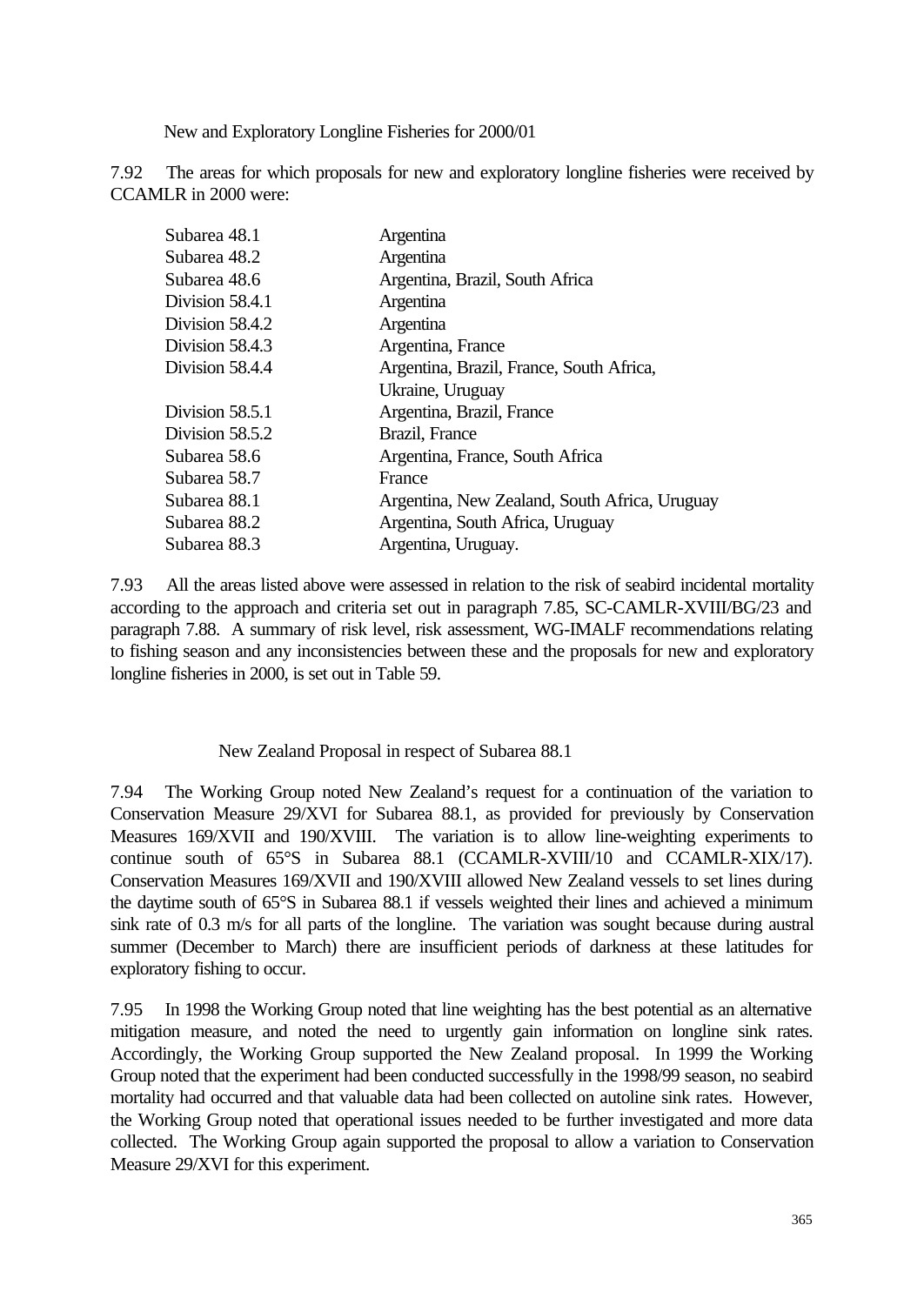7.96 The Working Group assessed the current proposal (CCAMLR-XIX/17) on the basis of data provided in WG-FSA-00/58. The model presented is now well developed, but requires further data on variation in weight-spacing regimes to be useful for monitoring line sink rates without mechanical verification.

7.97 The Working Group noted that, with this further experimentation, it should be possible to specify line-weighting regimes for autoline vessels which, in conjunction with all other mitigating measures, should enable these vessels to fish during daylight with zero, or insignificant, by-catch of seabirds, at least in areas of average (or lower) risk (see also paragraph 7.148).

7.98 The Working Group, therefore, strongly supported the New Zealand proposal for a variation to Conservation Measure 29/XVI for those New Zealand flagged vessels prepared to undergo line sink-rate certification and comply with all experimental protocols.

7.99 The Working Group noted that the proposals for longline fishing in Subarea 88.1 by Argentina, South Africa and Uruguay did not contain any proposal for line-weighting (or other) experiments in support of any potential exemption from the night-setting provision contained in paragraph 3 of Conservation Measure 29/XVI.

7.100 The Working Group recommended that any other vessels allowed to conduct longline fishing in Subarea 88.1 should meet the same requirements as set out in paragraph 7.98.

7.101 The Working Group also noted the proposal by New Zealand to place a limit on any potential seabird by-catch during the daylight setting variation to Conservation Measure 29/XVI on a per-vessel basis. Any vessel catching three seabirds would have to revert immediately to Conservation Measure 29/XVI.

7.102 The Working Group endorsed this proposal, noting that placing a limit on a per-vessel basis was a commendable way of encouraging greater responsibility at the level of individual vessels. Further, the Working Group agreed with the limit of three seabirds per vessel proposed by New Zealand, whilst noting this number was not a scientific estimation of an appropriate level of seabird by-catch, but a precautionary small number.

7.103 The Working Group recommended that any other vessels allowed to conduct longline fishing in Subarea 88.1 should be subject to the same seabird by-catch limit, and consequential requirements, as set out in paragraph 7.101.

Incidental Mortality of Seabirds during Longline Fishing outside the Convention Area

7.104 WG-FSA-00/13 evaluated interactions between seabirds and longline fisheries operating around Tristan da Cunha and Gough Islands. The demersal fisheries for bluefish and alfoncino, despite setting in daytime and attracting many birds (including albatrosses), had an observed bycatch rate of 0.001 birds/thousand hooks. In contrast, limited observations on board a Japanese autoliner longline fishing in winter for tuna, suggested that by-catch rates may exceed 1 bird/thousand hooks. Black-browed albatross (probably from the South Georgia population) was the only species observed caught. However at other times of year, the globally endangered Tristan albatross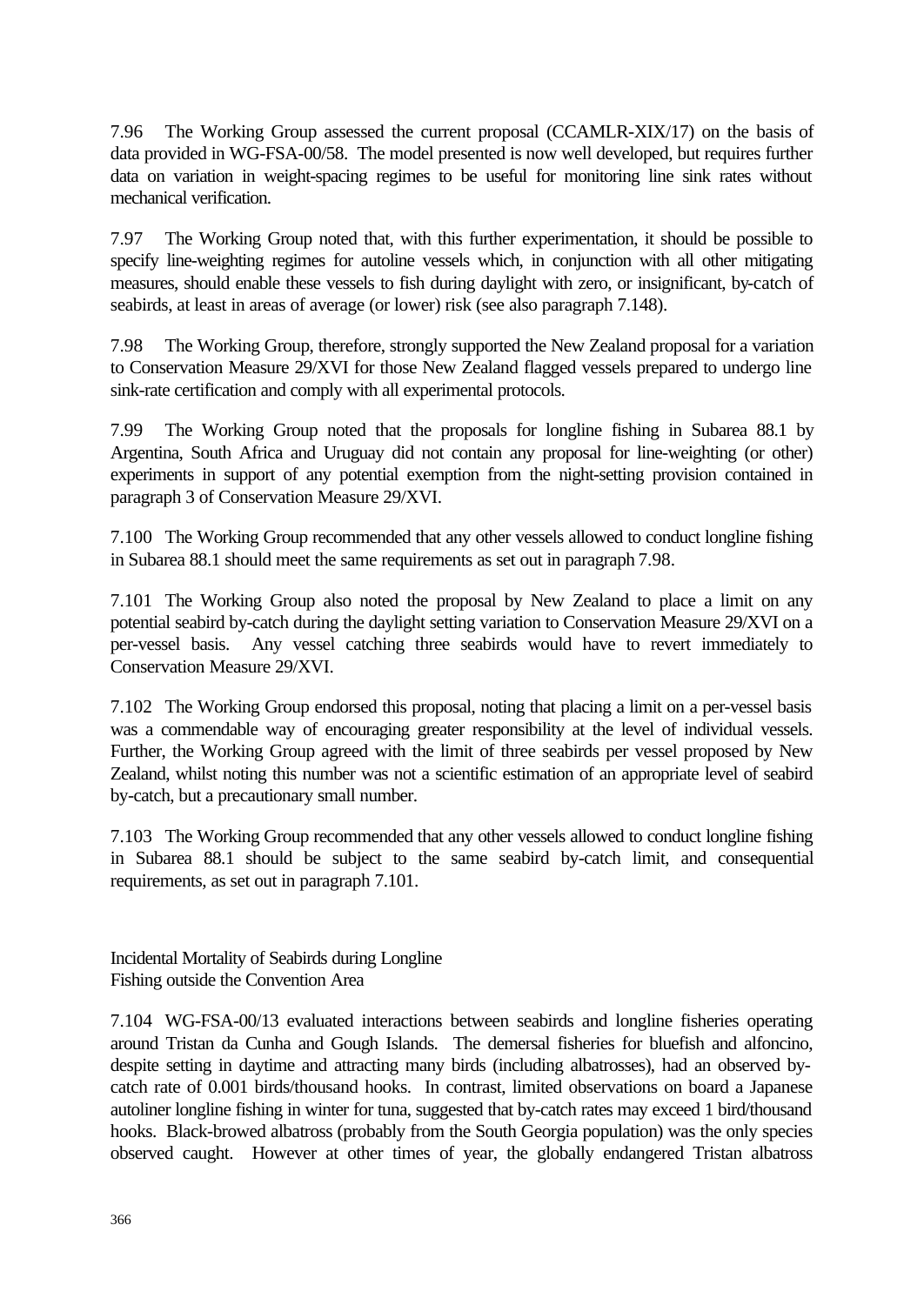(*Diomedea dabbenena*) and the globally critically endangered spectacled petrel (*Procellaria conspicillata*) would be potentially at high risk.

7.105 The Working Group endorsed the recommendations in WG-FSA-00/13 that tuna longliners operating in these waters should be required to apply mitigating measures, preferably identical to those required for high-risk areas within the Convention Area.

7.106 It was disturbing to note the lack of any measures to reduce seabird by-catch on Japanese longliners, as the Working Group understood, from previous reports by Japan to ICCAT and CCSBT, that these vessels were required to use at least streamer lines wherever and whenever fishing.

7.107 Mr Smith reported that New Zealand continued to undertake observations of both pelagic and demersal longline fisheries. Records of actual by-catch numbers observed and, where possible, estimates of total seabird by-catch continue to be made annually and are available in Baird (2000).

7.108 Mr Baker reported that no Australian longline observer program had been in operation last year. Previous years' experiences had been reported in detail in SC-CAMLR-XVIII, Annex 5, paragraphs 7.96 to 7.100.

7.109 The Working Group regretted the absence of other data from Members on incidental mortality of seabirds, especially for regions adjacent to the Convention Area, such as southern South America and the Falkland/Malvinas Islands.

7.110 Prof. Croxall indicated that some relevant data, particularly from Argentina and Brazil, had been presented at the Albatross Conference in Hawaii, USA (paragraph 7.20), and at a recent Marine Science Congress in Argentina. He would try to arrange the circulation of such information intersessionally.

7.111 The Working Group regretted that so little information had been forthcoming from areas adjacent to the Convention Area on topics of considerable significance, viz:

- (i) longline fishing effort;
- (ii) incidental mortality of seabirds breeding within the Convention Area; and
- (iii) implementation of the provisions of Conservation Measure 29/XVI in adjacent fisheries.

7.112 The Working Group reiterated the request to Members to provide such data to the next meeting of WG-IMALF.

Research into and Experience with Mitigating Measures

# Offal Discharge

7.113 In Subarea 48.3 four vessels were discharging offal on the same side as the haul, in contravention of Conservation Measure 29/XVI (paragraph 7.56). Three of these vessels (*Isla Sofía*, *Isla Camila* and *Jacqueline*) have persisted with the practice for the last three years.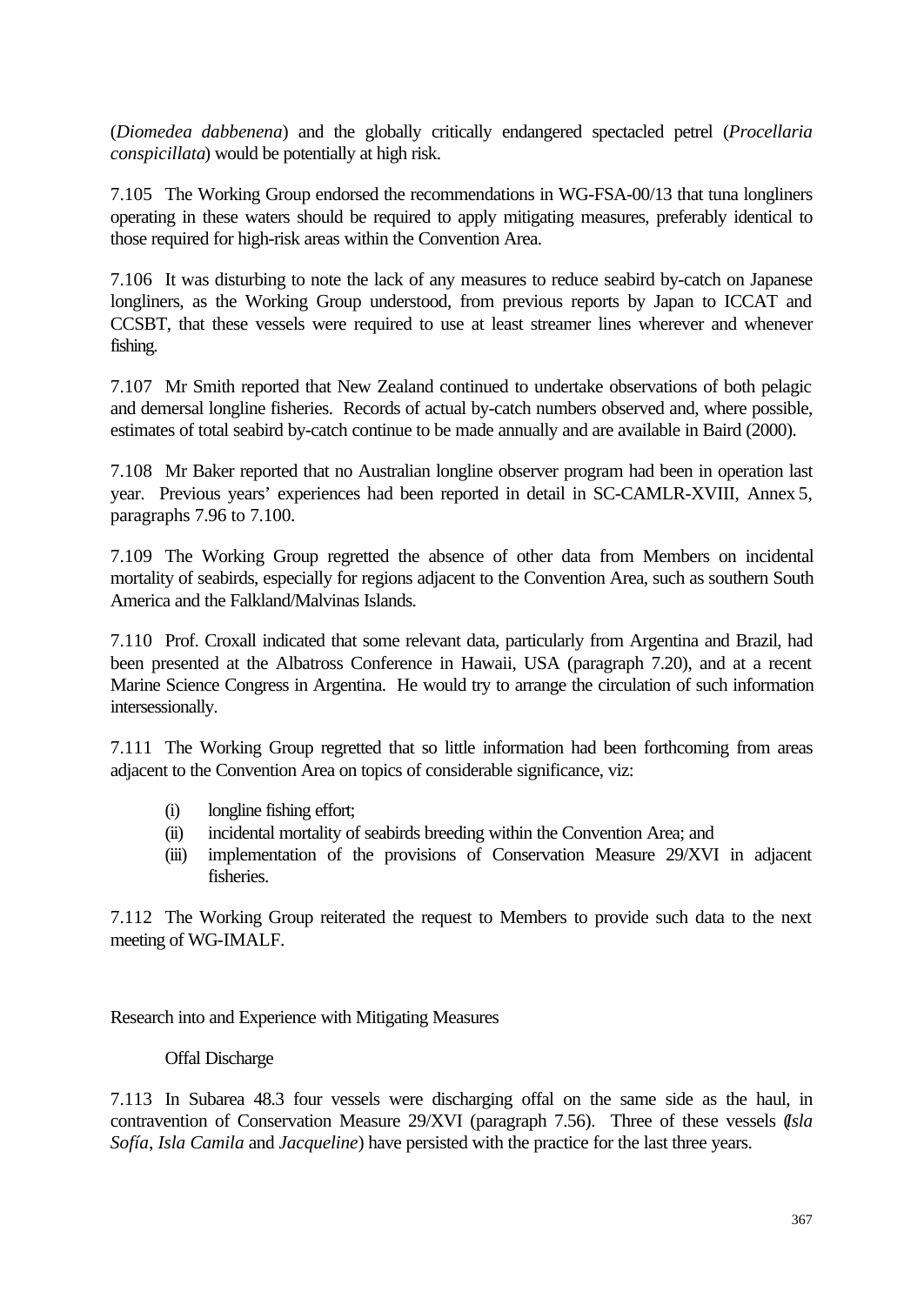7.114 Offal discharge should be on the opposite side of the haul irrespective of whether or not offal is stored during line hauling. On long cruises, vessels may not have the freezer capacity to freeze and store offal for discharge at the end of the cruise (200 tonnes of toothfish might accrue 80 tonnes of offal). The retention of offal on a daily basis might also present problems, particularly during periods of high fish catch rates and production of offal. Unless under strict observation, the incentive will be great to jettison offal as it is accrued during the fishing operation. This problem can be rectified if vessels re-engineer offal dumping facilities to discharge offal on the opposite side to the line-hauling site of vessels. Re-engineering offal discharge facilities will also result in vessels discharging offal in a seabird-safe manner when vessels leave the Convention Area for other fishing grounds.

7.115 Offal discharge sites should be re-engineered according to the engineering diagrams of the *Koryo Maru 11* (SC-CAMLR-XVIII, Annex 5, paragraph 7.110).

7.116 In Subarea 88.1 the three New Zealand vessels achieved full compliance with the conservation measure by processing offal into fish meal on board, or returning all offal to port for onshore processing into fish meal. This includes all baits returned on board and removed from hooks. Other vessels should be encouraged to adopt the same solution to the problem.

## Underwater Funnel

7.117 WG-FSA-00/29 reported that in Subareas 58.6 and 58.7, the *Eldfisk* used a Mustad underwater funnel (setting the line 1–2 m underwater). It set 5.12 million hooks over a two-year period, the results of the first year being reported in WG-FSA-00/42 Rev. 1 (SC-CAMLR-XVIII, Annex 5, paragraph 7.122). Bait loss and fish catch rates were not affected by the use of the funnel. At night in summer, by-catch rates were 0.013 birds/thousand hooks when the funnel was not in use and 0.009 birds/thousand hooks when the funnel was in use. Comparable rates for summer daytime sets were 0.05 and 0.02 birds/thousand hooks for control and underwater setting respectively. Birds caught were white-chinned petrels (88% of the 114 birds killed).

7.118 The Working Group noted that this three-fold reduction in seabird by-catch rates when the funnel was in use is encouraging. However, the Mustad funnel is short, deploys bait above the propeller turbulence (forces baited hooks to the surface) and setting depth is affected by both swell height and the load status of the vessel (sits lower in the water if fully fuelled and has full freezers). To avoid these problems, underwater setting tubes should deploy baits beneath the propeller turbulence so that the turbulence forces the baits down.

7.119 WG-FSA-00/64 reported the results of preliminary trials (12 260 hooks) of an underwater setting tube in the Australian domestic tuna fishery. The tube set the line 6 m under water. A total of eight birds was caught during the development trials but none were caught once design and operational deficiencies were corrected. The results to date look promising. Potentially, for tuna fishing at least, setting lines deep under water (beneath propeller turbulence) could be the most effective measure to date to reduce seabird mortality.

7.120 WG-FSA-00/61 reported on several years of experimentation to reduce seabird by-catch (principally northern fulmars) in Norwegian longline fisheries. The results of trials with bird-scaring lines, an underwater setting tube and a line shooter were reported. Catches were 0–0.40 birds/thousand hooks when mitigation measures were tested and 0.55–1.75 birds/thousand hooks when no measures were employed. The setting funnel reduced by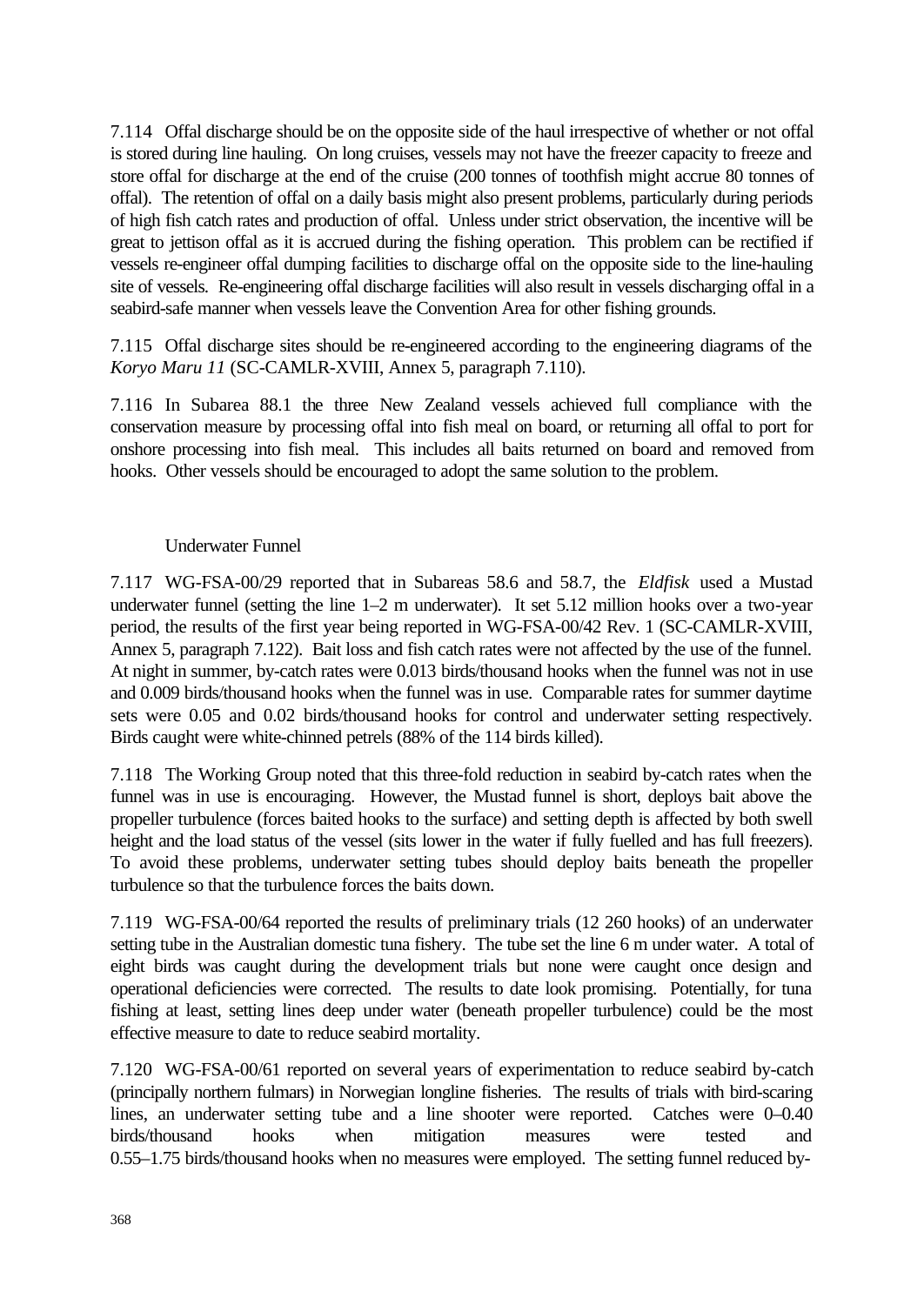catch by 72% (126 900 hooks in total) and the line shooter reduced by-catch by 59% (58 420 hooks in total).

7.121 It should be noted, however, that in the Norwegian fishery the dominant seabird species, the northern fulmar (*Fulmarus glacialis*), although very abundant, is not a proficient diver and is unable to ingest baited hooks whole. Most captures occur by birds getting hooked in the wing or body; the North Sea does not have albatross species or proficient divers like white-chinned petrels and grey petrels, whose interaction with fishing vessels is more difficult to mitigate. Nonetheless, the results of WG-FSA-00/61 are encouraging and if adopted in Norwegian longline fisheries, reduction of seabird by-catch would be expected to reach levels where potential threats to populations are eliminated.

#### Streamer Lines

7.122 In Norwegian trials (186 132 hooks in total) (WG-FSA-00/61), the most effective measure was the streamer line which reduced seabird by-catch by 98–100%. Significantly, the use of the bird-scaring line gave a 32% increase in fish catch compared to control sets, because fewer baits were lost to seabirds.

7.123 Because streamer lines may lose their effectiveness when line setting in crosswinds, the use of paired streamers lines, which should increase longline protection in this type of weather condition, should be investigated, particularly for vessels which fish in summer in Subareas 58.6 and 58.7. The USA recommends the use of paired streamer lines in the Gulf of Alaska halibut fishery.

7.124 To address this problem, New Zealand vessels in Subarea 88.1 use a boom and bridle system to allow the streamer line to be deployed directly over the longline being set, irrespective of the wind direction.

7.125 More attention is still needed to the correct design and deployment of streamer lines. As a minimum requirement, vessels must use streamer lines to CCAMLR specifications in regard to length, attachment height on vessels, number of streamers, length of streamers and distance between streamers. All these characteristics of streamer lines will have an important influence on the effectiveness of streamer lines in reducing seabird by-catch. Better provision should be made for observers to report on these characteristics of streamer lines.

### Line Shooter

7.126 Norwegian trials (WG-FSA-00/61) also examined the effect of a line shooter on seabird bycatch rates. The line shooter reduced seabird by-catch by 59% (58 420 hooks), less than for streamer lines and the underwater funnel. Nevertheless, this device may have considerable utility as an auxiliary mitigating measure for autoline vessels.

### Artificial Bait

7.127 WG-FSA-00/50 reported that no experiments testing the performance of natural and artificial baits regards attraction to seabirds have been conducted.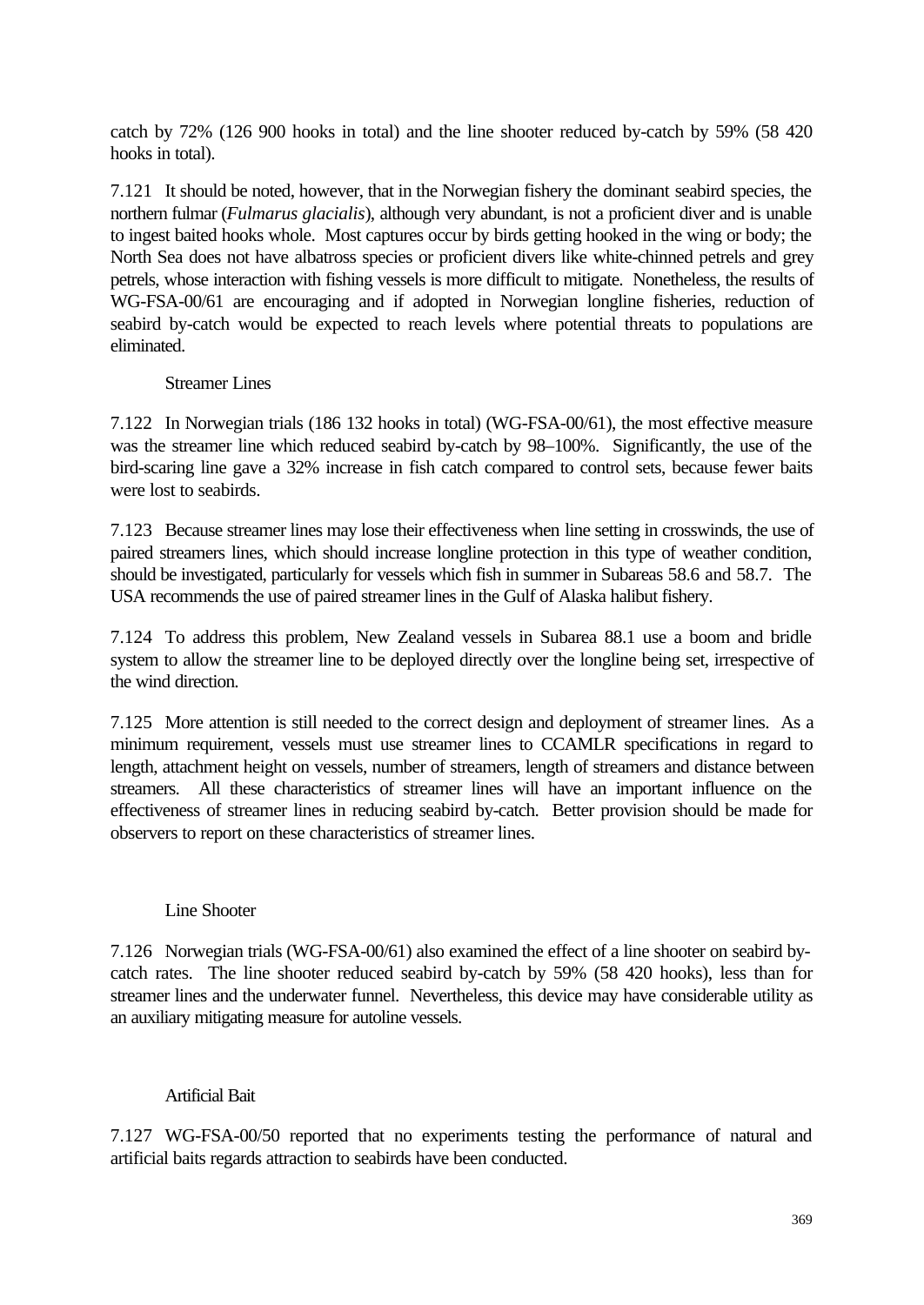### Line Weighting

7.128 WG-FSA-00/58 reported on the effect on longline sink rate of a range of environmental and operational issues of autoline vessels fishing in Subarea 88.1. Of the effects tested, added weight explained 72% of the variance in the sink rate of longlines to 15 m depth. Swell height and setting speed explained an additional 4% and 2% respectively. The results to date are preliminary, but when the work is completed the ensuing model will, potentially, eliminate the need to use time-depth recorders to estimate longline sink rates on autoline vessels.

### Toothfish Pots

7.129 WG-FSA-00/23 reported on the use of pots to catch toothfish, as a method to avoid seabird by-catch, in Subarea 48.3. A total of 11 088 pots was deployed between 16 March and 11 May 2000. No seabirds were caught during the trial, although plenty of seabirds were available to interact with vessels. This suggests that the use of pots will eliminate seabird by-catch. However, present catch rates of toothfish were not commercially viable and there was a significant catch of crabs. Technological refinements are necessary before the feasibility of this fishing practice can be verified and further trials are planned.

### Other Measures

7.130 Mr Smith reported that initial trials had been undertaken with a laser gun and aircraft spotlights within the New Zealand EEZ. The results were such that full trials were considered inappropriate as the measures appeared totally ineffective.

### General

7.131 The Working Group considered a New Zealand report on the technical feasibility of video monitoring of seabird interactions on fishing vessels (WG-FSA-00/62). The study concluded that the technology is now available to go forward with this method, that the costs are still moderately high and that without suitable software the issue of viewing all footage onshore remains. However, the study suggests that the method is technically feasible and that a pilot trial should go ahead.

7.132 The Working Group cautioned that when considering the substitution of observers with video surveillance of fishing operations, there is enhanced potential for fishers to disguise by-catch events. For example, the practice in some fisheries of line-cutting prior to landing of a by-catch species (WG-FSA-98/31) could mean that the identity of by-catch could go unrecorded by video.

7.133 Nevertheless, the Working Group concluded that video monitoring of seabird interactions on fishing vessels could be very useful and possibly one way of increasing the proportion of hooks observed for seabird by-catch.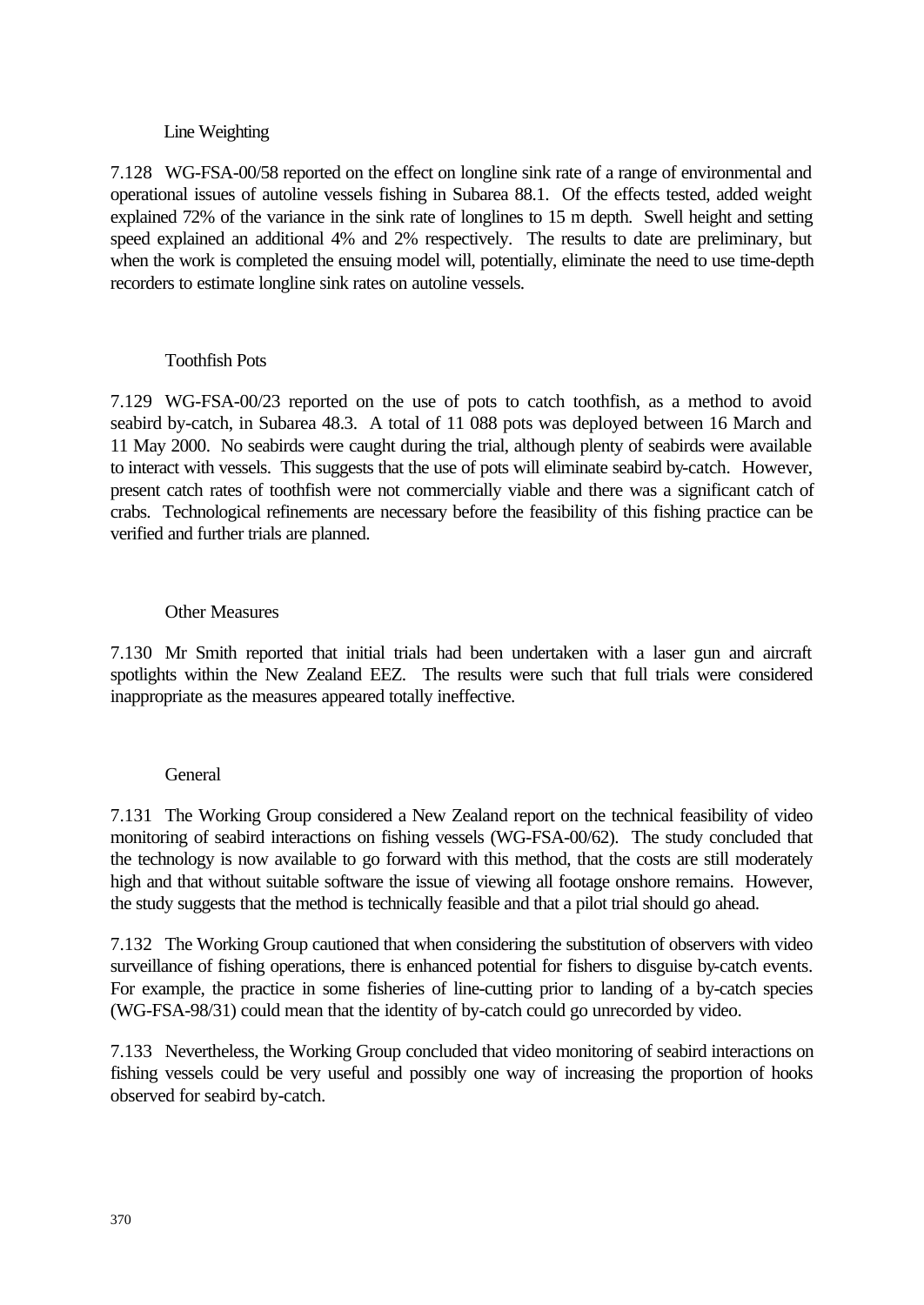Policy Considerations in relation to Mitigating Measures and Conservation Measure 29/XVI

7.134 Conservation Measure 29/XVI is the key element in minimisation of incidental mortality of seabirds during longlining in the Convention Area.

7.135 Last year WG-FSA and the Scientific Committee advised the Commission (SC-CAMLR-XVIII, Annex 5, paragraph 7.150) that:

- (i) sustained development of underwater setting offers the most likely medium- to longterm solution to the problem;
- (ii) work to develop line-weighting regimes to ensure sink rates that will preclude seabirds accessing bait offers the best short-term solution, as well as the likelihood of permitting exemption from several other mitigating measures currently in use in the Convention Area; and
- (iii) in the meantime, improved compliance with the existing suite of mitigation measures in Conservation Measure 29/XVI is essential.

7.136 Although there is still some continuing improvement in compliance with Conservation Measure  $29/XVI$  – and simple means exist to improve this further – three important problems remain:

- (i) how to get fishers to comply with the straightforward elements of the conservation measure, in respect of offal discharge, streamer lines and night setting;
- (ii) how to tackle the consistent inability of vessels to comply with the element of the conservation measure that specifies the line-weighting regime for Spanish system longliners; and
- (iii) how to develop the requirements for an appropriate line-weighting regime for autoliners.

7.137 Some suggestions on the way forward on these topics, including the potential for revision of elements of Conservation Measure 29/XVI, are set out below.

### Offal Discharge

7.138 The Working Group noted the reluctance of some vessels fishing in the Convention Area to implement easy-to-achieve conservation measures such as discharging offal on the opposite side of the haul. Three vessels (*Isla Sofia*, *Isla Camila* and *Jacqueline*) continued to discharge offal on the same side as the haul, in direct contravention of Conservation Measure 29/XVI. Attention was drawn to this situation involving these three vessels last year (SC-CAMLR-XVIII, Annex 5, paragraph 7.110). This year the *Faro de Hercules* also discharged offal in a manner in contravention of the conservation measure. Reconfiguring vessels to comply with this measure is clearly feasible, as demonstrated by the compliance achieved by most vessels currently fishing in the Convention Area (i.e. in Subarea 48.3 no compliance in 1997; 76% compliance in 2000). The fact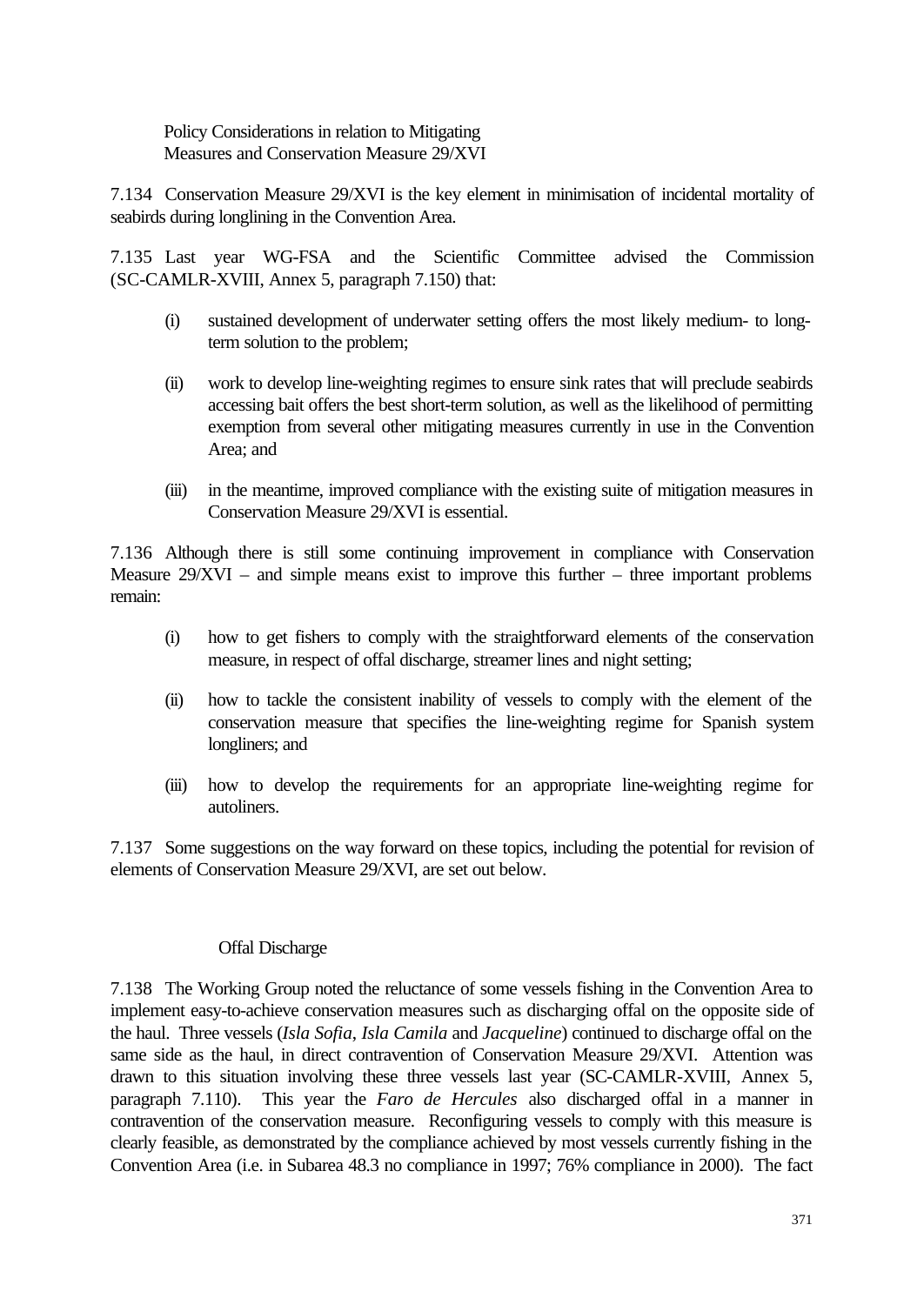that the vessels mentioned above continue to be licensed each year is contrary to the expressed views of the Commission on this topic (CCAMLR-XVII, paragraph 6.42(i)). The Working Group reiterated that vessels which have proven unable or unwilling to comply with this provision of Conservation Measure 29/XVI should not be allowed to fish in the Convention Area.

#### Streamer Lines

7.139 Paragraph 7.125 indicates the importance of adhering strictly to the provisions of Conservation Measure 29/XVI in this regard, as a minimum requirement. Paragraphs 7.123 (use of paired streamer lines) and 7.124 (device to centre a streamer line over the longline) indicate potential improvements to the nature and operation of streamer lines which could be reflected in some future revision of the conservation measure. Members are urged to test these potential improvements and report to the Working Group on their efficacy.

## Night Setting

7.140 The Working Group reiterated the importance of avoiding setting during daylight, and in particular during dusk and dawn, as many species, particularly white-chinned petrels, are very active at these times.

7.141 It is possible that part of the failure to comply with this measure reflects uncertainty over the definition of the light levels that constitute the beginning and end of night. It was suggested that some simple device (e.g. light meter, Secchi disk) might be provided to give fishing masters and observers unambiguous empirical guidance as to when line setting should commence. Members were encouraged to investigate this further.

7.142 Even without such assistance, compliance with this element of the conservation measure – which is of particular importance – is very straightforward. Vessels which are unable or unwilling to comply should not be allowed to fish in the Convention Area.

### Line Weighting – Spanish System

7.143 The current prescription for Spanish system longlining of a minimum of a 6 kg weight spaced every 20 m has proven consistently unattainable by any vessel since its introduction. Dr Robertson reported that correspondence with fishing masters indicated that 20 m weight spacing was insufficient to bridge undulations in bottom topography, causes line tangles during setting and hauling, and requires slower setting speeds and heavier mother lines.

7.144 Although none of these problems are incapable of solution, albeit at extra cost and effort to the fisher, the Working Group felt that there was a strong case for an interim relaxation of the current requirements of this element of Conservation Measure 29/XVI.

7.145 The Working Group recollected the line-weighting experiment carried out last year (SC-CAMLR-XVIII, Annex 5, paragraphs 7.111 to 7.115) which showed that increasing line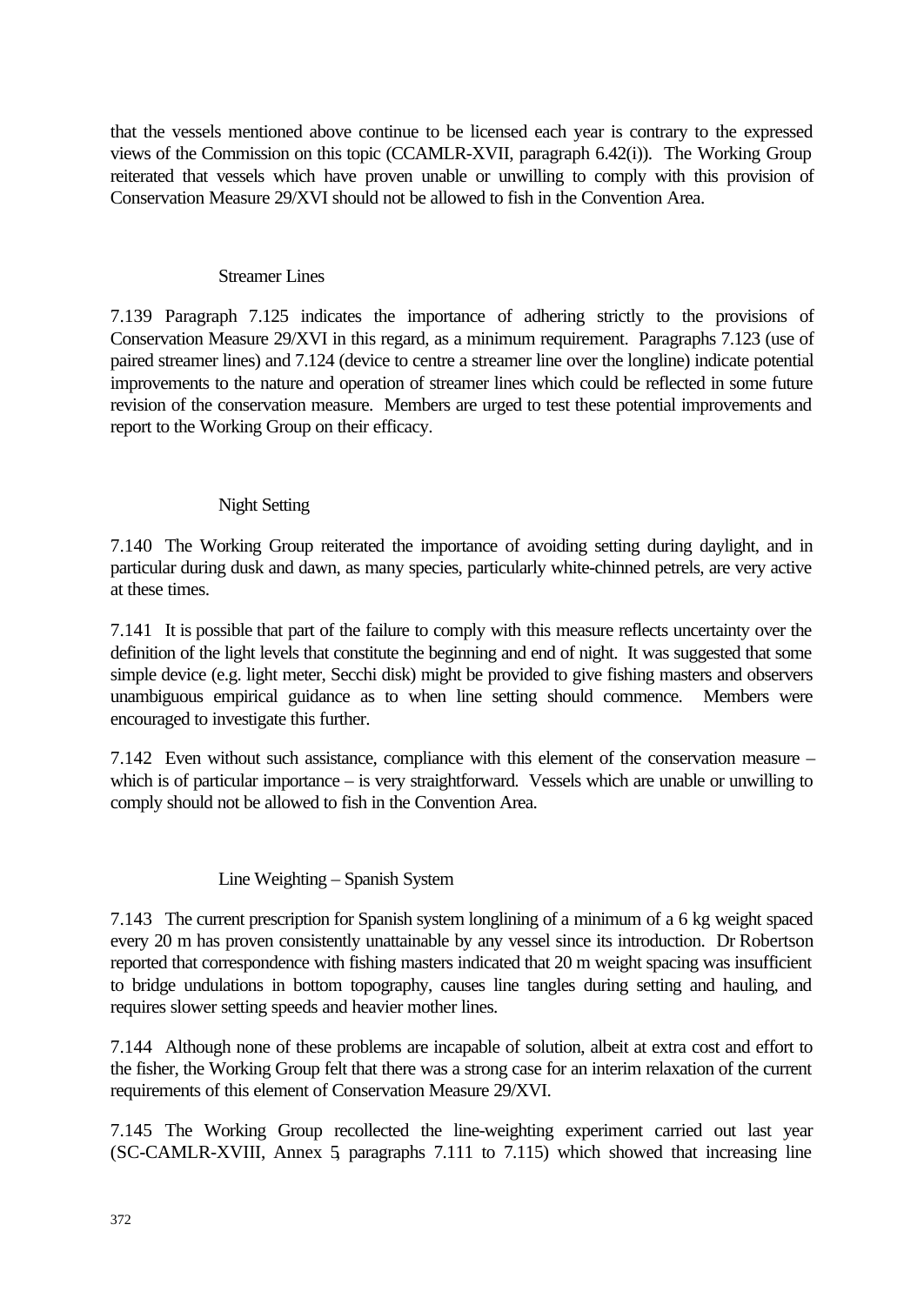weighting from 4.25 kg at 40 m to 8.5 kg at 40 m reduced bird mortality from 3.98 birds/thousand hooks to <1.0 birds/thousand hooks when setting during daylight in the breeding season of susceptible albatross and petrel species in Subarea 48.3.

7.146 In circumstances where all other elements of Conservation Measure 29/XVI apply (e.g. in respect of night setting, streamer lines and offal discharge) and with appropriate closed seasons, the Working Group recommended that the line-weighting regime for the Spanish system of longlining should be set at weights of a minimum of 8.5 kg spaced at no more than 40 m intervals.

7.147 Members, technical coordinators and observers were encouraged to report in detail on the use of, and compliance with, this requirement. Further experiments on line weighting were encouraged to try to develop a regime that might be appropriate for use at times of year other than winter and for times of day other than night time.

# Line Weighting – Autoline System

7.148 Currently, Conservation Measure 29/XVI does not include a line-weighting requirement for autoline vessels. The Working Group noted New Zealand's proposed experimental work in Subarea 88.1 to complete a predictive model for autoline sink rates taking into account line weight and environmental variables. The Working Group strongly supported this initiative. It encouraged Members to conduct similar trials in areas where the interaction between albatrosses and diving species of petrels and longlines will be more difficult to mitigate. At the completion of such trials the Working Group should be in a good position to recommend a line weighting for autoline vessels that will have utility for all subareas of the Convention Area.

### General Observations

7.149 The Working Group recommended that seabird by-catch in the Convention Area should be managed by measures adopted in Subarea 48.3, where in the 1999/2000 season with over 14 million hooks set only 21 seabirds were estimated to have been caught. In Subarea 48.3 the combination of a closed season in summer, night setting, the use of streamer lines and proper offal discharge practices has effectively solved the seabird by-catch problem.

7.150 The Working Group recognised that the ultimate aim in managing seabird by-catch in the Convention Area will be to allow fishing at any time of day without seasonal closure of fishing grounds. However, current indications are that allowing fishing in summer, at night, using streamer lines, proper offal discharge practices and c. 40 m between weights on longlines (current practice for Spanish system vessels) will still result in unacceptably high mortality of seabirds. Clearly, more time is required to allow experimentation into the effectiveness of line-weighting concepts and underwater setting devices with the Spanish system that will reduce seabird by-catch and be more acceptable to the fishing industry. In the meantime, the Working Group believed that seabird by-catch in the Convention Area should be managed in accordance with practices adopted in Subarea 48.3.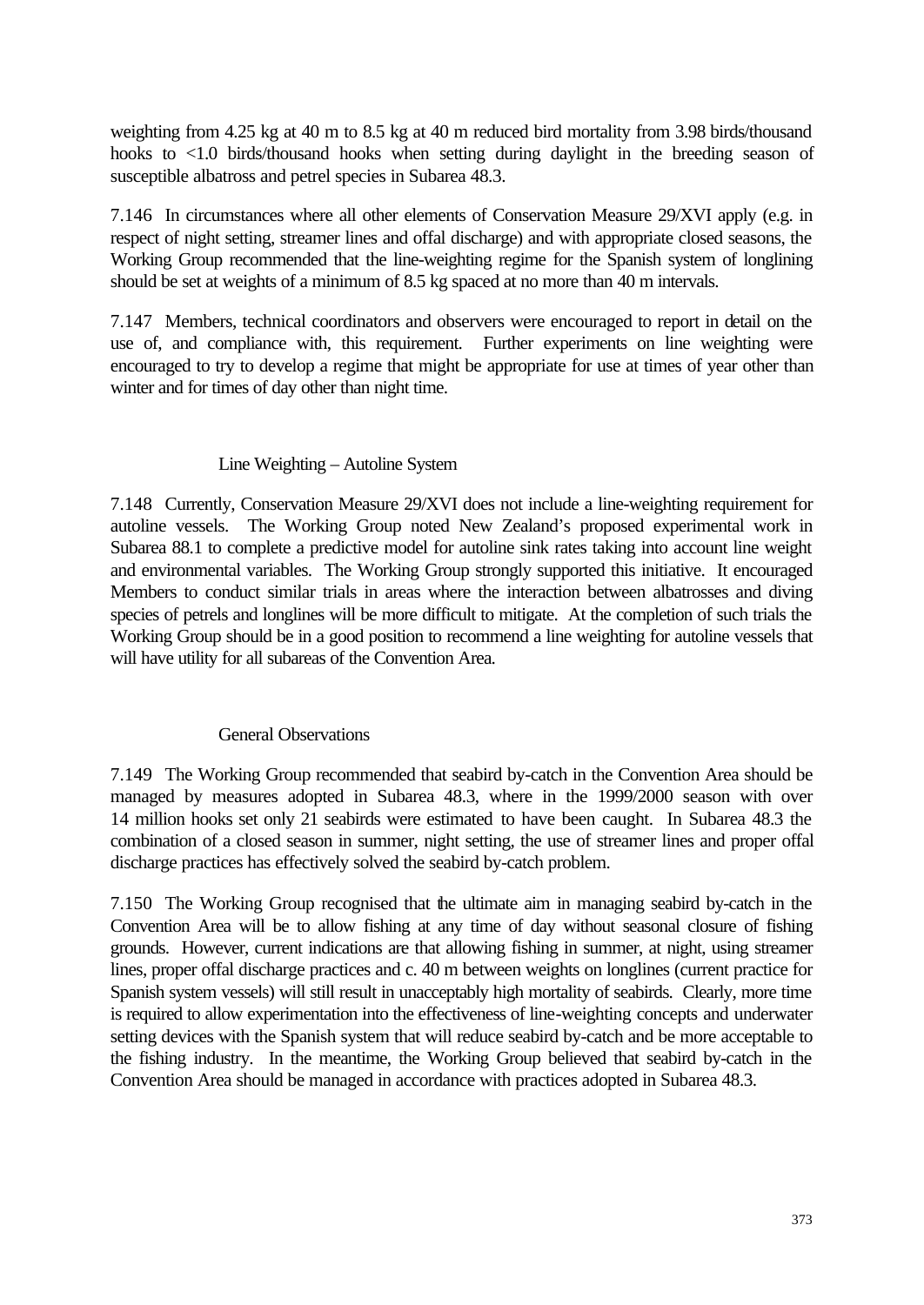### Vessel Accreditation

7.151 In spite of the successes in Subarea 48.3, best practice regarding the use of streamer lines, night setting and offal discharge procedures has not been achieved and should be, especially since these mitigating measures are simple and easy to use.

7.152 The Working Group therefore recommended that vessels should not be allowed to fish in the Convention Area unless they comply completely with all the elements of Conservation Measure 29/XVI relating to streamer lines, night setting and offal discharge.

7.153 The Working Group recommended that these requirements should be brought to the attention of technical coordinators (and through these to fishing companies and fishers) at the earliest opportunity after the conclusion of the Commission meeting this year. It should be made absolutely clear that vessels unable to comply with the elements of Conservation Measure 29/XVI relating to night setting, offal discharge and streamer lines should not expect to be allowed or licensed to fish in the Convention Area in 2000/01.

International and National Initiatives relating to Incidental Mortality of Seabirds in relation to Longline Fishing

## Workshop on Albatross and Petrel Mortality from Longline Fishing

7.154 This workshop, held in Hawaii, USA, in May 2000 and attended by approximately 75 biologists, resource managers and conservationists from many countries (including eight members of WG-IMALF), reviewed the effects of longlining on albatrosses and petrels on a global scale (SC-CAMLR-XIX/BG/12). The workshop made recommendations, relating to albatross research and conservation, in respect of:

- (i) the use of appropriate multilateral, intergovernmental instruments, mechanisms and fora;
- (ii) improved practical means to reduce seabird by-catch and promote their wide and effective use; and
- (iii) enhanced monitoring of seabird by-catch and population trends, complemented by relevant research into population structure, dynamics and foraging ecology.

7.155 The workshop indicated that priorities for sustaining existing research and monitoring work, and developing new studies were:

- (i) monitoring of status and trends of albatross populations, complemented by demographic research;
- (ii) undertaking genetic studies to understand structure and stock identity within albatross species and populations;
- (iii) collecting comprehensive data on by-catch rates and fishing effort; and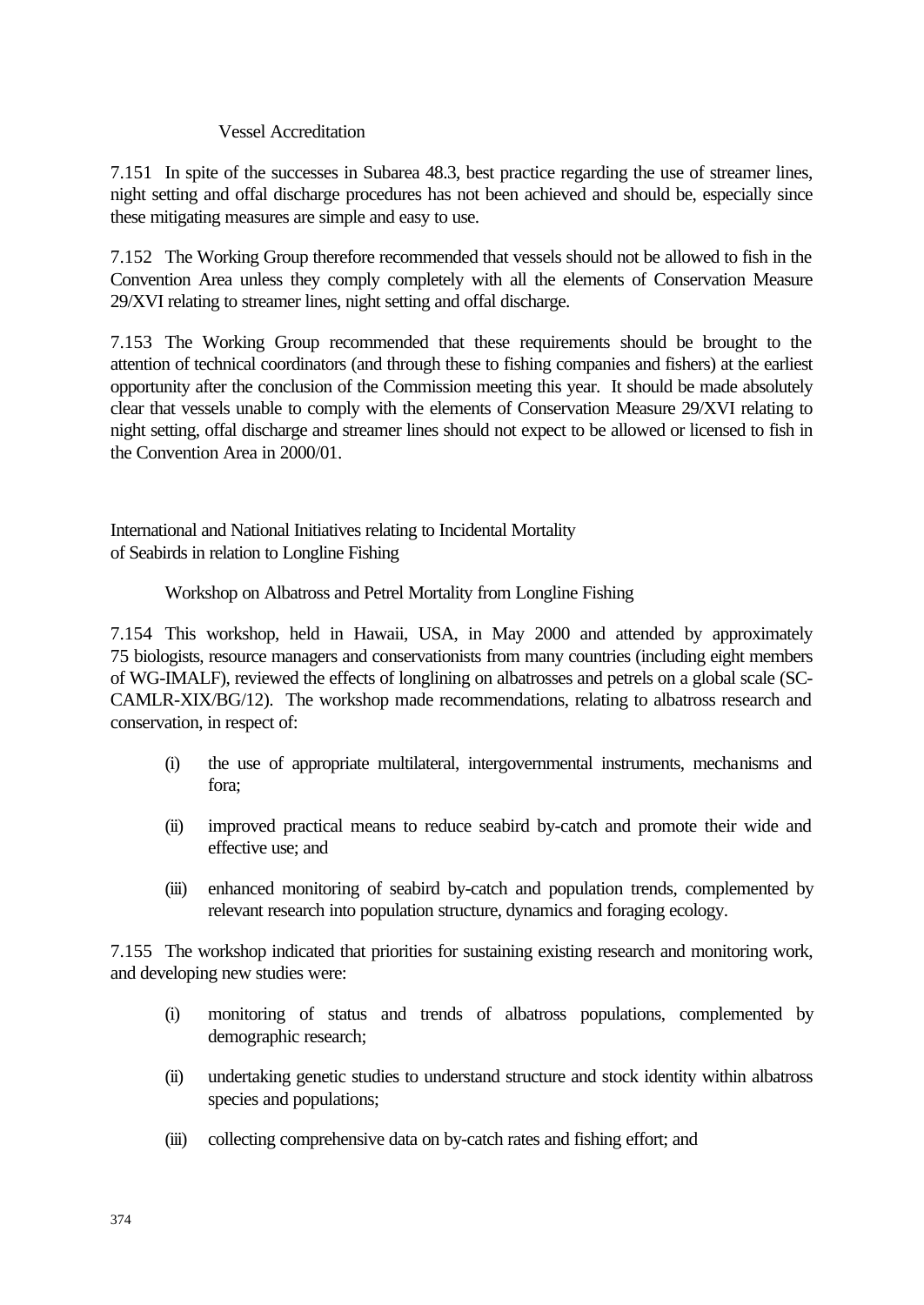(iv) defining foraging ranges by age, sex and season, using new technologies, devices and analytical approaches.

7.156 In order to facilitate cooperation and information exchange throughout the international seabird research and conservation communities, the workshop recommended that the issue of seabird mortality in longline fisheries should be addressed by means of further national and international workshops and conferences. BirdLife International was invited, in the context of its 'Save the Albatross Campaign', to sponsor a workshop in 2001 among Latin-American states to address the issue of seabird by-catch in longline fisheries in that region.

7.157 The Working Group was informed that this workshop is to be held in Montevideo, Uruguay, and will be co-convened by Uruguayan and Brazilian scientists. Dates will be advised to CCAMLR as soon as they are available.

7.158 In respect of training scientific observers for longline fisheries, the Hawaiian workshop attempted to facilitate collaboration between New Zealand and South American countries. New Zealand funding for such initiative is understood to be available and it is hoped that a way to utilise this will be arranged at the Montevideo workshop.

FAO International Plan of Action for Reducing Incidental Catch of Seabirds in Longline Fisheries (IPOA–Seabirds)

7.159 Last year Members were invited to report on progress in developing NPOA–Seabirds under the FAO–IPOA initiative (SC-CAMLR-XVIII, paragraph 4.75(i) and Annex 5, paragraph 7.131).

7.160 Mr Smith reported that New Zealand has completed its review of seabird interactions with longline fisheries as required by FAO. The review has resulted in the development of a draft NPOA–Seabirds. The draft has been circulated within New Zealand for consultation, and implementation is planned for early 2001. Copies are available from New Zealand and requests can be forwarded to <smithn@fish.govt.nz>.

7.161 Mr Baker reported that Australia's responsibilities in meeting the requirements of an NPOA are largely met by the implementation of the Threat Abatement Plan (TAP) for the incidental catch (or by-catch) of seabirds during oceanic longline fishing operations. This plan was prepared by the Australian Government following the listing in 1995 of longline fishing as a key threatening process under the *Endangered Species Protection Act 1992*.

7.162 The objective of the TAP is to reduce seabird by-catch in all fishing areas, seasons and fisheries to below 0.05 birds/thousand hooks, based on 1998 fishing levels. This represents a reduction of up to 90% of seabird by-catch within the Australian Fishing Zone (AFZ), and should be achievable within the five-year life of the plan. The TAP prescribes the actions necessary to achieve this objective.

7.163 Australia is still intending to prepare an NPOA. The main contribution of the NPOA will be to outline an approach by which the issue of seabird by-catch can be promoted through regional fisheries fora, including the facilitation of information exchange and mitigation technologies. It is expected that a draft document will be prepared by the end of the year.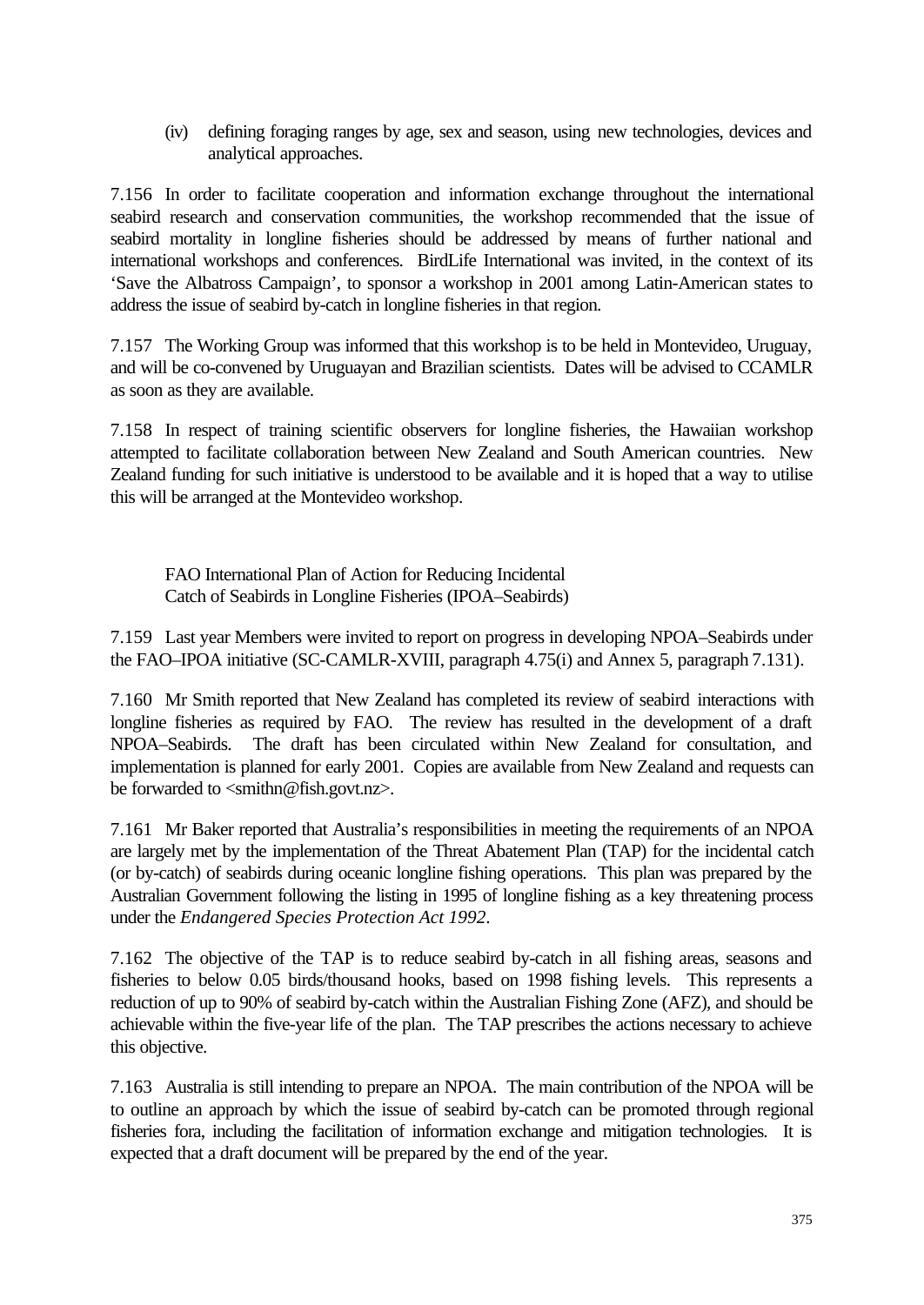7.164 For Brazil, Dr Fanta indicated that, as part of the initiatives being generated by new national committees responsible for fisheries and environmental matters, scientists with experience of longline fisheries and seabird interactions had been invited to collaborate in the preparation of a draft NPOA.

7.165 Prof. C. Moreno (Chile) indicated that he was responsible for coordinating the preparation of a draft NPOA for Chile.

7.166 Prof. Croxall reported that the European Community had recently decided to embark on an assessment of Community longline fisheries. A questionnaire had been circulated to members requesting information on the nature and extent of longline fishing (and associated incidental catches of seabirds) in the waters of European Community Member States and on the high seas, and what, if any, actions are being taken to address by-catch issues. It was hoped that the European Community would agree to produce a Community-based plan to ensure harmonisation among fleets operating in different European Community EEZs and regional seas. Some issues relating to operations regarding overseas territories may still need to be clarified.

7.167 Dr Holt reported that the USA draft NPOA would be completed by the end of 2000. Further details can be obtained from www.nmfs.noaa.gov or from <kim.rivera@noaa.gov>.

7.168 Norway was understood to be developing an NPOA but no details were available to the meeting.

7.169 No information on progress towards NPOAs was available for other CCAMLR Members. All Members were requested to provide WG-IMALF with information on the progress of their NPOAs, making copies as widely available as appropriate.

Convention on the Conservation of Migratory Species

7.170 The 6th Conference of Parties (COP) to the Convention on the Conservation of Migratory Species of Wild Animals (CMS or Bonn Convention), was held in South Africa in November 1997. Dr J. Cooper (South Africa) attended as an observer of the CCAMLR Scientific Committee. SC-CAMLR-XIX/BG/7 reports on discussions and outcomes of this conference which may be of interest to CCAMLR.

7.171 A proposal by South Africa to add five species of *Procellaria* and two species of *Macronectes* petrels to Appendix II of the CMS was accepted. This listing opens the way for the development of a Range-State Agreement to further their protection. At earlier meetings of the CMS Scientific Council the need for a Southern Hemisphere Albatross Agreement had been recognised. As albatrosses, *Procellaria* petrels and *Macronectes* petrels are all subject to incidental mortality arising from longline fishing, the moves by CMS to further the conservation and protection of these birds were welcomed by the Working Group.

Regional Agreement for the Conservation of Albatrosses

7.172 The WG-IMALF meeting in 1999 was informed of the efforts by the Group of Temperate Southern Hemisphere Countries (known as the Valdivia Group) to develop an agreement for the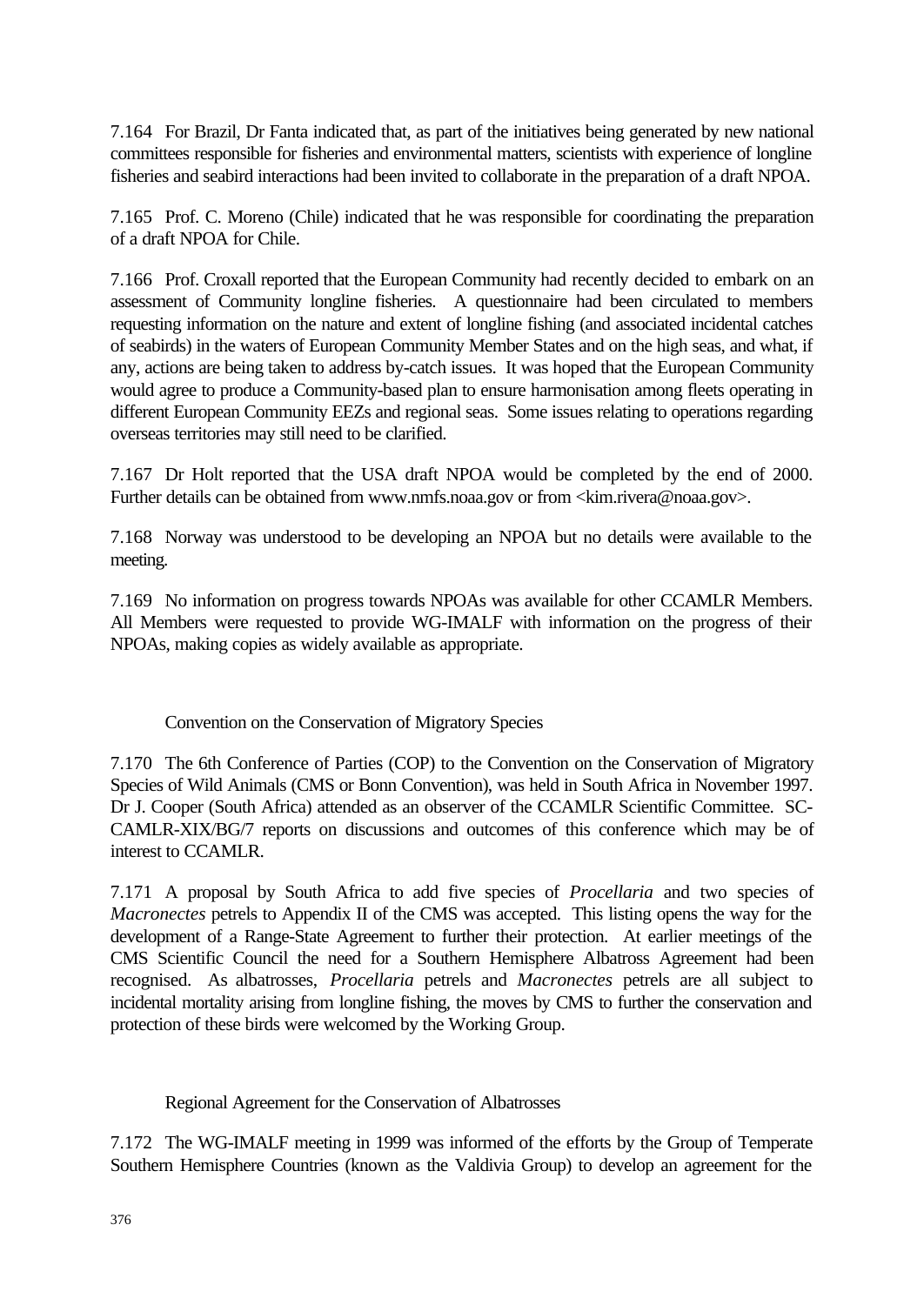conservation of albatrosses in cooperation with other southern hemisphere albatross Range States. Members of the Valdivia Group are Argentina, Australia, Brazil, Chile, New Zealand, South Africa and Uruguay. The Working Group was advised of further actions to progress this initiative which have taken place over the last 12 months (CCAMLR-XIX/BG/10 and BG/15).

7.173 Following Resolution 6.3 at the 6th COP to the CMS in South Africa, Australia held a number of informal consultations with relevant Range States to discuss the development of an international Agreement on albatross conservation.

7.174 The positive outcomes of these consultations resulted in Australia hosting the first international meeting to which all southern hemisphere albatross and petrel Range States were invited. This meeting was held in Hobart, Australia, from 10 to 14 July 2000, and aimed to facilitate the development of an Agreement on the Conservation of Albatrosses and Petrels of the Southern Hemisphere. The meeting was a significant step towards effective global cooperation in albatross and petrel conservation. A total of 28 parties was invited to attend the meeting, including Range States and international organisations. Twelve Range States of southern hemisphere albatrosses and petrels and five international organisations attended the meeting. CCAMLR was represented by its Science Officer.

7.175 The meeting unanimously supported the fundamental principle of developing an international agreement focused on the conservation of albatrosses and petrels. The purpose of the agreement is to establish a cooperative and comprehensive framework and process to restore southern hemisphere albatrosses and petrels to a favourable conservation status. The agreement aims to stop or reverse population declines by coordinating action to mitigate known threats to albatross and petrel populations.

7.176 The general structure and format for an Action Plan (Annex 2 of the Agreement) was developed. The details of this Action Plan were subject to further consideration by participating parties, who were requested to provide comments to the Chair of the CMS Scientific Council by the end of September 2000. The Convener of WG-IMALF coordinated responses on the Action Plan from Working Group members.

7.177 All participants at the Hobart meeting (paragraph 7.174) agreed that a formal negotiation towards a legally binding agreement to promote albatross conservation should be the next step, and that this should occur as soon as practicable. South Africa has offered to host the next meeting, provisionally early next year. It is hoped that a technical meeting to further develop the content of the draft Action Plan could be held immediately prior to the proposed negotiation session.

7.178 The Working Group welcomed the progress made towards an agreement which had very substantial implications for the conservation of seabirds in marine and terrestrial ecosystems. It recommended that all Members of CCAMLR should participate actively in these meetings, especially by facilitating the attendance of appropriate technical and scientific experts.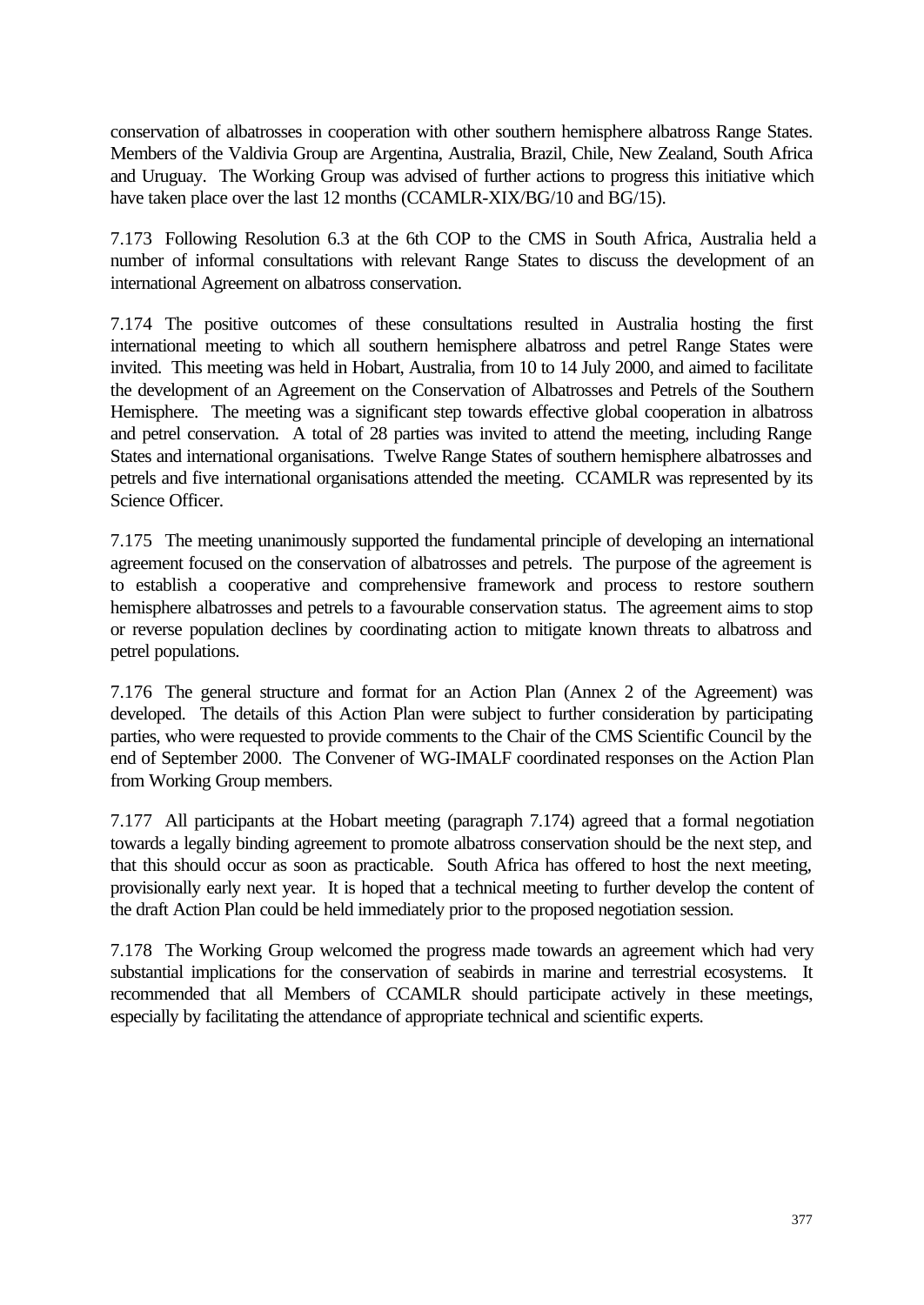International Fishers' Forum

7.179 The Working Group noted that New Zealand's International Fishers' Forum (IFF) on Solving the Incidental Capture of Seabirds in Longline Fisheries is to be held the week after the CCAMLR Commission meeting.

7.180 The forum will be an opportunity for fishers, gear technologists and researchers to meet and discuss mitigation measures used in longline fisheries around the world, and to learn about new measures currently under development. A second objective for the forum will be to address the use of modelling tools to predict the impact of fisheries on seabird species. Seabird modelling experts will report on projects undertaken to date and will consider questions posed by workshop participants.

7.181 The Working Group encouraged Member countries longlining in the Convention Area to facilitate the participation of other scientists, fishery managers and fishers in the IFF. It noted that several members of the Working Group would participate in the IFF.

Commission for the Conservation of Southern Bluefin Tuna (CCSBT)

7.182 No information was available this year to the Working Group from this Commission or from its Ecologically Related Species Working Group (ERSWG). It was understood that the ERSWG had not met in 2000.

Indian Ocean Tuna Commission (IOTC)

7.183 No information was available this year to the Working Group from this Commission.

#### **General**

7.184 Prof. Moreno summarised recent initiatives in Chile, under the auspices of WG-IMALF, which had arisen from the tri-nation collaborative project (involving Australia, Chile and the UK) of research on albatrosses at Islas Diego Ramirez.

7.185 Prof. Moreno, Drs J. Valencia (INACH) and Robertson held discussions with Mr D. Albarran Ruiz-Clavijo, Undersecretary of Fisheries and Chair of the Chilean CCAMLR Committee, to discuss potential Chilean activities to address incidental mortality of seabirds in longline fisheries.

7.186 The meeting had recollected the importance of Chilean waters and activities by Chilean fisheries with respect to albatrosses breeding at Chilean sites and to those visiting from elsewhere, particularly New Zealand.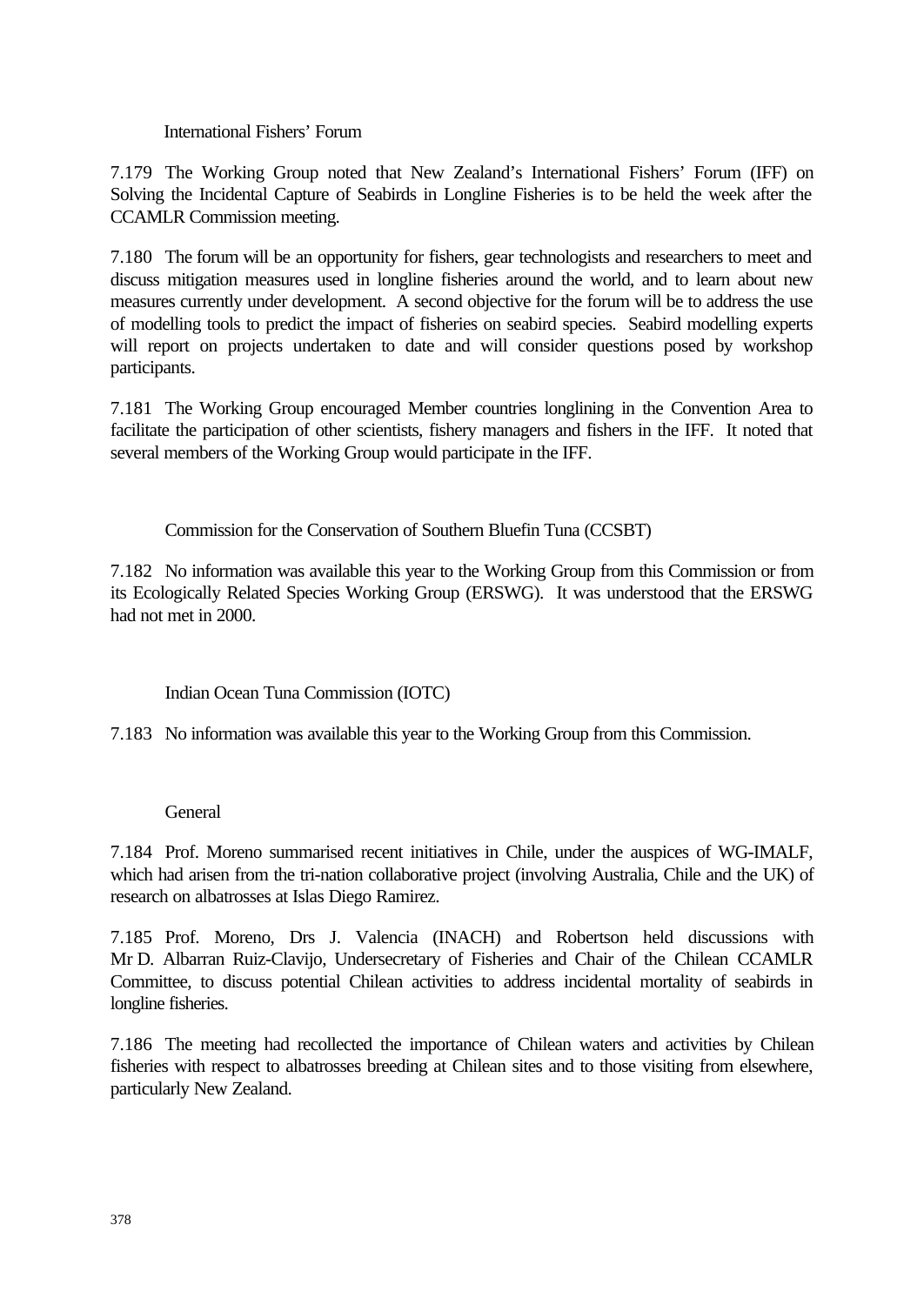- 7.187 It was agreed that:
	- (i) relevant data could be collected from Chilean artisanal longline fisheries and from the longline fisheries for hake in the southern channels (which are believed to have very low seabird by-catch rates due to using droplines);
	- (ii) future discussions and actions relating to incidental mortality should involve collaboration with the major commercial fishery interests;
	- (iii) a meeting would be held, before the end of 2000, with companies involved in southern demersal longline fisheries, to discuss how to reduce incidental mortality; and
	- (iv) legislation would be prepared to provide an appropriate basis, along the lines of the CCAMLR scheme, for the operation of scientific observers on board Chilean longline vessels operating in national waters.

7.188 The Working Group congratulated Prof. Moreno and Dr Robertson for facilitating these important developments and offered whatever assistance would be appropriate to develop these and other initiatives (e.g. FAO–NPOA).

7.189 The Working Group noted with appreciation the efforts of the World Bird Federation of Taiwan (in association with BirdLife International) to provide information for fishers on the avoidance of incidental mortality in longline fisheries. Copies of the two leaflets, widely circulated within Taiwanese fishing industries, are provided in SC-CAMLR-XIX/BG/21.

Advice to the Scientific Committee

Research into the Status of Seabirds at Risk

7.190 The review of availability of data on:

- (i) size and trends of populations of albatross species and of *Macronectes* and *Procellaria* petrel species vulnerable to interactions with longline fisheries (paragraph 7.9(i));
- (ii) the foraging ranges of populations of these species adequate to assess overlap with areas used by longline fisheries (paragraph 7.9(ii)); and
- (iii) genetic research relevant to determining the provenance of birds killed in longline fisheries (paragraph 7.12);

revealed that considerable further detail is necessary for which Members will be requested during the coming year (paragraphs 7.10, 7.11 and 7.14).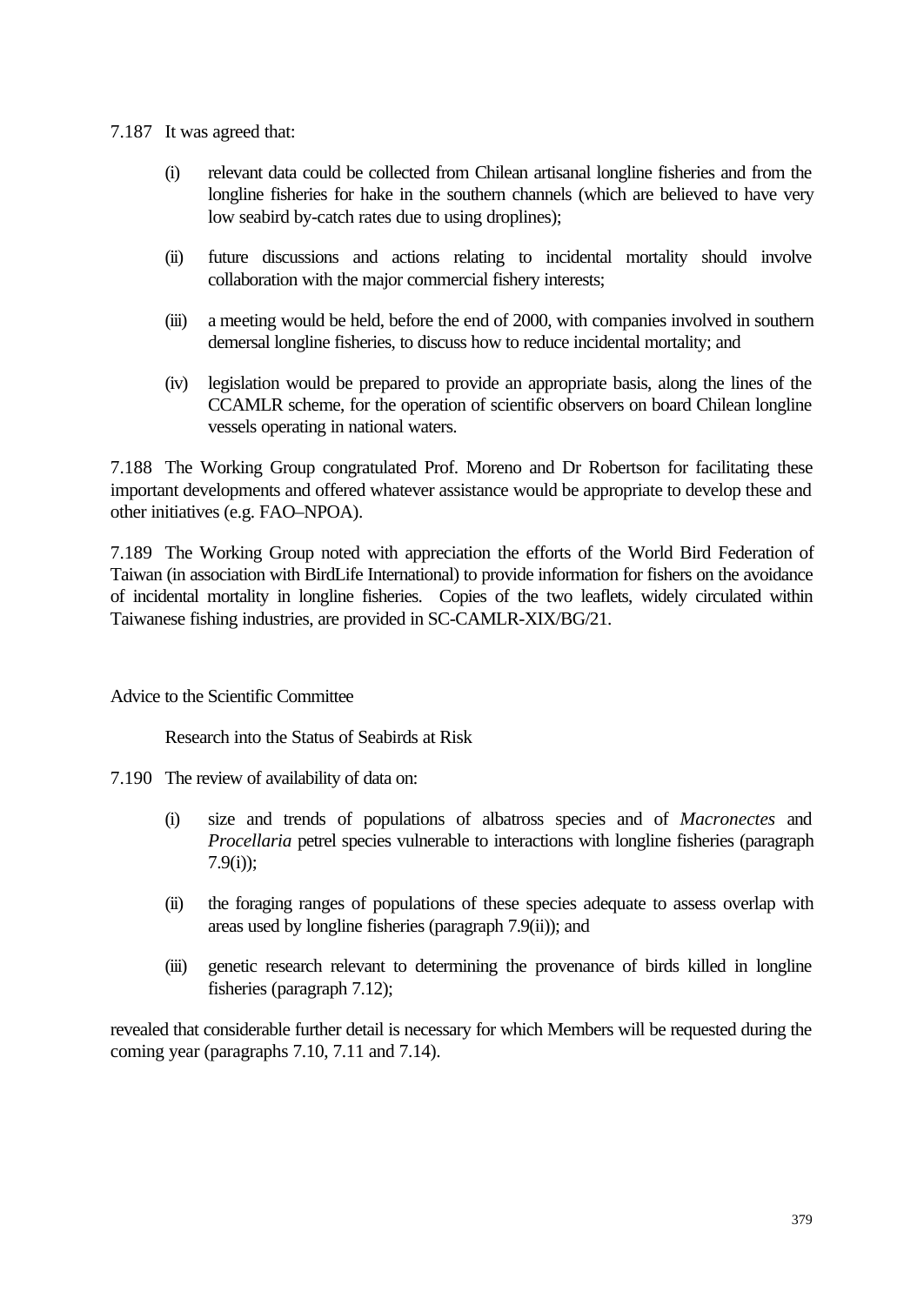Incidental Mortality of Seabirds during Regulated Longline Fishing in the Convention Area in 2000

- 7.191 (i) Timely data submission ensured comprehensive analysis of this year's data (Tables 48 to 51).
	- (ii) Accuracy of seabird by-catch estimation is still affected by the low proportion of hooks being observed on some cruises, particularly in Subarea 48.3 (paragraphs 7.25 to 7.29); intersessional work to address this issue is required (paragraph 7.30).
	- (iii) For Subarea 48.3 the total estimated seabird by-catch was only 21 birds at a rate of 0.0004 birds/thousand hooks (paragraphs 7.32 and 7.33) (compared with 210 at a rate of 0.01 birds/thousand hooks last year); fishing season restrictions and improved compliance with Conservation Measure 29/XVI have reduced by-catch in the regulated fishery in this subarea to negligible levels (paragraph 7.49).
	- (iv) For Subareas 58.6 and 58.7 the total estimated seabird by-catch was 516 birds (a three-fold increase over last year) at a rate of 0.02 birds/thousand hooks (compared with 0.03 birds/thousand hooks last year) (paragraphs 7.34 and 7.35). Increased bycatch this year was mainly due to greater fishing effort, but poorer compliance with Conservation Measure 29/XVI also contributed (paragraph 7.50).
	- (v) Differences in by-catch rates between Subarea 48.3 and Subareas 58.6 and 58.7 were clearly attributable to:
		- (a) vessels in the latter subareas fishing in close proximity to major breeding sites of albatrosses and petrels during their breeding season; and
		- (b) poor compliance with night-time setting requirements (paragraph 7.43).

The Working Group reiterated its recommendation of last year that fishing within 200 n miles of the Prince Edward Islands should be prohibited from January to March inclusive (paragraph 7.44).

- (vi) Once again, the data for the French EEZs in Subarea 58.6 and Division 58.5.1 were not available for analysis; their submission was requested (paragraphs 7.45 and 7.46).
- (vii) For Subarea 88.1 there had been no seabird by-catch for the third successive year due to strict compliance with Conservation Measure 29/XVI (including the exemption from night setting) and Conservation Measure 190/XVIII (paragraph 7.47). No seabird by-catch was reported for fishing in Division 58.4.4 (paragraph 7.31).

#### Compliance with Conservation Measure 29/XVI

7.192 (i) Overall compliance with this conservation measure this year, compared to last year, was slightly improved in Subarea 48.3, slightly poorer in Subareas 58.6 and 58.7, poor in Division 58.4.4 and complete in Subarea 88.1.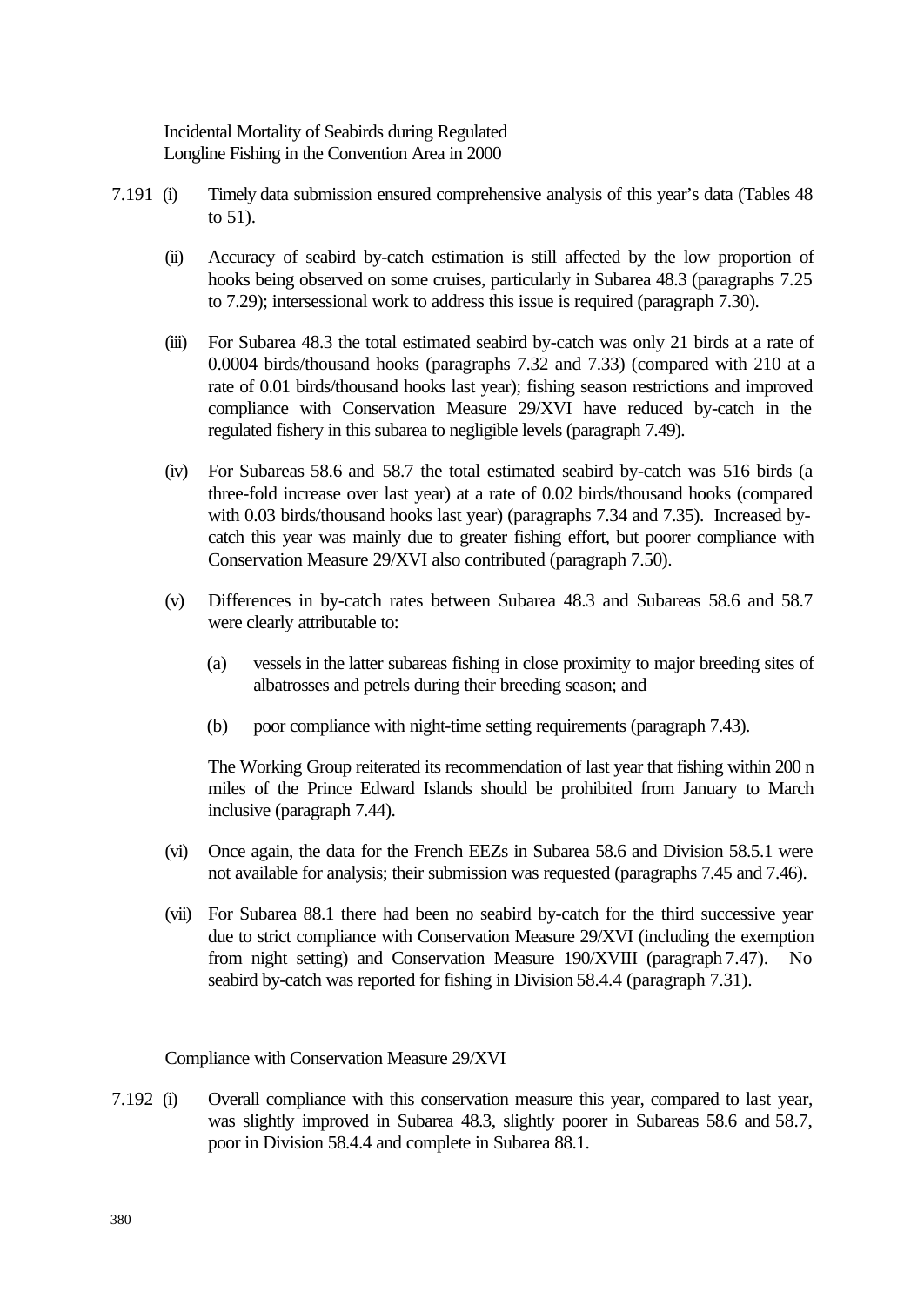- (ii) Streamer lines compliance with the streamer-line design was poor; only 33% of the streamer lines deployed complied fully, mainly because their length was less than 150 m. Vessels which have not complied with this element of the conservation measure over at least the last two years include *Argos Helena*, *Eldfisk*, *Illa de Rua*, *Isla Gorriti, Lyn, Jacqueline, Magallanes III, No. 1 Moresko* and *Tierra del Fuego* (Table 55 and paragraph 7.52).
- (iii) Offal discharge in Subareas 58.6, 58.7 and 88.1 there was  $100\%$  compliance with the requirement either to hold offal on board, or to discharge on the opposite side to where the line was hauled. In Subarea 48.3, 76% of the vessels discharged offal on the opposite side to hauling (compared with 71% in 1999); of these vessels 50% did not discharge offal during hauling operations. Three vessels (*Isla Sofía*, *Isla Camila* and *Jacqueline*) have never complied with this element of Conservation Measure 29/XVI (Table 55 and paragraphs 7.53 and 7.54).
- (iv) Night setting compliance improved in Subarea 48.3 from 80% last season to 92% this season, has reduced in Subareas 58.6 and 58.7 from 84% to 72%, and for the new fishery in Division 58.4.4 was only 50% (paragraph 7.55). Several vessels (*Eldfisk*, *Isla Camila*, *Isla Gorriti*, *Magallanes III, No. 1 Moresko* and *Tierra del Fuego*) have fished for at least the last two seasons and consistently failed to comply with this element of the conservation measure (Table 55 and paragraph 7.56).
- (v) Line weighting as in previous years, no vessels complied with line-weighting requirements for Spanish longline systems (6 kg every 20 m) (paragraph 7.58).
- (vi) Three vessels which first entered longline fisheries in the Convention Area in 2000, failed to comply with two or more elements of the conservation measure (Table 55 and paragraph 7.60).

Fishing Seasons

7.193 The Commission decision last year to delay the start of longline fishing in Divisions 58.4.3, 58.4.4, 58.5.1, 58.5.2 and Subareas 48.3, 48.4 and 58.6 from 15 April to 1 May probably contributed significantly to the reduction in seabird by-catch in Subarea 48.3 (paragraph 7.63).

Assessment of Incidental Mortality of Seabirds during Unregulated Longline Fishing in the Convention Area

7.194 (i) The estimates of potential seabird by-catch by area for 2000 (paragraphs 7.70 to 7.74, Tables 56 and 57) were:

| Subarea 48.3:                | 1 800–2 400 to 6 500–8 800 seabirds;        |
|------------------------------|---------------------------------------------|
| Subareas 58.6 and 58.7:      | 15 400–20 600 to 27 900–37 800 seabirds;    |
| Divisions 58.5.1 and 58.5.2: | 7 000–10 300 to 14 100–18 900 seabirds; and |
| Division 58.4.4:             | 1700–3 000 to 2 200–4 100 seabirds.         |

(ii) The overall estimated totals for the whole Convention Area (paragraph 7.75 and Table 57) indicate a potential seabird by-catch in the unregulated fishery of 26 400–35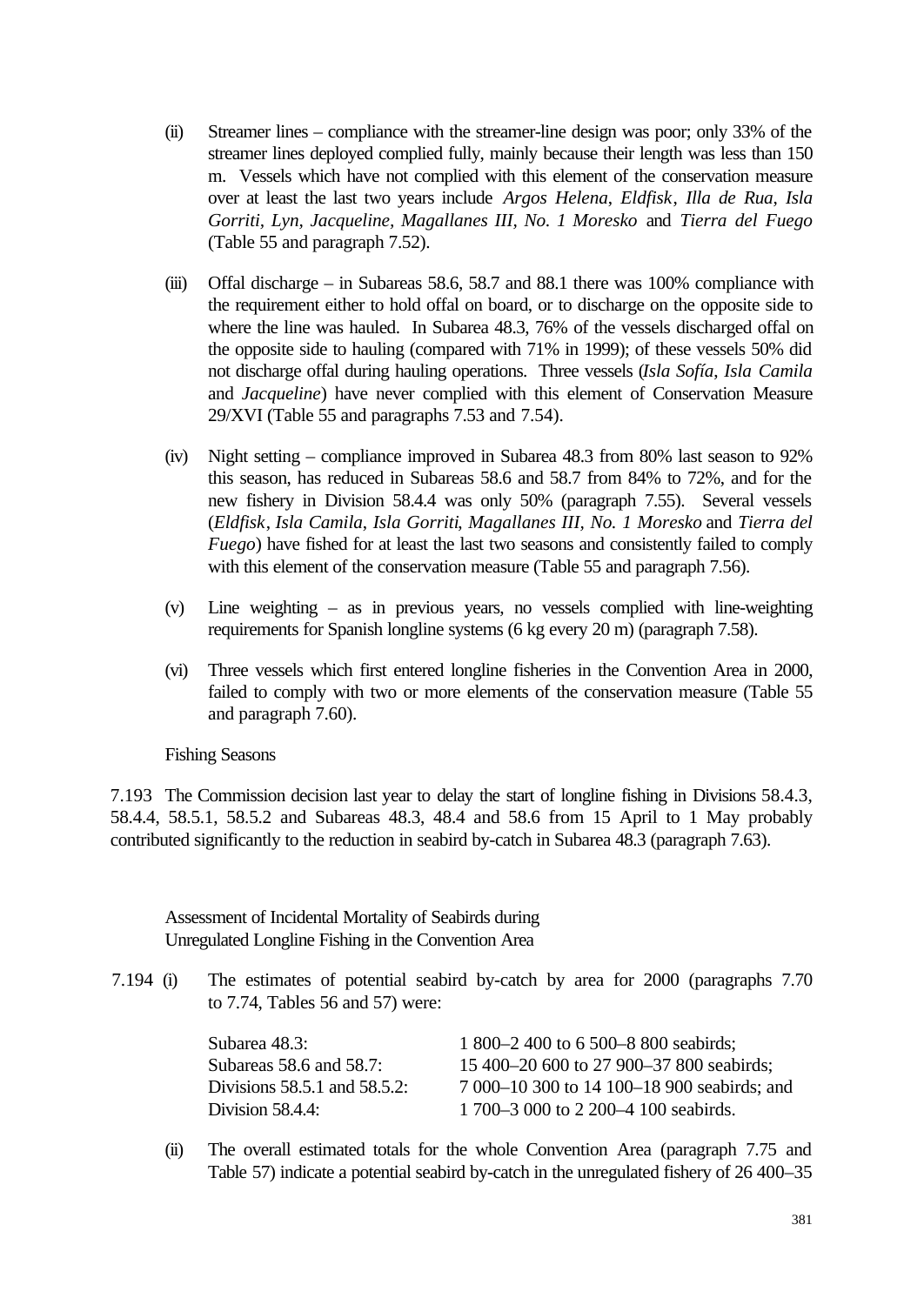300 (lower level) to 50 900–68 300 birds (higher level) in 1999/2000. This compares with totals of 17 000–27 000 (lower level) to 66 000–107 000 (higher level) in 1996/97 and 43 000–54 000 (lower level) to 76 000–101 000 (higher level) in 1997/98 and 21 000–29 000 (lower level) to 44 000–59 000 (higher level) in 1998/99.

- (iii) The species composition of the estimated potential seabird by-catch (Table 58) indicates a potential by-catch of 21 900–68 000 albatrosses, 5 000–11 000 giant petrels and 79 000–178 000 white-chinned petrels in the unregulated fishery in the Convention Area over the last four years (paragraph 7.81).
- (iv) The Working Group endorsed its conclusion of last year that such levels of mortality are entirely unsustainable for the populations of albatrosses, giant petrels and whitechinned petrels breeding in the Convention Area (paragraph 7.80).
- (v) The Scientific Committee was asked to recommend that the Commission take the most stringent measures possible to combat unregulated fishing in the Convention Area (paragraph 7.83).

Incidental Mortality of Seabirds in relation to New and Exploratory Fisheries

- 7.195 (i) Of the 22 new and exploratory fisheries approved for 1999, only four were operational in 1999/2000; no seabird by-catch was reported for any of these fisheries (in Subareas 58.6 and 88.1, and Division 58.4.4) (paragraphs 7.90 and 7.91).
	- (ii) The assessment of potential risk of interactions between seabirds and longline fisheries for all statistical areas in the Convention Area was reviewed, revised for Subareas 88.1 and 88.2, and provided as advice to the Scientific Committee and Commission in SC-CAMLR-XVIII/BG/23 (paragraph 7.89).
	- (iii) The 33 proposals by six Members for new and exploratory longline fisheries in 14 subareas/divisions of the Convention Area in 2000/01 were addressed, in relation to advice in SC-CAMLR-XVIII/BG/23 and Table 59.
	- (iv) The potential problems identified were:
		- (a) in proposals by Argentina for Subareas 48.1 and 48.2 and Divisions 58.4.2, 58.5.1 and 58.5.2, the desired fishing season has substantial overlap with the recommended season closure to protect seabirds;
		- (b) proposals by France (for Divisions 58.4.3, 58.4.4, 58.5.1, 58.5.2 and Subareas 58.6 and 58.7) do not specify a fishing season so cannot be assessed in this important regard; and
		- (c) in Subarea 88.1 there are important issues relating to exemptions from the nightsetting requirements of Conservation Measure 29/XVI (paragraphs 7.94 to 7.103).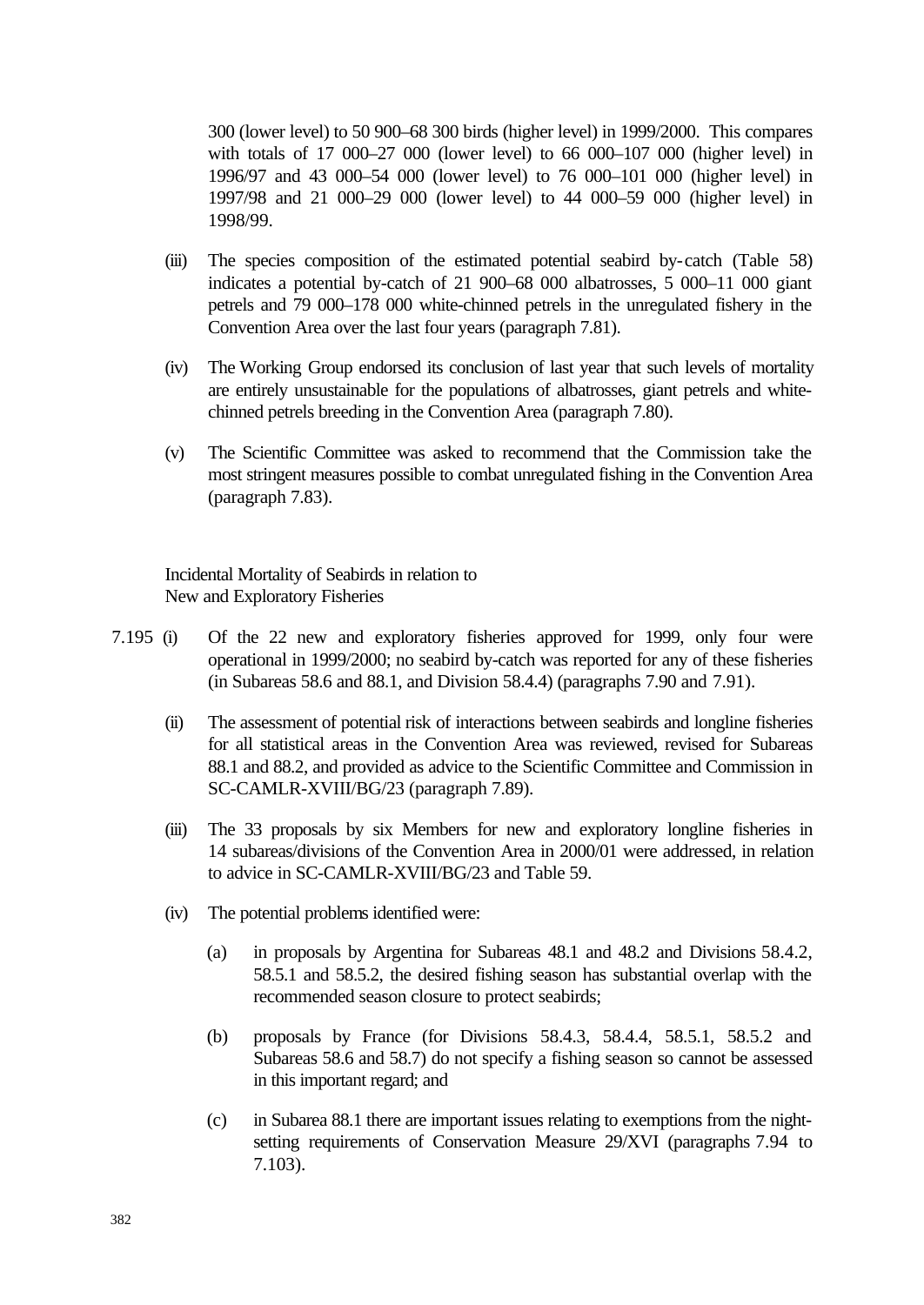Incidental Mortality of Seabirds during Longline Fishing outside the Convention Area

- 7.196 (i) The only formal report received related to potential by-catch of black-browed albatrosses (probably from South Georgia) in the Japanese autoliner longline fishery around Tristan da Cunha and Gough Islands (paragraphs 7.104 and 7.105).
	- (ii) The Working Group again requested reports from Members, for regions adjacent to the Convention Area, on longline fishing effort, on incidental mortality of seabirds and on implementation of mitigating measures (paragraphs 7.111 and 7.112). It also regretted the absence of any feedback to the meeting from CCAMLR observers at meetings of tuna commissions (paragraphs 7.182 and 7.183).

Research into and Experience with Mitigating Measures

- 7.197 (i) Offal discharge all vessels operating in the Convention Area should be encouraged either to process offal into fish meal on board, or return all offal to port for onshore processing into fish meal as is the practice by New Zealand (paragraph 7.116); any vessels still discharging offal on the same side as the haul, in contravention of Conservation Measure 29/XVI, should be re-engineered, according to the engineering diagrams of the *Koryo Maru 11* (see SC-CAMLR-XVIII, Annex 5, paragraph 7.110), or prohibited from fishing in the Convention Area.
	- (ii) Underwater setting promising results were obtained from trials:
		- (a) by South Africa, of the Mustad funnel in Subareas 58.6 and 58.7 where, on night-time and daytime sets in summer, seabird by-catch was reduced from 0.013–0.009 and 0.03–0.02 birds/thousand hooks respectively;
		- (b) by Australia, using a funnel setting at 6 m depth, in its domestic tuna longline fishery, eventually resulting in zero seabird by-catch (paragraph 7.119); and
		- (c) by Norway, in domestic longline fisheries, where setting funnels reduced the bycatch of northern fulmars by 72% (paragraphs 7.120 and 7.121).
	- (iii) Streamer lines the importance of adhering, as a minimum, to the specifications set out in Conservation Measure 29/XVI was re-emphasised; some potential modifications, to enhance performance, were recommended for testing (paragraphs 7.123 to 7.125).
	- (iv) Line weighting New Zealand vessels operating in Subarea 88.1 successfully achieved the required experimental line sink rates (WG-FSA-00/58 and paragraph 7.128); some further trials, however, are required before a weighting regime for autoliners can be incorporated into Conservation Measure 29/XVI (paragraph 7.148).
	- (v) Pots no seabird by-catch had been reported in association with the experimental use of pots to catch toothfish (WG-FSA-00/23 and paragraph 7.129).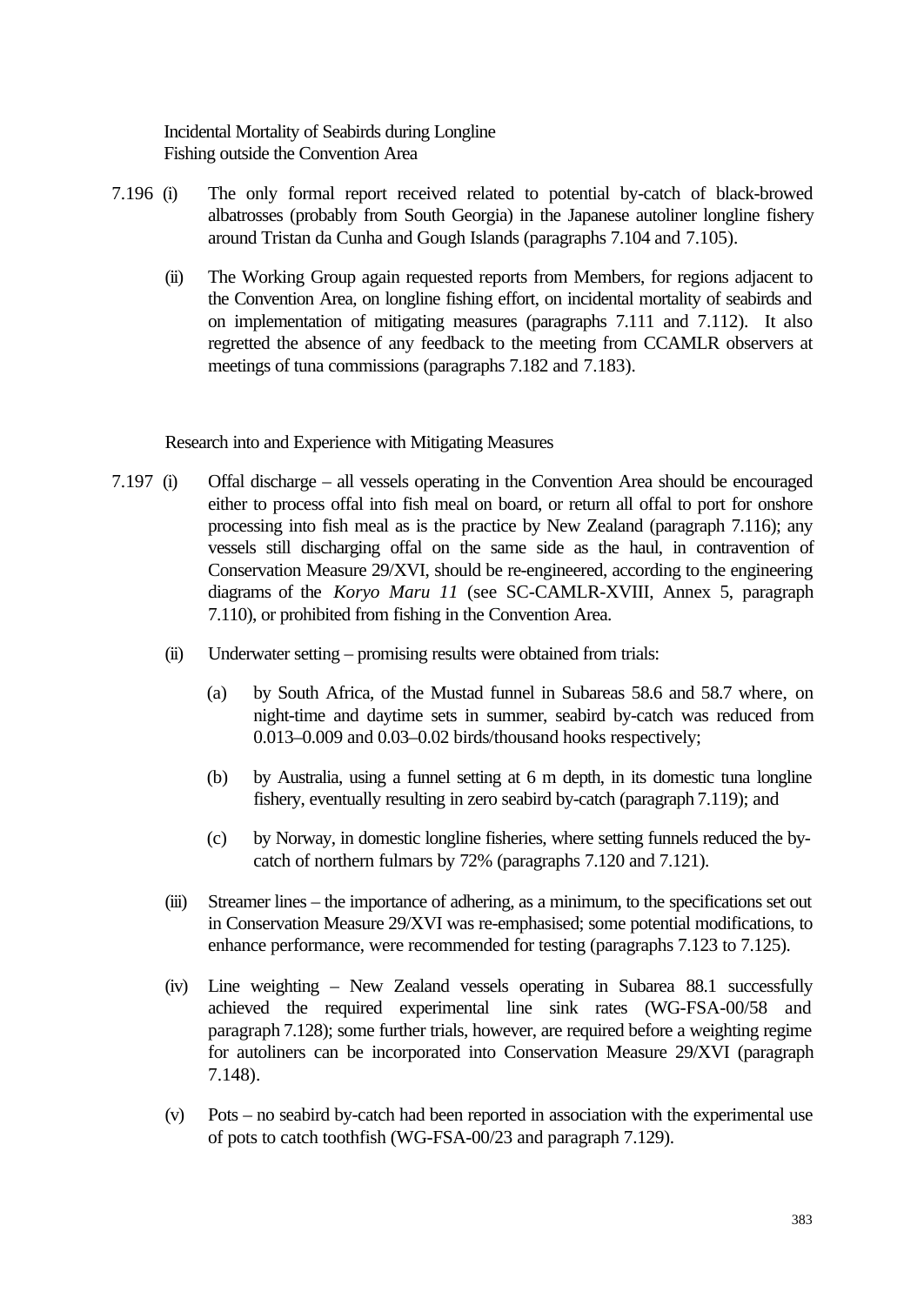(vi) Other – trials by New Zealand of a laser gun and aircraft spotlights had been unsuccessful.

Policy Considerations in relation to Mitigating Measures and Conservation Measure 29/XVI

7.198 Conservation Measure 29/XVI is the key element in minimisation of incidental mortality of seabirds during longlining in the Convention Area. Compliance is still substantially deficient, particularly in some key elements. Improving the current situation requires:

- (i) further development of underwater setting, which offers the most likely medium- to long-term solution to the problem;
- (ii) work to develop line-weighting regimes to ensure sink rates that will preclude seabirds accessing bait. This offers the best short-term solution, as well as the likelihood of permitting exemption from several other mitigating measures currently in use in the Convention Area; and
- (iii) in the meantime, better compliance with the existing suite of mitigation measures in Conservation Measure 29/XVI is essential (paragraphs 7.134 and 7.135).
- 7.199 The main issues relating to compliance with Conservation Measure 29/XVI are:
	- (i) how to get fishers to comply with the straightforward elements of the conservation measure, in respect of offal discharge, streamer lines and night setting;
	- (ii) how to tackle the consistent inability of vessels to comply with the element of the conservation measure that specifies the line-weighting regime for Spanish system longliners; and
	- (iii) how to develop the requirements for an appropriate line-weighting regime for autoliners (paragraph 7.136).

7.200 To address these problems, the Working Group provided some detailed comments and practical suggestions (paragraphs 7.138 to 7.150) and advises that:

- (i) given the simplicity of complying with the elements of Conservation Measure 29/XVI relating to offal discharge, night setting and streamer lines, vessels unable, or failing, to comply with these elements should be prohibited from fishing in the Convention Area; this should be emphasised to technical coordinators, fishing companies and national authorities at the earliest opportunity (paragraphs 7.151 to 7.153);
- (ii) in circumstances where all other elements of Conservation Measure 29/XVI apply (e.g. in respect of night setting, streamer lines and offal discharge) and with appropriate closed seasons, the line-weighting regime for the Spanish system of longlining should be set at weights of a minimum of 8.5 kg spaced at no more than 40 m intervals (paragraph 7.146);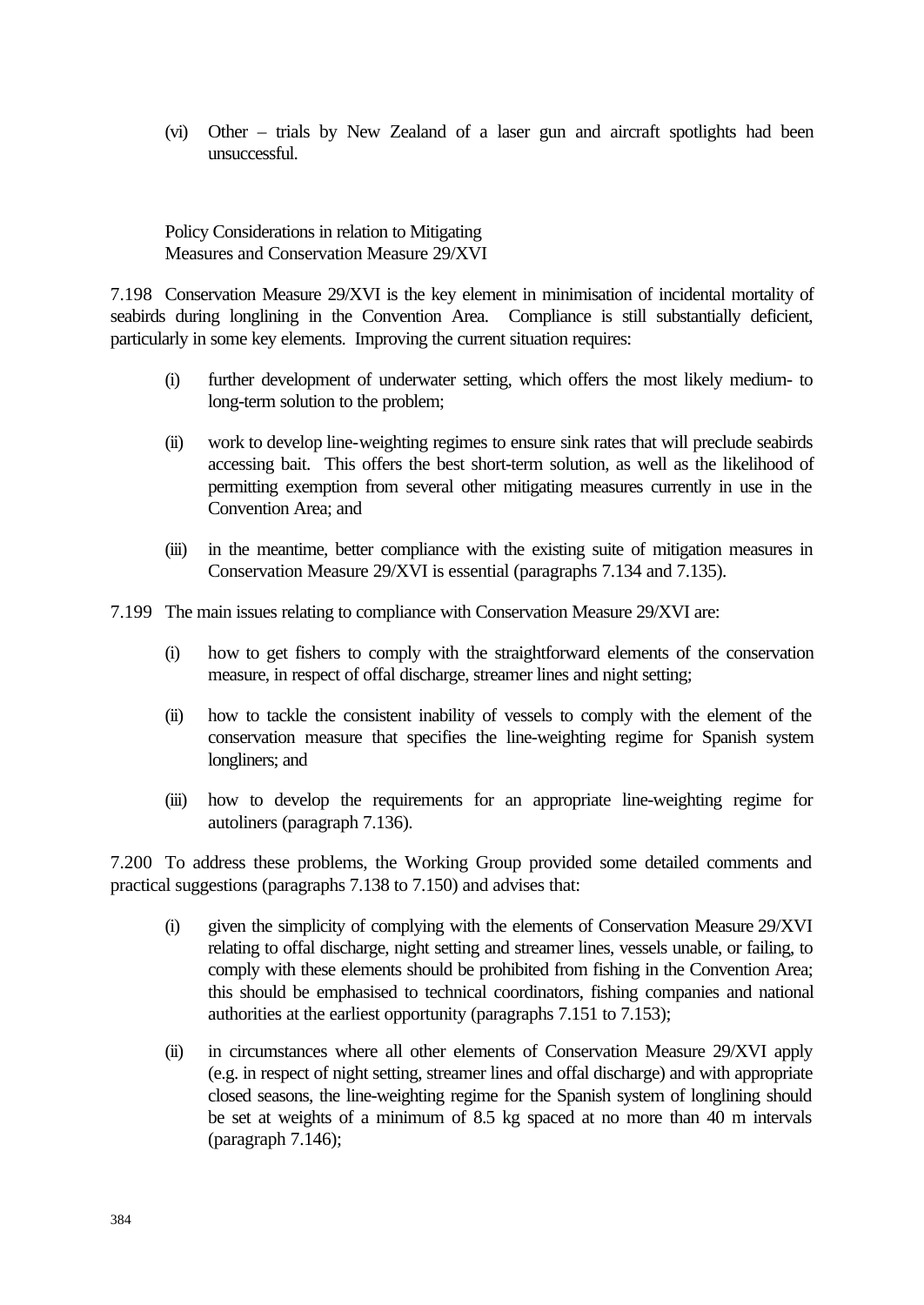- (iii) once experimental trials of autoline weighting are completed in Subarea 88.1 and similar trials have been carried out in areas of higher risk to seabirds, the Working Group should be able to recommend a line weighting for autoline vessels that will have utility for all subareas of the Convention Area (paragraph 7.148);
- (iv) the ultimate aim in managing seabird by-catch in the Convention Area will be to allow fishing at any time of day without seasonal closure of fishing grounds. However, current indications are that allowing fishing in summer, at night, using streamer lines, proper offal discharge practices and c. 40 m between weights on longlines (existing practice for Spanish system vessels), will still result in unacceptably high mortality of seabirds. Clearly, more time is required to allow experimentation into the effectiveness of line-weighting concepts and underwater setting devices with the Spanish system that will reduce seabird by-catch and be more acceptable to the fishing industry. In the meantime, seabird by-catch in the Convention Area should be managed in accordance with practices adopted in Subarea 48.3, where a combination of a closed season in summer, night setting, the use of streamer lines and proper offal discharge practices has effectively solved the seabird by-catch problem (paragraphs 7.149 and 7.150).

International and National Initiatives relating to Incidental Mortality of Seabirds in relation to Longline Fishing

- 7.201 (i) FAO–NPOAs New Zealand and USA had draft plans available for consultation; Australia's TAP contained the essence of its NPOA (which would be prepared in due course); Brazil and Chile were commencing to prepare plans; the European Community had started the assessment process (paragraphs 7.160 to 7.169).
	- (ii) Regional Agreement for the Conservation of Albatrosses under the CMS considerable progress had been made at an initial meeting in Hobart, Australia, in July 2000; the details of the Action Plan are under consultation; a second meeting is planned in South Africa in early 2001. This agreement has very substantial implications for the conservation of seabirds in marine and terrestrial ecosystems; all Members of CCAMLR should participate actively in the meetings, especially by facilitating the attendance of appropriate technical and scientific experts (paragraphs 7.170 to 7.178).
	- (iii) New Zealand's International Fishers' Forum on Solving the Incidental Capture of Seabirds in Longline Fisheries is to be held the week after the CCAMLR Commission meeting; Members longlining in the Convention Area were encouraged to facilitate the participation of other scientists, fishery managers and fishers (paragraphs 7.179 to 7.181).
	- (iv) Uruguayan and Brazilian scientists will convene a BirdLife International workshop in Montevideo, Uruguay, in 2001 to address issues relating to seabird by-catch in South America (paragraphs 7.156 and 7.157).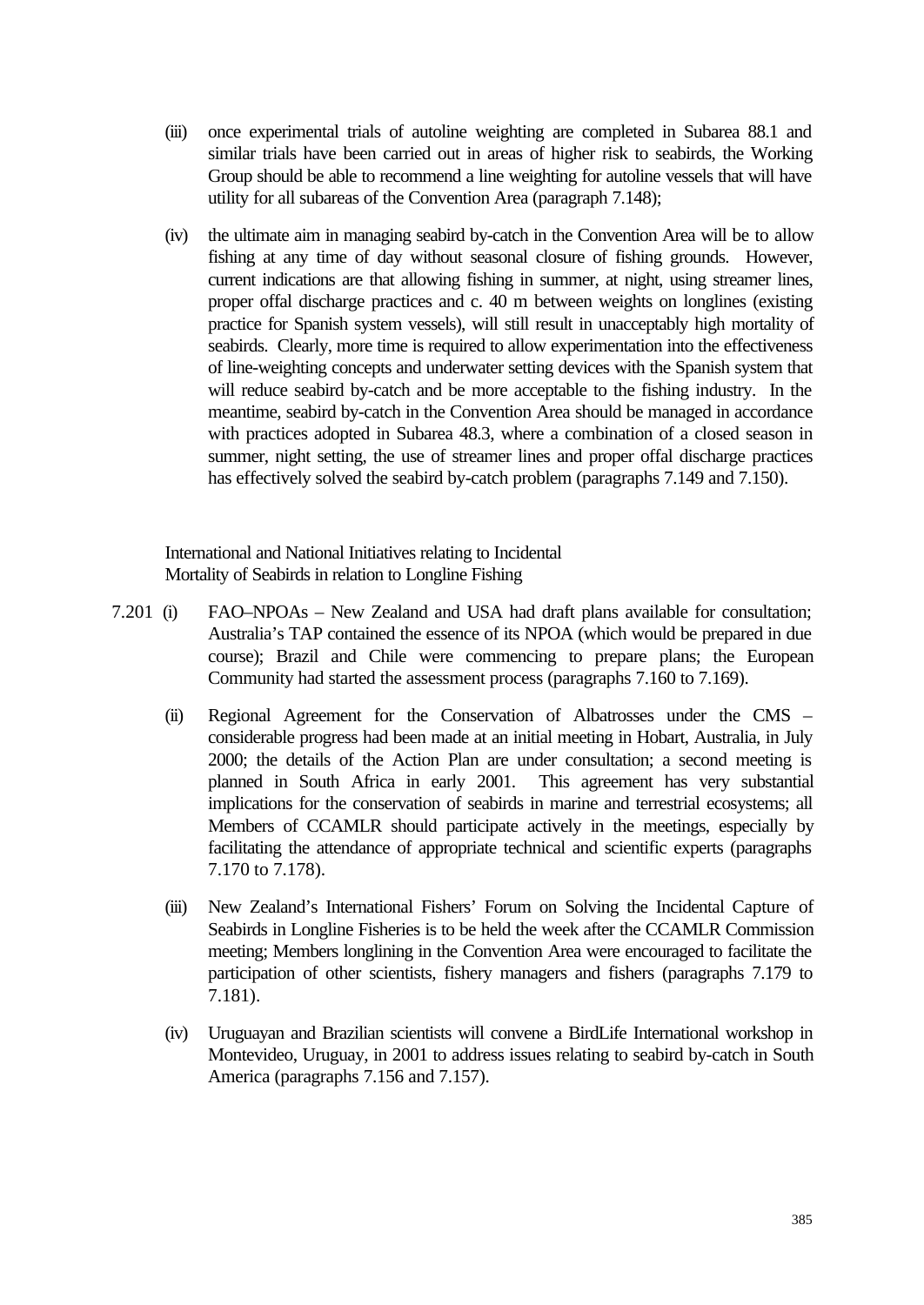# OTHER INCIDENTAL MORTALITY

Longline Vessels – Marine Mammals

8.1 One Antarctic fur seal was hooked and drowned in Subarea 58.6 (WG-FSA-00/38, Table 3). No entanglements were reported this year (Table 60).

8.2 Interactions with marine mammals resulting in a potential loss of fish were reported in Subareas 48.3, 58.6 and 58.7 and Division 58.4.4 (WG-FSA-00/38, Table 3):

Subarea 48.3: 13 of 17 cruises; killer whale (12), sperm whale (1), fur seal (5); Subareas 58.6/58.7: 9 of 12 cruises; killer whale (6), sperm whale (4), unknown (3); Division 58.4.4: 1 of 1 cruise; killer whale.

No such interactions were reported for Subarea 88.1 despite sightings of killer whales from the fishing vessels.

8.3 WG-FSA-00/60 reported interactions between killer whales, sperm whales and a longline vessel fishing around the Falkland/Malvinas Islands. The interactions reported were complex and restricted to the time of line hauling. Nevertheless, all available evidence indicated that the whales were not taking fish from the line.

# Trawl Fishing

8.4 In the Report of Member's Activities by Australia, in respect of trawl fisheries in Division 58.5.2, one dead Antarctic prion (*Pachyptila desolata*), the remains of one dead white-chinned petrel and one injured common diving petrel (*Pelecanoides urinatrix*) were reported found on trawl decks in circumstances and at times suggesting interactions with fishing gear.

8.5 Two Antarctic fur seals were caught and killed in trawl nets in Subarea 48.3 (WG-FSA-00/38).

8.6 In Subarea 48.3 the same trawler, targeting *C. gunnari*, reported that 19 black-browed albatrosses were killed while attempting to feed on fish as the net was being hauled. This level of mortality by a single vessel is almost the same as the total estimated seabird by-catch (21 birds killed) for all 16 vessels longlining in Subarea 48.3 in 1999/2000.

8.7 Considerable concern was expressed at this. Mr Smith indicated that there were some reports of similar interactions in New Zealand domestic fisheries. Last year extensive observations from vessels trawling for *Dissostichus* spp. in Division 58.5.2 and around Macquarie Island (WG-FSA-99/72) reported numerous interactions with seabirds but very low levels of mortality.

8.8 Further details on the circumstances of incidents such as that reported in paragraph 8.6 were required in order to establish if anything could be done to prevent them. Observers were encouraged to make full reports in such circumstances.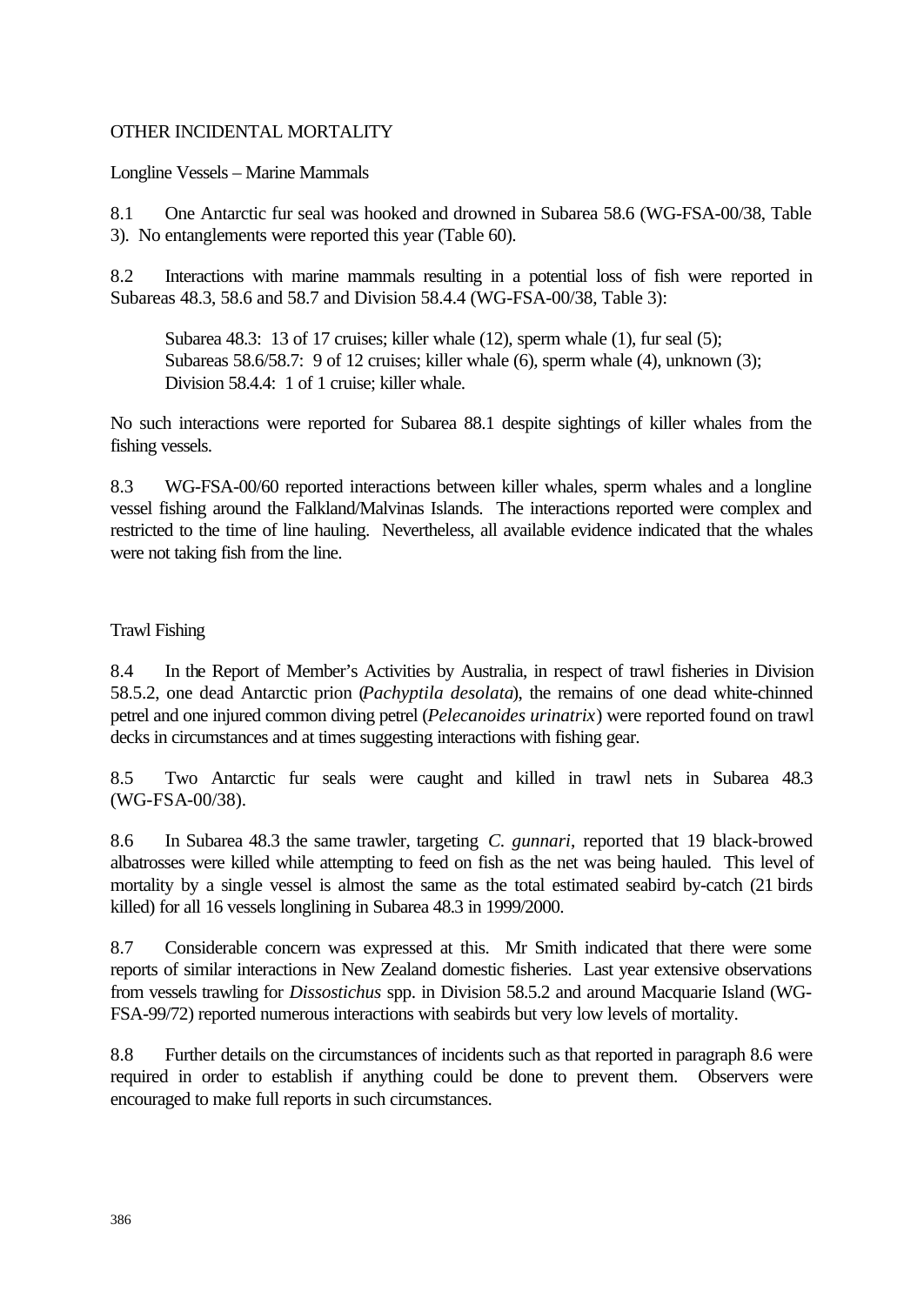# CCAMLR WEBSITE

9.1 The Working Group reviewed the recent development of the CCAMLR website (WG-FSA-00/12). Most sections of the website are now available in the four official languages of CCAMLR. General information about CCAMLR is presented on public webpages. Secure webpages are used to communicate information to CCAMLR Members only (accessible via 'MEMBERS' menu options).

9.2 Secure webpages are accessed via user names and passwords. The Secretariat has provided each Scientific Committee contact (nominated by the Commissioners) with the user names and passwords required to access the secure webpages of the Scientific Committee, and it is the responsibility of each Scientific Committee contact to provide access to members of their scientific team. Similarly, Members who need access to the secure webpages of the Commission should contact their Commissioners for the user names and passwords.

- 9.3 Intersessional developments in support of WG-FSA have included:
	- (i) updating the data section on the CCAMLR website to include detailed information on the CCAMLR data requirements and the submission of data (paragraphs 3.12 to  $3.14$ :
	- (ii) dissemination of meeting documents via the website; and
	- (iii) loading available WG-FSA meeting documents on the server used by the Working Group at the meeting to provide easy access to the electronic documents during the meeting (SC-CAMLR-XVIII, Annex 5, paragraph 10.6).

9.4 Many WG-FSA participants who had accessed the website reported problems in downloading documents prior to the meeting. The most common problem encountered was the long download time required to view (or print) individual documents. Download times of 30–60 minutes/document were reported, making access to documents via the website an impractical option.

9.5 Where possible, these difficulties will be addressed by the Secretariat during the intersessional period. The long download times are due to the 'slow' 64 Kbps connection between the Secretariat and the Internet. Under optimum condition (i.e. only one user at any time), the average-sized document at WG-FSA-2000 (900 Kb) would take approximately two to three minutes to download. These conditions are infrequent as there is generally a number of users at any one time using the Secretariat's Internet connection, either internally or external website users. This connection also carries the fairly constant email traffic between the Secretariat and external recipients. A two-fold increase of the connection speed would require a two-fold increase in the Secretariat's cost of the connection; the current connection costs approximately A\$1 200 per month.

9.6 The Working Group recommended that the connection speed be increased by 10-fold during the month leading up to major CCAMLR meetings. This would allow meeting participants to efficiently access documents on the website and prepare for the meetings. The present long download times had prevented the widespread dissemination of WG-FSA documents via the website.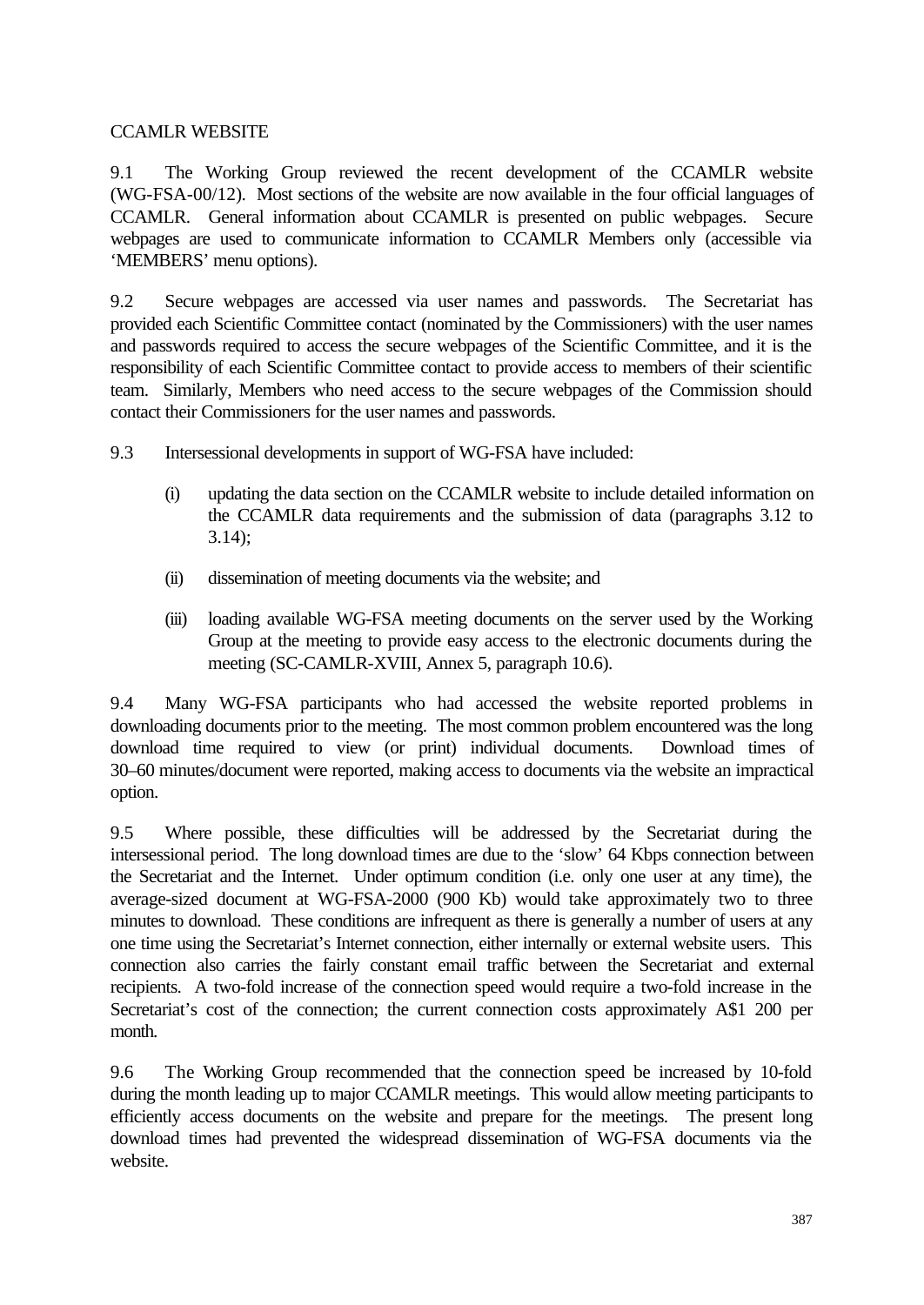## FUTURE WORK

Workshop on Assessment Methods for Icefish

10.1 The Working Group discussed the need to undertake a workshop on the development of management procedures for *C. gunnari,* as first recommended in 1997 (SC-CAMLR-XVI, paragraphs 5.58 to 5.65). The Working Group agreed that the requirement for the types of analyses listed in the provisional terms of reference for this workshop remained high. The Working Group also recalled its discussion from last year regarding the urgent need to undertake analyses required under the major biological components of the terms of reference (SC-CAMLR-XVIII Annex 5, paragraph 9.10).

10.2 At this year's meeting a number of specific issues arose during discussions of the assessment of *C. gunnari* that would benefit from detailed consideration at such a workshop. These included:

- (i) the development of longer term approaches to the management of *C. gunnari* fisheries in the Convention Area;
- (ii) methods for assessing standing stock of *C. gunnari*, including the use of acoustic survey techniques; and
- (iii) causes and effects of changes in the vertical and horizontal distribution of *C. gunnari*.

10.3 The Working Group agreed that these issues would be addressed by the existing terms of reference (SC-CAMLR-XVI, paragraph 5.62). Two additional issues were identified for attention at the workshop:

- the exploration of the potential to predict changes in M should be extended to explore the manner in which changes in M might be managed; and
- determine, as necessary for the development of a management procedure, whether the ecosystem in Subarea 48.3 could support, in the future, a *C. gunnari* fishery at the scale experienced at the beginning of that fishery.

This would provide a comparative basis for consideration of *C. gunnari* fisheries in other areas (e.g. Division 58.5.1).

10.4 The Working Group recommended that the workshop, as proposed previously, should be held in association with the next meeting of WG-FSA. Planning for the workshop should proceed in accordance with the previous proposal, and a deadline of 1 August 2001 should be set for the submission of data and appropriate papers. At that time, a final decision to hold the workshop could be taken by the Convener of WG-FSA, in consultation with the Chair of the Scientific Committee and the Data Manager.

10.5 The Working Group formed a subgroup (see paragraph 10.9 below) to assist with the preparation of information for the workshop and to refine the workshop terms of reference should it go ahead. This subgroup would also liaise with WG-EMM on matters concerning ecosystem interactions involving *C. gunnari*.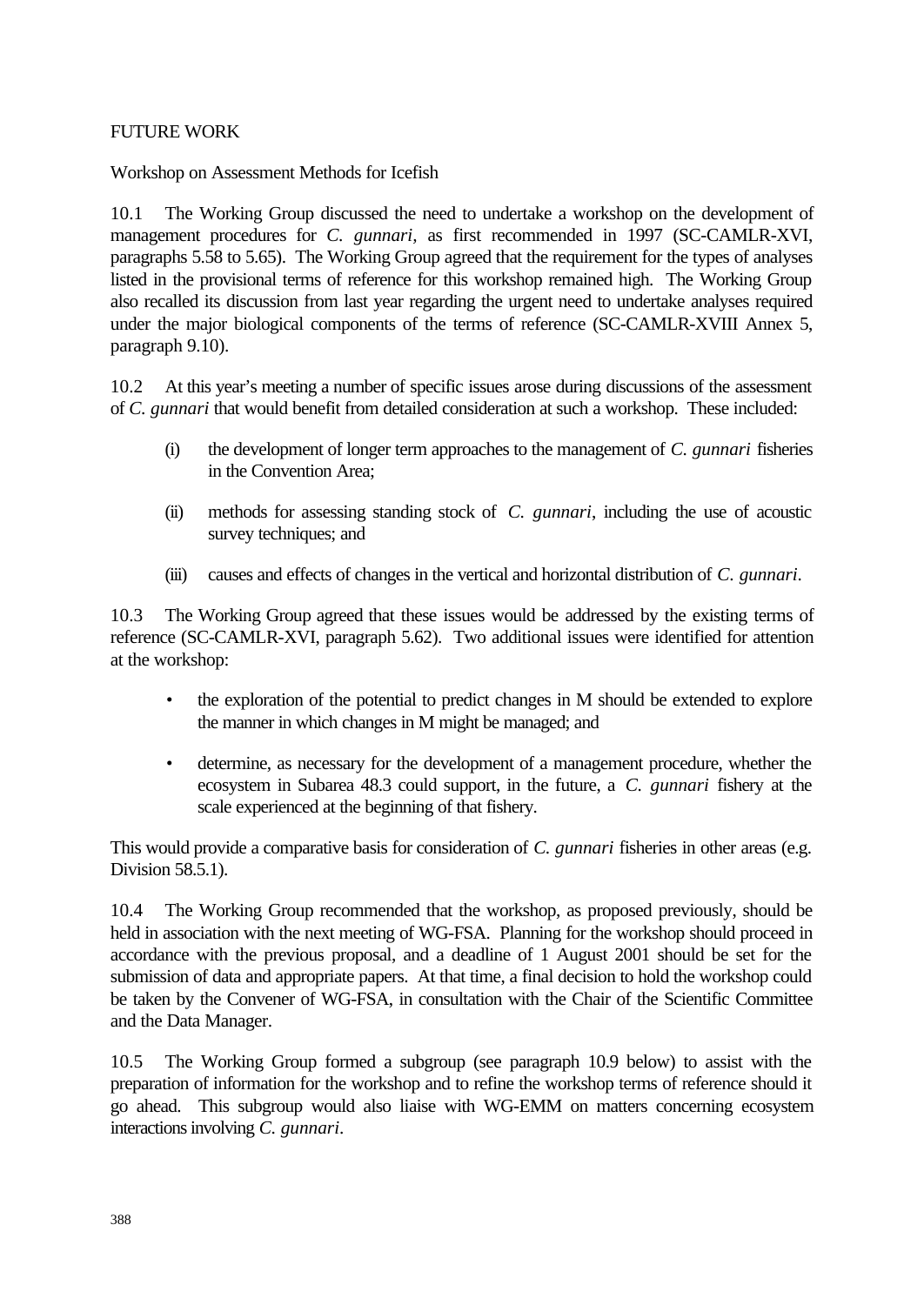10.6 The Working Group also noted that the requirements identified in last year's report (SC-CAMLR-XVIII, Annex 5, paragraph 9.10) and in paragraph 10.3 apply equally to *D. eleginoides*, and the further development of knowledge on that species.

Intersessional Work of Subgroups

10.7 The Working Group reviewed the activities of subgroups which had worked during the intersessional period. These subgroups, with the support of the Secretariat, had provided essential information to the meeting. WG-FSA agreed that the tasks assigned to the subgroups had generally far exceeded the time available to each subgroup. However, each subgroup had produced valuable work and information which had contributed to the assessments and review of information available at the meeting. WG-FSA agreed that the activities of each group should be extended during the 2000/01 intersessional period. Where possible, each subgroup would focus on a small number of key issues. The subgroups would also provide a conduit for information on a wide range of related research. In addition, other tasks were specifically assigned to the Secretariat and/or Members.

10.8 The Working Group reminded participants that the membership to the subgroups was open, and that the reason for nominating coordinators and others at the meeting was to facilitate the establishment of subgroups.

10.9 WG-FSA assigned some of the major tasks arising from the 2000 meeting to the following groups:

- (i) A subgroup to plan the *C. gunnari* workshop, coordinated by the WG-FSA Convener with the assistance of the Chair of the Scientific Committee and the Data Manager. This task should include the preparation of information and the development of the terms of reference, should the workshop go ahead (paragraph 10.5).
- (ii) Failing the hiring of new Secretariat staff to assist with the CDS (paragraph 3.31) and the collation of information on IUU fishing, a subgroup to determine total removals of *Dissostichus* spp., including landings reported under the new CDS and information on IUU fishing activities. The subgroup would be coordinated by Mr Watkins, and assisted by Profs Moreno and G. Duhamel (France), and others.
- (iii) A subgroup to review observer reports and information, coordinated by Dr Barrera-Oro with assistance from Dr E. Balguerías (Spain) and Ms J. Molloy (IMALF, New Zealand).
- (iv) A subgroup to continue developing assessment methods coordinated by Dr Constable, and assisted by Drs D. Agnew (UK) and Gasiukov, Mr Jones and Drs Kirkwood and Parkes.
- (v) A subgroup to review, and where necessary assess, the biology and demography of species considered by the Working Group, coordinated by Dr Everson. The subgroup was tasked with:
	- standardising methods for age determination of *D. eleginoides* using otoliths: Drs J. Ashford (UK), P. Horn (New Zealand) and I. Knuckey (Australia);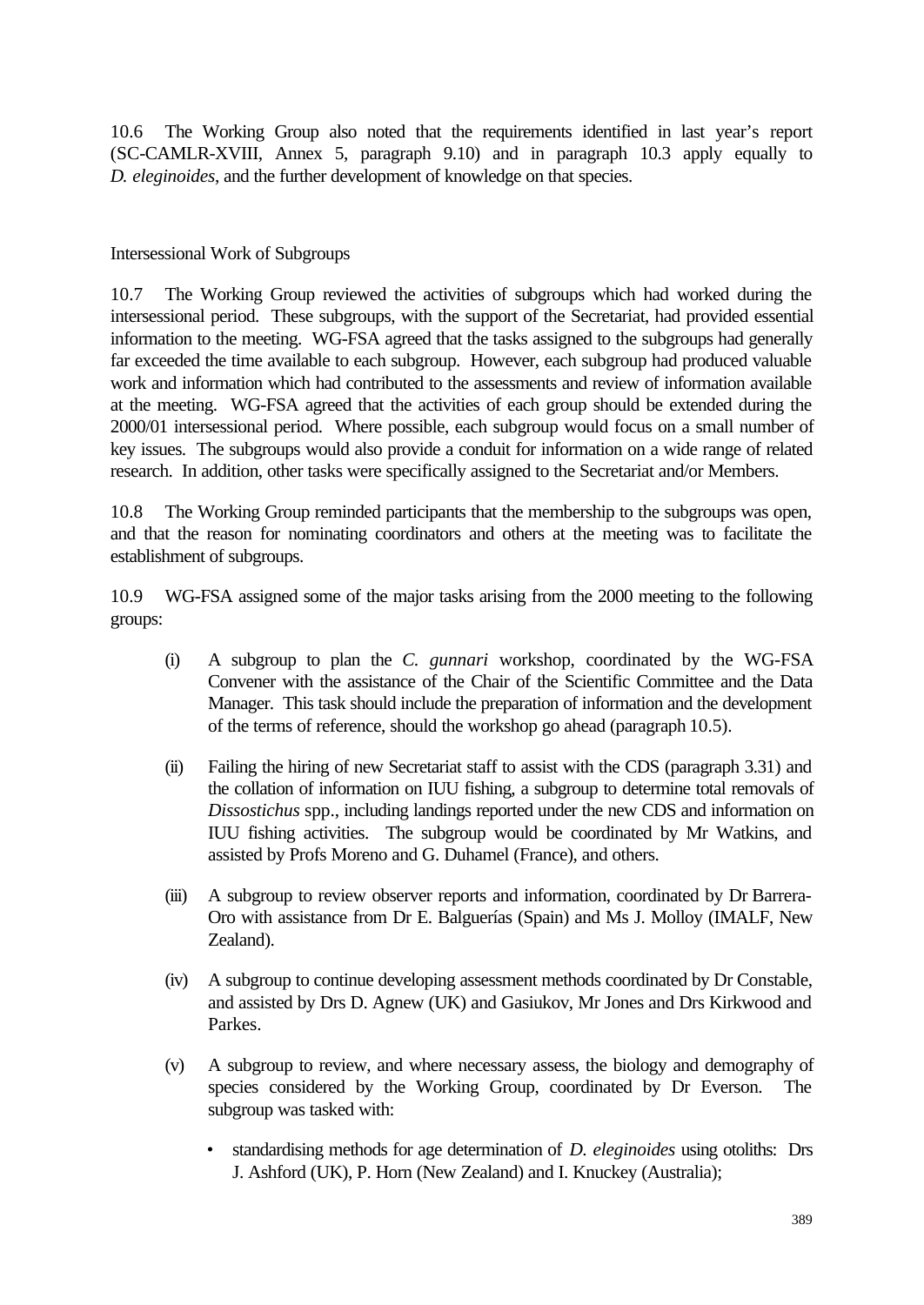- developing guidelines for determining maturity stage in *D. mawsoni* (paragraph 3.78): Mr G. Patchell (New Zealand); and
- developing fish identification guides for scientific observers: Drs Barrera-Oro, Fanta, Herasymchuk, Kock and Vacchi amd Mr Watkins and Mr Williams (paragraphs 3.113 to 3.117).
- (vi) A subgroup to document the extent of by-catch in CCAMLR fisheries, coordinated by Dr Everson with the assistance of Ms E. van Wijk (Australia), Drs Agnew and Hanchet and Mr Williams.
- (vii) A subgroup to revise the method used by scientific observers to subsample catches from longlines, coordinated by Dr Agnew, and assisted by Ms van Wijk, Mr Watkins and Dr Ashford. Problems encountered using the current method are outlined in paragraph 3.48.
- (viii) The Secretariat was tasked with the review of notifications for new and exploratory fisheries in 2001/02, and obtaining information on catches of *D. eleginoides* taken outside the Convention Area and trade statistics for *Dissostichus* spp. in 2000/01.

10.10 The responsibilities for coordinating the intersessional activities of ad hoc WG-IMALF are set out in Appendix D.

Other Intersessional Work

10.11 The Working Group identified a number of tasks which should be carried out by participants and the Secretariat during the intersessional period. The main tasks are listed below with reference to paragraphs in the report which contain details of these tasks; routine tasks are not included.

10.12 The following tasks were identified as part of the development of the scientific observer program:

Secretariat:

(i) Consult with technical coordinators and seek their comments and proposals on research priorities (paragraph 3.41), and solutions to difficulties experienced in the completion of the observer duties (paragraph 3.47), including the longline randomsampling design (paragraph 3.48; also see paragraph 10.9(vii)).

Members:

- (ii) Request that scientific observers submit data on electronic logbooks developed in Microsoft Excel format by CCAMLR (paragraph 3.38).
- (iii) Encourage technical coordinators to continue to bring changes and updates of the *Scientific Observers Manual* to the attention of the scientific observers (paragraph 3.46).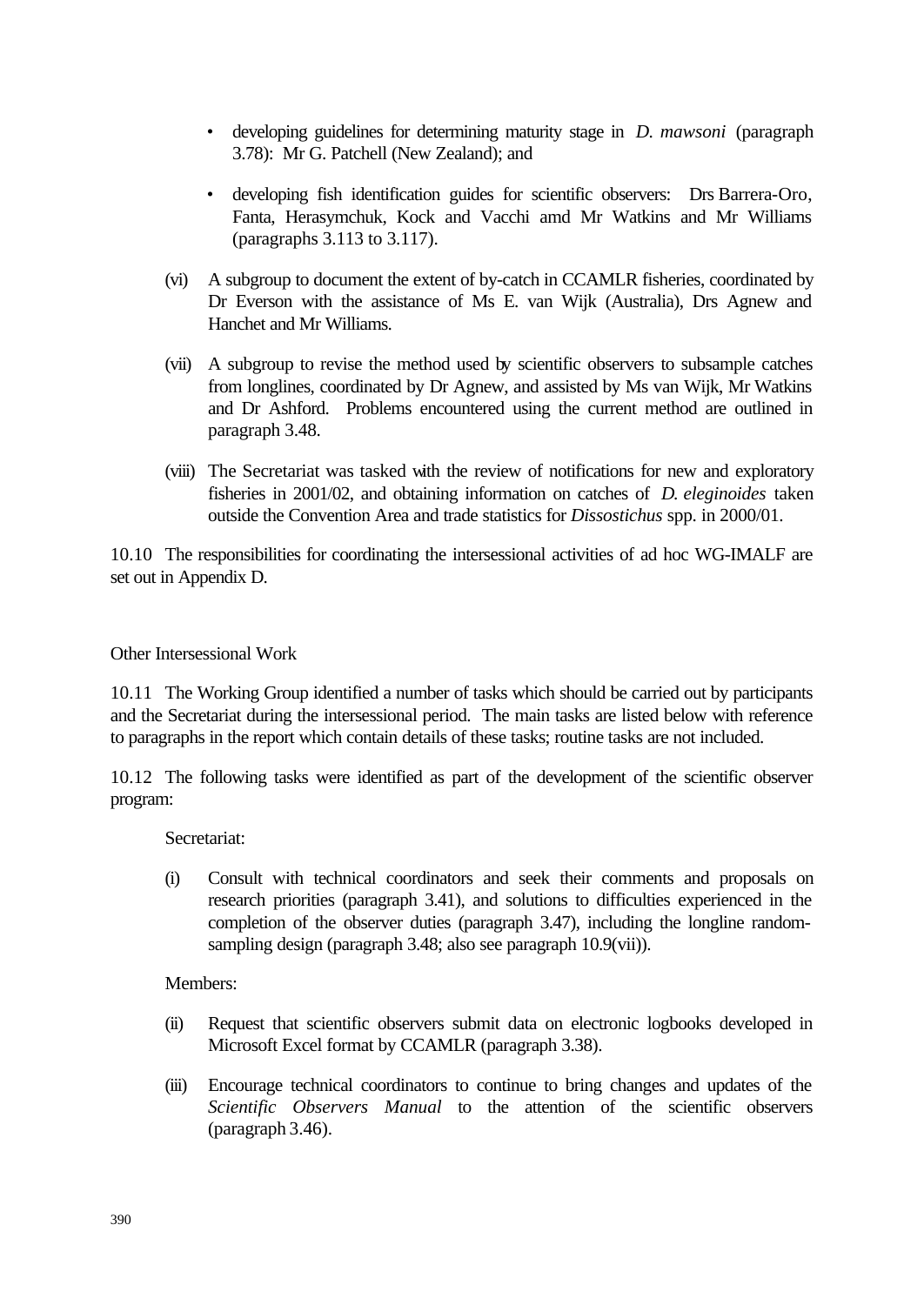- (iv) Encourage scientific observers to make their own assessments of ovarian status of *D. mawsoni* with a view to developing a scale for macroscopic maturity stages (paragraph 3.78).
- (v) Encourage scientific observers to label and store, deep frozen, all specimens whose identification was uncertain, for subsequent forwarding to appropriate taxonomists (paragraph 3.118).
- (vi) Encourage scientific observers and fishing masters to continue collecting information on CFs using the CCAMLR format and concentrating on product which constitutes the largest fraction of the fish processed (paragraph 3.64).
- (vii) Remind scientific observers that data on CFs should be collected on a fish-by-fish basis (paragraph 3.65).
- 10.13 Various other tasks were identified as follows:

### Secretariat:

(i) Maintain a watching brief on IUCN, CITES and FAO in relation to developments on the Red List (paragraph 11.12), and report any new development to the Working Group during the intersessional period.

#### Members:

- (ii) Consider options for reorganising the work of the Working Group during its meetings (paragraph 13.1).
- (iii) Encourage further work and sensitivity analyses to take full account of uncertainties in the assessment process (paragraphs 4.176 and 4.177).
- (iv) Consider further applications of research sets from new and exploratory fisheries (paragraph 4.36).
- (v) Encourage the development of an assessment of *Macrourus* spp. in Subarea 88.1 (paragraph 4.100).
- (vi) Where possible, submit documents electronically to the Secretariat at least two weeks prior to the start of the 2001 meeting of WG-FSA (paragraphs 11.7 and 11.8).
- (vii) Encourage further development of criteria for protected/closed areas relevant to CCAMLR (paragraph 5.9).
- (viii) Submit data on by-catch which can be used to estimate catch rates in terms of both numbers and weight per unit of effort (paragraph 4.269).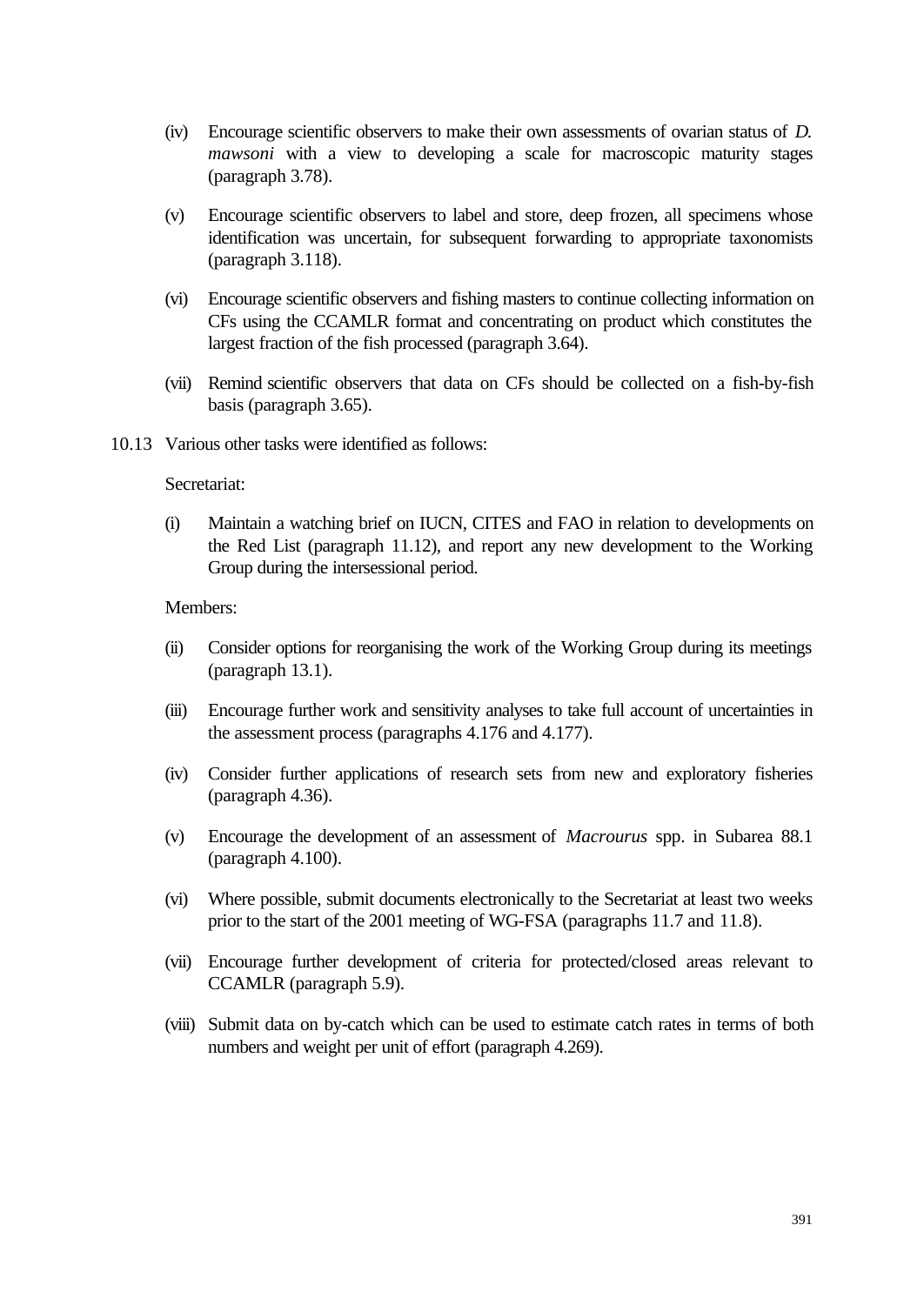Secretariat Support at Future Meetings

10.14 The Working Group found that the level of hardware and software support provided by the Secretariat at the meeting was inadequate. As a result, it was not possible for the Working Group to complete all planned analyses within the time available at the meeting. This led to inefficiencies in the work of WG-FSA, and created tension which was both unnecessary and counter-productive.

10.15 While the Working Group understood the financial difficulties under which the Secretariat was operating, the group concluded that it could not undertake future assessments using the outdated hardware and software facilities of the Secretariat.

10.16 The following facilities were available to the Working Group during its meeting (WG-FSA- $00/4$ :

- a network hub providing 32 connections for laptops using 10BaseT Ethernet;
- one computer (Alpha XL 266 MHz) with a shared hard disk containing files used previously by WG-FSA;
- a laser printer;
- Microsoft Office 97 applications;
- Visual FORTRAN (5.0);
- MapInfo Professional (version 4.5);
- S-Plus 2000 (release 2); and
- MathCad (version 6.0 for Windows 95).

10.17 The length-density analyses using CMIX could not be run on the Alpha computer because CMIX required a faster and more compatible computer. The graphic interface in CMIX was also found to be unstable on certain laptops, including the Secretariat's laptop. In addition, the shortterm assessment model developed in MathCad could not be run on the Secretariat's version because it was outdated.

10.18 In addition, access to the Internet and email which had been provided to participants in previous years was not available at the start of the meeting. Participants personally contributed A\$400 (the connection cost at WG-FSA-99) so that Internet and email access could be provided during the meeting.

10.19 Finally, through necessity, the Secretariat had placed a restriction on the amount of overtime which support staff could work during the meeting. This had limited some of the analyses which could be undertaken during the meeting.

10.20 As a minimum requirement at the 2001 meeting of WG-FSA, the Working Group would require:

• a network hub providing 32 connections for laptops using 10BaseT Ethernet;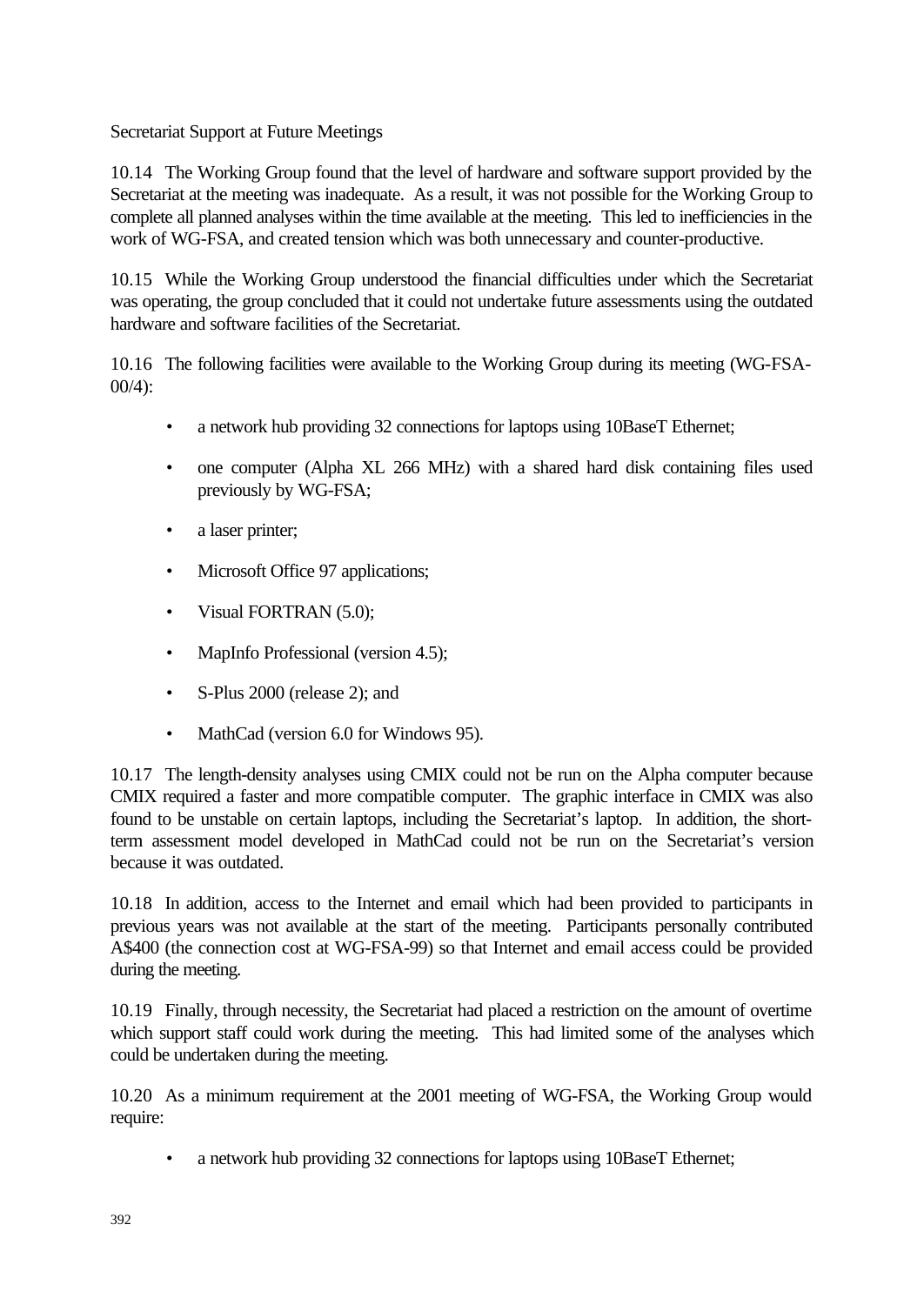- Internet access enabling web and email services;
- two high-powered computers (at least 1 GHz) each capable of running all routine assessment tools used at the meeting;
- a Microsoft Windows compatible desktop computer for word processing;
- a Microsoft Windows compatible laser printer accessible via the network; and
- latest versions (2000 releases or more recent) of all software required for analyses.

10.21 In addition, the Secretariat should ensure that the WG-FSA network and provided services are compatible with Microsoft Windows 95 and Microsoft Windows 98 (and future versions) since these are more commonly used by WG-FSA participants than the Windows NT/2000 deployed within the Secretariat.

10.22 The Scientific Committee was urged to ensure that sufficient funds were available to the Secretariat in 2001 to support the work of WG-FSA.

# OTHER BUSINESS

# *CCAMLR Science* and the *Science Citation Index*

11.1 The Working Group welcomed news that *CCAMLR Science* has now been selected by the Institute for Scientific Information (ISI) for coverage in Current Contents/Agriculture, Biology and Environmental Sciences (CC/AB&ES). Coverage of *CCAMLR Science* will begin with the 2000 issue of the journal, which is currently being printed and will be distributed in November 2000.

# *Fishery Data Manual*

11.2 The Working Group reviewed the options for publishing the *Fishery Data Manual*. This manual describes the CCAMLR requirements for the collection and submission of catch and effort reports, fine-scale data and STATLANT data. The manual was developed with the aim of promoting the standard methods for collecting data across all CCAMLR fisheries.

11.3 An edited version of the manual was considered by the Working Group last year (WG-FSA-99/8), and a recommendation to publish this manual in loose-leaf format in the four languages of the Commission had been forwarded to the Scientific Committee (SC-CAMLR-XVIII, Annex 5, paragraph 10.13). Subsequently, the Scientific Committee decided to postpone translation and publication until 2000, pending developments in the data requirements for new and exploratory fisheries (SC-CAMLR-XVIII, paragraph 12.5).

11.4 As an interim measure, the Secretariat placed the *Fishery Data Manual* in English only on the data section of the CCAMLR website (paragraph 3.12).

11.5 The Working Group identified three options for consideration by the Scientific Committee at its forthcoming meeting: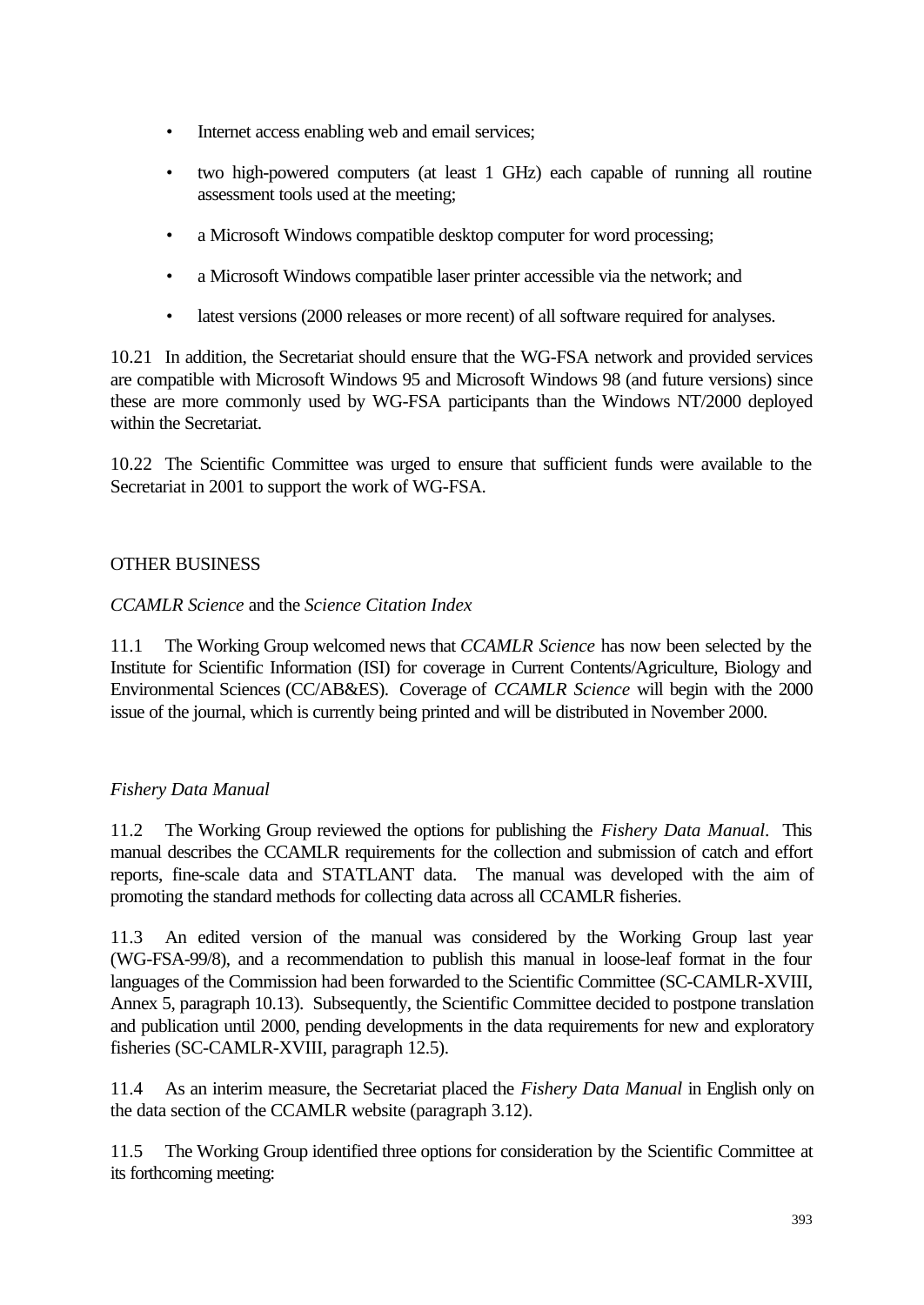- (i) postpone translation and publication until the data requirements for new and exploratory fisheries are further developed;
- (ii) translate the manual and disseminate in all four languages via the website; and
- (iii) translate the manual and publish in loose-leaf format (i.e. the original proposal).

11.6 Dr Ramm stated that, as a minimum, it would be desirable to translate the manual so as to enhance the collection of quality data in CCAMLR fisheries, and align the documentation for these data with that available for data collected by the scientific observers (*Scientific Observer Manual*) and under CEMP (*CEMP Standard Methods*). The total costs for the translation and publication of the *Fishery Data Manual* would be A\$7 500 in 2001.

Deadline for the Submission of Meeting Papers

11.7 The Working Group considered WG-EMM's decision that papers submitted at its 2001 meeting must be lodged electronically with the Secretariat at least two weeks prior to the start of that meeting. Further, papers for WG-EMM-2001 which did not comply with this principle would not be accepted at the 2001 meeting (Annex 4, paragraph 9.5).

11.8 The Working Group encouraged all participants at future meetings of WG-FSA to strive towards the new deadline set by WG-EMM. However, the Working Group felt that it would not be possible for all documents to be submitted to Secretariat two weeks prior to the start of the meetings of WG-FSA.

11.9 The Working Group reaffirmed that the current deadline for the submission of papers (0900 h of the first day of the meeting) was not negotiable.

IUCN Criteria for Globally Threatened Species

11.10 Last year, WG-EMM requested the Secretariat to obtain information on the criteria and process applied in the preparation of IUCN's new Red List of endangered and vulnerable species. WG-EMM asked that this information be relayed to WG-FSA because some Antarctic fish species may be candidates for globally threatened status under the new criteria (Annex 4, paragraphs 7.77 and 7.78).

11.11 The information obtained by the Secretariat was listed in WG-FSA-00/48, and the material was available at the meeting. The IUCN database may be searched online at www.redlist.cymbiont.ca/search.asp.

11.12 There is presently little overlap between the fish species listed in the Red List and those considered by WG-FSA. However, the Working Group agreed that it should review the criteria used, and the species listed in the Red List, in relation to CCAMLR matters. The Working Group also noted current initiatives within CITES aimed at developing criteria for CITES designation of marine species, including fish. The Secretariat was requested, as these may affect the matters of interest to the Working Group, to maintain a watching brief on IUCN and CITES, as well as related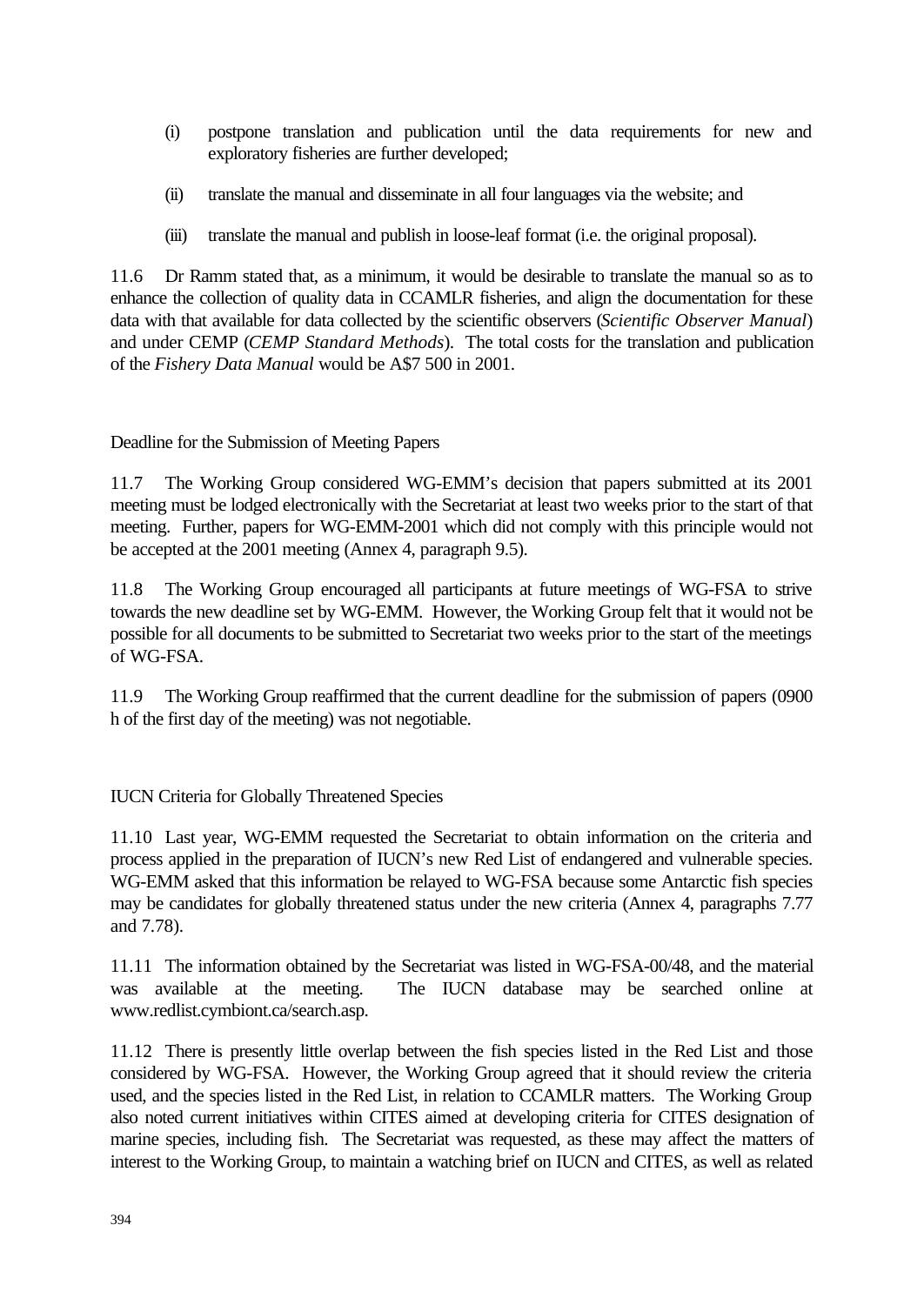developments within FAO. Any new development should be brought to the attention of the Working Group during the intersessional periods.

## *Fish and Fish Resources of Antarctica*

11.13 Last year, the Scientific Committee supported the Working Group's recommendation to translate, from Russian to English, the headings, figure and table captions, and the references to Dr Shust's book *Fish and Fish Resources of Antarctica* (SC-CAMLR-XVIII, paragraphs 12.11 and 12.12).

11.14 As requested, the translation was completed during the intersessional period and forwarded to the Editorial Board of *CCAMLR Science* for advice on further translation of the book. This matter was considered at the last meeting of the Board, and the advice will be reported to the Scientific Committee.

## Bibliography on Antarctic Fish

11.15 Last year, the Scientific Committee considered the request of the Working Group to update and distribute a bibliography on Antarctic fish which is being compiled by Dr Kock. Dr Miller was tasked to explore the possibility of SCAR sponsoring the completion of the bibliography in CD-ROM format (SC-CAMLR-XVIII, paragraph 12.13).

11.16 Dr Miller advised the Working Group that SCAR was unable to fund this work. Based on this advice, Dr Kock agreed to continue to develop the bibliography as a low priority task. Once completed, the bibliography would be available via a website.

# ADOPTION OF THE REPORT

12.1 The report of the meeting was adopted.

## CLOSE OF THE MEETING

13.1 The Working Group noted that, as in previous years, it had been hard pressed to complete its work and to validate fully the assessments which it had undertaken. It agreed that the meeting should not be extended beyond the current duration and that members should give some thought on how to structure WG-FSA's work. The Working Group agreed that an item to this effect should be included in the agenda for the Working Group's 2001 meeting and a proposed structure circulated with the draft agenda. Items which warrant consideration include:

- (i) undertaking sensitivity analyses intersessionally in an attempt to identify and bind key parameters to be used in assessments;
- (ii) identifying stocks for which annual assessments are mandatory;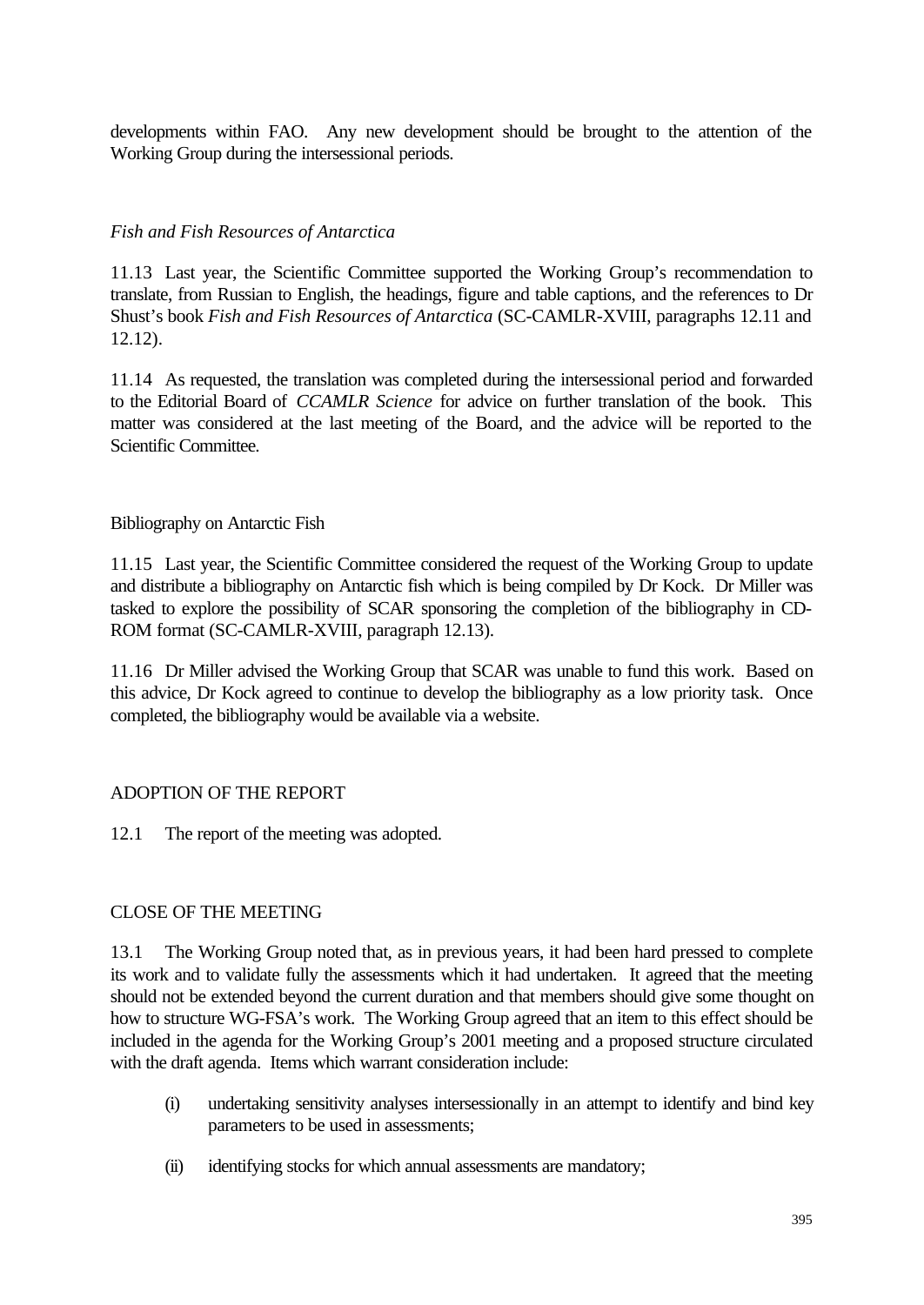- (iii) identifying stocks for which revised assessments are not required or not possible; and
- (iv) improving organisation of the meeting schedule including reducing downtime on the first day, attempting to clear less difficult items from the agenda at the beginning of the meeting and initiating subgroup work on the first day.

13.2 Dr Miller advised the Working Group that this was the last time he was participating in the meeting in the capacity of Chair of the Scientific Committee. He thanked the Convener, Mr Williams, Working Group participants and the Secretariat for another very successful meeting. All had worked long hours and made major contributions to the discussions and the drafting of the report. The Scientific Committee appreciated the level of commitment of WG-FSA, and the Committee was grateful for the major contribution which the Working Group makes to the work of CCAMLR.

13.3 In closing the meeting, the Convener thanked the Working Group, once again, for their excellent work, and members of the Secretariat for their support. He also thanked the rapporteurs for their efforts. On behalf of WG-FSA, Mr Williams thanked Dr Miller for his long-standing contribution to the debates and analyses of the Working Group; the Working Group looked forward to his continued participation at future meetings.

13.4 The meeting was closed.

### **REFERENCES**

- Agnew, D.J., L. Heaps, C. Jones, A. Watson, K. Berkieta and J. Pearce. 1999. Depth distribution and spawning pattern of *Dissostichus eleginoides* at South Georgia. *CCAMLR Science*, 6: 19–36.
- Aguayo, M. 1992. Preliminary analysis of the growth of *Dissostichus eleginoides* from the austral zone of Chile and South Georgia. Document *WG-FSA-92/30*. CCAMLR, Hobart, Australia.
- Baird, S.J. 2000. Estimation of incidental capture of nonfish species in commercial fisheries in New Zealand waters, 1998–99. *New Zealand Fisheries Assessment Report*.
- Berrow, S.D., J.P. Croxall and S.D. Grant. 2000. Status of white-chinned petrels *Procellaria aequinoctialis* Linnaeus 1758, at Bird Island, South Georgia. *Ant. Sci.*, 12: 399–405.
- BirdLife International. 2000. *Threatened Birds of the World*. BirdLife International/ Lynx-Edicions, Barcelona.
- Croxall, J.P. and R. Gales. 1998. An assessment of the conservation status of albatrosses. In: Robertson, G. and R. Gales (Eds). *Albatross Biology and Conservation.* Surrey Beatty and Sons, Chipping Norton, Australia: 46–65.
- de la Mare, W.K. 1994. Estimating krill recruitment and its variability. *CCAMLR Science*, 1: 55– 69.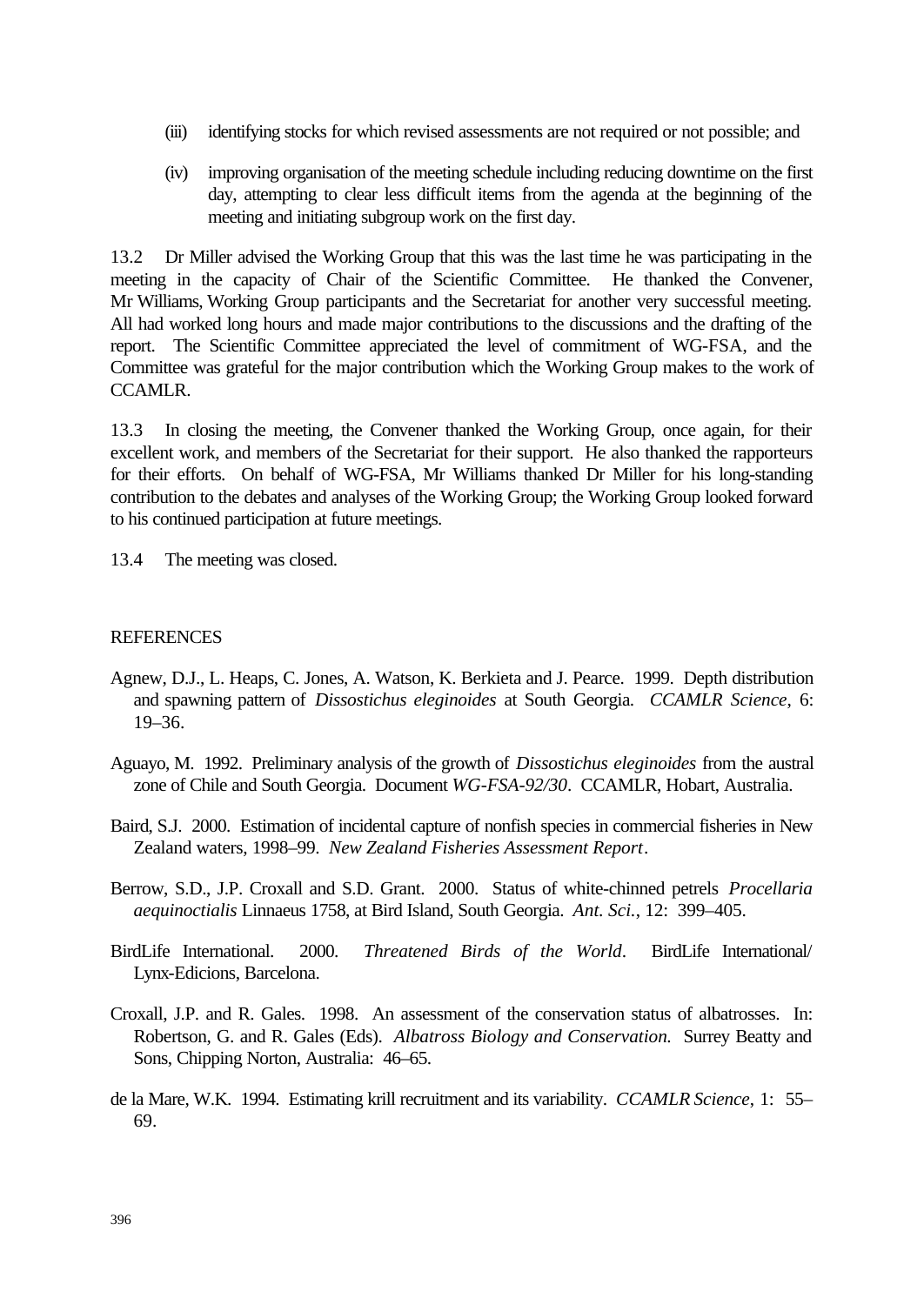- de la Mare, W.K., R. Williams and A.J. Constable. 1998. An assessment of the mackerel icefish (*Champsocephalus gunnari*) off Heard Island. *CCAMLR Science*, 5: 79–101.
- Everson, I. and S. Campbell. 1990. Areas of seabed within selected depth ranges in CCAMLR Subarea 48.3, South Georgia. In: *Selected Scientific Papers, 1990 (SC-CAMLR-SSP/7).* CCAMLR, Hobart, Australia: 459–466.
- Gales, R. 1998. Albatross populations: status and threats. In: Robertson, G. and R. Gales (Eds). *Albatross Biology and Conservation.* Surrey Beatty and Sons, Chipping Norton, Australia: 20–45.
- Marchant, S. and P.J. Higgins (Eds). 1990. *Handbook of Australian, New Zealand and Antarctic Birds*, Vol. 1. Oxford University Press, Melbourne: 735 pp.
- Pauly, D. 1984. Length-converted catch curves. A powerful tool for fisheries research in the tropics (Part II). *ICLARM Fishbyte*, 2 (1): 17–19.
- Saville, A. 1977. Survey methods of appraising fishery resources. *FAO Fish. Tech. Pap.*, 171: 76 pp.
- Stehman and Bürkel. 1990. Rajidae. In: Gon, O. and P.C. Heemstra (Eds). *Fishes of the Southern Ocean*. J.L.B. Smith Institute of Ichthyology, Grahamstown, South Africa: 86–97.
- Terauds, A. 2000. Status and conservation of albatrosses and giant petrels on Macquarie Island. Report to Environment Australia (unpublished). Department of Primary Industries, Water and Environment: Hobart.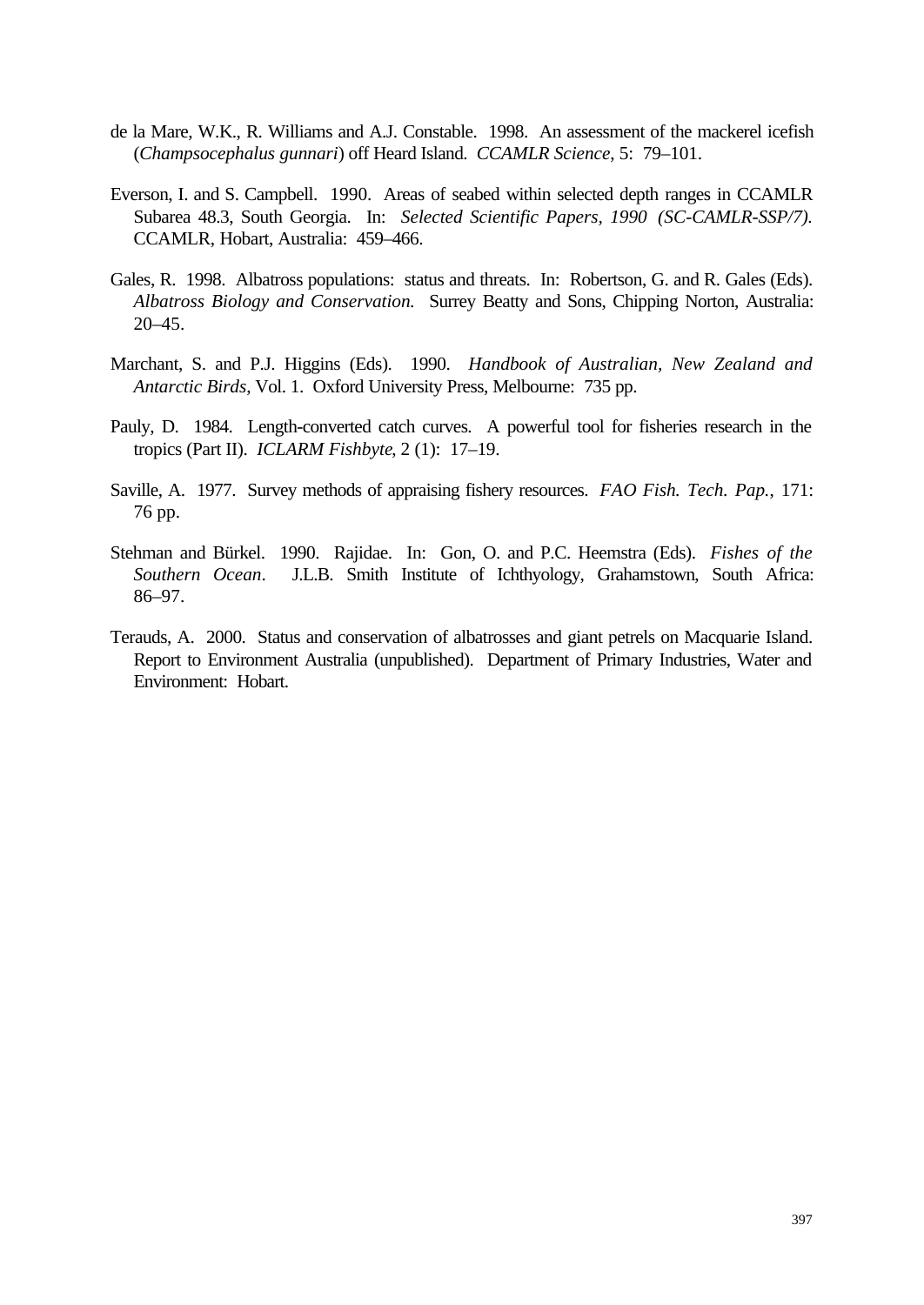| Fishery and<br><b>Target Species</b>      | Conservation<br>Measure | Region                                     | Gear     | Catch<br>Limit<br>(tonnes) | Reported<br>Catch<br>(tonnes) |
|-------------------------------------------|-------------------------|--------------------------------------------|----------|----------------------------|-------------------------------|
| Euphausia superba                         |                         |                                            |          |                            |                               |
|                                           | 32/X                    | 48                                         | Trawl    | 1 500 000                  | 101 742                       |
|                                           | 106/XV                  | 58.4.1                                     | Trawl    | 775 000                    | $\boldsymbol{0}$              |
|                                           | 45/XIV                  | 58.4.2                                     | Trawl    | 450 000                    | $\overline{0}$                |
| Dissostichus spp. (established fisheries) |                         |                                            |          |                            |                               |
|                                           | 179/XVIII               | 48.3                                       | Longline | 5 3 1 0                    | 5 210 <sup>1</sup>            |
|                                           | <b>180/XVIII</b>        | 48.4                                       | Longline | 28                         | $\boldsymbol{0}$              |
|                                           | 176/XVIII               | 58.5.2                                     | Trawl    | 3585                       | 3 0 0 8                       |
|                                           |                         | 58.6 (in the South African EEZ)            | Longline | $\overline{\phantom{0}}$   | 67                            |
|                                           |                         | 58.6 (in the French EEZ)                   | Longline | ÷,                         | 592                           |
|                                           |                         | 58.7 (in the South African EEZ)            | Longline |                            | 844                           |
|                                           |                         | 58.5.1 (in the French EEZ)                 | Longline |                            | 2 102 <sup>2</sup>            |
|                                           |                         | 58.5.1 (in the French EEZ)                 | Trawl    |                            | 1 3 6 8 2                     |
| Dissostichus spp. (exploratory fisheries) |                         |                                            |          |                            |                               |
|                                           | 188/XVIII               | 58.4.4 North of 60°S (outside EEZs)        | Longline | 370                        | 99                            |
|                                           | 189/XVIII               | 58.6 (outside EEZs)                        | Longline | 450                        | 14                            |
|                                           | 187/XVIII               | 58.4.3 (outside Australian EEZ)            | Longline | 250                        | $\boldsymbol{0}$              |
|                                           | 187/XVIII               | 58.4.3 and 58.4.1 (outside Australian EEZ) | Longline | 300                        | $\boldsymbol{0}$              |
|                                           | 184/XVIII               | 48.6 north of $60^{\circ}$ S               | Longline | 455                        | $\boldsymbol{0}$              |
|                                           | 184/XVIII               | 48.6 south of $60^{\circ}$ S               | Longline | 455                        | $\overline{0}$                |
|                                           | $190/XVIII$             | 88.1 north of 65°S                         | Longline | 175                        | $\mathbf{0}$                  |
|                                           | 190/XVIII               | 88.1 south of $65^{\circ}$ S               | Longline | 1915                       | 745                           |
|                                           | 191/XVIII               | 88.2 south of 65°S                         | Longline | 250                        | $\overline{0}$                |
|                                           | <b>186/XVIII</b>        | 58.4.2                                     | Trawl    | 500                        | $<$ 1                         |
|                                           | 185/XVIII               | 58.4.3 (Elan Bank)                         | Trawl    | 145                        | $\boldsymbol{0}$              |
|                                           | 185/XVIII               | 58.4.1 and 58.4.3 (BANZARE Bank)           | Trawl    | 150                        | $\Omega$                      |
| Champsocephalus gunnari                   |                         |                                            |          |                            |                               |
|                                           | 177/XVIII               | 58.5.2                                     | Trawl    | 916                        | 39                            |
|                                           | 175/XVIII               | 48.3                                       | Trawl    | 4 0 3 6                    | 4 1 1 0                       |
| Electrona carlsbergi                      |                         |                                            |          |                            |                               |
|                                           | 174/XVIII               | 48.3                                       | Trawl    | 109 000                    | $\overline{0}$                |
| Chaenodraco wilsoni (new fishery)         |                         |                                            |          |                            |                               |
|                                           | 186/XVIII               | 58.4.2                                     | Trawl    | 500                        | $\leq$ 1                      |
|                                           |                         |                                            |          |                            |                               |
| Martialia hyadesi                         |                         |                                            |          |                            |                               |
|                                           | 183/XVIII               | 48.3                                       | Jig      | 2 500                      | $\boldsymbol{0}$              |
| Crab                                      |                         |                                            |          |                            |                               |
|                                           | $181/XV\rm{III}$        | 48.3                                       | Pot      | 1600                       | $\boldsymbol{0}$              |

Table 1: Catches (tonnes) of target species by region and gear reported for the 1999/2000 fishing season. Source: catch and effort reports submitted by 7 October 2000.

<sup>1</sup> An additional 39 tonnes of *Dissostichus* were taken during research on pot fishing (paragraph 3.58).<br><sup>2</sup> 1 December 1999 to 30 June 2000, reported in STATLANT data.

<sup>2</sup> 1 December 1999 to 30 June 2000, reported in STATLANT data.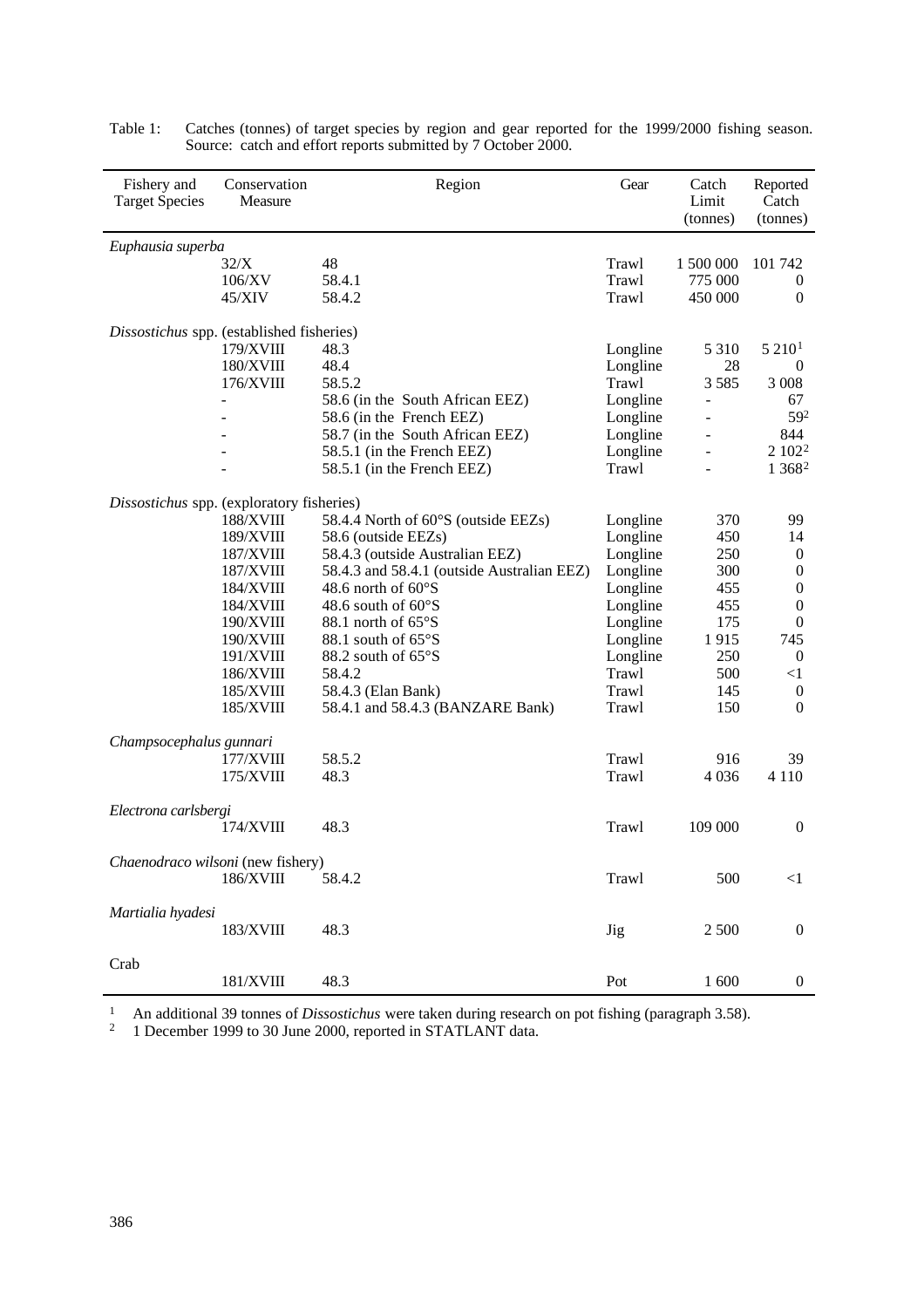| Species Name                  | All Areas      | Area/Subarea/Division |        |      |                |          |         |                |       |          |                |
|-------------------------------|----------------|-----------------------|--------|------|----------------|----------|---------|----------------|-------|----------|----------------|
|                               |                | 48                    | 48.1   | 48.2 | 48.3           | 58.4.2   | 58.5.1  | 58.5.2         | 58.6  | 58.7     | 88.1           |
| Amblyraja georgiana           | 36             |                       |        |      | $\leq$ 1       |          |         |                |       |          | 36             |
| Antimora rostrata             | 10             |                       |        |      |                |          |         |                | 6     | 4        | <1             |
| Bathyraja eatonii             | 5              |                       |        |      |                |          |         |                |       |          | 5              |
| Bathyraja meridionalis        | $<$ 1          |                       |        |      | $\leq$ 1       |          |         |                |       |          |                |
| Bathyraja murrayi             | $<$ 1          |                       |        |      |                |          |         |                | $<$ 1 | $<$ 1    |                |
| Bathyraja spp.                | $\leq$ 1       |                       |        |      |                |          |         |                | $<$ 1 | $\leq$ 1 |                |
| <b>Benthos</b>                | $<$ 1          |                       |        |      | $<$ 1          |          |         |                |       |          |                |
| Bothidae                      | $<$ 1          |                       |        |      | <1             |          |         |                |       |          |                |
| Chaenocephalus aceratus       | <1             |                       |        |      | $<$ 1          |          |         |                |       |          | <1             |
| Champsocephalus gunnari       | 4 1 9 5        |                       |        |      | 4 1 1 4        |          |         | 81             |       |          |                |
| Channichthyidae               | $<$ 1          |                       |        |      |                |          |         |                |       |          | $<$ 1          |
| Channichthys rhinoceratus     | $\overline{2}$ |                       |        |      |                |          |         | $\overline{2}$ |       |          |                |
| Dissostichus eleginoides      | 13 689         |                       |        |      | 4 6 9 4        |          | 5 0 0 9 | 2579           | 688   | 720      | $<$ 1          |
| Dissostichus mawsoni          | 751            |                       |        |      |                |          |         |                |       |          | 751            |
| Euphausia superba             | 101 147        | 68 0 34               | 27 064 | 6049 |                |          |         |                |       |          |                |
| Gobionotothen gibberifrons    | 1              |                       |        |      | 1              |          |         |                |       |          |                |
| Gymnoscopelus nicholsi        | <1             |                       |        |      | $\leq$ 1       |          |         |                |       |          |                |
| Lithodes murrayi              | $\leq$ 1       |                       |        |      |                |          |         |                |       | $<$ 1    |                |
| Lithodidae                    | 3              |                       |        |      | $<$ 1          |          |         |                | $<$ 1 | 3        |                |
| Macrourus carinatus           | 65             |                       |        |      |                |          |         |                |       |          | 65             |
| Macrourus spp.                | 335            |                       |        |      | 5              | <1       | 116     | 3              | 86    | 125      | <1             |
| Macrourus whitsoni            | 9              |                       |        |      | $<$ 1          | $<$ 1    |         |                |       | 3        | 5              |
| Medusae                       | 5              |                       |        |      | 5              |          |         |                |       |          |                |
| Muraenolepis microps          | 5              |                       |        |      | $<$ 1          |          |         |                |       |          | 5              |
| Muraenolepis spp.             | $\overline{c}$ |                       |        |      | $<$ 1          |          |         |                |       |          | $\overline{2}$ |
| Myctophidae                   | 67             |                       |        |      | 67             |          |         |                |       |          |                |
| Notothenia rossii             | $<$ 1          |                       |        |      | $\leq$ 1       |          |         |                |       |          |                |
| Notothenia squamifrons        | 5              |                       |        |      | 5              |          |         |                |       |          |                |
| Nototheniidae                 | $<$ 1          |                       |        |      |                |          |         |                |       |          | <1             |
| Nototheniops larseni          | $\leq$ 1       |                       |        |      | $<$ 1          |          |         |                |       |          |                |
| Nototheniops nudifrons        | $\leq$ 1       |                       |        |      | $\leq$ 1       |          |         |                |       |          |                |
| Osteichthyes spp.             | $<$ 1          |                       |        |      |                | $\leq$ 1 |         | $\leq$ 1       |       |          |                |
| Parachaenichthys georgianus   | $<$ 1          |                       |        |      | $<$ 1          |          |         |                |       |          |                |
| Paralithodes spp.             | $<$ 1          |                       |        |      | $<$ 1          |          |         |                |       |          |                |
| Paralomis aculeata            | $<$ 1          |                       |        |      |                |          |         |                |       | $<$ 1    |                |
| Paralomis formosa             | 3              |                       |        |      | 3              |          |         |                |       |          |                |
| Paralomis spinosissima        | $\leq$ 1       |                       |        |      | $\leq$ 1       |          |         |                |       |          |                |
| Patagonotothen brevicauda     | 1              |                       |        |      | $\mathbf{1}$   |          |         |                |       |          |                |
| Pogonophryne permitini        | $\leq$ 1       |                       |        |      |                |          |         |                |       |          | <1             |
| Pseudochaenichthys georgianus | $\leq$ 1       |                       |        |      | $<$ 1          |          |         |                |       |          |                |
| Rajiformes spp.               | 103            |                       |        |      | $\overline{4}$ |          | 88      |                | 9     | 1        | $<$ 1          |
| Unknown                       | $\leq$ 1       |                       |        |      | $\leq$ 1       |          |         |                |       |          |                |
| Total                         | 120 442        | 68 034                | 27 064 | 6049 | 8 9 0 1        | <1       | 5 2 1 4 | 2 6 6 5        | 789   | 857      | 869            |

Table 2: Catches (tonnes) by species and region reported for the 1999/2000 split-year (1 July 1999 to 30 June 2000). Source: STATLANT data submitted by 7 October 2000.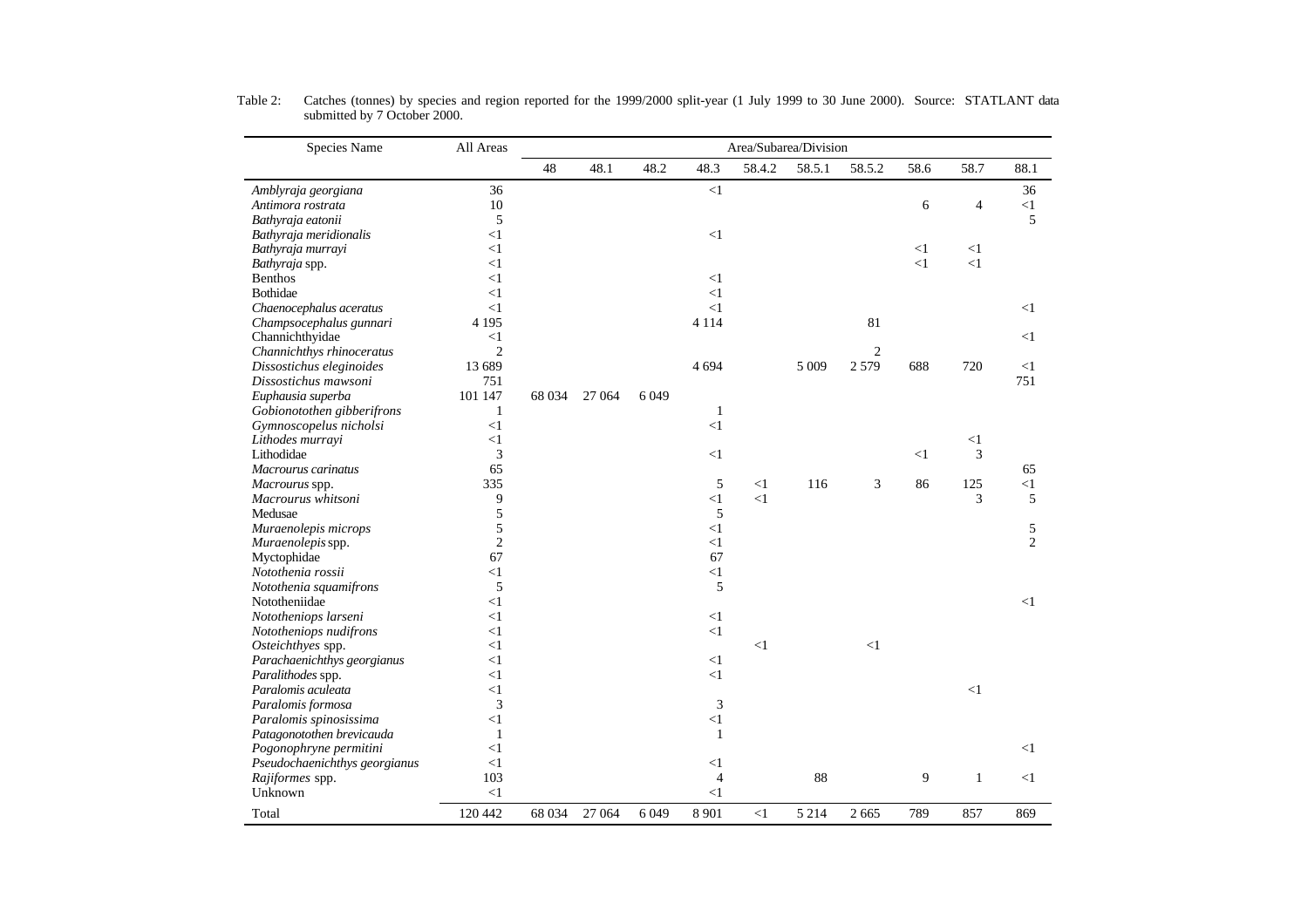Table 3: Reported catches (tonnes) of *Dissostichus eleginoides* and *Dissostichus mawsoni* by Members and Acceding States in EEZs and in the Convention Area, and estimates of unreported catches from the Convention Area by Members and Acceding States in the 1999/2000 split-year. Catches for the 1998/99 split-year are given in parentheses. The information in this table may be incomplete.

| Member/<br><b>Acceding State</b> | <b>Outside CCAMLR Area</b><br>Catch in EEZs |              |                | <b>CCAMLR</b> Area<br><b>Reported Catch</b> |                | <b>CCAMLR</b> Area<br>Estimates of<br><b>Unreported Catches</b><br>by Members | Estimated<br><b>Total Catch</b><br>All Areas |            |  |
|----------------------------------|---------------------------------------------|--------------|----------------|---------------------------------------------|----------------|-------------------------------------------------------------------------------|----------------------------------------------|------------|--|
| Chile                            | 2.704 <sup>1</sup>                          | $(9\,093)^2$ | 1609           | (1668)                                      | 0              | (3 280)                                                                       | 4 3 1 3                                      | (14120)    |  |
| Argentina                        | 4 667                                       | (8297)       | 0              | (10)                                        | 0              | (800)                                                                         | 4 6 6 7                                      | (9107)     |  |
| France                           | $\theta$                                    | (0)          | 5 5 0 3        | (6260)                                      | 0              | (0)                                                                           | 5 5 0 3                                      | (6260)     |  |
| Australia                        | 82                                          | (100)        | 2579           | (5451)                                      | 0              | (0)                                                                           | 2661                                         | (5551)     |  |
| South Africa                     | 180                                         | (75)         | 1 2 3 9        | (948)                                       | 0              | (0)                                                                           | 1419                                         | (957)      |  |
| <b>UK</b>                        | 3 9 1 9 3                                   | $(>1416)^3$  | 1 2 2 1        | (1238)                                      | 0              | (0)                                                                           | 5 1 4 0                                      | (2654)     |  |
| Uruguay                          | 0                                           | (1059)       | 767            | (517)                                       | 0              | (0)                                                                           | 767                                          | (1576)     |  |
| Ukraine                          | $\Omega$                                    | (0)          | 128            | (760)                                       | 0              | (0)                                                                           | 128                                          | (760)      |  |
| Spain                            | 0                                           | (0)          | 264            | (154)                                       | 0              | (0)                                                                           | 264                                          | (154)      |  |
| Rep. of Korea                    | $\Omega$                                    | (0)          | 380            | (255)                                       | 0              | (0)                                                                           | 380                                          | (255)      |  |
| Peru                             | $\Omega$                                    | (0)          | $\theta$       | (0)                                         | 0              | (0)                                                                           | $\theta$                                     | (0)        |  |
| Japan                            | $\theta$                                    | (0)          | $\theta$       | $\left( 0\right)$                           | $\theta$       | (0)                                                                           | $\Omega$                                     | (0)        |  |
| New Zealand                      | $<$ 1                                       | (<1)         | 751            | (296)                                       | 0              | (0)                                                                           | 751                                          | (323)      |  |
| <b>USA</b>                       | 0                                           | (0)          | $\overline{0}$ | (<1)                                        | $\theta$       | (0)                                                                           | $\theta$                                     | $(\leq 1)$ |  |
| All countries                    | 11 553                                      | (20041)      | 14 441         | (17558)                                     | $\overline{0}$ | (4080)                                                                        | 25 993                                       | (41718)    |  |

<sup>1</sup> Based on reports from CDS to August 2000

<sup>2</sup> 1998 calendar year

<sup>3</sup> From Falkland/Malvinas Islands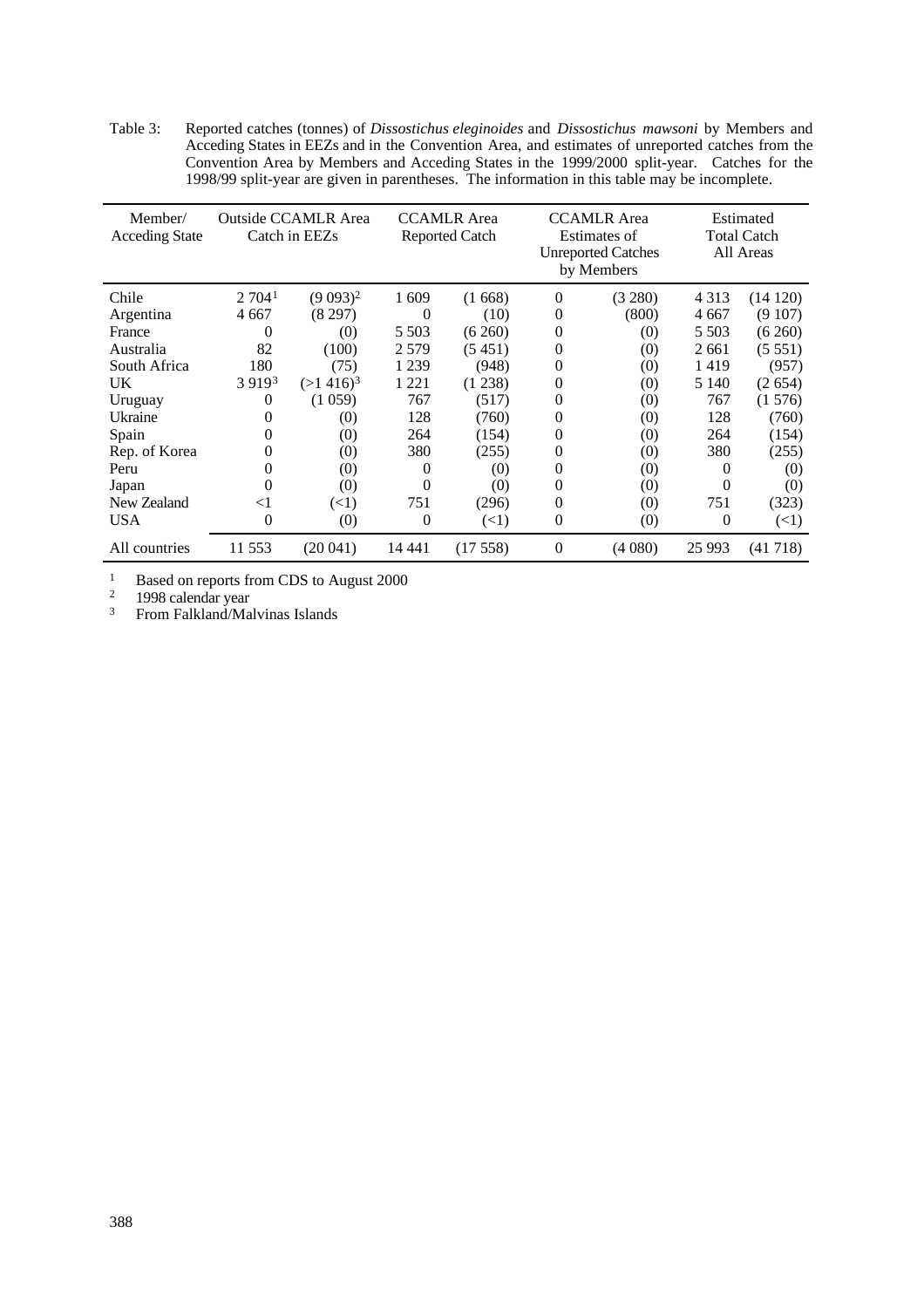Table 4: Estimated landings (tonnes) of IUU-caught *Dissostichus eleginoides* in African, South American and European ports in the 1999/2000 split-year and the beginning of the 2000/01 split-year. Landed green weight + estimated green weight add up to estimates of total IUU catches.

| Port                                                    |                                  | July 1999–June 2000                |                          | July–August 2000       | July 1999–June 2000         |                           | July–August 2000            |                           |
|---------------------------------------------------------|----------------------------------|------------------------------------|--------------------------|------------------------|-----------------------------|---------------------------|-----------------------------|---------------------------|
|                                                         | Landed<br>Product Weight         | Landed<br>Green Weight             | Landed<br>Product Weight | Landed<br>Green Weight | Estimated<br>Product Weight | Estimated<br>Green Weight | Estimated<br>Product Weight | Estimated<br>Green Weight |
| Walvis Bay<br>Durban<br>Mauritius<br>Montevideo<br>Vigo | 932<br>21<br>3 740<br>149<br>110 | 584<br>36<br>6 3 5 8<br>253<br>187 | 2074                     | 3 5 2 6                | .840                        | 3 1 2 8                   | 600                         | 1 020                     |

<sup>1</sup> Catches/landings conversion factor of product to green weight 1.7. <sup>2</sup> Landings from confidential sources, estimates from Prof. G. Duhamel (France) on additional catches.

Table 5: Estimated effort, mean catch rates/day and total catches by subarea/division in the unregulated fishery on *Dissostichus eleginoides* in the 1999/2000 split-year. Estimates for the 1998/99 split-year are given in parentheses. The total estimated unreported catch for 1999/2000 is 6 546 tonnes. The reported catch for 1999/2000 is given in Table 3. The estimated total catch for 1999/2000 is 19 937 tonnes.

| Area/<br>Subarea/<br>Division                    | <b>Estimated Start</b><br>of Unregulated<br>Fishery                         |                     | No. of Vessels<br>Sighted in<br>Unregulated<br>Fishery <sup>1,7</sup> |              | No. of<br>Fishing<br>Vessels |                           | Estimated No.<br>of Vessels<br>Fishing<br>Illegally | No. of Days<br>Fishing per<br><b>Fishing Trip</b> | No. of<br>Trips/Year            |                                 | <b>Estimated Effort</b><br>in Days Fishing <sup>6</sup><br>(1) | Mean Catch<br>Rate per $Day^3$<br>tonnes(2) |                                    | Estimated<br><b>Unreported Catch</b><br>(1) x (2)  |                                              | Estimated<br><b>Total Catch</b>               |
|--------------------------------------------------|-----------------------------------------------------------------------------|---------------------|-----------------------------------------------------------------------|--------------|------------------------------|---------------------------|-----------------------------------------------------|---------------------------------------------------|---------------------------------|---------------------------------|----------------------------------------------------------------|---------------------------------------------|------------------------------------|----------------------------------------------------|----------------------------------------------|-----------------------------------------------|
| 48.6<br>48.3<br>58.7<br>58.6<br>58.5.1<br>58.5.2 | No info<br>1991<br>Apr/May 1996<br>Apr/May 1996<br>Dec 1996<br>Feb/Mar 1997 | 5<br>2 <sup>1</sup> | $(1)^2$<br>(1)<br>(4)<br>(11)<br>(2)                                  | 18<br>3<br>0 | (6)<br>(4)<br>(6)<br>(2)     | 2<br>11 <sup>5</sup><br>4 | $(1)^4$<br>(2)<br>(6)<br>(15)<br>(4)                | 30<br>40<br>40<br>40<br>40                        | 1.2<br>2.5<br>2.5<br>2.5<br>2.5 | 180<br>200<br>100<br>700<br>400 | (100)<br>(920)<br>(310)<br>(80)                                | 2.2<br>1.1<br>1.8<br>3.0<br>2.0             | 396<br>220<br>1980<br>2 100<br>800 | $(300 - 400)$<br>(140)<br>(1748)<br>(620)<br>(160) | 5 0 9 0<br>940<br>2668<br>7 1 0 9<br>3 3 7 9 | (4931)<br>(345)<br>(3660)<br>(6022)<br>(5611) |
| 58.4.4<br>58<br>88.1                             | Sep 1996                                                                    |                     | (2)<br>(3)                                                            |              | (0)                          | $\tau$                    | (7)<br>(5)                                          | 40                                                | 2.5                             | 700                             | (1 230)<br>(1000)                                              | 1.5<br>1.5                                  | 1050                               | (1845)                                             | 1 0 5 0<br>751                               | (1845)<br>(1500)<br>(297)                     |
| Total                                            |                                                                             |                     |                                                                       |              |                              |                           |                                                     |                                                   |                                 |                                 |                                                                |                                             |                                    | 6 546 (4 813 - 4 913) <sup>8</sup> 20 987          |                                              | $(24\;211)$                                   |

<sup>1</sup> Two vessels sighted; one with 125 tonnes on board and the other estimated to have 346 tonnes on board.<br><sup>2</sup> Double sightings in one zone not counted

 $\frac{2}{3}$  Double sightings in one zone not counted.<br> $\frac{3}{3}$  Data from Secretariat

Data from Secretariat.

4 Report of additional three vessels in 1998/99 in this subarea.<br>5 Estimated number of vessels not in area throughout period.

<sup>5</sup> Estimated number of vessels not in area throughout period, but moving between areas.

<sup>6</sup> Calculated as no. of vessels fishing illegally x no. fishing days/trip x no. trips/year.<br><sup>7</sup> Vessel sightings (sources): AFMA, MRAG, Prof. G. Duhamel (France), observers (

<sup>7</sup> Vessel sightings (sources): AFMA, MRAG, Prof. G. Duhamel (France), observers (South Africa).

The estimate of additional 1 920 tonnes of catch from three vessels reported in Subarea 48.3 is not included.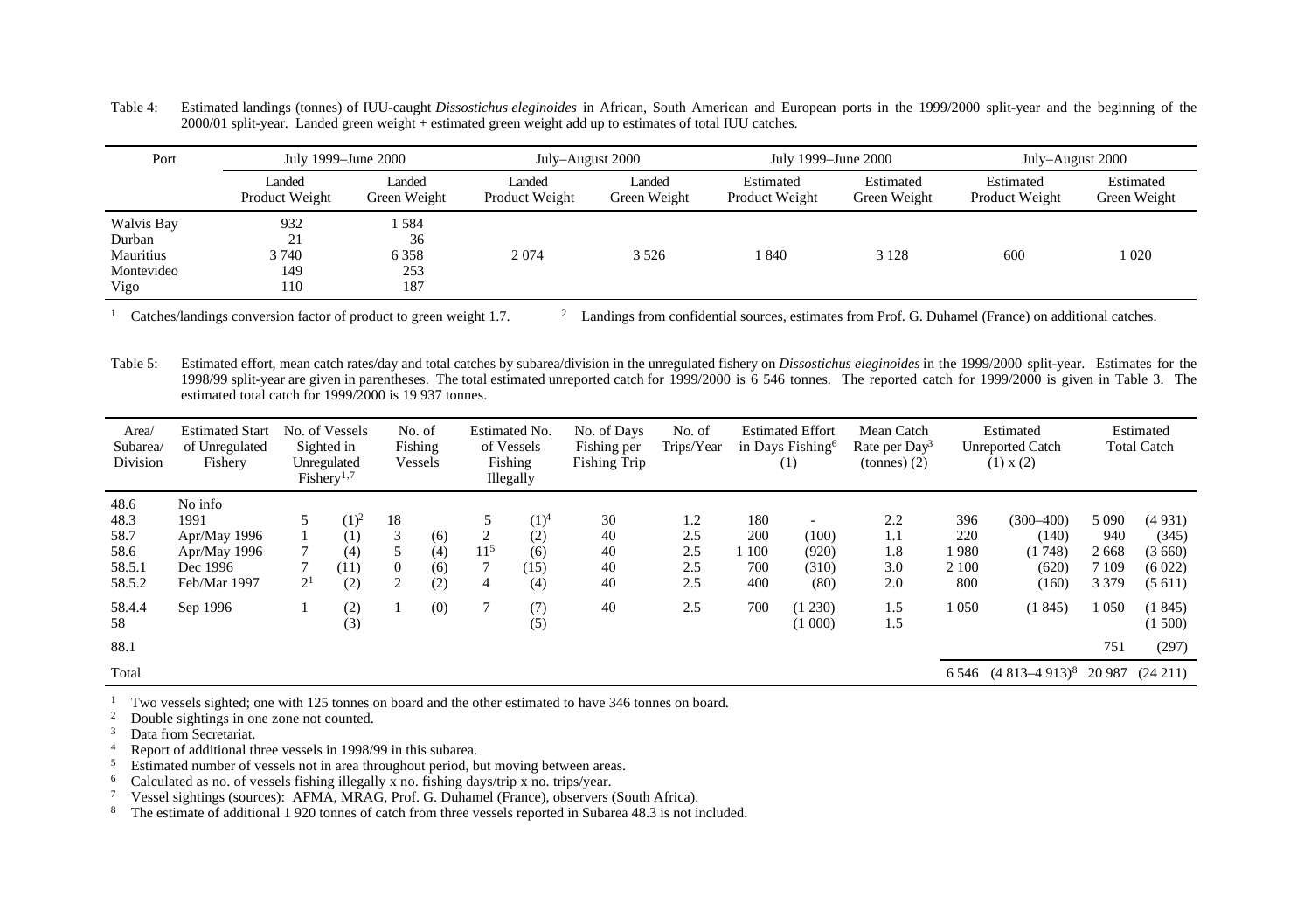| Subarea/<br><b>Division</b> | <b>Estimated Total</b><br>Catch |               |          | <b>Reported Catch</b><br>1999/2000 |              | Estimated<br><b>Unreported Catch</b> | Unreported Catch as<br>% of the Estimated<br><b>Total Catch</b> |
|-----------------------------|---------------------------------|---------------|----------|------------------------------------|--------------|--------------------------------------|-----------------------------------------------------------------|
| 48.1                        |                                 | $(\leq 1)$    |          | (0)                                |              | probably low                         |                                                                 |
| 48.2                        |                                 | $(\leq 1)$    |          | (0)                                |              | probably low                         |                                                                 |
| 48.3                        | 5 0 9 0                         | $(4931)^1$    | 4 6 9 4  | (4291)                             | 396          | $(300-400)^1$                        | 8                                                               |
| 58.4.4                      | 1 0 5 0                         | (1845)        |          | (0)                                | 1 0 5 0      | (1845)                               | no data                                                         |
| 58.5.1                      | 7 1 0 9                         | (6022)        | 5 0 0 9  | (5402)                             | 2 1 0 0      | (620)                                | 30                                                              |
| 58.5.2                      | 3 3 7 9                         | (5611)        | 2579     | (5451)                             | 800          | (160)                                | 24                                                              |
| 58.6                        | 2668                            | (3660)        | 688      | $(1912)^3$                         | 1980         | (1748)                               | 74                                                              |
| 58.7                        | 940                             | (345)         | 720      | $(205)^3$                          | 220          | (140)                                | 23                                                              |
| 88.1                        | 751                             | (297)         | 751      | (297)                              |              | probably low                         |                                                                 |
| 88.3                        |                                 | $(\leq 1)$    | $\theta$ | (0)                                | probably low |                                      |                                                                 |
| All subareas                | 20 9 87                         | $(24\;211)^2$ | 14 441   | (17558)                            | 6 5 4 6      | $(4813 - 4913)^1$                    | 32                                                              |

Table 6: Estimated total catch (tonnes) by subarea/division of *Dissostichus eleginoides* and *D. mawsoni* in the Convention Area for the 1999/2000 split-year. Estimates for the 1998/99 split-year are in parentheses.

<sup>1</sup> Not included is estimate of additional 1 920 tonnes of catch from three vessels reported in Subarea 48.3.

2 Includes 1 500 tonnes of unreported catch for Area 58 as a whole.

<sup>3</sup> From South African EEZ

Table 7: Imports (tonnes) of frozen whole and filleted *Dissostichus eleginoides* to the USA and Japan 1999 (January–December) and 2000 (Japan: January–June; USA: January–July). Trade data supplied by the USA and by FAO for Japan. Green weights were estimated by the Secretariat using a factor of 2.2 to convert fillet weight to green weight.

| Country                                                                | 1999 (January–December)    | 2000 (January–July) | 2000 (January–June) |
|------------------------------------------------------------------------|----------------------------|---------------------|---------------------|
| USA (green weights)<br>Japan (whole weights)<br>Japan (other products) | 11 545<br>20 20 3<br>8 201 | 7 597               | 8 1 0 5<br>5 703    |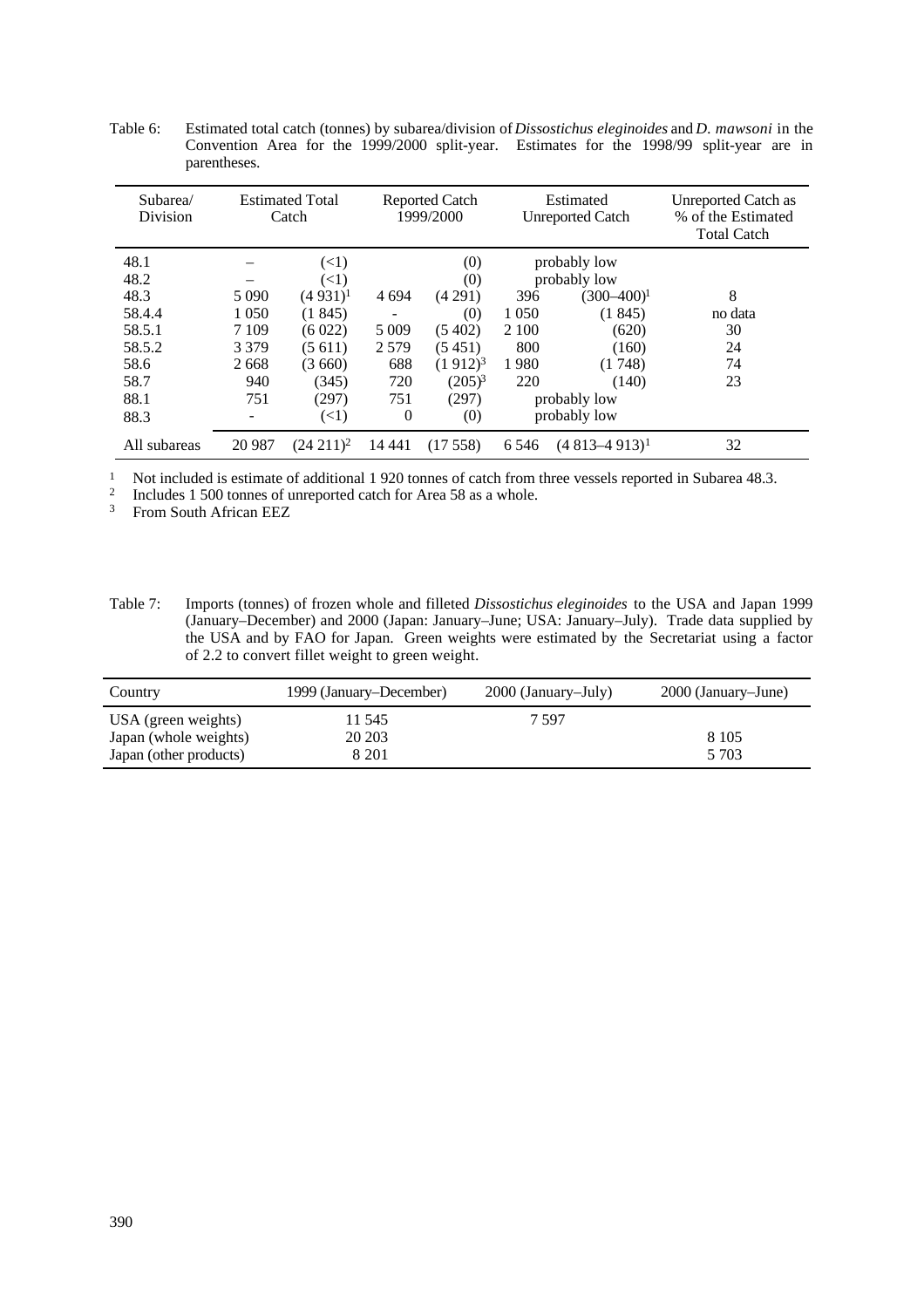Table 8: Landed weights (tonnes) of *Dissostichus* spp. product reported in the CDS by 5 October 2000, and estimated whole weights (tonnes). Whole weights were estimated by the Secretariat using the following CFs: whole weight = 1.0 x WHO; whole weight = 1.6 x HAG; whole weight = 1.7 x HAT; whole weight =  $1.7$  x HGT; whole weight =  $2.3$  x FLT; OTH was not used to estimate whole weights because that product may be included in the conversion from other types of cuts. FLT – fillet; HAG – headed and gutted; HAT – headed and tailed; HGT – headed, gutted and tailed; OTH – other; WHO – whole.

| Year           | Month                        | Estimated                | Product Weight (tonnes) |                |            |                |                |            |  |  |
|----------------|------------------------------|--------------------------|-------------------------|----------------|------------|----------------|----------------|------------|--|--|
|                |                              | Whole Weight<br>(tonnes) | <b>FLT</b>              | <b>HAG</b>     | <b>HAT</b> | <b>HGT</b>     | OTH            | <b>WHO</b> |  |  |
| Area?          |                              |                          |                         |                |            |                |                |            |  |  |
| 2000           | $\overline{\cdot}$           | 30                       |                         |                |            | 18             |                |            |  |  |
| 2000           | April                        | 103                      |                         |                |            | 61             |                |            |  |  |
| 2000           | May                          | 31                       |                         | $<\!\!1$       |            | 18             |                |            |  |  |
| 2000           | June                         | 116                      |                         |                |            | 68             | 13             |            |  |  |
| 2000           | July                         | 48                       | $<\!\!1$                |                |            | 28             | $\overline{2}$ |            |  |  |
| Area 41        |                              |                          |                         |                |            |                |                |            |  |  |
| $\overline{?}$ | $\overline{\mathcal{L}}$     | 41                       |                         |                |            | 24             | $\mathfrak{Z}$ |            |  |  |
| 1999           | Nov                          | 68                       |                         |                |            | 40             |                |            |  |  |
| 2000           | Feb                          | 281                      |                         |                |            | 165            | 73             |            |  |  |
| 2000           | Jan                          | 465                      |                         |                |            | 274            | 83             |            |  |  |
| 2000           | April                        | 635                      |                         | 36             |            | 340            | 91             |            |  |  |
| 2000           | May                          | 418                      |                         | 13             |            | 229            | 72             | 9          |  |  |
| 2000           | June                         | 557                      |                         | $\mathfrak{Z}$ |            | 320            | 94             | 9          |  |  |
| 2000           | July                         | 156                      |                         |                |            | 92             | 38             |            |  |  |
| 2000           | Aug                          | 606                      |                         |                |            | 357            | 56             |            |  |  |
| 2000           | Sept                         | 155                      |                         | $\mathbf{1}$   |            | 91             | 40             |            |  |  |
| Area 47        |                              |                          |                         |                |            |                |                |            |  |  |
| 2000           | April                        | 251                      |                         |                |            | 148            | 38             |            |  |  |
| 2000           | June                         | 30                       |                         |                |            | 18             | $\overline{4}$ |            |  |  |
| Area 48        |                              |                          |                         |                |            |                |                |            |  |  |
| 1999           | Oct                          | 10                       |                         |                |            | $\sqrt{6}$     | $<\!\!1$       |            |  |  |
| 2000           | May                          | 36                       |                         |                |            | 21             | $\mathbf{1}$   |            |  |  |
| 2000           | June                         | 2068                     |                         | 154            |            | $1\,072$       | 225            |            |  |  |
| 2000           | July                         | 2 2 6 6                  |                         | 454            | 112        | 793            | 260            |            |  |  |
| 2000           | Aug                          | 297                      |                         |                |            | 175            | 44             |            |  |  |
| Area 51        |                              |                          |                         |                |            |                |                |            |  |  |
| 2000           | April                        | $\leq$ 1                 |                         |                |            |                | 36             |            |  |  |
| 2000           | June                         | 657                      |                         |                |            | 387            | 93             |            |  |  |
| 2000           | July                         | 560                      |                         |                |            | 329            | 75             |            |  |  |
| 2000           | Aug                          | 341                      |                         |                |            | 201            | 31             |            |  |  |
| Area 56        |                              |                          |                         |                |            |                |                |            |  |  |
|                | - no information available - |                          |                         |                |            |                |                |            |  |  |
| Area 57        |                              |                          |                         |                |            |                |                |            |  |  |
| 2000           | April                        | 7                        | $<\!\!1$                |                |            | $\overline{4}$ | $\overline{2}$ |            |  |  |
| 2000           | July                         | 83                       |                         |                |            | 49             | $26\,$         |            |  |  |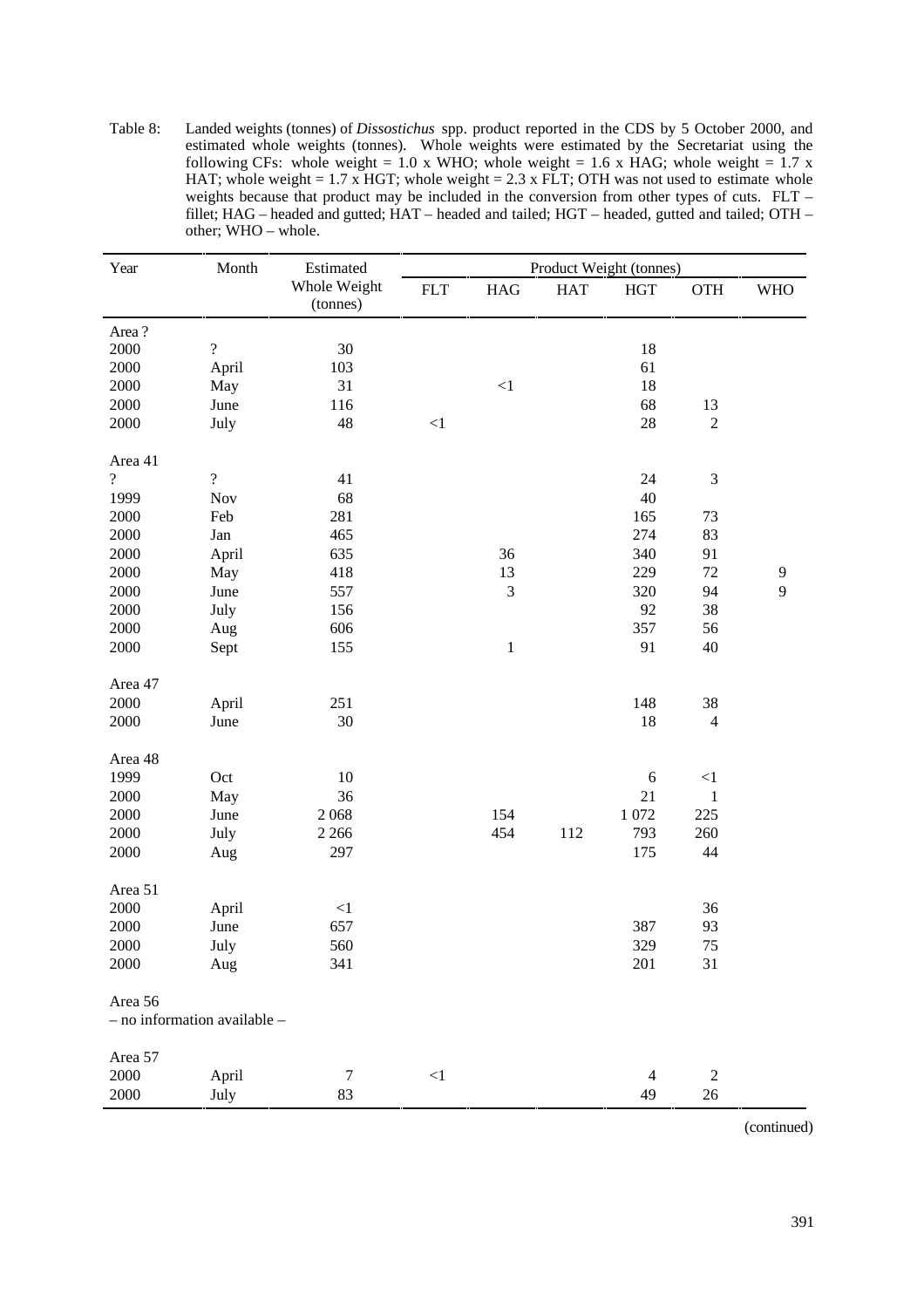| Year    | Month | Estimated                |                |              | Product Weight (tonnes) |             |                  |                  |
|---------|-------|--------------------------|----------------|--------------|-------------------------|-------------|------------------|------------------|
|         |       | Whole Weight<br>(tonnes) | <b>FLT</b>     | <b>HAG</b>   | <b>HAT</b>              | <b>HGT</b>  | <b>OTH</b>       | <b>WHO</b>       |
| Area 58 |       |                          |                |              |                         |             |                  |                  |
| 2000    | Jan   | 532                      | $\,1$          |              |                         | 286         | 192              | 45               |
| 2000    | March | 764                      | 62             |              |                         | 344         | 225              | 38               |
| 2000    | April | 580                      | $\overline{2}$ |              |                         | 332         | 225              | 10               |
| 2000    | May   | 1 2 5 9                  |                |              |                         | 740         | 90               |                  |
| 2000    | June  | 2 7 2 4                  | $\sqrt{2}$     |              |                         | 1589        | 444              | 18               |
| 2000    | July  | 734                      | 123            |              |                         | 265         | 21               |                  |
| 2000    | Aug   | 98                       |                |              |                         | 57          | 13               |                  |
| Area 84 |       |                          |                |              |                         |             |                  |                  |
| 2000    | Aug   | $\tau$                   |                |              |                         |             |                  | $\boldsymbol{7}$ |
| Area 86 |       |                          |                |              |                         |             |                  |                  |
| 2000    | June  | $\overline{4}$           |                | $\sqrt{2}$   |                         | $\mathbf 1$ |                  |                  |
| Area 87 |       |                          |                |              |                         |             |                  |                  |
| 1999    | April | 16                       |                |              |                         | 10          | $<\!\!1$         |                  |
| 1999    | Nov   | 9                        | $\sqrt{2}$     |              |                         | 3           | ${<}1$           |                  |
| 1999    | Dec   | 90                       | 18             |              |                         | 29          | 9                |                  |
| 2000    | Jan   | 351                      | 42             |              |                         | 149         | $\,8\,$          |                  |
| 2000    | Feb   | 578                      | $\,1$          |              |                         | 339         | 16               | $\mathbf{1}$     |
| 2000    | March | 215                      | <1             |              |                         | 122         | $\boldsymbol{7}$ | $\overline{7}$   |
| 2000    | April | 150                      | $\overline{c}$ |              |                         | 75          | 11               | 17               |
| 2000    | May   | 87                       | $\mathbf{1}$   |              |                         | $\sqrt{6}$  | 13               | 74               |
| 2000    | June  | 132                      |                | 3            |                         | $\sqrt{2}$  | 5                | 123              |
| 2000    | July  | 156                      |                |              |                         |             |                  | 156              |
| 2000    | Aug   | 238                      |                | $\leq$ 1     |                         | $<\!\!1$    |                  | 236              |
| 2000    | Sept  | 34                       |                | $\mathbf{1}$ |                         |             |                  | 32               |
| Area 88 |       |                          |                |              |                         |             |                  |                  |
| 2000    | March | 533                      | $\mathbf{1}$   | 332          |                         |             | 47               | $\leq$ 1         |
| Total   |       | 19 608                   | 260            | 1 0 0 1      | 112                     | 9678        | 2729             | 783              |

### Table 8 (continued)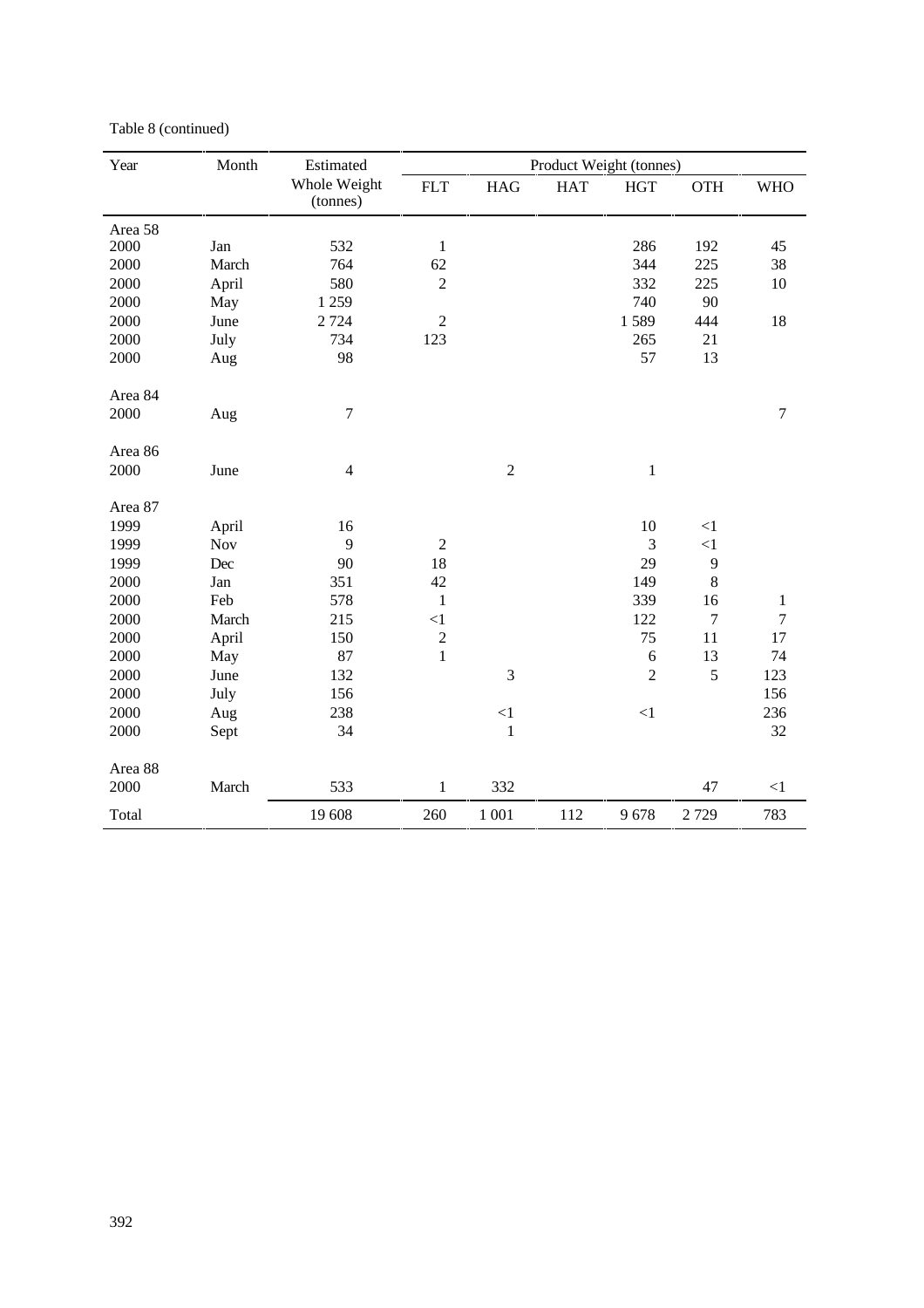| <b>Flag State</b> | Vessel                | Fishing<br>Method | Observer                  | Subarea /<br>Fishery      | Period of<br>Observation | Report / Date Submitted                                      | Data Reported                               |
|-------------------|-----------------------|-------------------|---------------------------|---------------------------|--------------------------|--------------------------------------------------------------|---------------------------------------------|
| Chile             | Faro de Hercules      | LLS Spanish       | P. Wright<br><b>UK</b>    | 48.3<br>D. eleginoides    | 18/5-27/7/00             | Scientific Observer Logbook 18/9/00<br>Cruise Report 12/9/00 | Cruise, vessel, and<br><b>IMALF</b> details |
| Chile             | Isla Camila           | LLS Spanish       | A. Williams<br><b>UK</b>  | 48.3<br>D. eleginoides    | 15/4-27/7/00             | Scientific Observer Logbook 18/9/00<br>Cruise Report 12/9/00 | Cruise, vessel, and<br><b>IMALF</b> details |
| Chile             | Isla Santa Clara      | LLS Spanish       | R. Gater<br>UK            | 48.3<br>D. eleginoides    | 12/4-27/7/00             | Scientific Observer Logbook 31/8/00<br>Cruise Report 12/9/00 | Cruise, vessel, and<br><b>IMALF</b> details |
| Chile             | Isla Sofía            | LLS Spanish       | C. Herrera<br>Argentina   | 48.3<br>D. eleginoides    | $20/6 - 21/7/00$         | Scientific Observer Logbook 28/8/00<br>Cruise Report 29/8/00 | Cruise, vessel, and<br><b>IMALF</b> details |
| Chile             | <b>Magallanes III</b> | LLS Spanish       | P. Wright<br><b>UK</b>    | 48.3<br>D. eleginoides    | $23/4 - 18/5/00$         | Scientific Observer Logbook 18/9/00<br>Cruise Report 12/5/00 | Cruise, vessel, and<br><b>IMALF</b> details |
| Chile             | Magallanes III        | LLS Spanish       | M. Lozano<br>Uruguay      | 48.3<br>D. eleginoides    | $10/7 - 21/7/00$         | Cruise Report 12/9/00                                        | Cruise details                              |
| Chile             | Tierra del Fuego      | LLS Spanish       | M. Murphy<br><b>UK</b>    | 48.3<br>D. eleginoides    | $1/5 - 21/7/00$          | Scientific Observer Logbook 13/8/00<br>Cruise Report 28/9/00 | Cruise, vessel, and<br><b>IMALF</b> details |
| France            | Cap Kersaint          | LLS Spanish       | D. Capdeville<br>France   | 58.6<br>D. eleginoides    | $9/7 - 19/7/00$          | Scientific Observer Logbook 19/9/00                          | Cruise, vessel, and<br><b>IMALF</b> details |
| France            | Croix de Sud I        | <b>LLS</b> Auto   | N. Gasco<br>France        | 58.6<br>D. eleginoides    | 28/7-31/7/00             | Scientific Observer Logbook 19/9/00                          | Cruise, vessel, and<br><b>IMALF</b> details |
| <b>UK</b>         | Argos Georgia         | LLS Spanish       | M. Purves<br>South Africa | 48.3<br>D. eleginoides    | 18/5-28/7/00             | Scientific Observer Logbook 18/9/00<br>Cruise report 12/9/00 | Cruise, vessel, and<br><b>IMALF</b> details |
| <b>UK</b>         | Argos Helena          | LLS Spanish       | Y. Marín<br>Uruguay       | 48.3<br>D. eleginoides    | $1/5 - 21/7/00$          | Cruise report 2/10/00                                        | Cruise details                              |
| UK                | <i>Jacqueline</i>     | LLS Spanish       | C. Vera Cárdenas<br>Chile | 48.3<br>D. eleginoides    | $1/5 - 21/7/00$          | Scientific Observer Logbook 13/9/00<br>Cruise Report 25/9/00 | Cruise, vessel, and<br><b>IMALF</b> details |
| UK                | Lyn                   | LLS Spanish       | P. Casas-Cordero<br>Chile | 48.3<br>D. eleginoides    | $1/5 - 21/7/00$          | Scientific Observer Logbook 13/9/00<br>Cruise Report 25/9/00 | Cruise, vessel, and<br><b>IMALF</b> details |
| New Zealand       | Janas                 | <b>LLS</b> Auto   | J. Wium<br>South Africa   | 88.1<br>Dissostichus spp. | $4/1 - 24/3/00$          | Scientific Observer Logbook 6/7/00<br>Cruise Report 3/7/00   | Cruise, vessel, and<br><b>IMALF</b> details |

Table 9: Summary of observations on longline fisheries conducted in the 1999/2000 season by scientific observers.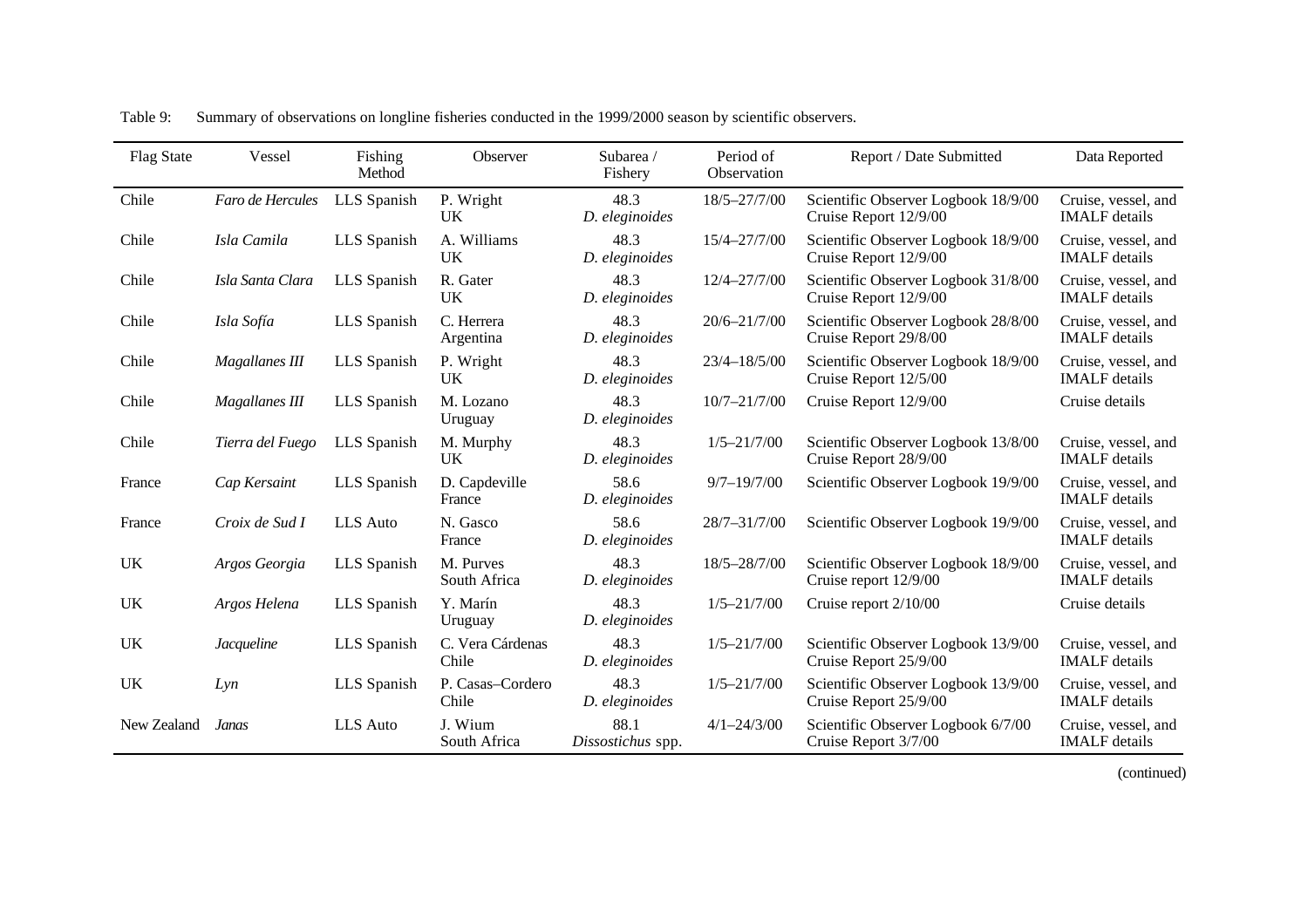Table 9 (continued)

| <b>Flag State</b>    | Vessel                       | Fishing<br>Method | Observer                           | Subarea /<br>Fishery         | Period of<br>Observation | Report / Date Submitted                                       | Data Reported                               |
|----------------------|------------------------------|-------------------|------------------------------------|------------------------------|--------------------------|---------------------------------------------------------------|---------------------------------------------|
| New Zealand          | San Aotea II                 | LLS Auto          | F. Stoffberg<br>South Africa       | 88.1<br>Dissostichus spp.    | $3/1 - 18/3/00$          | Scientific Observer Logbook 6/7/00<br>Cruise Report 3/7/00    | Cruise, vessel, and<br><b>IMALF</b> details |
| New Zealand          | Sonrisa                      | LLS Auto          | <b>B.</b> Fairhead<br>South Africa | 88.1<br>Dissostichus spp.    | $21/1 - 7/3/00$          | Scientific Observer Logbook 6/7/00<br>Cruise Report 27/4/00   | Cruise, vessel, and<br><b>IMALF</b> details |
| Republic of<br>Korea | No. 1 Moresko                | LLS Spanish       | S. Hutton<br><b>UK</b>             | 48.3<br>D. eleginoides       | 26/4-21/7/00             | Scientific Observer Logbook 18/7/00<br>Cruise Report 12/7/00  | Cruise, vessel, and<br><b>IMALF</b> details |
|                      | South Africa Aquatic Pioneer | LLS Spanish       | P. Nel*<br>South Africa            | 58.7<br>D. eleginoides       | 23/8-5/10/99             | Scientific Observer Logbook 6/11/99<br>Cruise Report 20/12/99 | Cruise, vessel, and<br><b>IMALF</b> details |
|                      | South Africa Aquatic Pioneer | LLS Spanish       | M. Davies*<br>South Africa         | 58.6<br>D. eleginoides       | 9/10-10/12/99            | Scientific Observer Logbook 1/2/00<br>Cruise Report 1/2/00    | Cruise, vessel, and<br><b>IMALF</b> details |
|                      | South Africa Aquatic Pioneer | LLS Spanish       | E. Simpson*<br>South Africa        | 58.6, 58.7<br>D. eleginoides | $17/1 - 15/3/00$         | Scientific Observer Logbook 27/4/00<br>Cruise Report 27/4/00  | Cruise, vessel, and<br><b>IMALF</b> details |
|                      | South Africa Aquatic Pioneer | LLS Spanish       | H. Crous*<br>South Africa          | 58.6, 58.7<br>D. eleginoides | $29/3 - 11/5/00$         | Scientific Observer Logbook 3/7/00<br>Cruise Report 3/7/00    | Cruise, vessel, and<br><b>IMALF</b> details |
|                      | South Africa Aquatic Pioneer | LLS Spanish       | R. Pienaar*<br>South Africa        | 58.6, 58.7<br>D. eleginoides | $13/7 - 8/9/00$          | Cruise Report 28/9/00                                         | Cruise details                              |
| South Africa Eldfisk |                              | LLS Auto          | B. Fairhead*<br>South Africa       | 58.7<br>D. eleginoides       | $26/7 - 1/10/99$         | Scientific Observer Logbook 27/4/00<br>Cruise Report 26/11/99 | Cruise, vessel, and<br><b>IMALF</b> details |
| South Africa Eldfisk |                              | <b>LLS</b> Auto   | Crous, Enticott*<br>South Africa   | 58.6, 58.7<br>D. eleginoides | $8/10 - 17/12/99$        | Scientific Observer Logbook 1/2/00<br>Cruise Report 1/2/00    | Cruise, vessel, and<br><b>IMALF</b> details |
| South Africa Eldfisk |                              | LLS Auto          | Davies, Dyer*<br>South Africa      | 58.6, 58.7<br>D. eleginoides | $5/1 - 17/3/00$          | Scientific Observer Logbook 27/4/00<br>Cruise Report 27/4/00  | Cruise, vessel, and<br><b>IMALF</b> details |
| South Africa Eldfisk |                              | LLS Auto          | Fairhead, Koen*<br>South Africa    | 58.6, 58.7<br>D. eleginoides | $23/3 - 2/6/00$          | Scientific Observer Logbook 3/7/00<br>Cruise Report 3/7/00    | Cruise, vessel, and<br><b>IMALF</b> details |
| South Africa Eldfisk |                              | <b>LLS</b> Auto   | Stoffberg, Davies*<br>South Africa | 58.6, 58.7<br>D. eleginoides | 16/6-23/8/00             | Cruise Report 28/9/00                                         | Cruise details                              |
|                      | South Africa Koryo Maru 11   | LLS Spanish       | G. Westhuizen*<br>South Africa     | 58.6, 58.7<br>D. eleginoides | 16/10-10/11/99           | Scientific Observer Logbook 1/2/00<br>Cruise Report 1/2/00    | Cruise, vessel, and<br><b>IMALF</b> details |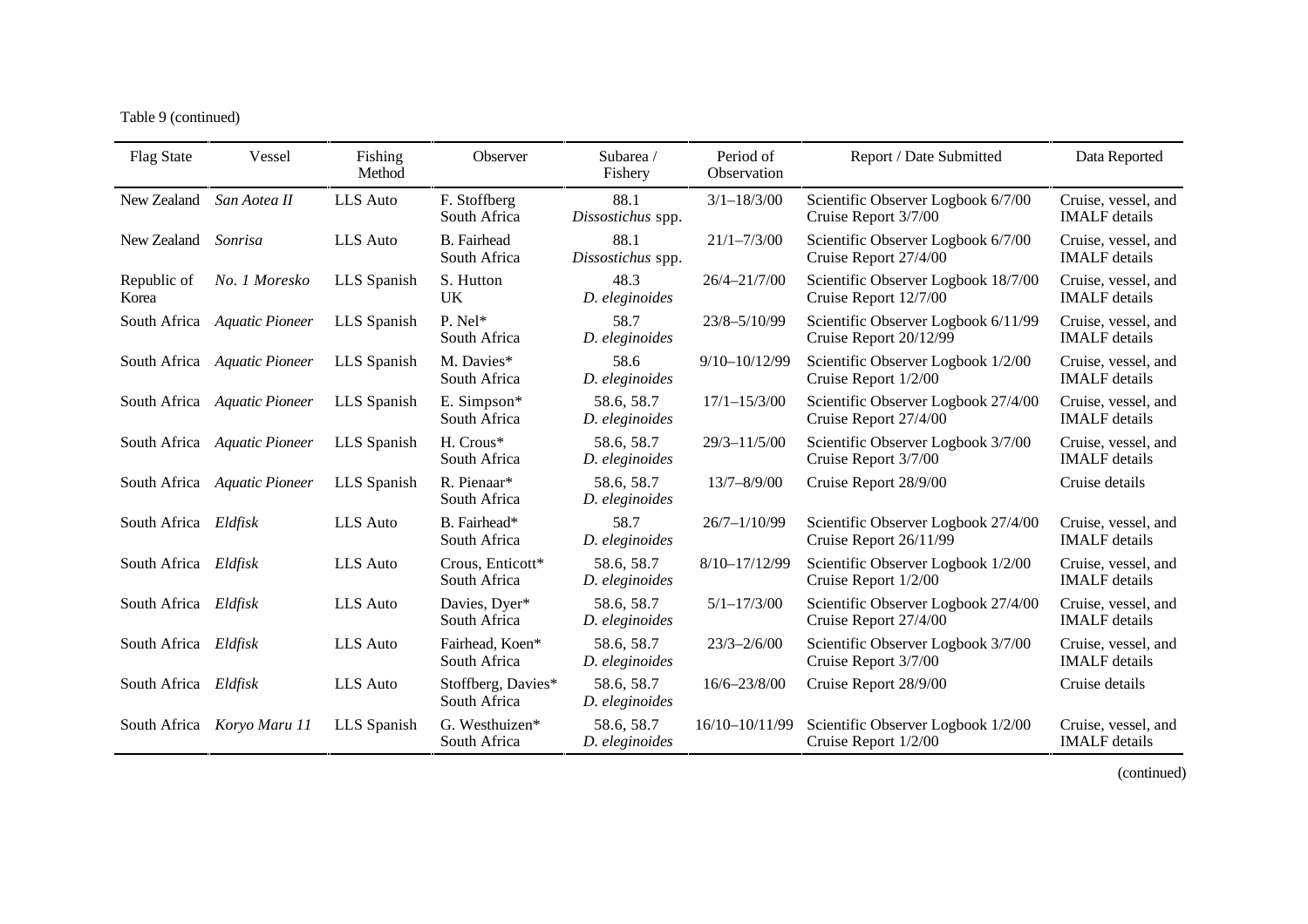Table 9 (continued)

| <b>Flag State</b> | Vessel         | Fishing<br>Method | Observer                    | Subarea/<br>Fishery          | Period of<br>Observation | Report / Date Submitted                                      | Data Reported                               |
|-------------------|----------------|-------------------|-----------------------------|------------------------------|--------------------------|--------------------------------------------------------------|---------------------------------------------|
| South Africa      | Koryo Maru 11  | LLS Spanish       | B. Stander*<br>South Africa | 58.6, 58.7<br>D. eleginoides | $16/1 - 7/4/00$          | Scientific Observer Logbook 3/7/00<br>Cruise Report 3/7/00   | Cruise, vessel, and<br><b>IMALF</b> details |
| South Africa      | Koryo Maru 11  | LLS Spanish       | P. Usher<br>UK.             | 48.3<br>D. eleginoides       | $18/4 - 2/7/00$          | Scientific Observer Logbook 18/9/00<br>Cruise Report 18/9/00 | Cruise, vessel, and<br><b>IMALF</b> details |
| Spain             | Ibsa Quinto    | LLS Spanish       | M. Endicott<br>UK.          | 48.3<br>D. eleginoides       | 23/4-21/7/00             | Scientific Observer Logbook 18/9/00<br>Cruise Report 12/9/00 | Cruise, vessel, and<br><b>IMALF</b> details |
| Ukraine           | $RK-1$         | LLS Auto          | L. Fearnhough<br>UK.        | 48.3<br>D. eleginoides       | 25/4-24/7/00             | Scientific Observer Logbook 31/8/00<br>Cruise Report 12/9/00 | Cruise, vessel, and<br><b>IMALF</b> details |
| Uruguay           | Illa de Rua    | LLS Spanish       | J. Bailey<br>UK.            | 48.3<br>D. eleginoides       | $14/4 - 25/7/00$         | Scientific Observer Logbook 31/8/00<br>Cruise Report 12/9/00 | Cruise, vessel, and<br><b>IMALF</b> details |
| Uruguay           | Isla Alegranza | LLS Spanish       | H. Pavez<br>Chile           | 58.4.4<br>D. eleginoides     | $26/6 - 30/8/00$         | Scientific Observer Logbook 30/9/00<br>Cruise Report 2/10/00 | Cruise, vessel, and<br><b>IMALF</b> details |
| Uruguay           | Isla Gorriti   | LLS Auto          | M. Keen<br>UK.              | 48.3<br>D. eleginoides       | $18/4 - 22/7/00$         | Scientific Observer Logbook 31/8/00<br>Cruise Report 12/9/00 | Cruise, vessel, and<br><b>IMALF</b> details |

\* National observers, deployed within national EEZs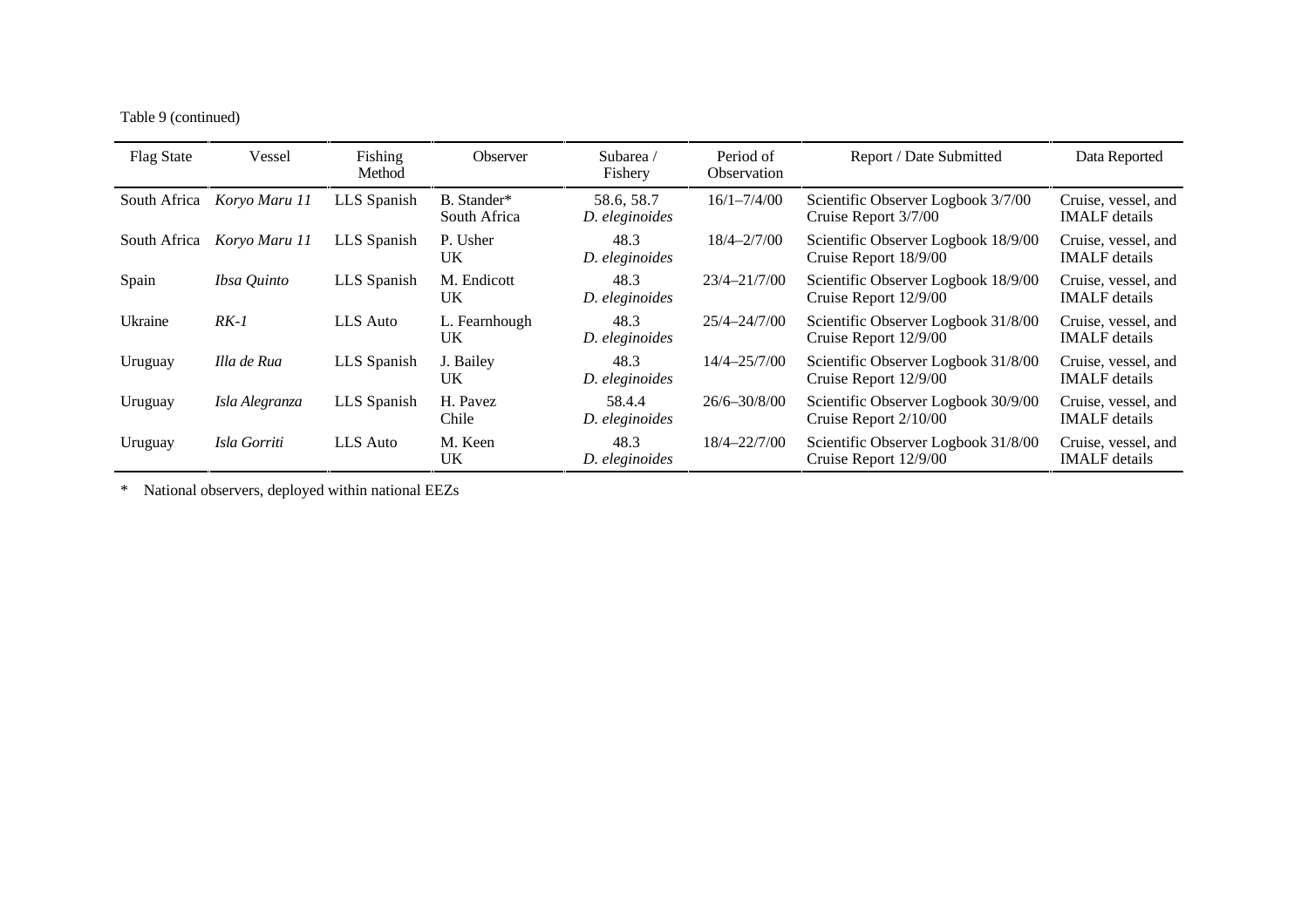Table 10: Summary of information contained in the observer cruise reports for the 1999/2000 fishing season. Nationality: AUS – Australia, CHL – Chile, ESP – Spain, GBR – United Kingdom, JPN – Japan, KOR – Republic of Korea, NZL – New Zealand, RUS – Russia, UKR – Ukraine, URY – Uruguay, ZAF – South Africa; Fishing method: A – autoliner, Sp – Spanish, OTM – midwater trawl, OTB – bottom trawl; Information on: LF – length frequency, CF – conversion factor;  $Y - yes$ ,  $N - no$ .

| <b>Vessel Name</b>       | Dates of Trip        | Fishing    | <b>IMALF</b> | Mammal       | Debris      | Information on |             |             | Samples     | Observer  |          |             |                    |
|--------------------------|----------------------|------------|--------------|--------------|-------------|----------------|-------------|-------------|-------------|-----------|----------|-------------|--------------------|
| (Nationality)            |                      | Method     | Data         | Interactions | Information | By-catch       | LF          | Weight      | Maturity    | <b>CF</b> | Otoliths | Scales      | Manual<br>Comments |
| Subarea 48.3             |                      |            |              |              |             |                |             |             |             |           |          |             |                    |
| Argos Helena (GBR)       | 18/5-28/7/00         | Sp         | Y            | Y            | Y           | Y              | Y           | Y           | Y           | Y         | Y        | $\mathbf N$ | N                  |
| Argos Helena (GBR)       | $1/5 - 27/7/00$      | Sp         | Y            | Y            | ${\bf N}$   | Y              | Y           | Y           | Y           | Y         | Y        | Y           | N                  |
| Betanzos (CHL)           | 10/12/99-<br>2/2/00  | <b>OTM</b> | $\mathbf Y$  | $\mathbf Y$  | $\mathbf N$ | $\mathbf Y$    | Y           | Y           | $\mathbf Y$ | Y         | Y        | ${\bf N}$   | N                  |
| Faro de Hercules CHL)    | 18/5-27/7/00         | Sp         | Y            | Y            | Y           | Y              | Y           | Y           | Y           | Y         | Y        | Y           | N                  |
| <i>Ibsa Quinto</i> (ESP) | 23/4-25/7/00         | Sp         | Y            | Y            | Y           | Y              | Y           | Y           | Y           | Y         | N        | $\mathbf N$ | Y                  |
| Illa de Rua (URY)        | 18/4-25/7/00         | Sp         | Y            | Y            | Y           | Y              | Y           | Y           | Y           | Y         | Y        | Y           | Y                  |
| Isla Camila (CHL)        | 15/4-22/7/00         | Sp         | Y            | Y            | Y           | Y              | Y           | Y           | Y           | Y         | N        | N           | N                  |
| Isla Gorriti (URY)       | 18/4-25/7/00         | A          | Y            | Y            | $\mathbf N$ | Y              | Y           | Y           | Y           | Y         | Y        | N           | Y                  |
| Isla Santa Clara (CHL)   | 12/4-27/7/00         | Sp         | Y            | $\mathbf Y$  | $\mathbf N$ | Y              | Y           | Y           | Y           | Y         | Y        | Y           | $\mathbf N$        |
| Isla Sofia (CHL)         | 20/6-28/7/00         | Sp         | Y            | Y            | $\mathbf N$ | Y              | Y           | $\mathbf N$ | Y           | Y         | Y        | Y           | N                  |
| Jacqueline (GBR)         | 30/4-25/7/00         | Sp         | Y            | Y            | Y           | Y              | Y           | Y           | Y           | Y         | Y        | Y           | Y                  |
| Koryo Maru 11 (ZAF)      | $1/5 - 21/7/00$      | Sp         | Y            | Y            | ${\bf N}$   | Y              | Y           | Y           | Y           | Y         | Y        | N           | Y                  |
| $Lyn$ (GBR)              | 24/4-25/7/00         | Sp         | Y            | Y            | Y           | Y              | Y           | Y           | Y           | Y         | Y        | Y           | Y                  |
| Magallanes III (CHL)     | $23/4 - 9/5/00$      | Sp         | Y            | Y            | Y           | Y              | Y           | Y           | Y           | Y         | Y        | Y           | N                  |
| Magallanes III (CHL)     | $3/7 - 5/8/00$       | Sp         | Y            | Y            | ${\bf N}$   | Y              | Y           | N           | Y           | N         | Y        | N           | N                  |
| No.1 Moresko (KOR)       | 26/4-25/7/00         | Sp         | Y            | Y            | Y           | Y              | Y           | Y           | Y           | Y         | Y        | Y           | Y                  |
| $RK-1$ (UKR)             | 25/4-24/7/00         | A          | Y            | Y            | $\mathbf N$ | Y              | Y           | Y           | Y           | Y         | N        | N           | Y                  |
| Tierra del Fuego (CHL)   | $1/5 - 21/7/00$      | Sp         | Y            | $\mathbf Y$  | $\mathbf Y$ | Y              | Y           | Y           | Y           | Y         | Y        | N           | N                  |
| Zakhar Sorokin (RUS)     | 27/11/99-<br>22/2/00 | <b>OTM</b> | Y            | Y            | Y           | Y              | Y           | Y           | Y           | Y         | Y        | N           | Y                  |
| Subareas 58.6 and 58.7   |                      |            |              |              |             |                |             |             |             |           |          |             |                    |
| Aquatic Pioneer (ZAF)    | 23/8-5/10/99         | Sp         | Y            | Y            | N           | Y              | $\mathbf Y$ | Y           | N           | Y         | N        | N           | N                  |
| Aquatic Pioneer (ZAF)    | 9/10-10/12/99        | Sp         | Y            | Y            | Y           | Y              | Y           | Y           | Y           | Y         | Y        | N           | N                  |
| Aquatic Pioneer (ZAF)    | $17/1 - 18/3/00$     | Sp         | Y            | Y            | $\mathbf Y$ | Y              | Y           | Y           | Y           | Y         | Y        | N           | N                  |
| Aquatic Pioneer (ZAF)    | $29/3 - 11/5/00$     | Sp         | Y            | Y            | Y           | Y              | Y           | Y           | Y           | Y         | Y        | N           | N                  |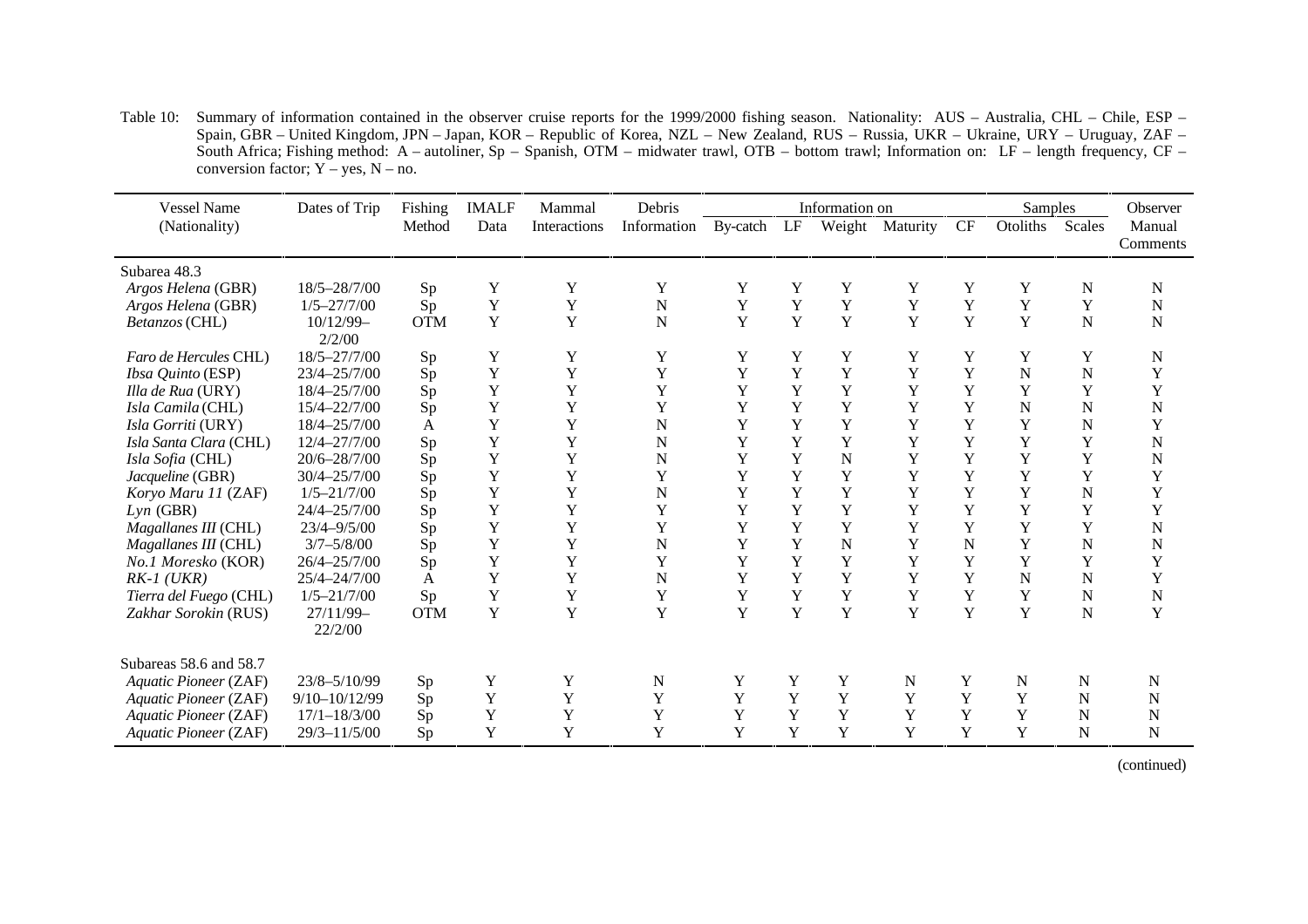Table 10 (continued)

| <b>Vessel Name</b><br>(Nationality) | Dates of Trip        | Fishing<br>Method | <b>IMALF</b><br>Data | Mammal<br>Interactions | Debris<br>Information | By-catch LF |              | Information on | Weight Maturity | CF             | Samples<br>Otoliths | Scales         | Observer<br>Manual<br>Comments |
|-------------------------------------|----------------------|-------------------|----------------------|------------------------|-----------------------|-------------|--------------|----------------|-----------------|----------------|---------------------|----------------|--------------------------------|
| Aquatic Pioneer (ZAF)               | $13/7 - 8/9/00$      | Sp                | $\mathbf Y$          | $\mathbf Y$            | Y                     | $\mathbf Y$ | Y            | $\mathbf Y$    | Y               | Y              | N                   | Y              | ${\bf N}$                      |
| Eldfisk (ZAF)                       | $26/7 - 1/10/99$     | $\mathbf{A}$      | Y                    | $\mathbf Y$            | $\overline{N}$        | $\mathbf Y$ | $\mathbf Y$  | $\mathbf Y$    | Y               | $\overline{N}$ | Y                   | $\mathbf N$    | $\mathbf N$                    |
| Eldfisk (ZAF)                       | 8/10-17/12/99        | A                 | $\mathbf Y$          | $\mathbf Y$            | $\mathbf Y$           | $\mathbf Y$ | Y            | Y              | $\mathbf Y$     | Y              | $\mathbf N$         | N              | Y                              |
| Eldfisk (ZAF)                       | $5/1 - 17/3/00$      | A                 | $\mathbf Y$          | $\mathbf Y$            | $\mathbf Y$           | $\mathbf Y$ | Y            | $\mathbf Y$    | $\mathbf Y$     | $\overline{N}$ | N                   | N              | $\mathbf N$                    |
| Eldfisk (ZAF)                       | $23/3 - 2/6/00$      | A                 | $\mathbf Y$          | Y                      | Y                     | Y           | Y            | Y              | Y               | Y              | Y                   | N              | $\mathbf N$                    |
| Eldfisk (ZAF)                       | $16/6 - 18/8/00$     | A                 | $\mathbf Y$          | Y                      | $\mathbf Y$           | $\mathbf Y$ | $\mathbf Y$  | $\mathbf Y$    | Y               | $\mathbf Y$    | Y                   | N              | $\mathbf Y$                    |
| Koryo Maru 11 (ZAF)                 | 20/8-12/12/99        | Sp                | $\mathbf Y$          | $\mathbf Y$            | $\mathbf Y$           | $\mathbf Y$ | Y            | $\mathbf Y$    | Y               | $\mathbf Y$    | $\mathbf N$         | N              | $\mathbf N$                    |
| Koryo Maru 11 (ZAF)                 | $11/1 - 7/4/00$      | Sp                | $\mathbf Y$          | Y                      | Y                     | Y           | Y            | Y              | Y               | Y              | N                   | N              | ${\bf N}$                      |
| Subarea 88.1                        |                      |                   |                      |                        |                       |             |              |                |                 |                |                     |                |                                |
| Janas (NZL)                         | $3/1 - 24/3/00$      | $\mathbf{A}$      | Y                    | $\mathbf Y$            | $\mathbf N$           | Y           | Y            | Y              | Y               | Y              | Y                   | N              | Y                              |
| San Aotea II (NZL)                  | $8/1 - 18/3/00$      | $\mathbf{A}$      | $\mathbf Y$          | Y                      | $\mathbf Y$           | $\mathbf Y$ | Y            | Y              | $\mathbf Y$     | $\mathbf Y$    | $\mathbf Y$         | $\overline{N}$ | $\mathbf N$                    |
| Sonrisa (NZL)                       | $21/1 - 7/3/00$      | $\mathbf{A}$      | $\mathbf Y$          | $\mathbf Y$            | Y                     | Y           | Y            | $\mathbf Y$    | Y               | Y              | Y                   | N              | ${\bf N}$                      |
| Division 58.5.2                     |                      |                   |                      |                        |                       |             |              |                |                 |                |                     |                |                                |
| <b>Austral Leader (AUS)</b>         | $20/10-$<br>20/12/99 | <b>OTB</b>        | $\mathbf Y$          | $\mathbf Y$            | $\mathbf Y$           | $\mathbf Y$ | $\mathbf Y$  | Y              | Y               | $\mathbf Y$    | Y                   | $\mathbf N$    | ${\bf N}$                      |
| <b>Austral Leader (AUS)</b>         | $19/4 - 7/6/00$      | <b>OTB</b>        | Y                    | Y                      | Y                     | Y           | Y            | Y              | Y               | Y              | Y                   | N              | $\mathbf N$                    |
| Southern Champion<br>(AUS)          | $3/12 - 25/1/00$     | <b>OTB</b>        | $\mathbf Y$          | $\mathbf Y$            | Y                     | Y           | $\mathbf{Y}$ | $\mathbf Y$    | Y               | Y              | Y                   | $\overline{N}$ | $\mathbf N$                    |
| Southern Champion<br>(AUS)          | $31/1 - 3/4/00$      | <b>OTB</b>        | $\mathbf Y$          | $\mathbf Y$            | Y                     | Y           | Y            | $\mathbf Y$    | Y               | $\mathbf Y$    | Y                   | N              | $\mathbf Y$                    |
| Southern Champion<br>(AUS)          | $20/4 - 27/6/00$     | <b>OTB</b>        | Y                    | $\mathbf Y$            | ${\bf N}$             | Y           | Y            | Y              | $\mathbf N$     | $\mathbf N$    | Y                   | $\mathbf N$    | $\mathbf Y$                    |
| Divisions 58.4.1, 58.4.3 and 58.5.2 |                      |                   |                      |                        |                       |             |              |                |                 |                |                     |                |                                |
| <b>Austral Leader (AUS)</b>         | $17/2 - 14/4/00$     | <b>OTB</b>        | $\mathbf Y$          | Y                      | ${\bf N}$             | $\mathbf Y$ | Y            | Y              | $\mathbf N$     | $\mathbf Y$    | Y                   | N              | ${\bf N}$                      |
| Area 48                             |                      |                   |                      |                        |                       |             |              |                |                 |                |                     |                |                                |
| Chiyo Maru No.5 (JPN)               | $31/1 - 1/3/00$      | <b>OTM</b>        | $\mathbf Y$          | Y                      | ${\bf N}$             | Y           | Y            | Y              | Y               | $\mathbf Y$    | $\mathbf N$         | N              | $\mathbf Y$                    |
| Division 58.4.4                     |                      |                   |                      |                        |                       |             |              |                |                 |                |                     |                |                                |
| Isla Alegranza (CHL)                | $14/7 - 31/8/00$     | Sp                | Y                    | Y                      | ${\bf N}$             | Y           | Y            | $\mathbf Y$    | Y               | Y              | Y                   | Y              | ${\bf N}$                      |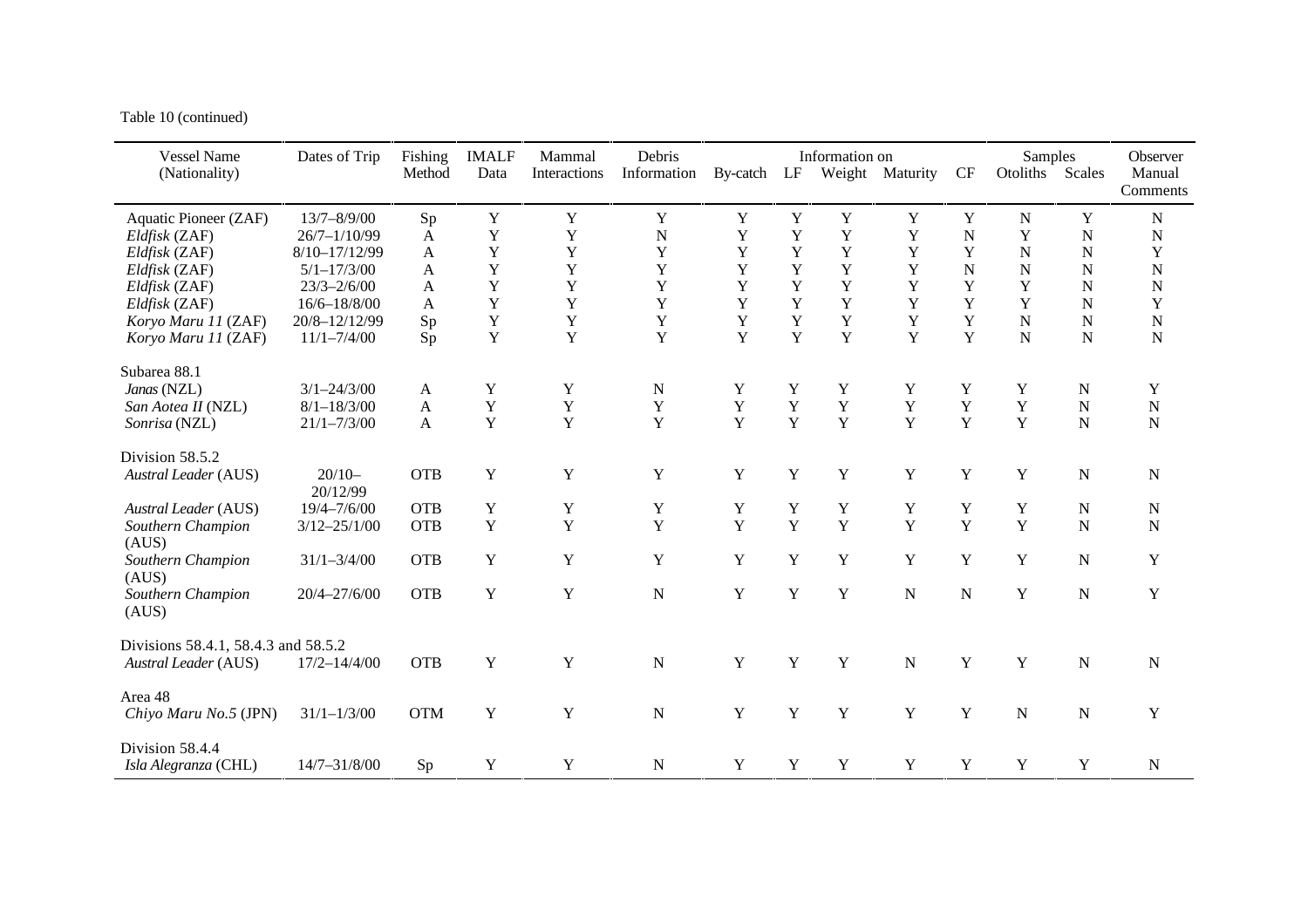Table 11: Disposal of wastes and oil reported by observers during the 1999/2000 season. Nationality: AUS – Australia, CHL – Chile, ESP – Spain, GBR – United Kingdom, JPN – Japan, KOR – Republic of Korea, NZL – New Zealand, RUS – Russia, UKR – Ukraine, URY – Uruguay, ZAF – South Africa; Fishing method: A – autoliner, Sp – Spanish, OTM – midwater trawl, OTB – bottom trawl; Y – disposed of over board, N – waste retained or burnt at sea, - no information.

| <b>Vessel Name</b><br>(Nationality)                        | Dates of Trip    | Fishing<br>Method | <b>Bands</b><br>(bait etc.) | Oil                      | Gear<br>Debris           | Garbage<br>(galley, other) | Hooks in<br><b>Discards</b> |
|------------------------------------------------------------|------------------|-------------------|-----------------------------|--------------------------|--------------------------|----------------------------|-----------------------------|
| Subarea 48.3                                               |                  |                   |                             |                          |                          |                            |                             |
| Argos Georgia (GBR)                                        | 18/5-28/7/00     | Sp                | $\mathbf N$                 | $\frac{1}{2}$            | $\mathbf N$              | Y                          | $\overline{a}$              |
| Argos Helena (GBR)                                         | $1/5 - 27/7/00$  | Sp                | ${\bf N}$                   | $\overline{\phantom{0}}$ | $\mathbf N$              | N                          |                             |
| Betanzos (CHL)                                             | $10/12 - 2/2/00$ | <b>OTM</b>        | $\blacksquare$              | $\overline{\phantom{0}}$ | $\blacksquare$           | $\overline{\phantom{a}}$   |                             |
| Faro de Hercules (CHL)                                     | 18/5-27/7/00     | Sp                | $\mathbf N$                 | N                        | $\mathbf N$              | $\mathbf N$                | N                           |
| Ibsa Quinto (ESP)                                          | 23/4-25/7/00     | Sp                | $\Box$                      | $\overline{a}$           | Y                        | $\frac{1}{2}$              | Y                           |
| Illa de Rua (URY)                                          | 18/4-25/7/00     | Sp                | N                           | $\overline{a}$           | $\mathbf N$              | Y                          | Y                           |
| Isla Camila (CHL)                                          | 15/4-22/7/00     | Sp                | $\blacksquare$              | $\overline{a}$           | Y                        | $\overline{a}$             | Y                           |
| Isla Gorriti (URY)                                         | 18/4-25/7/00     | $\mathbf{A}$      | ÷,                          | $\overline{a}$           | $\mathbf N$              | $\overline{\phantom{a}}$   |                             |
| Isla Santa Clara (CHL)                                     | 12/4-27/7/00     | Sp                | $\blacksquare$              | $\overline{\phantom{a}}$ | Y                        | Y                          | $\overline{\phantom{a}}$    |
| Isla Sofía (CHL)                                           | 20/6-28/7/00     | Sp                | Y                           | Y                        | $\mathbf N$              | $\mathbf Y$                |                             |
| Jacqueline (GBR)                                           | 30/4-25/7/00     | Sp                | $\mathbf N$                 | $\mathbf N$              | $\mathbf N$              | N                          | Y                           |
| Koryo Maru 11 (ZAF)                                        | $1/5 - 21/7/00$  | Sp                | $\mathbf N$                 | N                        | Y                        | $\mathbf N$                | $\overline{\phantom{a}}$    |
| $Lyn$ (GBR)                                                | 24/4-25/7/00     | Sp                | ${\bf N}$                   | $\Box$                   | Y                        | $\mathbf N$                | Y                           |
| Magallanes III (CHL)                                       | 23/4-9/5/00      | Sp                | Y                           | Y                        | Y                        | Y                          |                             |
| Magallanes III (GBR)                                       | $3/7 - 5/8/00$   | Sp                | $\equiv$                    | $\frac{1}{2}$            | $\blacksquare$           | $\overline{\phantom{a}}$   |                             |
| No.1 Moresko (KOR)                                         | 26/4-25/7/00     | Sp                | $\mathbf N$                 | ÷,                       | Y                        | $\mathbf N$                |                             |
| $RK-I$ (UKR)                                               | 25/4-24/7/00     | A                 | $\Box$                      | $\overline{a}$           | $\blacksquare$           | $\blacksquare$             |                             |
| Tierra del Fuego (CHL)                                     | $1/5 - 21/7/00$  | Sp                | $\overline{N}$              | $\overline{a}$           | Y                        | Y                          | Y                           |
| Zakhar Sorokin (RUS)                                       | 27/11/99-22/2/00 | <b>OTM</b>        | $\Box$                      | $\overline{a}$           | $\blacksquare$           | $\overline{a}$             |                             |
| Subareas 58.6, 58.7                                        |                  |                   |                             |                          |                          |                            |                             |
| Aquatic Pioneer (ZAF)                                      | 23/8-5/10/99     | Sp                | $\blacksquare$              | $\overline{a}$           | $\overline{\phantom{a}}$ |                            |                             |
| Aquatic Pioneer (ZAF)                                      | 9/10-10/12/99    | Sp                | Y                           | $\overline{\phantom{a}}$ | Y                        | N                          |                             |
| Aquatic Pioneer (ZAF)                                      | $17/1 - 18/3/00$ | Sp                | $\mathbf N$                 | N                        | $\mathbf N$              | N                          | $\mathbf N$                 |
| Aquatic Pioneer (ZAF)                                      | 29/3-11/5/00     | Sp                | $\blacksquare$              | $\mathbf N$              | $\mathbf N$              | N                          | N                           |
| Aquatic Pioneer (ZAF)                                      | $13/7 - 8/9/00$  | Sp                | $\mathbf N$                 | $\mathbf N$              | $\mathbf N$              | N                          | Y                           |
| Cap Kersaint (FRA)                                         | $8/7 - 15/7/00$  | Sp                | $\frac{1}{2}$               | $\blacksquare$           | $\blacksquare$           | $\overline{a}$             |                             |
| Croix du Sud I (FRA)                                       | 28/7-31/7/00     | Sp                | $\overline{a}$              | $\overline{a}$           | $\blacksquare$           |                            |                             |
| Eldfisk (ZAF)                                              | $26/7 - 1/10/99$ | A                 | ÷                           | $\overline{\phantom{a}}$ | $\overline{\phantom{a}}$ | $\overline{\phantom{a}}$   | $\overline{\phantom{m}}$    |
| Eldfisk (ZAF)                                              | 8/10-17/12/99    | $\mathbf{A}$      | $\overline{a}$              | N                        | N                        | Y                          | $\overline{\phantom{0}}$    |
| Eldfisk (ZAF)                                              | $5/1 - 17/3/00$  | $\mathbf{A}$      | $\overline{a}$              | Y                        | $\blacksquare$           | Y                          |                             |
| Eldfisk (ZAF)                                              | $23/3 - 2/6/00$  | $\mathbf{A}$      | $\mathbf N$                 | $\mathbf N$              | $\mathbf N$              | ${\bf N}$                  | N                           |
| Eldfisk (ZAF)                                              | $16/6 - 18/8/00$ | $\mathbf{A}$      | Y                           | $\mathbf N$              | Y                        | Y                          | N                           |
| Koryo Maru 11 (ZAF)                                        | 20/8-12/12/99    | Sp                | ${\bf N}$                   | $\mathbf N$              | Y                        | N                          | Y                           |
| Koryo Maru 11 (ZAF)                                        | $11/1 - 7/4/00$  | Sp                | $\mathbf N$                 | $\mathbf N$              | Y                        | Y                          | $\overline{N}$              |
| Subarea 88.1                                               |                  |                   |                             |                          |                          |                            |                             |
| Janas (NZL)                                                | $3/1 - 24/3/00$  | A                 | ÷,                          | $\overline{a}$           |                          |                            |                             |
| San Aotea II (NZL)                                         | $8/1 - 18/3/00$  | A                 | N                           | ${\bf N}$                | $\mathbf N$              | Y                          | N                           |
| Sonrisa (NZL)                                              | $21/1 - 7/3/00$  | $\mathbf{A}$      | ${\bf N}$                   | ${\bf N}$                | $\mathbf N$              | ${\bf N}$                  | $\mathbf N$                 |
| Division 58.5.2                                            |                  |                   |                             |                          |                          |                            |                             |
|                                                            | 20/10-20/12/99   | <b>OTB</b>        | ${\bf N}$                   | N                        | $\mathbf N$              | ${\bf N}$                  |                             |
| <b>Austral Leader</b> (AUS)<br><b>Austral Leader</b> (AUS) | 19/4-7/6/00      | <b>OTB</b>        | N                           | N                        | $\mathbf N$              | ${\bf N}$                  |                             |
| Southern Champion (AUS)                                    | 20/4-27/6/00     | <b>OTB</b>        | N                           | N                        | $\mathbf N$              | ${\bf N}$                  |                             |
| Southern Champion (AUS)                                    | $31/1 - 3/4/00$  | <b>OTB</b>        | N                           | N                        | $\mathbf N$              | ${\bf N}$                  |                             |
| Southern Champion (AUS)                                    | $3/12 - 25/1/00$ | <b>OTB</b>        | N                           | N                        | N                        | N                          |                             |
|                                                            |                  |                   |                             |                          |                          |                            |                             |
| Divisions 58.5.2, 58.4.3, 58.4.1                           |                  |                   |                             |                          |                          |                            |                             |
| <b>Austral Leader (AUS)</b>                                | $17/2 - 14/4/00$ | <b>OTB</b>        | ${\bf N}$                   | ${\bf N}$                | $\mathbf N$              | $\mathbf N$                |                             |
| Area 48                                                    |                  |                   |                             |                          |                          |                            |                             |
| Chiyo Maru No.5 (JPN)                                      | $31/1 - 1/3/00$  | <b>OTM</b>        |                             |                          |                          |                            |                             |
| Division 58.4.4                                            |                  |                   |                             |                          |                          |                            |                             |
| Isla Alegranza (CHL)                                       | $14/7 - 31/8/00$ | Sp                | ${\bf N}$                   | $\overline{\phantom{0}}$ | $\mathbf N$              | ${\bf N}$                  |                             |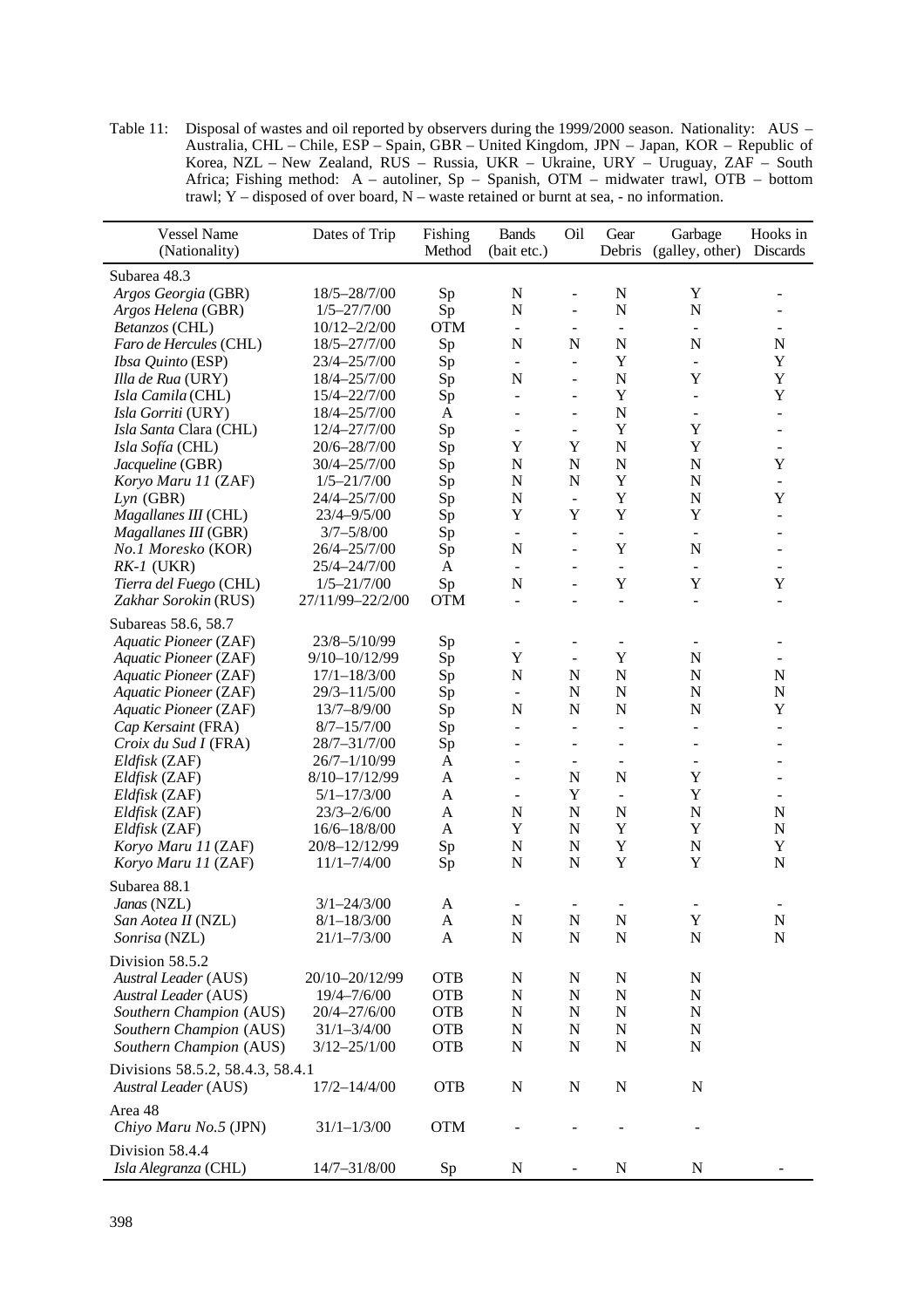| Area/Subarea/Division      |         | Number of Measurements |         |                 |
|----------------------------|---------|------------------------|---------|-----------------|
|                            | Length  | Weight                 | Sex.    | <b>Maturity</b> |
| 48.1                       |         |                        |         |                 |
| Euphausia superba          | 13 102  | 4 7 4 3                | 13 102  | 4 7 4 3         |
| 48.3                       |         |                        |         |                 |
| Champsocephalus gunnari    | 5 8 9 4 | 5893                   | 5 8 9 4 | 5 8 9 4         |
| Gobionotothen gibberifrons | 9       | 9                      | 9       | 8               |
| 58.4.2, 58.5.2             |         |                        |         |                 |
| Champsocephalus gunnari    | 4 2 3 0 | 1921                   | 1906    | 1885            |
| Pleuragramma antarcticum   | 3       | 3                      | 3       | 3               |
| Bathyraja eatonii          | 376     | 374                    | 374     |                 |
| B. irrasa                  | 22      | 22                     | 22      | 2               |
| B. murrayi                 | 103     | 101                    | 99      | 4               |
| Neopagetopsis ionah        | 13      | 13                     | 13      | 13              |
| Channichthys rhinoceratus  | 1 3 9 4 | 1 3 1 5                | 677     | 660             |
| Notothenia squamifrons     | 1 340   | 1 3 3 9                | 1 301   | 1 1 7 6         |
| Chionodraco hamatus        | 11      | 11                     | 11      | 11              |
| Dissostichus mawsoni       | 3       | 3                      | 3       | 3               |
| Dissostichus eleginoides   | 11 072  | 11 047                 | 9076    | 9 0 63          |
| Trematomus eulepidotus     | 59      | 59                     | 59      | 59              |
| Macrourus whitsoni         | 50      | 50                     | 50      | 50              |
| Chaenodraco wilsoni        | 43      | 43                     | 43      | 43              |

Table 12: Summary of biological data collected by observers in trawl fisheries during the 1999/2000 season.

Table 13: Scientific observations conducted on board trawl vessels within the Convention Area for the 1999/2000 season. Flag/Nationality: AUS – Australia, CHL – Chile, GBR – United Kingdom, JPN – Japan, RUS – Russia, UKR – Ukraine; Target species: TOP – *Dissostichus eleginoides*; ANI – *Champsocephalus gunnari*, KRI – *Euphausia superba*, WIC – *Chaenodraco wilsoni*.

| Vessel                | Flag       | Observer                 | Observation         | Area   | Target                                 |          | Number of Trawls |                         |
|-----------------------|------------|--------------------------|---------------------|--------|----------------------------------------|----------|------------------|-------------------------|
|                       |            | (Nationality)            | Dates               |        | <b>Species</b>                         | Total    |                  | Observed $(\% )$        |
| <b>Austral Leader</b> | <b>AUS</b> | J. Parkinson (AUS)       | 20/10-20/12/99      | 58.5.2 | <b>TOP</b>                             | 75       | 75               | (100)                   |
| <b>Austral Leader</b> | <b>AUS</b> | L. Pschenichnov          | $17/2 - 14/4/00$    | 58.4.2 | <b>WIC</b>                             | 8        | 8                | (100)                   |
|                       |            | (UKR)                    |                     | 58.5.2 | <b>TOP</b><br><b>ANI</b><br><b>TOP</b> | 4<br>125 | 4<br>125         | (100)<br>(100)<br>(100) |
| Austral Leader        | <b>AUS</b> | J. Hamill (AUS)          | $19/4 - 7/6/00$     | 58.5.2 | <b>TOP</b><br><b>ANI</b>               | 185<br>8 | 172<br>8         | (93)<br>(100)           |
| <i>Betanzos</i>       | <b>CHL</b> | G. Fulton (GBR)          | 10/12/99-2/2/00     | 48.3   | <b>ANI</b>                             | 94       | 75               | (80)                    |
| Chiyo Maru No. 5      | <b>JPN</b> | W. Rain (USA)            | $28/1 - 29/2/00$    | 48.1   | <b>KRI</b>                             | 252      | 82               | (33)                    |
| Southern Champion     | <b>AUS</b> | M. Tucker (AUS)          | $3/12/99 - 25/1/00$ | 58.5.2 | <b>TOP</b><br><b>ANI</b>               | 76<br>3  | 76<br>3          | (100)<br>(100)          |
| Southern Champion     | <b>AUS</b> | J. Parkinson (AUS)       | $31/1 - 3/4/00$     | 58.5.2 | <b>TOP</b><br><b>ANI</b>               | 158<br>9 | 122<br>6         | (77)<br>(67)            |
| Southern Champion     | <b>AUS</b> | L. Pschenichnov<br>(UKR) | $3/5 - 29/5/00$     | 58.5.2 | <b>TOP</b><br><b>ANI</b>               | 191<br>5 | 191<br>5         | (100)<br>(100)          |
| Zakhar Sorokin        | <b>RUS</b> | R. Hartnell (GBR)        | 27/11/99-31/1/00    | 48.3   | <b>ANI</b>                             | 172      | 114              | (66)                    |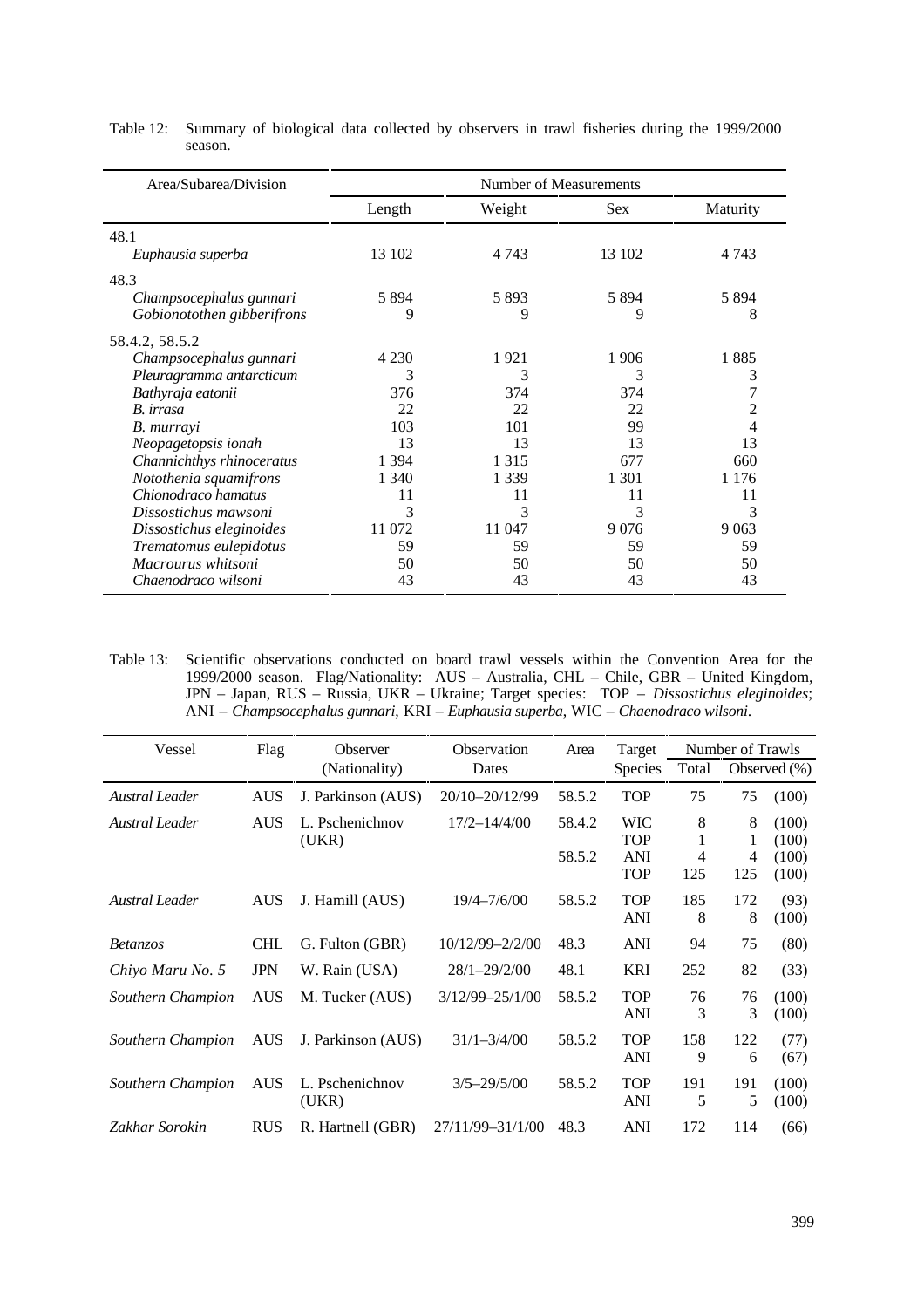Table 14: Overall species composition of catches reported by scientific observers in trawl and longline fisheries in the 1999/2000 season. The relative abundance of each taxon is expressed as the percentage, by weight, of the total catch observed. Data limited to those where weight provided. Target species: ANI – *Champsocephalus gunnari;* KRI – *Euphausia superba*; TOA – *Dissostichus mawsoni*; TOP – *Dissostichus eleginoides*; WIC – *Chaenodraco wilsoni*.

| Gear                                                                                          |            |            |                       | Trawl         |                                |            |                       |            | Longline            |                     |
|-----------------------------------------------------------------------------------------------|------------|------------|-----------------------|---------------|--------------------------------|------------|-----------------------|------------|---------------------|---------------------|
| Target species                                                                                | <b>KRI</b> | <b>ANI</b> | <b>ANI</b>            | <b>TOA</b>    | <b>TOP</b>                     | <b>WIC</b> | <b>TOP</b>            | <b>TOP</b> | <b>TOP</b>          | <b>TOA</b>          |
| Subarea/Division                                                                              | 48.1       | 48.3       |                       | 58.5.2 58.4.2 | 58.5.2                         | 58.4.2     | 48.3                  | 58.4.4     | 58.6/7              | 88.1                |
| Elasmobranchs                                                                                 |            | < 0.1      |                       |               |                                |            |                       |            |                     |                     |
| Callorhinchidae<br>Callorhinchus capensis                                                     |            |            |                       |               |                                |            |                       |            | < 0.1               |                     |
| Laminidae<br>Lamna nasus                                                                      |            |            | 0.5                   |               |                                |            |                       |            |                     |                     |
| Rajidae<br>Amblyraja georgiana<br>Bathyraja eatonii<br>Bathyraja irrasa<br>Bathyraja maccaini |            |            | < 0.1<br>0.2<br>< 0.1 |               | < 0.1<br>0.2<br>< 0.1<br>< 0.1 | 0.7        | 2.3<br>< 0.1<br>< 0.1 | 0.9        | 0.7<br>0.6<br>< 0.1 | < 0.1<br>5.7<br>0.9 |
| Bathyraja meridionalis<br>Bathyraja murrayi<br>Bathyraja spp.<br>Raja spp.                    |            |            | < 0.1                 |               | < 0.1                          |            | < 0.1<br>0.3          |            | < 0.1<br>< 0.1      |                     |
| Squalidae<br>Etmopterus granulosus<br>Somniosus microcephalus<br>Somniosus pacificus          |            |            |                       |               | 0.2                            |            |                       |            | < 0.1<br>0.1        |                     |
| <b>Bony Fishes</b>                                                                            |            |            |                       |               |                                |            |                       |            |                     |                     |
| Achiropsettidae<br>Mancopsetta maculata                                                       |            |            |                       |               | < 0.1                          |            |                       |            |                     |                     |
| Artedidraconidae<br>Artedidraco mirus                                                         |            |            |                       |               |                                |            |                       |            |                     | < 0.1               |
| Bathylagidae<br>Bathylagus antarcticus                                                        |            |            |                       |               | < 0.1                          |            |                       |            |                     |                     |
| Bothidae                                                                                      |            |            |                       |               | < 0.1                          |            |                       |            |                     |                     |
| <b>Bramidae</b><br>Brama brama                                                                |            |            |                       |               |                                |            |                       |            | < 0.1               |                     |
| Carapidae<br>Echiodon cryomargarites                                                          |            |            |                       |               |                                |            |                       |            | < 0.1               |                     |
| Ceratiidae<br>Ceratias tentaculatus                                                           |            |            |                       |               | < 0.1                          |            |                       |            |                     |                     |
| Channichthyidae                                                                               |            |            |                       |               | < 0.1                          |            | < 0.1                 |            |                     | < 0.1               |
| Chaenocephalus aceratus<br>Chaenodraco wilsoni<br>Champsocephalus gunnari                     |            | 98.5       | 93.4                  |               | 1.9                            | 1.1        | < 0.1                 |            |                     | < 0.1               |
| Channichthys rhinoceratus<br>Chionodraco hamatus<br>Neopagetopsis ionah                       |            |            | 4.0                   |               | < 0.1                          | 0.4<br>1.4 |                       |            |                     |                     |
| Pagetopsis macropterus<br>Pseudochaenichthys georgianus                                       |            |            |                       |               | < 0.1                          |            | < 0.1                 |            |                     | < 0.1               |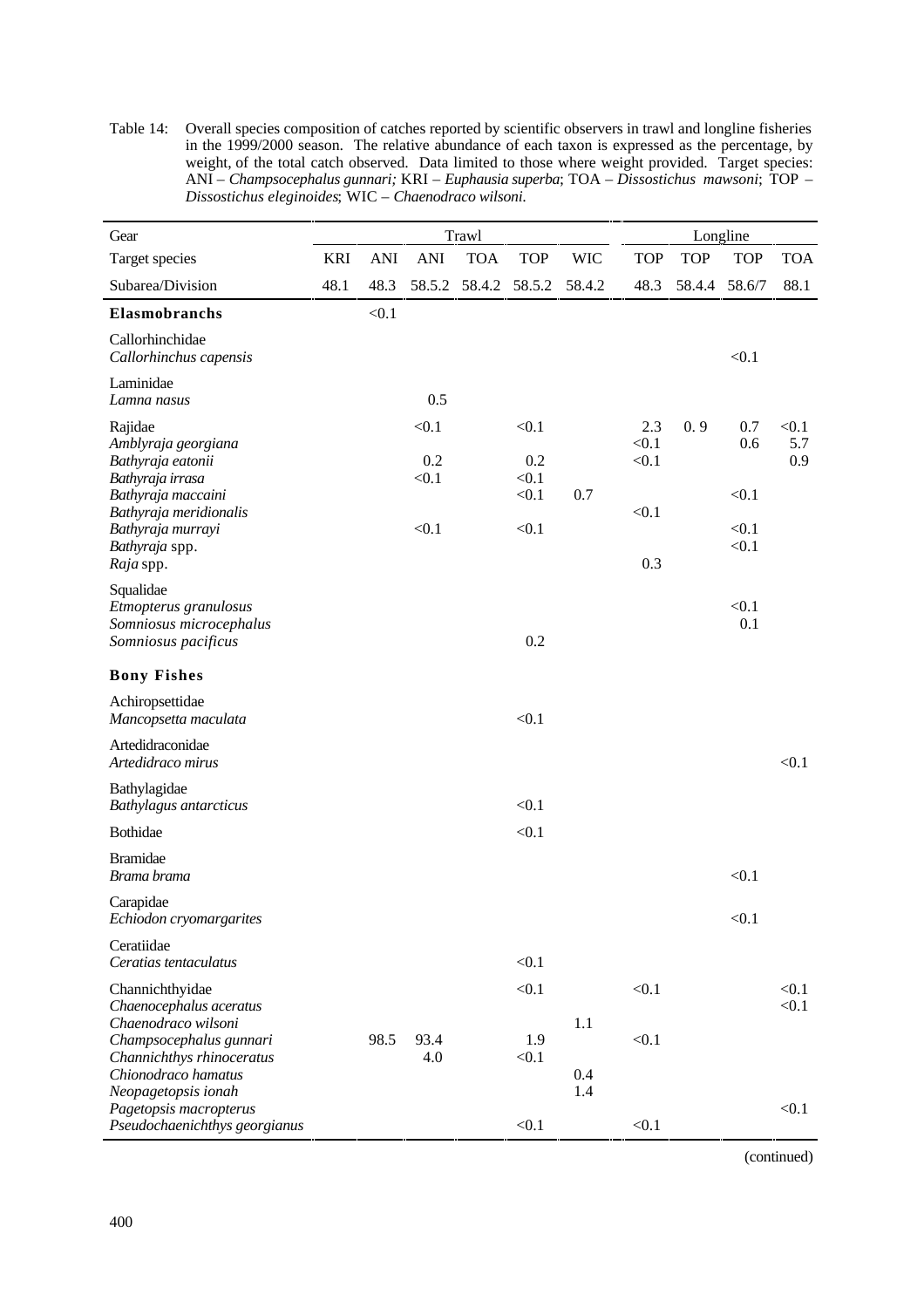Table 14 (continued)

| Gear                                                                                                              |            |              |                          | Trawl      |                                  |            |                            |            | Longline       |                        |
|-------------------------------------------------------------------------------------------------------------------|------------|--------------|--------------------------|------------|----------------------------------|------------|----------------------------|------------|----------------|------------------------|
| Target species                                                                                                    | <b>KRI</b> | <b>ANI</b>   | ANI                      | <b>TOA</b> | <b>TOP</b>                       | <b>WIC</b> | <b>TOP</b>                 | <b>TOP</b> | <b>TOP</b>     | <b>TOA</b>             |
| Subarea/Division                                                                                                  | 48.1       | 48.3         | 58.5.2                   | 58.4.2     | 58.5.2                           | 58.4.2     | 48.3                       | 58.4.4     | 58.6/7         | 88.1                   |
| Congiopodidae<br>Zanclorhynchus spinifer                                                                          |            |              |                          |            | < 0.1                            |            |                            |            |                |                        |
| Gempylidae<br>Paradiplospinus antarcticus<br>Paradiplospinus gracilis                                             |            |              |                          |            | < 0.1<br>< 0.1                   |            |                            |            |                |                        |
| Harpagiferidae<br>Pogonophryne permitini<br>Pogonophryne spp.                                                     |            |              |                          |            |                                  |            |                            |            |                | < 0.1<br>< 0.1         |
| Lampridae<br>Lampris immaculatus                                                                                  |            |              |                          |            | < 0.1                            |            |                            |            |                |                        |
| Macrouridae<br>Macrourus carinatus<br>Macrourus holotrachys<br>Macrourus spp.<br>Macrourus whitsoni               |            |              | < 0.1<br>< 0.1           |            | < 0.1<br>< 0.1<br>< 0.1<br>< 0.1 | 45.3       | < 0.1<br>0.1<br>0.9<br>0.6 | 18.2       | 19.4<br>< 0.1  | 7.9<br>< 0.1<br>0.5    |
| Merlucciidae<br>Macruronus novaezelandiae                                                                         |            |              | < 0.1                    |            | < 0.1                            |            |                            |            |                |                        |
| Moridae<br>Antimora rostrata                                                                                      |            |              | < 0.1                    |            | < 0.1<br>< 0.1                   |            | 0.1                        | 0.6        | 2.7            | < 0.1                  |
| Muraenolepididae<br>Muraenolepis microps<br>Muraenolepis orangiensis<br>Muraenolepis spp.                         |            |              |                          |            | < 0.1                            |            |                            |            | < 0.1<br>< 0.1 | 0.6<br>< 0.1<br>0.2    |
| Myctophidae<br>Electrona carlsbergi<br>Gymnoscopelus bolini<br>Gymnoscopelus nicholsi                             |            | < 0.1<br>1.5 |                          |            | < 0.1<br>< 0.1<br>< 0.1<br>< 0.1 |            |                            |            |                |                        |
| Notacanthidae<br>Notacanthus chemnitzii                                                                           |            |              |                          |            | < 0.1                            |            |                            |            |                |                        |
| Nototheniidae<br>Dissostichus eleginoides<br>Dissostichus mawsoni<br>Notothenia acuta                             |            |              | 1.3<br>< 0.1             | 86.6       | 97.2<br>< 0.1                    |            | < 0.1<br>95.6              | 80.2       | 76.3           | < 0.1<br>< 0.1<br>84.1 |
| Notothenia coriiceps<br>Notothenia neglecta<br>Notothenia rossii<br>Notothenia squamifrons<br>Nototheniops mizops |            |              | < 0.1<br>< 0.1<br>< 0.01 |            | < 0.1<br>< 0.1<br>0.2<br>< 0.1   |            | < 0.1<br>< 0.1<br>< 0.1    |            |                |                        |
| Nototheniops nudifrons<br>Pagothenia hansoni                                                                      |            |              |                          |            |                                  |            | < 0.1                      |            |                |                        |
| Patagonotothen brevicauda<br>Pleuragramma antarcticum<br>Trematomus eulepidotus                                   |            | < 0.1        |                          |            |                                  | 2.0<br>5.2 | < 0.1                      |            |                |                        |
| Paralepididae<br>Notolepis coatsi                                                                                 |            |              |                          |            | < 0.1                            |            |                            |            |                |                        |
| Scorpaenidae                                                                                                      |            |              |                          |            |                                  |            | < 0.1                      |            |                |                        |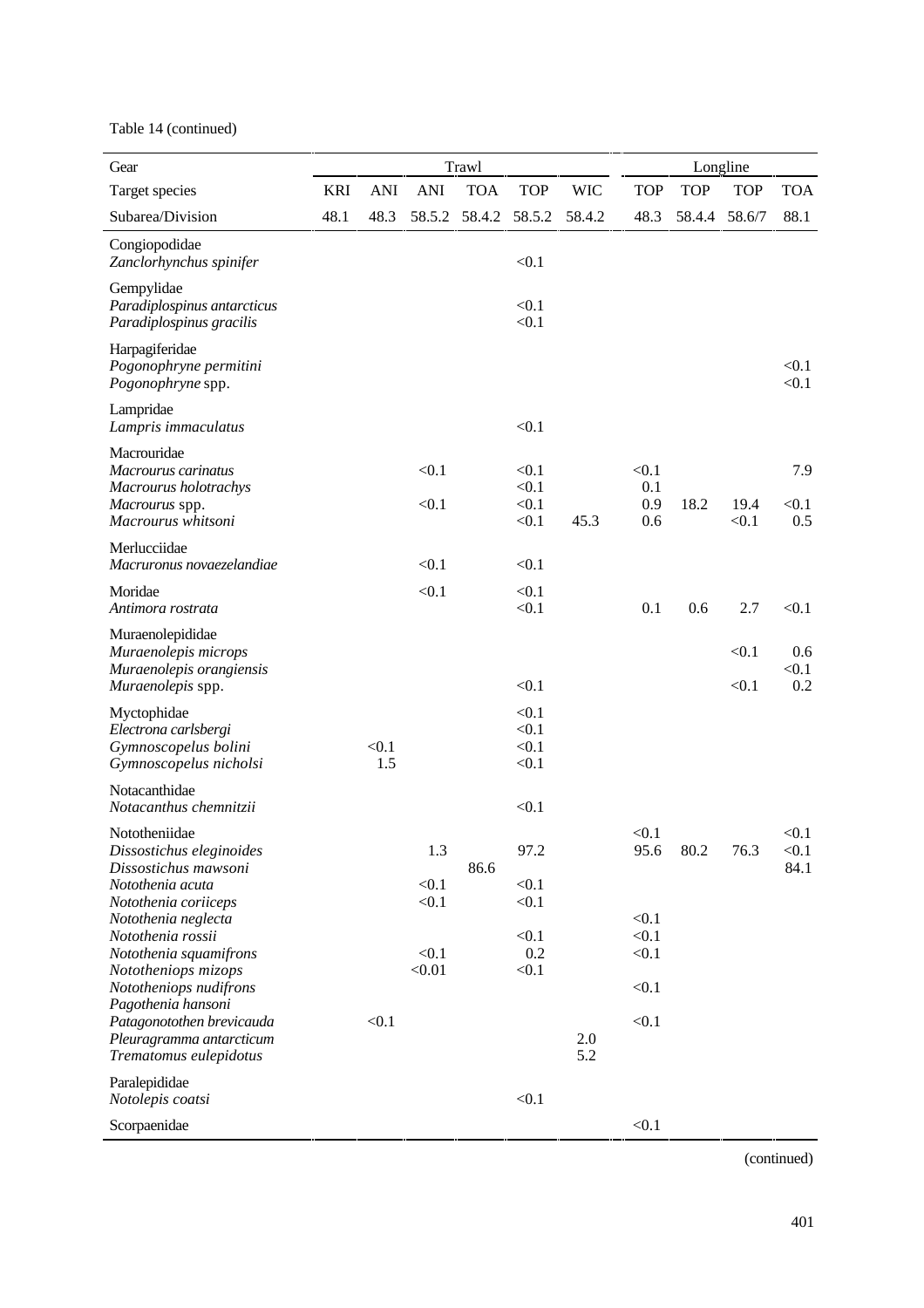Table 14 (continued)

| Gear                                                                                                                                                                                                                                                   |            |            |                         | Trawl      |                         |            |                                                             |            | Longline                |            |
|--------------------------------------------------------------------------------------------------------------------------------------------------------------------------------------------------------------------------------------------------------|------------|------------|-------------------------|------------|-------------------------|------------|-------------------------------------------------------------|------------|-------------------------|------------|
| Target species                                                                                                                                                                                                                                         | <b>KRI</b> | <b>ANI</b> | <b>ANI</b>              | <b>TOA</b> | <b>TOP</b>              | <b>WIC</b> | <b>TOP</b>                                                  | <b>TOP</b> | <b>TOP</b>              | <b>TOA</b> |
| Subarea/Division                                                                                                                                                                                                                                       | 48.1       | 48.3       | 58.5.2                  | 58.4.2     | 58.5.2                  | 58.4.2     | 48.3                                                        |            | 58.4.4 58.6/7           | 88.1       |
| Stomiidae<br>Stomias boa boa                                                                                                                                                                                                                           |            |            |                         |            | < 0.1                   |            |                                                             |            |                         |            |
| Zoarcidae<br>Melanostigma spp.                                                                                                                                                                                                                         |            |            |                         |            | < 0.1                   |            |                                                             |            |                         |            |
| Other                                                                                                                                                                                                                                                  |            |            |                         |            | < 0.01                  |            | < 0.1                                                       |            | < 0.1                   |            |
| Invertebrates                                                                                                                                                                                                                                          |            |            |                         |            |                         |            |                                                             |            |                         |            |
| Euphausia spp.<br>Euphausia superba<br>Lithodidae<br>Lithodes murrayi<br>Lithodes spp.<br>Loliginidae<br>Moroteuthis ingens<br>Octopodidae<br>Paralithodes spp.<br>Paralomis anamerae<br>Paralomis formosa<br>Paralomis spinosissima<br>Paralomis spp. | 100        | < 0.1      | < 0.1<br>< 0.1<br>< 0.1 | 13.4       | < 0.1<br>< 0.1<br>< 0.1 | 4.9<br>1.2 | < 0.1<br>< 0.1<br>< 0.1<br>< 0.1<br>< 0.1<br>< 0.1<br>< 0.1 | 0.2        | < 0.1<br>< 0.1<br>< 0.1 |            |
| Other                                                                                                                                                                                                                                                  |            |            | 0.4                     |            | 0.1                     | 38.0       | < 0.1                                                       |            | < 0.1                   |            |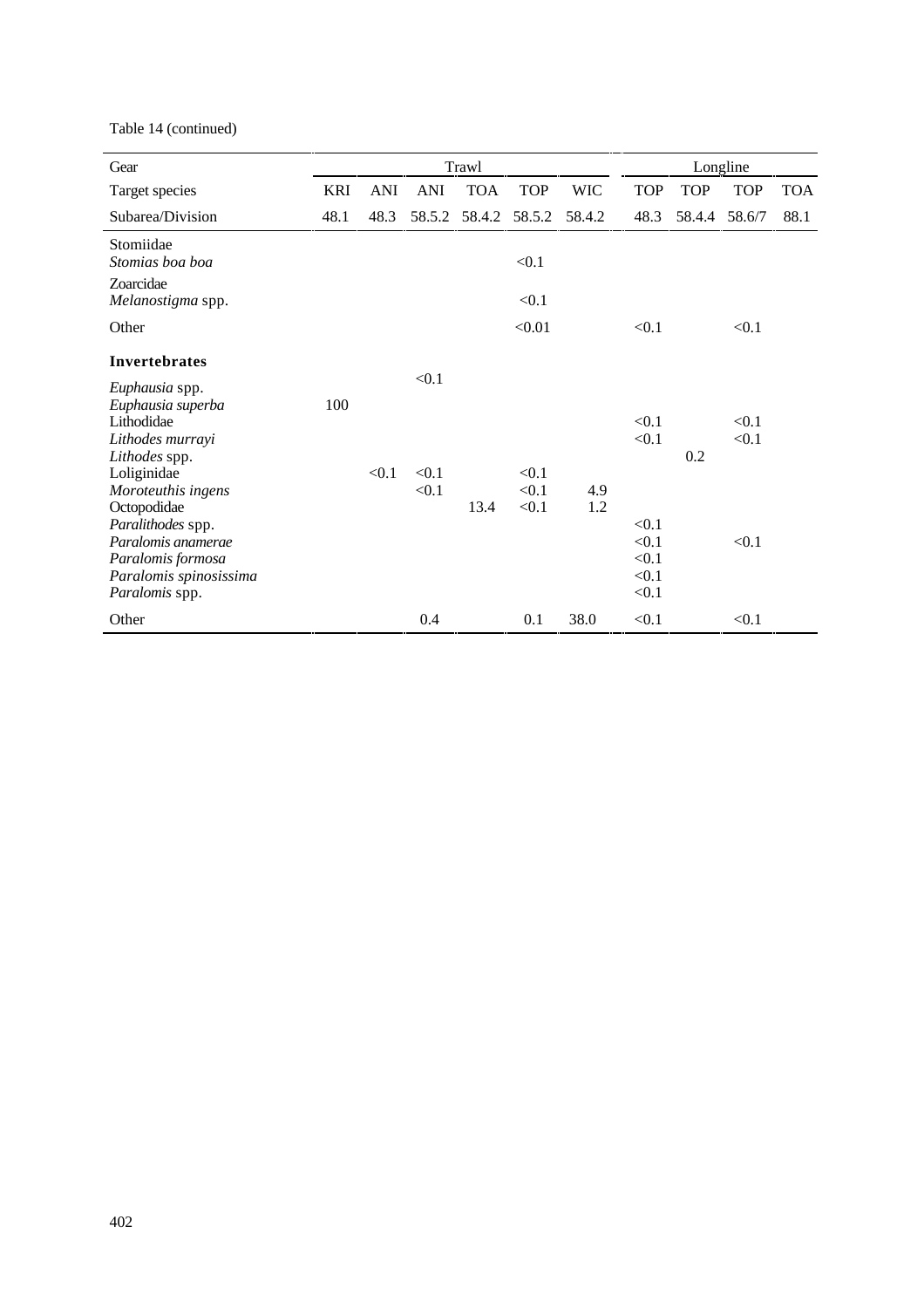| Species Name                  |                     |                     | Subarea/Division          |                    |
|-------------------------------|---------------------|---------------------|---------------------------|--------------------|
|                               | 48.3 ( $N = 1987$ ) | 58.4.4 ( $N = 68$ ) | 58.6, 58.7 ( $N = 1$ 617) | 88.1 ( $N = 485$ ) |
| Amblyraja georgiana           | 1.3                 |                     | 1.5                       | 61.0               |
| Antimora rostrata             | 17.9                | 77.9                | 21.6                      | 6.6                |
| Artedidraco mirus             |                     |                     |                           | 3.1                |
| Bathyraja eatonii             | 1.0                 |                     | 0.1                       | 52.8               |
| Bathyraja maccaini            |                     |                     | 0.1                       |                    |
| Bathyraja meridionalis        | 0.8                 |                     |                           |                    |
| Bathyraja murrayi             |                     |                     | 2.4                       |                    |
| Bathyraja spp.                | 0.2                 |                     | 1.0                       |                    |
| Brama brama                   |                     |                     | 0.6                       |                    |
| Callorhinchus capensis        |                     |                     | 0.2                       |                    |
| Chaenocephalus aceratus       |                     |                     |                           | 1.0                |
| Champsocephalus gunnari       | < 0.1               |                     |                           |                    |
| Channichthyidae               | 0.2                 |                     |                           | 35.3               |
| Crustacea                     |                     |                     | 0.2                       |                    |
| Dissostichus eleginoides      | 80.3                | 100.0               | 89.5                      | 1.4                |
| Dissostichus mawsoni          |                     |                     |                           | 98.4               |
| Echinodermata                 | 0.6                 |                     | 0.1                       |                    |
| Echiodon cryomargarites       |                     |                     | 0.3                       |                    |
| Elasmobranchii                |                     |                     | 0.2                       |                    |
| Electrona spp.                |                     |                     | 0.2                       |                    |
| Etmopterus granulosus         |                     |                     | 0.3                       |                    |
| Lithodes murrayi              | 2.9                 | 0.0                 | 3.4                       |                    |
| Lithodes spp.                 | 2.3                 | 47.1                |                           |                    |
| Lithodidae                    | 5.6                 |                     | 2.4                       |                    |
| Macrourus carinatus           |                     |                     |                           | 81.6               |
| Macrourus holotrachys         | 4.8                 |                     |                           |                    |
| Macrourus spp.                | 40.4                | 97.1                | 85.3                      | 1.0                |
| Macrourus whitsoni            | 12.2                |                     | 0.4                       | 37.7               |
| Muraenolepis microps          |                     |                     | 0.1                       | 39.6               |
| Muraenolepis orangiensis      |                     |                     |                           | 5.8                |
| Muraenolepis spp.             |                     |                     | 0.8                       | 34.0               |
| Notothenia neglecta           | 0.2                 |                     |                           |                    |
| Notothenia rossii             | 0.7                 |                     |                           |                    |
| Notothenia squamifrons        | 0.2                 |                     |                           |                    |
| Nototheniidae                 | 0.5                 |                     |                           | 1.6                |
| Nototheniops nudifrons        | 0.3                 |                     |                           |                    |
| Osteichthyes spp.             | 0.2                 |                     | 1.1                       |                    |
| Pagetopsis macropterus        |                     |                     |                           | 0.2                |
| Paralithodes spp.             | 0.1                 |                     |                           |                    |
| Paralomis anamerae            | 17.2                |                     | 0.6                       |                    |
| Paralomis formosa             | 0.2                 |                     |                           |                    |
| Paralomis spinosissima        | 0.7                 |                     |                           |                    |
| Paralomis spp.                | 0.2                 |                     |                           |                    |
| Patagonotothen brevicauda     | 0.4                 |                     |                           |                    |
| Pogonophryne permitini        |                     |                     |                           | 2.3                |
| Pogonophryne spp.             |                     |                     |                           | 0.2                |
| Porifera                      |                     |                     | 0.1                       |                    |
| Pseudochaenichthys georgianus | 0.2                 |                     |                           |                    |
| Raja spp.                     | 5                   |                     |                           |                    |
| Rajiformes spp.               | 30                  | 31                  | $\sqrt{6}$                | $\mathbf{1}$       |
| Unknown                       |                     |                     | 1                         |                    |

Table 15: Frequency of occurrence (%) of longline hauls where at least one example of a particular taxon was taken as reported by observers for the 1999/2000 season. N – number of hauls.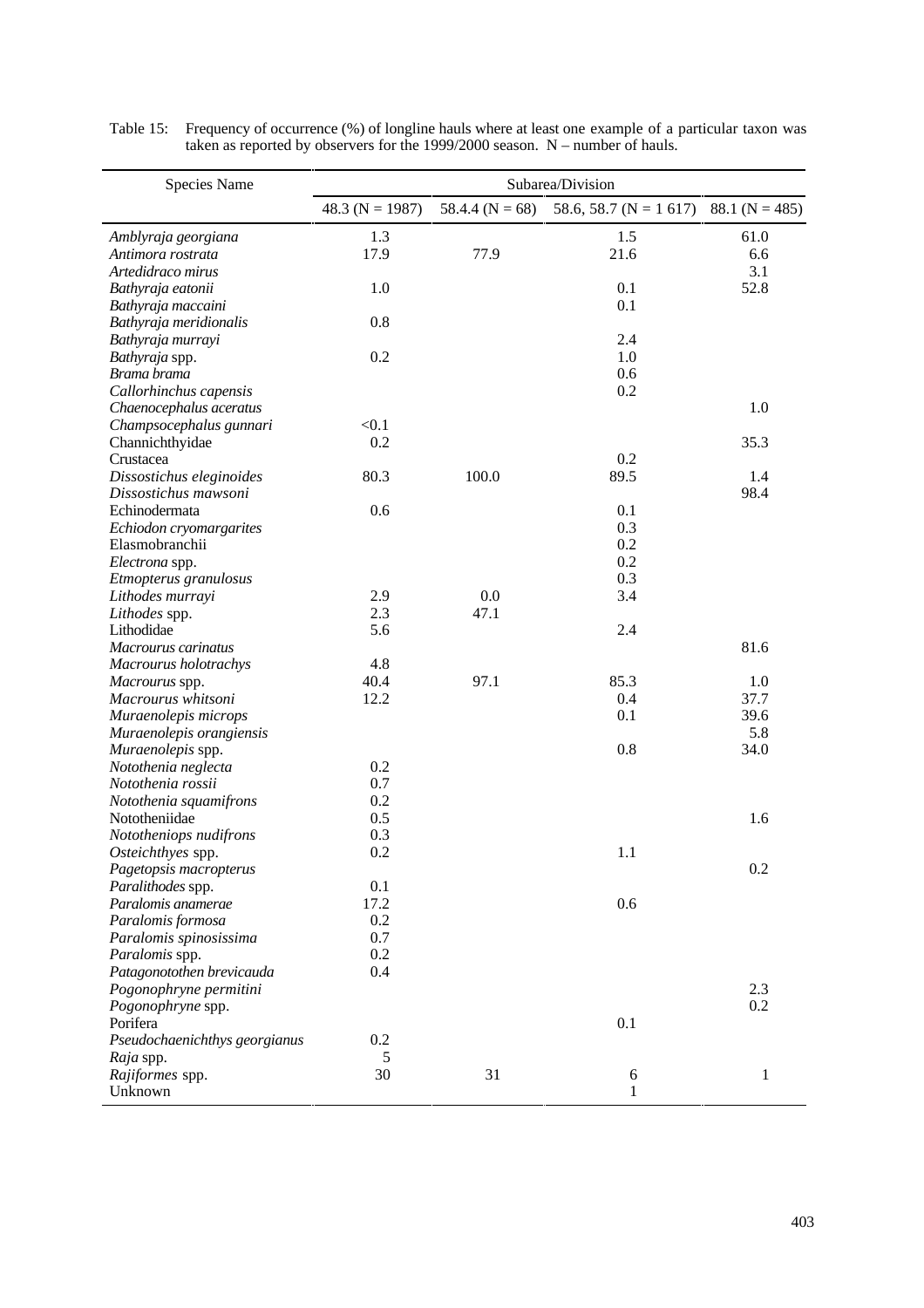| Area                     | No. of<br>Vessels | No. of<br>Cruises | No. of<br>Hauls | No. of Fish in<br>Sample Unit <sup>1</sup> | No. of<br>Sample Units |
|--------------------------|-------------------|-------------------|-----------------|--------------------------------------------|------------------------|
| Dissostichus eleginoides |                   |                   |                 |                                            |                        |
| 48.3                     | 10                | 10                | 317             |                                            | 1 3 5 0                |
| 48.3                     | 3                 | 3                 | 7               | $(2-5)$                                    | 83                     |
| 48.3                     | 5                 | 5                 | 31              | $(6-15)$                                   | 31                     |
| 48.3                     | 3                 | 3                 | 17              | $(16-29)$                                  | 17                     |
| 48.3                     | $\overline{2}$    | $\overline{c}$    | 4               | (>30)                                      | 4                      |
| 58.4.4                   |                   | 1                 |                 |                                            |                        |
| 58.4.4                   |                   |                   | 12              | $(6-15)$                                   | 12                     |
| 58.6, 58.7               |                   |                   | 3               |                                            | 52                     |
| 58.6, 58.7               |                   |                   | 1               |                                            | 1                      |
| 58.6, 58.7               | $\mathfrak{D}$    | 3                 | 20              | $(16-29)$                                  | 20                     |
| 58.6, 58.7               | $\overline{c}$    | 3                 | 5               | ( >30)                                     | 13                     |
| 58.7                     |                   | 1                 |                 |                                            | 2                      |
| 58.7                     |                   | 1                 | 1               | 13                                         | 1                      |
| 58.7                     |                   | 1                 | $\overline{2}$  | $(16-29)$                                  | 2                      |
| 58.7                     |                   | 1                 | 4               | (>30)                                      | $\overline{4}$         |
| Dissostichus mawsoni     |                   |                   |                 |                                            |                        |
| 88.1                     |                   | 1                 | 5               |                                            | 5                      |
| 88.1                     | $\overline{c}$    | $\overline{2}$    | 4               | $(2-5)$                                    | 6                      |
| 88.1                     | $\overline{c}$    | $\overline{c}$    |                 | $(6-15)$                                   | 7                      |
| 88.1                     |                   | 1                 | 4               | $(16-29)$                                  | 4                      |
|                          |                   |                   |                 |                                            |                        |

Table 16: Summary of observer data on CFs for headed, gutted and tailed fish (HAT).

<sup>1</sup> The number of fish used in bins used in the analysis.

Table 17: CFs from different sources and products. Observer data for fillet (FLT), and headed and gutted (HAG) were not available in sufficient quantities.

| Area                     | Product    | Vessel <sup>1</sup> | Observer <sup>2</sup> | Observer $3$ |
|--------------------------|------------|---------------------|-----------------------|--------------|
| Dissostichus eleginoides |            |                     |                       |              |
| 48.3                     | HAG        | 1.587               | <b>NA</b>             | <b>NA</b>    |
| 48.3                     | <b>HAT</b> | 1.625               | 1.665                 | 1.651        |
| 58.4.4                   | HAG        | 1.73                | <b>NA</b>             | <b>NA</b>    |
| 58.4.4                   | <b>HAT</b> | 1.73                | 1.737                 | 1.768        |
| 58.4.4                   | <b>FLT</b> | <b>NA</b>           | 2.777                 | 2.781        |
| 58.7                     | HAG        | <b>NA</b>           | 1.292                 | 1.284        |
| 58.7                     | <b>HAT</b> | <b>NA</b>           | 1.612                 | 1.574        |
| 58.6, 58.7               | <b>HAT</b> | <b>NA</b>           | 1.670                 | 1.752        |
| Dissostichus mawsoni     |            |                     |                       |              |
| 88.1                     | HAG        | 1.72                | 1.565                 | 1.581        |
| 88.1                     | <b>HAT</b> | 1.72                | 1.691                 | 1.703        |

<sup>1</sup> Weighted by the number of data submission.

<sup>2</sup> Weighted by the green weight of the fish observed.

<sup>3</sup> Weighted by the number of fish observed.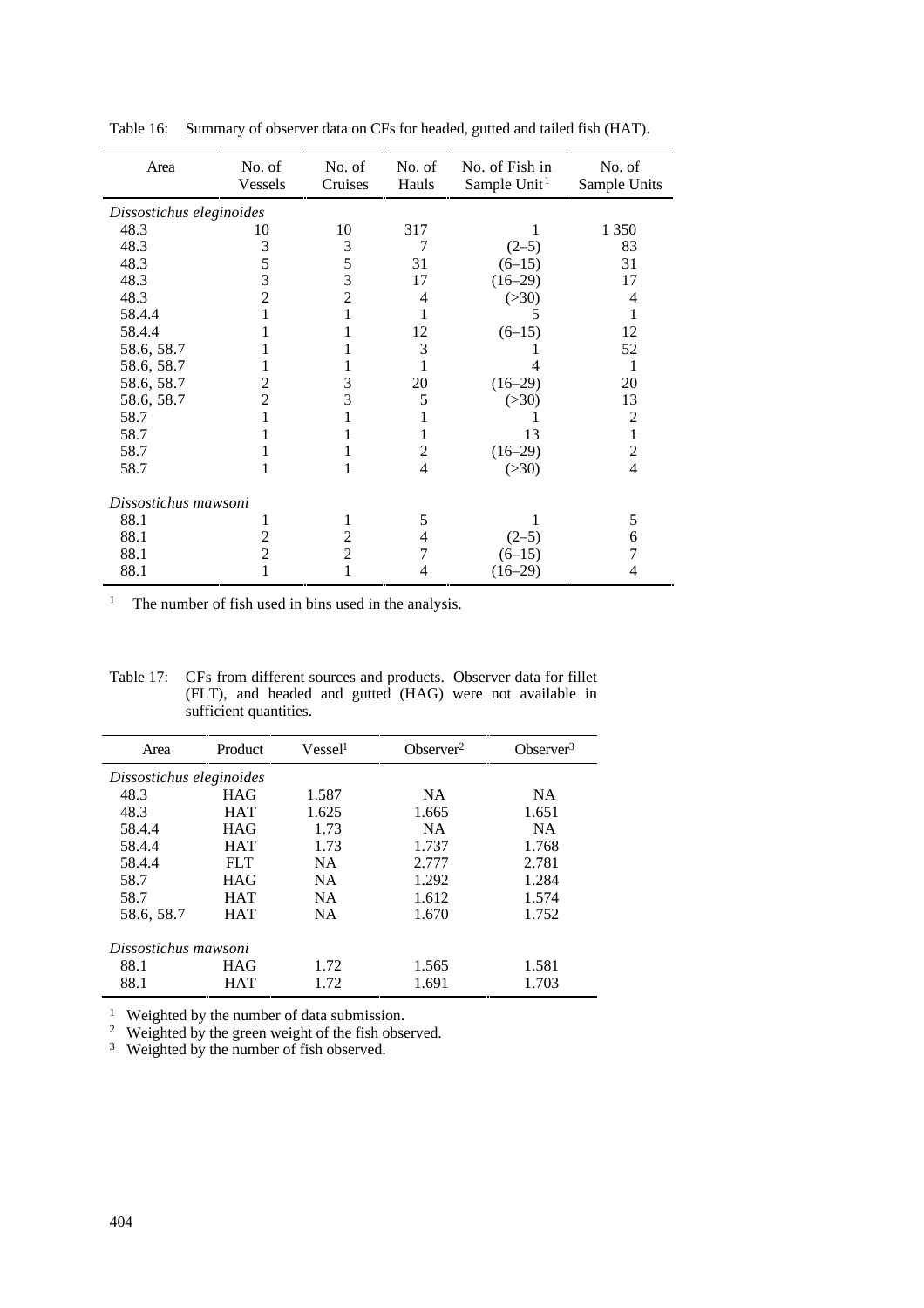Table 18: New and exploratory fisheries managed under conservation measures in force in 1999/2000. Source of data: 5-day catch and effort reports submitted by 7 October 2000.

| Conservation<br>Measure | Fishery                                                                           | Start           | Season<br>End | Area Fished                    | Catch<br>Limit<br>(tonnes) | Total<br>Catch<br>(tonnes) | % Catch<br>Limit |
|-------------------------|-----------------------------------------------------------------------------------|-----------------|---------------|--------------------------------|----------------------------|----------------------------|------------------|
| <b>183/XVIII</b>        | Exploratory jig fishery for <i>Martialia hyadesi</i> in Subarea 48.3              | $01$ -Dec-99    | 30-Nov-00     | 48.3                           | 2 5 0 0                    | $\Omega$                   | $\Omega$         |
| 188/XVIII               | Exploratory longline fishery for Dissostichus eleginoides in Division 58.4.4      | $01-May-00$     | $31-Aug-00$   | 58.4.4 North of $60^{\circ}$ S | 370                        | 99                         | 27               |
| <b>189/XVIII</b>        | Exploratory longline fishery for Dissostichus eleginoides in Subarea 58.6         | $01-Mav-00$     | $31-Aug-00$   | 58.6                           | 450                        | 14                         |                  |
| <b>187/XVIII</b>        | Exploratory longline fishery for Dissostichus spp. in Division 58.4.3             | $01-May-00$     | $31-Aug-00$   | Elan Bank                      | 250                        | 0                          |                  |
| <b>187/XVIII</b>        | Exploratory longline fishery for Dissostichus spp. in Divisions 58.4.3/58.4.1     | $01-May-00$     | $31-Aug-00$   | <b>BANZARE Bank</b>            | 300                        | $\theta$                   |                  |
| <b>184/XVIII</b>        | Exploratory longline fishery for <i>Dissostichus</i> spp. in Subarea 48.6         | $01-Mar-00$     | $31-Aug-00$   | 48.6 north of $60^{\circ}$ S   | 455                        |                            |                  |
| <b>184/XVIII</b>        | Exploratory longline fishery for <i>Dissostichus</i> spp. in Subarea 48.6         | $15$ -Feb- $00$ | $15-Oct-00$   | 48.6 south of $60^{\circ}$ S   | 455                        |                            |                  |
| 190/XVIII               | Exploratory longline fishery for <i>Dissostichus</i> spp. in Subarea 88.1         | $01$ -Dec-99    | $31-Aug-00$   | 88.1 north of $65^{\circ}$ S   | 175                        | $\theta$                   | $\Omega$         |
| <b>190/XVIII</b>        | Exploratory longline fishery for <i>Dissostichus</i> spp. in Subarea 88.1         | $01$ -Dec-99    | $31-Aug-00$   | 88.1 south of $65^{\circ}$ S   | 1 915                      | 745                        | 39               |
| 191/XVIII               | Exploratory longline fishery for <i>Dissostichus</i> spp. in Subarea 88.2         | 15-Dec-99       | $31-Aug-00$   | $88.2$ south of $65^{\circ}$ S | 250                        | $\Omega$                   | $\Omega$         |
| 186/XVIII               | Exploratory trawl fishery for <i>Dissostichus</i> spp. in Division 58.4.2         | $01$ -Dec-99    | $30-Nov-00$   | 58.4.2                         | 500                        | ${<}1$                     | $\Omega$         |
| 185/XVIII               | Exploratory trawl fishery for <i>Dissostichus</i> spp. in Division 58.4.3         | $01$ -Dec-99    | $30-Nov-00$   | Elan Bank                      | 145                        | 0                          | $\theta$         |
| 185/XVIII               | Exploratory trawl fishery for <i>Dissostichus</i> spp. in Divisions 58.4.1/58.4.3 | $01$ -Dec-99    | $30-Nov-00$   | <b>BANZARE Bank</b>            | 150                        | 0                          |                  |
| 186/XVIII               | New trawl fishery for <i>Chaenodraco wilsoni</i> in Division 58.4.2               | $01$ -Dec-99    | $30-Nov-00$   | 58.4.2                         | 500                        | <1                         | $\Omega$         |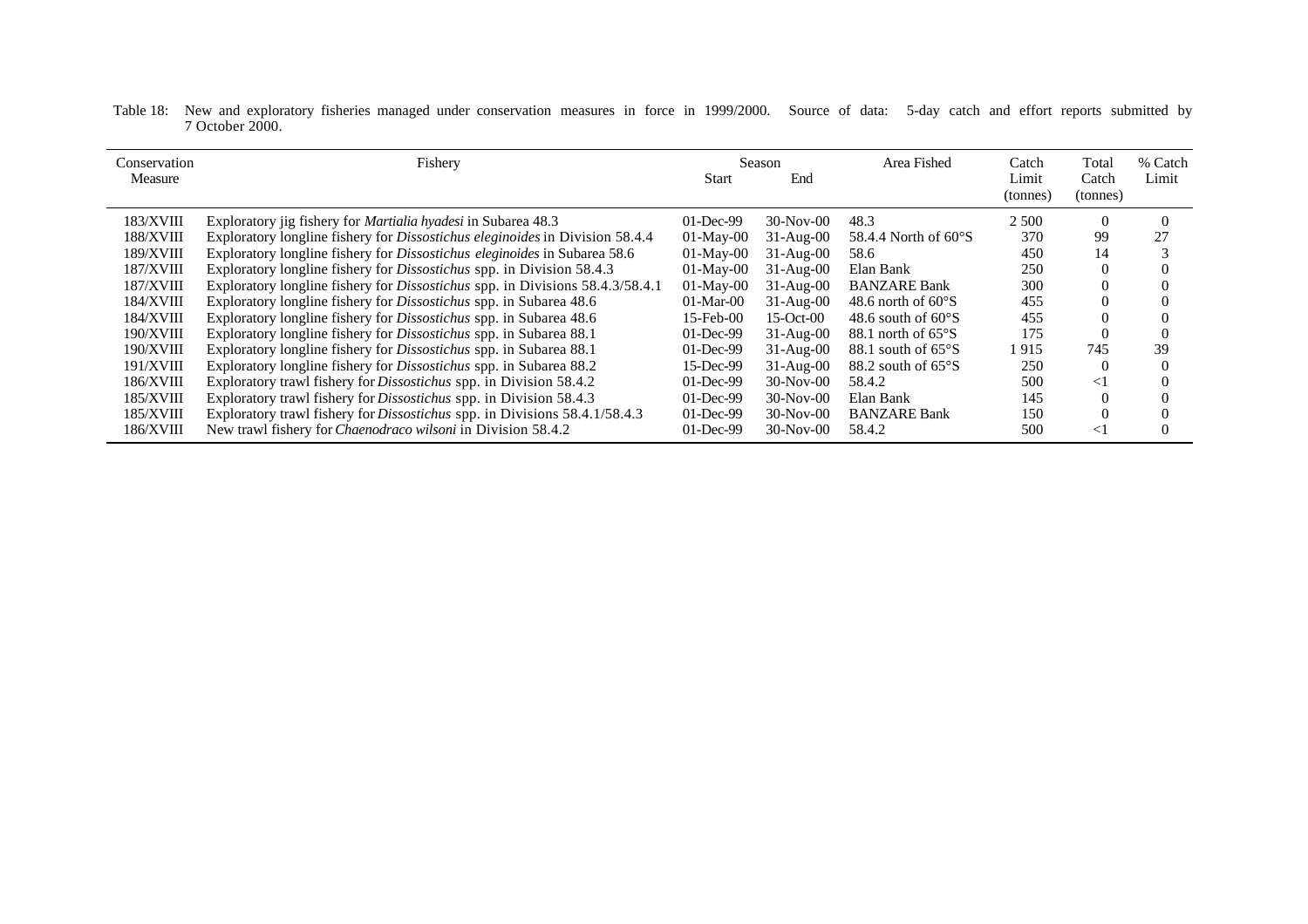| Exploratory longline fishery for Dissostichus eleginoides in Division 58.4.4 (188/XVIII)              |              |                        |  |  |  |  |  |  |  |
|-------------------------------------------------------------------------------------------------------|--------------|------------------------|--|--|--|--|--|--|--|
| Season                                                                                                |              | 1 May-31 Aug 2000      |  |  |  |  |  |  |  |
| Catch limit (tonnes) for target species                                                               |              | 370                    |  |  |  |  |  |  |  |
| Reported catch (tonnes) of target species                                                             |              | 99                     |  |  |  |  |  |  |  |
| Total effort (vessel.day)                                                                             |              | 45                     |  |  |  |  |  |  |  |
| Number of vessels fishing                                                                             |              | 1                      |  |  |  |  |  |  |  |
| by country                                                                                            | Uruguay      | 1                      |  |  |  |  |  |  |  |
| Exploratory longline fishery for <i>Dissostichus eleginoides</i> in Subarea 58.6 (189/XVIII)          |              |                        |  |  |  |  |  |  |  |
| Season                                                                                                |              | 1 May-31 Aug 2000      |  |  |  |  |  |  |  |
| Catch limit (tonnes) for target species                                                               |              | 450                    |  |  |  |  |  |  |  |
| Reported catch (tonnes) of target species                                                             |              | 4                      |  |  |  |  |  |  |  |
| Total effort (vessel.day)                                                                             |              | 17                     |  |  |  |  |  |  |  |
| Number of vessels fishing                                                                             |              | 3                      |  |  |  |  |  |  |  |
| by country                                                                                            | France       | $\overline{c}$         |  |  |  |  |  |  |  |
|                                                                                                       | South Africa | $\mathbf{1}$           |  |  |  |  |  |  |  |
| Exploratory trawl fishery for <i>Dissostichus</i> spp. in Division 58.4.2 (186/XVIII)                 |              |                        |  |  |  |  |  |  |  |
| Season                                                                                                |              | 1 Dec 1999–30 Nov 2000 |  |  |  |  |  |  |  |
| Catch limit (tonnes) for target species                                                               |              | 500                    |  |  |  |  |  |  |  |
| Reported catch (tonnes) of target species                                                             |              | $\boldsymbol{0}$       |  |  |  |  |  |  |  |
| Total effort (vessel.day)                                                                             |              | 2                      |  |  |  |  |  |  |  |
| Number of vessels fishing                                                                             |              | 1                      |  |  |  |  |  |  |  |
| by country                                                                                            | Australia    | 1                      |  |  |  |  |  |  |  |
| New trawl fishery for <i>Chaenodraco wilsoni</i> in Division 58.4.2 (186/XVIII)                       |              |                        |  |  |  |  |  |  |  |
| Season                                                                                                |              | 1 Dec 1999–30 Nov 2000 |  |  |  |  |  |  |  |
| Catch limit (tonnes) for target species                                                               |              | 500                    |  |  |  |  |  |  |  |
| Reported catch (tonnes) of target species                                                             |              | $\boldsymbol{0}$       |  |  |  |  |  |  |  |
| Total effort (vessel.day)                                                                             |              | 4                      |  |  |  |  |  |  |  |
| Number of vessels fishing                                                                             |              | 1                      |  |  |  |  |  |  |  |
| by country                                                                                            | Australia    | 1                      |  |  |  |  |  |  |  |
| Exploratory longline fishery for <i>Dissostichus</i> spp. in Subarea 88.1 (south of 65°S) (190/XVIII) |              |                        |  |  |  |  |  |  |  |
| Season                                                                                                |              | 1 Dec 1999-31 Aug 2000 |  |  |  |  |  |  |  |
| Catch limit (tonnes) for target species                                                               |              | 1915                   |  |  |  |  |  |  |  |
| Reported catch (tonnes) of target species                                                             |              | 745                    |  |  |  |  |  |  |  |
| Total effort (vessel.day)                                                                             |              | 162                    |  |  |  |  |  |  |  |
| Number of vessels fishing                                                                             |              | 3                      |  |  |  |  |  |  |  |
| by country                                                                                            | New Zealand  | 3                      |  |  |  |  |  |  |  |

Table 19: CCAMLR fisheries operating in Areas 58 and 88 in the 1999/2000 season. Source of data: 5-day, 10-day or monthly catch and effort reports submitted by 7 October 2000.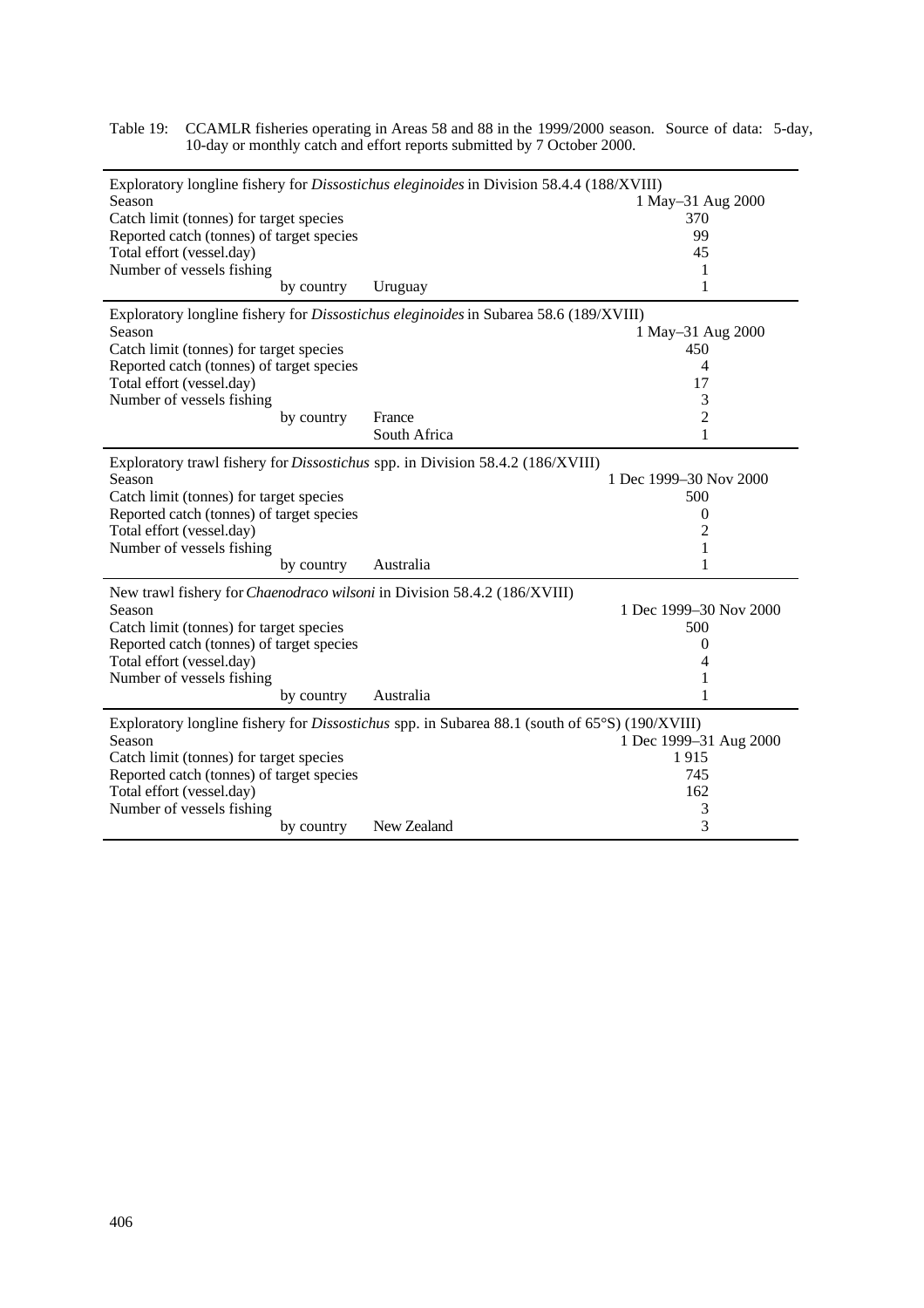| Fishery | Season             | Total<br>Reported<br>Catch<br>(tonnes)                                | Chile    | Korea/<br>UK | South<br>Africa | Norway      | Australia France Uruguay Ukraine Spain Russia |  |  | <b>New</b> | $\rm EC$<br>Zealand (Portugal) | Argentina Brazil |           |
|---------|--------------------|-----------------------------------------------------------------------|----------|--------------|-----------------|-------------|-----------------------------------------------|--|--|------------|--------------------------------|------------------|-----------|
|         |                    | Longline fishery for Dissostichus spp. in Subarea 48.1                |          |              |                 |             |                                               |  |  |            |                                |                  |           |
|         | 1997/98<br>2000/01 | $\mathbf N$                                                           |          |              |                 |             |                                               |  |  |            |                                | ${\bf N}$        |           |
|         |                    | Longline fishery for <i>Dissostichus</i> spp. in Subarea 48.2         |          |              |                 |             |                                               |  |  |            |                                |                  |           |
|         | 1997/98<br>2000/01 | <1<br>$\mathbf N$                                                     | $\leq$ 1 |              |                 |             |                                               |  |  |            |                                | ${\bf N}$        |           |
|         |                    | Jig fishery for Martialia hyadesi in Subarea 48.3                     |          |              |                 |             |                                               |  |  |            |                                |                  |           |
|         | 1995/96            | 52                                                                    |          | 52           |                 |             |                                               |  |  |            |                                |                  |           |
|         | 1996/97            | 81                                                                    |          | 81           |                 |             |                                               |  |  |            |                                |                  |           |
|         | 1997/98            | $\boldsymbol{0}$                                                      |          | X            |                 |             |                                               |  |  |            |                                |                  |           |
|         | 1998/99<br>1999/00 | $\boldsymbol{0}$                                                      |          |              |                 |             |                                               |  |  |            |                                |                  |           |
|         | 2000/01            | $\boldsymbol{0}$<br>${\bf N}$                                         |          | ${\bf N}$    |                 |             |                                               |  |  |            |                                |                  |           |
|         |                    |                                                                       |          |              |                 |             |                                               |  |  |            |                                |                  |           |
|         |                    | Longline fishery for Dissostichus spp. in Subarea 48.6                |          |              |                 |             |                                               |  |  |            |                                |                  |           |
|         | 1996/97            | $\boldsymbol{0}$                                                      |          |              | X               |             |                                               |  |  |            |                                |                  |           |
|         | 1997/98<br>1998/99 | $\mathbf{0}$<br>$\leq$ 1                                              |          |              | X<br>$\leq$ 1   | $\mathbf X$ |                                               |  |  |            |                                |                  |           |
|         | 1999/00            | $\overline{0}$                                                        |          |              | $\mathbf X$     |             |                                               |  |  |            | X                              |                  |           |
|         | 2000/01            | ${\bf N}$                                                             |          |              | $\mathbf N$     |             |                                               |  |  |            |                                | ${\bf N}$        | ${\bf N}$ |
|         | 2000/01            | Longline fishery for <i>Dissostichus</i> spp. in Division 58.4.1<br>N |          |              |                 |             |                                               |  |  |            |                                | ${\bf N}$        |           |
|         |                    | Trawl fishery for Dissostichus spp. in Division 58.4.1                |          |              |                 |             |                                               |  |  |            |                                |                  |           |
|         | 1998/99            | $\leq$ 1                                                              |          |              |                 |             | $\leq$ 1                                      |  |  |            |                                |                  |           |
|         |                    | Trawl fishery for Dissostichus spp. in Division 58.4.3                |          |              |                 |             |                                               |  |  |            |                                |                  |           |
|         | 1995/96            | $\boldsymbol{0}$                                                      |          |              |                 |             | $\mathbf X$                                   |  |  |            |                                |                  |           |
|         | 1996/97            | $\leq$ 1                                                              |          |              |                 |             | $\leq$ 1                                      |  |  |            |                                |                  |           |
|         | 1997/98            | $\overline{0}$                                                        |          |              |                 |             | X                                             |  |  |            |                                |                  |           |
|         | 1998/99            | $\leq$ 1                                                              |          |              |                 |             | <1                                            |  |  |            |                                |                  |           |

Table 20: History of new and exploratory fisheries. Catch – target species; x – notified but did not fish; N – notification for 2000/01.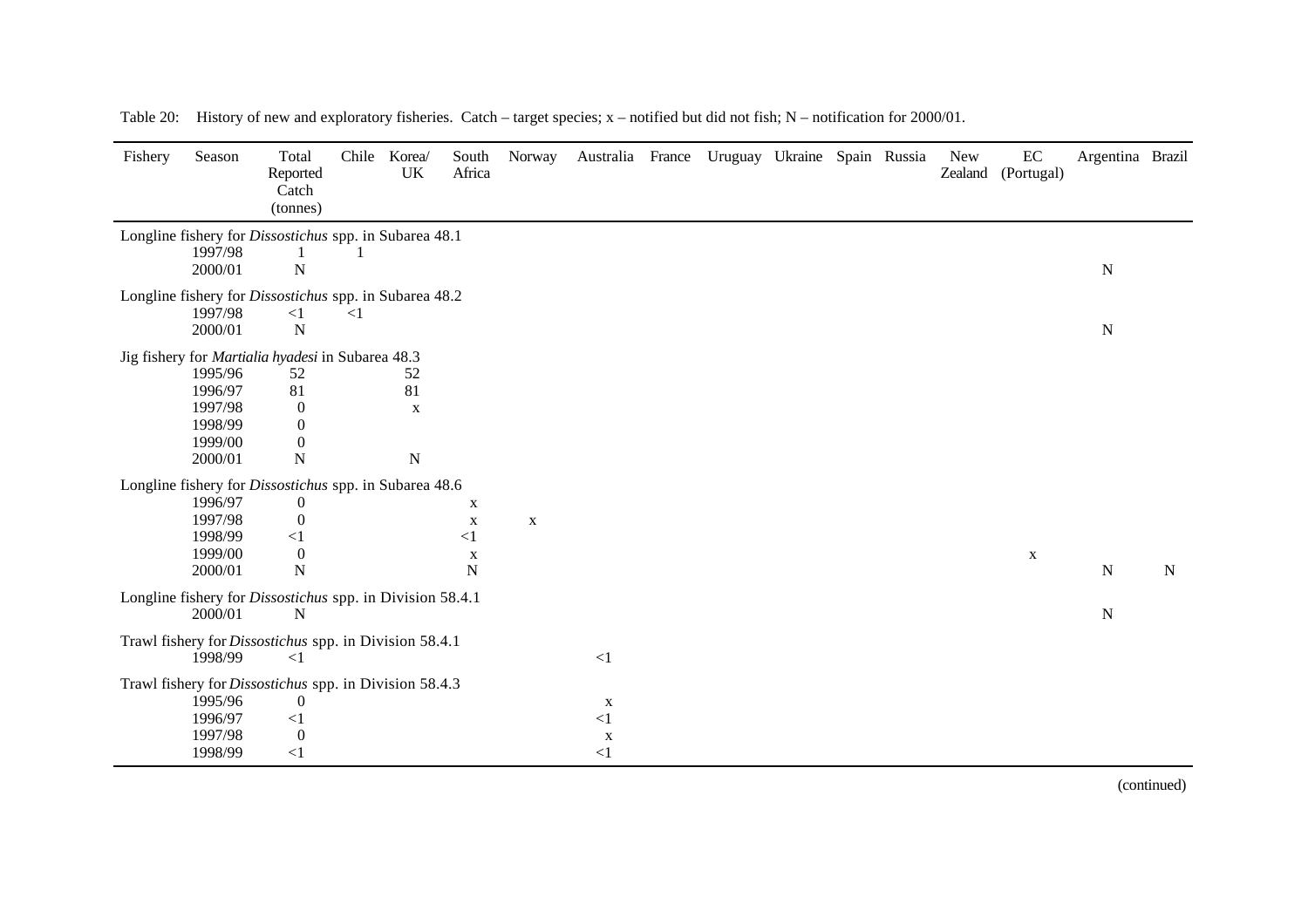Table 20 (continued)

| Fishery                                                                           | Season             | Total<br>Reported<br>Catch<br>(tonnes)                                                        | Chile       | Korea/<br><b>UK</b> | South<br>Africa | Norway | Australia France Uruguay Ukraine Spain Russia |             |             |             |             | <b>New</b><br>Zealand | EC<br>(Portugal) | Argentina Brazil |           |
|-----------------------------------------------------------------------------------|--------------------|-----------------------------------------------------------------------------------------------|-------------|---------------------|-----------------|--------|-----------------------------------------------|-------------|-------------|-------------|-------------|-----------------------|------------------|------------------|-----------|
|                                                                                   |                    | Trawl fishery for <i>Dissostichus</i> spp. in Division 58.4.1/58.4.3 (BANZARE and Elan Banks) |             |                     |                 |        |                                               |             |             |             |             |                       |                  |                  |           |
|                                                                                   | 1999/00<br>2000/01 | $\leq$ 1<br>$\mathbf N$                                                                       |             |                     |                 |        | $\leq$ 1<br>N                                 |             |             |             |             |                       |                  |                  |           |
| Trawl fishery for <i>Chaenodraco wilsoni</i> and other species in Division 58.4.2 |                    |                                                                                               |             |                     |                 |        |                                               |             |             |             |             |                       |                  |                  |           |
|                                                                                   | 1999/00<br>2000/01 | $\leq$ 1<br>$\mathbf N$                                                                       |             |                     |                 |        | $\leq$ 1<br>N                                 |             |             |             |             |                       |                  |                  |           |
|                                                                                   | 2000/01            | Longline fishery for <i>Dissostichus</i> spp. in Division 58.4.2<br>N                         |             |                     |                 |        |                                               |             |             |             |             |                       |                  | X                |           |
|                                                                                   |                    | Longline fishery for <i>Dissostichus</i> spp. in Division 58.4.3                              |             |                     |                 |        |                                               |             |             |             |             |                       |                  |                  |           |
|                                                                                   | 1996/97            | $\theta$                                                                                      |             |                     | X               |        | X                                             |             |             |             |             |                       |                  |                  |           |
|                                                                                   | 1997/98            | $\overline{0}$                                                                                |             |                     | $\mathbf X$     |        |                                               |             |             |             |             |                       |                  |                  |           |
|                                                                                   | 1998/99            | $\Omega$                                                                                      |             |                     |                 |        |                                               | $\mathbf X$ |             |             |             |                       |                  |                  |           |
|                                                                                   | 1999/00            | $\theta$                                                                                      |             |                     |                 |        |                                               | X           |             |             |             |                       | X                |                  |           |
|                                                                                   | 2000/01            | N                                                                                             |             |                     |                 |        |                                               | N           |             |             |             |                       |                  | ${\bf N}$        |           |
|                                                                                   |                    | Longline fishery for <i>Dissostichus eleginoides</i> in Division 58.4.4                       |             |                     |                 |        |                                               |             |             |             |             |                       |                  |                  |           |
|                                                                                   | 1997/98            | 0                                                                                             |             |                     | X               |        |                                               |             |             | $\mathbf X$ |             |                       |                  |                  |           |
|                                                                                   | 1998/99            | $\theta$                                                                                      |             |                     | $\mathbf X$     |        |                                               | X           | X           |             | $\mathbf X$ |                       |                  |                  |           |
|                                                                                   | 1999/00            | 99                                                                                            | $\mathbf X$ |                     | X               |        |                                               | X           | 99          |             |             |                       | $\mathbf{X}$     |                  |           |
|                                                                                   | 2000/01            | N                                                                                             |             |                     | N               |        |                                               | N           | $\mathbf N$ | $\mathbf N$ |             |                       |                  | $\mathbf N$      | ${\bf N}$ |
|                                                                                   | 2000/01            | Longline fishery for Dissostichus eleginoides in Division 58.5.1<br>N                         |             |                     |                 |        |                                               | N           |             |             |             |                       |                  | $\mathbf N$      | ${\bf N}$ |
|                                                                                   | 2000/01            | Longline fishery for Dissostichus eleginoides in Division 58.5.2<br>N                         |             |                     |                 |        |                                               | N           |             |             |             |                       |                  |                  | N         |
|                                                                                   |                    |                                                                                               |             |                     |                 |        |                                               |             |             |             |             |                       |                  |                  |           |
|                                                                                   | 1995/96            | Trawl fishery for deep-water species in Division 58.5.2<br>$\leq$ 1                           |             |                     |                 |        | $\leq$ 1                                      |             |             |             |             |                       |                  |                  |           |
|                                                                                   | 1996/97            | $\boldsymbol{0}$                                                                              |             |                     |                 |        | $\mathbf{x}$                                  |             |             |             |             |                       |                  |                  |           |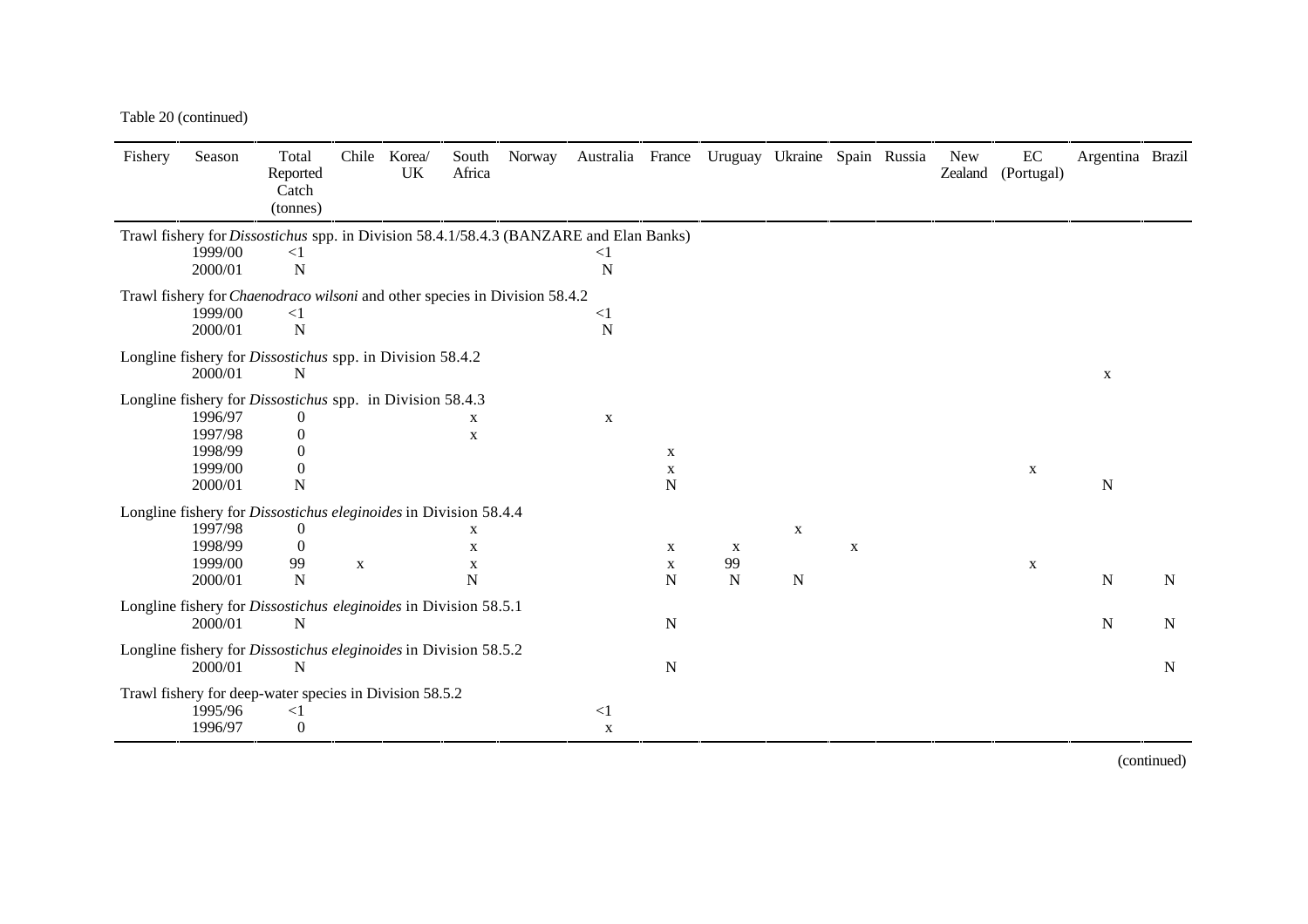Table 20 (continued)

| Fishery | Season  | Total<br>Reported<br>Catch<br>(tonnes)                        | Chile        | Korea/<br>UK | South<br>Africa | Norway | Australia France Uruguay Ukraine Spain Russia |             |           |              |   | <b>New</b><br>Zealand | $\rm EC$<br>(Portugal) | Argentina Brazil |  |
|---------|---------|---------------------------------------------------------------|--------------|--------------|-----------------|--------|-----------------------------------------------|-------------|-----------|--------------|---|-----------------------|------------------------|------------------|--|
|         |         |                                                               |              |              |                 |        |                                               |             |           |              |   |                       |                        |                  |  |
|         |         | Longline fishery for Dissostichus eleginoides in Subarea 58.6 |              |              |                 |        |                                               |             |           |              |   |                       |                        |                  |  |
|         | 1996/97 | $\Omega$                                                      |              |              | X               |        |                                               |             |           |              |   |                       |                        |                  |  |
|         | 1997/98 |                                                               |              |              |                 |        |                                               |             |           | $\mathbf{X}$ | X |                       |                        |                  |  |
|         | 1998/99 | $\Omega$                                                      |              |              | $\leq$ 1        |        |                                               | X           |           |              |   |                       |                        |                  |  |
|         | 1999/00 | 14<br>$\mathbf N$                                             | $\mathbf{X}$ |              | 11              |        |                                               | 3           |           |              |   |                       | X                      |                  |  |
|         | 2000/01 |                                                               |              |              | $\mathbf N$     |        |                                               | N           |           |              |   |                       |                        | $\mathbf N$      |  |
|         |         | Longline fishery for Dissostichus eleginoides in Subarea 58.7 |              |              |                 |        |                                               |             |           |              |   |                       |                        |                  |  |
|         | 1995/96 | $\theta$                                                      |              |              | X               |        |                                               |             |           |              |   |                       |                        |                  |  |
|         | 1996/97 | $\overline{0}$                                                |              |              | $\mathbf X$     |        |                                               |             |           |              |   |                       |                        |                  |  |
|         | 1997/98 | $\leq$ 1                                                      |              |              | $\leq$ 1        |        |                                               |             |           | $\mathbf{X}$ | X |                       |                        |                  |  |
|         | 1998/99 | $\overline{0}$                                                |              |              | X               |        |                                               |             |           |              |   |                       |                        |                  |  |
|         | 2000/01 | ${\bf N}$                                                     |              |              |                 |        |                                               | $\mathbf N$ |           |              |   |                       |                        |                  |  |
|         |         | Longline fishery for Dissostichus spp. in Subarea 88.1        |              |              |                 |        |                                               |             |           |              |   |                       |                        |                  |  |
|         | 1996/97 | $\leq$ 1                                                      |              |              |                 |        |                                               |             |           |              |   | $\leq$ 1              |                        |                  |  |
|         | 1997/98 | 39                                                            |              |              |                 |        |                                               |             |           |              |   | 39                    |                        |                  |  |
|         | 1998/99 | 298                                                           |              |              |                 |        |                                               |             |           |              |   | 298                   |                        |                  |  |
|         | 1999/00 | 745                                                           | $\mathbf X$  |              |                 |        |                                               |             |           |              |   | 745                   | $\mathbf X$            |                  |  |
|         | 2000/01 | $\mathbf N$                                                   |              |              | N               |        |                                               |             | ${\bf N}$ |              |   | N                     |                        | $\mathbf N$      |  |
|         |         | Longline fishery for Dissostichus spp. in Subarea 88.2        |              |              |                 |        |                                               |             |           |              |   |                       |                        |                  |  |
|         | 1996/97 | $\leq$ 1                                                      |              |              |                 |        |                                               |             |           |              |   | $\leq$ 1              |                        |                  |  |
|         | 1997/98 | $\boldsymbol{0}$                                              |              |              |                 |        |                                               |             |           |              |   | $\mathbf X$           |                        |                  |  |
|         | 1999/00 | $\boldsymbol{0}$                                              | $\mathbf X$  |              |                 |        |                                               |             |           |              |   |                       | X                      |                  |  |
|         | 2000/01 | $\mathbf N$                                                   |              |              | $\mathbf N$     |        |                                               |             | ${\bf N}$ |              |   |                       |                        | ${\bf N}$        |  |
|         |         |                                                               |              |              |                 |        |                                               |             |           |              |   |                       |                        |                  |  |
|         |         | Longline fishery for Dissostichus spp. in Subarea 88.3        |              |              |                 |        |                                               |             |           |              |   |                       |                        |                  |  |
|         | 1997/98 | <1                                                            | $\leq$ 1     |              |                 |        |                                               |             |           |              |   |                       |                        |                  |  |
|         | 2000/01 | ${\bf N}$                                                     |              |              |                 |        |                                               |             | ${\bf N}$ |              |   |                       |                        | ${\bf N}$        |  |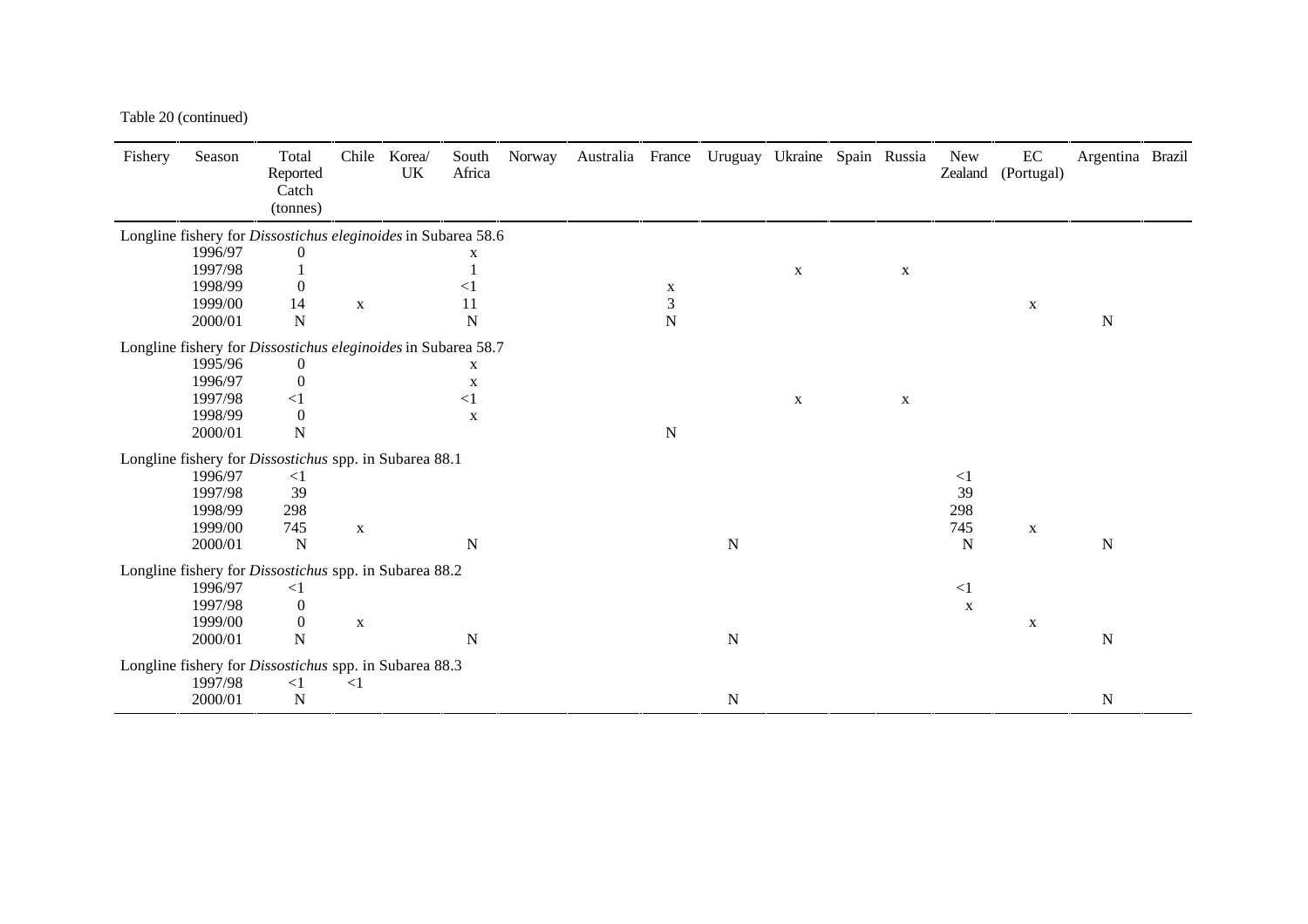Table 21: Catch of *Dissostichus* spp. and number of hauls undertaken in each small-scale research unit (see Table 1 and Figure 1 of Conservation Measure 182/XVIII, Annex B). Source of data: 5-day catch and effort reports and fine-scale data submitted by 7 October 2000.

| SSRU                                                                                | Catch          |                                                                                                        |                | Number of Hauls Reported |  |  |  |  |  |
|-------------------------------------------------------------------------------------|----------------|--------------------------------------------------------------------------------------------------------|----------------|--------------------------|--|--|--|--|--|
|                                                                                     | (tonnes)       |                                                                                                        | Total          | Research                 |  |  |  |  |  |
| Exploratory longline fishery for <i>Dissostichus eleginoides</i> in Division 58.4.4 |                |                                                                                                        |                |                          |  |  |  |  |  |
| A $(51-54°S, 40-42°E)$                                                              | 17             | catch >10 tonnes, research required                                                                    | 20             | no data                  |  |  |  |  |  |
| C $(51-54\textdegree S, 46-50\textdegree E)$                                        | 16             | $catch > 10$ tonnes, research required                                                                 | 10             | no data                  |  |  |  |  |  |
| B $(51-54°S, 42-46°E)$                                                              | 12             | $catch > 10$ tonnes, research required                                                                 | 3              | no data                  |  |  |  |  |  |
| Other grounds                                                                       | 55             | no research requirements                                                                               | 35             | no data                  |  |  |  |  |  |
| Exploratory longline fishery for <i>Dissostichus eleginoides</i> in Subarea 58.6    |                |                                                                                                        |                |                          |  |  |  |  |  |
| A $(45-48S, 40-44^{\circ}E)$                                                        | 9.9            | catch $<$ 10 tonnes and hauls $<$ 10?                                                                  | 8 <sup>1</sup> | 0                        |  |  |  |  |  |
| B $(45-48S, 44-48^{\circ}E)$                                                        | 1              | catch $<$ 10 tonnes and hauls $<$ 10?                                                                  | 1 <sup>1</sup> | 0                        |  |  |  |  |  |
|                                                                                     |                | Exploratory longline fishery for <i>Dissostichus</i> spp. in Subarea 88.1 (south of 65 <sup>o</sup> S) |                |                          |  |  |  |  |  |
| A $(72-84\textdegree S, 170\textdegree W-180)$                                      | 310            | $catch > 10$ tonnes, research required                                                                 | 200            | 26                       |  |  |  |  |  |
| B (72-84°S, 171°E-180)                                                              | 159            | catch >10 tonnes, research required                                                                    | 136            | 52                       |  |  |  |  |  |
| $C (65-72°S, 170°W-180)$                                                            | 230            | catch >10 tonnes, research required                                                                    | 135            | 20                       |  |  |  |  |  |
| D (65-72°S, 150°E-180)                                                              | 47             | catch >10 tonnes, research required                                                                    | 18             | 2                        |  |  |  |  |  |
| Exploratory trawl fishery for <i>Dissostichus</i> spp. in Division 58.4.2           |                |                                                                                                        |                |                          |  |  |  |  |  |
| $C$ (>62°S, 60–70°E)                                                                | $\overline{0}$ | catch $<$ 10 tonnes and hauls $<$ 10                                                                   |                | 0                        |  |  |  |  |  |

<sup>1</sup> Dataset incomplete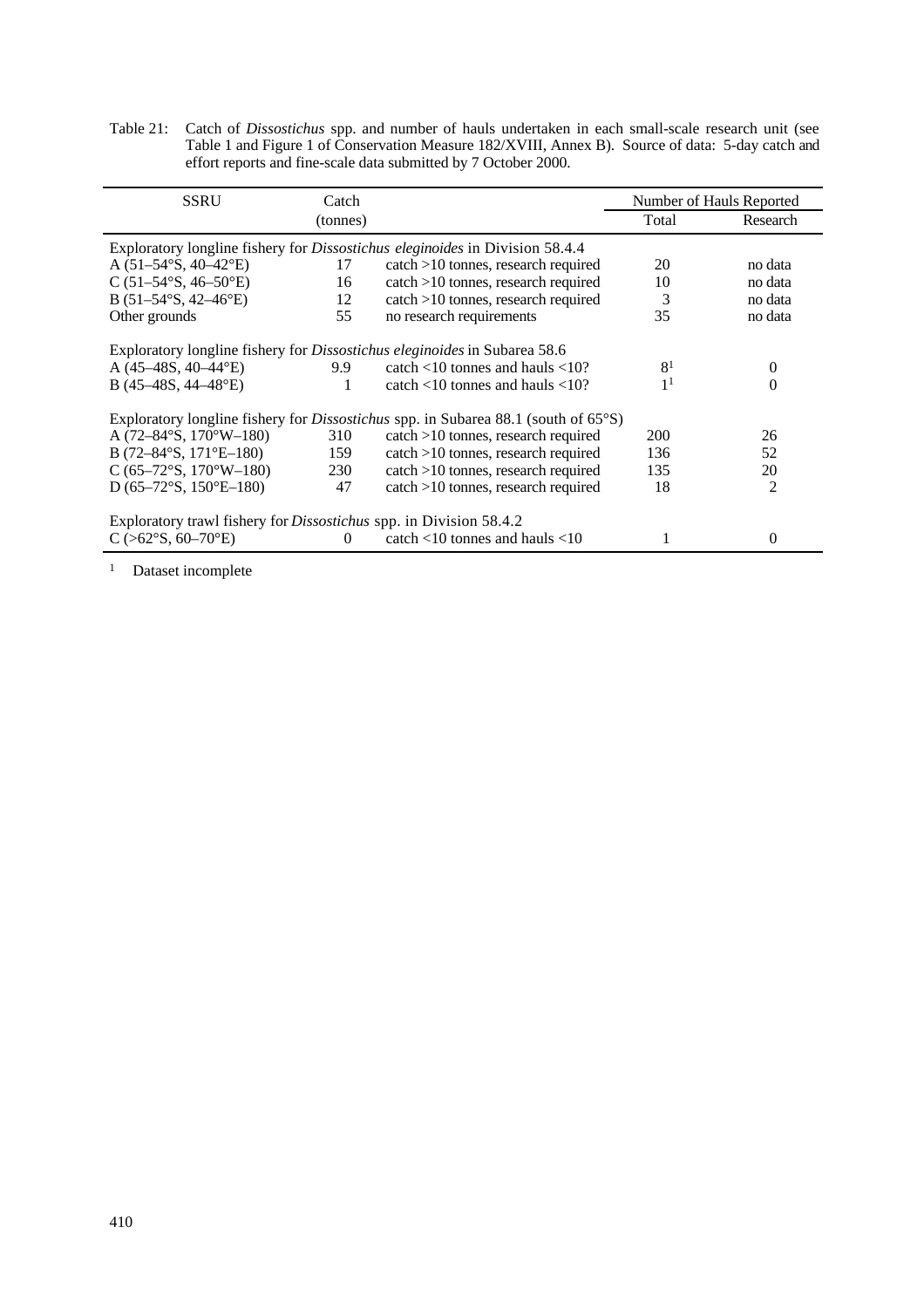| Category                   | Parameter                                                                                                                                                                                                                                                                              | D. mawsoni<br>Subarea 88.1<br>Longline                        |
|----------------------------|----------------------------------------------------------------------------------------------------------------------------------------------------------------------------------------------------------------------------------------------------------------------------------------|---------------------------------------------------------------|
| Age structure              | Recruitment age<br>Plus class accumulation<br>Oldest age in initial structure                                                                                                                                                                                                          | $\overline{4}$<br>35<br>55                                    |
| Recruitment                | $SD loge(\text{recursive})$                                                                                                                                                                                                                                                            | 0.803                                                         |
| Natural mortality          | Mean annual M                                                                                                                                                                                                                                                                          | $0.15 - 0.22$                                                 |
| von Bertalanffy growth     | Time 0<br>$L_{\infty}$<br>k                                                                                                                                                                                                                                                            | 0.37<br>180.26<br>0.095                                       |
| Weight at age<br>Maturity  | Weight-length parameter $-A$<br>Weight-length parameter $-B$<br>$L_{m50}$<br>Range: 0 to full maturity                                                                                                                                                                                 | 0.000005<br>3.199<br>100.0<br>30.0                            |
| Spawning season            |                                                                                                                                                                                                                                                                                        | 01/08                                                         |
| Simulation characteristics | Number of runs in simulation<br>Depletion level<br>Seed for random number generator                                                                                                                                                                                                    | 1 0 0 1<br>0.2<br>$-24189$                                    |
| Characteristics of a trial | Years to remove initial age structure<br>Observations to use in median $SB_0$<br>Year prior to projection<br>Reference start date in year<br>Increments in year<br>Years to project stock in simulation<br>Reasonable upper bound for annual F<br>Tolerance for finding F in each year | 1<br>1 0 0 1<br>1997<br>01/12<br>180<br>35<br>5.0<br>0.000001 |
| Fishing mortality          | Length, 50% recruited<br>Range over which recruitment occurs                                                                                                                                                                                                                           | 80.0<br>30.0                                                  |

| Table 22: Parameters input to the GYM for evaluation of $\gamma$ for the exploratory fishery for |
|--------------------------------------------------------------------------------------------------|
| <i>Dissostichus mawsoni</i> in Subarea 88.1.                                                     |

Table 23: Assessment of long-term annual yield for the exploratory fishery for the *Dissostichus mawsoni* in Subarea 88.1 based on four different estimates of seabed area. Ratios are the ratio of seabed area between Subareas 88.1 and 48.3 based on the appropriate depth range.

|                                                                     |                                       | Subarea 48.3                     | Subarea 88.1                          |                              |                                           |                                                 |  |  |  |  |
|---------------------------------------------------------------------|---------------------------------------|----------------------------------|---------------------------------------|------------------------------|-------------------------------------------|-------------------------------------------------|--|--|--|--|
|                                                                     | Total<br>$(600 -$<br>$1800 \text{ m}$ | Recruited<br>$(0-500 \text{ m})$ | Total<br>$(600 -$<br>$1800 \text{ m}$ |                              | Fished<br>$(600 -$<br>$1800 \,\mathrm{m}$ | Proposed Fished<br>$(600 -$<br>$1800 \text{ m}$ |  |  |  |  |
| Seabed areas $(km2)$<br>Seabed area ratios<br>(88.1/48.3)<br>Yields | 32 0 35<br>$\blacksquare$             | 42 7 53                          | 236 391<br>7 3 8 2<br>17 204          | 202 022<br>4 7 2 5<br>11 013 | 49 692<br>1 5 5 2<br>3616                 | 77 158<br>2409<br>5 615                         |  |  |  |  |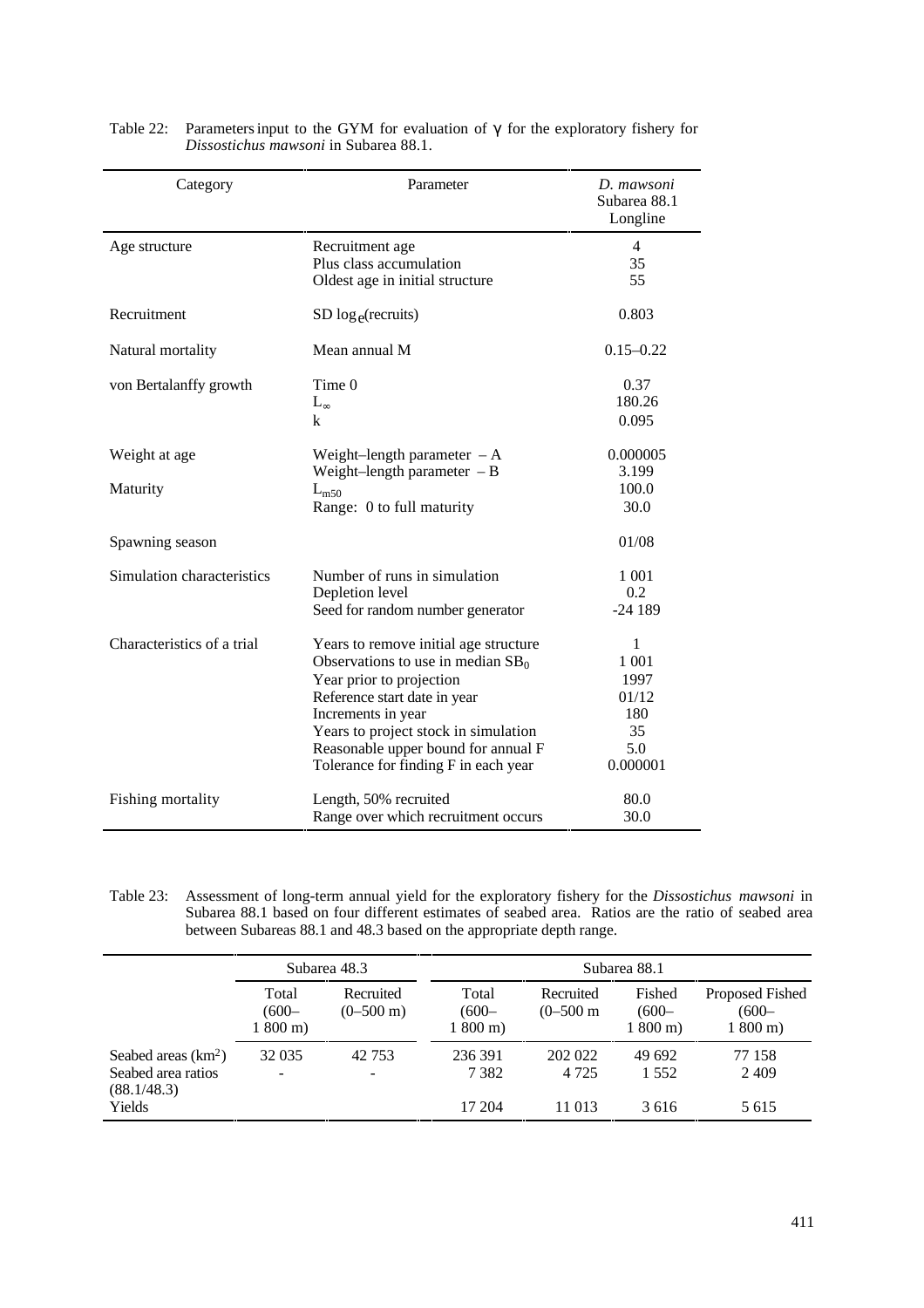| Member                | Subarea or Division                                                                                             | <b>Target Species</b>    | Gear       | Summary<br>$(WG-FSA-00/6)$ |
|-----------------------|-----------------------------------------------------------------------------------------------------------------|--------------------------|------------|----------------------------|
| Argentina             | 48.1 <sup>1</sup> , 48.2 <sup>1</sup> , 48.6, 58.4.1, 58.4.2, 58.4.3, 58.4.4, 58.5.1, 58.6,<br>88.1, 88.2, 88.3 | Dissostichus spp.        | Longline   | Table C <sub>2</sub>       |
| Australia             | 58.4.1, 58.4.3                                                                                                  | Dissostichus spp.        | Trawl      | Table C3                   |
| Australia             | 58.4.2                                                                                                          | Mixed species            | Trawl      | Table C <sub>4</sub>       |
| <b>Brazil</b>         | 48.6, 58.5.1, 58.5.2, 58.4.4                                                                                    | Dissostichus eleginoides | Longline   | Table C <sub>5</sub>       |
| France                | 58.6, 58.7 <sup>2</sup> , 58.4.3, 58.4.4, 58.5.1, 58.5.2                                                        | Dissostichus eleginoides | Longline   | Table C6                   |
| New Zealand           | 88.1                                                                                                            | Dissostichus spp.        | Longline   | Table C7                   |
| South Africa          | 48.6, 58.4.4, 58.6, 88.1, 88.2                                                                                  | Dissostichus spp.        | Longline   | Table C8                   |
| Ukraine               | 58.4.4                                                                                                          | Dissostichus eleginoides | Longline   | Table C <sub>9</sub>       |
| Uruguay               | 48.3                                                                                                            | Dissostichus spp.        | Pots       | Table C10                  |
| Uruguay               | 58.4.4, 88.1, 88.2, 88.3                                                                                        | Dissostichus spp.        | Longline   | Table C11                  |
| Uruguay               | 48.3                                                                                                            | Crab                     | Pots       | Table C12                  |
| UK, Republic of Korea | 48.3                                                                                                            | Martialia hyadesi        | <b>Jig</b> | Table C13                  |

Table 24: Summary of notifications of new and exploratory fisheries in 2000/01.

<sup>1</sup> In accordance with Conservation Measure 73/XVII, directed fishing for finfish in Subarea 48.2 is prohibited until such time as a survey of stock biomass is carried out and a decision to reopen the fishery is made by the Commission based on advice of the Scientific Committee.

2 In accordance with Conservation Measure 160/XVII, taking of *Dissostichus eleginoides* in Subarea 58.7 is prohibited other than for scientific research purposes. The prohibition shall apply until at least such time that a survey of the *D. eleginoides* stock in this subarea is carried out and a decision to reopen the fishery is made by the Commission based on advice of the Scientific Committee.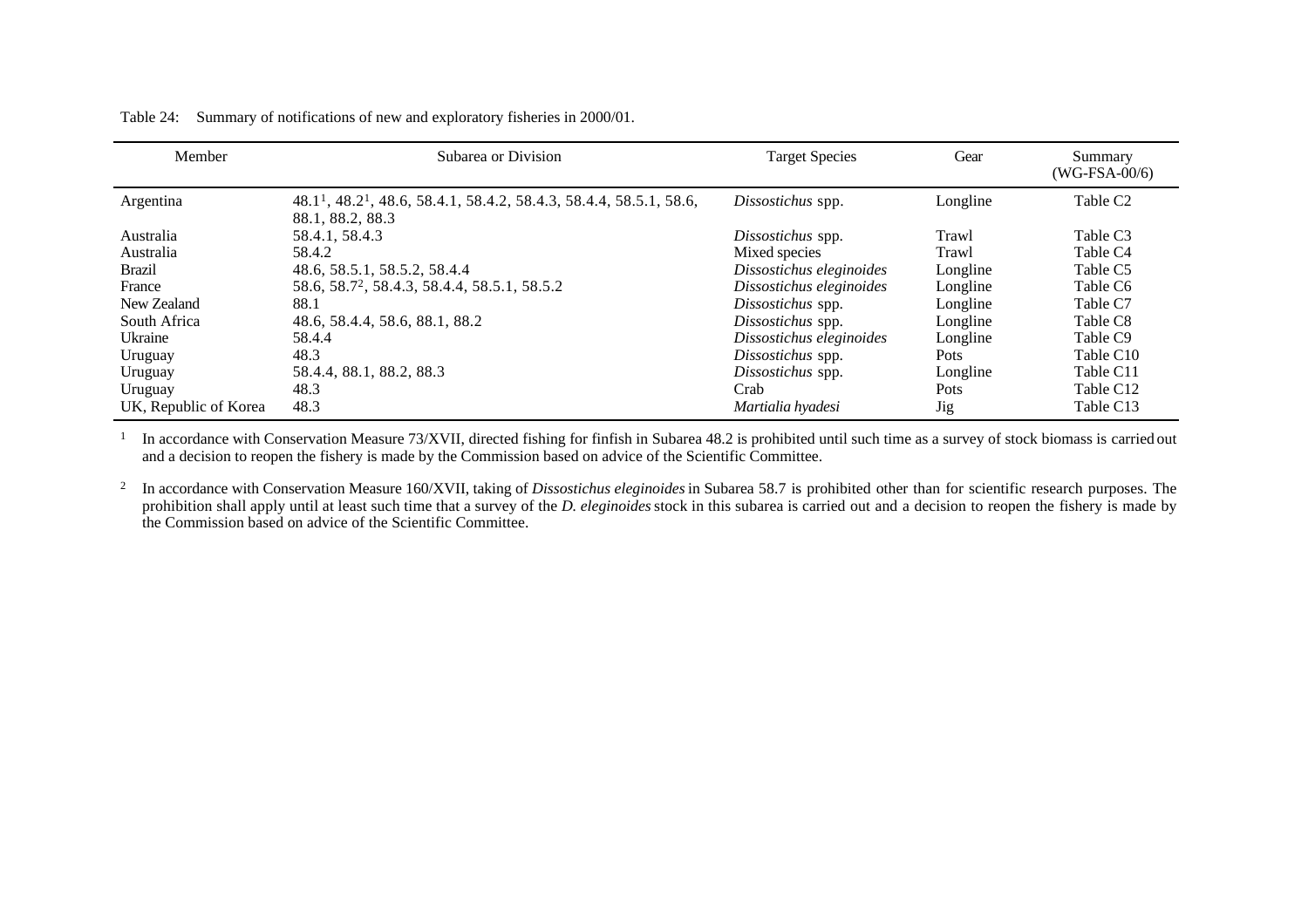| Country                                   | 48.1           | 48.2           | 48.3           | 48.4 | 48.6                      | 58.4.2                            | 58.4.1/58.4.3                                                                     | 58.4.4                   | 58.5.1         | 58.5.2          | 58.6                            | 58.7           | 88.1                                                                    | 88.2                                  | 88.3           | No.<br>Vessels | <b>Intended Catch</b> |
|-------------------------------------------|----------------|----------------|----------------|------|---------------------------|-----------------------------------|-----------------------------------------------------------------------------------|--------------------------|----------------|-----------------|---------------------------------|----------------|-------------------------------------------------------------------------|---------------------------------------|----------------|----------------|-----------------------|
| Argentina                                 | $\mathbf{L}$   | L              |                |      | L                         | $\mathbf L$                       | L                                                                                 | L                        | $\mathbf{L}^*$ |                 | $\mathbf{L}^*$                  |                | L                                                                       | L                                     | L              | 3              | <b>CCAMLR-XIX</b>     |
| Australia                                 |                |                |                |      |                           | $\sqrt{2}$<br>$\mathbf T$<br>500t | $\sqrt{2}$<br>T<br>145 t Elan<br>150 t BANZARE                                    |                          |                |                 |                                 |                |                                                                         |                                       |                | $\sqrt{2}$     |                       |
| <b>Brazil</b>                             |                | L              | L              | L    | L                         |                                   |                                                                                   | L                        | $\mathbf{L}^*$ | $\mathbf{L}^*$  |                                 |                |                                                                         |                                       |                | 2              | Not stated            |
| France                                    |                |                |                |      |                           |                                   | $\mathrm{L^{**}}$                                                                 | L                        | $\mathrm{L}^*$ | $\mathbf{L}^*$  | $\mathbf{L}^*$                  | L              |                                                                         |                                       |                | 3              | 500 t per vessel      |
| New Zealand                               |                |                |                |      |                           |                                   |                                                                                   |                          |                |                 |                                 |                | 3<br>$\mathbf L$<br>$2\ 090$ t                                          |                                       |                | $\mathfrak{Z}$ |                       |
| South Africa                              |                |                |                |      | Up to 3<br>L<br>$<$ 500 t |                                   |                                                                                   | Up to 3<br>L<br>$<$ 60 t |                |                 | Up to 3<br>$L^*$<br>$<$ 100 $t$ |                | Up to $2$<br>L<br>$<$ 560 t                                             | Up to 2<br>L<br>$<$ 60 t              |                | 3              |                       |
| Ukraine                                   |                |                |                |      |                           |                                   |                                                                                   | 1<br>L<br>$<$ 500 t      |                |                 |                                 |                |                                                                         |                                       |                |                |                       |
| Uruguay                                   |                |                |                |      |                           |                                   |                                                                                   | L                        |                |                 |                                 |                | L                                                                       | L                                     | L              | 2              | <b>CCAMLR-XIX</b>     |
| Total notifications                       |                | $\mathfrak{2}$ |                |      | 3                         | $\overline{c}$                    | 3                                                                                 | 6                        | $\sqrt{3}$     | $\overline{2}$  | 3                               | $\mathbf{1}$   | 4                                                                       | $\mathfrak 3$                         | $\overline{c}$ |                |                       |
| Maximum no.<br>of vessels                 | 3              | 5              | $\overline{2}$ | 2    | $8\,$                     | $\mathfrak s$                     | 8                                                                                 | 14                       | $\,8\,$        | $5\overline{)}$ | 9                               | $\mathfrak{Z}$ | $10\,$                                                                  | $\tau$                                | 5              |                |                       |
| Catch limit set at<br><b>CCAMLR-XVIII</b> | $\overline{0}$ | $\overline{0}$ | 5 3 1 0 t      | 28t  | $455$ t                   | Trawl<br>500t                     | Trawl:<br>145 t Elan<br>150 t BANZARE<br>Longline:<br>250 t Elan<br>300 t BANZARE | 370 t<br>(N of $60°S$ )  | $0^{\rm a}$    | $0^{\rm a}$     | 450t                            | $\overline{0}$ | 175t<br>(N of $65^{\circ}$ S)<br>1915t<br>$(S \text{ of } 65^{\circ}S)$ | 250t<br>$(S \text{ of } 65^{\circ}S)$ | $\mathbf{0}$   |                |                       |

Table 25: Summary of intended catches and number of vessels per area in new/exploratory fisheries notifications for *Dissostichus* spp. in the 2000/01 season. In each cell: top figure – number of vessels nominated; middle letter L – longline, T – trawl; bottom figure – intended catch.

\* Outside EEZs

\*\* French proposal is for Division 58.4.3 only

<sup>a</sup> Based on Scientific Committee advice that these fisheries are unlikely to be viable.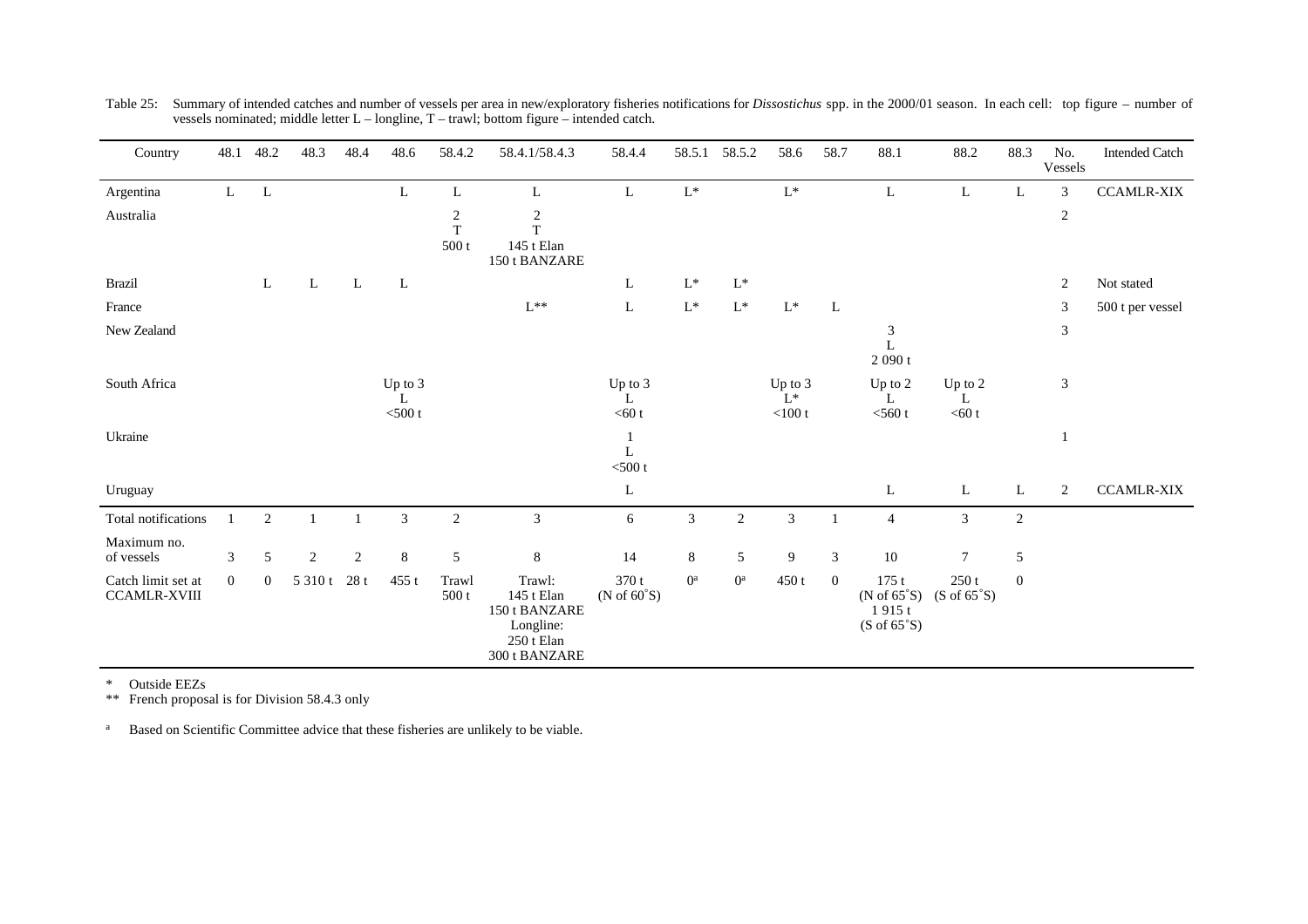| Fishery                                                                                        | Catch     | <b>Fishing Season</b> |         |         |                |                |  |  |
|------------------------------------------------------------------------------------------------|-----------|-----------------------|---------|---------|----------------|----------------|--|--|
|                                                                                                | (tonnes)  | All                   | 1996/97 | 1997/98 | 1998/99        | 1999/00        |  |  |
| Exploratory longline fishery for Dissostichus eleginoides in Division 58.4.4                   | $0 - 10$  | 3                     |         |         |                | 3              |  |  |
|                                                                                                | $10 - 20$ |                       |         |         |                |                |  |  |
|                                                                                                | $20 - 30$ |                       |         |         |                |                |  |  |
|                                                                                                | $30 - 40$ |                       |         |         |                |                |  |  |
| Exploratory longline fishery for Dissostichus eleginoides in Subarea 58.6 (outside EEZs)       | $0 - 10$  | 4                     |         |         |                | 3              |  |  |
| Exploratory longline fishery for <i>Dissostichus eleginoides</i> in Subarea 58.7 (outside EEZ) | $0 - 10$  |                       |         |         |                |                |  |  |
| Exploratory longline fishery for <i>Dissostichus</i> spp. in Subarea 88.1 (south of 65°S)      | $0 - 10$  | 76                    |         | 25      | 29             | 22             |  |  |
|                                                                                                | $10 - 20$ | 15                    |         |         | $\mathfrak{Z}$ | 11             |  |  |
|                                                                                                | $20 - 30$ | 6                     |         |         |                |                |  |  |
|                                                                                                | $30 - 40$ | 5                     |         |         |                |                |  |  |
|                                                                                                | $50 - 60$ | 2                     |         |         |                | $\overline{2}$ |  |  |
|                                                                                                | $60 - 70$ | $\overline{2}$        |         |         |                | $\overline{2}$ |  |  |
|                                                                                                | $80 - 90$ |                       |         |         |                |                |  |  |
| Exploratory trawl fishery for <i>Dissostichus</i> spp. in Division 58.4.3                      | $0 - 10$  | $\overline{2}$        |         |         | $\mathfrak{2}$ |                |  |  |
| New longline fishery for <i>Dissostichus</i> spp. in Subarea 88.1                              | $0 - 10$  |                       | 1       |         |                |                |  |  |
| New longline fishery for <i>Dissostichus</i> spp. in Subarea 88.3 (south of $65^{\circ}$ S)    | $0 - 10$  | 9                     |         | 9       |                |                |  |  |
| New trawl fishery for <i>Dissostichus</i> spp. in Division 58.4.3                              | $0 - 10$  |                       |         |         |                |                |  |  |

Table 26: Frequency of catches of *Dissostichus* spp. by fine-scale rectangles for new and exploratory fisheries.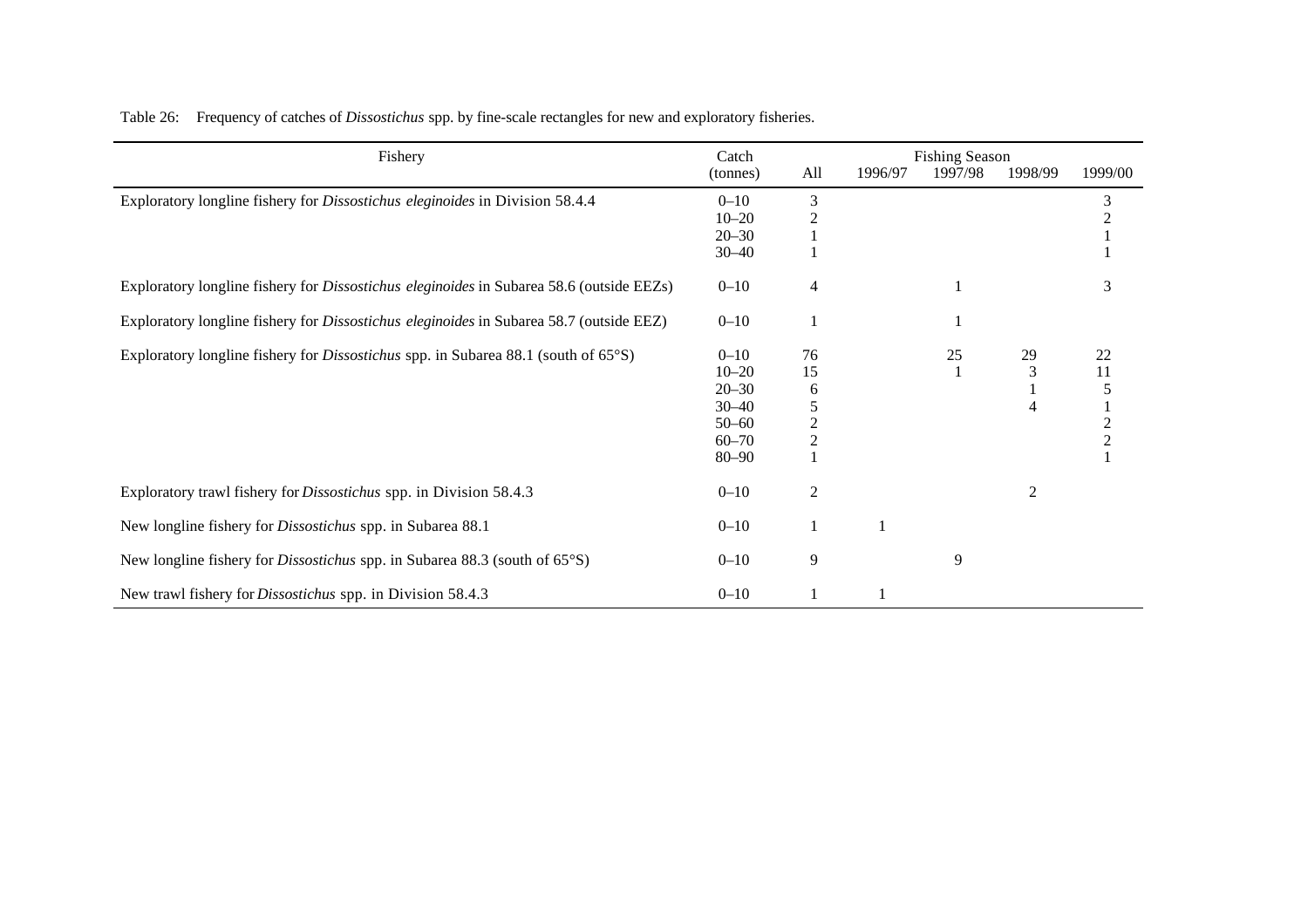| Season  | <b>Std. CPUE</b> | <b>SE</b> |
|---------|------------------|-----------|
| 1986/87 | 0.551            | 0.025     |
| 1987/88 | 0.693            | 0.029     |
| 1988/89 | 0.517            | 0.027     |
| 1989/90 |                  |           |
| 1990/91 | 0.504            | 0.022     |
| 1991/92 | 0.719            | 0.015     |
| 1992/93 | 0.712            | 0.016     |
| 1993/94 | 0.559            | 0.022     |
| 1994/95 | 0.606            | 0.012     |
| 1995/96 | 0.355            | 0.007     |
| 1996/97 | 0.267            | 0.006     |
| 1997/98 | 0.273            | 0.007     |
| 1998/99 | 0.309            | 0.007     |
| 1999/00 | 0.348            | 0.007     |

Table 27: Standardised series of CPUEs in kg/hook for *Dissostichus eleginoides* in Subarea 48.3.

Table 28: Proportions of non-zero catches by season in the haul-by-haul data for *Dissostichus eleginoides* in Subarea 48.3.

| Season  | Proportion |
|---------|------------|
| 1985/86 | 0.977      |
| 1986/87 | 0.976      |
| 1987/88 | 0.975      |
| 1988/89 | 1.000      |
| 1989/90 |            |
| 1990/91 | 0.960      |
| 1991/92 | 0.965      |
| 1992/93 | 0.972      |
| 1993/94 | 0.946      |
| 1994/95 | 0.993      |
| 1995/96 | 0.978      |
| 1996/97 | 0.977      |
| 1997/98 | 0.981      |
| 1998/99 | 0.988      |
| 1999/00 | 0.984      |

Table 29: Estimates of lengths from the analysis of changes in selectivity by season for *Dissostichus eleginoides* in Subarea 48.3.

|             | 1995  | 1997 | 1998 | 1999 | 2000 | 1992–2000 | 1998–2000 |
|-------------|-------|------|------|------|------|-----------|-----------|
| L5%         | 77.2  | 68.0 | 64.8 | 67.0 | 65.7 | 67.9      | 64.4      |
| L10%        | 80.9  | 71.2 | 67.6 | 69.2 | 67.9 | 71.0      | 67.6      |
| L25%        | 86.4  | 75.7 | 71.8 | 72.4 | 71.2 | 75.6      | 72.2      |
| L50%        | 91.8  | 80.3 | 75.9 | 75.7 | 74.4 | 80.2      | 76.8      |
| L75%        | 97.3  | 84.9 | 80.0 | 78.9 | 77.6 | 84.7      | 81.5      |
| L90%        | 102.8 | 89.5 | 84.1 | 82.2 | 80.8 | 89.3      | 86.1      |
| L95%        | 106.5 | 92.7 | 86.9 | 84.4 | 83.0 | 92.4      | 89.3      |
| Range 10-90 | 21.9  | 18.4 | 16.4 | 13.0 | 12.9 | 18.3      | 18.5      |
| Range 25-75 | 10.9  | 9.2  | 8.2  | 6.5  | 6.4  | 9.2       | 9.3       |
|             |       |      |      |      |      |           |           |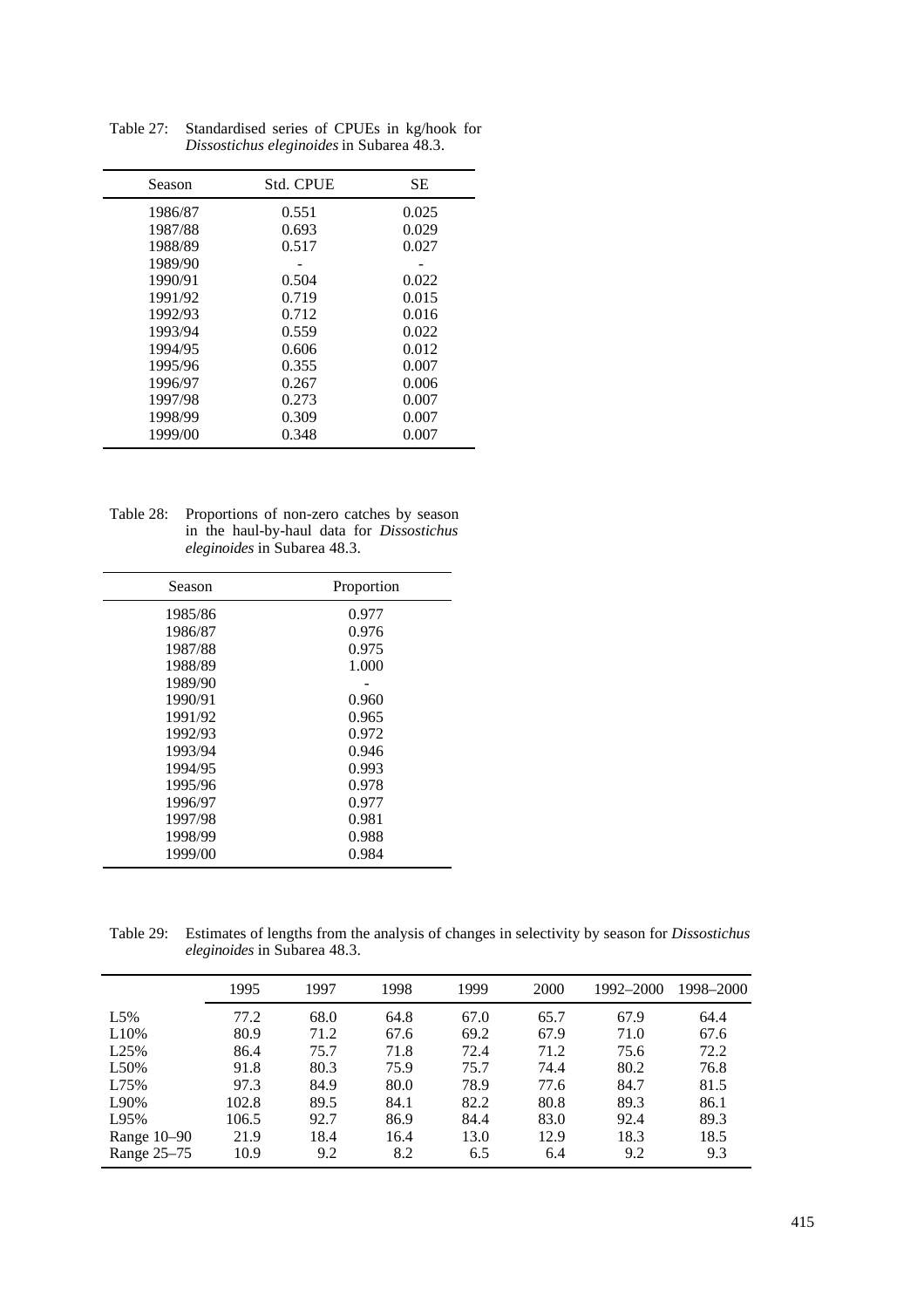| Split-year | Survey      | Vessel                     | Timing                     |
|------------|-------------|----------------------------|----------------------------|
| 1986/87    | US/Polish   | Profesor Siedlecki         | November-December 1986     |
| 1987/88    | US/Polish   | Profesor Siedlecki         | December 1987-January 1988 |
| 1989/90    | <b>UK</b>   | <b>Hill Cove</b>           | January 1990               |
| 1989/90    | <b>USSR</b> | Anchar                     | April-June 1990            |
| 1990/91    | UK.         | <b>Falklands Protector</b> | January 1991               |
| 1991/92    | UK          | <b>Falklands Protector</b> | January 1992               |
| 1993/94    | UK          | Cordella                   | January-February 1994      |
| 1993/94    | Argentina   | Dr Eduardo L. Holmberg     | February-March 1994        |
| 1994/95    | Argentina   | Dr Eduardo L. Holmberg     | February-March 1995        |
| 1995/96    | Argentina   | Dr Eduardo L. Holmberg     | March-April 1996           |
| 1996/97    | Argentina   | Dr Eduardo L. Holmberg     | March-April 1997           |
| 1996/97    | UK.         | Argos Galicia              | September 1997             |
| 1999/00    | UK          | Argos Galicia              | January–February 2000      |
| 1999/00    | USSR        | Atlantida                  | February 2000              |

|  | Table 30: Trawl surveys from which length-density data were generated at this meeting. |  |
|--|----------------------------------------------------------------------------------------|--|
|  |                                                                                        |  |

Table 31: Results of mixture analyses from 1999 including the 2000 UK survey, analysed with the parameters used in 1999. Densities are in numbers of fish per km<sup>2</sup> derived from surveys covering the period 1986/87 to 1999/2000 (assuming a split-year of 1 December to 1 November). The mean lengths at age are specified in SC-CAMLR-XVIII, Annex 5, Table 36.

| Survey                              | Age                                          | Density                                                        | <b>SD</b>                                                      | Observed<br>Density | Expected<br>Density |
|-------------------------------------|----------------------------------------------|----------------------------------------------------------------|----------------------------------------------------------------|---------------------|---------------------|
| 1987 US/Polish survey Nov-Dec 86    | 3.12<br>4.12                                 | 20.4784<br>26.9235                                             | 7.08769<br>4.42636                                             | 49.7674             | 47.2886             |
| 1988 US/Polish survey Dec 87-Jan 88 | 4.21<br>5.21                                 | 14.4966<br>8.66871                                             | 11.2833<br>12.5805                                             | 21.3409             | 22.0951             |
| 1990 UK survey Jan 90               | 3.21<br>4.21<br>5.21<br>6.21                 | 165.111<br>195.885<br>85.0901<br>32.3369                       | 116.813<br>105.115<br>42.0315<br>19.7487                       | 468.472             | 473.282             |
| 1991 UK survey Jan 91               | 2.21                                         | 199.169                                                        | 121.561                                                        | 578.823             | 199.007             |
| 1992 UK survey Jan 92               | 3.21                                         | 281.373                                                        | 174.354                                                        | 287.62              | 281.167             |
| 1994 Argentine survey Feb-Mar 94    | 3.33<br>4.33                                 | 2.61879<br>47.3539                                             | 2.65314<br>9.32859                                             | 48.029              | 49.578              |
| 1994 UK survey Feb-Mar 94           | 3.21<br>4.21                                 | 36.2709<br>89.8471                                             | 20.0802<br>32.6139                                             | 122.462             | 125.88              |
| 1995 Argentine survey Feb-Mar 95    | 3.33<br>4.33<br>5.33                         | 8.25306<br>21.9359<br>35.7098                                  | 5.16069<br>9.22319<br>8.83209                                  | 60.5409             | 65.5784             |
| 1996 Argentine survey Mar-Apr 96    | 3.41<br>4.41<br>5.41<br>6.41                 | 114.138<br>18.0444<br>22.2229<br>17.4433                       | 39.7255<br>5.33346<br>6.7232<br>5.76246                        | 167.895             | 167.867             |
| 1997 UK survey Sep 97               | 3.88<br>4.88<br>5.88                         | 52.9244<br>45.7511<br>13.6754                                  | 32.2021<br>33.2331<br>16.6639                                  | 100.425             | 111.622             |
| 1997 Argentine survey Mar-Apr 97    | 2.41<br>3.41<br>4.41<br>5.41<br>6.41<br>7.41 | 13.0348<br>26.3148<br>46.2928<br>16.3421<br>14.8633<br>8.15623 | 6.78435<br>8.31875<br>13.4333<br>6.77879<br>4.56242<br>4.48682 | 122.912             | 124.561             |
| 2000 UK survey Jan/Feb 00           | 1.21<br>2.21<br>3.21                         | 28.0208<br>59.9535<br>38.2432                                  | 17.1977<br>25.1203<br>11.58                                    | 140.284             | 125.958             |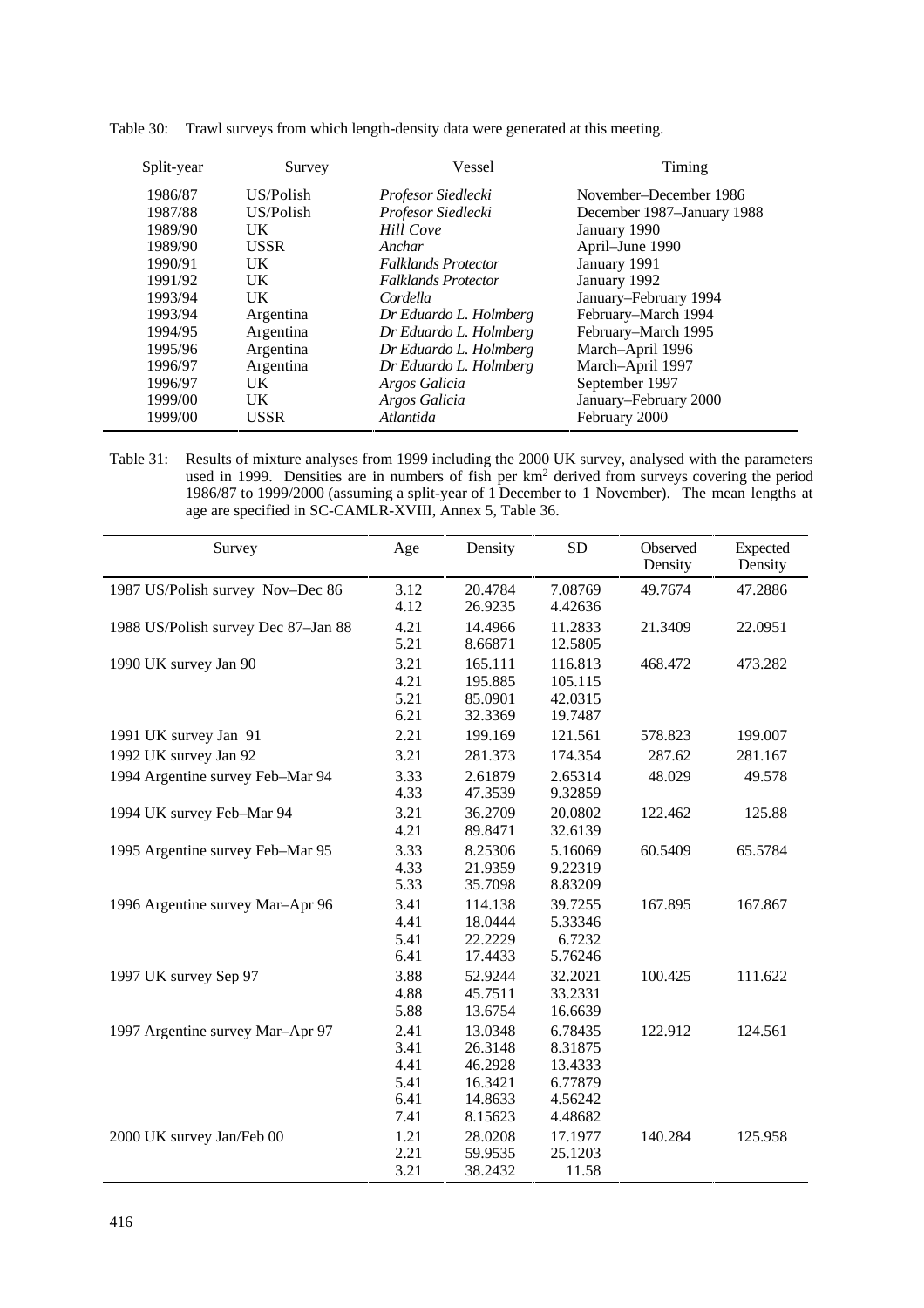| Survey                              | Age                                          | Density                                                         | <b>SD</b>                                                      | Observed<br>Density | Expected<br>Density |
|-------------------------------------|----------------------------------------------|-----------------------------------------------------------------|----------------------------------------------------------------|---------------------|---------------------|
| 1987 US/Polish survey Nov-Dec 86    | 5.12<br>6.12<br>7.12<br>8.12                 | 16.4201<br>6.55312<br>25.5005<br>2.34475                        | 7.51189<br>5.04633<br>4.44284<br>1.78873                       | 49.7674             | 50.7646             |
| 1988 US/Polish survey Dec 87-Jan 88 | 6.21<br>7.21<br>8.21                         | 10.2775<br>9.35829<br>2.79209                                   | 5.2341<br>5.08739<br>3.79403                                   | 21.3409             | 22.3224             |
| 1990 UK survey Jan 90               | 6.21<br>7.21<br>8.21<br>9.21<br>10.21        | 157.113<br>211.168<br>20.0624<br>42.0502<br>40.7181             | 101.632<br>100.404<br>25.4541<br>27.522<br>19.3791             | 468.472             | 469.398             |
| 1991 UK survey Jan 91               | 4.21<br>5.21                                 | 134.026<br>25.503                                               | 70.4781<br>34.8016                                             | 578.823             | 159.452             |
| 1992 UK survey Jan 92               | 5.21<br>6.21                                 | 261.338<br>12.022                                               | 74.614<br>26.2761                                              | 287.62              | 273.139             |
| 1994 Argentine survey Feb-Mar 94    | 6.33<br>7.33<br>8.33                         | 7.35597<br>21.4435<br>16.7597                                   | 3.19371<br>9.91993<br>9.89185                                  | 48.029              | 45.5537             |
| 1994 UK survey Feb-Mar 94           | 6.25<br>7.25                                 | 36.2737<br>89.8582                                              | 20.0839<br>32.6145                                             | 122.462             | 125.894             |
| 1995 Argentine survey Feb-Mar 95    | 5.33<br>6.33<br>7.33<br>8.33                 | 13.8755<br>0.000103<br>25.1863<br>31.8978                       | 12.2588<br>0.003585<br>8.16832<br>8.09693                      | 60.5409             | 65.8605             |
| 1996 Argentine survey Mar-Apr 96    | 4.41<br>5.41<br>6.41<br>7.41<br>8.41<br>9.41 | 28.4174<br>108.184<br>2.21E-06<br>15.9357<br>16.3485<br>24.6925 | 9.9149<br>36.6056<br>6.06E-06<br>7.25606<br>8.20869<br>8.10416 | 202.119             | 193.396             |
| 1997 UK survey Sep 97               | 5.88<br>6.88<br>7.88<br>8.88<br>9.88         | 7.6774<br>42.5386<br>30.0979<br>10.4395<br>12.0209              | 15.9115<br>33.1305<br>30.1309<br>13.8247<br>14.4493            | 101.464             | 102.653             |
| 1997 Argentine survey Mar-Apr 97    | 4.41<br>5.41<br>6.41<br>7.41<br>8.41<br>9.41 | 14.0384<br>25.1256<br>1.1E-05<br>57.7507<br>4.81903<br>24.4348  | 10.017<br>9.80466<br>5.27E-05<br>20.3484<br>13.0498<br>9.33683 | 122.912             | 125.534             |
| 2000 UK survey Jan/Feb 00           | 2.21<br>3.21<br>4.21<br>5.21<br>6.21         | 26.8968<br>0.674774<br>61.5829<br>17.8197<br>21.6946            | 15.3732<br>$\boldsymbol{0}$<br>28.4046<br>13.9575<br>15.7049   | 140.284             | 127.461             |

Table 32: Results of mixture analyses for 2000 using  $k = 0.041$  as a guide (see text for details). Densities are in numbers of fish per km<sup>2</sup> derived from surveys covering the period 1986/87 to 1999/2000 (assuming a split-year of 1 December to 1 November).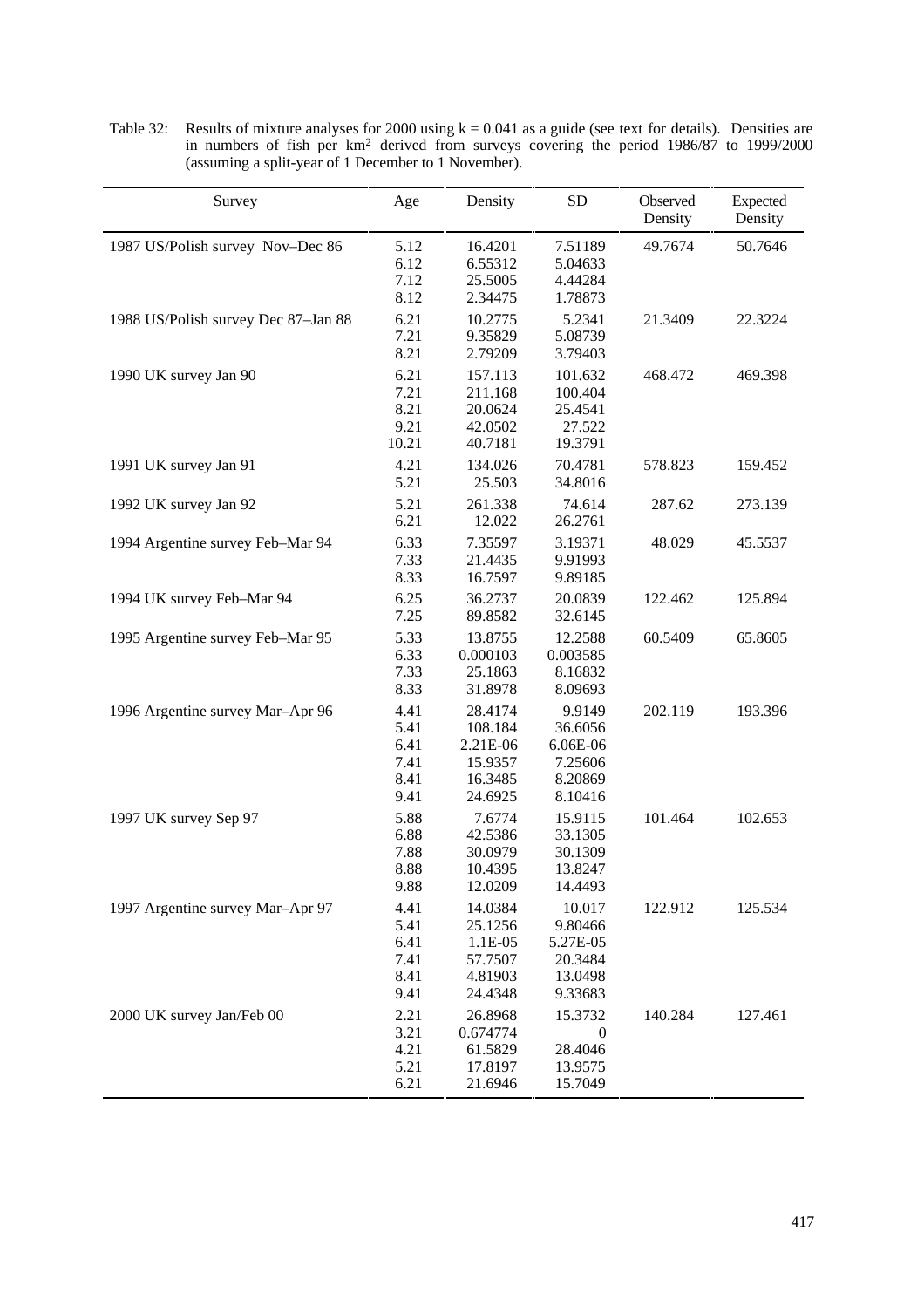| Year Class | Year Age 4  | 1999 Assessment | $k = 0.066$ | $k = 0.041$ |
|------------|-------------|-----------------|-------------|-------------|
| 1979       | 1983        |                 |             | 2.153       |
| 1980       | 1984        |                 |             | 1.011       |
| 1981       | 1985        |                 |             | 0.776       |
| 1982       | 1986        | 1.146           | 1.108       | 11.241      |
| 1983       | 1987        | 0.722           | 0.747       | 7.705       |
| 1984       | 1988        | 4.106           | 4.377       | no obs      |
| 1985       | 1989        | 8.055           | 8.282       | 1.332       |
| 1986       | 1990        | 5.786           | 5.739       | 5.039       |
| 1987       | 1991        | no obs          | no obs      | 1.587       |
| 1988       | 1992        | 10.190          | 5.815       | 0.072       |
| 1989       | 1993        | 2.061           | 2.053       | 1.503       |
| 1990       | 1994        | 0.961           | 1.006       | 3.310       |
| 1991       | 1995        | 0.701           | 0.718       | 1.183       |
| 1992       | 1996        | 2.649           | 2.405       | 0.583       |
| 1993       | 1997        | 1.119           | 0.962       | 1.173       |
| 1994       | 1998        |                 | 0.386       | 0.888       |
| 1995       | 1999        |                 | no obs      | 2.827       |
| 1996       | 2000        |                 | 1.496       | 0.003       |
| 1997       | 2001        |                 | 1.927       | 1.048       |
| 1998       | 2002        |                 | $-1$        |             |
|            | Mean        | 3.185           | 2.517       | 2.413       |
|            | SD          | 3.219           | 2.395       | 2.901       |
|            | CV          | 1.011           | 0.951       | 1.202       |
|            | $\mathbf n$ | 11              | 15          | 18          |

Table 33: Time series of recruitments (millions of fish) from the 1999 assessment and for the revised assessments this year guided by the growth parameters from 1999  $(k = 0.066)$  and by  $k = 0.041$  from Heard Island. See text for details about how recruitments were adjusted.

<sup>1</sup> See SC-CAMLR-XIX, paragraphs 5.45 and 5.46.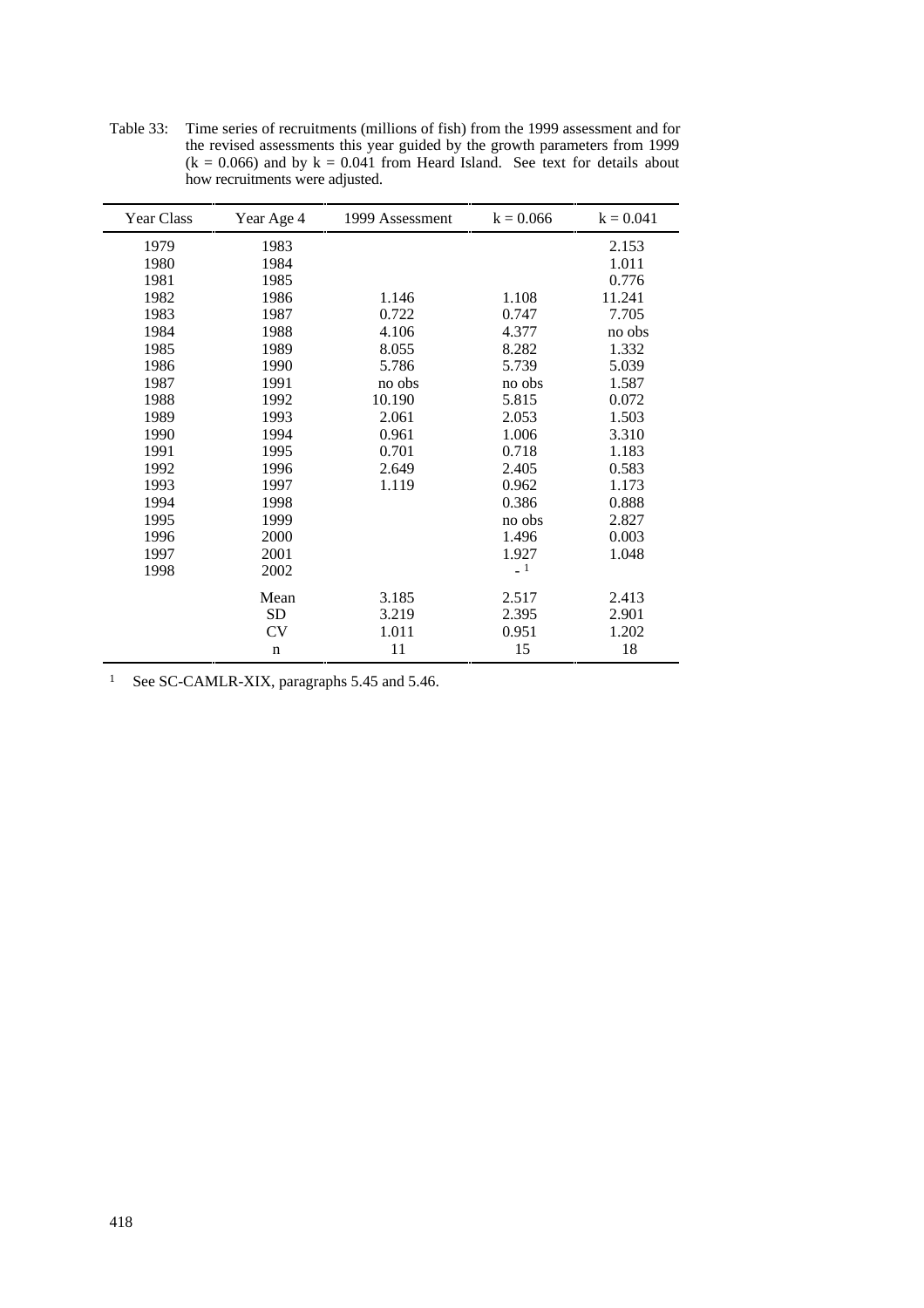| Category                      | Parameter                                                                                                 | Subarea 48.3<br>Longlining                                                                                           | Division 58.5.2<br>Trawling                                                                                                                                                                                                 |
|-------------------------------|-----------------------------------------------------------------------------------------------------------|----------------------------------------------------------------------------------------------------------------------|-----------------------------------------------------------------------------------------------------------------------------------------------------------------------------------------------------------------------------|
| Age structure                 | Recruitment age<br>Plus class accumulation<br>Oldest age in initial structure                             | $\overline{4}$<br>35<br>55                                                                                           | $\overline{4}$<br>35<br>55                                                                                                                                                                                                  |
| Recruitment                   | Mean $log_e$ (recruits)<br>$SE$ of mean $log_e$ (recruits)<br>$SD \log_e(\text{recuits})$                 | 14.481 <sup>1</sup><br>0.209 <sup>1</sup><br>0.783 <sup>1</sup>                                                      | 14.744<br>0.256<br>0.993                                                                                                                                                                                                    |
| Natural mortality             | Mean annual M                                                                                             | $0.132 - 0.198$                                                                                                      | $0.083 - 0.124$                                                                                                                                                                                                             |
| von Bertalanffy<br>growth     | Time 0<br>$L_{\infty}$<br>k                                                                               | $-0.21$<br>194.6<br>0.066                                                                                            | $-1.80$<br>1946.0<br>0.04114                                                                                                                                                                                                |
| Weight at age                 | Weight-length parameter $-A$<br>Weight-length parameter $- B$                                             | 0.000025<br>2.8                                                                                                      | 2.59E-09<br>3.2064                                                                                                                                                                                                          |
| Maturity                      | $L_{m50}$<br>Range: 0 to full maturity<br>Maturity at age                                                 | 93.0<br>78-108                                                                                                       | 0(0), 4.6(0), 5.4(0.005),<br>6.2(0.009), 7.1(0.025),<br>8.0(0.048), 9.0(0.066),<br>10.0(0.129), 11.0(0.150),<br>12.1(0.202), 13.2(0.296),<br>14.4(0.389), 15.6(0.677),<br>16.9(0.8), 18.3(0.909),<br>19.8(0.923), 23.0(1.0) |
|                               | Length, 50% are mature<br>Range over which maturity<br>occurs                                             | 30.0                                                                                                                 |                                                                                                                                                                                                                             |
| Spawning season               |                                                                                                           | 1 Aug-1 Aug                                                                                                          | $1$ Jul- $1$ July                                                                                                                                                                                                           |
| Simulation<br>characteristics | Number of runs in simulation<br>Depletion level<br>Seed for random number<br>generator                    | 1001<br>0.2<br>$-24189$                                                                                              | 1001<br>0.2<br>$-24189$                                                                                                                                                                                                     |
| Characteristics<br>of a trial | Years to remove initial age<br>structure<br>Observations to use in<br>median $SB0$                        | $\mathbf{1}$<br>1001                                                                                                 | 1<br>1001                                                                                                                                                                                                                   |
|                               | Year prior to projection<br>Reference start date in year<br>Increments in year<br>Vector of known catches | 1988<br>01/12<br>365<br>8.501e6 4.206e6 7.309e6<br>5.589e6 6.605e6 6.171e6<br>4.362e6 2.619e6 3.201e6<br>4.3e6 5.5e6 | 1996<br>01/12<br>365<br>18.96e6 3.913e6 3.628e6<br>4.385e6                                                                                                                                                                  |
|                               | Years to project stock<br>in simulation                                                                   | 35<br>5.0                                                                                                            | 35<br>5.0                                                                                                                                                                                                                   |
|                               | Reasonable upper bound<br>for annual F<br>Tolerance for finding F<br>in each year                         | 0.000001                                                                                                             | 0.000001                                                                                                                                                                                                                    |

| Table 34: Input parameters for the GYM to assess the long-term annual yield of <i>D. eleginoides</i> taken by |
|---------------------------------------------------------------------------------------------------------------|
| longline in Subarea 48.3 and trawl in Division 58.5.2.                                                        |

<sup>1</sup> See SC-CAMLR-XIX, paragraphs 5.45 and 5.46.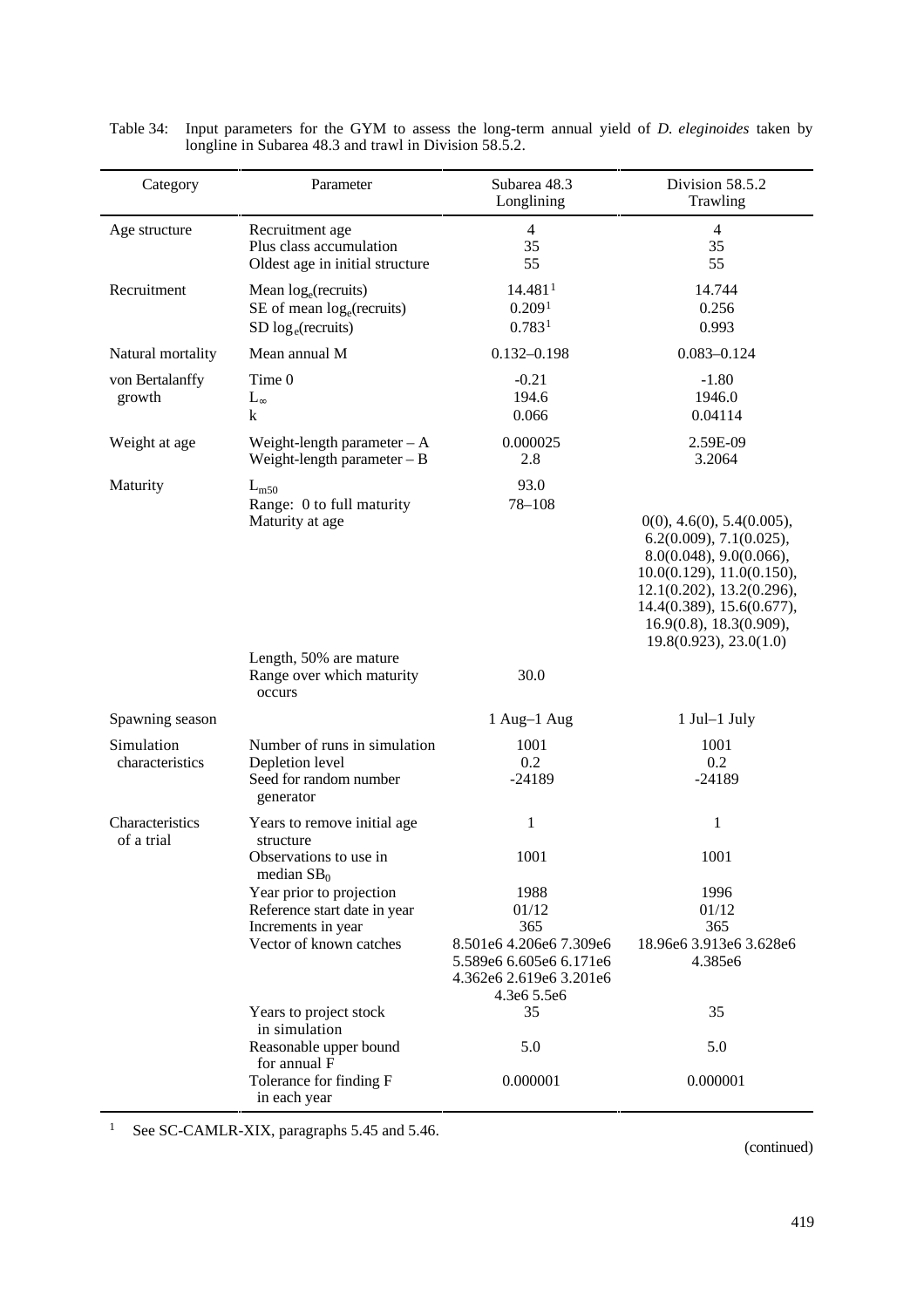Table 34 (continued)

| Category          | Parameter                                                                                       | Subarea 48.3<br>Longlining        | Division 58.5.2<br>Trawling                                                                                                                                                                                                                                                                                                                                    |
|-------------------|-------------------------------------------------------------------------------------------------|-----------------------------------|----------------------------------------------------------------------------------------------------------------------------------------------------------------------------------------------------------------------------------------------------------------------------------------------------------------------------------------------------------------|
| Fishing mortality | Length, 50% recruited<br>Range over which<br>recruitment occurs<br>Fishing selectivity with age | $67.0 \text{ cm}$<br>$55 - 79$ cm | 0(0.), 3(0), 3.92(0.016),<br>4.88(0.207), 5.54(0.473),<br>5.88(0.512), 6.57(0.708),<br>7.29(0.886), 7.65(0.909),<br>8.02(0.745), 8.40(0.691),<br>8.78(0.642), 9.56(0.485),<br>9.96(0.325), 10.37(0.222),<br>11.2(0.099), 11.63(0.066),<br>12.07(0.049), 12.51(0.033),<br>13.43(0.014), 14.87(0.011),<br>16.40(0.008), 21.04(0.005),<br>25.21(0.002), 31.0(0.0) |

Table 35: Standardised CPUE values (number/hook) for longliners in the Kerguelen Islands.

| <b>Season</b> | <b>Standard CPUE</b> | <b>SE Standard CPUE</b> |
|---------------|----------------------|-------------------------|
| 1996          | 0.0624               | 0.0055                  |
| 1997          | 0.2029               | 0.0102                  |
| 1998          | 0.2565               | 0.0090                  |
| 1999          | 0.1946               | 0.0093                  |

Table 36: Abundances of fish (millions) at age 4 (birthday 1 November of the year indicated).

| <b>Year Class</b> | Year at Age 4 | Abundance<br>(millions of fish) |
|-------------------|---------------|---------------------------------|
| 1983              | 1987          | 1.550                           |
| 1984              | 1988          | 1.590                           |
| 1985              | 1989          | 3.649                           |
| 1986              | 1990          | 1.956                           |
| 1987              | 1991          | 1.793                           |
| 1988              | 1992          | 4.575                           |
| 1989              | 1993          | 2.435                           |
| 1990              | 1994          | 2.944                           |
| 1991              | 1995          | 5.674                           |
| 1992              | 1996          | 9.548                           |
| 1993              | 1997          | 21.557                          |
| 1994              | 1998          | 3.440                           |
| 1995              | 1999          | 1.059                           |
| 1996              | 2000          | 0.241                           |
| 1997              | 2001          | 0.152                           |
|                   | Mean          | 4.144                           |
|                   | <b>SD</b>     | 5.374                           |
|                   | <b>CV</b>     | 1.297                           |
|                   | N             | 15                              |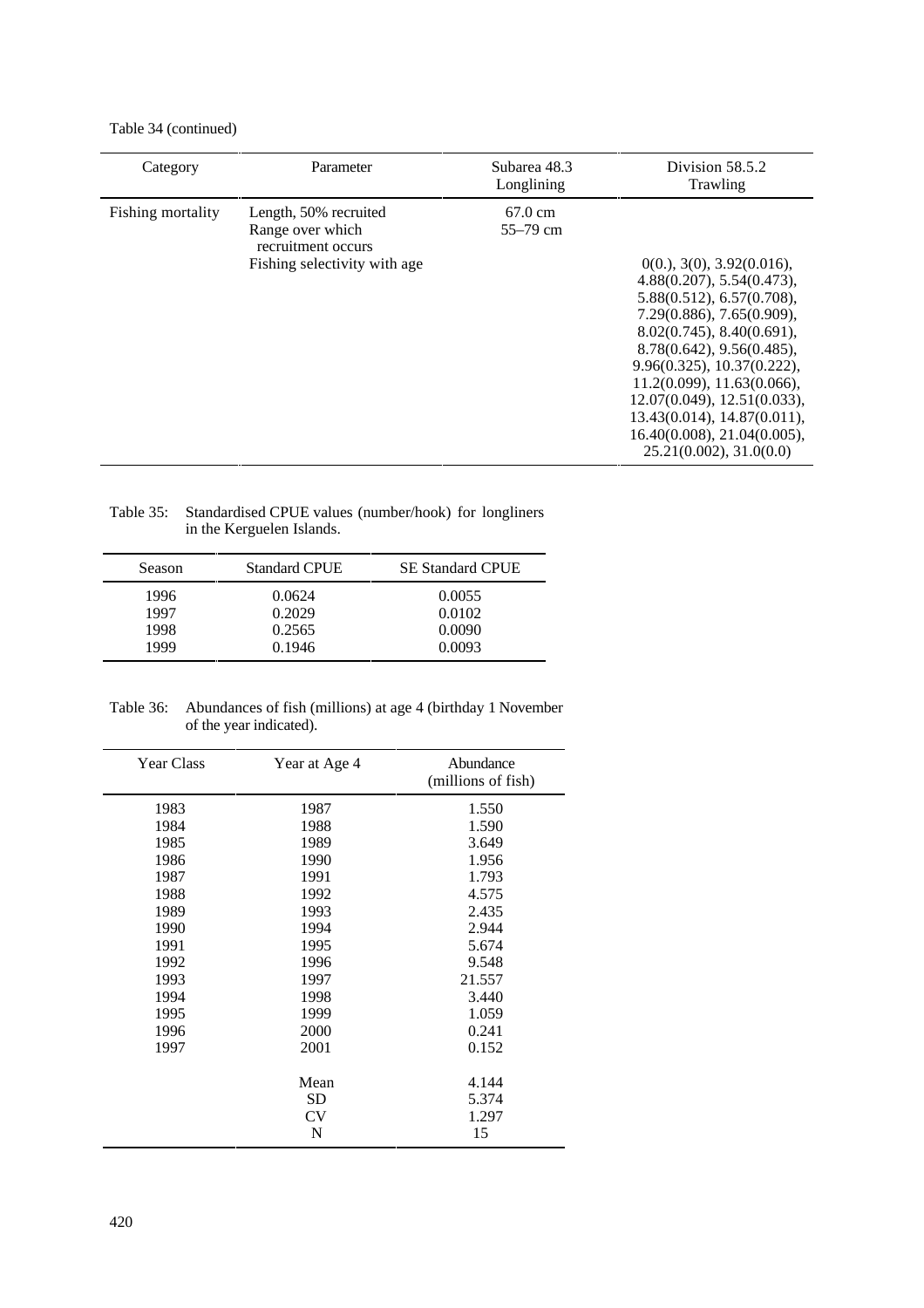| Shelf                   | Method     | <i>Argos Galicia Survey (UK)</i> |                |                 | <i>Atlantida Survey (Russia)</i> |                |                 |
|-------------------------|------------|----------------------------------|----------------|-----------------|----------------------------------|----------------|-----------------|
|                         |            | <b>Biomass</b><br>$(CV\%)$       | Lower<br>95%CI | Upper<br>95% CI | <b>Biomass</b>                   | Lower<br>95%CI | Upper<br>95% CI |
| South<br>Georgia        | Swept Area | 10 9 25<br>(33%)                 |                |                 | 45 633.3                         |                |                 |
|                         | Trawl CI   | 9667                             | 6.551          | 19421           | 85 075                           |                |                 |
| <b>Shag Rocks</b>       | Swept Area | 13859<br>(87%)                   |                |                 | 2 192.48                         |                |                 |
|                         | Trawl CI   | 11 540                           | 3 0 3 9        | $2.19E+12$      | 2 2 3 1                          |                |                 |
| Subarea<br>48.3 (total) | Swept Area | 24 7 84                          |                |                 | 47 811<br>$(27.2\%)$             |                |                 |
|                         | Trawl CI   | 21 027                           |                |                 | 87 308.5                         | 22 885.3       | $2.241E+12$     |

Table 37: Summary of standing stock estimates (tonnes) from bottom trawl surveys in Subarea 48.3 undertaken during the 1999/2000 season.

Table 38: Lower one-sided 95% confidence bound of biomass from the UK and Russian surveys in 1999/2000.

| Survey                       | Lower One-sided 95% Confidence Bound (tonnes) |
|------------------------------|-----------------------------------------------|
| UK Survey, Subarea 48.3      | 8916.0                                        |
| Russian Survey, Subarea 48.3 | 28 098.1                                      |

Table 39: Distribution of numbers of fish at age (%) from the UK and Russian surveys based on length densities analysed using CMIX and an age-length key (ALK) from the Russian survey.

| Survey<br>Subarea<br>Method<br>Numbers at age | <b>UK Survey</b><br>48.3<br>Length Density $+$ CMIX<br>28<br>15<br>36<br>4 | <b>Russian Survey</b><br>48.3<br>Swept Area + ALK<br>55<br>25<br>n | <b>Russian Survey</b><br>48.3<br>Length Density + CMIX<br>48<br>36 |
|-----------------------------------------------|----------------------------------------------------------------------------|--------------------------------------------------------------------|--------------------------------------------------------------------|
|                                               |                                                                            |                                                                    |                                                                    |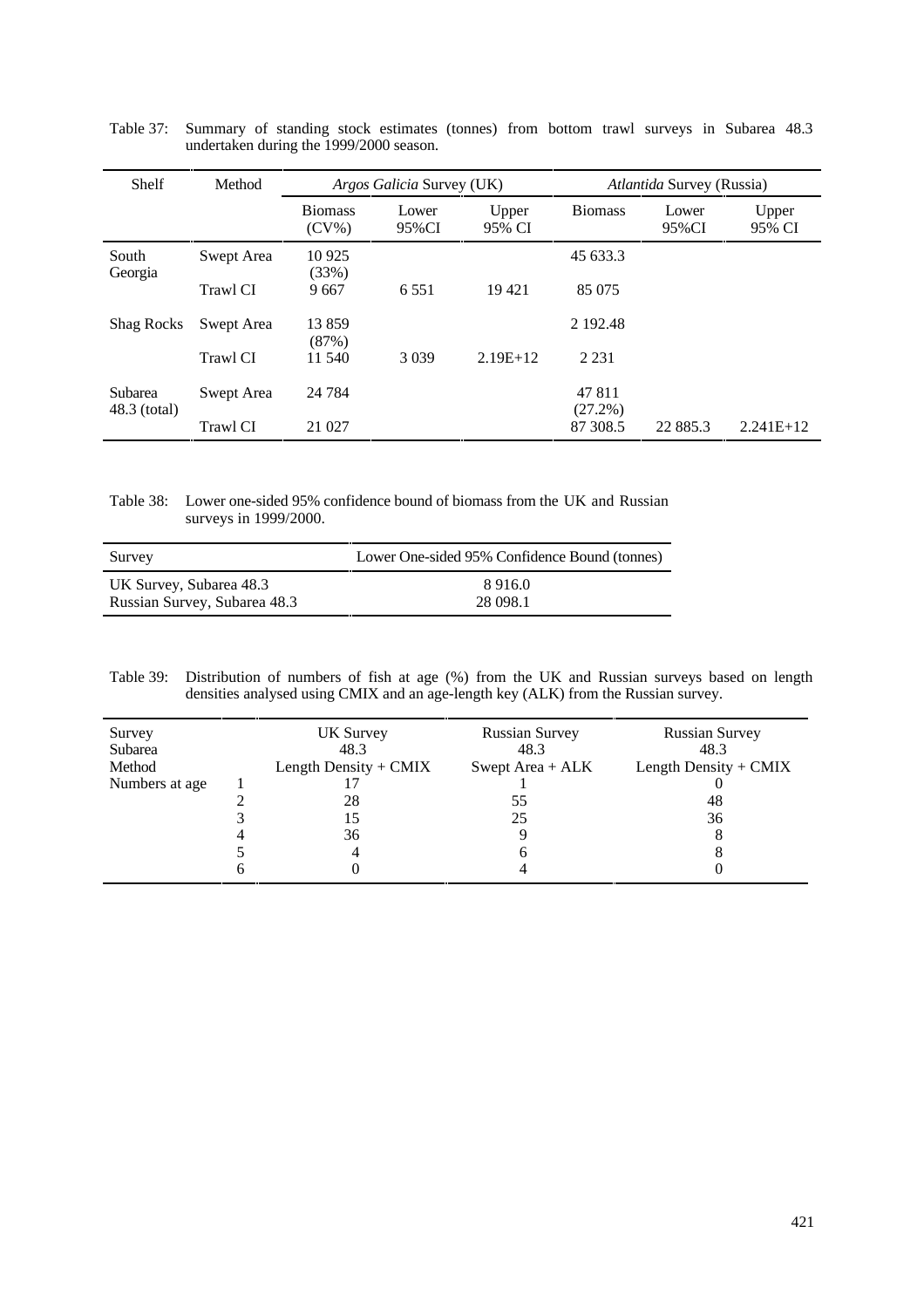|                 | Stratum              | No. of<br>Valid<br>Hauls | Mean<br><b>Biomass</b> | <b>SE</b>  | Two-sided<br>Lower<br>95% CI | Two-sided<br>Upper<br>95% CI | One-sided<br>Lower 95%<br>Confidence<br>Bound |
|-----------------|----------------------|--------------------------|------------------------|------------|------------------------------|------------------------------|-----------------------------------------------|
| S1              | $SGNW < 150$ m       | 6                        | 94.7                   | 33.4       | 37.5                         | 159.2                        | 46.5                                          |
| S <sub>2</sub>  | SGNW 150-<250 m      | 8                        | 23 895.7               | 12 724.0   | 5 3 8 0.7                    | 49 395.2                     | 6981.4                                        |
| S3              | $SGNE < 150$ m       | $\overline{2}$           | 3 903.5                | 1 773.2    | 2 1 3 0 . 3                  | 5 676.6                      | 2 1 3 0 . 3                                   |
| S4              | SGNE $150 - 250$ m   | 17                       | 3 308.6                | 1 699.6    | 665.8                        | 6982.2                       | 805.4                                         |
| S <sub>5</sub>  | $SGSE < 150$ m       | 9                        | 3 3 8 0 .0             | 2632.7     | 341.4                        | 8759.9                       | 436.1                                         |
| S6              | SGSE $150 - 250$ m   | 9                        | 2 144.2                | 1 570.3    | 465.3                        | 5 3 3 4 . 6                  | 490.9                                         |
| S7              | $SGSW < 150$ m       | $\Omega$                 |                        |            |                              |                              |                                               |
| S8              | SGSE 150-<250 m      | 19                       | 13 27 2.9              | 3 5 1 5 .0 | 6851.2                       | 20 304.7                     | 7 7 8 2.5                                     |
| S9              | $SR < 150 \text{ m}$ | 10                       | 5 709.3                | 4 802.3    | 154.4                        | 15 457.1                     | 245.5                                         |
| S <sub>10</sub> | SR 150-<250 m        | 9                        | 1 4 3 1 . 3            | 787.4      | 174.4                        | 3114.3                       | 238.4                                         |
| S11             | all $250 - 500$ m    | 33                       | 1 046.8                | 314.6      | 498.6                        | 1 695.8                      | 572.5                                         |
|                 | All strata combined  | 122                      | 58 186.9               | 15 999.2   | 31 712.0                     | 94 072.9                     | 35 084.6                                      |

Table 40: Lower one-sided 95% confidence bound of biomass from the combined survey dataset.

Table 41: Results of the CMIX analysis for the combined survey dataset.

| Sum of the observed densities $=$<br>Sum of the expected densities $=$                                                                                                       | 15465.8<br>14 603                                            |                                                          |                                                         |                                                         |
|------------------------------------------------------------------------------------------------------------------------------------------------------------------------------|--------------------------------------------------------------|----------------------------------------------------------|---------------------------------------------------------|---------------------------------------------------------|
| ANI00AL4<br>Means of mixture components (mm)<br>Standard deviations of mixture components<br>Total density of each mixture component<br>SD of each mixture component density | Component 1<br>222.42<br>14.3441<br>8 9 0 4.77<br>2 9 9 2.47 | Component 2<br>275.484<br>15.4643<br>3476.48<br>1 100.89 | Component 3<br>325.88<br>16.5282<br>1 568.87<br>535.958 | Component 4<br>378.969<br>17.6489<br>673.445<br>316.301 |
| Parameters of linear standard deviations<br>Intercept = $9.64883$<br>$= 0.211101E-01$<br>Slope                                                                               |                                                              |                                                          |                                                         |                                                         |
| Cohorts not fitted in the analysis:<br>Age 1:<br>Plus class                                                                                                                  | Length Range<br>$115 - 175$ mm<br>$415 - 595$ mm             |                                                          | <b>Sum of Observed Densities</b><br>233.8241<br>137.466 |                                                         |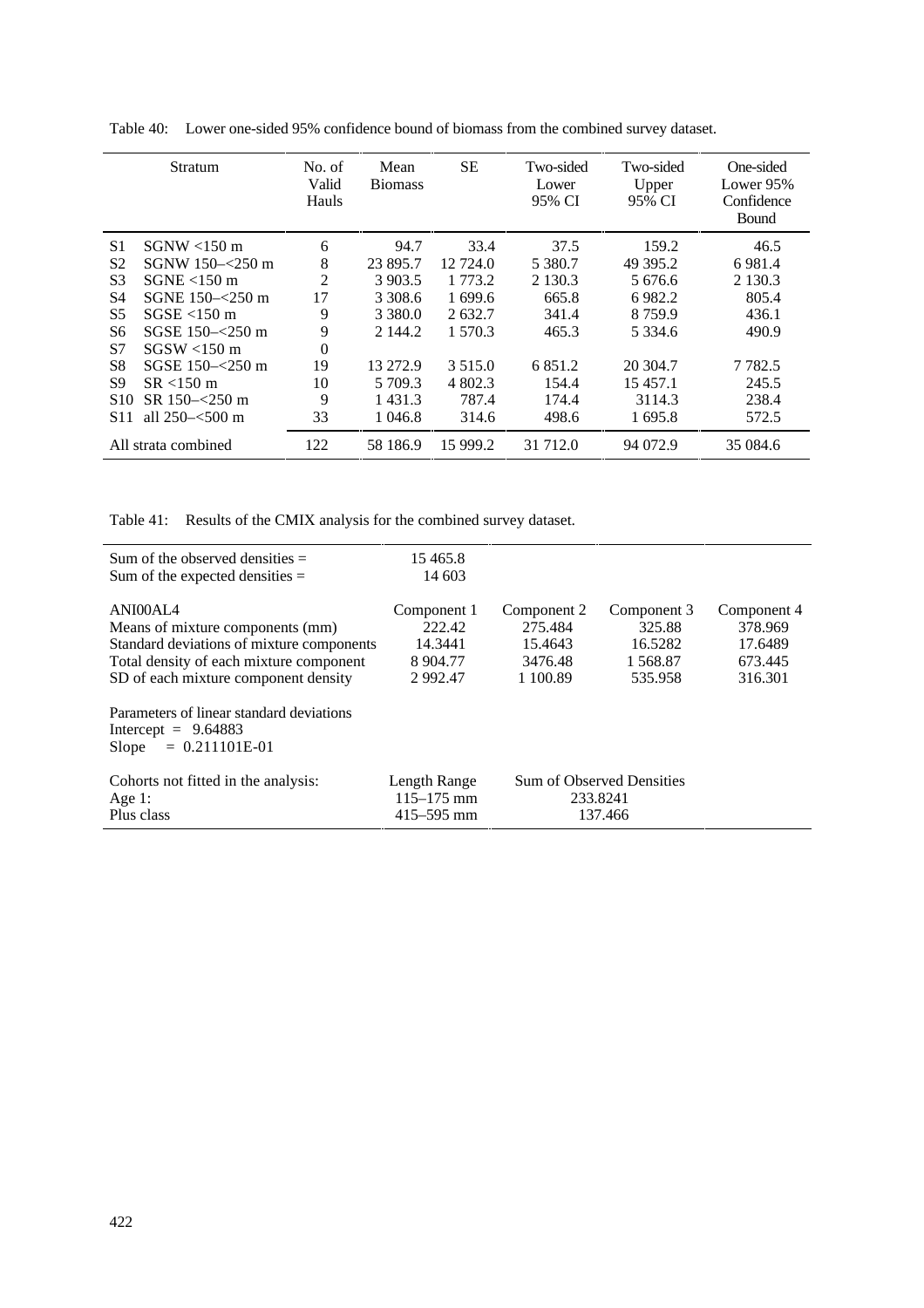| Lower single sided 95% CI                                        |                   | 35 085                |
|------------------------------------------------------------------|-------------------|-----------------------|
|                                                                  |                   |                       |
| Numbers at age                                                   | $\mathbf{1}$      | 9 5 8 5 2 2 1         |
|                                                                  | $\frac{2}{3}$     | 365 035 908           |
|                                                                  |                   | 142 512 388           |
|                                                                  | $\overline{4}$    | 64 313 159            |
|                                                                  | 5                 | 27 606 733            |
|                                                                  | 6                 | $\mathbf{0}$          |
| Method                                                           |                   | Length Density + CMIX |
| Natural mortality                                                |                   | 0.42                  |
| Age when fully selected                                          |                   | 3                     |
| Age when selection begins                                        |                   | $\overline{2}$        |
| Birthday (days since start of year)                              |                   | 245                   |
| Von Bertalanffy growth parameters                                |                   |                       |
|                                                                  | Time 0            | $\mathbf{0}$          |
|                                                                  | $L_{\infty}^{-1}$ | 455                   |
|                                                                  | K <sup>1</sup>    | 0.332                 |
| Weight length                                                    | a (kg)            | 6.17E-10              |
|                                                                  | b                 | 3.388                 |
| Survey timing: days since start of year                          |                   | 32                    |
| Catch since survey (between survey and first year of projection) | $\overline{0}$    |                       |

Table 42: Inputs for the short term assessment.

<sup>1</sup> These values were chosen as 98% of the population had vanished by the time fish reached lengths of 42–44 cm. The true values of K were lower (0.15–0.2) and of  $L_{\infty}$  were higher (64–70 cm) for this population.

Table 43: Estimates of abundance (kg) of *Champsocephalus gunnari* at Heard Island and McDonald Islands in 2000 (from WG-FSA-00/40).

| <b>Stratum</b>      | No.<br>of hauls | Value      | <b>SE</b>     | Lower CI    | Upper CI               |
|---------------------|-----------------|------------|---------------|-------------|------------------------|
| Plateau West        | 5               | 294 603    | 274 135       | 26 812      | 164 131 000            |
| Plateau North       | 10              | 56914      | 42 546        | 9 3 5 6     | 443 593                |
| Gunnari Ridge       | 20              | 81 481 100 | 73 856 600    | 6 0 84 9 70 | 9 332 850 000          |
| Plateau East        | 25              | 1 818 310  | 1 1 1 5 9 7 0 | 527 771     | 15 169 400             |
| Shell Bank          | 15              | 722        | 722           | 0           | $0.176 \times 10^{39}$ |
| All strata combined |                 | 83 594 000 | 73 865 500    | 7958670     | 9 334 950 000          |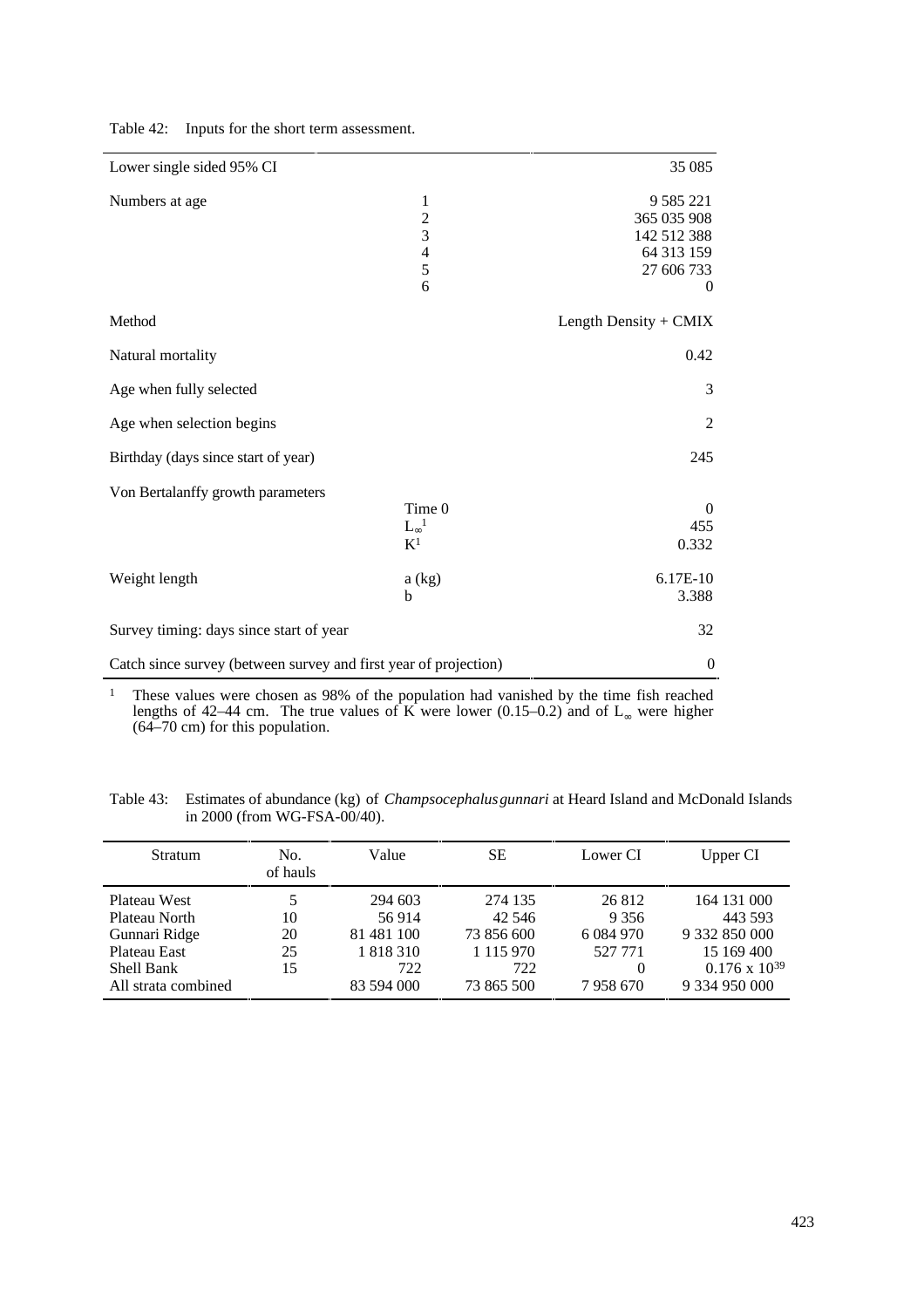| Category                             | Parameter                 | C. gunnari<br><b>Heard Plateau</b> | Subarea 48.3 |
|--------------------------------------|---------------------------|------------------------------------|--------------|
| Survey details:                      | Survey date               | 20 May 2000                        |              |
|                                      | Biomass – lower 95% bound | $6522$ tonnes                      |              |
| Mean length at age at time of survey | Age 2                     | 245                                |              |
|                                      | Age 3                     | 324                                |              |
| Age structure (density $n.km^2$ )    | Age 2                     | 18 3 61                            |              |
|                                      | Age 3                     |                                    |              |
| Biological parameters:               | Birthday                  | 1 November                         |              |
| Von Bertalanffy growth               | Time 0                    | 0.234                              |              |
|                                      | $L_{\infty}$              | $411$ mm                           |              |
|                                      | k                         | 0.41                               |              |
| Weight at age                        | Weight-length parameter A | $2.6 \times 10^{-10}$ kg           |              |
|                                      | Weight-length parameter B | 3.515                              |              |
| Natural mortality                    | Mean annual M             | 0.4                                |              |
| Fishery parameters:                  | Season                    | $1$ Dec $-30$ Nov                  |              |
| Selectivity                          | Age fully selected        | 3                                  |              |
|                                      | Age first selected        | 2.5                                |              |

|                                              |  |  |  |  |  |  |  |  |  | Table 44: Parameters for the short-term assessment of yield from the Heard Plateau population of |  |
|----------------------------------------------|--|--|--|--|--|--|--|--|--|--------------------------------------------------------------------------------------------------|--|
| Champsocephalus gunnari (from WG-FSA-00/41). |  |  |  |  |  |  |  |  |  |                                                                                                  |  |

Table 45: By-catch (tonnes) reported in the fine-scale data (FS), catch and effort reports (CE) and observer data (OBS) for fisheries in the 1999/2000 season.

| Fishery                             |                 | By-catch (tonnes) |                  |
|-------------------------------------|-----------------|-------------------|------------------|
|                                     | FS              | <b>CE</b>         | <b>OBS</b>       |
| Chaenodraco wilsoni                 |                 |                   |                  |
| Trawl fishery in Division 58.4.2    | $\Omega$        | $\Omega$          | e                |
| Champsocephalus gunnari             |                 |                   |                  |
| Trawl fishery in Division 58.5.1    | 4               | no data           | no data          |
| Trawl fishery in Division 58.5.2    | 3               | 17 <sup>a</sup>   | 25 <sup>d</sup>  |
| Trawl fishery in Subarea 48.3       | $\Omega$        | 68                | 68               |
| Dissostichus mawsoni                |                 |                   |                  |
| Trawl fishery in Division 58.4.2    | $\Omega$        | $\Omega$          | e                |
| Dissostichus eleginoides            |                 |                   |                  |
| Longline fishery in Division 58.4.4 | 14              | 0                 | 6                |
| Longline fishery in Division 58.5.1 | 255             | no data           | no data          |
| Longline fishery in Subarea 48.3    | 18              | 4                 | 85               |
| Longline fishery in Subarea 58.6    | 81 <sup>b</sup> | 10 <sup>c</sup>   | 200 <sup>c</sup> |
| Longline fishery in Subarea 88.1    | 118             | 115               | 143              |
| Trawl fishery in Division 58.5.1    | 8               | no data           | no data          |
| Trawl fishery in Division 58.5.2    | 10              | 49 <sup>a</sup>   | 25 <sup>d</sup>  |
| Euphausia superba                   |                 |                   |                  |
| Trawl fishery in Area 48            | 0               | 0                 | 0                |

a Incomplete

b From French EEZ

c Excluding French EEZ

d Both fisheries

e Combined data with Division 58.5.2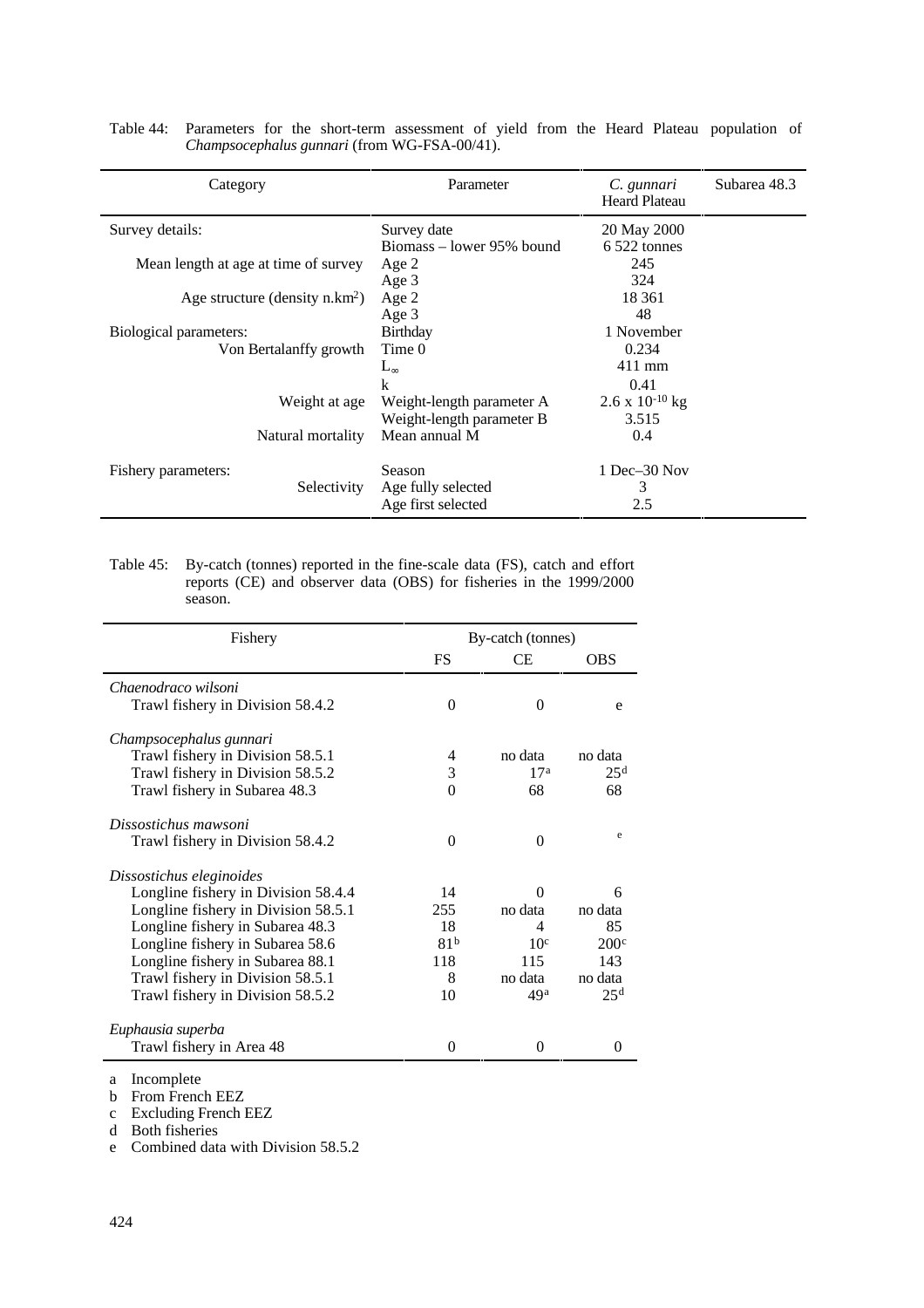Table 46: Overall species composition of catches reported by scientific observers in trawl and longline fisheries in the 1999/2000 season. The relative abundance of each taxon is expressed as the percentage, by weight, of the total catch observed. Data limited to those where weight provided. Target species: ANI – *Champsocephalus gunnari*; KRI – *Euphausia superba*; TOA – *Dissostichus mawsoni*; TOP – *Dissostichus eleginoides*; WIC – *Chaenodraco wilsoni*.

| Gear                                                                                 |            |            |                       | Trawl      |                       |            | Longline              |            |                |                     |
|--------------------------------------------------------------------------------------|------------|------------|-----------------------|------------|-----------------------|------------|-----------------------|------------|----------------|---------------------|
| Target species                                                                       | <b>KRI</b> | <b>ANI</b> | <b>ANI</b>            | <b>TOA</b> | <b>TOP</b>            | <b>WIC</b> | <b>TOP</b>            | <b>TOP</b> | <b>TOP</b>     | <b>TOA</b>          |
| Subarea/Division                                                                     | 48.1       | 48.3       | 58.5.2                | 58.4.2     | 58.5.2                | 58.4.2     | 48.3                  | 58.4.4     | 58.6/7         | 88.1                |
| Elasmobranchs                                                                        |            | < 0.1      |                       |            |                       |            |                       |            |                |                     |
| Callorhinchidae<br>Callorhinchus capensis                                            |            |            |                       |            |                       |            |                       |            | < 0.1          |                     |
| Laminidae<br>Lamna nasus                                                             |            |            | 0.5                   |            |                       |            |                       |            |                |                     |
| Rajidae<br>Amblyraja georgiana<br>Bathyraja eatonii<br>Bathyraja irrasa              |            |            | < 0.1<br>0.2<br>< 0.1 |            | < 0.1<br>0.2<br>< 0.1 |            | 2.3<br>< 0.1<br>< 0.1 | 0.9        | 0.7<br>0.6     | < 0.1<br>5.7<br>0.9 |
| Bathyraja maccaini<br>Bathyraja meridionalis                                         |            |            |                       |            | < 0.1                 | 0.7        | < 0.1                 |            | < 0.1          |                     |
| Bathyraja murrayi<br>Bathyraja spp.<br>Raja spp.                                     |            |            | < 0.1                 |            | < 0.1                 |            | 0.3                   |            | < 0.1<br>< 0.1 |                     |
| Squalidae<br>Etmopterus granulosus<br>Somniosus microcephalus<br>Somniosus pacificus |            |            |                       |            | 0.2                   |            |                       |            | < 0.1<br>0.1   |                     |
| <b>Bony Fishes</b>                                                                   |            |            |                       |            |                       |            |                       |            |                |                     |
| Achiropsettidae<br>Mancopsetta maculata                                              |            |            |                       |            | < 0.1                 |            |                       |            |                |                     |
| Artedidraconidae<br>Artedidraco mirus                                                |            |            |                       |            |                       |            |                       |            |                | < 0.1               |
| Bathylagidae<br>Bathylagus antarcticus                                               |            |            |                       |            | < 0.1                 |            |                       |            |                |                     |
| <b>Bothidae</b>                                                                      |            |            |                       |            | < 0.1                 |            |                       |            |                |                     |
| <b>Bramidae</b><br>Brama brama                                                       |            |            |                       |            |                       |            |                       |            | < 0.1          |                     |
| Carapidae<br>Echiodon cryomargarites                                                 |            |            |                       |            |                       |            |                       |            | < 0.1          |                     |
| Ceratiidae<br>Ceratias tentaculatus                                                  |            |            |                       |            | < 0.1                 |            |                       |            |                |                     |
| Channichthyidae<br>Chaenocephalus aceratus<br>Chaenodraco wilsoni                    |            |            |                       |            | < 0.1                 | 1.1        | < 0.1                 |            |                | < 0.1<br>< 0.1      |
| Champsocephalus gunnari<br>Channichthys rhinoceratus<br>Chionodraco hamatus          |            | 98.5       | 93.4<br>4.0           |            | 1.9<br>< 0.1          | 0.4        | < 0.1                 |            |                |                     |
| Neopagetopsis ionah<br>Pagetopsis macropterus<br>Pseudochaenichthys georgianus       |            |            |                       |            | < 0.1                 | 1.4        | < 0.1                 |            |                | < 0.1               |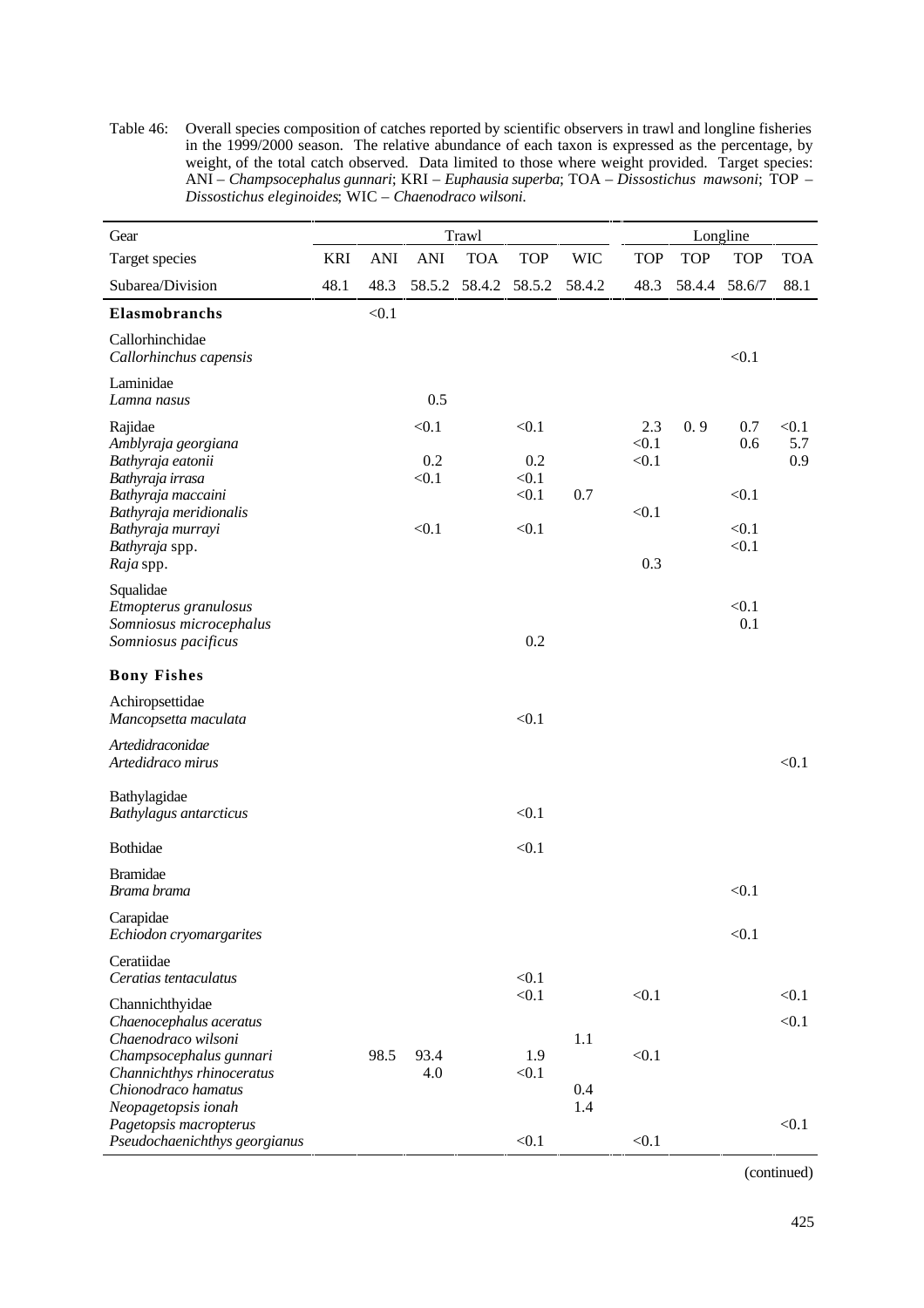Table 46 (continued)

| Gear                                                                                                |            |              |                 | Trawl      |                                  |            |                            |            | Longline       |                     |
|-----------------------------------------------------------------------------------------------------|------------|--------------|-----------------|------------|----------------------------------|------------|----------------------------|------------|----------------|---------------------|
| Target species                                                                                      | <b>KRI</b> | <b>ANI</b>   | <b>ANI</b>      | <b>TOA</b> | <b>TOP</b>                       | <b>WIC</b> | <b>TOP</b>                 | <b>TOP</b> | <b>TOP</b>     | <b>TOA</b>          |
| Subarea/Division                                                                                    | 48.1       | 48.3         | 58.5.2          | 58.4.2     | 58.5.2                           | 58.4.2     | 48.3                       | 58.4.4     | 58.6/7         | 88.1                |
| Congiopodidae<br>Zanclorhynchus spinifer                                                            |            |              |                 |            | < 0.1                            |            |                            |            |                |                     |
| Gempylidae<br>Paradiplospinus antarcticus<br>Paradiplospinus gracilis                               |            |              |                 |            | < 0.1<br>< 0.1                   |            |                            |            |                |                     |
| Harpagiferidae<br>Pogonophryne permitini<br>Pogonophryne spp.                                       |            |              |                 |            |                                  |            |                            |            |                | < 0.1<br>< 0.1      |
| Lampridae<br>Lampris immaculatus                                                                    |            |              |                 |            | < 0.1                            |            |                            |            |                |                     |
| Macrouridae<br>Macrourus carinatus<br>Macrourus holotrachys<br>Macrourus spp.<br>Macrourus whitsoni |            |              | < 0.1<br>< 0.1  |            | < 0.1<br>< 0.1<br>< 0.1<br>< 0.1 | 45.3       | < 0.1<br>0.1<br>0.9<br>0.6 | 18.2       | 19.4<br>< 0.1  | 7.9<br>< 0.1<br>0.5 |
| Merlucciidae<br>Macruronus novaezelandiae                                                           |            |              | < 0.1           |            | < 0.1                            |            |                            |            |                |                     |
| Moridae<br>Antimora rostrata                                                                        |            |              | < 0.1           |            | < 0.1<br>< 0.1                   |            | 0.1                        | 0.6        | 2.7            | < 0.1               |
| Muraenolepididae<br>Muraenolepis microps<br>Muraenolepis orangiensis<br>Muraenolepis spp.           |            |              |                 |            | < 0.1                            |            |                            |            | < 0.1<br>< 0.1 | 0.6<br>< 0.1<br>0.2 |
| Myctophidae<br>Electrona carlsbergi<br>Gymnoscopelus bolini<br>Gymnoscopelus nicholsi               |            | < 0.1<br>1.5 |                 |            | < 0.1<br>< 0.1<br>< 0.1<br>< 0.1 |            |                            |            |                |                     |
| Notacanthidae<br>Notacanthus chemnitzii                                                             |            |              |                 |            | < 0.1                            |            |                            |            |                |                     |
| Nototheniidae<br>Dissostichus eleginoides                                                           |            |              | 1.3             |            | 97.2                             |            | < 0.1<br>95.6              | 80.2       | 76.3           | < 0.1<br>< 0.1      |
| Dissostichus mawsoni<br>Notothenia acuta<br>Notothenia coriiceps                                    |            |              | < 0.1<br>< 0.1  | 86.6       | < 0.1<br>< 0.1                   |            |                            |            |                | 84.1                |
| Notothenia neglecta<br>Notothenia rossii<br>Notothenia squamifrons<br>Nototheniops mizops           |            |              | < 0.1<br>< 0.01 |            | < 0.1<br>0.2<br>< 0.1            |            | < 0.1<br>< 0.1<br>< 0.1    |            |                |                     |
| Nototheniops nudifrons<br>Pagothenia hansoni                                                        |            |              |                 |            |                                  |            | < 0.1                      |            |                |                     |
| Patagonotothen brevicauda<br>Pleuragramma antarcticum<br>Trematomus eulepidotus                     |            | < 0.1        |                 |            |                                  | 2.0<br>5.2 | < 0.1                      |            |                |                     |
| Paralepididae<br>Notolepis coatsi                                                                   |            |              |                 |            | < 0.1                            |            |                            |            |                |                     |
| Scorpaenidae                                                                                        |            |              |                 |            |                                  |            | < 0.1                      |            |                |                     |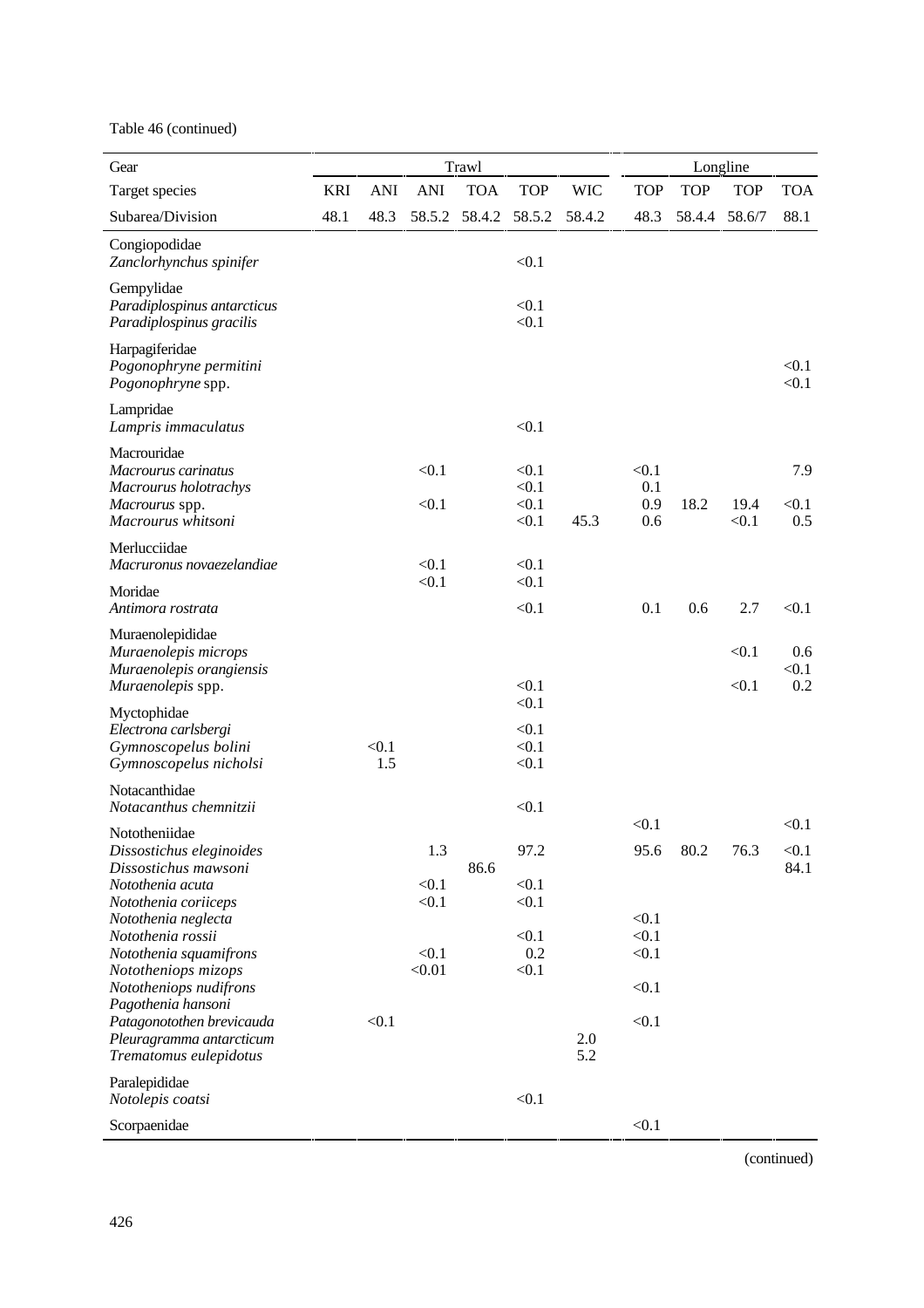Table 46 (continued)

| Gear                                                                                                                                                                                                       | Trawl      |       |                         |            |                         |            |                                           |            | Longline                |            |
|------------------------------------------------------------------------------------------------------------------------------------------------------------------------------------------------------------|------------|-------|-------------------------|------------|-------------------------|------------|-------------------------------------------|------------|-------------------------|------------|
| Target species                                                                                                                                                                                             | <b>KRI</b> | ANI   | <b>ANI</b>              | <b>TOA</b> | <b>TOP</b>              | <b>WIC</b> | <b>TOP</b>                                | <b>TOP</b> | <b>TOP</b>              | <b>TOA</b> |
| Subarea/Division                                                                                                                                                                                           | 48.1       | 48.3  | 58.5.2                  | 58.4.2     | 58.5.2                  | 58.4.2     | 48.3                                      | 58.4.4     | 58.6/7                  | 88.1       |
| Stomiidae<br>Stomias boa boa                                                                                                                                                                               |            |       |                         |            | < 0.1                   |            |                                           |            |                         |            |
| Zoarcidae<br>Melanostigma spp.                                                                                                                                                                             |            |       |                         |            | < 0.1                   |            |                                           |            |                         |            |
| Other                                                                                                                                                                                                      |            |       |                         |            | < 0.01                  |            | < 0.1                                     |            | < 0.1                   |            |
| Invertebrates                                                                                                                                                                                              |            |       |                         |            |                         |            |                                           |            |                         |            |
| Euphausia spp.<br>Euphausia superba<br>Lithodidae<br>Lithodes murrayi<br>Lithodes spp.<br>Loliginidae<br>Moroteuthis ingens<br>Octopodidae<br>Paralithodes spp.<br>Paralomis anamerae<br>Paralomis formosa | 100        | < 0.1 | < 0.1<br>< 0.1<br>< 0.1 | 13.4       | < 0.1<br>< 0.1<br>< 0.1 | 4.9<br>1.2 | < 0.1<br>< 0.1<br>< 0.1<br>< 0.1<br>< 0.1 | 0.2        | < 0.1<br>< 0.1<br>< 0.1 |            |
| Paralomis spinosissima<br>Paralomis spp.<br>Other                                                                                                                                                          |            |       | 0.4                     |            | 0.1                     | 38.0       | < 0.1<br>< 0.1<br>< 0.1                   |            | < 0.1                   |            |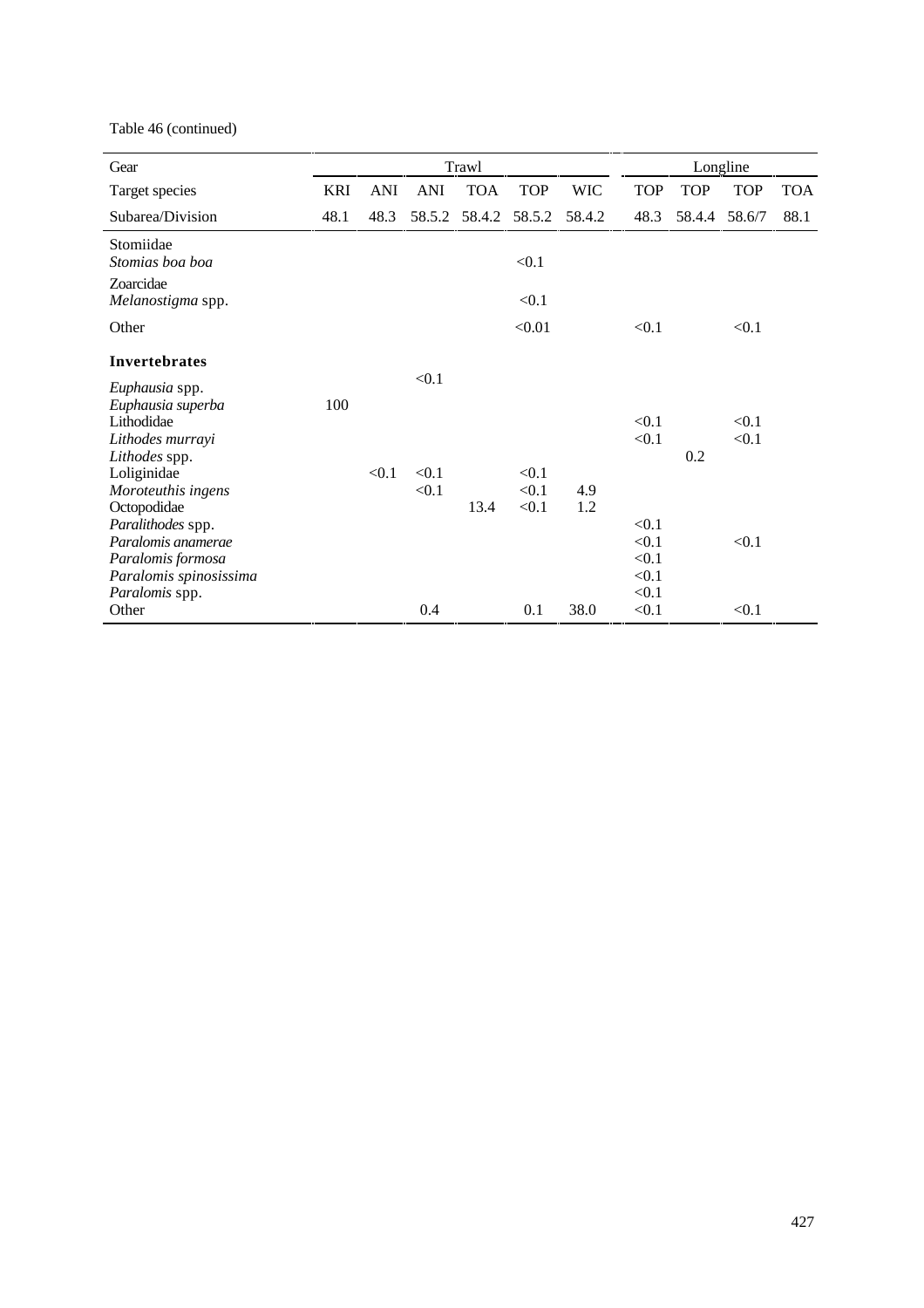Table 47: Summary of seabirds at risk from longline fisheries in the Convention Area indicating the populations where population monitoring (PM) and foraging ecology (FE) studies are currently being undertaken (information extracted from documents cited in SC-CAMLR-XVIII, Annex 5, paragraph 7.7; also Gales, 1998; Marchant and Higgins, 1990).

| Species<br>Species<br><b>Study Location</b>              |                     |                            | Annual          | Year         | Objectives             |           |
|----------------------------------------------------------|---------------------|----------------------------|-----------------|--------------|------------------------|-----------|
|                                                          | Status <sup>1</sup> |                            | Pairs           | Commenced    | PM                     | FE        |
| Wandering albatross                                      | Vulnerable          | South Georgia              | 2 1 7 8         | 1972         | V                      | V         |
| Diomedea exulans                                         |                     | Crozet<br>Kerguelen        | 1734<br>1455    | 1966<br>1973 | $\sqrt{}$<br>$\sqrt{}$ | V         |
|                                                          |                     | Macquarie                  | 10              | 1994         | $\sqrt{}$              |           |
|                                                          |                     |                            |                 | 1998         |                        |           |
|                                                          |                     | Marion                     | 1794            | 1979         | $\sqrt{}$              |           |
|                                                          |                     | Prince Edward              | 1 277           |              |                        |           |
| Antipodean albatross                                     | Vulnerable          | Auckland                   | 65              | 1991         | V                      | V         |
| Diomedea antipodensis                                    |                     | Adams                      | 5762            |              |                        |           |
|                                                          |                     | Antipodes                  | 5 1 4 8         | 1994         | V                      | V         |
| Amsterdam albatross                                      | Critically          | Amsterdam                  | 13              | 1983         | $\sqrt{}$              | V         |
| Diomedea amsterdamensis                                  | Endangered          |                            |                 |              |                        |           |
| Southern royal albatross                                 | Vulnerable          | Campbell                   | 7800            | 1995         | $\sqrt{}$              | V         |
| Diomedea epomophora                                      |                     |                            |                 |              |                        |           |
| Northern royal albatross                                 | Endangered          | Chatham                    | 5 200           | 1990s        | V                      |           |
| Diomedea sanfordi                                        |                     | Taiaroa                    | 18              | 1950s        | $\sqrt{ }$             |           |
|                                                          |                     |                            |                 | 1993         |                        |           |
| Grey-headed albatross                                    | Vulnerable          | South Georgia              | 54 218          | 1976         | V                      |           |
| Diomedea chrysostoma                                     |                     | Diego Ramirez              | 10 000          | 1999         | V                      |           |
|                                                          |                     | Macquarie                  | 84              | 1994         |                        |           |
|                                                          |                     |                            |                 | 1999         |                        | V         |
|                                                          |                     | Campbell                   | 6 400           | 1987<br>1995 | V                      |           |
|                                                          |                     | Marion                     | 6 2 1 7         | 1984         | $\sqrt{}$              |           |
|                                                          |                     | Prince Edward              | 1500            |              |                        |           |
|                                                          |                     | Kerguelen                  | 7900            |              |                        |           |
| <b>Black-browed albatross</b>                            | Near                | South Georgia              | 96 25 2         | 1976         | V                      | V         |
| Diomedea melanophrys                                     | Threatened          | Falklands/Malvinas         | 550 000         | 1990         | $\sqrt{}$              |           |
|                                                          |                     |                            |                 | 1998         |                        |           |
|                                                          |                     | Diego Ramirez              | 32 000          | 1999         | V                      |           |
|                                                          |                     | Kerguelen                  | 3 1 1 5         | 1978         | $\sqrt{}$              |           |
|                                                          |                     | Macquarie                  | 38              | 1994<br>1999 | V                      | $\sqrt{}$ |
|                                                          |                     | Antipodes                  | 100             | 1995         | V                      |           |
|                                                          |                     | Heard, McDonald            | 750             |              |                        |           |
|                                                          |                     | Crozet                     | 980             |              |                        |           |
| Campbell albatross                                       | Vulnerable          | Campbell                   | 26 000          | 1987         | $\sqrt{}$              |           |
| Diomedea impavida                                        |                     |                            |                 | 1995         |                        |           |
|                                                          |                     |                            |                 |              |                        |           |
| Indian yellow-nosed albatross<br>Diomedea chlororhynchos | Vulnerable          | Amsterdam<br>Prince Edward | 25 000<br>7 000 | 1978         | $\sqrt{}$              |           |
|                                                          |                     | Crozet                     | 4 4 3 0         |              |                        |           |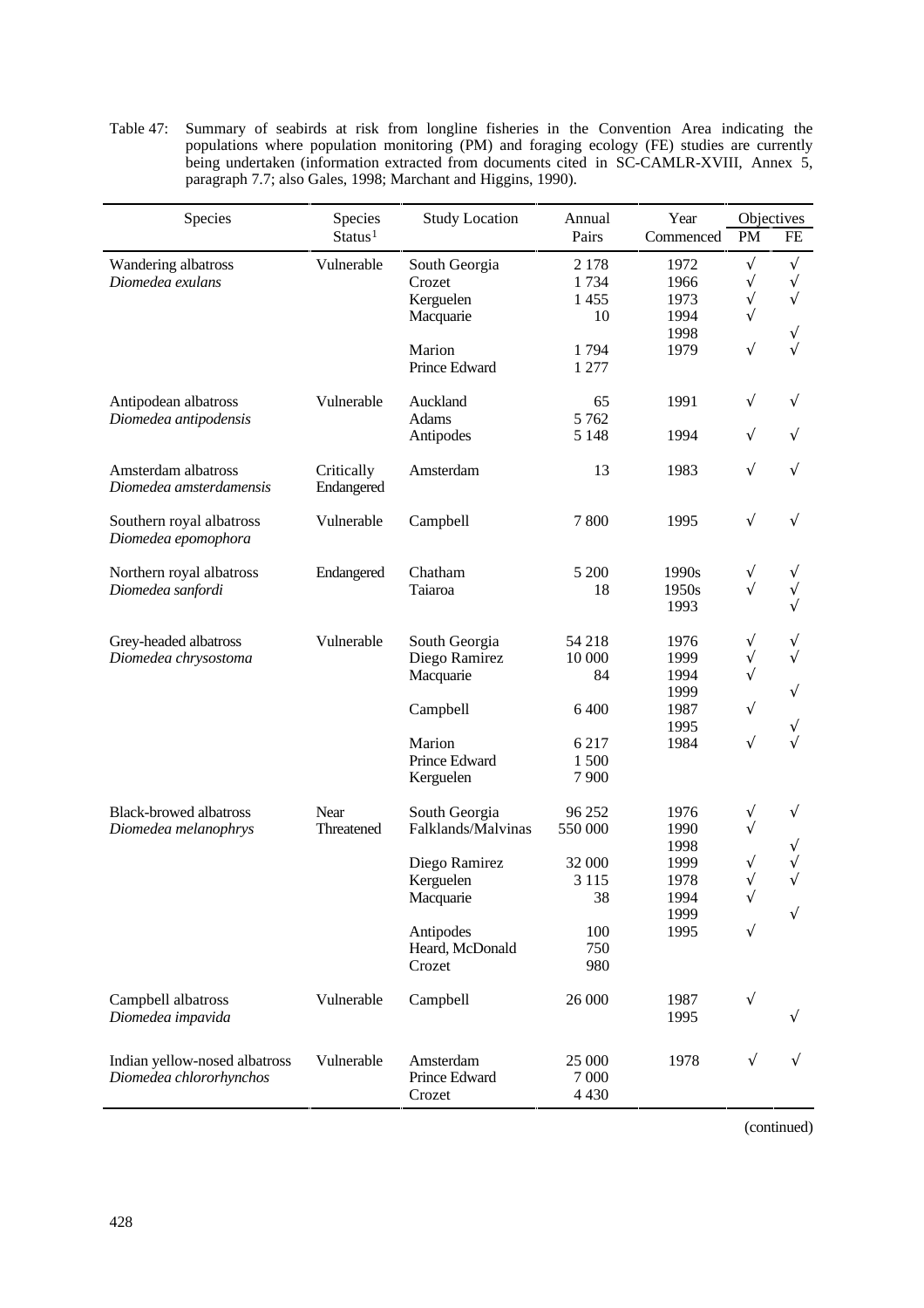## Table 47 (continued)

| Species                                        | Species                  | <b>Study Location</b>                            | Annual                          | Year         | Objectives |           |
|------------------------------------------------|--------------------------|--------------------------------------------------|---------------------------------|--------------|------------|-----------|
|                                                | Status <sup>1</sup>      |                                                  | Pairs                           | Commenced    | PM         | FE        |
| Buller's albatross                             | Vulnerable               | <b>Snares</b>                                    | 8 4 6 0                         | 1992         | $\sqrt{}$  | $\sqrt{}$ |
| Thalassarche bulleri                           |                          | Solander                                         | 4 000-5 000                     | 1992         | $\sqrt{}$  | $\sqrt{}$ |
| Chatham albatross<br>Thalassarche eremita      | Critically<br>Endangered | Chatham                                          | 4 0 0 0                         | 1998         |            |           |
| Salvin's albatross<br>Thalassarche salvini     | Vulnerable               | <b>Bounty</b><br><b>Snares</b>                   | 76 000<br>650                   | 1998         | $\sqrt{}$  |           |
| White-capped albatross<br>Thalassarche steadi  | Vulnerable               | Antipodes<br>Disappointment<br>Adams<br>Auckland | 75<br>72 000<br>100<br>3 000    | 1995         | $\sqrt{}$  |           |
| Light-mantled albatross                        | Near                     | Macquarie                                        | 1 100                           | 1993         | V          |           |
| Phoebetria palpebrata                          | Threatened               | Crozet<br>South Georgia<br>Marion                | 2 1 5 1<br>6 500<br>201         | 1998<br>1966 | $\sqrt{}$  |           |
|                                                |                          | Kerguelen<br>Heard, McDonald<br>Auckland         | 3 000-5 000<br>500-700<br>5 000 | 1994         | $\sqrt{}$  |           |
|                                                |                          | Campbell<br>Antipodes                            | >1500<br>$<$ 1 000              | 1995         | $\sqrt{}$  |           |
| Sooty albatross                                | Vulnerable               | Crozet                                           | 2 2 9 8                         | 1968         | V          |           |
| Phoebetria fusca                               |                          | Amsterdam<br>Tristan da Cunha                    | 300-400<br>2750                 | 1992         | V          |           |
|                                                |                          | Gough<br>Prince Edward                           | 5 000-10 000<br>700             | 2 0 0 0      | V          | V         |
|                                                |                          | Marion                                           | 2055                            |              |            |           |
| Southern giant petrel<br>Macronectes giganteus | Vulnerable               | South Georgia                                    | 5 000                           | 1980<br>1998 | V          | $\sqrt{}$ |
|                                                |                          | Macquarie                                        | 2 3 0 0                         | 1994         |            |           |
|                                                |                          | Crozet<br>Marion                                 | 1 0 1 7                         | 1981<br>1984 |            | V         |
|                                                |                          | Adélie Land                                      | $9 - 11$                        | 1964         | V          |           |
|                                                |                          | South Sandwich<br>Gough                          | 800                             |              |            |           |
|                                                |                          | Prince Edward<br>Kerguelen                       | 3 000<br>$3 - 5$                |              |            |           |
|                                                |                          | Heard                                            | 2 3 5 0                         |              |            |           |
|                                                |                          | South Orkney                                     | 8755                            | 1976         | $\sqrt{}$  |           |
|                                                |                          | South Shetland                                   | 7 1 8 5                         |              |            |           |
|                                                |                          | <b>Enderby Land</b><br>Frazier                   | no estimate<br>250              |              |            |           |
|                                                |                          | Antarctic Peninsula                              | 1 1 2 5                         |              |            |           |
|                                                |                          | Falklands/Malvinas                               | 5 000                           |              |            |           |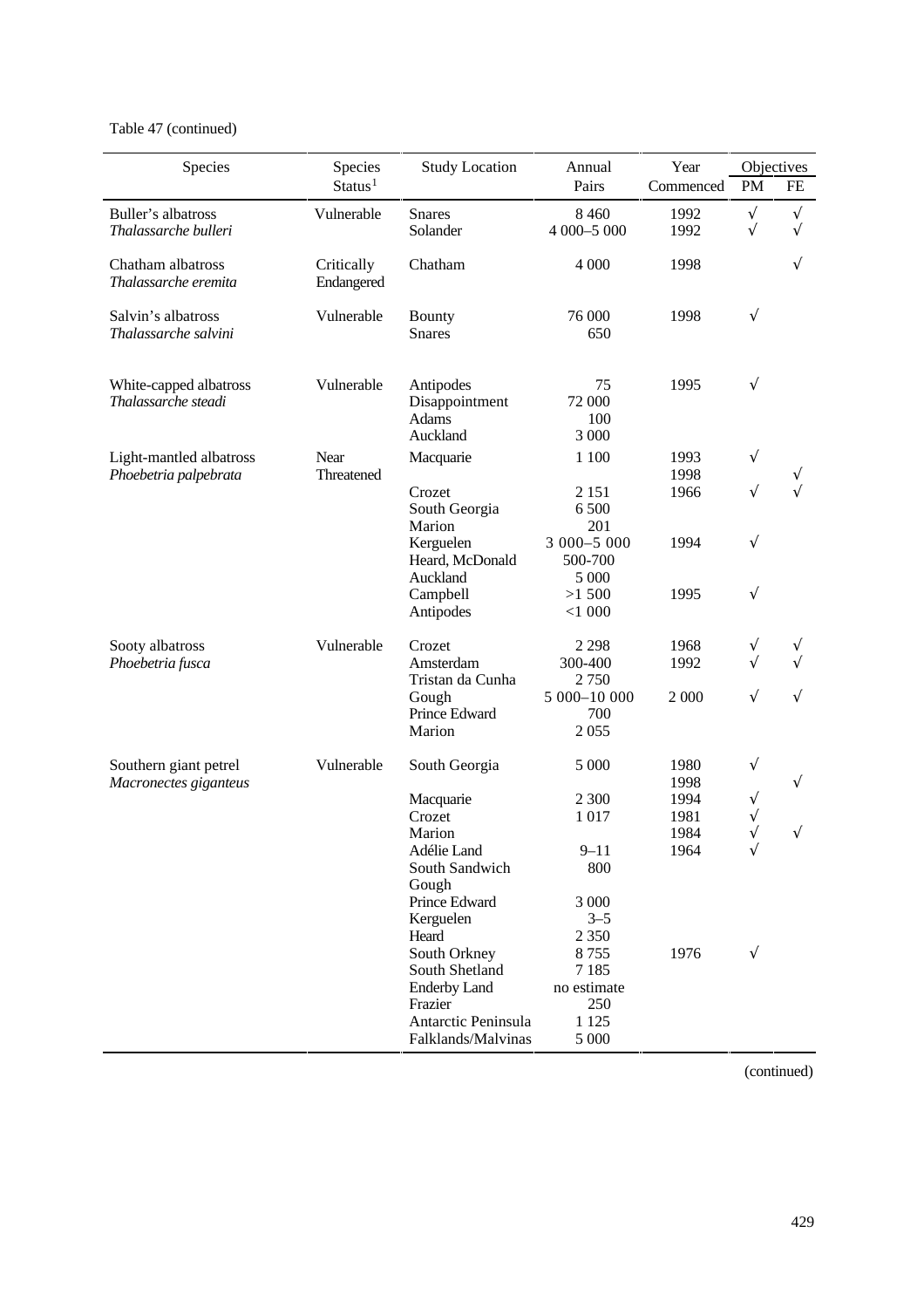Table 47 (continued)

| Species                    | Species             | <b>Study Location</b>            | Annual        | Year      |            | Objectives |
|----------------------------|---------------------|----------------------------------|---------------|-----------|------------|------------|
|                            | Status <sup>1</sup> |                                  | Pairs         | Commenced | <b>PM</b>  | FE         |
| Northern giant petrel      | Near                | South Georgia                    | 3 0 0 0       | 1980      | $\sqrt{ }$ |            |
| Macronectes halli          | Threatened          |                                  | 1 2 8 0       | 1998      |            | V          |
|                            |                     | Macquarie                        | 1 3 1 3       | 1994      | V          |            |
|                            |                     | Crozet                           |               | 1981      | N          |            |
|                            |                     | Marion                           | 500           | 1984      | J          | V          |
|                            |                     | Prince Edward                    |               |           |            |            |
|                            |                     | Kerguelen                        | $1450 - 1800$ | 1986      | V          |            |
|                            |                     | Auckland                         | no estimate   |           |            |            |
|                            |                     | Campbell                         | $230+$        |           |            |            |
|                            |                     | Antipodes                        | 320           |           |            |            |
|                            |                     | Chatham                          | no estimate   |           |            |            |
| White-chinned petrel       | Vulnerable          | South Georgia                    | 2 000 000     | 1995-98   |            |            |
| Procellaria aequinoctialis |                     | Crozet                           | 10 000s       | 1968      | N          |            |
|                            |                     | Prince Edward                    | 10 000s       | 1996      |            |            |
|                            |                     | Falklands/Malvinas               | 1 000-5 000   |           |            |            |
|                            |                     | Kerguelen                        | 100 000s      |           |            |            |
|                            |                     | Auckland, Campbell,<br>Antipodes | 10 000-50 000 |           |            |            |
| Grey petrel                | Near                | Gough                            | 100 000s      |           |            |            |
| Procellaria cinerea        | Threatened          | Tristan da Cunha                 | 1 000s        |           |            |            |
|                            |                     | Prince Edward                    | 1 000s        |           |            |            |
|                            |                     | Crozet                           | 1 000s        |           |            |            |
|                            |                     | Kerguelen                        | 1 000s        |           |            |            |
|                            |                     | Campbell                         | 10 000s       |           |            |            |
|                            |                     | Antipodes                        | 10 000s       |           |            |            |
|                            |                     | Macquarie                        | < 100         |           |            |            |

<sup>1</sup> As classified using IUCN criteria for threatened species. (Birdlife International. 2000. *Threatened Birds of the World*. BirdLife International/Lynx-Edicions, Barcelona; see WG-FSA-00/34).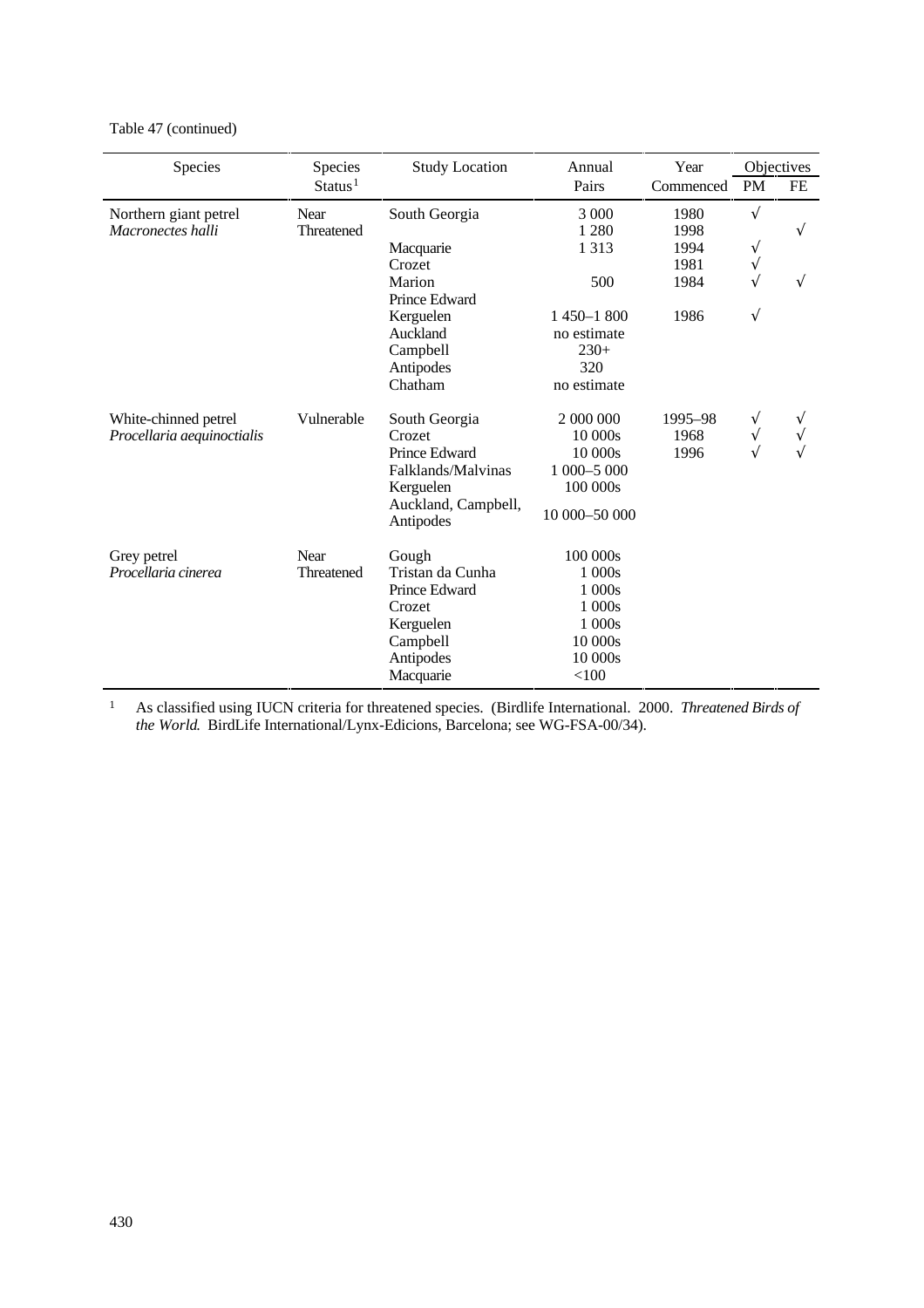| Vessel                 | Dates of<br>Fishing | Fishing<br>Method |                |                  | Sets Deployed |     |       | No. of Hooks<br>(thousands) |                           | Hooks<br><b>Baited</b> |                |                | No. of Birds Caught |                  |                  |                |                | <b>Observed Seabird Mortality</b><br>$(birds/1000$ hooks) |                  |          | Streamer<br>Line in Use |                | Offal<br>Discharge    |
|------------------------|---------------------|-------------------|----------------|------------------|---------------|-----|-------|-----------------------------|---------------------------|------------------------|----------------|----------------|---------------------|------------------|------------------|----------------|----------------|-----------------------------------------------------------|------------------|----------|-------------------------|----------------|-----------------------|
|                        |                     |                   | N              | D                | Total         | %N  | Obs.  | Set                         | $\frac{0}{0}$<br>Observed | $\frac{0}{0}$          |                | Dead<br>N D    | N                   | Alive<br>D       | N                | Total<br>D     | N              | D                                                         | Total            | N        | $\frac{0}{0}$<br>D      |                | During<br>Haul $(\%)$ |
| Subarea 48.3           |                     |                   |                |                  |               |     |       |                             |                           |                        |                |                |                     |                  |                  |                |                |                                                           |                  |          |                         |                |                       |
| Argos Georgia          | $1/6 - 20/7/00$     | Sp                | 153            | 4                | 157           | 97  | 234.1 | 586.5                       | 39                        | 100                    | 0              | $\theta$       | $\overline{0}$      |                  | $\overline{0}$   | $\theta$       | $\mathbf{0}$   | $\overline{0}$                                            | $\boldsymbol{0}$ | 83       | 100                     | $\mathbf{O}$   | (100)                 |
| Argos Helena*          | $1/5 - 21/7/00$     | Sp                |                |                  |               |     |       |                             |                           |                        | 0              | $\theta$       | $\mathbf{0}$        | $\theta$         | $\theta$         | $\Omega$       | $\overline{0}$ |                                                           | $\Omega$         |          |                         |                |                       |
| Faro de Hercules       | 18/5-21/7/00        | Sp                | 114            | 5                | 119           | 96  | 163.0 | 784.8                       | 20                        | 100                    | $\theta$       | $\theta$       | 4                   | $\Omega$         | $\overline{4}$   | $\overline{0}$ | $\overline{0}$ |                                                           | $\theta$         | 90       | 100                     | S              | (0)                   |
| Ibsa Quinto            | $2/5 - 21/7/00$     | Sp                | 117            | 9                | 126           | 93  | 149.7 | 1360.0                      | 11                        | 99                     | $\theta$       | $\Omega$       | $\Omega$            | $\Omega$         | $\theta$         | $\Omega$       | $\Omega$       |                                                           | $\Omega$         | 89       | 88                      | $\Omega$       | (94)                  |
| Illa de Rua            | $1/5 - 20/7/00$     | Sp                | 163            | $\overline{4}$   | 167           | 97  | 357.2 | 1725.2                      | 20                        | 100                    | 0              | $\overline{0}$ | 16                  | $\overline{0}$   | 16               | $\theta$       | 0              |                                                           | $\Omega$         | 97       | 100                     | $\Omega$       | (59)                  |
| Isla Camila            | $1/5 - 15/6/00$     | Sp                | 141            | 23               | 164           | 86  | 293.7 | 1072.4                      | 27                        | 100                    | 0              | $\theta$       | 5                   | $\Omega$         | 5                | $\overline{0}$ | $\theta$       | $\Omega$                                                  | $\Omega$         | 98       | 100                     | S              | (100)                 |
| Isla Gorriti           | $1/5 - 19/7/00$     | Auto              | 129            | 27               | 156           | 83  | 371.9 | 1362.6                      | 27                        | 98                     | 0              |                | $\theta$            | $\Omega$         | $\theta$         |                | $\Omega$       | 0.019                                                     | 0.003            | 96       | 100                     | $\Omega$       | (100)                 |
| Isla Santa Clara       | $1/5 - 20/7/00$     | Sp                | 148            | 20               | 168           | 88  | 381.4 | 1330.2                      | 28                        | 96                     | $\overline{c}$ | 2              | $\overline{0}$      | $\Omega$         | $\overline{2}$   | $\overline{2}$ | 0.006          | 0.044                                                     | 0.01             | 53       | 100                     | $\Omega$       | (95)                  |
| Isla Sofía             | $20/6 - 18/7/00$    | Sp                | 50             | $\overline{0}$   | 50            | 100 | 111.4 | 367.8                       | 30                        | 100                    | 0              | $\Omega$       | 6                   | $\Omega$         | 6                | $\Omega$       | $\theta$       | $\overline{0}$                                            | $\overline{0}$   | 100      |                         | S              | (0)                   |
| <i>Jacqueline</i>      | $6/5 - 20/7/00$     | Sp                | 88             | 12               | 100           | 88  | 347.8 | 1101.8                      | 31                        | 100                    |                | $\Omega$       | $\overline{0}$      | $\overline{0}$   |                  | $\theta$       | 0.003          | $\Omega$                                                  | 0.003            | 62       | 100                     | S              | (100)                 |
| Koryo Maru 11          | $1/5 - 21/7/00$     | Sp                | 91             | $\mathfrak{2}$   | 93            | 98  | 174.7 | 1118.1                      | 15                        | 99                     | 0              | $\theta$       | $\overline{0}$      | $\overline{0}$   | $\boldsymbol{0}$ | $\theta$       | $\overline{0}$ |                                                           | $\theta$         | 100      | 100                     | $\mathbf{O}$   | (88)                  |
| Lyn                    | $2/5 - 20/7/00$     | Sp                | 115            | $\boldsymbol{0}$ | 115           | 100 | 144.2 | 1140.3                      | 12                        | 100                    | 0              | $\theta$       | 8                   | $\boldsymbol{0}$ | 8                | $\theta$       | $\overline{0}$ |                                                           | $\theta$         | 100      |                         | $\Omega$       | (0)                   |
| Magallanes III         | $2/5 - 9/5/00$      | Sp                | 13             | 2                | 15            | 87  | 23.8  | 110.3                       | 21                        | 100                    | $\Omega$       | $\Omega$       | $\theta$            | $\Omega$         | $\Omega$         | $\theta$       | $\Omega$       |                                                           | $\Omega$         | 92       | 100                     | $\Omega$       | (0)                   |
| Magallanes III*        | $7/7 - 14/7/00$     | Sp                |                |                  |               |     |       |                             |                           |                        | 0              | $\theta$       | $\theta$            | $\Omega$         | $\theta$         | $\theta$       | $\overline{0}$ |                                                           | $\Omega$         |          |                         |                |                       |
| No. 1 Moresko          | $2/5 - 21/7/00$     | Sp                | 100            | 27               | 127           | 79  | 301.2 | 1120.8                      | 26                        | 100                    | $\overline{0}$ | $\theta$       | $\overline{0}$      | $\theta$         | $\theta$         | $\theta$       | $\theta$       |                                                           | $\Omega$         | 99       | 96                      | $\mathbf{O}$   | (98)                  |
| $RK-1$                 | $1/5 - 20/7/00$     | Auto              | 251            | 20               | 271           | 92  | 210.6 | 860.0                       | 24                        | 85                     | $\overline{0}$ | $\mathbf{0}$   | $\overline{0}$      | $\overline{0}$   | $\theta$         | $\theta$       | $\Omega$       |                                                           | $\Omega$         | 14       | 25                      | $\Omega$       | (98)                  |
| Tierra del Fuego       | $1/5 - 21/7/00$     | Sp                | 131            | 28               | 159           | 82  | 192.9 | 668.3                       | $28\,$                    | 95                     | $\Omega$       | $\Omega$       | $\theta$            |                  | $\Omega$         |                | $\theta$       | $\Omega$                                                  | $\Omega$         | 87       | 85                      | $\Omega$       | (92)                  |
| Total                  |                     |                   |                |                  |               |     |       | 87 3457.6 14709.1           | 24                        |                        |                |                |                     |                  |                  |                | 0.0002         | 0.002                                                     | 0.0004           |          |                         |                |                       |
| Division 58.4.4        |                     |                   |                |                  |               |     |       |                             |                           |                        |                |                |                     |                  |                  |                |                |                                                           |                  |          |                         |                |                       |
| Isla Alegranza         | 26/6-30/8/00        | Sp                | 34             | 34               | 68            | 50  | 178.8 | 704.9                       | 25                        | 100                    | $\overline{0}$ |                | $\mathbf{0}$        |                  | $\overline{0}$   |                | $\overline{0}$ | $\overline{0}$                                            | $\overline{0}$   | 20       | 85                      | S              | (100)                 |
| Subareas 58.6, 58.7    |                     |                   |                |                  |               |     |       |                             |                           |                        |                |                |                     |                  |                  |                |                |                                                           |                  |          |                         |                |                       |
| <b>Aquatic Pioneer</b> | 30/8-28/9/99        | Sp                | 33             | $\mathbf{0}$     | 33            | 100 | 129.4 | 215.0                       | 60                        | 63                     | 3              | 0              | 0                   | $\theta$         | 3                | $\theta$       | 0.023          | $\overline{0}$                                            | 0.023            | 93       |                         | 0              | (80)                  |
| <b>Aquatic Pioneer</b> | $15/10 - 3/12/99$   | Sp                | 29             | $22\,$           | 51            | 57  | 380.0 | 585.3                       | 64                        | 64                     | 19             | 9              | 10                  |                  | 29               | 10             | 0.098          | 0.048                                                     | 0.074            | 93       | 90                      | $\mathbf{O}$   | (96)                  |
| <b>Aquatic Pioneer</b> | $24/1 - 11/3/00$    | <b>Sp</b>         | 44             | $\overline{0}$   | 44            | 100 | 54.6  | 506.0                       | 10                        | 79                     | 17             | $\theta$       | $\overline{2}$      | $\Omega$         | 19               | $\Omega$       | 0.311          | $\theta$                                                  | 0.311            | 97       |                         | $\Omega$       | (98)                  |
| <b>Aquatic Pioneer</b> | $3/4 - 4/5/00$      | Sp                | 31             | $\theta$         | 31            | 100 | 98.5  | 356.2                       | 27                        | 75                     | 12             | $\theta$       | $\overline{1}$      | 0                | 13               | $\overline{0}$ | 0.122          | $\Omega$                                                  | 0.122            | 100      |                         | $\overline{O}$ | (100)                 |
| Aquatic Pioneer*       | $18/7 - 1/9/00$     | Sp                |                |                  |               |     | 63.7  | 528.1                       | 12                        |                        | 0              | $\theta$       | $\overline{0}$      | $\Omega$         | $\theta$         | $\theta$       |                |                                                           | $\Omega$         |          |                         |                |                       |
| Cap Kersaint           | $8/7 - 15/7/00$     | Sp                | 5              | $\theta$         | 5             | 100 | 4.2   | 41.0                        | 10                        | 100                    | $\theta$       | $\theta$       | $\overline{0}$      | $\theta$         | $\theta$         | $\theta$       | $\overline{0}$ |                                                           | $\Omega$         | 60       |                         |                | O(100)                |
| Croix du Sud I         | 28/7-31/7/00        | Auto              | $\overline{2}$ | $\mathbf{0}$     | 2             | 100 | 19.9  | 23.1                        | 85                        | 90                     | $\overline{0}$ | $\theta$       | $\theta$            | $\Omega$         | $\theta$         | $\Omega$       | $\Omega$       | $\Omega$                                                  | $\Omega$         | $\theta$ |                         |                |                       |
| Eldfisk                | $1/8 - 27/9/99$     | Auto              | 245            | 75               | 320           | 77  | 301.7 | 968.3                       | 31                        | 90                     | 2              | $\Omega$       | $\theta$            | $\Omega$         | $\overline{2}$   | $\Omega$       | 0.008          | $\Omega$                                                  | 0.007            | 100      | 100                     | $\Omega$       | (100)                 |
| Eldfisk                | 13/10-12/12/99      | Auto              | 128            | 165              | 293           | 44  | 786.0 | 858.9                       | 91                        | 90                     | 34             | 5              |                     | $\overline{0}$   | 35               | 5              | 0.101          | 0.011                                                     | 0.050            | 98       | 100                     | $\Omega$       | (80)                  |
| Eldfisk                | $10/1 - 12/3/00$    | Auto              | 81             | 228              | 309           | 26  | 160.9 | 935.3                       | 17                        | 83                     | 14             | 9              | 3                   | 6                | 17 15            |                | 0.262          | 0.084                                                     | 0.143            | 100      | 99                      | $\Omega$       | (70)                  |

Table 48: Incidental mortality of seabirds in the longline fisheries for *Dissostichus eleginoides* in Subareas 48.3, 58.6, 58.7 and 88.1 during the 1998/99 season. Sp – Spanish method; Auto – autoliner; N – night-time setting; D – daytime setting (including nautical dawn and dusk); O – opposite side to hauling; S – same side as hauling. \* – Data obtained from observer cruise reports.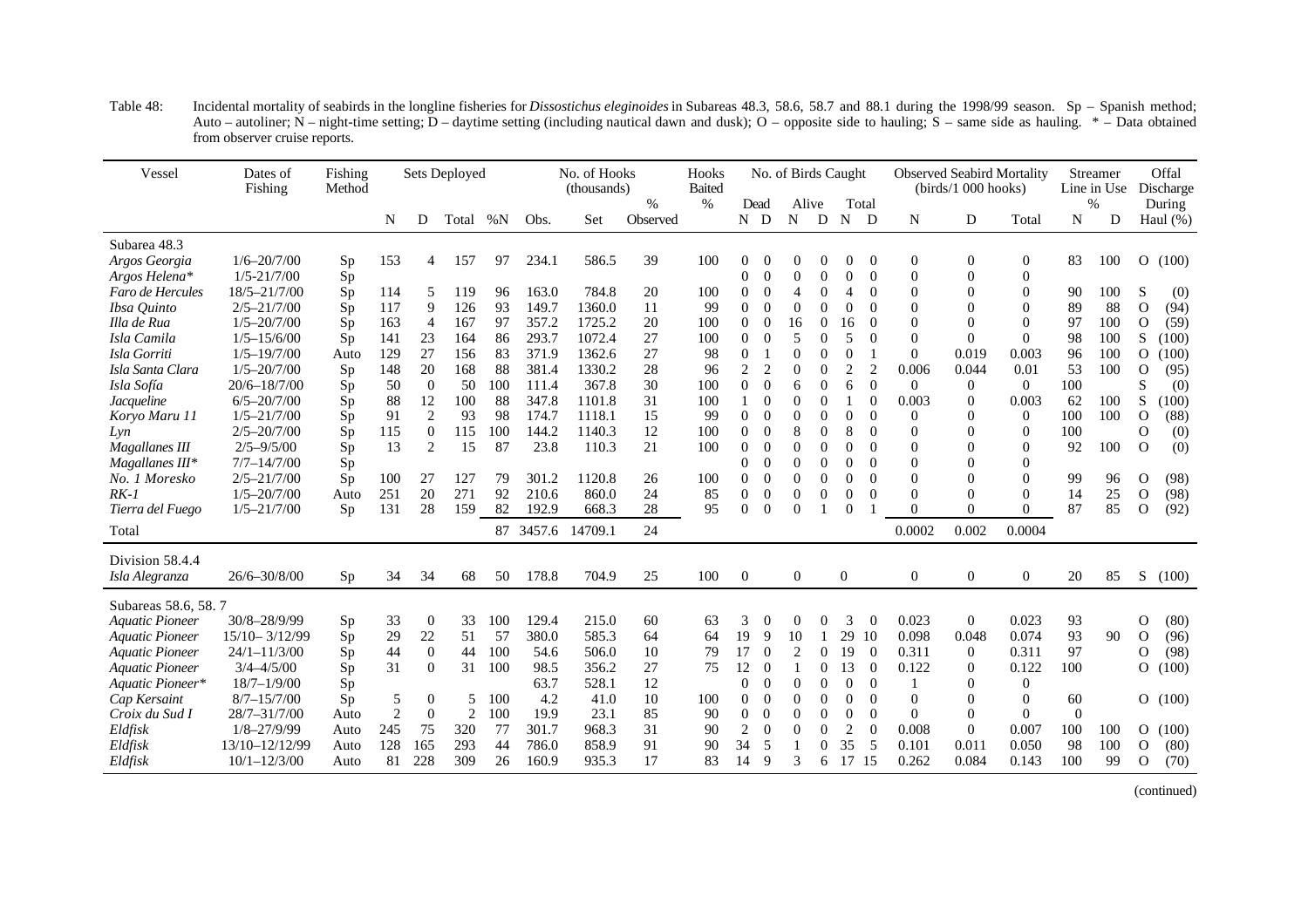Table 48 (continued)

| Vessel                                                                                   | Dates of<br>Fishing                                                          | Fishing<br>Method        |                            |                  | Sets Deployed     |                          |                                  | No. of Hooks<br>(thousands)       |                      | Hooks<br><b>Baited</b> |                |                      | No. of Birds Caught |                                  |                    |                    |                            | <b>Observed Seabird Mortality</b><br>(birds/1 000 hooks) |                                                        |                | Streamer<br>Line in Use |                                            | Offal<br>Discharge      |
|------------------------------------------------------------------------------------------|------------------------------------------------------------------------------|--------------------------|----------------------------|------------------|-------------------|--------------------------|----------------------------------|-----------------------------------|----------------------|------------------------|----------------|----------------------|---------------------|----------------------------------|--------------------|--------------------|----------------------------|----------------------------------------------------------|--------------------------------------------------------|----------------|-------------------------|--------------------------------------------|-------------------------|
|                                                                                          |                                                                              |                          | N                          | D                | Total             | % $\rm N$                | Obs.                             | Set                               | $\%$<br>Observed     | $\%$                   | Dead<br>N D    |                      | Alive<br>N          | D                                | N                  | Total<br>D         | N                          | D                                                        | Total                                                  | N              | %<br>D                  |                                            | During<br>Haul $(\%)$   |
| Subareas 58.6, 58.7 continued<br>Eldfisk<br>$Eldfisk*$<br>Koryo Maru 11<br>Koryo Maru 11 | $28/3 - 27/5/00$<br>$16/6 - 16/8/00$<br>$25/8 - 28/9/00$<br>$16/1 - 31/3/00$ | Auto<br>Auto<br>Sp<br>Sp | 95<br>99<br>108            | 211<br>15        | 306<br>100<br>123 | 31<br>99<br>88           | 530.0<br>324.8<br>366.0<br>223.0 | 915.4<br>676.8<br>806.5<br>844.8  | 57<br>48<br>45<br>26 | 86<br>100<br>99        | $\Omega$<br>20 | 3<br>6               | $\mathcal{R}$       | $\theta$<br>$\theta$<br>3        | 0<br>31            | $\mathcal{R}$<br>Q | $\theta$<br>0.005<br>0.104 | 0.008<br>$\Omega$<br>$\Omega$                            | 0.006<br>0.012<br>0.005<br>0.117                       | 98<br>98<br>99 | 99<br>100<br>93         | $\overline{O}$<br>$\Omega$<br>$\mathbf{O}$ | (100)<br>(100)<br>(100) |
| Total                                                                                    |                                                                              |                          |                            |                  |                   | 77                       | 3442.1                           | 8260.7                            | 42                   |                        |                |                      |                     |                                  |                    |                    | 0.027                      | 0.013                                                    | 0.022                                                  |                |                         |                                            |                         |
| Subarea 88.1<br>Janus<br>San Aotea II<br>Sonrisa<br>Total                                | $13/1 - 15/3/00$<br>$13/1 - 14/3/00$<br>$30/1 - 27/2/00$                     | Auto<br>Auto<br>Auto     | 6.<br>32<br>$\overline{0}$ | 184<br>177<br>86 | 190<br>209<br>86  | 3<br>15<br>$\Omega$<br>6 | 302.2<br>293.4<br>108.6<br>704.2 | 952.5<br>997.0<br>184.3<br>2133.8 | 31<br>29<br>58<br>33 | 91<br>88<br>87         | 0<br>0         | $\Omega$<br>$\Omega$ | 0                   | $\theta$<br>$\theta$<br>$\theta$ | $\theta$<br>0<br>0 | $\Omega$           | $\Omega$<br>$\Omega$       | $\theta$<br>$\Omega$<br>$\Omega$                         | $\overline{0}$<br>$\Omega$<br>$\theta$<br>$\mathbf{0}$ | 100<br>87      | 100<br>100<br>97        | S                                          | (0)<br>(0)<br>(0)       |
|                                                                                          |                                                                              |                          |                            |                  |                   |                          |                                  |                                   |                      |                        |                |                      |                     |                                  |                    |                    |                            |                                                          |                                                        |                |                         |                                            |                         |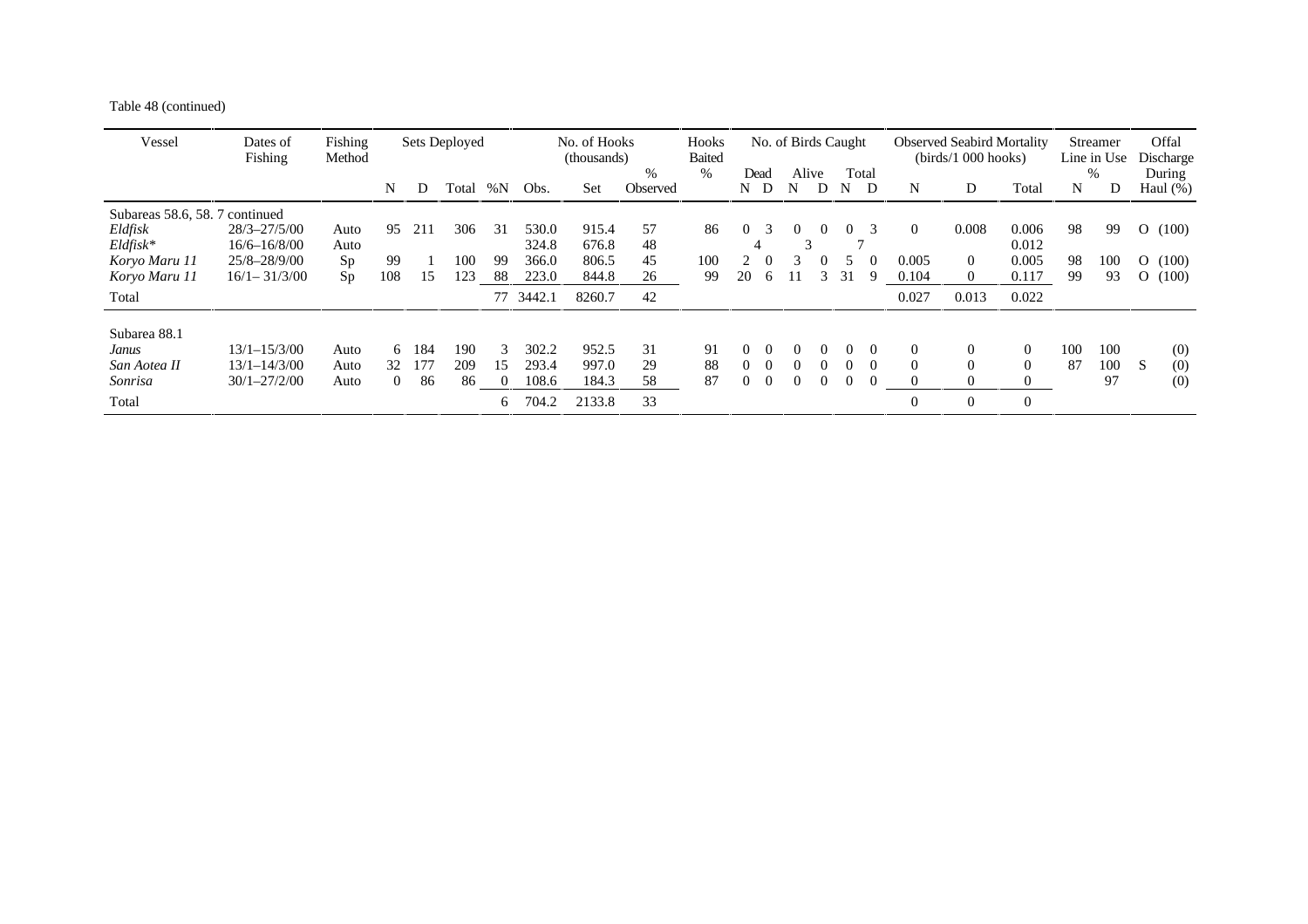| Vessel                | Hooks<br>Observed | <b>Hooks</b> Set<br>(thousands) | Percentage<br>of Hooks | % Night<br><b>Sets</b> |                | <b>Estimated Number</b><br>of Birds Caught Dead |          |
|-----------------------|-------------------|---------------------------------|------------------------|------------------------|----------------|-------------------------------------------------|----------|
|                       | (thousands)       |                                 | Observed               |                        | Night          | Day                                             | Total    |
| Argos Georgia         | 234.1             | 586.5                           | 39                     | 97                     | $\overline{0}$ | $\theta$                                        | $\Omega$ |
| Argos Helena*         |                   |                                 |                        |                        | 0              | 0                                               |          |
| Faro de Hercules      | 163.0             | 784.8                           | 20                     | 96                     | 0              | 0                                               |          |
| Ibsa Quinto           | 149.7             | 1 360.0                         | 11                     | 11                     | $\theta$       | $\Omega$                                        | $_{0}$   |
| Illa de Rua           | 357.2             | 1 725.2                         | 20                     | 97                     | 0              | 0                                               | $\Omega$ |
| Isla Camila           | 293.7             | 1 0 7 2.4                       | 27                     | 86                     | 0              | 0                                               |          |
| Isla Gorriti          | 371.9             | 1 3 6 2.6                       | 27                     | 83                     | 0              | 4                                               |          |
| Isla Santa Clara      | 381.4             | 1 3 3 0 . 2                     | 28                     | 88                     | 7              | 7                                               | 14       |
| Isla Sofía            | 111.4             | 367.8                           | 30                     | 100                    | 0              | 0                                               | $\theta$ |
| Jacqueline            | 347.8             | 1 1 0 1 .8                      | 31                     | 88                     | 3              | 0                                               | 3        |
| Koryo Maru 11         | 174.7             | 1 1 1 8 .1                      | 15                     | 98                     | 0              | 0                                               | $_{0}$   |
| Lyn                   | 144.2             | 1 140.3                         | 12                     | 100                    | 0              | 0                                               |          |
| <b>Magallanes III</b> | 23.8              | 110.3                           | 21                     | 21                     | 0              | 0                                               |          |
| Magallanes III*       |                   |                                 |                        |                        | 0              | 0                                               | $_{0}$   |
| No. 1 Moresko         | 301.2             | 1 1 2 0.8                       | 26                     | 26                     | 0              | 0                                               |          |
| $RK-1$                | 210.6             | 860.0                           | 24                     | 92                     | 0              | 0                                               | $\Omega$ |
| Tierra del Fuego      | 192.9             | 668.3                           | 28                     | 82                     | 0              | $\Omega$                                        | $\Omega$ |
| Total                 | 3 1 5 6.4         | 13 588.3                        | 24                     | 87                     | 10             | 11                                              | 21       |

Table 49: Estimated seabird mortality by vessel for Subarea 48.3 during the 1999/2000 season. \* – Data obtained from observer cruise report.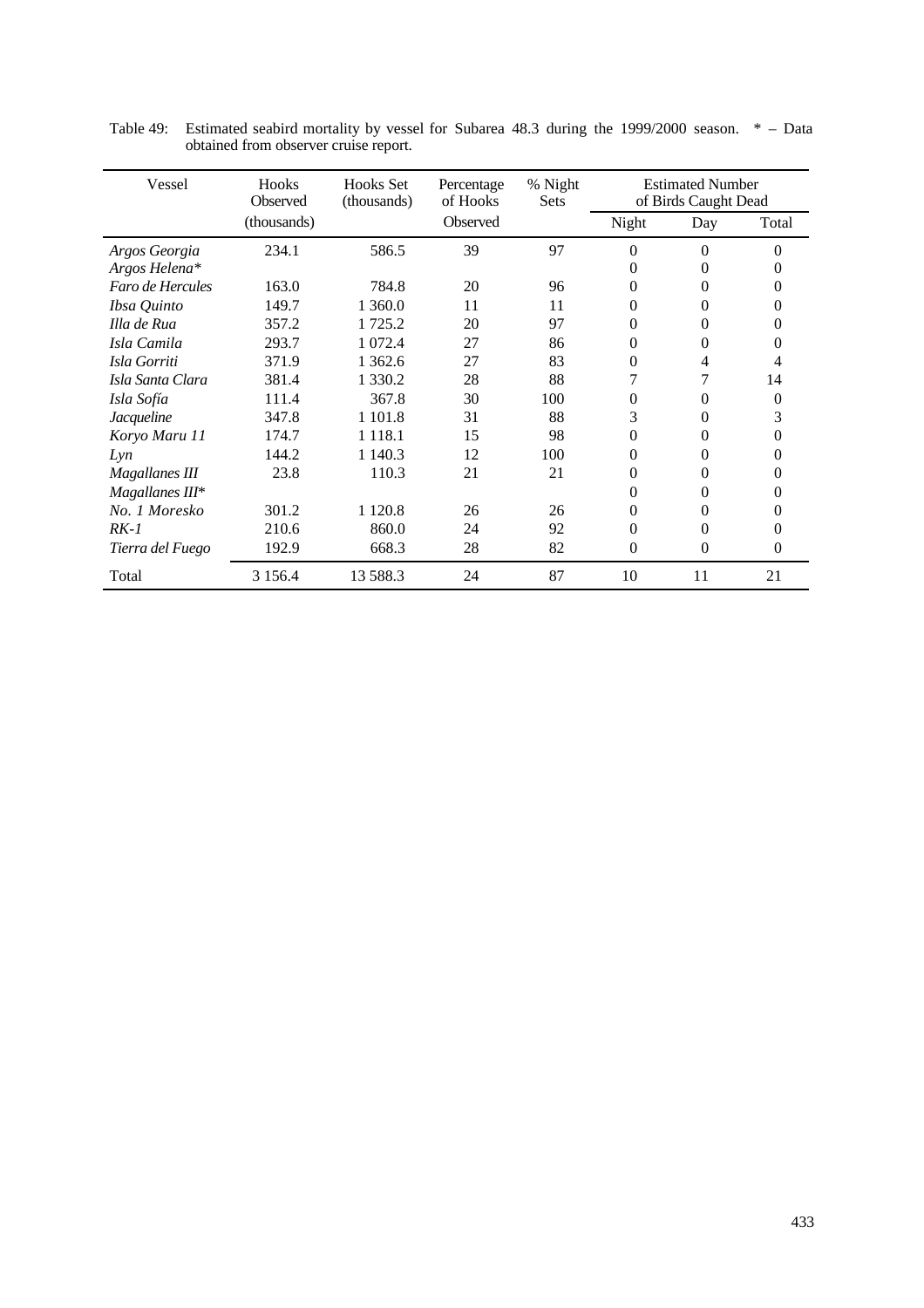| Table 50: Species composition of birds killed in longline fisheries in Subareas 48.3, 58.6 and 58.7 during the 1999/2000 season. N – night setting; D – daylight setting |
|--------------------------------------------------------------------------------------------------------------------------------------------------------------------------|
| (including nautical dawn and dusk); DIM – black-browed albatross; DIC – grey-headed albatross; MAI – southern giant petrel; PRO – white-chinned petrel;                  |
| MAH – northern giant petrel; DAC – cape petrel; DCR – yellow-nosed albatross; PCI – grey petrel; $( ) -$ % composition; $*$ – Data obtained from observer                |
| cruise report.                                                                                                                                                           |

| Vessel                 | Dates of         |                  | No. Birds Killed by Group |                  |                  |                  |                  |            |             |                |         | Species Composition (%) |   |            |                        |   |            |                |         |
|------------------------|------------------|------------------|---------------------------|------------------|------------------|------------------|------------------|------------|-------------|----------------|---------|-------------------------|---|------------|------------------------|---|------------|----------------|---------|
|                        | Fishing          |                  | Albatross                 |                  | Petrels          | Total            |                  |            |             |                |         |                         |   |            |                        |   |            |                |         |
|                        |                  | N                | ${\bf D}$                 | N                | $\mathbf{D}$     | ${\bf N}$        | ${\bf D}$        | <b>DIM</b> | DIC         |                | MAI     | <b>PRO</b>              |   | <b>MAH</b> | <b>DAC</b>             |   | <b>DCR</b> |                | PCI     |
| Subarea 48.3           |                  |                  |                           |                  |                  |                  |                  |            |             |                |         |                         |   |            |                        |   |            |                |         |
| Argos Georgia          | $1/6 - 20/7/00$  | $\boldsymbol{0}$ | $\boldsymbol{0}$          | $\boldsymbol{0}$ | $\boldsymbol{0}$ | $\boldsymbol{0}$ | $\boldsymbol{0}$ |            |             |                |         |                         |   |            |                        |   |            |                |         |
| Argos Helena*          | $1/5 - 21/7/00$  | $\boldsymbol{0}$ | $\mathbf{0}$              | $\boldsymbol{0}$ | $\boldsymbol{0}$ | $\boldsymbol{0}$ | $\boldsymbol{0}$ |            |             |                |         |                         |   |            |                        |   |            |                |         |
| Faro de Hercules       | $18/5 - 21/7/00$ | $\overline{0}$   | $\Omega$                  | $\theta$         | $\Omega$         | $\mathbf{0}$     | $\mathbf{0}$     |            |             |                |         |                         |   |            |                        |   |            |                |         |
| Ibsa Quinto            | $2/5 - 21/7/00$  | $\overline{0}$   | $\overline{0}$            | $\theta$         | $\mathbf{0}$     | $\boldsymbol{0}$ | $\boldsymbol{0}$ |            |             |                |         |                         |   |            |                        |   |            |                |         |
| Illa de Rua            | $1/5 - 20/7/00$  | $\boldsymbol{0}$ | $\overline{0}$            | $\boldsymbol{0}$ | $\boldsymbol{0}$ | $\boldsymbol{0}$ | $\boldsymbol{0}$ |            |             |                |         |                         |   |            |                        |   |            |                |         |
| Isla Camila            | $1/5 - 15/6/00$  | $\overline{0}$   | $\overline{0}$            | $\mathbf{0}$     | $\boldsymbol{0}$ | $\overline{0}$   | $\theta$         |            |             |                |         |                         |   |            |                        |   |            |                |         |
| Isla Gorriti           | $1/5 - 19/7/00$  | 0                |                           | $\boldsymbol{0}$ | $\boldsymbol{0}$ | $\boldsymbol{0}$ | $\mathbf{1}$     | 1(100)     |             |                |         |                         |   |            |                        |   |            |                |         |
| Isla Santa Clara       | $1/5 - 20/7/00$  | $\overline{0}$   | $\Omega$                  | $\sqrt{2}$       | $\overline{c}$   | $\mathbf{2}$     | $\mathbf{2}$     |            |             | 2              | (50)    |                         | 1 | (25)       | (25)<br>$\overline{1}$ |   |            |                |         |
| Isla Sofía             | $20/6 - 18/7/00$ | $\boldsymbol{0}$ | $\overline{0}$            | $\boldsymbol{0}$ | $\mathbf{0}$     | $\boldsymbol{0}$ | $\boldsymbol{0}$ |            |             |                |         |                         |   |            |                        |   |            |                |         |
| Jacqueline             | $6/5 - 20/7/00$  | $\overline{0}$   | $\overline{0}$            | 1                | $\boldsymbol{0}$ | 1                | $\overline{0}$   |            |             | 1              | (100)   |                         |   |            |                        |   |            |                |         |
| Koryo Maru 11          | $1/5 - 21/7/00$  | $\boldsymbol{0}$ | $\overline{0}$            | $\mathbf{0}$     | $\boldsymbol{0}$ | $\boldsymbol{0}$ | $\boldsymbol{0}$ |            |             |                |         |                         |   |            |                        |   |            |                |         |
| Lyn                    | $2/5 - 20/7/00$  | $\overline{0}$   | $\overline{0}$            | $\mathbf{0}$     | $\boldsymbol{0}$ | $\mathbf{0}$     | $\boldsymbol{0}$ |            |             |                |         |                         |   |            |                        |   |            |                |         |
| Magallanes III         | $2/5 - 9/5/00$   | $\theta$         | $\Omega$                  | $\mathbf{0}$     | $\Omega$         | $\Omega$         | $\theta$         |            |             |                |         |                         |   |            |                        |   |            |                |         |
| Magallanes III*        | $7/7 - 14/7/00$  | $\overline{0}$   | $\mathbf{0}$              | $\mathbf{0}$     | $\mathbf{0}$     | $\boldsymbol{0}$ | $\boldsymbol{0}$ |            |             |                |         |                         |   |            |                        |   |            |                |         |
| No. 1 Moresko          | $2/5 - 21/7/00$  | $\boldsymbol{0}$ | $\overline{0}$            | $\boldsymbol{0}$ | $\boldsymbol{0}$ | $\boldsymbol{0}$ | $\boldsymbol{0}$ |            |             |                |         |                         |   |            |                        |   |            |                |         |
| $RK-1$                 | $1/5 - 20/7/00$  | $\overline{0}$   | $\boldsymbol{0}$          | $\boldsymbol{0}$ | $\boldsymbol{0}$ | $\boldsymbol{0}$ | $\mathbf{0}$     |            |             |                |         |                         |   |            |                        |   |            |                |         |
| Tierra del Fuego       | $1/5 - 21/7/00$  | $\Omega$         | $\Omega$                  | $\Omega$         | $\Omega$         | $\theta$         | $\theta$         |            |             |                |         |                         |   |            |                        |   |            |                |         |
| Total %                |                  |                  |                           |                  |                  |                  |                  | 1(16.5)    |             | $\mathfrak{Z}$ | (50)    |                         |   |            | 1(16.5) 1(16.5)        |   |            |                |         |
| Subareas 58.6, 58.7    |                  |                  |                           |                  |                  |                  |                  |            |             |                |         |                         |   |            |                        |   |            |                |         |
| <b>Aquatic Pioneer</b> | 30/8-28/9/99     | $\mathbf{0}$     | $\boldsymbol{0}$          | 3                | $\mathbf{0}$     | 3                | $\boldsymbol{0}$ |            |             |                | 1(33.3) |                         |   | 1(33.3)    |                        |   |            |                | 1(33.3) |
| <b>Aquatic Pioneer</b> | 15/10-3/12/99    | $\boldsymbol{0}$ | $\boldsymbol{0}$          | 19               | 9                | 19               | 9                |            |             |                |         | 28<br>(100)             |   |            |                        |   |            |                |         |
| <b>Aquatic Pioneer</b> | $24/1 - 11/3/00$ | $\boldsymbol{0}$ | $\boldsymbol{0}$          | 17               | $\boldsymbol{0}$ | 17               | $\mathbf{0}$     |            |             |                |         | (100)<br>17             |   |            |                        |   |            |                |         |
| <b>Aquatic Pioneer</b> | $3/4 - 4/5/00$   | 0                | $\overline{0}$            | 12               | $\boldsymbol{0}$ | $\mathbf{0}$     | $\boldsymbol{0}$ |            |             |                |         | 12<br>(100)             |   |            |                        |   |            |                |         |
| Aquatic Pioneer*       | $18/7 - 1/9/00$  | $\theta$         | $\Omega$                  | $\theta$         | $\Omega$         | $\mathbf{0}$     | $\theta$         |            |             |                |         |                         |   |            |                        |   |            |                |         |
| Cap Kersaint           | $8/7 - 15/7/00$  | $\boldsymbol{0}$ | $\overline{0}$            | $\theta$         | $\mathbf{0}$     | $\boldsymbol{0}$ | $\boldsymbol{0}$ |            |             |                |         |                         |   |            |                        |   |            |                |         |
| Croix du Sud I         | 28/7-31/7/00     | $\boldsymbol{0}$ | $\boldsymbol{0}$          | $\mathbf{0}$     | $\boldsymbol{0}$ | $\mathbf{0}$     | $\boldsymbol{0}$ |            |             |                |         |                         |   |            |                        |   |            |                |         |
| Eldfisk                | $1/8 - 27/9/99$  | $\overline{0}$   | $\overline{0}$            | $\overline{2}$   | $\boldsymbol{0}$ | $\overline{c}$   | $\theta$         |            |             |                |         |                         |   |            |                        |   |            | 2              | (100)   |
| Eldfisk                | 13/10-12/12/99   | $\overline{0}$   | $\overline{0}$            | 34               | 5                | 34               | 5                |            |             |                |         | 39<br>(100)             |   |            |                        |   |            |                |         |
| Eldfisk                | $10/1 - 12/3/00$ | $\overline{0}$   | 6                         | 14               | 3                | 14               | 9                |            | (4)         |                |         | (74)<br>17              |   |            |                        | 5 | (22)       |                |         |
| Eldfisk                | $28/3 - 27/5/00$ | $\overline{0}$   | 1                         | $\theta$         | $\overline{c}$   | $\theta$         | 3                |            | 1(33.3)     |                |         | 2(66.6)                 |   |            |                        |   |            |                |         |
| $Eldfisk*$             | $16/6 - 16/8/00$ |                  | 2                         |                  | 2                | $\overline{4}$   |                  |            | (50)<br>2   | $\overline{1}$ | (25)    |                         |   |            |                        |   |            | 1              | (25)    |
| Koryo Maru 11          | 25/8-28/9/00     | 0                | $\boldsymbol{0}$          | $\boldsymbol{2}$ | $\boldsymbol{0}$ | $\overline{c}$   | $\boldsymbol{0}$ |            |             |                |         | (100)<br>2              |   |            |                        |   |            |                |         |
| Koryo Maru 11          | $16/1 - 31/3/00$ | $\overline{0}$   | $\overline{0}$            | 20               | 6                | 20               | 6                |            |             |                |         | (100)<br>26             |   |            |                        |   |            |                |         |
| Total %                |                  |                  |                           |                  |                  |                  |                  |            | 4 $(2.5)$ 2 |                | (1)     | $(90)$ 1<br>143         |   | (1)        |                        | 5 | (3)        | $\overline{4}$ | (2.5)   |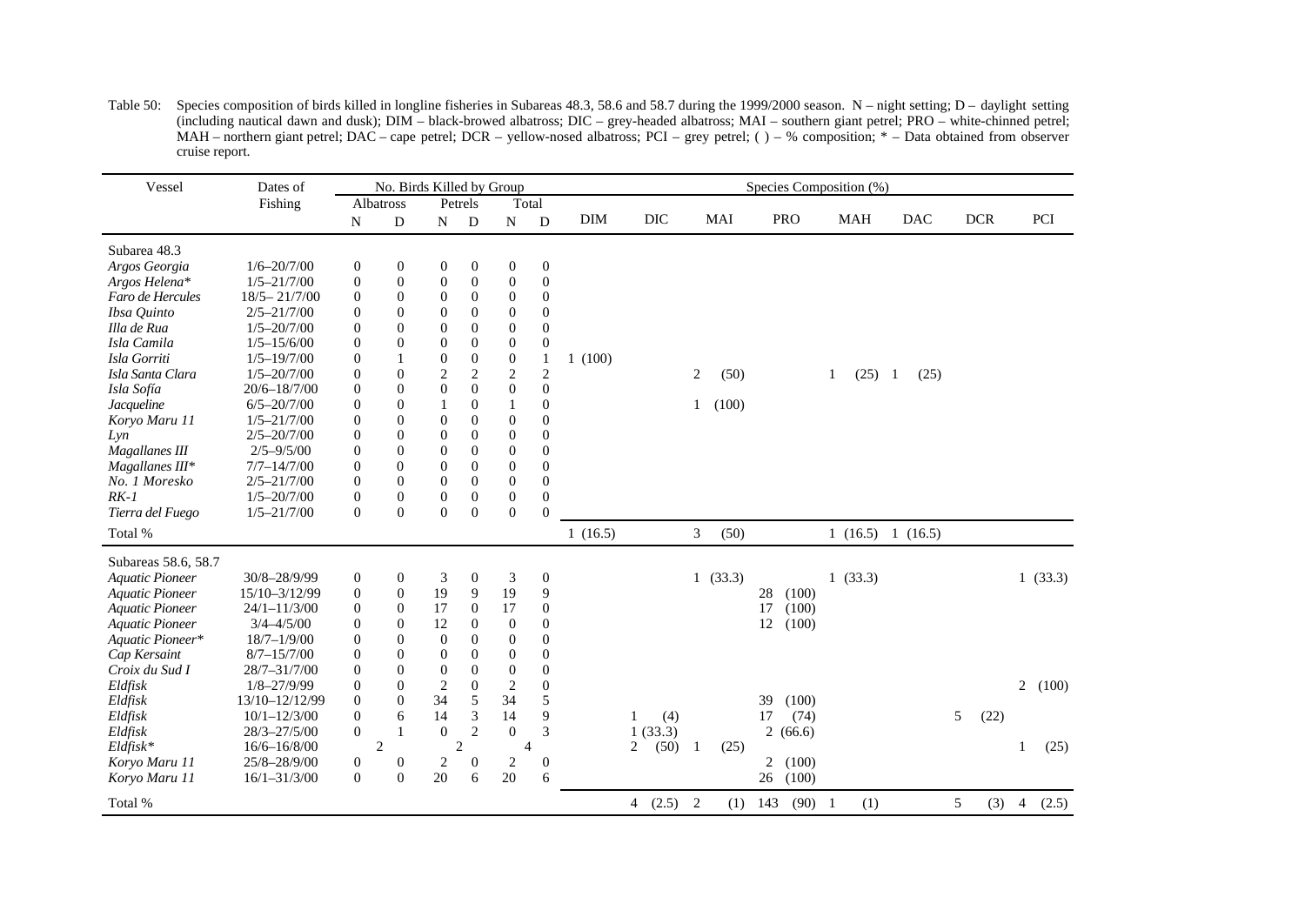| Vessel                 | Hooks<br>Observed | <b>Hooks</b> Set<br>(thousands) | Percentage<br>of Hooks | % Night<br><b>Sets</b> |          | <b>Estimated Number of Birds</b><br>Caught Dead |          |
|------------------------|-------------------|---------------------------------|------------------------|------------------------|----------|-------------------------------------------------|----------|
|                        | (thousands)       |                                 | Observed               |                        | Night    | Day                                             | Total    |
| <b>Aquatic Pioneer</b> | 129.4             | 215.0                           | 60                     | 100                    | 5        | $\Omega$                                        | 5        |
| <b>Aquatic Pioneer</b> | 380.0             | 585.3                           | 64                     | 57                     | 33       | 12                                              | 45       |
| <b>Aquatic Pioneer</b> | 54.6              | 506.0                           | 10                     | 100                    | 157      | $\theta$                                        | 157      |
| <b>Aquatic Pioneer</b> | 98.5              | 356.2                           | 27                     | 100                    | 43       | $\Omega$                                        | 43       |
| Aquatic Pioneer*       | 63.7              | 528.1                           | 12                     |                        | $\Omega$ | 0                                               | $\Omega$ |
| Cap Kersaint           | 4.2               | 41.0                            | 10                     | 100                    | 0        | 0                                               | $\Omega$ |
| Croix du Sud I         | 19.9              | 23.1                            | 85                     | 100                    | 0        | 0                                               | 0        |
| Eldfisk                | 301.7             | 968.3                           | 31                     | 77                     | 6        | 0                                               | 6        |
| Eldfisk                | 786.0             | 858.9                           | 91                     | 44                     | 38       | 5                                               | 43       |
| Eldfisk                | 160.9             | 935.3                           | 17                     | 26                     | 64       | 58                                              | 122      |
| Eldfisk                | 530.0             | 915.4                           | 57                     | 31                     | $\Omega$ | 5                                               | 5        |
| $Eldfisk*$             | 324.8             | 676.8                           | 48                     |                        | 6        | $\overline{2}$                                  | 8        |
| Koryo Maru 11          | 366.0             | 806.5                           | 45                     | 99                     | 4        | $\Omega$                                        | 4        |
| Koryo Maru 11          | 223.0             | 844.8                           | 26                     | 88                     | 77       | $\theta$                                        | 77       |
| Total                  | 3 0 3 0 .1        | 6991.7                          | 42                     | 72.20                  | 434      | 83                                              | 516      |

Table 51: Estimated seabird mortality by vessel for Subareas 58.6 and 58.7 during the 1999/2000 season. \* – Data obtained from observer cruise report.

Table 52: Total estimated seabird by-catch and by-catch rate (birds/thousand hooks) in longline fisheries in Subareas 48.3, 58.6 and 58.7, from 1997 to 2000.

| Subarea            |         |      | Year    |        |
|--------------------|---------|------|---------|--------|
|                    | 1997    | 1998 | 1999    | 2000   |
| 48.3               |         |      |         |        |
| Estimated by-catch | 5 7 5 5 | 640  | $210*$  | 21     |
| By-catch rate      | 0.23    | 0.03 | $0.01*$ | 0.0004 |
| 58.6, 58.7         |         |      |         |        |
| Estimated by-catch | 834     | 528  | 156     | 516    |
| By-catch rate      | 0.52    | 0.19 | 0.03    | 0.022  |

\* Excluding *Argos Helena* line-weighting experiment cruise.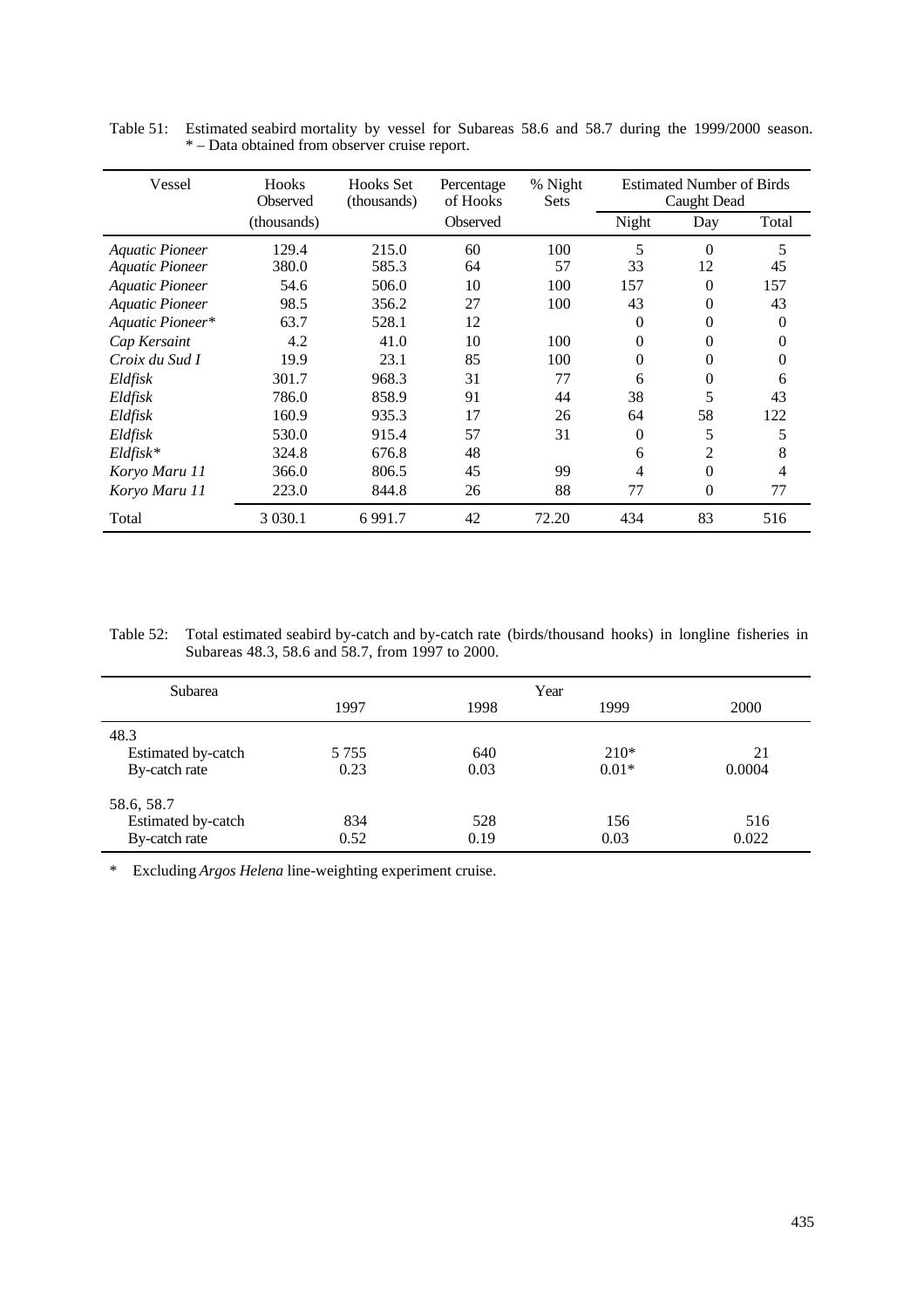| Subarea/<br>Time                                                  |                                                    |                                                  | Line Weighting (Spanish System Only) |                          | Night<br>Setting                             |                                  | Offal<br>Discharge                      |                               |                                  |                          |                                  |                               | Streamer Line Compliance (%)     |                          |                                  |                          |                                  |                                                                      | <b>Total Catch Rate</b><br>(birds/1 000 hooks)            |
|-------------------------------------------------------------------|----------------------------------------------------|--------------------------------------------------|--------------------------------------|--------------------------|----------------------------------------------|----------------------------------|-----------------------------------------|-------------------------------|----------------------------------|--------------------------|----------------------------------|-------------------------------|----------------------------------|--------------------------|----------------------------------|--------------------------|----------------------------------|----------------------------------------------------------------------|-----------------------------------------------------------|
|                                                                   |                                                    | Compliance<br>$\%$                               | Median<br>Weight (kg)                | Median<br>Spacing (m)    | (%<br>Night)                                 |                                  | (% )<br>Opposite<br>Haul                |                               | Overall                          |                          | Attached<br>Height               |                               | Length                           |                          | No.<br><b>Streamers</b>          |                          | Distance<br>Apart                | Night                                                                | Day                                                       |
| Subarea 48.3<br>1996/97<br>1997/98<br>1998/99<br>1999/2000        | $\theta$<br>$\Omega$<br>5                          | (91)<br>(100)<br>(100)<br>(91)                   | 5<br>6<br>6<br>6                     | 45<br>42.5<br>43.2<br>44 | 81<br>90<br>80 <sup>1</sup><br>92            | $\overline{0}$<br>31<br>71<br>76 | (91)<br>(100)<br>(100)<br>(100)         | 6<br>13<br>$\theta$<br>31     | (94)<br>(100)<br>(95)<br>(94)    | 47<br>64<br>84<br>100    | (83)<br>(93)<br>(90)<br>(65)     | 24<br>33<br>26<br>25          | (94)<br>(100)<br>(90)<br>(71)    | 76<br>100<br>76<br>100   | (94)<br>(93)<br>(81)<br>(65)     | 100<br>100<br>94<br>85   | (78)<br>(93)<br>(86)<br>(76)     | 0.18<br>0.03<br>0.01<br>< 0.01                                       | 0.93<br>0.04<br>0.08 <sup>1</sup><br>< 0.01               |
| Division 58.4.4<br>1999/2000                                      | $\overline{0}$                                     | (100)                                            | 5                                    | 45                       | 50                                           | $\overline{0}$                   | (100)                                   | $\left( \right)$              | (100)                            | 100                      | (100)                            | $\overline{0}$                | (100)                            | Y                        | (100)                            | 100                      | (100)                            | $\boldsymbol{0}$                                                     | $\boldsymbol{0}$                                          |
| Subareas 58.6, 58.7<br>1996/97<br>1997/98<br>1998/99<br>1999/2000 | $\overline{0}$<br>$\Omega$<br>$\Omega$<br>$\Omega$ | (60)<br>(100)<br>(100)<br>(83)                   | 6<br>6<br>8<br>6                     | 35<br>55<br>50<br>88     | 52<br>93<br>$84^{2}$<br>72                   | 69<br>87<br>100<br>100           | (87)<br>(94)<br>(89)<br>(93)            | 10<br>9<br>$\Omega$<br>8      | (66)<br>(92)<br>(100)<br>(100)   | 100<br>91<br>100<br>91   | (60)<br>(92)<br>(90)<br>(92)     | 10<br>11<br>10<br>$\Omega$    | (66)<br>(75)<br>(100)<br>(92)    | 90<br>100<br>100<br>100  | (66)<br>(75)<br>(90)<br>(92)     | 60<br>90<br>100<br>91    | (66)<br>(83)<br>(90)<br>(92)     | 0.52<br>0.08<br>0.05<br>0.03                                         | 0.39<br>0.11<br>$\overline{0}$<br>0.01                    |
| Subarea 88.1<br>1996/97<br>1997/98<br>1998/99<br>1999/2000        |                                                    | Auto only<br>Auto only<br>Auto only<br>Auto only | na<br>na<br>na<br>na                 | na<br>na<br>na<br>na     | 50<br>71<br>1 <sup>3</sup><br>6 <sup>4</sup> | $\Omega$<br>$\Omega$<br>100      | (100)<br>(100)<br>(100)<br>No discharge | 100<br>100<br>100<br>$67^{5}$ | (100)<br>(100)<br>(100)<br>(100) | 100<br>100<br>100<br>100 | (100)<br>(100)<br>(100)<br>(100) | 100<br>100<br>100<br>$67^{5}$ | (100)<br>(100)<br>(100)<br>(100) | 100<br>100<br>100<br>100 | (100)<br>(100)<br>(100)<br>(100) | 100<br>100<br>100<br>100 | (100)<br>(100)<br>(100)<br>(100) | $\boldsymbol{0}$<br>$\boldsymbol{0}$<br>$\boldsymbol{0}$<br>$\theta$ | 0<br>$\overline{0}$<br>$\boldsymbol{0}$<br>$\overline{0}$ |

Table 53: Summary of compliance with Conservation Measure 29/XVI, based on data from scientific observers, for 1996/97, 1997/98, 1998/99 and 1999/2000. Values in parentheses are % of observer records that were complete.

1 Includes daytime setting – and associated seabird by-catch – as part of line-weighting experiments on *Argos Helena* (WG-FSA-99/5).

2 Includes some daytime setting in conjunction with use of an underwater-setting funnel on *Eldfisk* (WG-FSA-99/42).

<sup>3</sup> Conservation Measure 169/XVII allowed New Zealand vessels to undertake daytime setting south of 65°S in Subarea 88.1 to conduct a line-weighting experiment.<br><sup>4</sup> Conservation Measure 190/XVIII allowed New Zealand vesse

Conservation Measure 190/XVIII allowed New Zealand vessels to undertake daytime setting south of 65°S in Subarea 88.1 to conduct a line-weighting experiment.

<sup>5</sup> In electronic form only; the written report to CCAMLR and the report of the New Zealand national observer both gave a value of 150 m.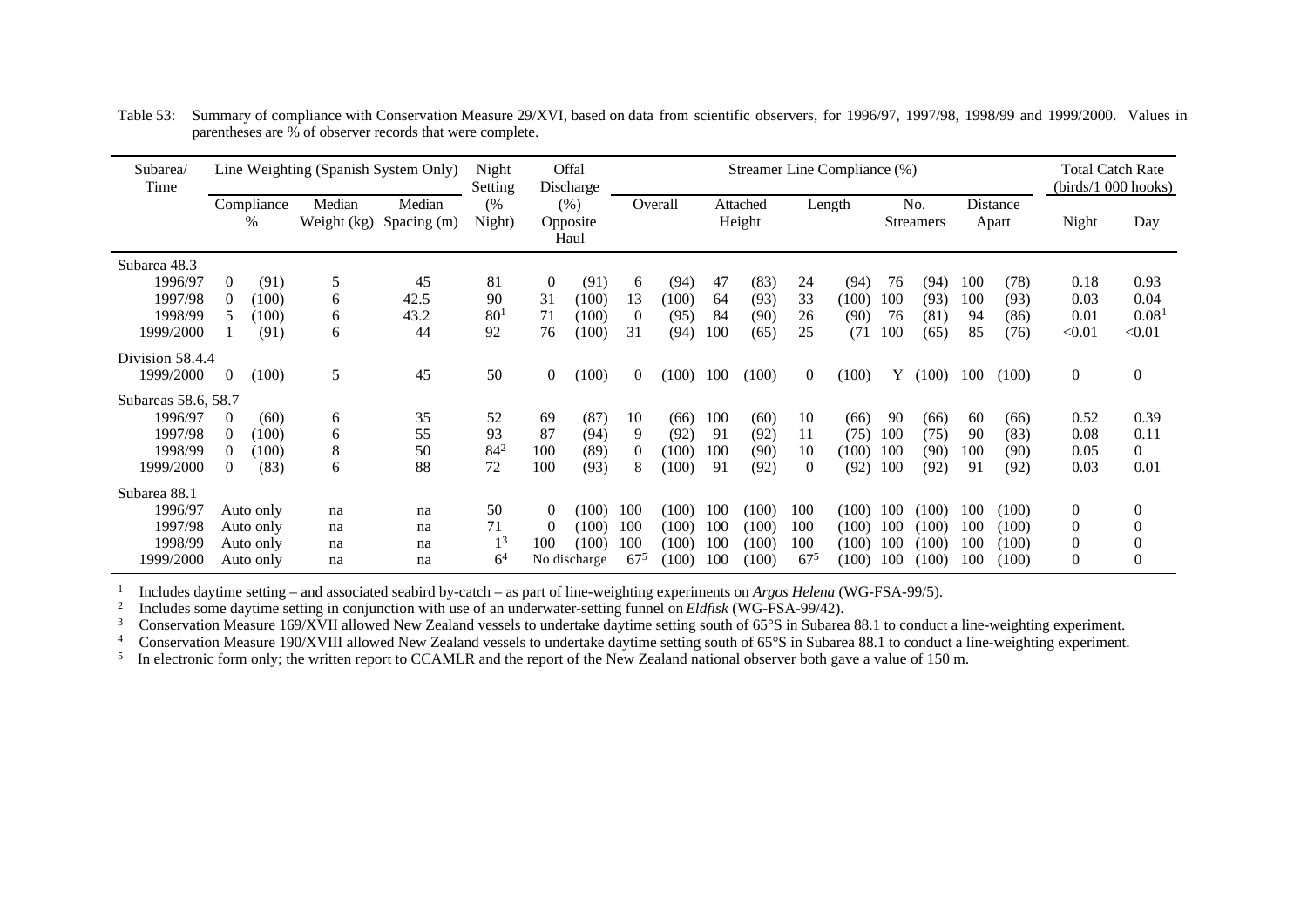| <b>Vessel Name</b>       | Dates of Trip     | Fishing                                        | Compliance                    |   |                                            |             |                        |   | Compliance with Details of Streamer Line Specifications |             |                                                   |                                      | Spare                        |
|--------------------------|-------------------|------------------------------------------------|-------------------------------|---|--------------------------------------------|-------------|------------------------|---|---------------------------------------------------------|-------------|---------------------------------------------------|--------------------------------------|------------------------------|
| (Nationality)            |                   | Method                                         | with CCAMLR<br>Specifications |   | Attachment<br>Height above<br>Water<br>(m) |             | Total<br>Length<br>(m) |   | Streamers per<br>Line<br>(No.)                          |             | Spacing of<br><b>Streamers</b><br>per Line<br>(m) | Length of<br><b>Streamers</b><br>(m) | <b>Streamers</b><br>on Board |
| Subarea 48.3             |                   |                                                |                               |   |                                            |             |                        |   |                                                         |             |                                                   |                                      |                              |
| Argos Georgia (GBR)      | 18/5-28/7/00      | Sp                                             | $\mathbf N$                   | Y | (6)                                        | N           | (120)                  | Y | (7)                                                     | Y           | (5)                                               | $Y(1.5-3)$                           | Y                            |
| Argos Helena (GBR)       | $1/5 - 27/7/00$   | Sp                                             | ${\bf N}$                     |   |                                            |             |                        |   |                                                         |             |                                                   |                                      | Y                            |
| Faro de Hercules (CHL)   | 18/5-27/7/00      | $\mathrm{Sp}% _{2}\left( \mathcal{S}\right)$   | Y                             |   |                                            |             |                        | Y | (15)                                                    | Y           | (2.5)                                             |                                      | ÷.                           |
| <i>Ibsa Quinto</i> (ESP) | 23/4-25/7/00      | Sp                                             | $\mathbf N$                   |   |                                            | N           | (100)                  |   |                                                         | Y           | (5)                                               |                                      | ÷                            |
| Illa de Rua (URY)        | 18/4-25/7/00      | Sp                                             | $\mathbf N$                   | Y | (11)                                       | N           | (103)                  | Y | (5)                                                     | N           | (8)                                               |                                      | Y                            |
| Isla Camila (CHL)        | 15/4-22/7/00      | Sp                                             | Y                             | Y | (5)                                        | Y           | (157)                  | Y | (6)                                                     | Y           | (5)                                               |                                      |                              |
| Isla Gorriti (URY)       | 18/4-25/7/00      | A                                              | ${\bf N}$                     | Y | (11)                                       | $\mathbf N$ | (125)                  | Y | (5)                                                     | N           | (8)                                               |                                      | Y                            |
| Isla Santa Clara (CHL)   | 12/4-27/7/00      | Sp                                             | $\mathbf N$                   | Y | (5)                                        | N           | (92)                   | Y | (42)                                                    | Y           | (1.06)                                            |                                      |                              |
| Isla Sofía (CHL)         | 20/6-28/7/00      | Sp                                             | Y                             | Y | (6)                                        |             | L,                     |   |                                                         |             |                                                   |                                      |                              |
| Jacqueline (GBR)         | 30/4-25/7/00      | $\mathrm{Sp}% _{2}\left( \mathcal{S}\right)$   | $\mathbf N$                   | Y | (4.5)                                      | $\mathbf N$ | (80)                   | Y | (52)                                                    | Y           | (1.5)                                             |                                      | Y                            |
| Koryo Maru 11 (ZAF)      | $1/5 - 21/7/00$   | Sp                                             | Y                             | Y | (8)                                        | Y           | (170)                  | Y | (12)                                                    | Y           | (5)                                               |                                      | $\overline{a}$               |
| $Lyn$ (GBR)              | 24/4-25/7/00      | Sp                                             | N                             | Y | (5)                                        | N           | (120)                  |   |                                                         | y           | (3)                                               | Y<br>(6)                             | Y                            |
| Magallanes III (CHL)     | $23/4 - 9/5/00$   | Sp                                             | $\mathbf N$                   |   |                                            |             |                        |   |                                                         |             |                                                   |                                      |                              |
| Magallanes III (CHL)     | $3/7 - 5/8/00$    | $\mathrm{Sp}% _{2}(p)\times\mathrm{Sp}_{2}(p)$ | $\sim$                        |   |                                            |             |                        |   |                                                         |             |                                                   |                                      |                              |
| No. 1 Moresko (KOR)      | 26/4-25/7/00      | Sp                                             | N                             | Y | (4.5)                                      | N           | (78)                   | Y | (11)                                                    | Y           | (2)                                               |                                      |                              |
| $RK-1$ (UKR)             | 25/4-24/7/00      | A                                              | Y                             |   |                                            | Y           | (250)                  | Y | (50)                                                    | Y           | (1.5)                                             |                                      |                              |
| Tierra del Fuego (CHL)   | $1/5 - 21/7/00$   | Sp                                             | N                             | Y | (5.5)                                      | N           | (70)                   | Y | (26)                                                    | Y           | (2.7)                                             |                                      |                              |
| Subareas 58.6 and 58.7   |                   |                                                |                               |   |                                            |             |                        |   |                                                         |             |                                                   |                                      |                              |
| Aquatic Pioneer (ZAF)    | 23/8-5/10/99      | Sp                                             | Y                             |   |                                            |             |                        |   |                                                         |             |                                                   |                                      |                              |
| Aquatic Pioneer (ZAF)    | $9/10 - 10/12/99$ | Sp                                             | N                             | Y | (7)                                        | N           | (75)                   | Y | (6)                                                     | Y           | (5)                                               |                                      | Y                            |
| Aquatic Pioneer (ZAF)    | $17/1 - 18/3/00$  | Sp                                             | $\mathbf N$                   | Y | (10)                                       | N           | (100)                  | Y | (5)                                                     | Y           | (5)                                               | Y<br>(3)                             | Y                            |
| Aquatic Pioneer (ZAF)    | $29/3 - 11/5/00$  | Sp                                             | $\mathbf N$                   | N | (4)                                        | N           | (120)                  | Y | (5)                                                     | $\mathbf Y$ | (5)                                               |                                      | Y                            |
| Aquatic Pioneer (ZAF)    | $13/7 - 8/9/00$   | Sp                                             | N                             | Y | (7.5)                                      | N           | (117)                  | Y | (6)                                                     | Y           | (5)                                               | Y<br>(3)                             | Y                            |
| Eldfisk (ZAF)            | $26/7 - 1/10/99$  | A                                              | $\mathbf N$                   | Y | (5.5)                                      | N           | (100)                  | Y | (9)                                                     | Y           | (5)                                               |                                      | Y                            |
| Eldfisk (ZAF)            | $8/10 - 17/12/99$ | A                                              | N                             | Y | (5.5)                                      | N           | (80)                   | Y | (5)                                                     | Y           | (3)                                               | Y<br>$(1-4)$                         | Y                            |
| Eldfisk (ZAF)            | $5/1 - 17/300$    | A                                              | N                             | Y | (6)                                        | N           | (100)                  | Y | (7)                                                     | $\mathbf N$ | (6)                                               |                                      | Y                            |
| Eldfisk (ZAF)            | $23/3 - 2/6/00$   | A                                              | N                             | Y | (6)                                        | N           | (100)                  | Y | (7)                                                     | Y           | (5)                                               |                                      | Y                            |
| Eldfisk (ZAF)            | $16/6 - 18/800$   | $\mathbf{A}$                                   | N                             | Y | (6)                                        | N           | (70)                   | Y | (9)                                                     | Y           | (4.8)                                             |                                      | Y                            |
| Koryo Maru 11 (ZAF)      | 20/8-12/12/99     | Sp                                             | ${\bf N}$                     | Y | (5)                                        | N           | (100)                  | Y | (10)                                                    | Y           | (5)                                               | Y<br>$(2-5)$                         | Y                            |
| Koryo Maru 11 (ZAF)      | 11/17/4/00        | Sp                                             | N                             | Y | (10)                                       | N           | (70)                   | Y | (8)                                                     | Y           | (4)                                               | Y<br>$(2-5)$                         | Y                            |
| Subarea 88.1             |                   |                                                |                               |   |                                            |             |                        |   |                                                         |             |                                                   |                                      |                              |
| Janas (NZL)              | $3/1 - 24/3/00$   | A                                              | Y                             | Y | (8)                                        | Y           | (200)                  | Y | (5)                                                     | Y           | (2)                                               | Y<br>(4)                             | Y                            |
| San Aotea II (NZL)       | $8/1 - 18/3/00$   | A                                              | Y                             | Y | (4.5)                                      | Y           | (200)                  | Y | (6)                                                     | Y           | (5)                                               |                                      | Y                            |
| Sonrisa (NZL)            | $21/1 - 7/3/00$   | A                                              | N                             | Y | (6)                                        | N           | $(125)^1$              | Y | (5)                                                     | Y           | (5)                                               | Y<br>(3.5)                           | Y                            |
| Division 58.4.4          |                   |                                                |                               |   |                                            |             |                        |   |                                                         |             |                                                   |                                      |                              |
| Isla Alegranza (CHL)     | 14/7-31/8/00      | Sp                                             | N                             | Y | (4.5)                                      | N           | (80)                   | Y | (7)                                                     | Y           | (3)                                               |                                      |                              |

Table 54: Compliance, as reported by scientific observers, with streamer line minimum specifications set out in Conservation Measure 29/XVI during the 1999/2000 season. Nationality: CHL – Chile, ESP – Spain, GBR – United Kingdom, KOR – Republic of Korea, NZL – New Zealand, UKR – Ukraine, URY – Uruguay, ZAF – South Africa; Fishing method: A – autoliner, Sp – Spanish system; Y – yes, N – no, - no information.

<sup>1</sup> From electronic forms; the written report to CCAMLR and the New Zealand national observer's report both gave a value of 150 m.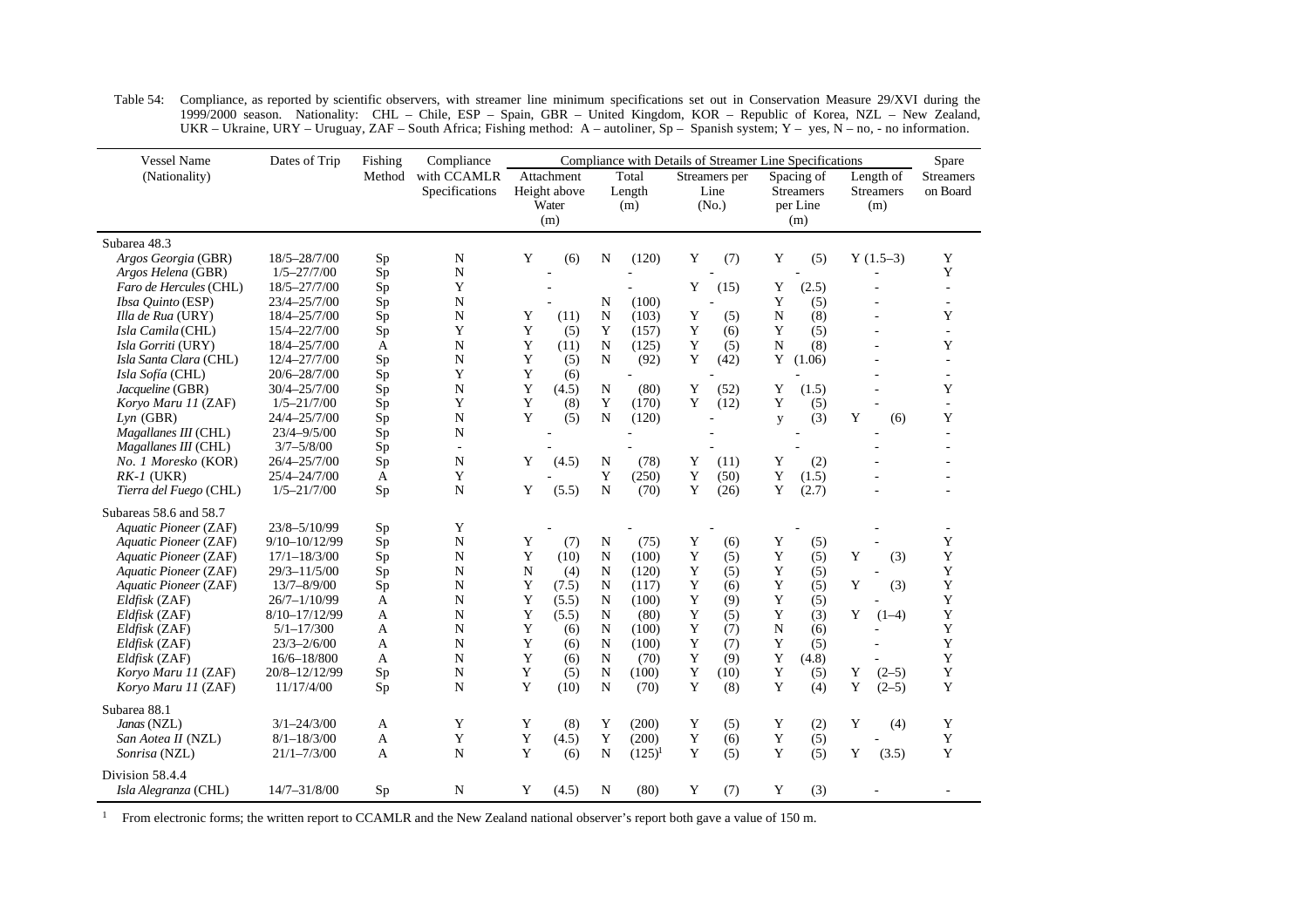Table 55: Summary of compliance with Conservation Measure 29/XVI regarding night setting, correct configuration and use of streamer lines and offal discharge practices in the Convention Area, from 1998 to 2000. Vessels with a history of non-compliance (at least two consecutive years of non-compliance, including the current year) with a conservation measure are indicated in bold. Vessels in their first year in the fishery that failed to comply with a conservation measure are indicated in italics. Nationality: CHL – Chile, ESP – Spain, GBR – United Kingdom, KOR – Republic of Korea, NZL – New Zealand, PAN – Panama, UKR – Ukraine, URY – Uruguay, ZAF – South Africa; Y – complied, N – did not comply, - did not fish, n/a – not applicable.

| Vessel                 | Subarea/   |      | <b>Night Setting</b> |            |      | <b>Streamer</b> Line |            |      | Offal Discharge |      |
|------------------------|------------|------|----------------------|------------|------|----------------------|------------|------|-----------------|------|
| (Nationality)          | Division   | 1998 | 1999                 | 2000       | 1998 | 1999                 | 2000       | 1998 | 1999            | 2000 |
| Aquatic Pioneer (ZAF)  | 58.6, 58.7 | Y    | N                    | Y          | N    | N                    | N          | Y    | Y               | Y    |
| Argos Georgia (GBR)    | 48.3       |      |                      |            |      |                      | Ν          |      |                 |      |
| Argos Helena (GBR)     | 48.3       | Y    | Y                    |            | Y    | N                    | N          |      | Y               |      |
| Cap Kersaint (FRA)     | 58.6       |      |                      |            |      |                      |            |      |                 |      |
| Croix du Sud I (FRA)   | 58.6       |      |                      |            |      |                      | no data    |      |                 |      |
| Eldfisk (PAN)          | 58.6, 58.7 | N    |                      |            |      |                      |            |      |                 |      |
| Eldfisk (ZAF)          | 58.6, 58.7 |      | N                    |            |      | N                    | N          |      | Y               |      |
| Faro de Hercules (CHL) | 48.3       |      |                      |            |      |                      |            |      |                 |      |
| Ibsa Quinto (ESP)      | 48.3       |      | Y                    |            |      |                      |            |      |                 |      |
| Illa de Rua (URY)      | 48.3       | N    |                      |            | N    | N                    | N          |      |                 |      |
| Isla Alegranza (URY)   | 58.4.4     |      |                      |            |      |                      |            |      |                 |      |
| Isla Camila (CHL)      | 48.3       |      | N                    |            | N    | N                    |            | N    | N               |      |
| Isla Gorriti (URY)     | 48.3       |      | N                    |            |      | N                    |            |      |                 |      |
| Isla Santa Clara (CHL) | 48.3       |      |                      |            |      |                      |            |      |                 |      |
| Isla Sofía (CHL)       | 48.3       |      | N                    |            | N    | N                    |            | N    | N               |      |
| Jacqueline (GBR)       | 48.3       |      | Y                    |            | N    | N                    |            | N    | N               | N    |
| $Lyn$ (GBR)            | 48.3       |      |                      |            |      | N                    |            |      |                 |      |
| Magallanes III (CHL)   | 48.3       | N    | N                    |            | N    | N                    |            |      |                 |      |
| No. 1 Moresko (KOR)    | 48.3       |      | N                    |            |      | N                    |            |      |                 |      |
| $RK-I$ (UKR)           | 48.3       |      |                      |            |      |                      |            |      |                 |      |
| Tierra del Fuego (CHL) | 48.3       | N    | N                    |            | N    | N                    |            |      |                 |      |
| Janas (NZL)            | 88.1       |      | na                   | na         |      |                      |            |      |                 |      |
| San Aotea (NZL)        | 88.1       |      | na                   | na         |      |                      |            |      |                 |      |
| Sonrisa (NZL)          | 88.1       |      |                      | na         |      |                      |            |      |                 |      |
| Koryo Maru (ZAF)       | 58.6, 58.7 | Y    | Y(Y; 48.3)           | N(Y; 48.3) | N    | N(Y; 48.3)           | N(Y; 48.3) | Y    | Y               | Y    |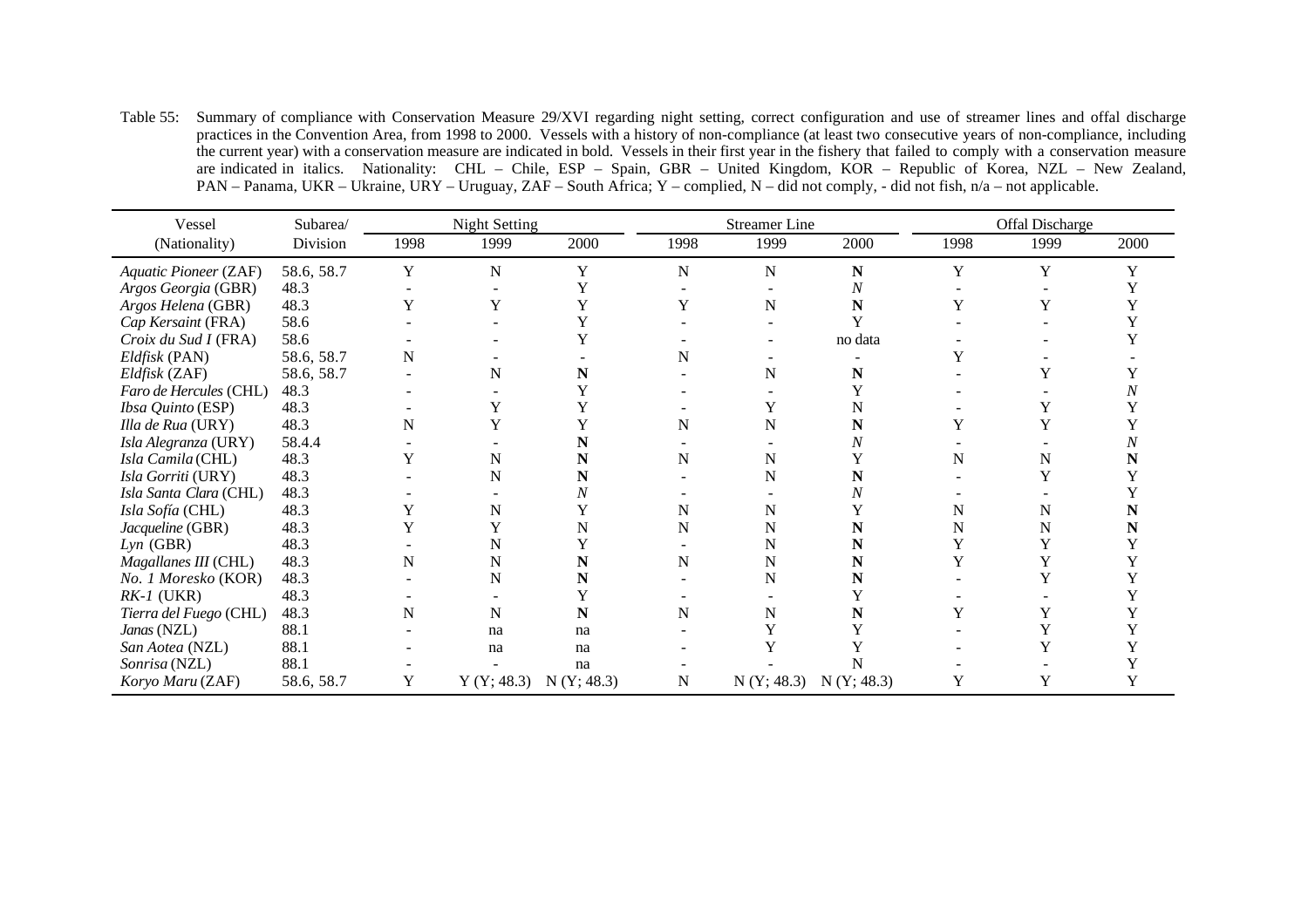| Subarea/<br>Division | Total<br>Unregulated |    | Split S:W | Unregulated<br>Catch |     | Dissostichus spp.<br>Regulated | Unregulated<br>Effort |         |       |       | Seabird By-catch Rate<br>(birds/1 000 hooks) |       |         |                | <b>Estimated Total Unregulated</b><br>Seabird By-catch |     |
|----------------------|----------------------|----|-----------|----------------------|-----|--------------------------------|-----------------------|---------|-------|-------|----------------------------------------------|-------|---------|----------------|--------------------------------------------------------|-----|
|                      | Catch                |    |           | (tonnes)             |     | <b>By-catch Rate</b>           | $(1 000$ hooks)       |         |       | Mean  |                                              | Max   | Mean    |                | Max                                                    |     |
|                      | (tonnes)             | S  | W         | S                    | W   | (kg/hooks)                     | S                     | W       | S     | W     | S                                            | W     | S       | W              | S                                                      | W   |
| 48.3                 | 350                  | 80 | 20        | 280                  | 70  | 0.31                           | 903                   | 226     | 2.608 | 0.07  | 9.31                                         | 0.51  | 2 3 5 6 | 16             | 8 4 0 9                                                | 115 |
|                      | 350                  | 70 | 30        | 245                  | 105 | 0.31                           | 790                   | 339     | 2.608 | 0.07  | 9.31                                         | 0.51  | 2061    | 24             | 7 3 5 8                                                | 173 |
|                      | 350                  | 60 | 40        | 210                  | 140 | 0.31                           | 677                   | 452     | 2.608 | 0.07  | 9.31                                         | 0.51  | 1767    | 32             | 6 3 0 7                                                | 230 |
| 58.6                 | 1 980                | 80 | 20        | 1584                 | 396 | 0.09                           | 17 600                | 4 4 0 0 | 1.049 | 0.017 | 1.88                                         | 0.07  | 18 4 62 | 75             | 33 088                                                 | 308 |
|                      | 1 980                | 70 | 30        | 1 386                | 594 | 0.09                           | 15 400                | 6 600   | 1.049 | 0.017 | 1.88                                         | 0.07  | 16 155  | 112            | 28 9 52                                                | 462 |
|                      | 1980                 | 60 | 40        | 1 1 8 8              | 792 | 0.09                           | 13 200                | 8 8 0 0 | 1.049 | 0.017 | 1.88                                         | 0.07  | 13847   | 150            | 24 8 16                                                | 616 |
| 58.7                 | 220                  | 80 | 20        | 176                  | 44  | 0.1                            | 1760                  | 440     | 1.049 | 0.017 | 1.88                                         | 0.07  | 1846    | $\overline{7}$ | 3 3 0 9                                                | 31  |
|                      | 220                  | 70 | 30        | 154                  | 66  | 0.1                            | 1540                  | 660     | 1.049 | 0.017 | 1.88                                         | 0.07  | l 615   | 11             | 2895                                                   | 46  |
|                      | 220                  | 60 | 40        | 132                  | 88  | 0.1                            | 1 3 2 0               | 880     | 1.049 | 0.017 | 1.88                                         | 0.07  | 1 385   | 15             | 2482                                                   | 62  |
| 58.4.4               | 1 0 5 0              | 80 | 20        | 840                  | 210 | 0.24                           | 3 500                 | 875     | 0.629 | 0.01  | 1.128                                        | 0.042 | 2 2 0 2 | 9              | 3948                                                   | 37  |
|                      | 1050                 | 70 | 30        | 735                  | 315 | 0.24                           | 3 0 6 3               | 313     | 0.629 | 0.01  | 1.128                                        | 0.042 | 1926    | 13             | 3455                                                   | 55  |
|                      | 1050                 | 60 | 40        | 630                  | 420 | 0.24                           | 2625                  | 750     | 0.629 | 0.01  | 1.128                                        | 0.042 | 1 651   | 18             | 2961                                                   | 74  |
| 58.5.1               | 2 100                | 80 | 20        | 1680                 | 420 | 0.24                           | 7 000                 | 750     | 1.049 | 0.017 | 1.88                                         | 0.07  | 7 3 4 3 | 30             | 13 160                                                 | 123 |
|                      | 2 100                | 70 | 30        | 1470                 | 630 | 0.24                           | 6 1 2 5               | 2625    | 1.049 | 0.017 | 1.88                                         | 0.07  | 6425    | 45             | 11 515                                                 | 184 |
|                      | 2 100                | 60 | 40        | 1260                 | 840 | 0.24                           | 5 2 5 0               | 3 500   | 1.049 | 0.017 | 1.88                                         | 0.07  | 5 5 0 7 | 60             | 9870                                                   | 245 |
| 58.5.2               | 800                  | 80 | 20        | 640                  | 160 | 0.24                           | 2667                  | 667     | 1.049 | 0.017 | 1.88                                         | 0.07  | 2 7 9 7 | 11             | 5 0 1 3                                                | 47  |
|                      | 800                  | 70 | 30        | 560                  | 240 | 0.24                           | 2 3 3 3               | 000     | 1.049 | 0.017 | 1.88                                         | 0.07  | 2448    | 17             | 4 3 8 7                                                | 70  |
|                      | 800                  | 60 | 40        | 480                  | 320 | 0.24                           | 2 0 0 0               | 333     | 1.049 | 0.017 | 1.88                                         | 0.07  | 2098    | 23             | 3760                                                   | 93  |

Table 56: Estimate of seabird by-catch in the unregulated *Dissostichus* spp. fishery in Subareas 48.3, 58.6 and 58.7 and Divisions 58.4.4, 58.5.1 and 58.5.2 in 1999/2000.  $S$  – summer,  $W$  – winter.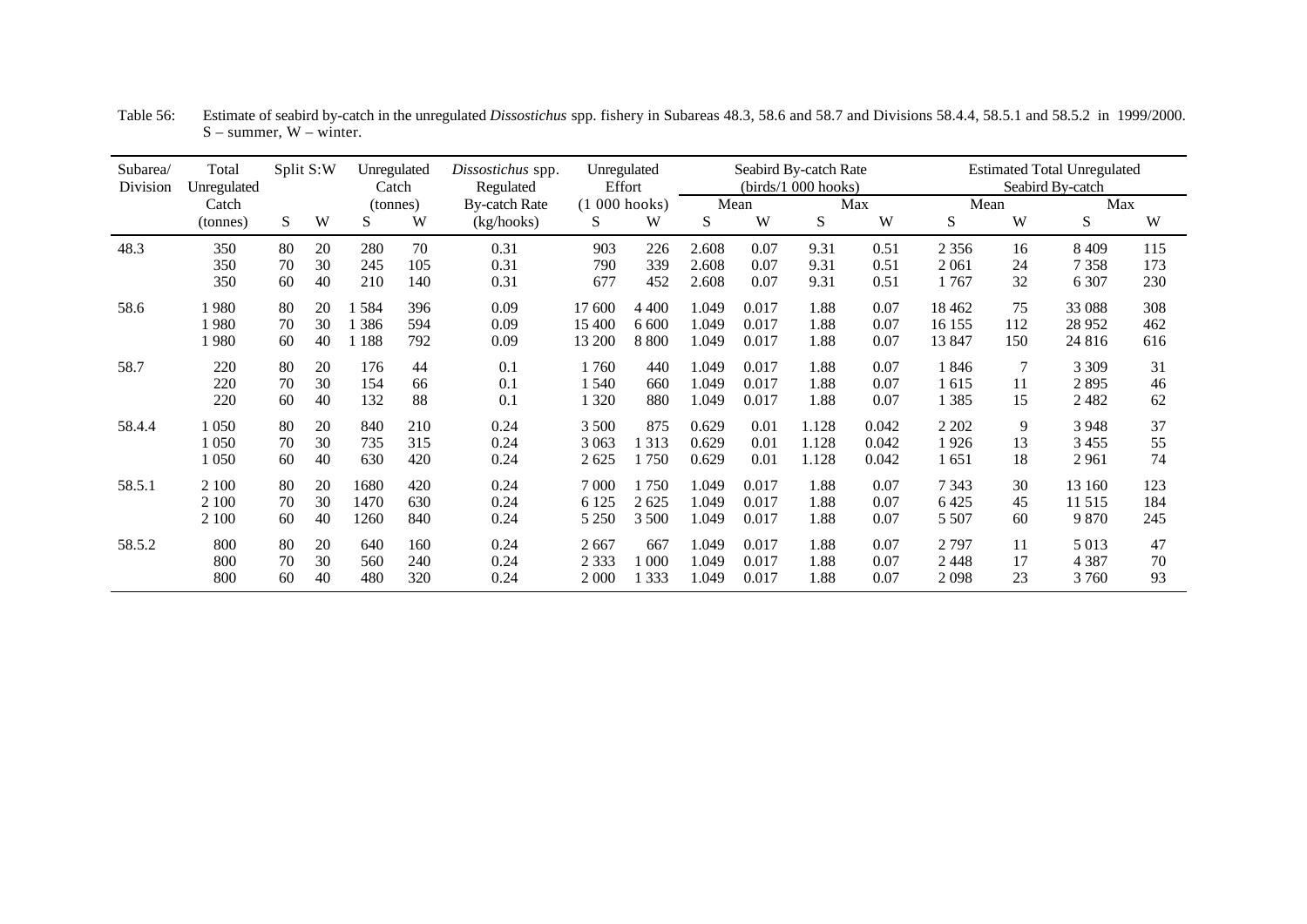| Subarea/<br>Division | Potential<br><b>By-catch Level</b> | Summer                       | Winter                    | Total <sup>1</sup>         |
|----------------------|------------------------------------|------------------------------|---------------------------|----------------------------|
| 48.3                 | Lower                              | $1800 - 2400$                | $30 - 30$                 | $1800 - 2400$              |
|                      | Higher                             | $6300 - 8400$                | $120 - 230$               | $6400 - 8600$              |
| 58.6                 | Lower                              | 13 800-18 500                | $70 - 150$                | 13 900 - 18 700            |
|                      | Higher                             | 24 800 - 33 100              | $270 - 540$               | 52 100 - 33 700            |
| 58.7                 | Lower                              | $1400 - 1800$                | $10 - 10$                 | $1400 - 1800$              |
|                      | Higher                             | $2500 - 3300$                | $30 - 60$                 | $2500 - 3400$              |
| 58.4.4               | Lower                              | $1700 - 2200$                | $10 - 20$                 | 1 700 - 2 200              |
|                      | Higher                             | 3 000 - 3 900                | $40 - 70$                 | 3 000 - 4 000              |
| 58.5.1               | Lower                              | 5 500 - 7 300                | $30 - 60$                 | 5 500-7 400                |
|                      | Higher                             | 9 900 - 13 200               | $120 - 250$               | 10 000-13 500              |
| 58.5.2               | Lower                              | $2100 - 2800$                | $10 - 20$                 | $2100 - 2800$              |
|                      | Higher                             | 3 800 - 5 000                | $50 - 90$                 | 3 900 - 5 100              |
| Total                | Lower                              | $26300 - 35000$ <sup>1</sup> | $150 - 290$ <sup>1</sup>  | $26000 - 35000^2$          |
|                      | Higher                             | 50 300 - 66 900 <sup>1</sup> | $670 - 1320$ <sup>1</sup> | 51 000-68 000 <sup>2</sup> |

Table 57: Estimates of potential seabird by-catch in unregulated longline fishing in the Convention Area in 1999/2000.

<sup>1</sup> Rounded to nearest hundred birds

<sup>2</sup> Rounded to nearest thousand birds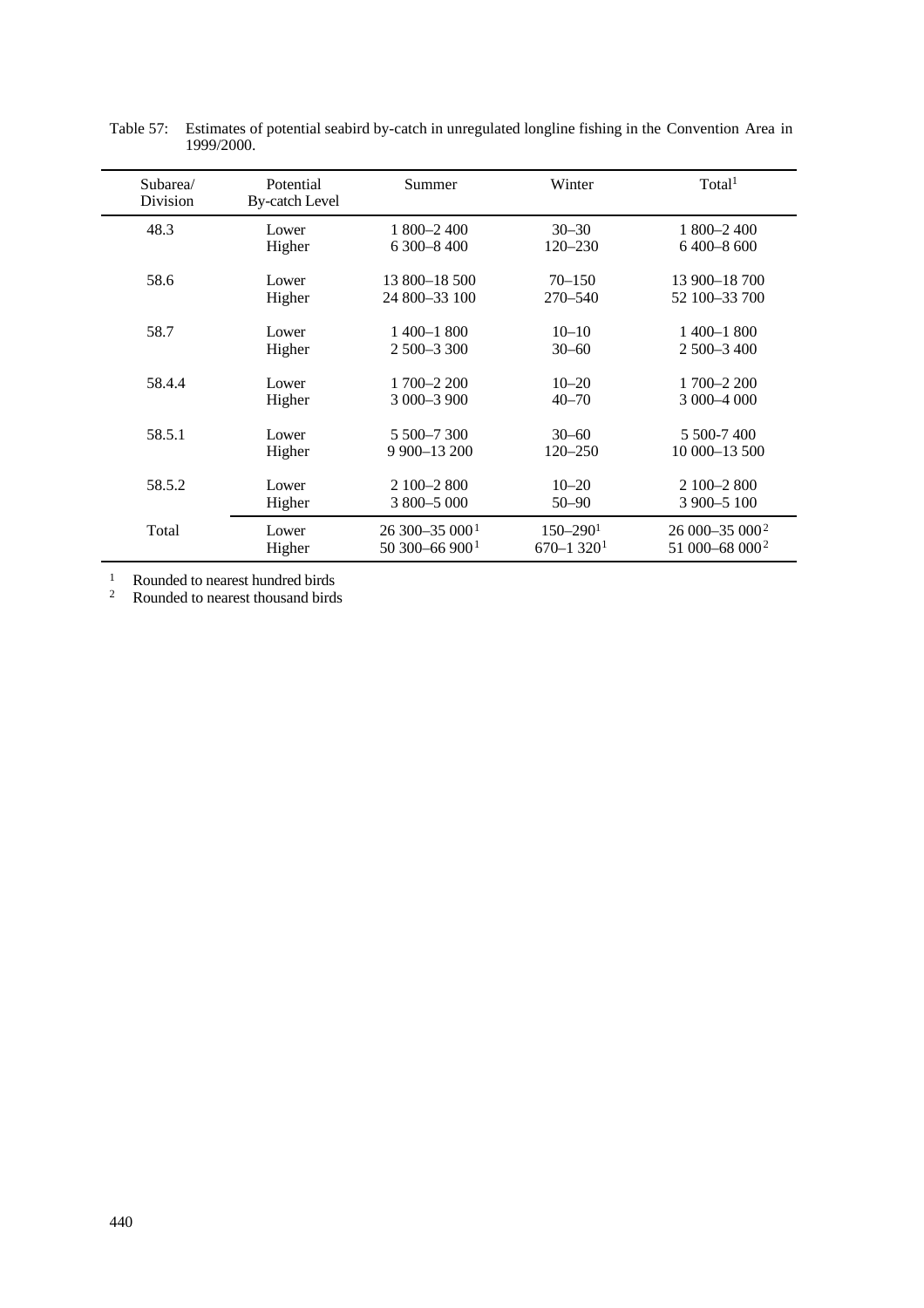| Area/Year                    |           | <b>Estimated Total Potential</b><br>Seabird By-catch <sup>1</sup> | <b>Composition of Potential</b><br>Seabird By-catch <sup>2</sup> |                      |                          |
|------------------------------|-----------|-------------------------------------------------------------------|------------------------------------------------------------------|----------------------|--------------------------|
|                              |           | (lower level above,<br>higher level below)                        | Albatrosses                                                      | <b>Giant Petrels</b> | White-chinned<br>Petrels |
| Subarea 48.33                |           |                                                                   |                                                                  |                      |                          |
|                              | 1996/97   |                                                                   |                                                                  |                      |                          |
|                              | 1997/98   |                                                                   |                                                                  |                      |                          |
|                              | 1998/99   | 3 000-4 000<br>12 000-16 000                                      | 1 5 0 5<br>6 0 20                                                | 70<br>280            | 1680<br>6720             |
| 1999/2000                    |           | 1 800-2 400<br>6 400-8 600                                        | 903<br>3 2 2 5                                                   | 42<br>150            | 1 0 0 8<br>3 600         |
| Subareas 58.6, 58.74         |           |                                                                   |                                                                  |                      |                          |
|                              | 1996/97   | 17 000-27 000<br>66 000-107 000                                   | 4 8 4 0<br>19 030                                                | 880<br>3 4 6 0       | 13 860<br>54 4 95        |
|                              | 1997/98   | 9 000-11 000<br>15 000-20 000                                     | 2 2 0 0<br>3850                                                  | 400<br>700           | 6 300<br>11 025          |
|                              | 1998/99   | 13 000-17 000<br>24 000-32 000                                    | 3 300<br>6 1 6 0                                                 | 600<br>1 1 2 0       | 9 4 5 0<br>17 640        |
|                              | 1999/2000 | 15 000-21 000<br>28 000-37 000                                    | 3 9 6 0<br>7 1 5 0                                               | 720<br>1 300         | 11 340<br>20 4 75        |
| Divisions 58.5.1, 58.5.24    | 1996/97   |                                                                   |                                                                  |                      |                          |
|                              | 1997/98   | 34 000-45 000<br>61 000-81 000                                    | 8 6 9 0<br>15 620                                                | 1580<br>2 8 4 0      | 24 8 85<br>44 730        |
|                              | 1998/99   | 2 000-3 000<br>4 000-5 000                                        | 550<br>990                                                       | 100<br>180           | 1575<br>2835             |
|                              | 1999/2000 | 8 000-10 000<br>14 000-19 000                                     | 1980<br>3 6 3 0                                                  | 360<br>660           | 5 6 7 0<br>10 3 95       |
| Division 58.4.4 <sup>4</sup> |           |                                                                   |                                                                  |                      |                          |
|                              | 1996/97   |                                                                   |                                                                  |                      |                          |
|                              | 1997/98   |                                                                   |                                                                  |                      |                          |
|                              | 1998/99   | 3 000 - 5 000<br>4 000-7 000                                      | 880<br>1 2 1 0                                                   | 160<br>220           | 2 5 2 0<br>3 4 6 5       |
|                              | 1999/2000 | 2 000<br>3 000 - 4 000                                            | 440<br>770                                                       | 80<br>140            | 1 2 6 0<br>2 2 0 5       |
| Total                        | 1996/97   | 17 000-27 000<br>66 000-107 000                                   | 4 8 4 0<br>19 030                                                | 880<br>3 4 6 0       | 13 860<br>54 4 95        |
|                              | 1997/98   | 43 000-54 000<br>76 000-101 000                                   | 10 890<br>19 470                                                 | 1980<br>3 5 4 0      | 30 185<br>55 755         |
|                              | 1998/99   | 21 000-29 000<br>44 000-59 000                                    | 6 2 3 5<br>14 380                                                | 930<br>1 800         | 15 2 25<br>30 660        |
|                              | 1999/2000 | 26 000 - 35 000<br>52 000-68 000                                  | 7 2 8 3<br>14 775                                                | 1 202<br>2 2 5 0     | 19 278<br>36 675         |
| Overall Total                |           | 104 000-140 000<br>237 000-333 000                                | 29 24 8<br>67 655                                                | 4992<br>11 050       | 78 548<br>177 585        |

Table 58: Composition of estimated potential by-catch in unregulated longline fisheries in the Convention Area from 1997 to 2000.

<sup>1</sup> Rounded to nearest thousand birds.<br><sup>2</sup> Rased on averages for lower (above

 $2^2$  Based on averages for lower (above) and higher (below) level values.

<sup>3</sup> Based on 43% albatrosses, 2% giant petrels, 48% white-chinned petrels (7% unidentified petrels) (see SC-CAMLR-XVI, Annex 5, Table 44).

<sup>4</sup> Based on 22% albatrosses, 4% giant petrels, 63% white-chinned petrels (10% unidentified petrels) (see SC-CAMLR-XVI, Annex 5, Table 42).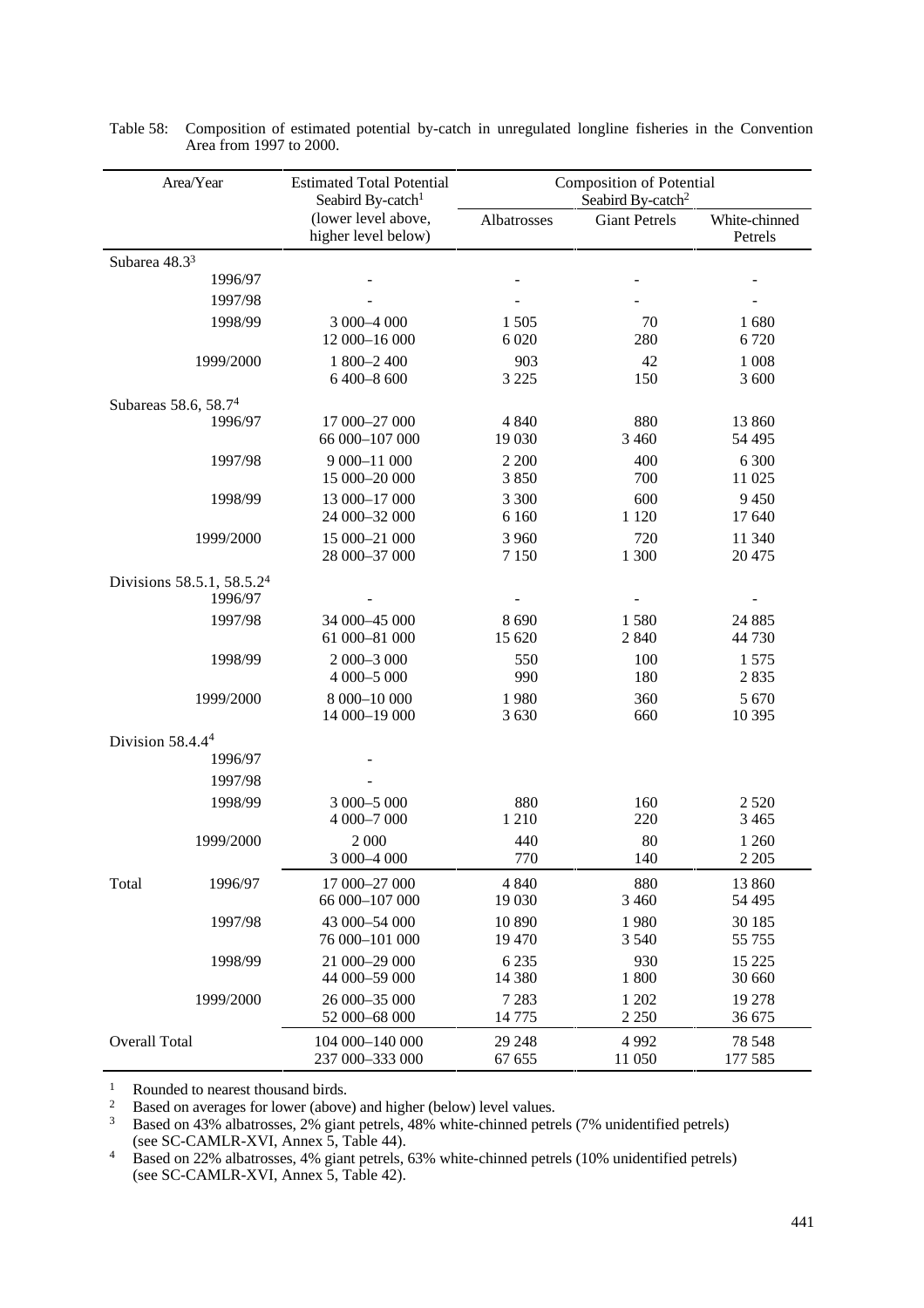| Area   | <b>Risk</b><br>Scale | <b>IMALF Risk Assessment</b>                                                                                                                                                                                                                                                    | <b>Notes</b>                                                                                                                                                                                                                                                                                                                                                                                                                                                                                                                  |
|--------|----------------------|---------------------------------------------------------------------------------------------------------------------------------------------------------------------------------------------------------------------------------------------------------------------------------|-------------------------------------------------------------------------------------------------------------------------------------------------------------------------------------------------------------------------------------------------------------------------------------------------------------------------------------------------------------------------------------------------------------------------------------------------------------------------------------------------------------------------------|
| 48.1   | 3                    | Average risk:<br>Prohibit longline fishing during the breeding season of<br>black-browed and grey-headed albatrosses, southern giant<br>petrel and white-chinned petrel (i.e. September to April).<br>Maintain all elements of Conservation Measure 29/XVI.                     | • Argentina (CCAMLR-XIX/12) proposes to fish from 1 December to 30 November.<br>This will substantially overlap the recommended season closure.<br>• Directed fishing for finfish in this subarea is currently prohibited under Conservation<br>Measure 72/XVII.                                                                                                                                                                                                                                                              |
| 48.2   | 2                    | Average-to-low risk:<br>Avoid longline fishing during the breeding season of<br>southern giant petrel (October to March).<br>Maintain all elements of Conservation Measure 29/XVI.                                                                                              | • Argentina (CCAMLR-XIX/12) proposes to fish from 1 December to 30 November.<br>This will substantially overlap the recommended season closure.<br>• Directed fishing for finfish in this subarea is currently prohibited under Conservation<br>Measure 73/XVII.                                                                                                                                                                                                                                                              |
| 48.6   | 2                    | Average to low risk (southern part of area (south of c. 55°S)<br>of low risk):<br>No obvious need for restriction of longline fishing season.<br>Apply Conservation Measure 29/XVI as a seabird by-catch<br>precautionary measure.                                              | Argentina (CCAMLR-XIX/12) proposes to fish from 1 March to 31 August north of<br>60°S and from 15 February to 15 October south of 60°S. This does not conflict with<br>advice provided.<br>• Brazil (CCAMLR-XIX/5) – proposal does not conflict with advice provided. Fishing<br>season to be as established at CCAMLR-XIX.<br>South Africa (CCAMLR-XIX/6) – proposal does not conflict with advice provided.<br>Fishing season to be as established at CCAMLR-XIX.<br>• Conservation Measure 184/XVIII applied in 1999/2000. |
| 58.4.1 | 3                    | Average risk:<br>No specific advice on restriction of fishing season.<br>Apply all elements of Conservation Measure 29/XVI.<br>Much of the risk to seabirds in this area arises in the region<br>of the BANZARE Rise in the west of the region, adjacent<br>to Division 58.4.3. | • Argentina (CCAMLR-XIX/12) proposes to fish from 1 December to 30 November.<br>This does not conflict with advice provided.                                                                                                                                                                                                                                                                                                                                                                                                  |
| 58.4.2 | 2                    | Average-to-low risk:<br>Prohibit longline fishing during the breeding season of<br>giant petrels (October to March).<br>Maintain all elements of Conservation Measure 29/XVI.                                                                                                   | • Argentina (CCAMLR-XIX/12) proposes to fish from 1 December to 30 November.<br>This will substantially overlap the recommended season closure.                                                                                                                                                                                                                                                                                                                                                                               |

Table 59: Summary of IMALF risk level and assessment in relation to proposed new and exploratory longline fisheries in 2000/01.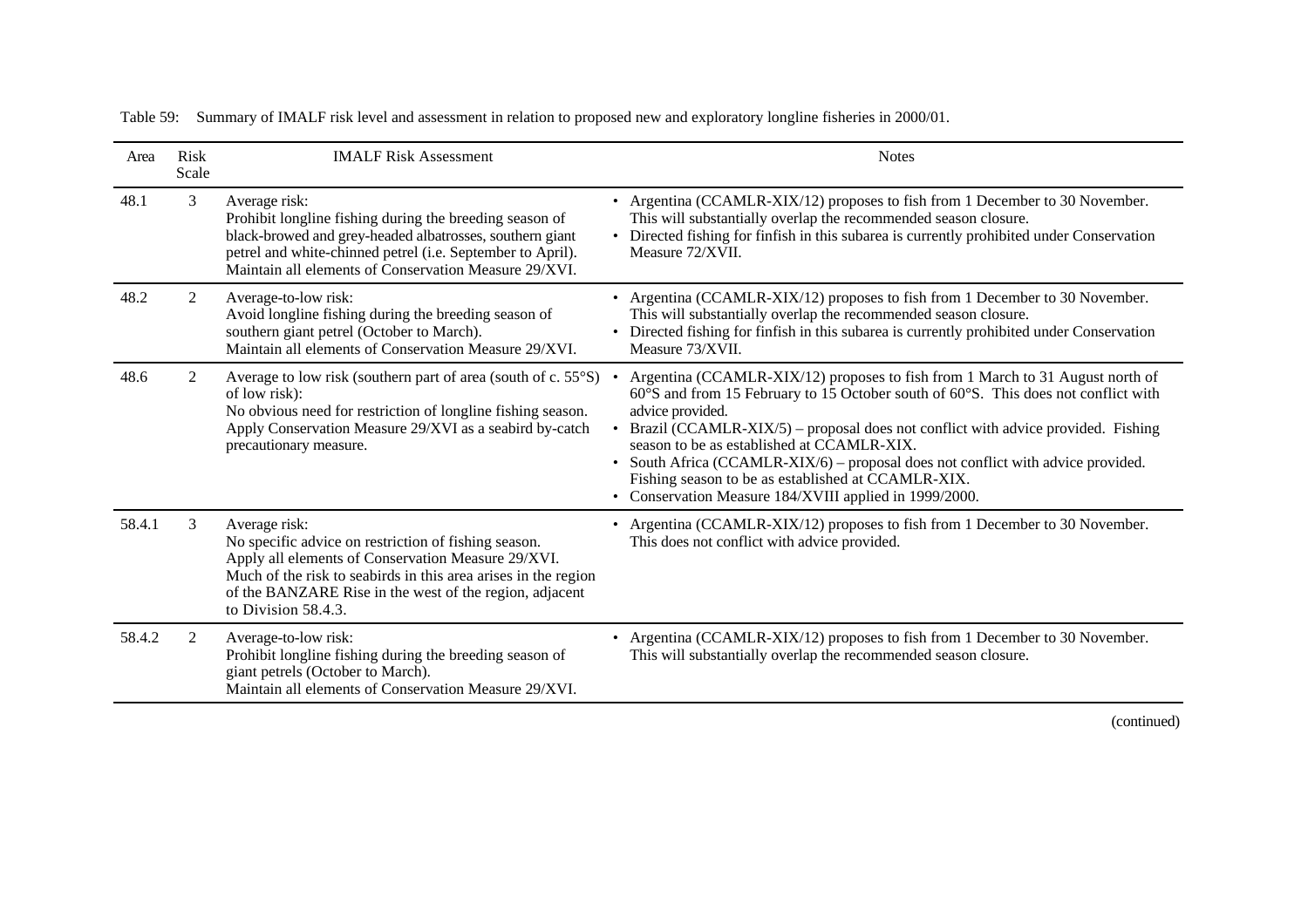Table 59 (continued)

| Area   | Risk<br>Scale  | <b>IMALF Risk Assessment</b>                                                                                                                                                                                       | <b>Notes</b>                                                                                                                                                                                                                                                                                                                                                                                                                                                                                                                                                                                                                                                                                                                                                                                                      |
|--------|----------------|--------------------------------------------------------------------------------------------------------------------------------------------------------------------------------------------------------------------|-------------------------------------------------------------------------------------------------------------------------------------------------------------------------------------------------------------------------------------------------------------------------------------------------------------------------------------------------------------------------------------------------------------------------------------------------------------------------------------------------------------------------------------------------------------------------------------------------------------------------------------------------------------------------------------------------------------------------------------------------------------------------------------------------------------------|
| 58.4.3 | 3              | Average risk:<br>Prohibit longline fishing during the breeding season of<br>albatrosses, giant petrels and white-chinned petrels<br>(September to April).<br>Maintain all elements of Conservation Measure 29/XVI. | • Argentina (CCAMLR-XIX/12) proposes to fish from 1 May to 31 August. This does<br>not conflict with advice provided.<br>• France (CCAMLR-XIX/13) – fishing season not specified.<br>• Conservation Measure 187/XVIII applied in 1999/2000.                                                                                                                                                                                                                                                                                                                                                                                                                                                                                                                                                                       |
| 58.4.4 | 3              | Average risk:<br>Prohibit longline fishing during the main breeding season<br>of albatrosses and petrels (September to April).<br>Maintain all elements of Conservation Measure 29/XVI.                            | • Argentina (CCAMLR-XIX/12) proposes to fish from 1 May to 31 August. This does<br>not conflict with advice provided.<br>• Brazil (CCAMLR-XIX/5) – proposal does not conflict with advice provide. Fishing<br>season to be as established at CCAMLR-XIX.<br>• France (CCAMLR-XIX/13) – fishing season not specified.<br>• South Africa (CCAMLR-XIX/6) – proposal does not conflict with advice provided.<br>Fishing season to be as established at CCAMLR-XIX.<br>• Ukraine (CCAMLR-XIX/7) proposes to fish from 1 May to 31 August. This does not<br>conflict with advice provided.<br>• Uruguay (CCAMLR-XIX/15) proposes to fish from 1 May to 31 August and comply<br>with Conservation Measure 29/XVI. This does not conflict with advice provided.<br>• Conservation Measure 188/XVIII applied in 1999/2000. |
| 58.5.1 | 5              | High risk:<br>Prohibit longline fishing during the main albatross and<br>petrel breeding season (i.e. September to April).<br>Ensure strict compliance with Conservation<br>Measure 29/XVI.                        | • Argentina (CCAMLR-XIX/12) proposes to fish from 1 December to 30 November.<br>This will substantially overlap the recommended season closure.<br>• Brazil (CCAMLR-XIX/5) – proposal does not conflict with advice provided. Fishing<br>season to be as established at CCAMLR-XIX.<br>• France (CCAMLR-XIX/13) – fishing season not specified.<br>• Fishing for <i>Dissostichus</i> outside EEZs in this division was adjudged unlikely to be<br>viable due to the small amount of fishable ground (SC-CAMLR-XVIII, paragraph 9.50;<br>CCAMLR-XVIII, paragraph 7.23(ii)).                                                                                                                                                                                                                                        |
| 58.5.2 | $\overline{4}$ | Average-to-high risk:<br>Prohibit longline fishing within the breeding season of the<br>main albatross and petrel species (September to April).<br>Ensure strict compliance with Conservation<br>Measure 29/XVI.   | • Brazil (CCAMLR-XIX/5) – proposal does not conflict with advice provided. Fishing<br>season to be as established at CCAMLR-XIX.<br>• France (CCAMLR-XIX/13) – fishing season not specified.<br>• Longline fishing is currently prohibited within the EEZ around Heard/McDonald Islands.<br>• Fishing for <i>Dissostichus</i> outside EEZs in this division was adjudged unlikely to be<br>viable due to the small amount of fishable ground (SC-CAMLR-XVIII, paragraph 9.50;<br>CCAMLR-XVIII, paragraph 7.23(ii)).                                                                                                                                                                                                                                                                                               |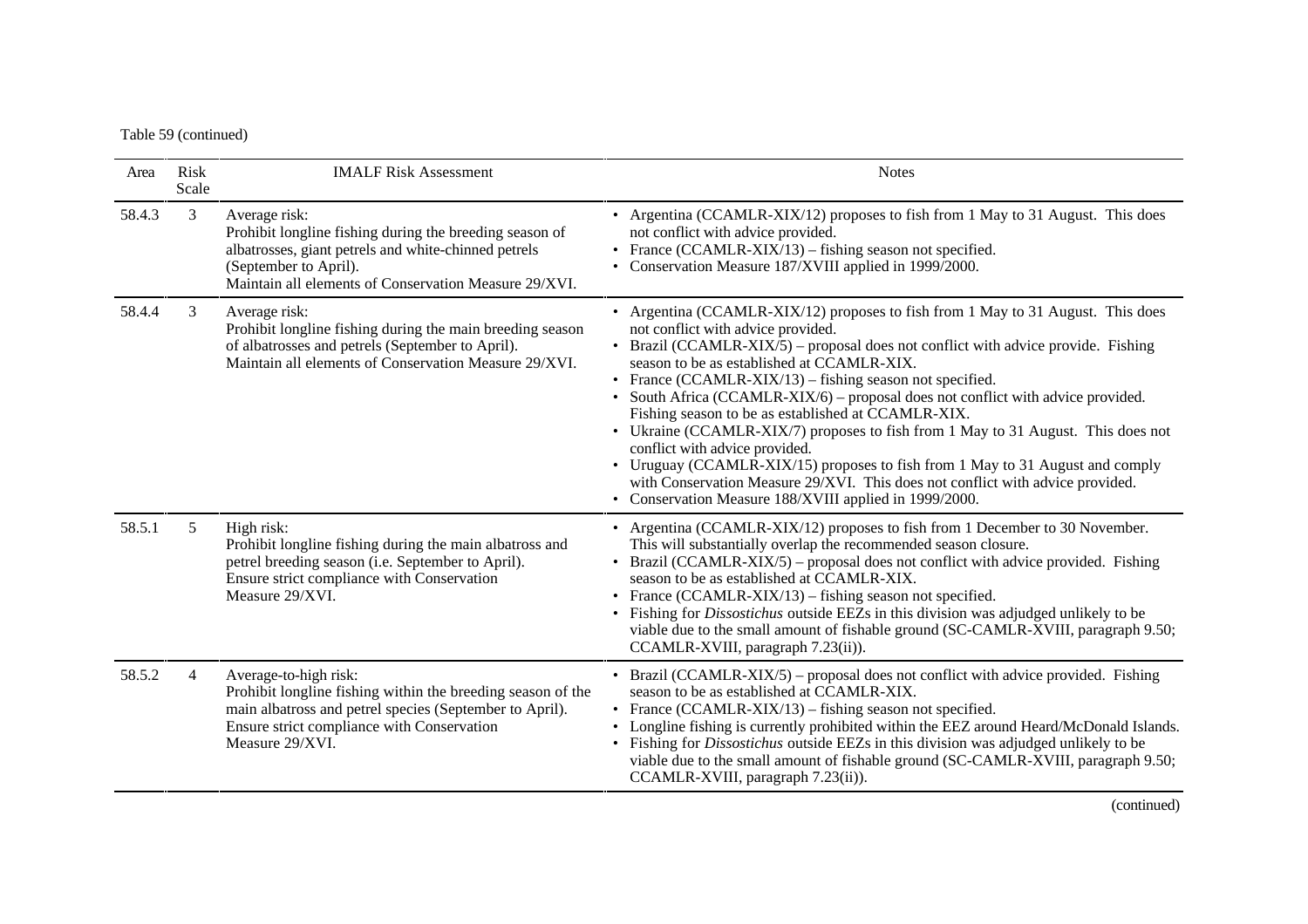## Table 59 (continued)

| Area | <b>Risk</b><br>Scale | <b>IMALF Risk Assessment</b>                                                                                                                                                                                                                                                                    | <b>Notes</b>                                                                                                                                                                                                                                                                                                                                                                                                                                                                                                                                                                                                                                                                                                                                                                                                                                                                                                                                                                                                                                                                                                                                                                                                                                                                                                                                                                                                                                                                                                                    |
|------|----------------------|-------------------------------------------------------------------------------------------------------------------------------------------------------------------------------------------------------------------------------------------------------------------------------------------------|---------------------------------------------------------------------------------------------------------------------------------------------------------------------------------------------------------------------------------------------------------------------------------------------------------------------------------------------------------------------------------------------------------------------------------------------------------------------------------------------------------------------------------------------------------------------------------------------------------------------------------------------------------------------------------------------------------------------------------------------------------------------------------------------------------------------------------------------------------------------------------------------------------------------------------------------------------------------------------------------------------------------------------------------------------------------------------------------------------------------------------------------------------------------------------------------------------------------------------------------------------------------------------------------------------------------------------------------------------------------------------------------------------------------------------------------------------------------------------------------------------------------------------|
| 58.6 | 5                    | High risk:<br>Prohibit longline fishing during the main albatross<br>and petrel breeding season (i.e. September to April).<br>Ensure strict compliance with Conservation<br>Measure 29/XVI.                                                                                                     | • Argentina (CCAMLR-XIX/12) proposes to fish from 1 May to 31 August. This does<br>not conflict with advice provided.<br>• France (CCAMLR-XIX $/13$ ) – fishing season not specified.<br>• South Africa (CCAMLR-XIX/6) – proposal does not conflict with advice provided.<br>Fishing season to be as established at CCAMLR-XIX.<br>• Conservation Measure 189/XVIII applied in 1999/2000.                                                                                                                                                                                                                                                                                                                                                                                                                                                                                                                                                                                                                                                                                                                                                                                                                                                                                                                                                                                                                                                                                                                                       |
| 58.7 | 5                    | High risk:<br>Prohibit longline fishing during the main albatross<br>and petrel breeding season (September to April).<br>Ensure strict compliance with Conservation<br>Measure 29/XVI.                                                                                                          | • France (CCAMLR-XIX/13) – fishing season not specified.<br>• Directed fishing for <i>Dissostichus eleginoides</i> in this subarea is currently prohibited under<br>Conservation Measure 160/XVII.                                                                                                                                                                                                                                                                                                                                                                                                                                                                                                                                                                                                                                                                                                                                                                                                                                                                                                                                                                                                                                                                                                                                                                                                                                                                                                                              |
| 88.1 | 3                    | Average risk overall. Average risk in northern sector<br>(D. eleginoides fishery), average to low risk in southern<br>sector (D. mawsoni fishery):<br>Longline fishing season limits of uncertain advantage.<br>The provisions of Conservation Measure 29/XVI should<br>be strictly adhered to. | • Argentina (CCAMLR-XIX/12) proposes to fish from 1 December to 31 August and<br>comply with Conservation Measure 29/XVI. This does not conflict with advice<br>provided.<br>• New Zealand (CCAMLR-XIX/17) proposes to fish from 1 December to 31 May, and<br>similarly in the 2001/02 season subject to CCAMLR-XX. Intends to comply with<br>Conservation Measure 29/XVI. Proposes that prohibition on fishing within 10 n miles<br>of Balleny Is, enacted in Conservation Measure 190/XVIII, paragraph 8, should be<br>extended to 50 n miles. Proposes that elsewhere in Subarea 88.1 fishing be prohibited<br>within 10 n miles of coastlines.<br>• New Zealand intends to conduct line-weighting experiments, a condition for an<br>exemption from the application of paragraph 3 (night setting) of Conservation<br>Measure 29/XVI in 1999.<br>• South Africa (CCAMLR-XIX/6) – proposal does not conflict with advice provided.<br>Fishing season to be as established at CCAMLR-XIX. Intends to comply with<br>Conservation Measure 29/XVI, taking into consideration paragraph 9.40 of<br>CCAMLR-XVIII, which defines a fishing season in this subarea from 1 December<br>to 31 August, and gives exemption from the application of paragraph 3 of<br>Conservation Measure 29/XVI.<br>• Uruguay (CCAMLR-XIX/15) proposes to fish from 1 December to 31 August and<br>comply with Conservation Measure 29/XVI. This does not conflict with advice<br>provided.<br>• Conservation Measure 190/XVIII applied in 1999/2000. |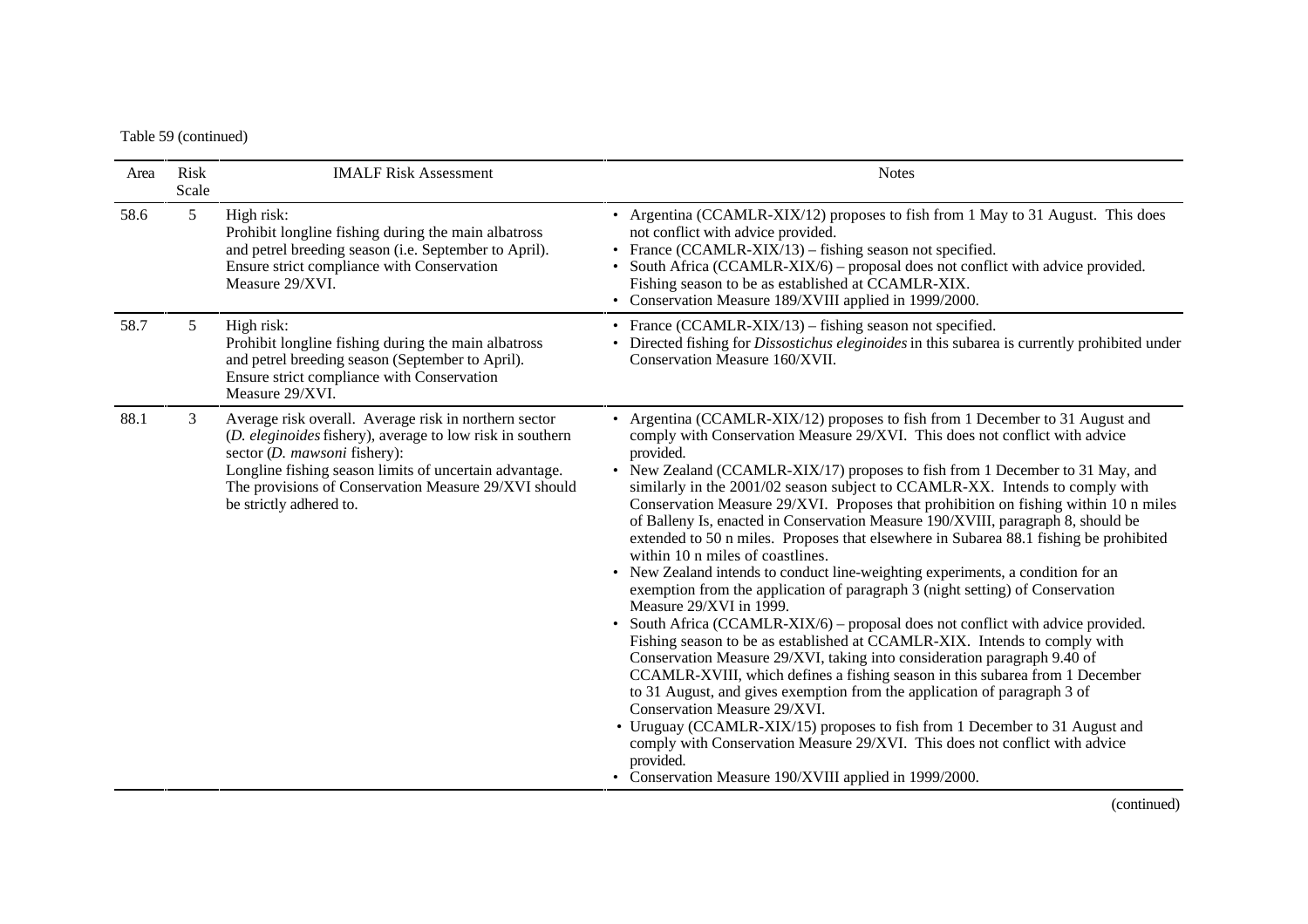#### Table 59 (continued)

| Area | <b>Risk</b><br>Scale | <b>IMALF Risk Assessment</b>                                                                                                                                                                           | <b>Notes</b>                                                                                                                                                                                                                                                                                                                                                                                                                                                                                             |
|------|----------------------|--------------------------------------------------------------------------------------------------------------------------------------------------------------------------------------------------------|----------------------------------------------------------------------------------------------------------------------------------------------------------------------------------------------------------------------------------------------------------------------------------------------------------------------------------------------------------------------------------------------------------------------------------------------------------------------------------------------------------|
| 88.2 |                      | Low risk:<br>No obvious need for restriction of longline fishing season.<br>Apply Conservation Measure 29/XVI as a seabird by-catch<br>precautionary measure.                                          | • Argentina (CCAMLR-XIX/12) proposes to fish from 15 December to 31 August. This<br>does not conflict with advice provided.<br>South Africa (CCAMLR-XIX/6) - proposal does not conflict with advice provided.<br>Fishing season to be as established at CCAMLR-XIX.<br>• Uruguay (CCAMLR-XIX/15) proposes to fish from 1 December to 31 August and<br>comply with Conservation Measure 29/XVI. This does not conflict with advice<br>provided.<br>• Conservation Measure 191/XVIII applied in 1999/2000. |
| 88.3 |                      | Low risk:<br>Restrictions on timing of longline fishery probably<br>inappropriate.<br>Apply Conservation Measure 29/XVI, at least until further<br>data on seabird-fishery interactions are available. | • Argentina (CCAMLR-XIX/12) proposes to fish from 1 December to 31 August. This<br>does not conflict with advice provided.<br>Uruguay (CCAMLR-XIX/15) proposes to fish from 1 December to 31 August and<br>comply with Conservation Measure 29/XVI. This does not conflict with advice<br>provided.                                                                                                                                                                                                      |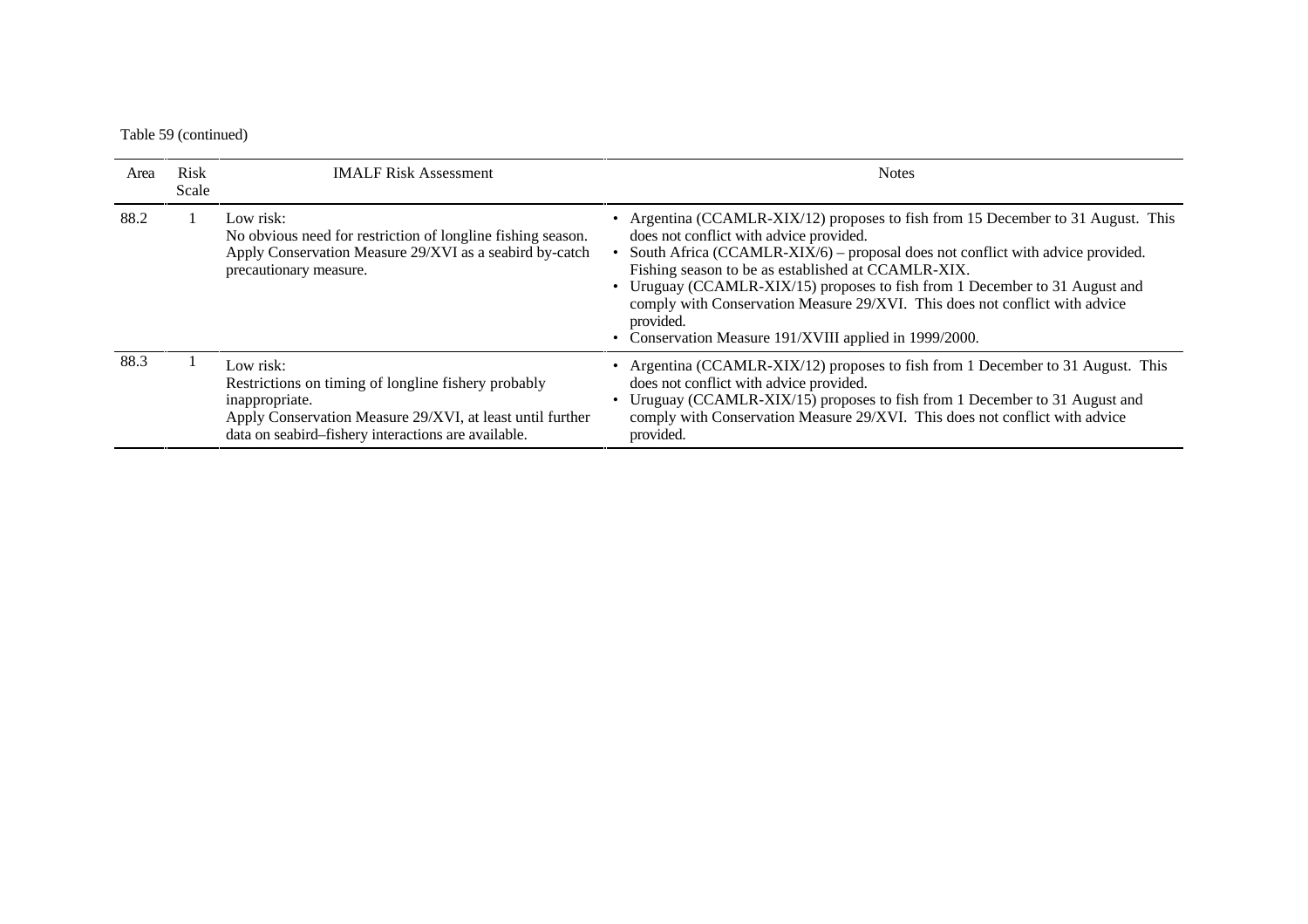Table 60: Marine mammal incidental mortality and interactions with fishing operations reported by observers during the 1999/2000 season. Nationality: AUS – Australia, CHL – Chile, ESP – Spain, GBR – United Kingdom, KOR – Republic of Korea, NZL – New Zealand, RUS – Russia, URY – Uruguay, ZAF – South Africa; Y – yes, N – No, DLP – dolphin, KIW – killer whale, SEA – Antarctic fur seal, SPW – sperm whale.

| <b>Vessel Name</b><br>(Nationality) | Dates of Trip    | Observation<br>Reported | Mammal<br>Killed | (Species)<br>Entangled | Fish Loss Observed<br>(Species) |
|-------------------------------------|------------------|-------------------------|------------------|------------------------|---------------------------------|
| Subarea 48.3                        |                  |                         |                  |                        |                                 |
| Argos Georgia (GBR)                 | 18/5-28/7/00     | Y                       | N                | N                      | Y(KIW)                          |
| Argos Helena (GBR)                  | $1/5 - 27/700$   | $\mathbf Y$             | $\mathbf N$      | ${\bf N}$              | Y (KIW, SPW)                    |
| Betanzos (CHL)                      | $10/12 - 2/2/00$ | Y                       | Y (SEA)          | ${\bf N}$              | N                               |
| Faro de Hercules (CHL)              | 18/5-27/7/00     | Y                       | $\mathbf N$      | N                      | Y(KIW)                          |
| Ibsa Quinto (ESP)                   | 23/4-25/7/00     | Y                       | $\mathbf N$      | ${\bf N}$              | Y(KIW)                          |
| Illa de Rua (URY)                   | 18/4-25/7/00     | $\mathbf Y$             | ${\bf N}$        | $\mathbf N$            | Y (KIW, SEA)                    |
| Isla Camila (CHL)                   | 15/4-22/7/00     | Y                       | $\mathbf N$      | N                      | Y (KIW, SEA)                    |
| Isla Gorriti (URY)                  | 18/4-25/7/00     | $\mathbf Y$             | $\mathbf N$      | N                      | Y (KIW, SEA)                    |
| Isla Santa Clara (CHL)              | 12/4-27/7/00     | Y                       | $\mathbf N$      | N                      | Y(KIW)                          |
| Isla Sofía (CHL)                    | 20/6-28/7/00     | Y                       | $\mathbf N$      | N                      | N                               |
| Jacqueline (GBR)                    | 30/4-25/7/00     | Y                       | N                | N                      | Y(KIW)                          |
| Koryo Maru 11 (ZAF)                 | $1/5 - 21/7/00$  | $\mathbf Y$             | ${\bf N}$        | N                      | Y(KIW)                          |
| $Lyn$ (GBR)                         | 24/4-25/7/00     | $\mathbf Y$             | ${\bf N}$        | N                      | N                               |
| Magallanes III (CHL)                | 23/4-9/5/00      | Y                       | $\mathbf N$      | N                      | N                               |
| Magallanes III (CHL)                | $3/7 - 5/8/00$   | Y                       | ${\bf N}$        | N                      | N                               |
| No. 1 Moresko (KOR)                 | 26/4-25/7/00     | Y                       | ${\bf N}$        | N                      | Y (SEA)                         |
| $RK-I$ (UKR)                        | 25/4-24/7/00     | Y                       | ${\bf N}$        | N                      | Y(KIW)                          |
| Tierra del Fuego (CHL)              | $1/5 - 21/700$   | $\mathbf Y$             | N                | ${\bf N}$              | Y (KIW, SEA)                    |
| Zakhar Sorokin (RUS)                | 27/11-22/2/00    | Y                       | Y (SEA)          | N                      | Y                               |
|                                     |                  |                         |                  |                        |                                 |
| Subareas 58.6 and 58.7              |                  |                         |                  |                        |                                 |
| Aquatic Pioneer (ZAF)               | 23/8-5/10/99     | $\mathbf Y$             | N                | N                      | Y                               |
| Aquatic Pioneer (ZAF)               | 9/10-10/12/99    | $\mathbf Y$             | ${\bf N}$        | N                      | Y (KIW, SPW)                    |
| Aquatic Pioneer (ZAF)               | $17/1 - 18/3/00$ | $\mathbf Y$             | ${\bf N}$        | ${\bf N}$              | N                               |
| Aquatic Pioneer (ZAF)               | $29/3 - 11/5/00$ | Y                       | $\mathbf N$      | N                      | Y                               |
| Aquatic Pioneer (ZAF)               | 13/7-8/9/00      | Y                       | N                | N                      | N                               |
| Eldfisk (ZAF)                       | $26/7 - 1/10/99$ | Y                       | ${\bf N}$        | $\mathbf N$            | N                               |
| Eldfisk (ZAF)                       | 8/10-17/12/99    | Y                       | $\mathbf N$      | ${\bf N}$              | Y (KIW, SPW)                    |
| Eldfisk (ZAF)                       | $5/1 - 17/3/00$  | Y                       | Y(SEA)           | $\mathbf N$            | Y (KIW, SPW)                    |
| Eldfisk (ZAF)                       | $23/3 - 2/6/00$  | Y                       | $\mathbf N$      | ${\bf N}$              | Y(KIW)                          |
| Eldfisk (ZAF)                       | $16/6 - 18/8/00$ | $\mathbf Y$             | ${\bf N}$        | $\mathbf N$            | Y (KIW, SPW)                    |
| Koryo Maru 11 (ZAF)                 | 20/8-12/12/99    | Y                       | N                | N                      | Y(KIW)                          |
| Koryo Maru 11 (ZAF)                 | $11/1 - 7/4/00$  | $\mathbf Y$             | $\mathbf N$      | N                      | Y                               |
|                                     |                  |                         |                  |                        |                                 |
| Subarea 88.1                        |                  |                         |                  |                        |                                 |
| Janas (NZL)                         | $3/1 - 24/3/00$  | Y                       | N                | N                      | N                               |
| San Aotea II (NZL)                  | $8/1 - 18/3/00$  | Y                       | ${\bf N}$        | ${\bf N}$              | ${\bf N}$                       |
| Sonrisa (NZL)                       | $21/1 - 7/3/00$  | Y                       | $\mathbf N$      | N                      | ${\bf N}$                       |
|                                     |                  |                         |                  |                        |                                 |
| Division 58.5.2                     |                  |                         |                  |                        |                                 |
| Austral Leader (AUS)                | 20/10-20/12/99   | Y                       | N                | N                      | N                               |
| <b>Austral Leader</b> (AUS)         | $19/4 - 7/6/00$  | Y                       | N                | N                      | N                               |
| Southern Champion (AUS)             | 20/4-27/6/00     | $\mathbf Y$             | N                | N                      | N                               |
| Southern Champion (AUS)             | $31/1 - 3/4/00$  | Y                       | N                | N                      | N                               |
| Southern Champion (AUS)             | $3/12 - 25/1/00$ | Y                       | N                | N                      | N                               |
| Divisions 58.4.1, 58.4.3            |                  |                         |                  |                        |                                 |
| and 58.5.2                          |                  |                         |                  |                        |                                 |
| <b>Austral Leader</b> (AUS)         | $17/2 - 14/4/00$ | Y                       | N                | N                      | N                               |
| Area 48<br>Chiyo Maru No. 5 (JPN)   | $31/1 - 1/3/00$  | Y                       | N                | N                      | N                               |
|                                     |                  |                         |                  |                        |                                 |
| Division 58.4.4                     |                  |                         |                  |                        |                                 |
| Isla Alegranza (CHL)                | 14/7-31/8/00     | Y                       | N                | N                      | Y(KIW)                          |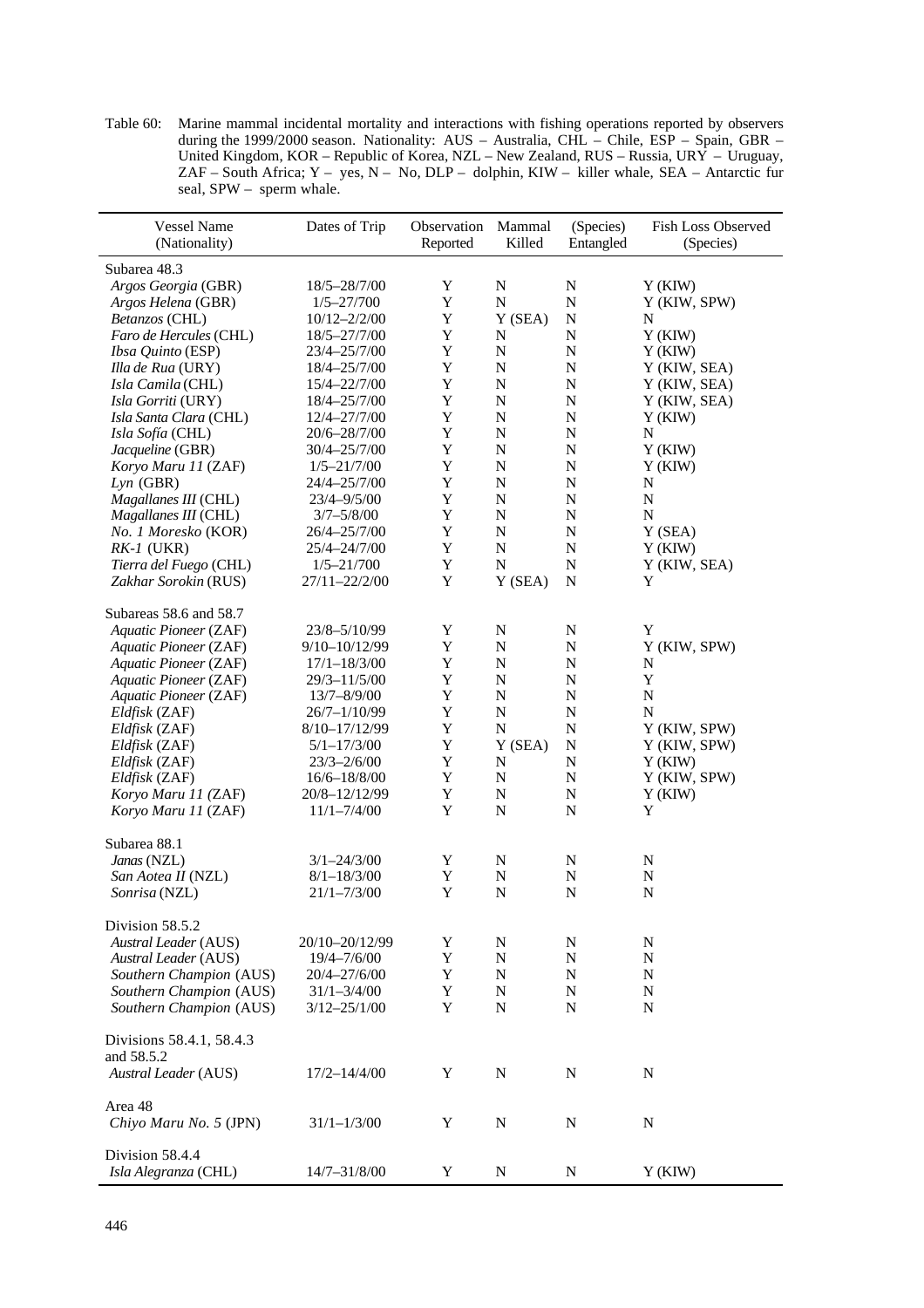

Figure 1: Estimated unreported catches (in tonnes) of *Dissostichus* spp*.* in the CCAMLR Convention Area for split-years 1996/97 to 1999/2000.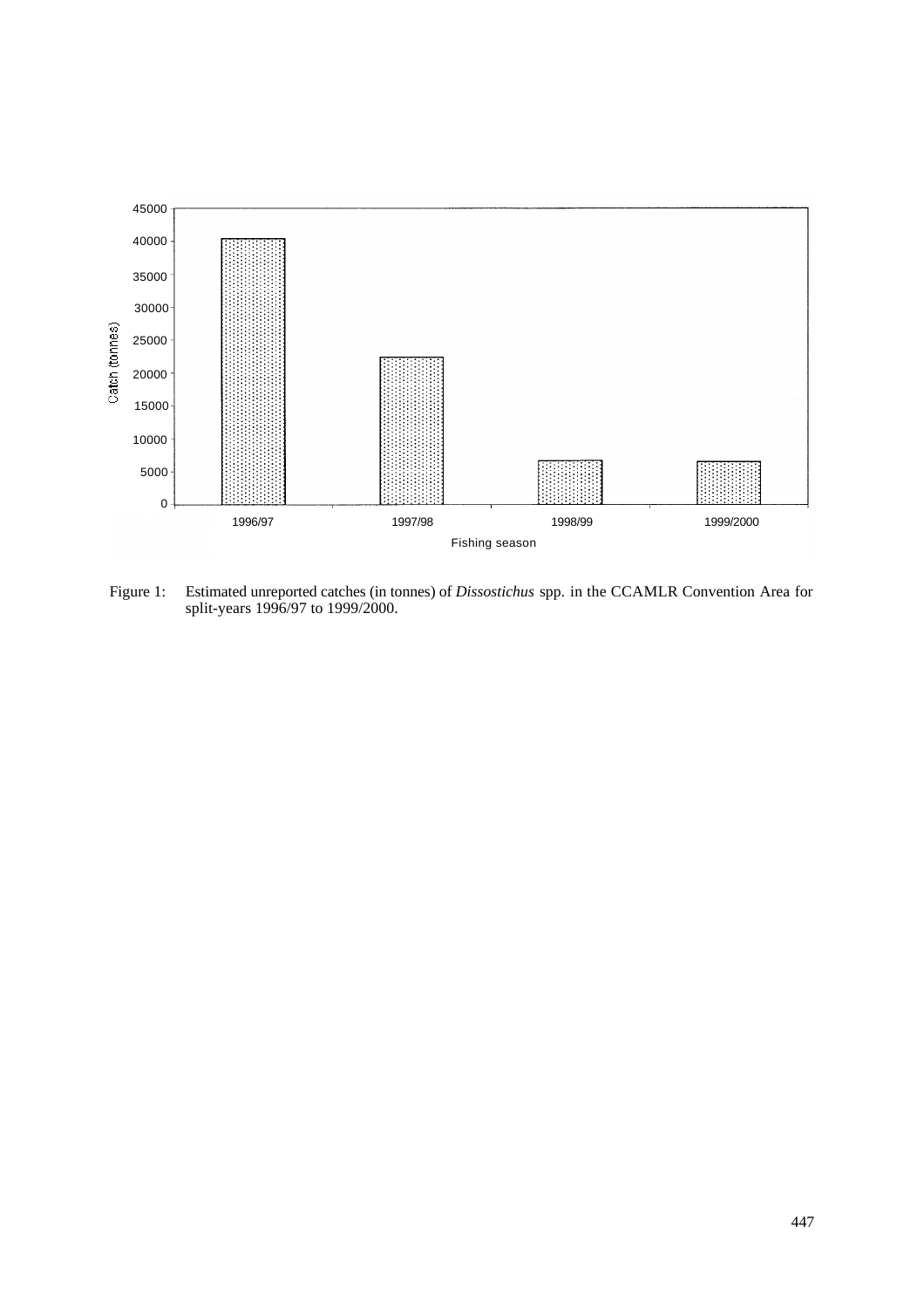

Figure 2: Catch-weighted length frequencies of *Dissostichus mawsoni* by year in the exploratory longline fishery in Subarea 88.1.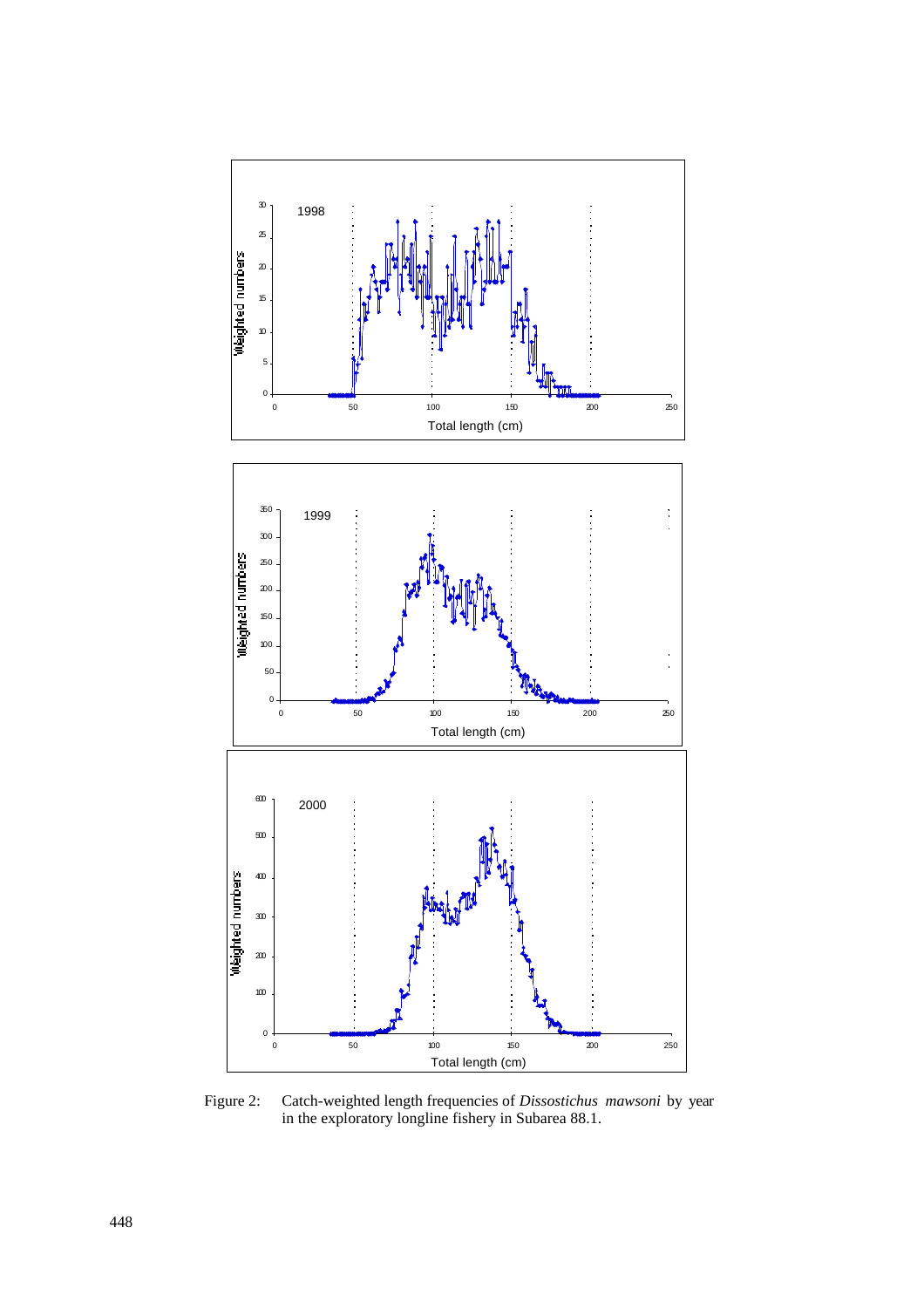

Figure 3: Estimated numbers at age of *Dissostichus mawsoni* by year in the exploratory longline fishery in Subarea 88.1.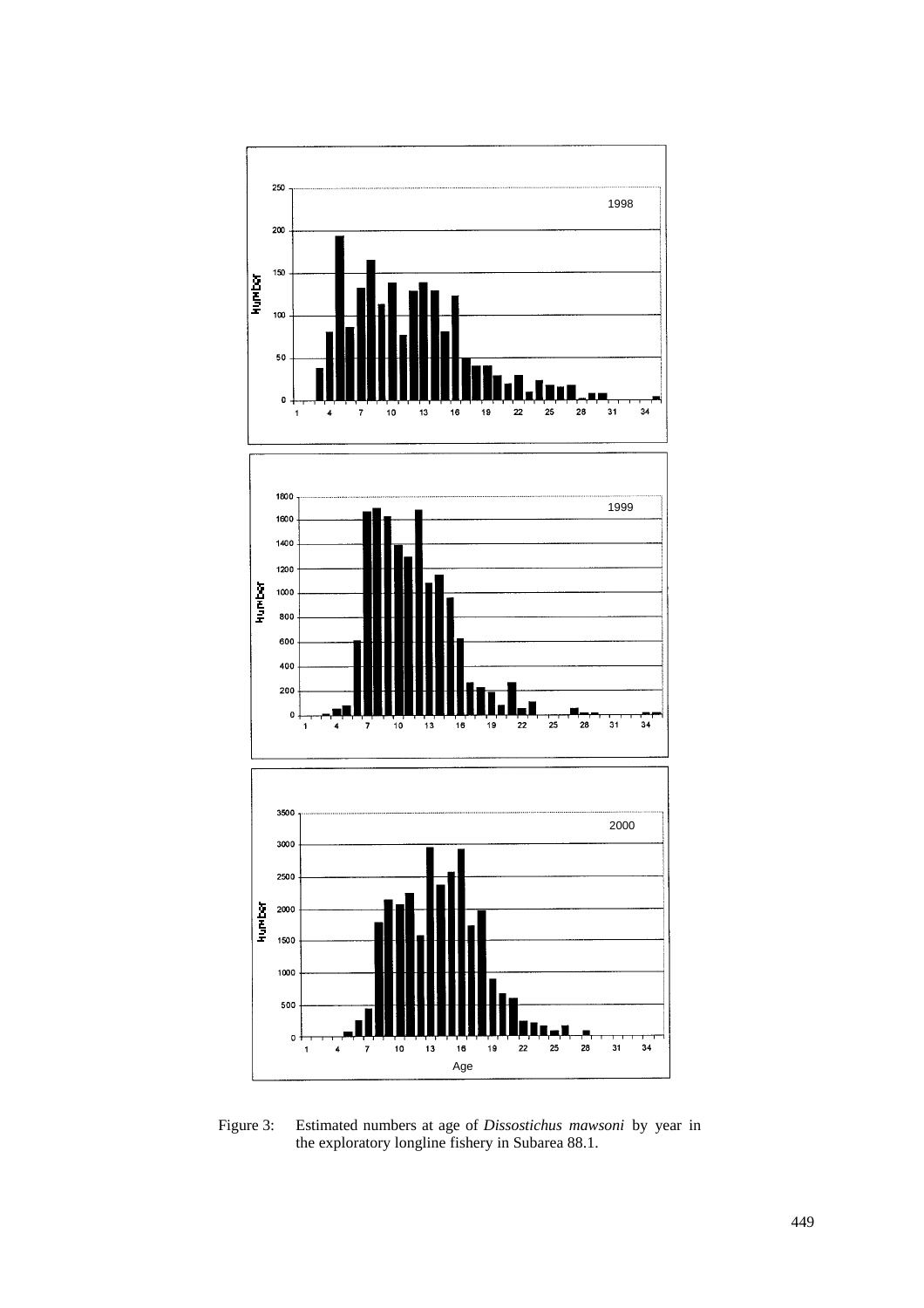

Figure 4: Catch-weighted length frequencies of *D. mawsoni* in the exploratory longline fishery in Subarea 88.1 for 1998–2000.



Figure 5: QQ plot of standardised residuals for the GLM fitted to CPUEs in kg/hook, using a robust GLM with the quasi distribution family and a square root link.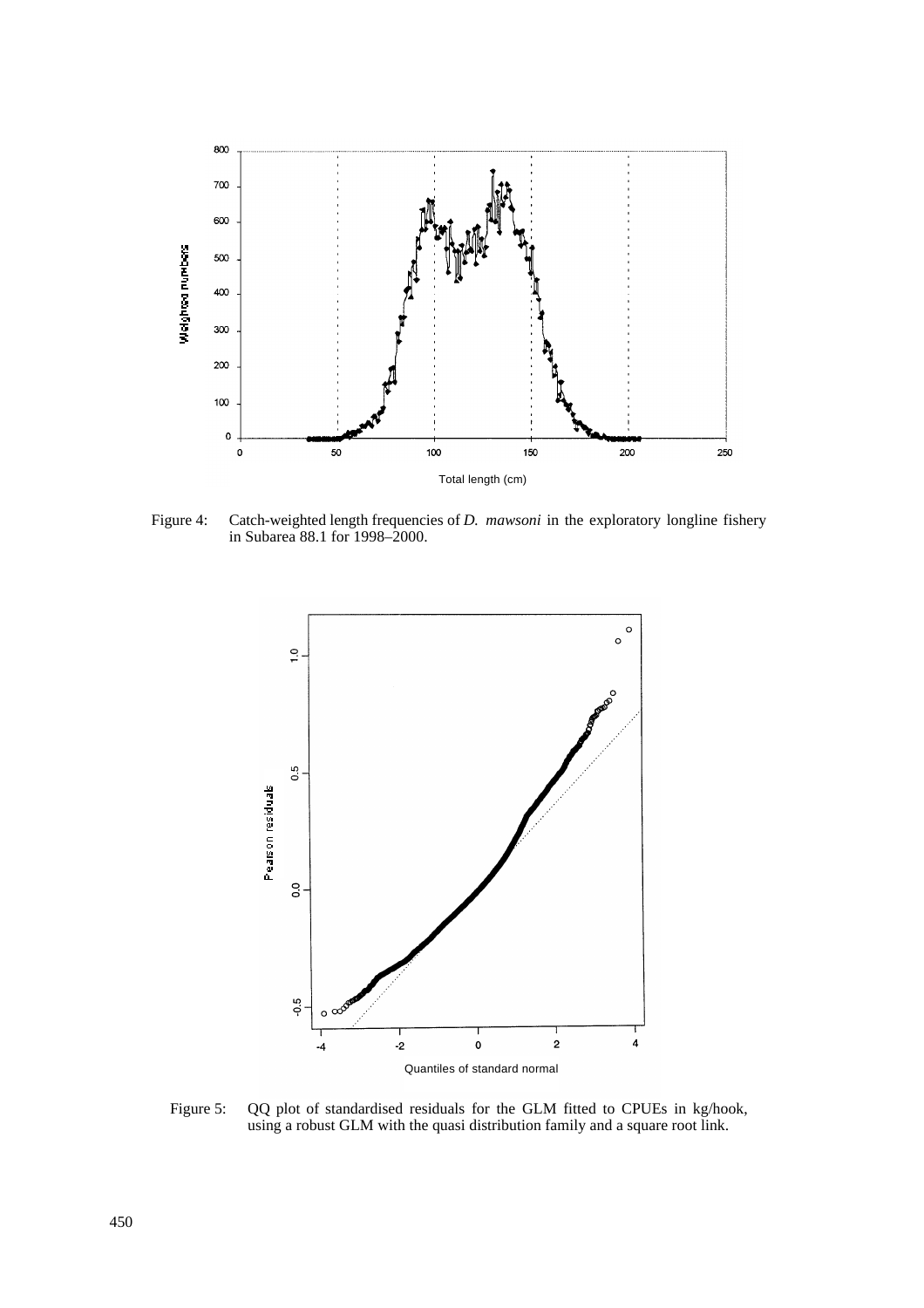

Figure 6: Standardised CPUEs and 95% confidence intervals in kg/hook for Subarea 48.3.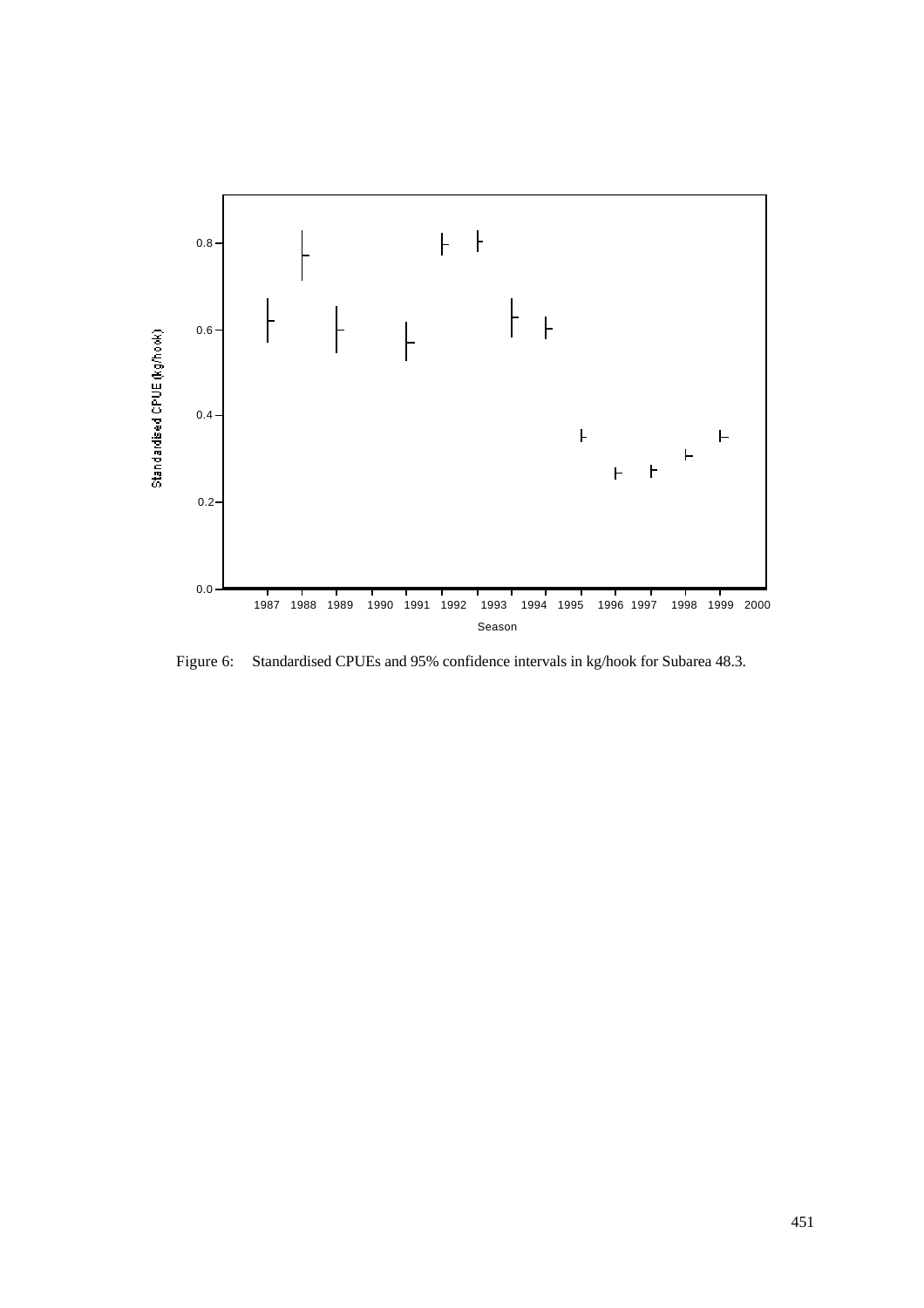



Figure 7: Histograms of depths fished by season in Subarea 48.3.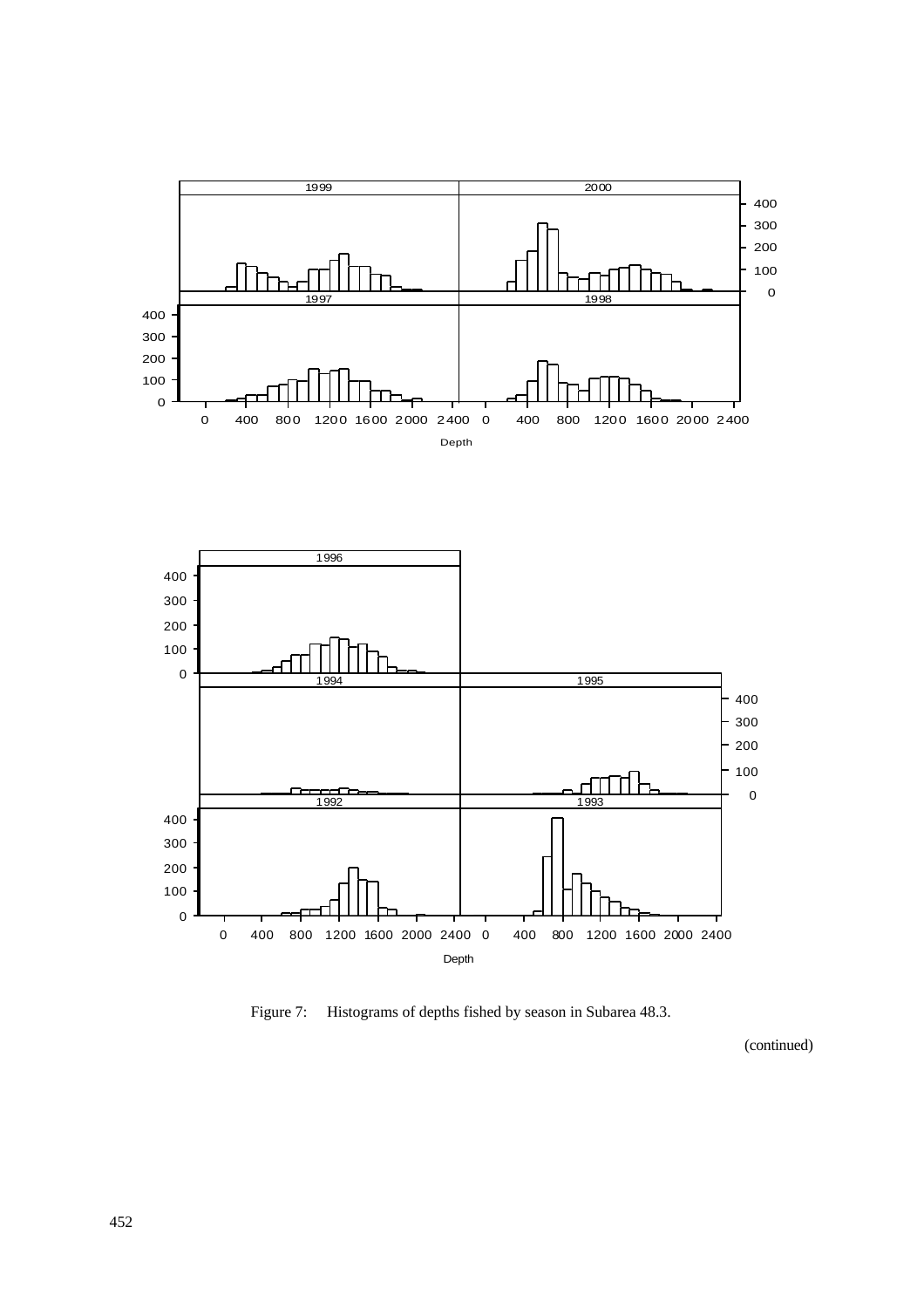

Figure 7 (continued)



Figure 8: Histograms of depths fished during the 1998/99 season by area in Subarea 48.3.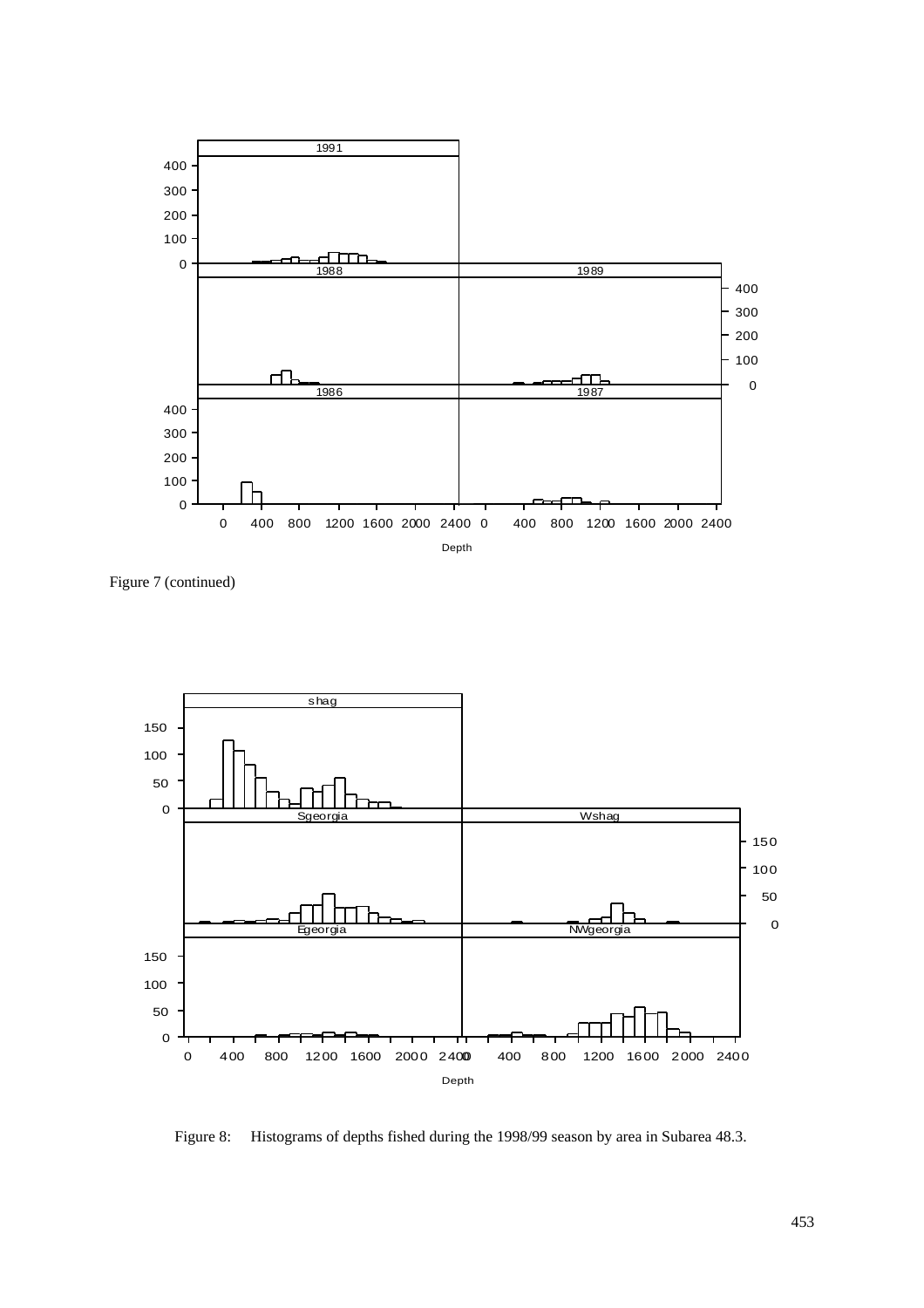

Figure 9: Histograms of depths fished during the 1999/2000 season by area in Subarea 48.3.



Figure 10: Histograms of depths fished during the 1999/2000 season in Subarea 48.3 for different levels of CPUE in kg/hook.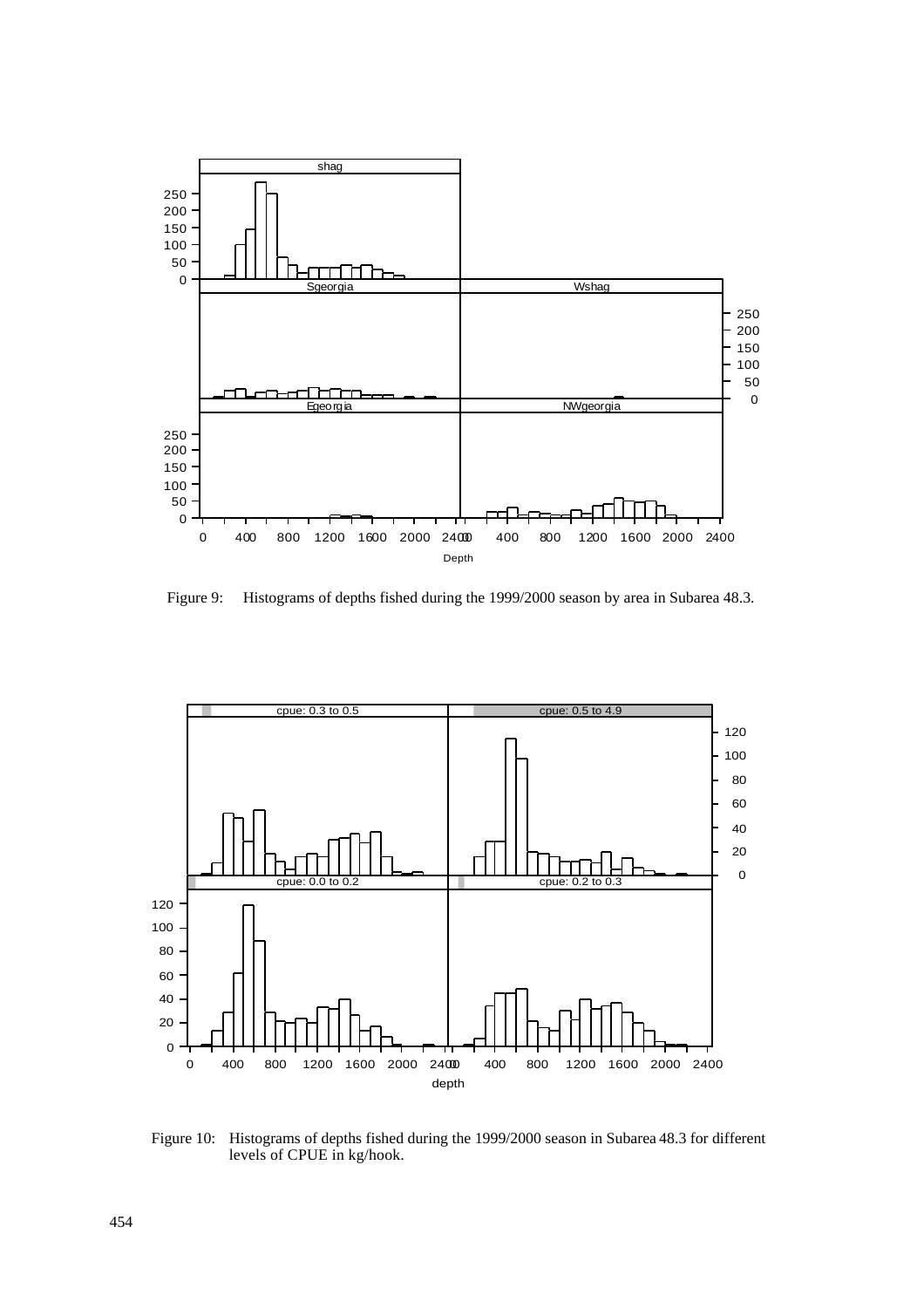

Figure 11: Catch-weighted length frequencies by season for fish taken around South Georgia.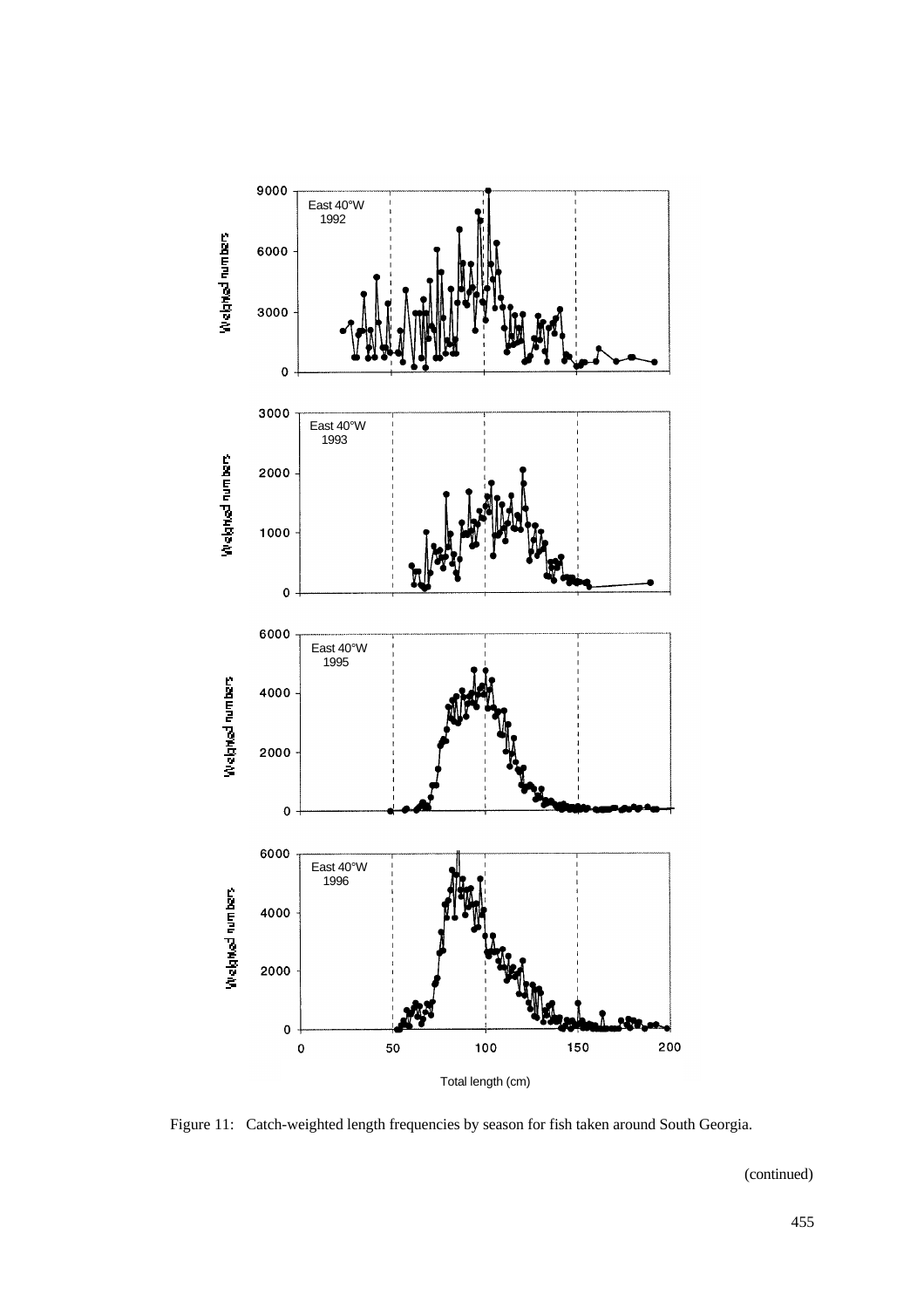

Figure 11 (continued)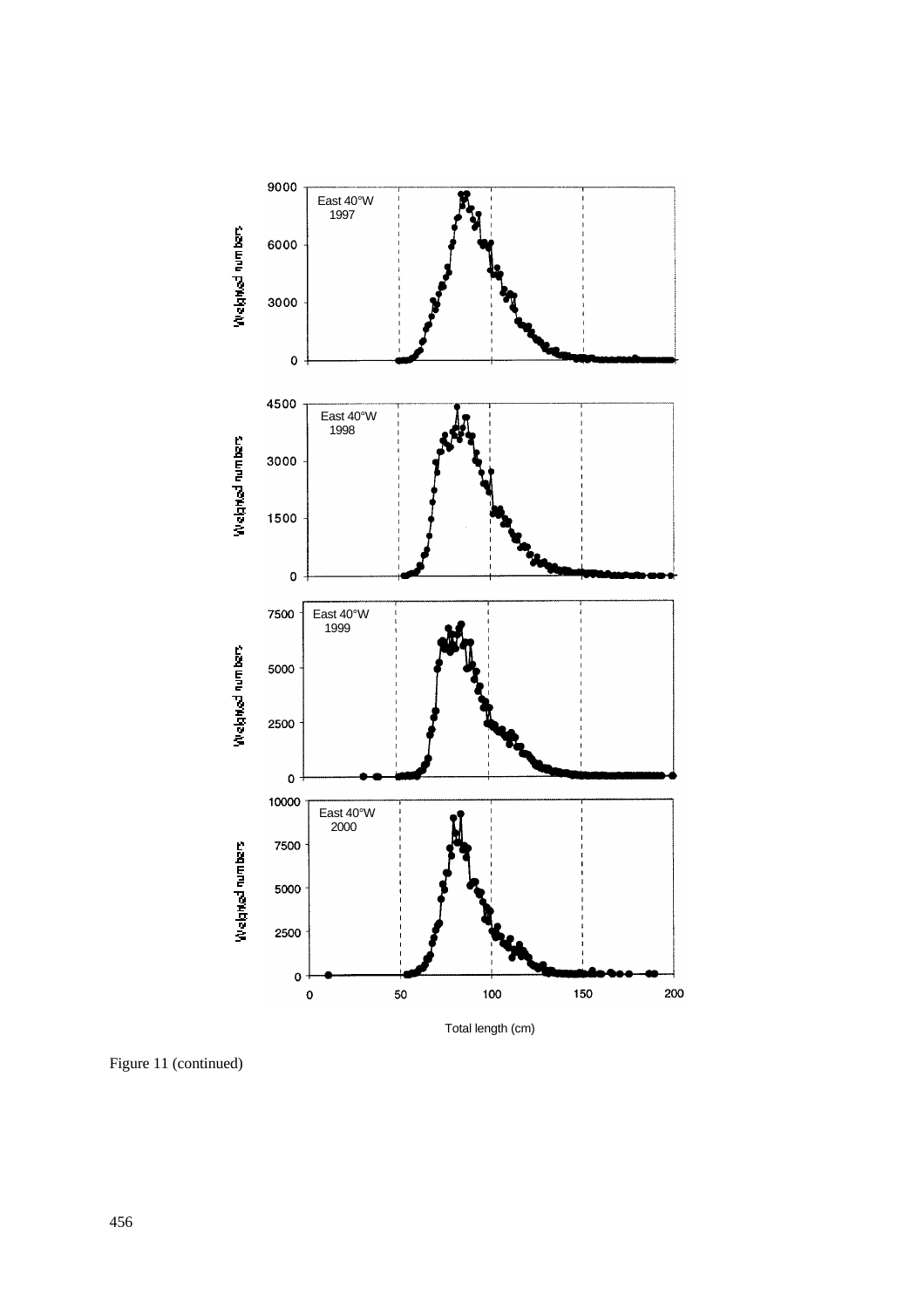

Figure 12: Catch-weighted length frequencies by season for fish taken around Shag Rocks for catches <900 m.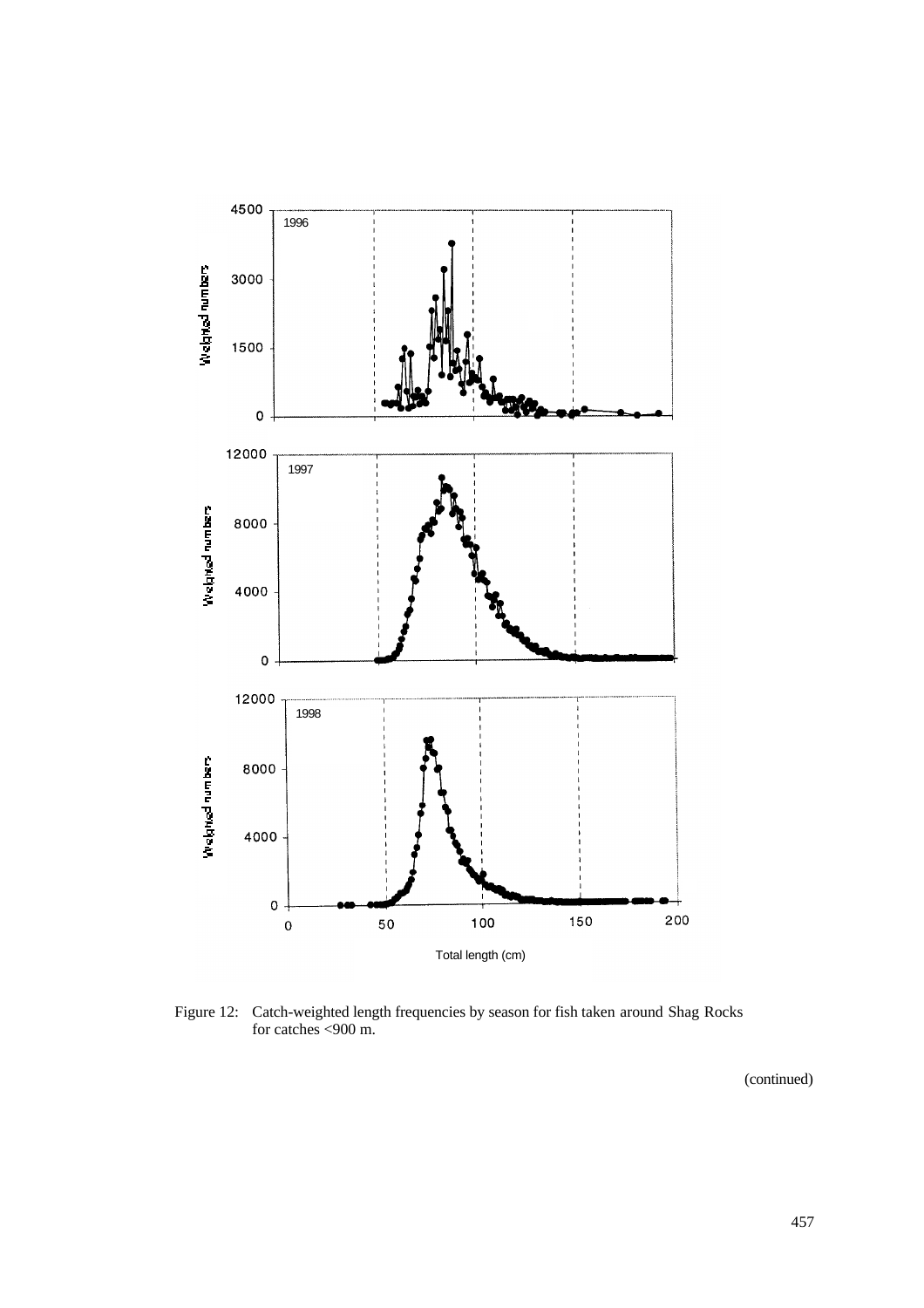

Figure 12 (continued)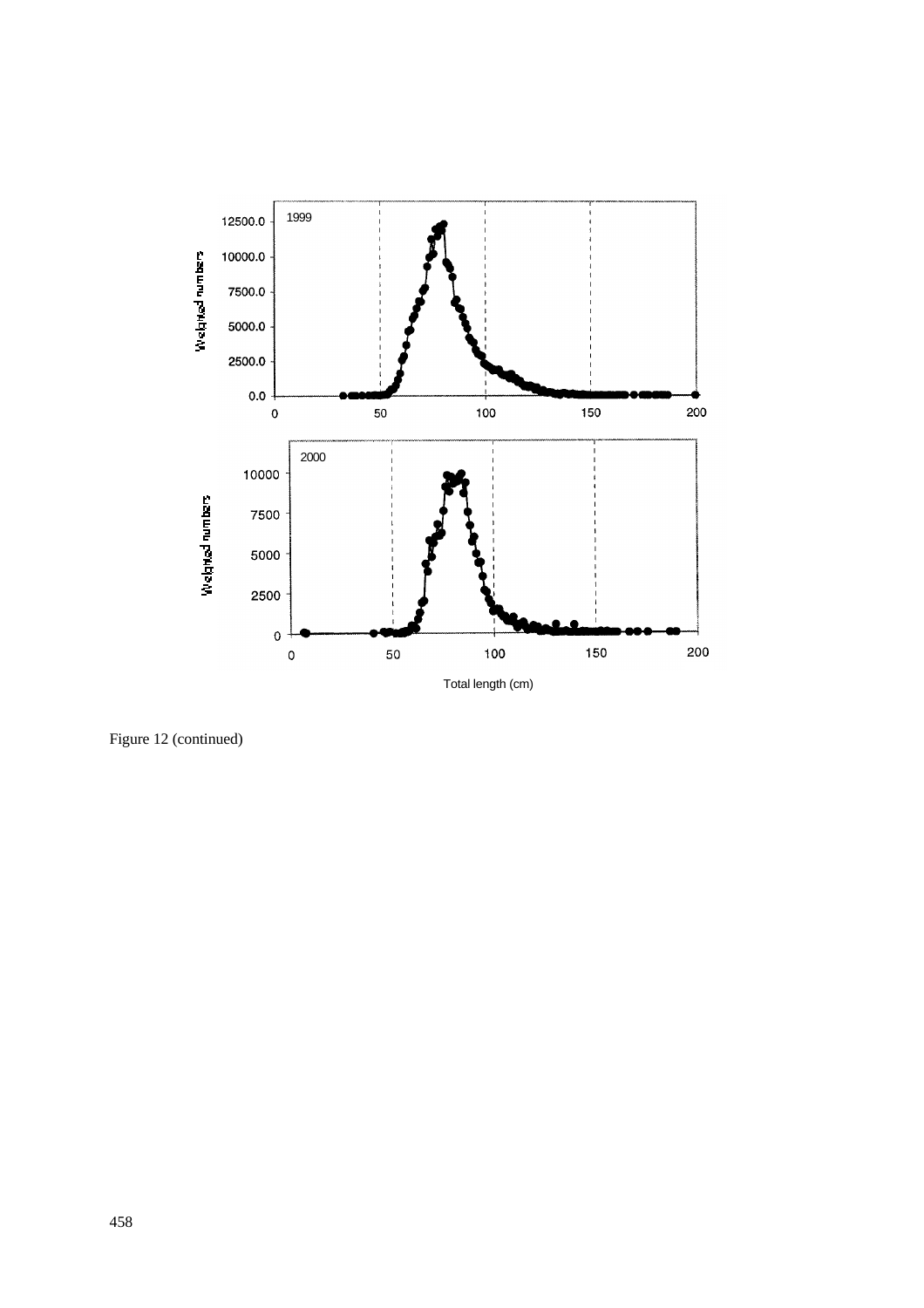

Figure 13: Catch-weighted length frequencies by season for fish taken around Shag Rocks for catches >900 m.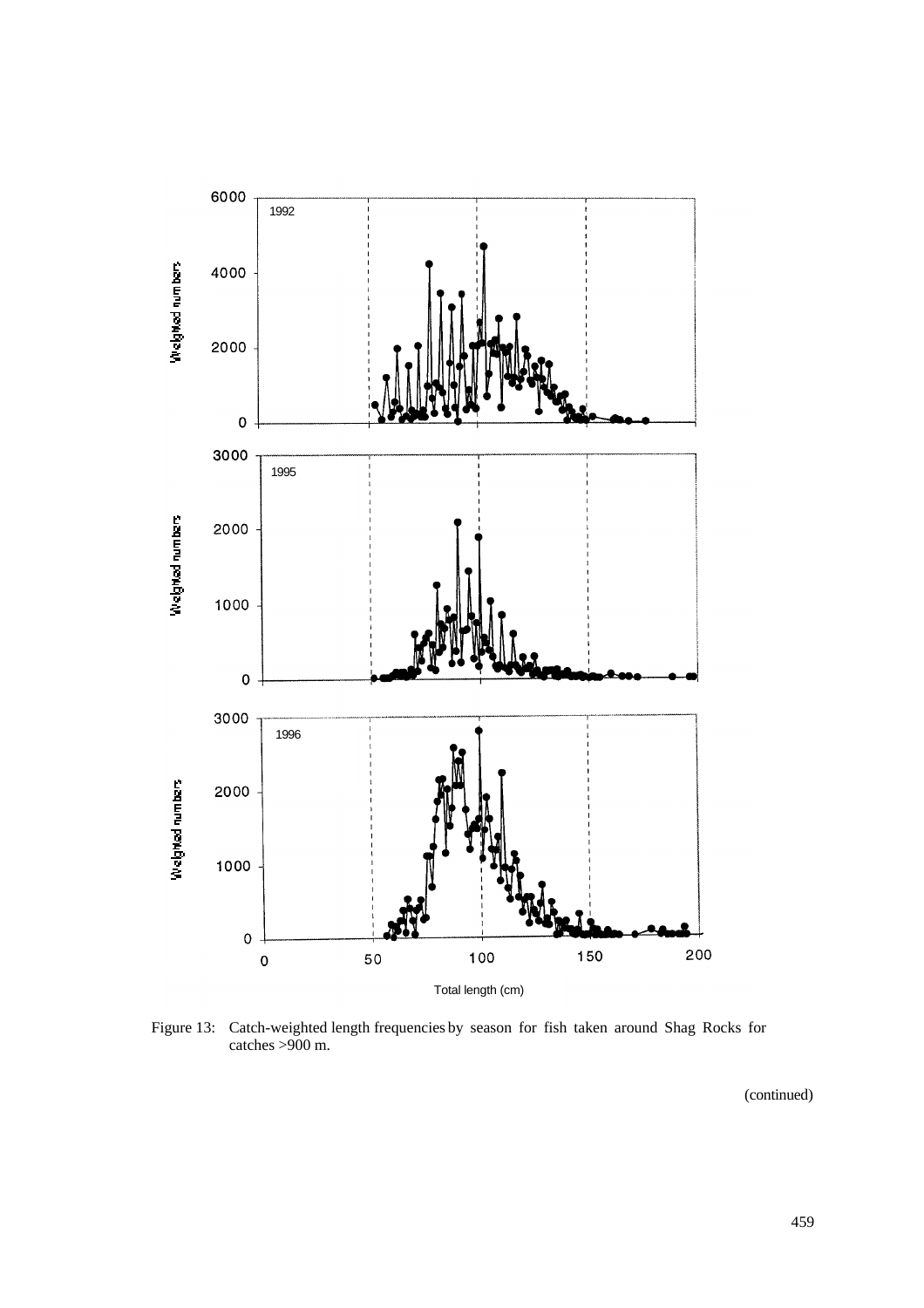

Figure 13 (continued)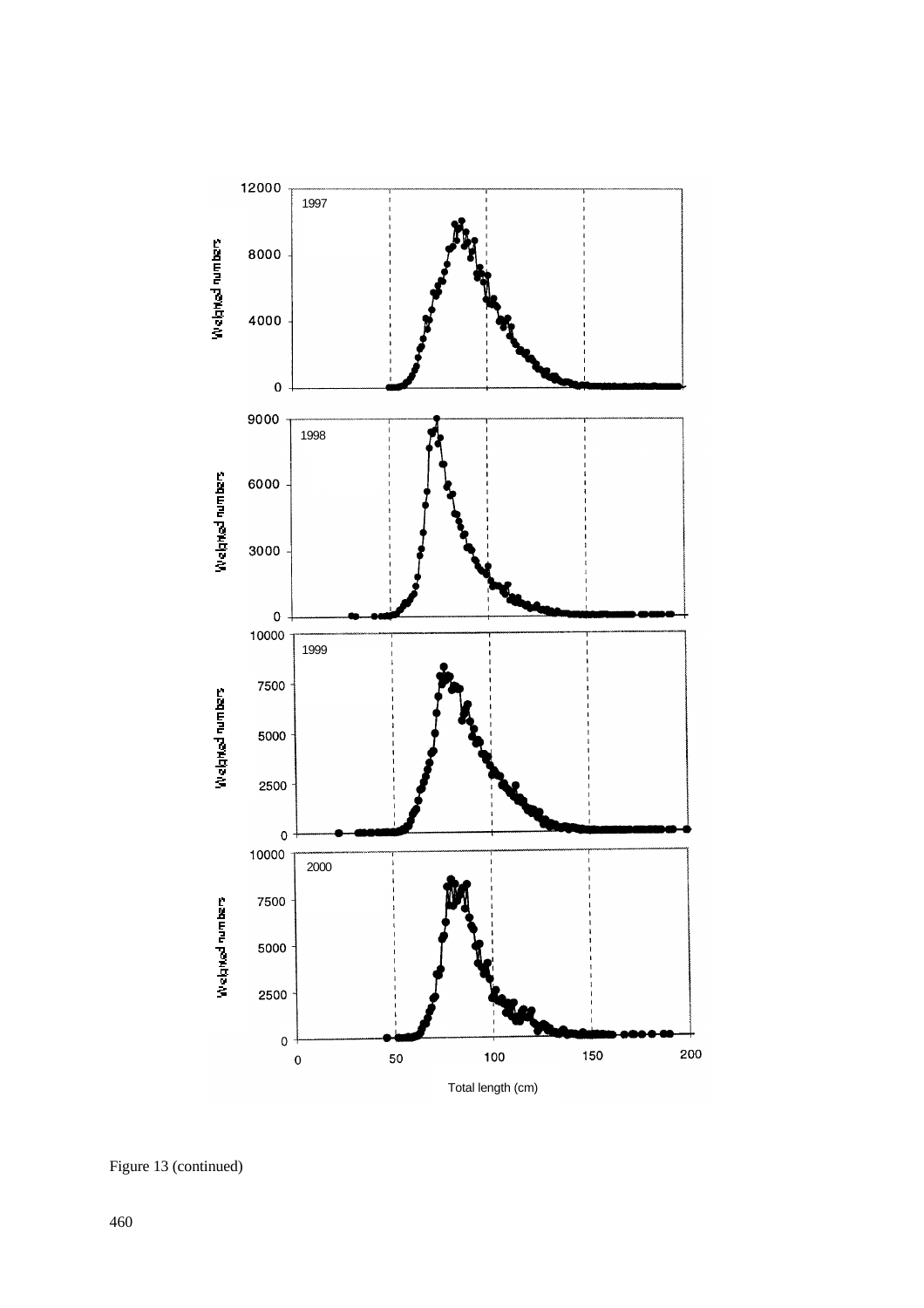

Figure 14: Selectivity curves by year for *Dissostichus eleginoides* in South Georgia (Subarea 48.3).



Figure 15: Mean length  $(\pm$  standard deviation) for cohorts from mixture analyses with the growth curves used as a guide to fit the mixture. Filled circles are results from WG-FSA-99 including the 2000 survey results analysed based on growth parameters from 1999 (top line). Open circles are from the revised mixture analyses based on von Bertalanffy  $k = 0.041$  (bottom line).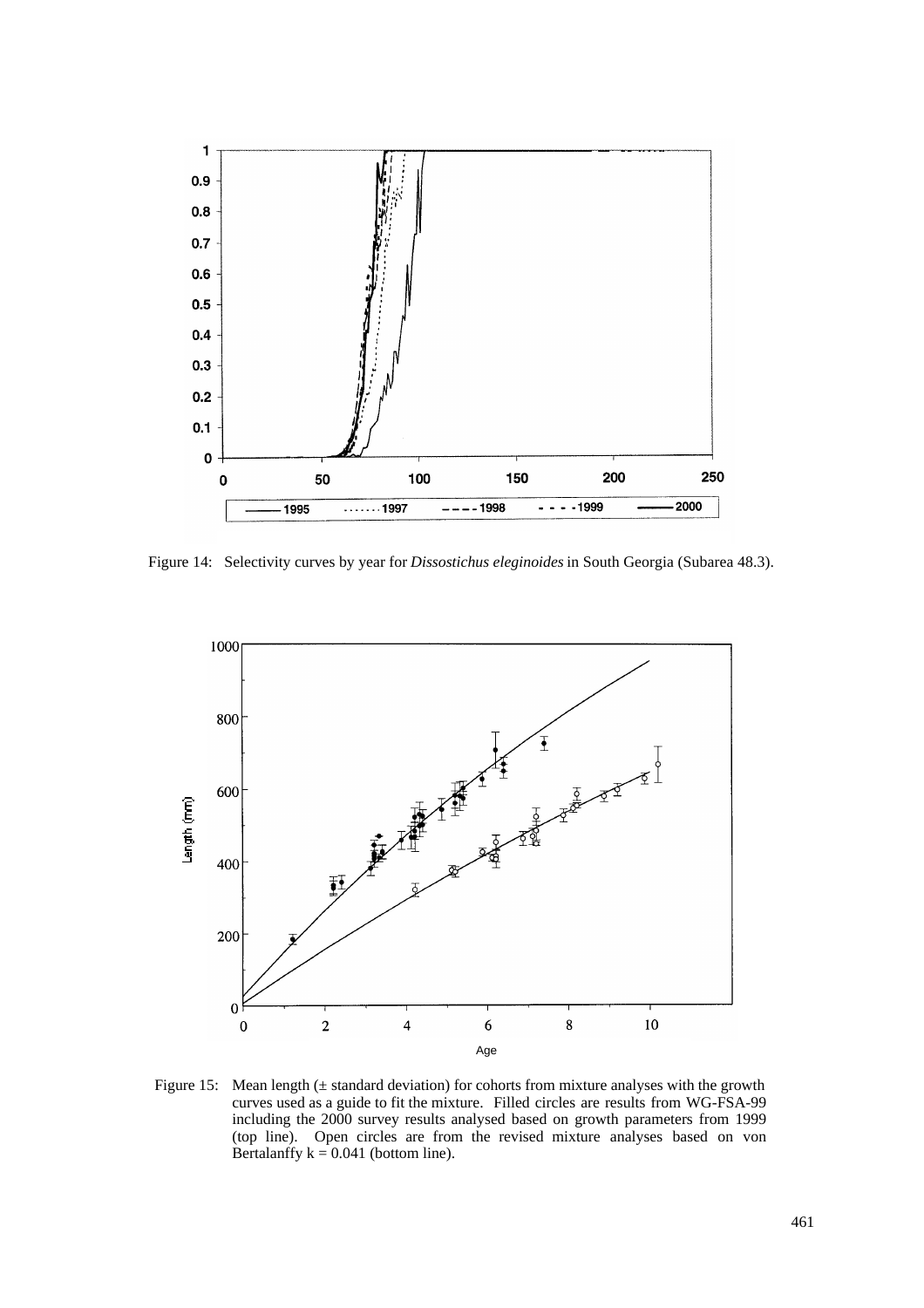

Figure 16: Plots of the observed and expected length-density data produced during the mixture analysis, using the growth rate from Heard Island (paragraph 4.132). Numbers superimposed on the plots indicate nominal ages assigned to each mixture component.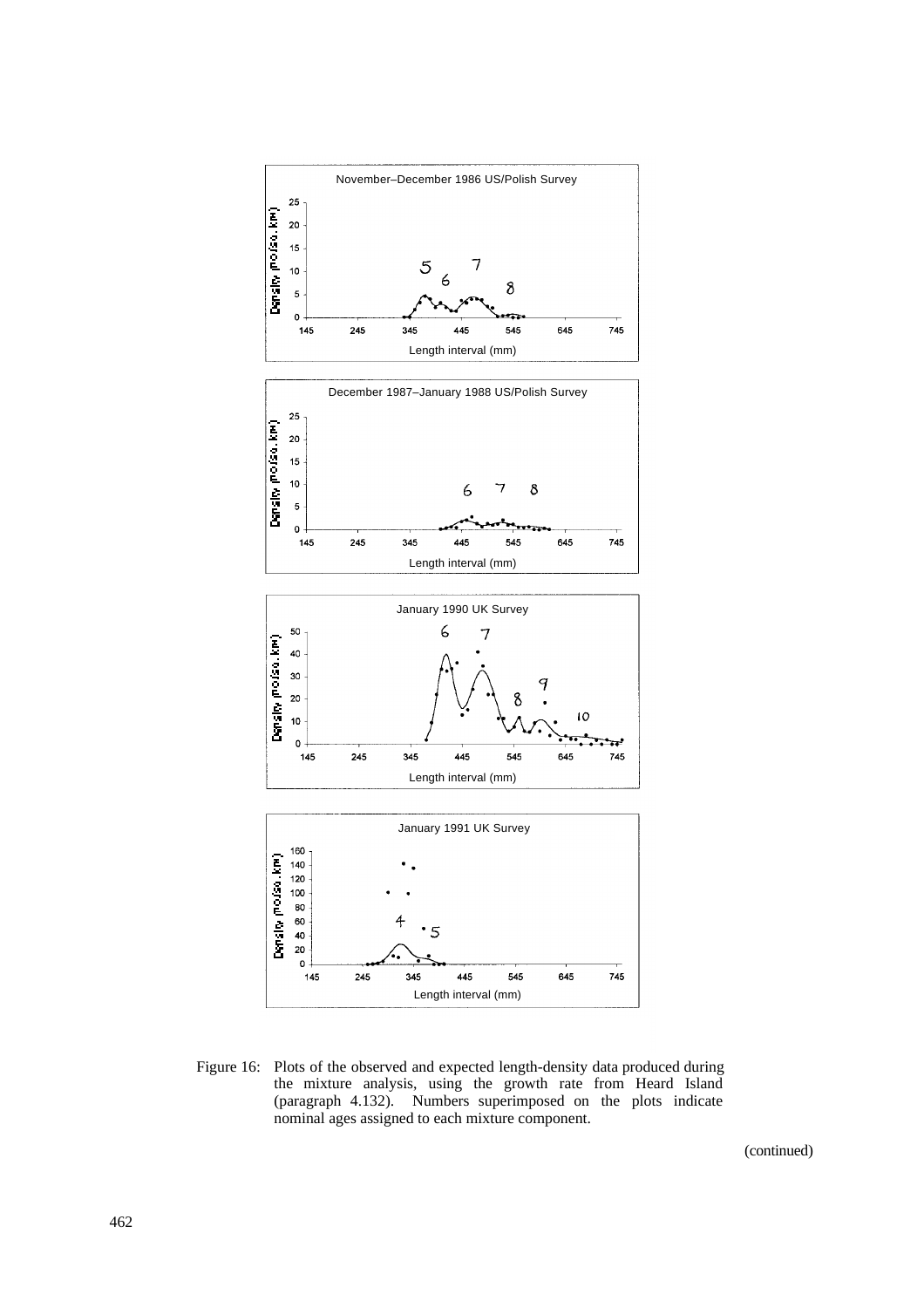







Figure 16 (continued)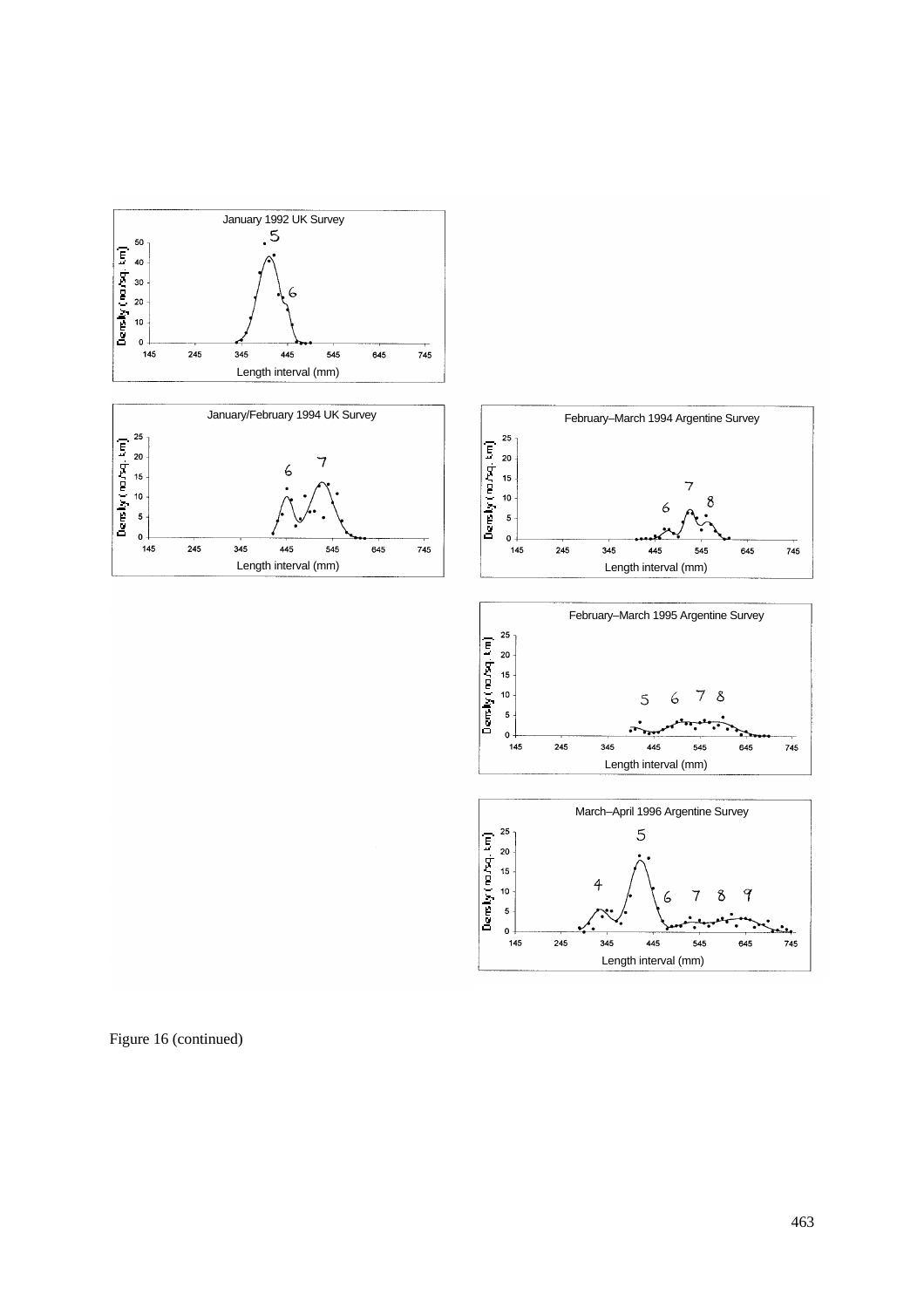



Figure 16 (continued)



Figure 17: Histogram of estimated weights for Subarea 48.3 GYM trajectories.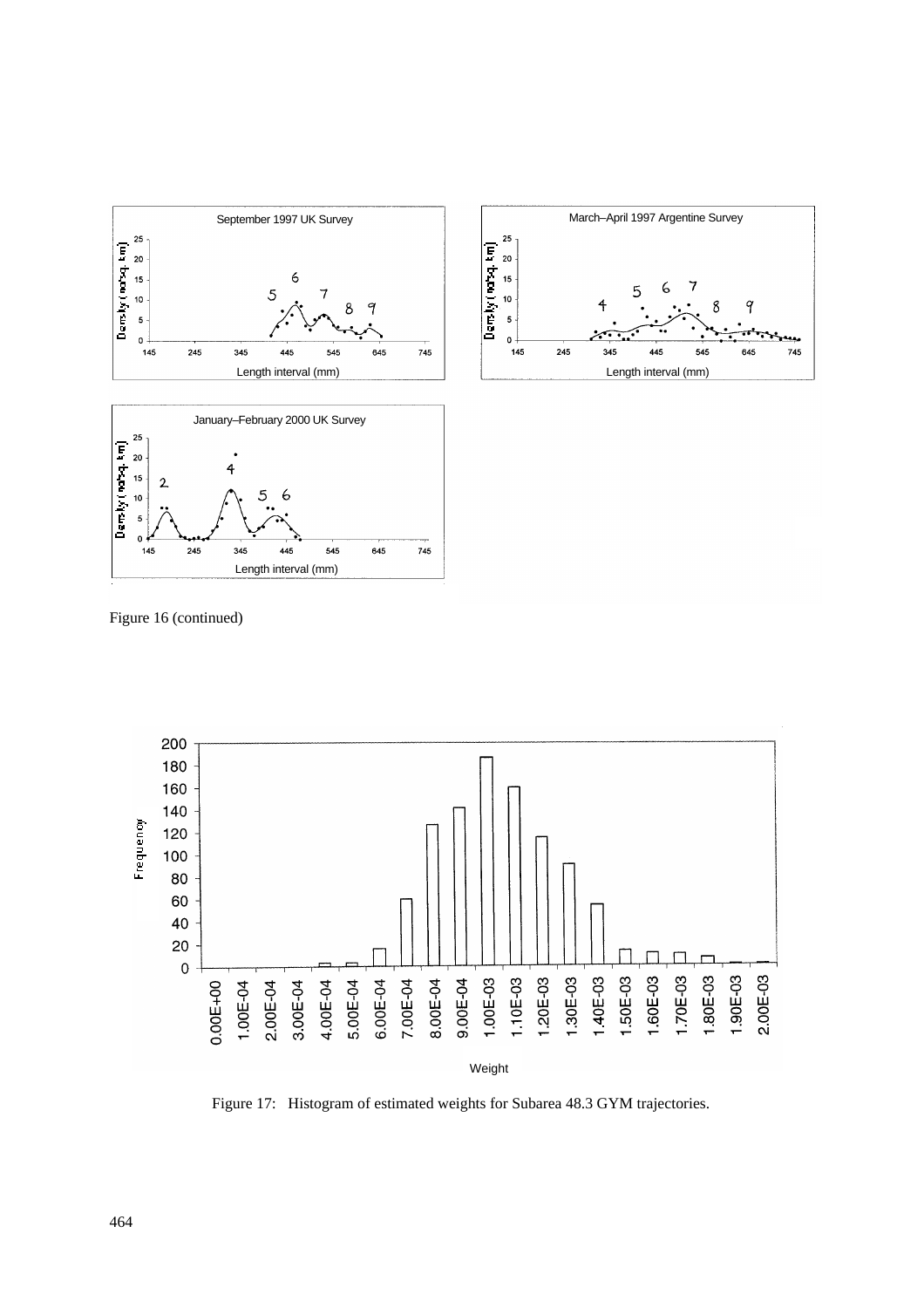

Figure 18: The 50 highest weighted trajectories of fishable biomass and scaled CPUE in Subarea 48.3 GYM analysis.



Figure 19: The 50 lowest weighted trajectories of fishable biomass and scaled CPUE in Subarea 48.3 GYM analysis.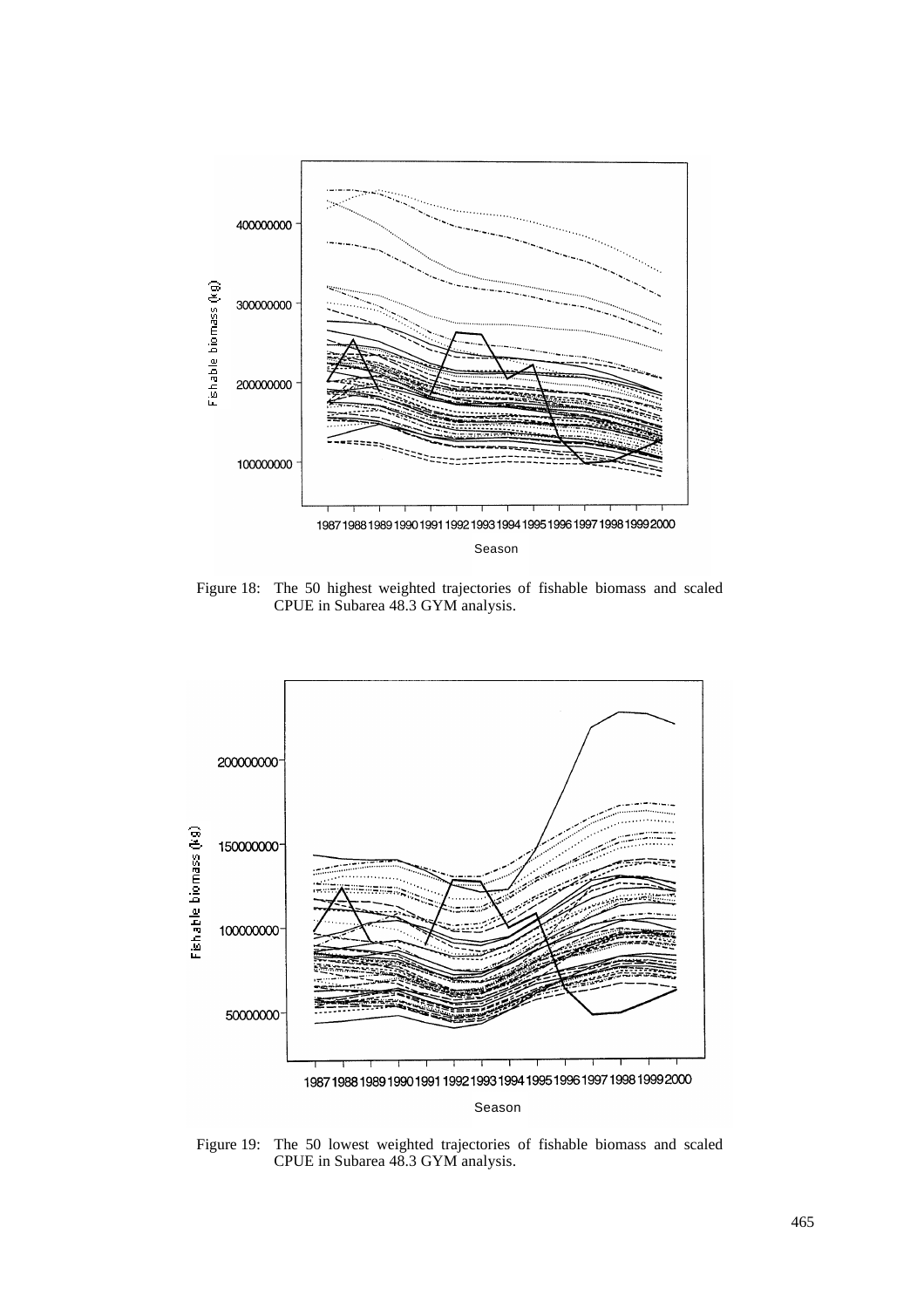

Quantiles of standard normal

Figure 20: QQ plot of standardised residuals for the GLM fitted to CPUE values in numbers of fish/hook using data from longliners in the Kerguelen Islands.



Figure 21: Standardised series of CPUE in number of fish/hook for longliners in Division 58.5.1.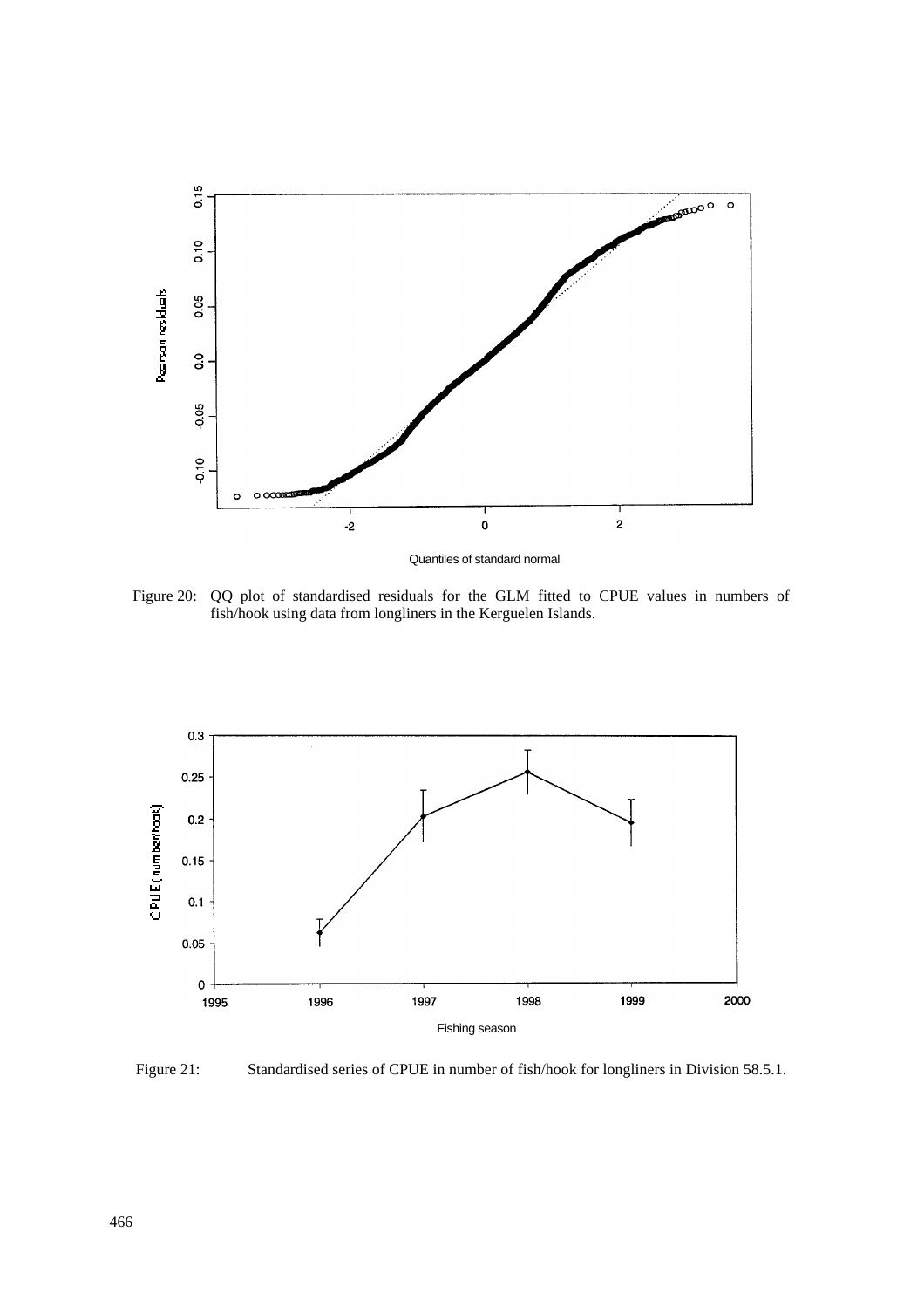

Figure 22: Catch-weighted length frequencies for *Dissostichus eleginoides* by season for fish taken around Heard Island (Division 58.5.2).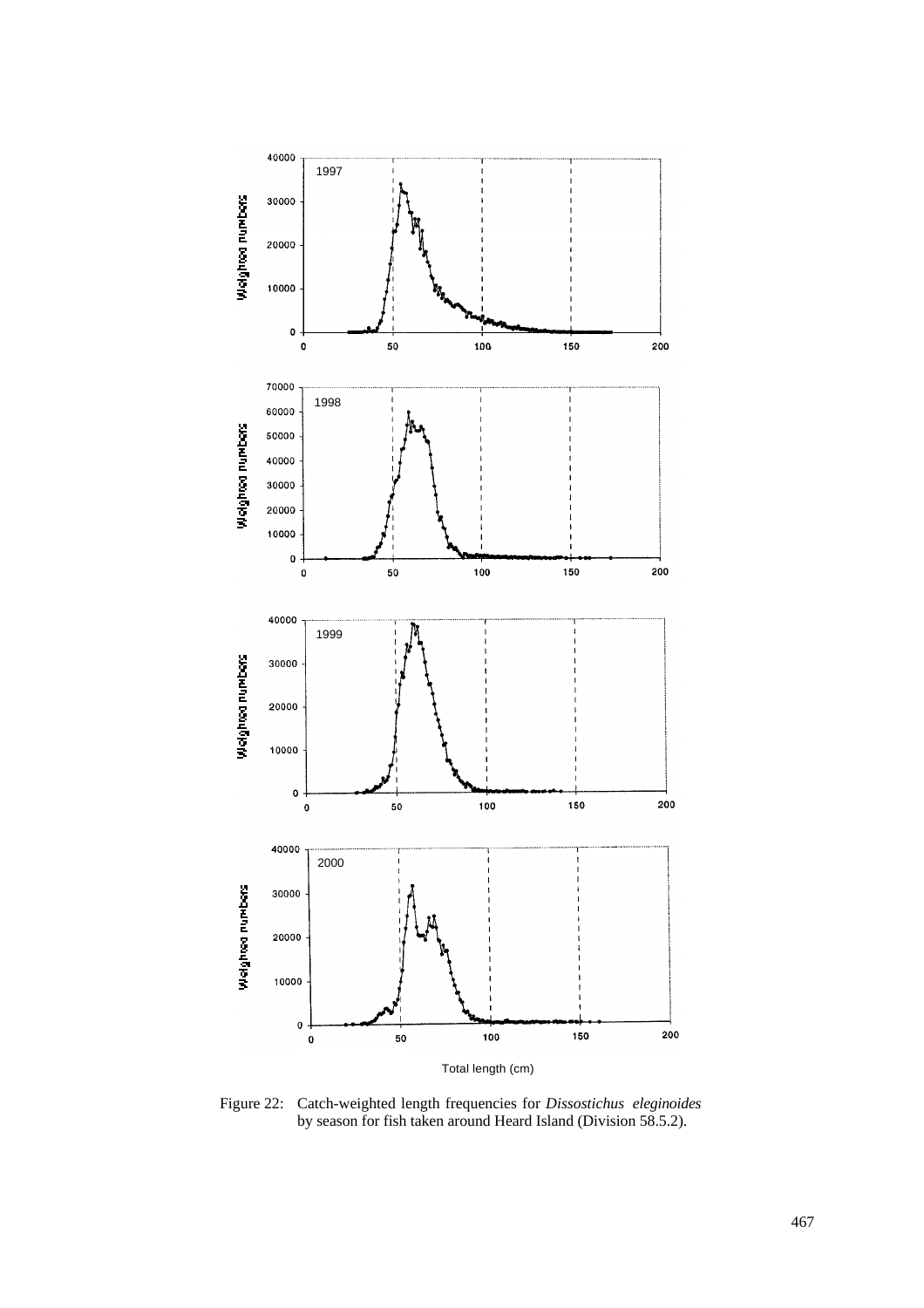

Figure 23: Box plots showing, for the number of observed year classes, the distribution of estimated mean recruitments as deviations from the population mean for 500 repeated samples from a log-normal distribution with a CV of 1.



Figure 24: Location of stations sampled during the surveys conducted by Russia and the UK in Subarea 48.3 in January–February 2000.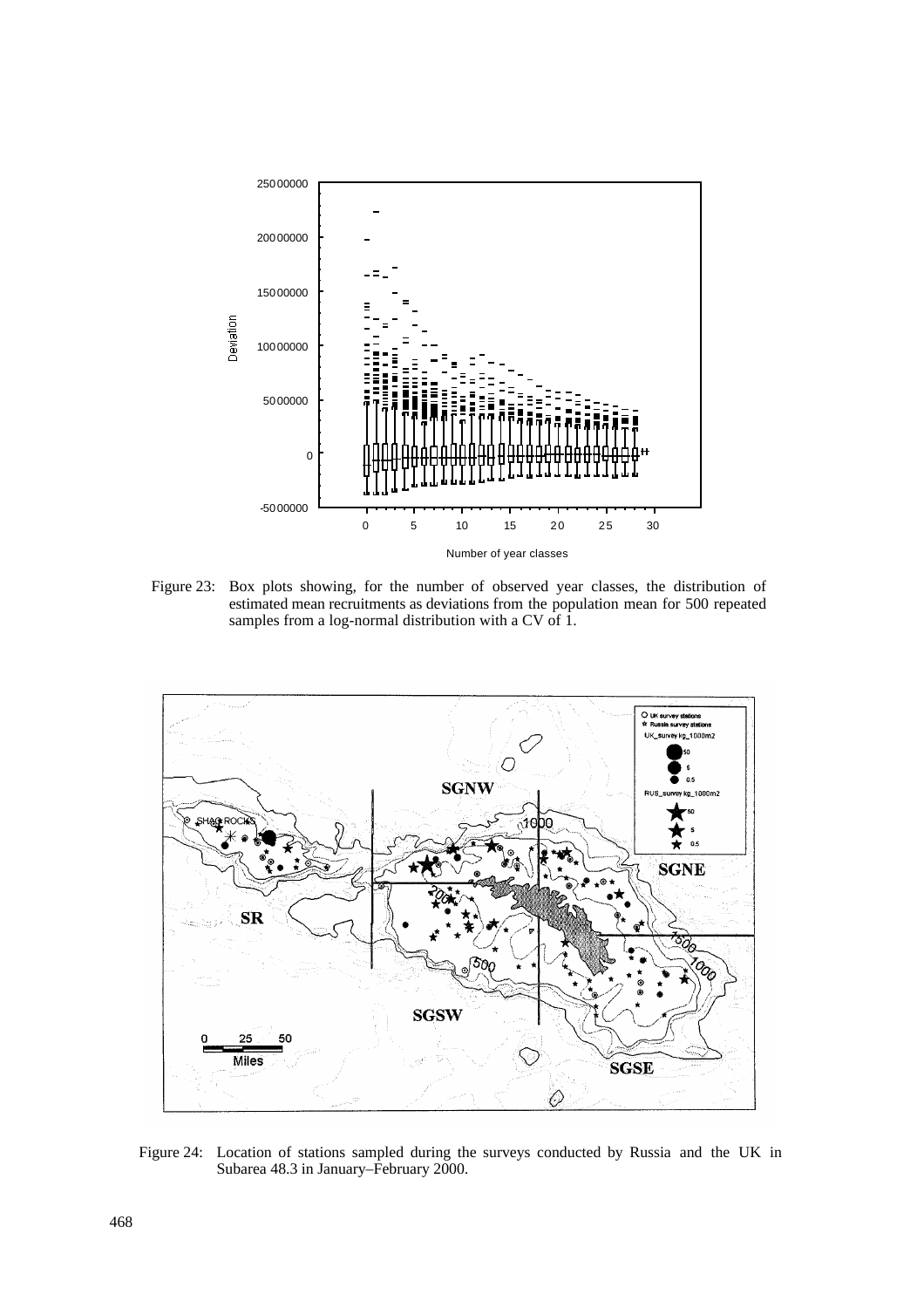



Figure 25: Graph of catch rates per hour over time for the two vessels.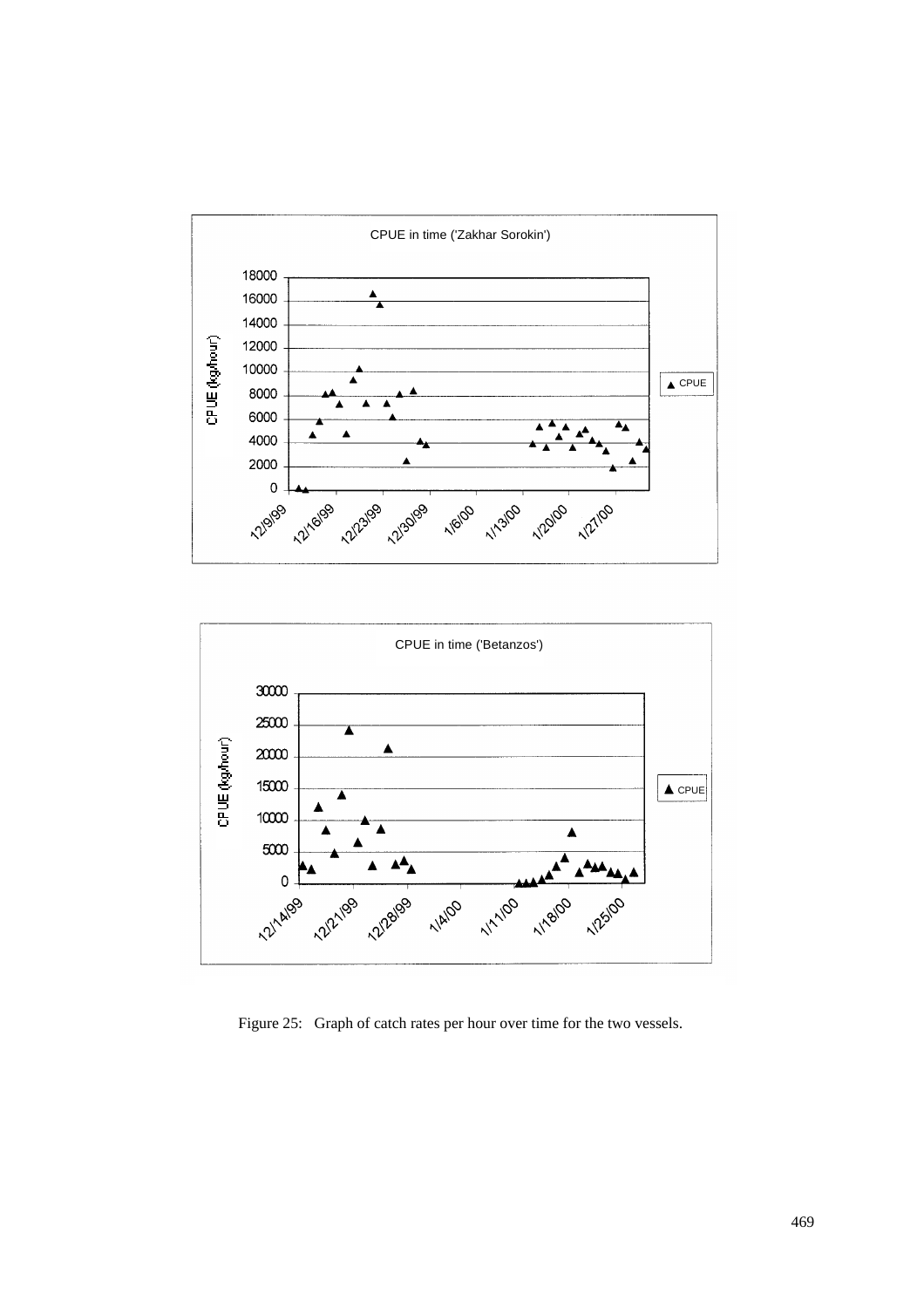

Figure 26: Catch-weighted length distributions from the commercial fishery for *C. gunnari* in the 1990/91 to 1999/2000 fishing seasons.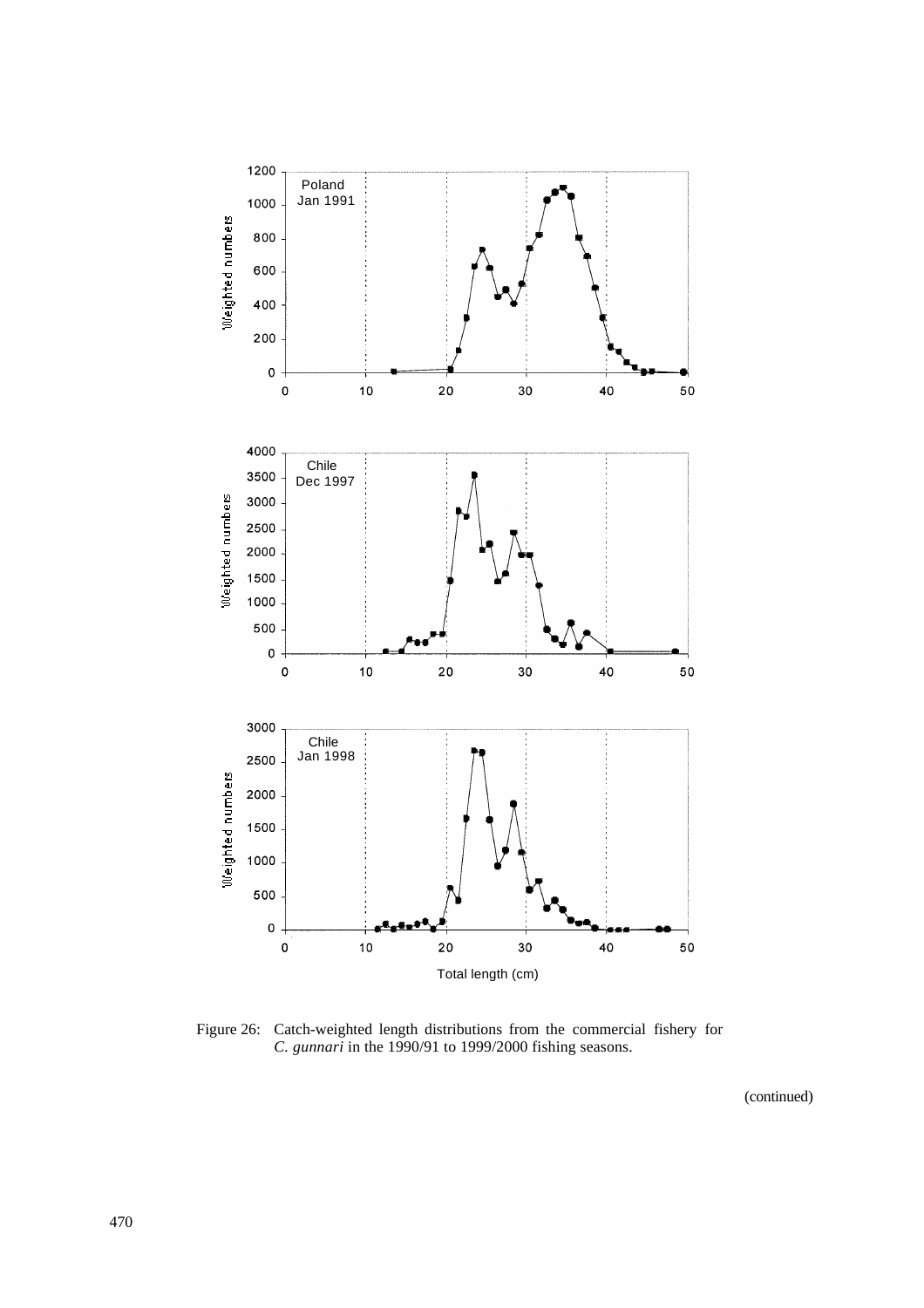

Figure 26 (continued)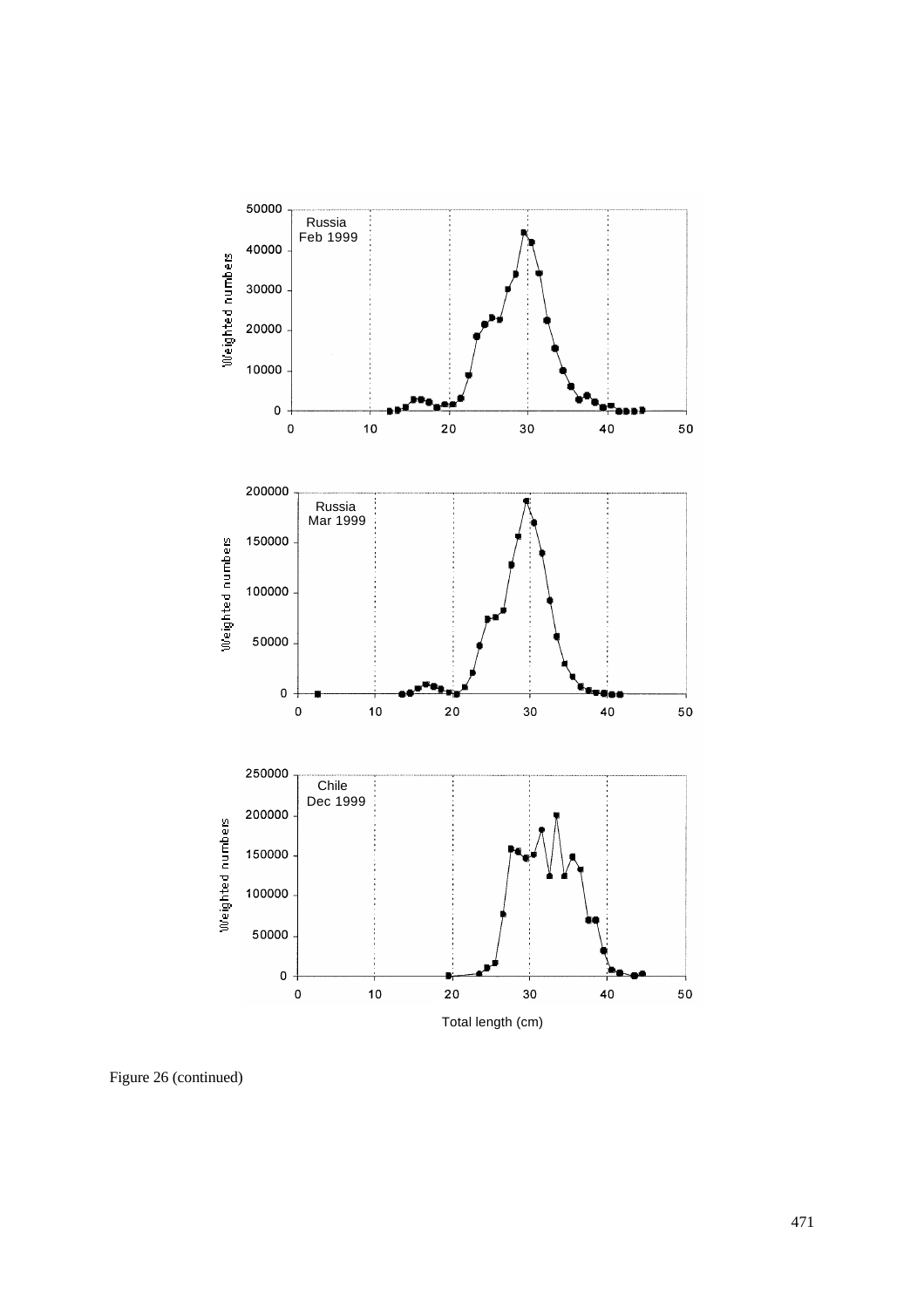

Figure 26 (continued)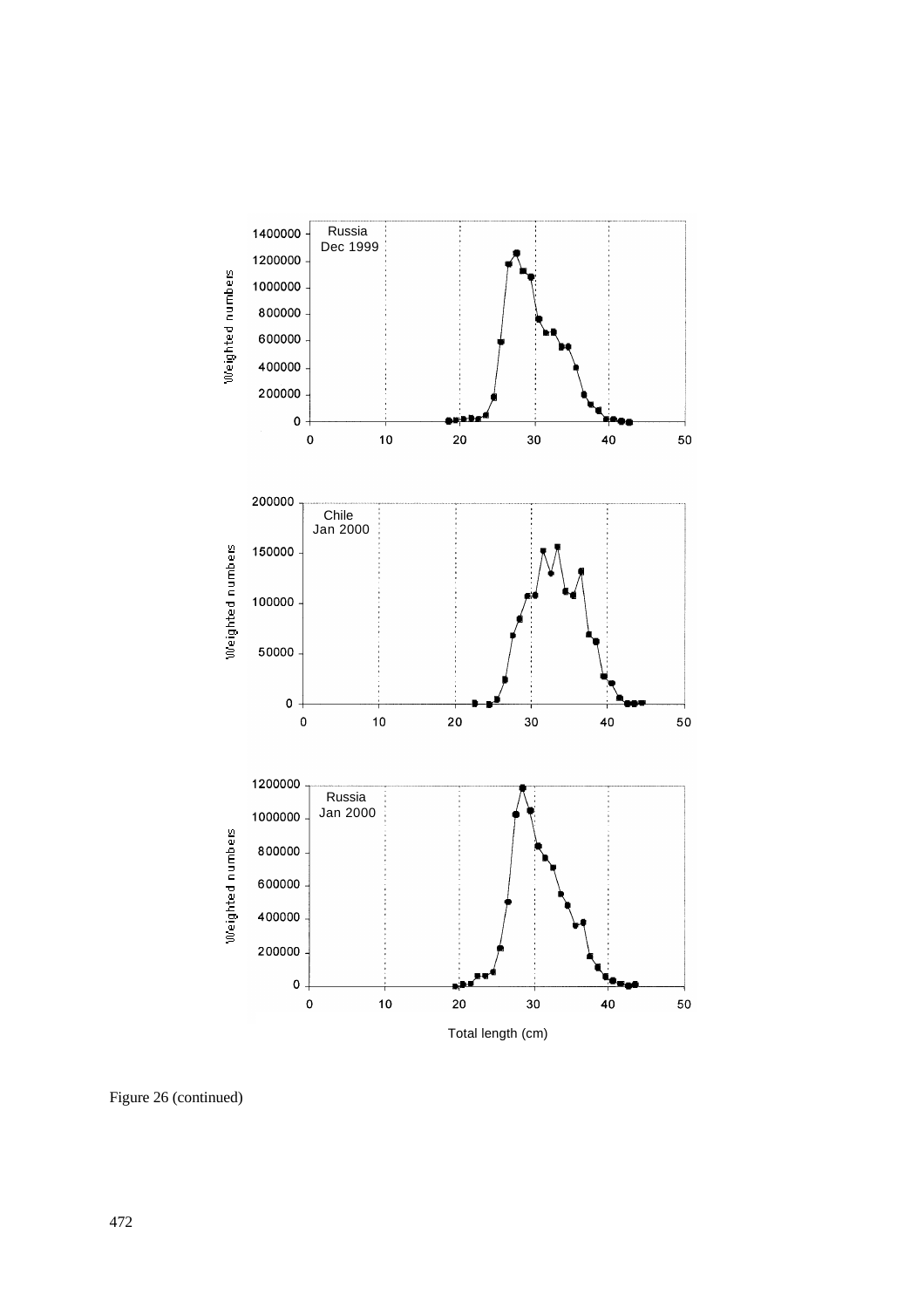



(b) UK survey, Shag Rocks



(c) Russian survey, Subarea 48.3



Figure 27: Observed densities at length and fitted mixtures of distributions for UK and Russian surveys during the 1999/2000 season.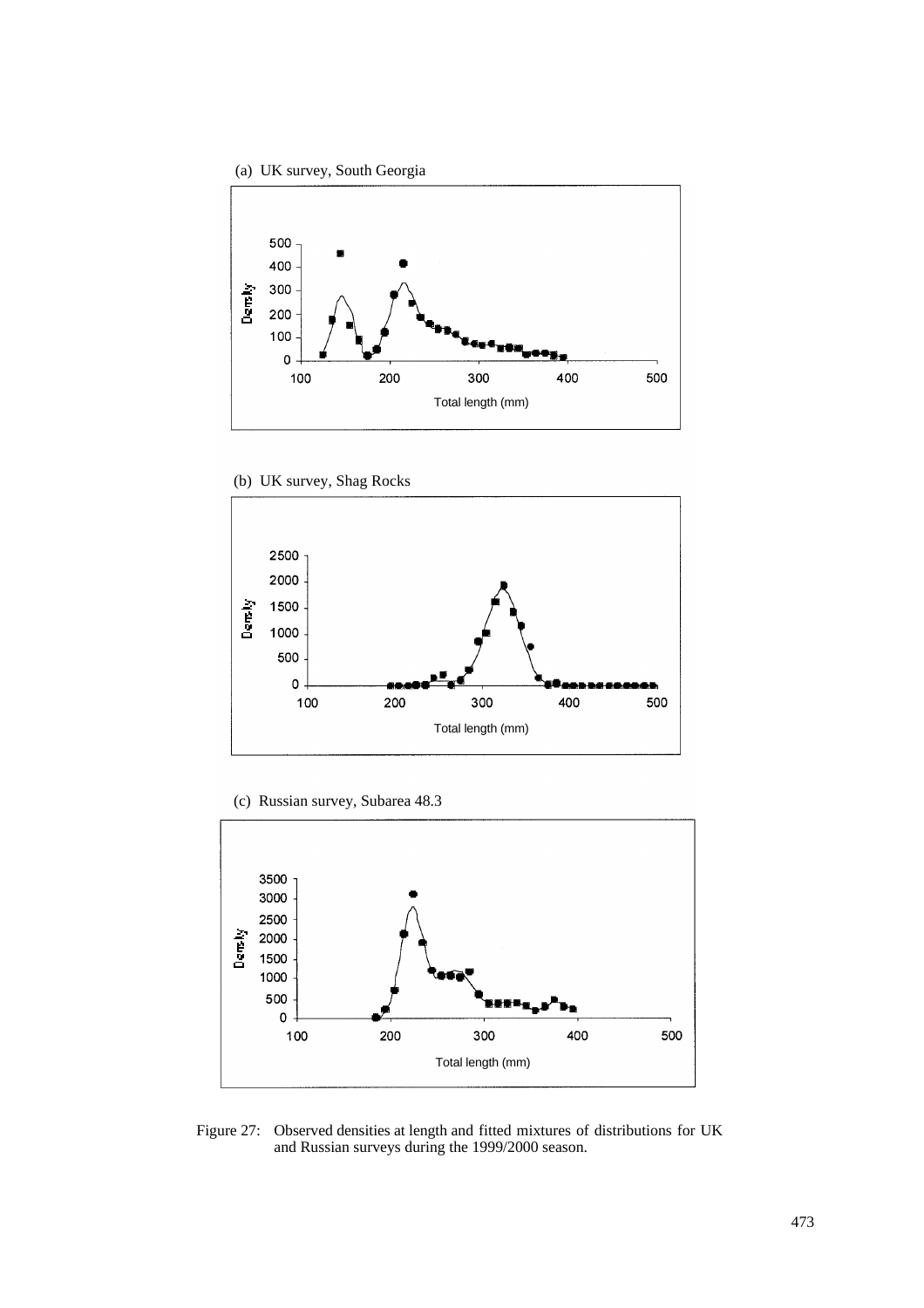

Figure 28: Observed densities at length and fitted mixtures of distributions for the combined survey dataset, Subarea 48.3.



Figure 29: Comparison of means of mixture components from the CMIX analysis and the von Bertalanffy growth curve used in the short-term projection.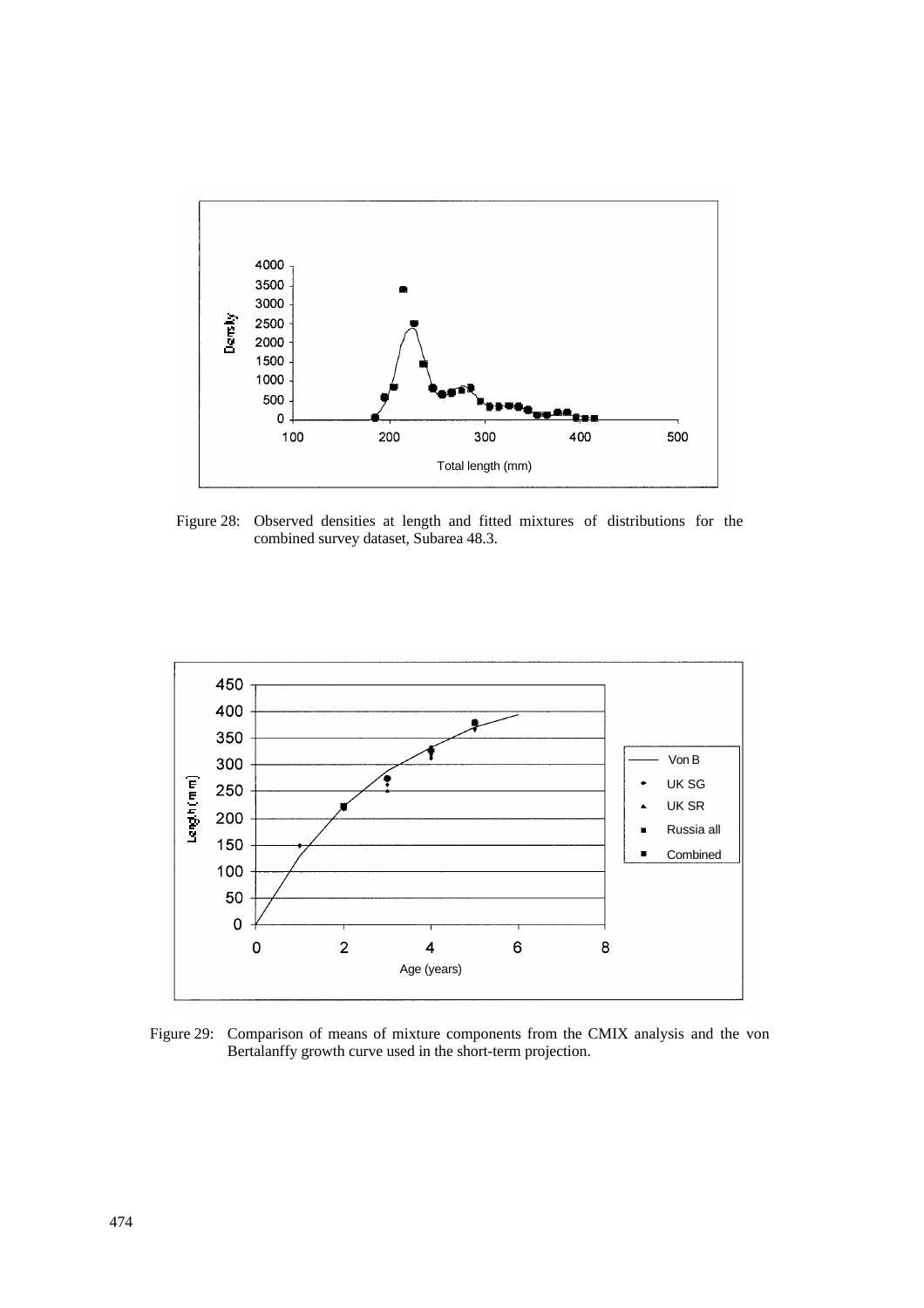## APPENDIX A

## **AGENDA**

#### Working Group on Fish Stock Assessment (Hobart, Australia, 9 to 19 October 2000)

- 1. Opening of the Meeting
- 2. Organisation of the Meeting and Adoption of the Agenda
- 3. Review of Available Information
	- 3.1 Data Requirements Specified in 1999
		- 3.1.1 Data Inventory and Developments in the CCAMLR Database
		- 3.1.2 Data Entry and Validation
		- 3.1.3 Other
	- 3.2 Fisheries Information
		- 3.2.1 Catch, Effort, Length and Age Data Reported to CCAMLR
		- 3.2.2 Estimates of Catch and Effort from Illegal, Unregulated and Unreported (IUU) Fishing (Subgroup report)
		- 3.2.3 Catch and Effort Data for Fisheries for *Dissostichus* spp. in Waters Adjacent to the Convention Area
		- 3.2.4 Scientific Observer Information (Subgroup report)
		- 3.2.5 Research Surveys
		- 3.2.6 Mesh/Hook Selectivity and related Experiments affecting Catchability
		- 3.2.7 Conversion Factors
	- 3.3 Fish and Squid Biology/Demography/Ecology (Subgroup report)
	- 3.4 Developments in Assessment Methods (Subgroup report)
- 4. Assessments and Management Advice
	- 4.1 New and Exploratory Fisheries
		- 4.1.1 New Fisheries in 1999/2000
		- 4.1.2 Exploratory Fisheries in 1999/2000
		- 4.1.3 New Fisheries Notified for 2000/2001
		- 4.1.4 Exploratory Fisheries Notified for 2000/2001
		- 4.1.5 Progress Towards Assessments in New and Exploratory Fisheries
		- 4.1.6 Apportioning Catch Limits between Trawl and Longline Fisheries
	- 4.2 Assessed Fisheries
		- 4.2.1 *Dissostichus eleginoides* South Georgia (Subarea 48.3)
		- 4.2.2 *Dissostichus eleginoides* Kerguelen Islands (Division 58.5.1)
		- 4.2.3 *Dissostichus eleginoides* Heard Island (Division 58.5.2)
		- 4.2.4 *Champsocephalus gunnari* South Georgia (Subarea 48.3)
		- 4.2.5 *Champsocephalus gunnari* Heard Island (Division 58.5.2)
	- 4.3 Other Fisheries
		- 4.3.1 Other Finfish Fisheries
		- 4.3.2 Crabs
		- 4.3.3 Squid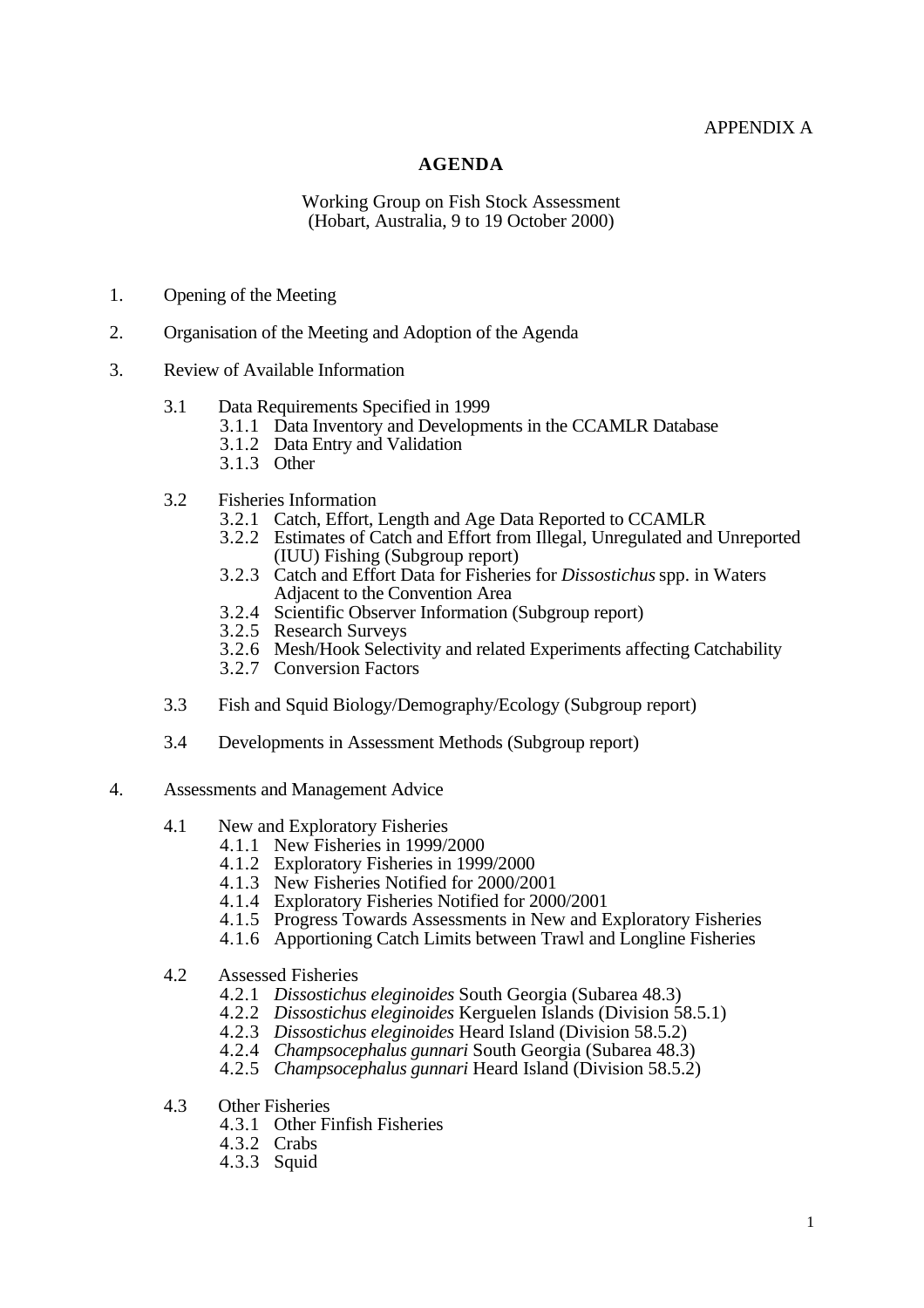- 4.4 General By-catch Provisions (Subgroup report)<br>4.5 Regulatory Framework
- **Regulatory Framework**
- 5. Considerations of Ecosystem Management
	- 5.1 Interactions with WG-EMM<br>5.2 Ecological Interactions (e.g.
	- Ecological Interactions (e.g. multi-species, benthos, etc.)
- 6. Research Surveys
	- 6.1 Simulation Studies<br>6.2 Recent and Propose
	- Recent and Proposed Surveys
- 7. Incidental Mortality Arising from Longline Fishing
	- 7.1 Intersessional Work of ad hoc WG-IMALF
	- 7.2 Research into the Status of Seabirds
	- 7.3 Incidental Mortality of Seabirds during Regulated Longline Fishing in the Convention Area
		- 7.3.1 Data Submitted for the 1999/2000 and the Beginning of the 2000/2001 Seasons
		- 7.3.2 Evaluation of Levels of Incidental Mortality
		- 7.3.3 Compliance with Conservation Measure 29/XVI
	- 7.4 Incidental Mortality of Seabirds during Unregulated Longline Fishing in the Convention Area
	- 7.5 Incidental Mortality of Seabirds in relation to New and Exploratory Fisheries
		- 7.5.1 Assessments of Risk in CCAMLR Subareas and Divisions
		- 7.5.2 New and Exploratory Fisheries Operational in 1999/2000 7.5.3 New and Exploratory Fisheries Proposed for 2000/2001
	- 7.6 Incidental Mortality of Seabirds during Longline Fishing outside the Convention Area
	- 7.7 Research into and Experience with Mitigating Measures
	- 7.8 International and National Initiatives relating to Incidental Mortality of Seabirds in relation to Longline Fishing
	- 7.9 Advice to the Scientific Committee
- 8. Other Incidental Mortality
	- 8.1 Interactions involving Marine Mammals with Longline Fishing Operations
	- 8.2 Trawl Fishing
- 9. CCAMLR Website
- 10. Future Work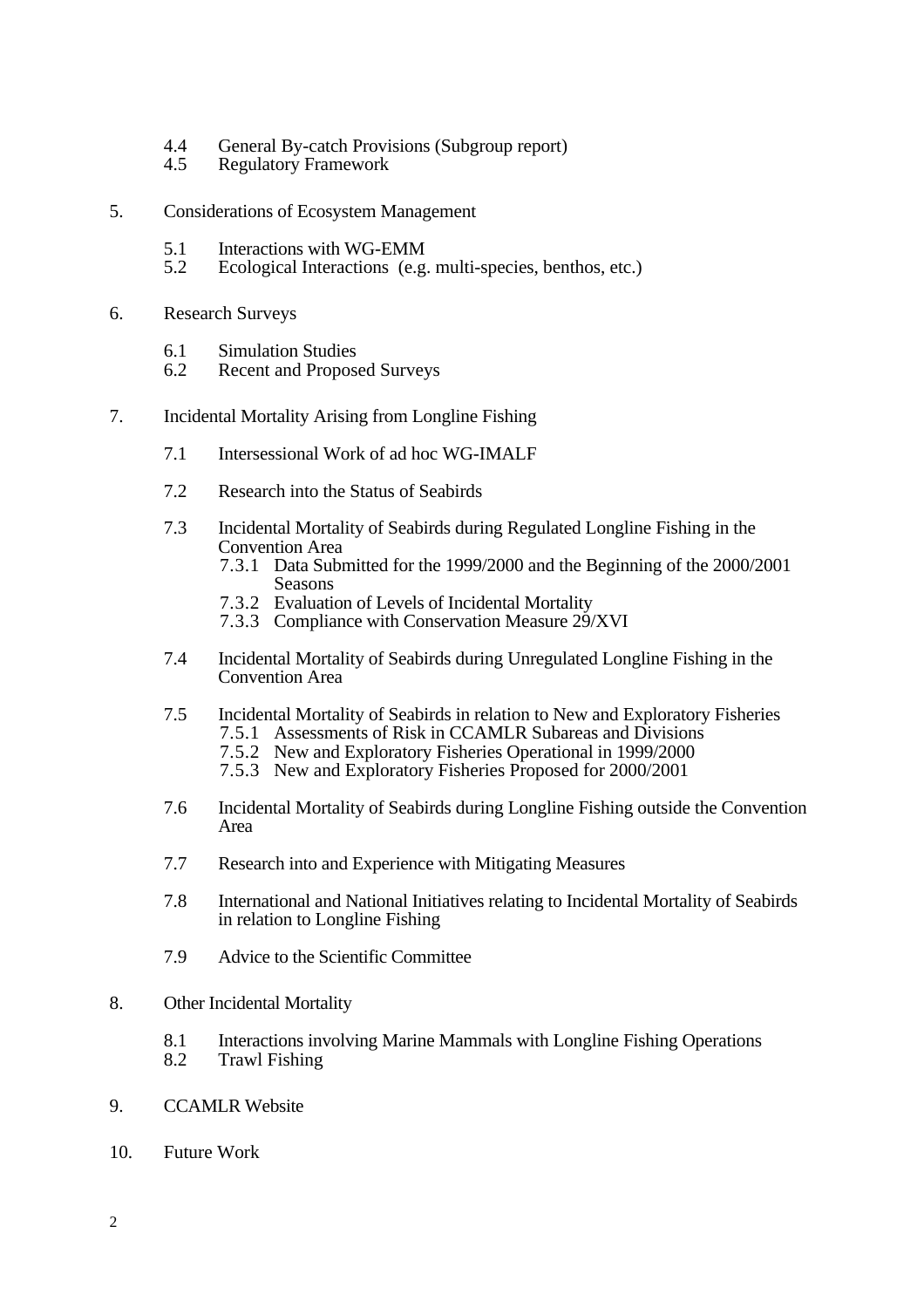- 10.1 Data Requirements<br>10.2 Software and Analy
- 10.2 Software and Analyses to be Prepared or Developed Prior to the Next Meeting
- 10.3 Impact of Budgetary Restraints

## 11. Other Business

- 11.1 *CCAMLR Science* and the *Science Citation Index*
- 11.2 *Fishery Data Manual*
- 11.3 Deadline for Submission of Meeting Papers
- 11.4 IUCN Criteria for Endangered Species
- 12. Adoption of the Report
- 13. Close of the Meeting.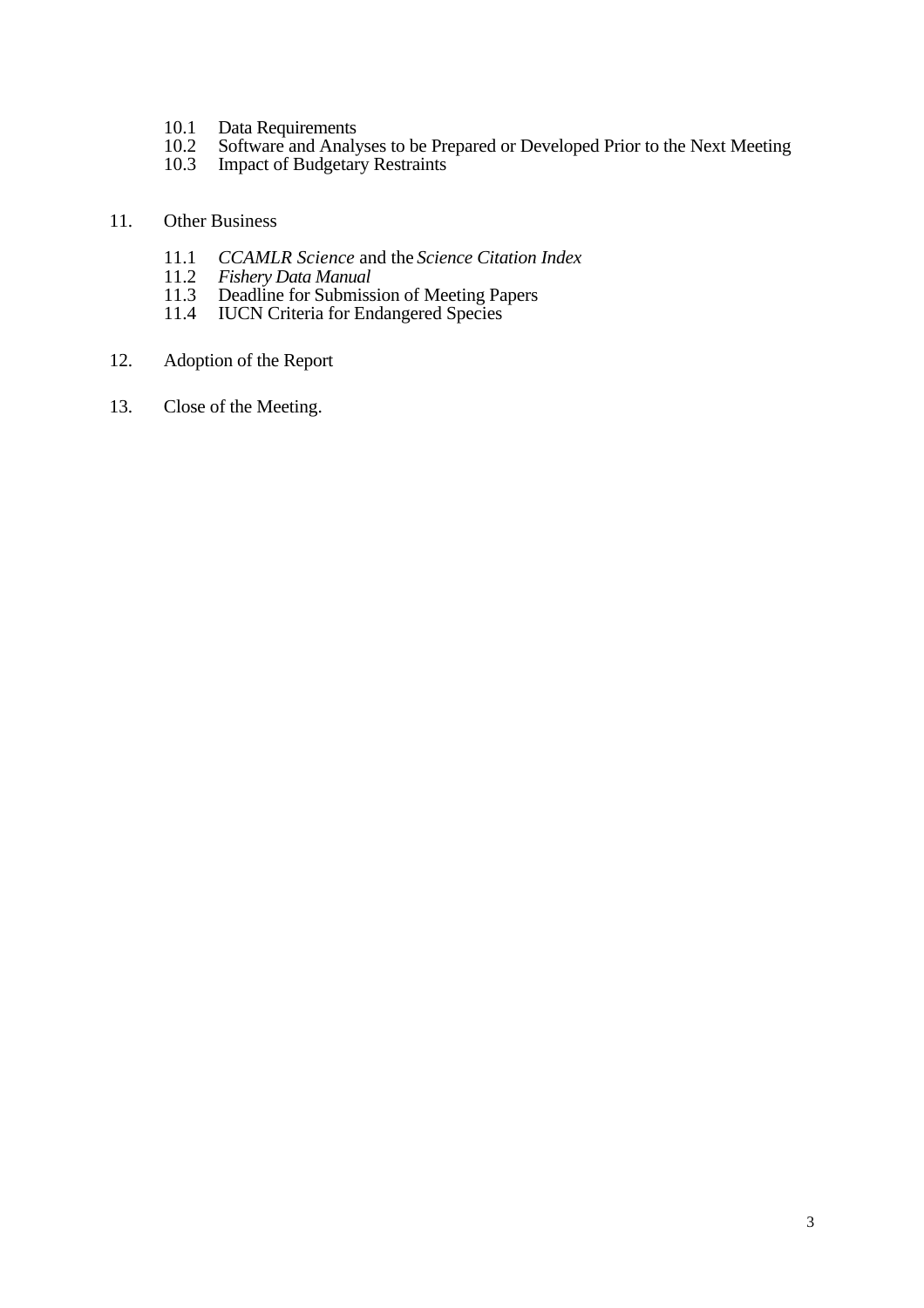# APPENDIX B

# **LIST OF PARTICIPANTS**

Working Group on Fish Stock Assessment (Hobart, Australia, 9 to 19 October 2000)

| BAKER, Barry (Mr)         | <b>Biodiversity Group</b><br><b>Environment Australia</b><br>GPO Box 8<br>Canberra ACT 2601<br>Australia<br>barry.baker@ea.gov.au                          |
|---------------------------|------------------------------------------------------------------------------------------------------------------------------------------------------------|
| BALL, Ian (Dr)            | <b>Australian Antarctic Division</b><br><b>Environment Australia</b><br>Channel Highway<br>Kingston Tasmania 7050<br>Australia<br>ian_bal@antdiv.gov.au    |
| BARRERA-ORO, Esteban (Dr) | Instituto Antártico Argentino<br>Cerrito 1248<br>1010 Buenos Aires<br>Argentina<br>eboro@muanbe.gov.ar                                                     |
| CONSTABLE, Andrew (Dr)    | <b>Australian Antarctic Division</b><br><b>Environment Australia</b><br>Channel Highway<br>Kingston Tasmania 7050<br>Australia<br>andrew_con@antdiv.gov.au |
| CROXALL, John (Prof.)     | <b>British Antarctic Survey</b><br>High Cross, Madingley Road<br>Cambridge CB3 0ET<br><b>United Kingdom</b><br>j.croxall@bas.ac.uk                         |
| DOMMASNES, Are (Mr)       | <b>Marine Resources Center</b><br><b>Institute of Marine Research</b><br>PO Box 1870 Nordnes<br>N-5817 Bergen<br>Norway<br>$are.\,dommasses@imr.no$        |
| EVERSON, Inigo (Dr)       | <b>British Antarctic Survey</b><br><b>High Cross, Madingley Road</b><br>Cambridge CB3 0ET<br>United Kingdom<br>i.everson@bas.ac.uk                         |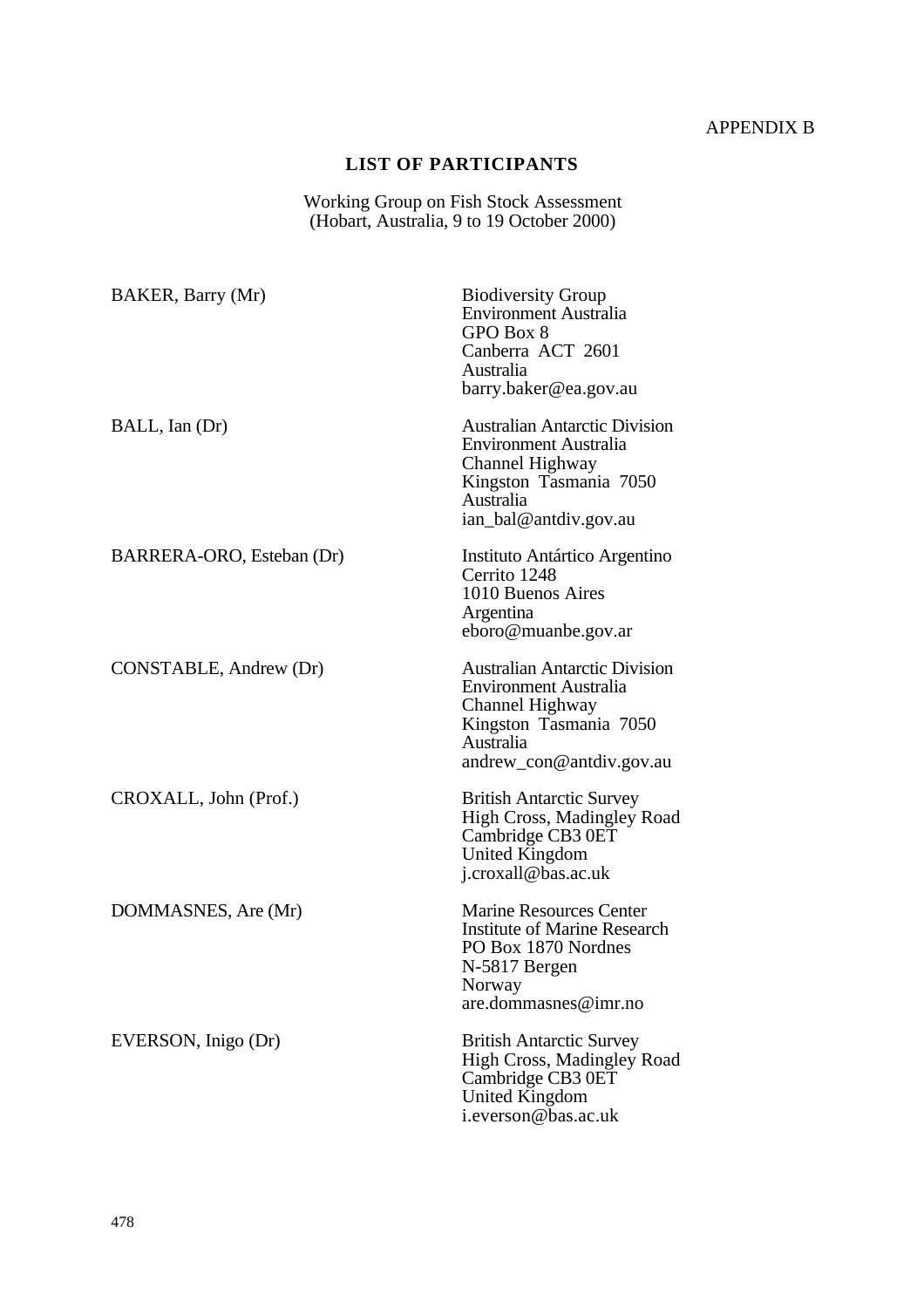| FANTA, Edith (Dr)           | Departamento Biologia Celular<br>Universidade Federal do Paraná<br>Caixa Postal 19031<br>81531-970 Curitiba, PR<br><b>Brazil</b><br>e.fanta@terra.com.br |
|-----------------------------|----------------------------------------------------------------------------------------------------------------------------------------------------------|
| FARÍAS AHUMADA, Jorge (Mr)  | Subsecretaría de Pesca<br>Bellavista #168, Piso 17<br>Valparaíso<br>Chile<br>jfahumada@subpesca.cl                                                       |
| GALES, Rosemary (Dr)        | <b>Tasmanian Parks and Wildlife Service</b><br>134 Macquarie Street<br>Hobart Tasmania 7000<br>Australia<br>rgales@dpiwe.tas.gov.au                      |
| GASIUKOV, Pavel (Dr)        | <b>AtlantNIRO</b><br>5 Dmitry Donskoy<br>Kaliningrad 236000<br>Russia<br>pg@atlant.baltnet.ru                                                            |
| GUBANOV, Eugeny (Dr)        | YugNIRO<br><b>State Committee for Fisheries of Ukraine</b><br>2 Sverdlov Str.<br>Kerch<br>Crimea 98300<br>Ukraine<br>gubanov@ugniro.crimea.ua            |
| HANCHET, Stuart (Dr)        | National Institute of Water<br>and Atmospheric Research (NIWA)<br>PO Box 893<br>Nelson<br>New Zealand<br>s.hanchet@niwa.cri.nz                           |
| HERASYMCHUK, Volodymyr (Dr) | <b>State Committee for Fisheries of Ukraine</b><br>82a Turhenevska Str.<br>Kiev<br>Ukraine<br>nauka@i.kiev.ua                                            |
| HOLT, Rennie (Dr)           | <b>US AMLR Program</b><br><b>Southwest Fisheries Science Center</b><br>PO Box 271<br>La Jolla, Ca. 92038<br><b>USA</b><br>rholt@ucsd.edu                 |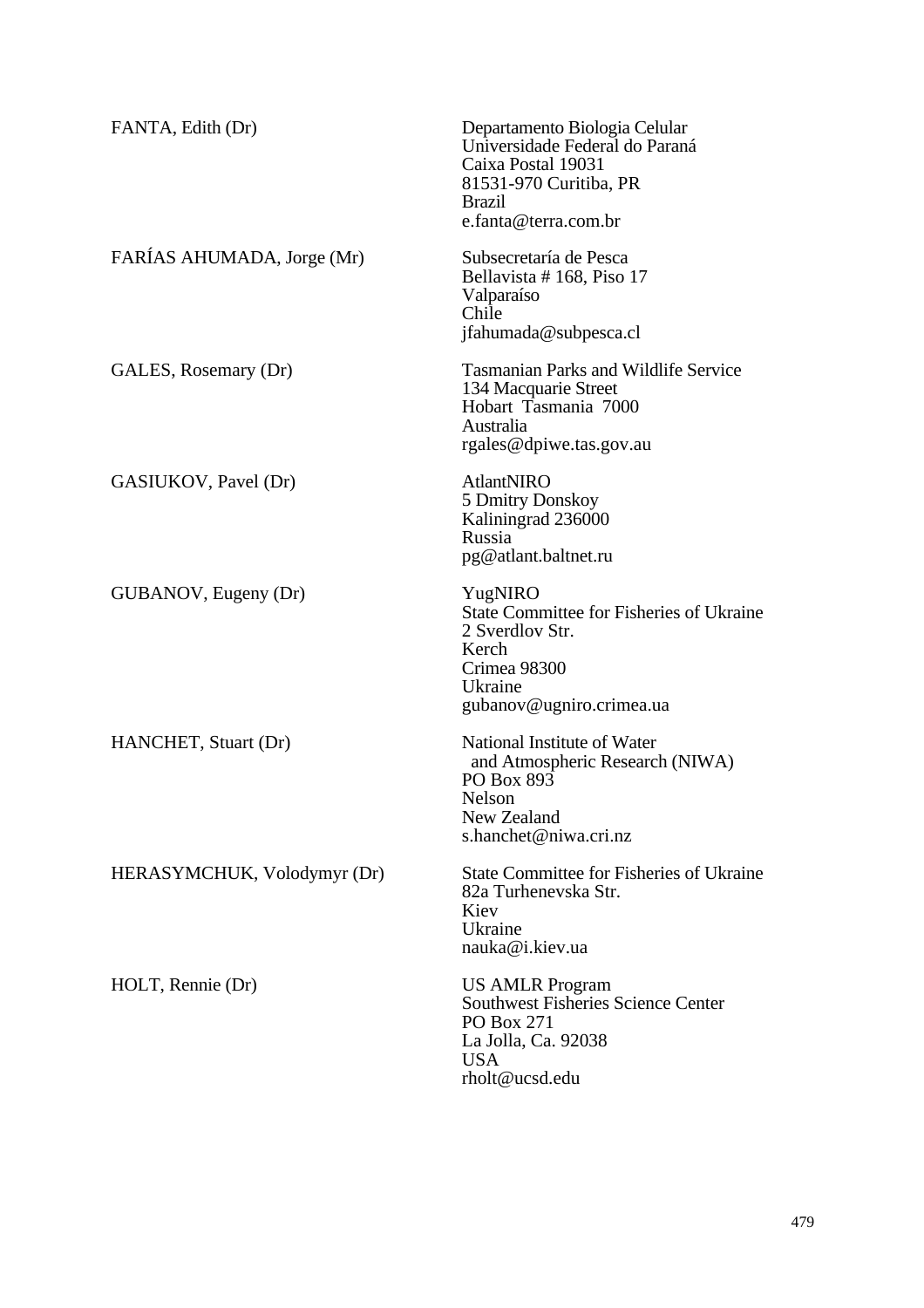| JONES, Christopher (Mr) | <b>US AMLR Program</b><br><b>Southwest Fisheries Science Center</b><br><b>PO Box 271</b><br>La Jolla, Ca. 92038<br><b>USA</b><br>cdjones@ucsd.edu                               |
|-------------------------|---------------------------------------------------------------------------------------------------------------------------------------------------------------------------------|
| KIRKWOOD, Geoff (Dr)    | Renewable Resources Assessment Group<br><b>Imperial College</b><br><b>RSM</b> Building<br><b>Prince Consort Road</b><br>London SW7 2BP<br>United Kingdom<br>g.kirkwood@ic.ac.uk |
| KOCK, Karl-Hermann (Dr) | <b>Federal Research Centre for Fisheries</b><br><b>Institute for Sea Fisheries</b><br>Palmaille 9<br>D-22767 Hamburg<br>Germany<br>kock.ish@bfa-fisch.de                        |
| MARSCHOFF, Enrique (Dr) | Instituto Antártico Argentino<br>Cerrito 1248<br>1010 Buenos Aires<br>Argentina<br>iaa@bg.fcen.uba.ar                                                                           |
| MILLER, Denzil (Dr)     | Chairman, Scientific Committee<br>Marine and Coastal Management<br>Private Bag X2<br>Roggebaai 8012<br>South Africa<br>dmiller@sfri.wcape.gov.za                                |
| MORENO, Carlos (Prof.)  | Instituto de Ecología y Evolución<br>Universidad Austral de Chile<br>Casilla 567<br>Valdivia<br>Chile<br>cmoreno@uach.cl                                                        |
| PARKES, Graeme (Dr)     | <b>MRAG</b> Americas Inc.<br>Suite 111, 5445 Mariner Street<br>Tampa, Fl. 33609-3437<br><b>USA</b><br>graemeparkes@compuserve.com                                               |
| PATCHELL, Graham (Mr)   | Sealord Group Limited<br><b>Nelson</b><br>New Zealand<br>gjp@sealord.co.nz                                                                                                      |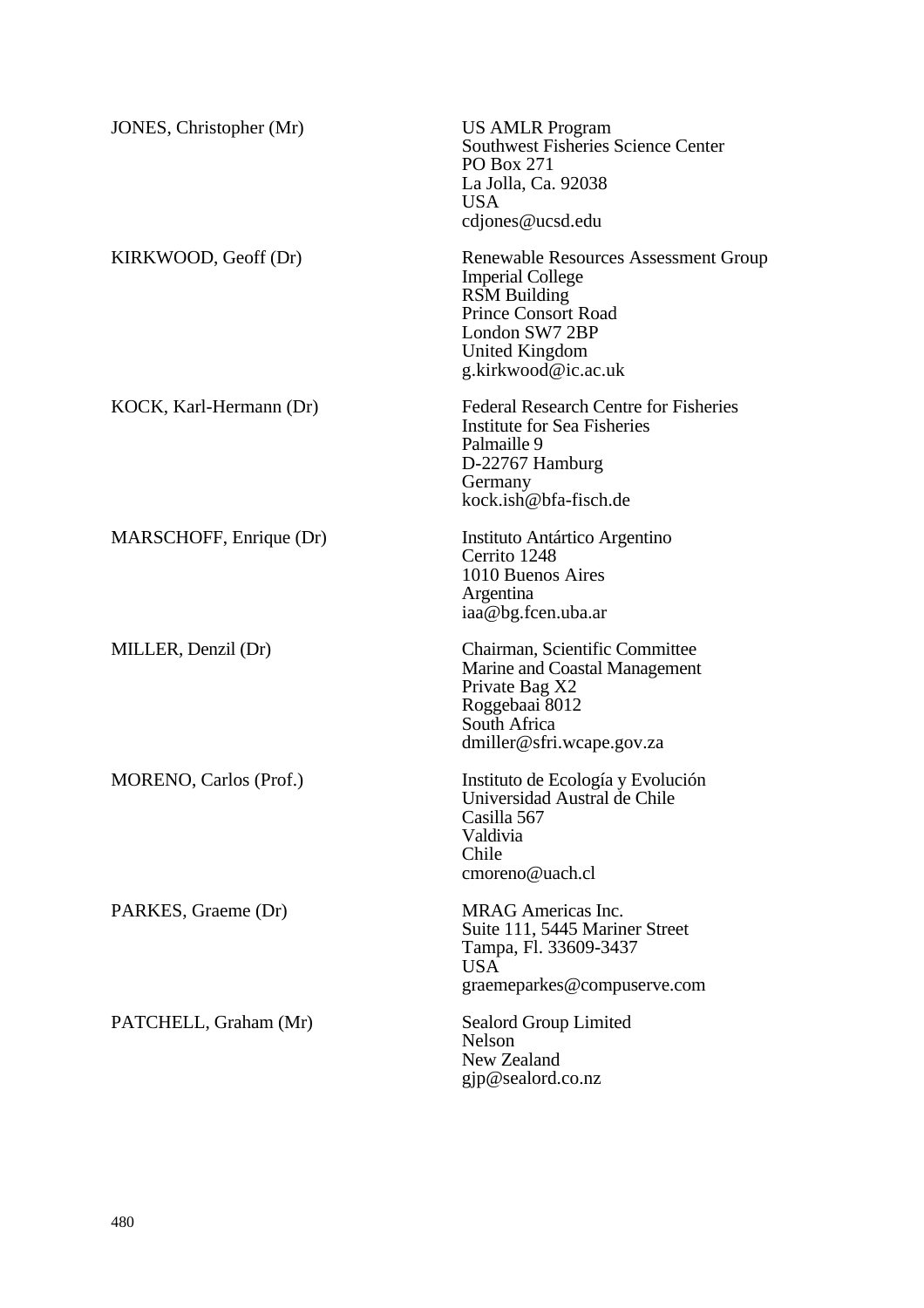| ROBERTSON, Graham (Dr)   | <b>Australian Antarctic Division</b><br><b>Environment Australia</b><br>Channel Highway<br>Kingston Tasmania 7050<br>Australia<br>graham_rob@antdiv.gov.au    |
|--------------------------|---------------------------------------------------------------------------------------------------------------------------------------------------------------|
| SENIOUKOV, Vladimir (Dr) | <b>PINRO Research Institute</b><br><b>Murmansk</b><br>Russia<br>inter@pinro.murmansk.ru                                                                       |
| SHUST, Konstantin (Dr)   | <b>VNIRO</b><br>17a V. Krasnoselskaya<br>Moscow 107140<br>Russia<br>antarctica@vniro.ru                                                                       |
| SMITH, Neville (Mr)      | Ministry of Fisheries<br>PO Box 1020<br>Wellington<br>New Zealand<br>$s$ mithn@fish.govt.nz                                                                   |
| SOH, SungKwon (Dr)       | Ministry of Maritime Affairs and Fisheries<br>139 Chungjong-No. 3, Seodaemun-Gu<br>Seoul 120-715<br>Republic of Korea<br>sksoh@momaf.go.kr                    |
| TUCK, Geoff (Dr)         | <b>CSIRO Division of Marine Research</b><br><b>GPO Box 1538</b><br>Hobart Tasmania 7001<br>Australia<br>tuck@marine.csiro.au                                  |
| VACCHI, Marino (Dr)      | <b>ICRAM</b><br>Via Casalotti, 5<br>00166 Roma<br>Italy<br>vacchim@tin.it                                                                                     |
| VAN WIJK, Esmee (Ms)     | <b>Australian Antarctic Division</b><br><b>Environment Australia</b><br>Channel Highway<br>Kingston Tasmania 7050<br>Australia<br>esmee.vanwijk@antdiv.gov.au |
| WATKINS, Barry (Mr)      | Marine and Coastal Management<br>Private Bag X2<br>Roggebaai 8012<br>South Africa<br>bwatkins@sfri.wcape.gov.za                                               |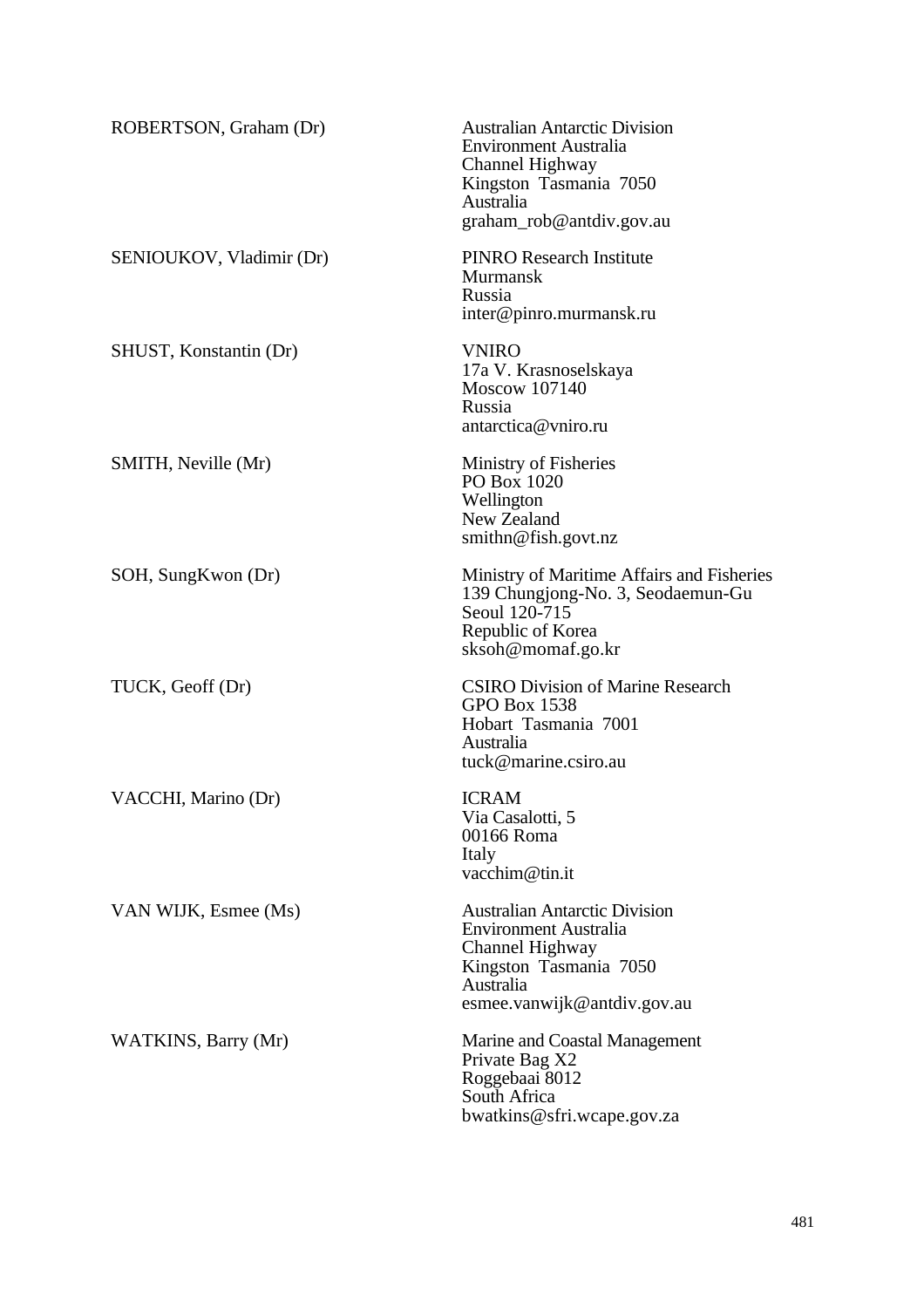WÖHLER, Otto (Dr) INIDEP

WILLIAMS, Dick (Mr) Australian Antarctic Division Environment Australia Channel Highway Kingston Tasmania 7050 Australia dick\_wil@antdiv.gov.au

> Paseo Victoria Ocampo No. 1 Mar del Plata Argentina owohler@inidep.edu.ar

## SECRETARIAT:

Esteban DE SALAS (Executive Secretary) David RAMM (Data Manager) Eugene SABOURENKOV (Science Officer)

**CCAMLR** PO Box 213 North Hobart 7002 Tasmania Australia ccamlr@ccamlr.org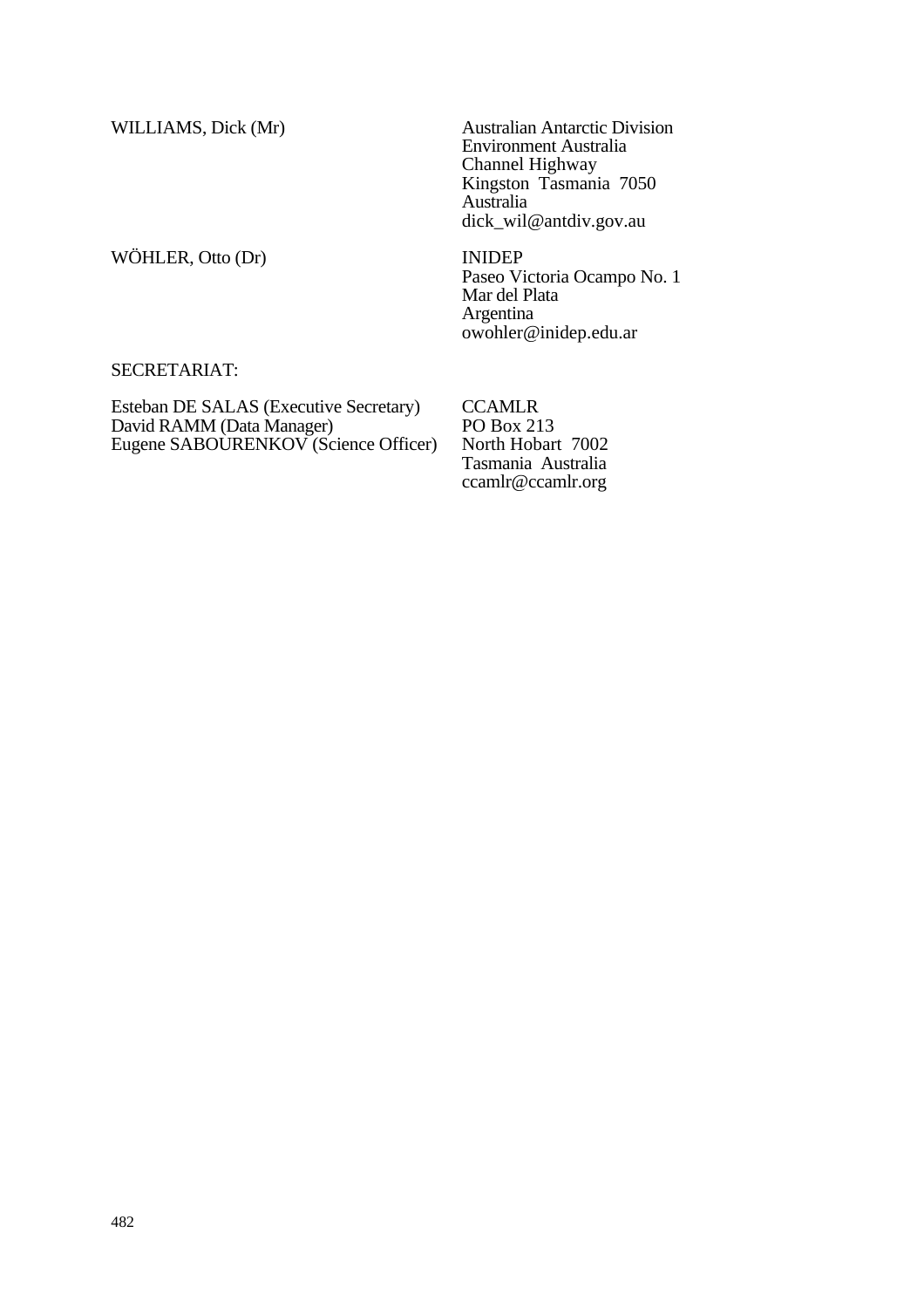### APPENDIX C

#### **LIST OF DOCUMENTS**

Working Group on Fish Stock Assessment (Hobart, Australia, 9 to 19 October 2000)

WG-FSA-00/1 Provisional and Annotated Provisional Agenda for the 2000 Meeting of the Working Group on Fish Stock Assessment  $(WG-FSA)$ WG-FSA-00/2 List of participants WG-FSA-00/3 List of documents WG-FSA-00/4 Data and resources available to WG-FSA 2000 **Secretariat** WG-FSA-00/5 Secretariat work in support of WG-FSA Secretariat WG-FSA-00/6 Fishery information for WG-FSA-00 **Secretariat** WG-FSA-00/7 United Kingdom genetic research relevant to Southern Ocean seabirds vulnerable to fisheries interactions J.P. Croxall (United Kingdom) WG-FSA-00/8 United Kingdom research under way on Southern Ocean seabirds vulnerable to fisheries interactions J.P. Croxall (United Kingdom) WG-FSA-00/9 France research under way on Southern Ocean seabirds vulnerable to fisheries interactions H. Weimerskirch (France) WG-FSA-00/10 Research under way on New Zealand seabirds vulnerable to fisheries interactions J. Molloy (New Zealand) WG-FSA-00/11 Documentation for the CCAMLR survey database and lengthdensity analysis **Secretariat** WG-FSA-00/12 Update on the CCAMLR Website **Secretariat** WG-FSA-00/13 Longline fishing at Tristan da Cunha: impact on seabirds N. Glass, I. Lavarello, J.P. Glass and P.G. Ryan (South Africa) (In: *Atlantic Seabirds*, 2 (2), in press). WG-FSA-00/14 What do we know about fish stocks in the Southern Scotia region? A review and prospects for future research K.-H. Kock (Germany) and C. Jones (USA)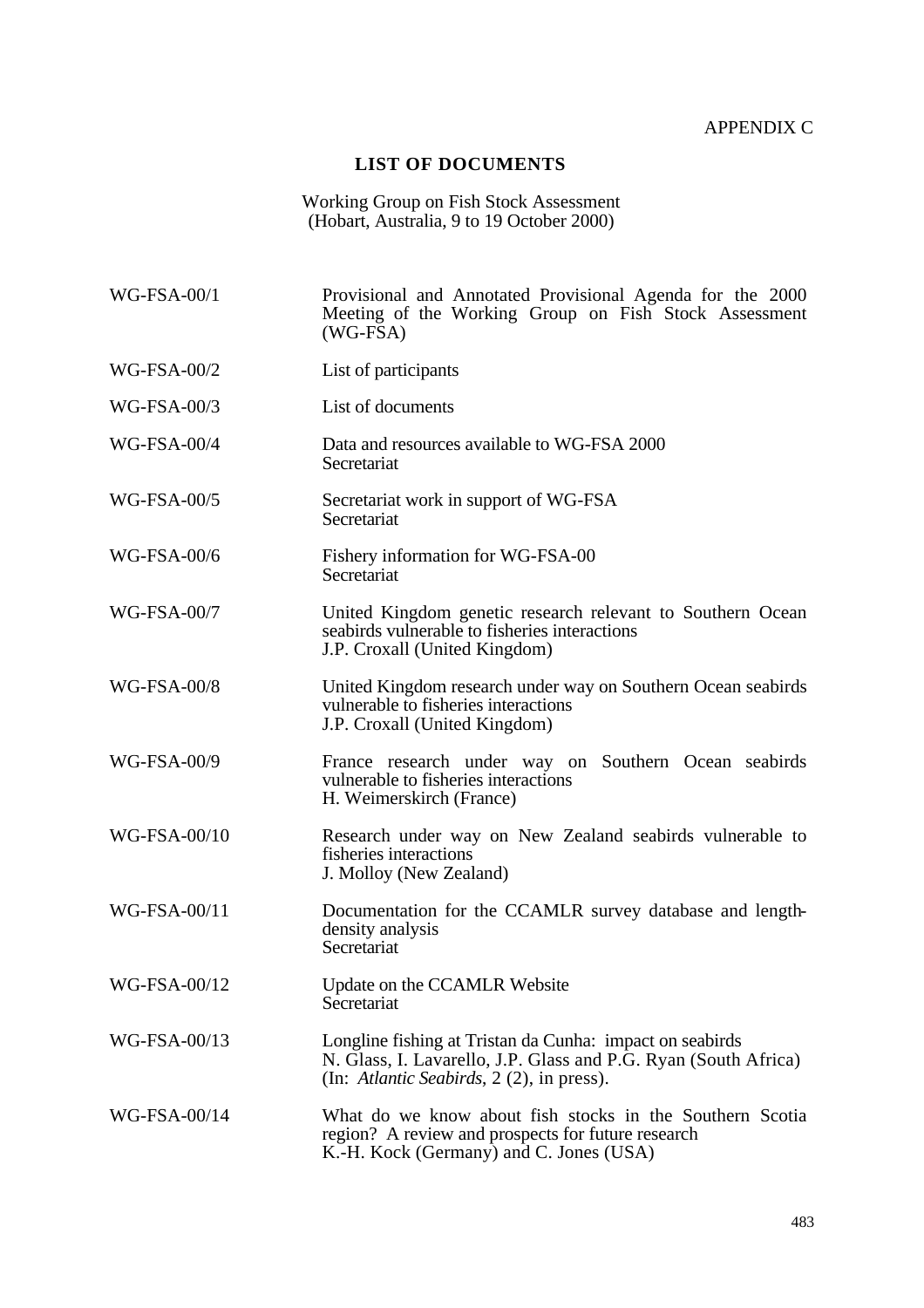| WG-FSA-00/15 | Preparation of identification keys for by-catch fish species<br>Secretariat                                                                                                                                                                                                                                |
|--------------|------------------------------------------------------------------------------------------------------------------------------------------------------------------------------------------------------------------------------------------------------------------------------------------------------------|
| WG-FSA-00/16 | Restoration of retrospective data on Dissostichus eleginoides<br>catches in Subarea 48.3<br>Delegations of Ukraine and Russia                                                                                                                                                                              |
| WG-FSA-00/17 | Brief report of national scientific observer aboard longliner RK1<br>Delegation of Ukraine                                                                                                                                                                                                                 |
| WG-FSA-00/18 | Summary of observations aboard trawlers operating in the<br>Convention Area during the 1999/2000 season<br>Secretariat                                                                                                                                                                                     |
| WG-FSA-00/19 | Hydroacoustic observations of the vertical distribution of icefish<br><i>Champsocephalus gunnari</i> in the western part of the slope of the<br>South Georgia Island in December 1999–January 2000<br>V.L. Senioukov (Russia)                                                                              |
| WG-FSA-00/20 | Biological features of the icefish <i>Champsocephalusgunnari</i> from<br>commercial catches in Subarea 48.3 during the period from<br>8 December 1999 until 31 January 2000<br>V.L. Senioukov (Russia)                                                                                                     |
| WG-FSA-00/21 | UK groundfish survey in Subarea 48.3 (South Georgia and Shag<br>Rocks), January 2000<br>I. Everson, D. Agnew, P. Bagley, M. Collins, T. Daw,<br>R. Forster, T. Marlow, A. North (United Kingdom),<br>J. Szlakowski (Poland), E. Van Wijk (Australia), S. Wilhelms<br>(Germany) and C. Yau (United Kingdom) |
| WG-FSA-00/22 | Notes on the biology of the South Georgia ray, Raja georgiana<br>I. Everson, J. Kerr, C. Yau and A. Williams (United Kingdom)                                                                                                                                                                              |
| WG-FSA-00/23 | Fishing for toothfish using pots: results of trials undertaken<br>around South Georgia, March-May 2000<br>D. Agnew, T. Daw, M. Purves and G. Pilling (United Kingdom)<br>(CCAMLR Science, 8: submitted)                                                                                                    |
| WG-FSA-00/24 | Crab by-catch in the experimental toothfish pot fishery around<br>South Georgia, 2000<br>T. Daw, D. Agnew, M. Purves, G. Pilling and C. Yau (United<br>Kingdom)<br>(CCAMLR Science, 8: submitted)                                                                                                          |
| WG-FSA-00/25 | Examination of the gut contents of Patagonian toothfish<br>(Dissostichus eleginoides) from the toothfish pot fishery trials<br>around South Georgia<br>G. Pilling, T. Daw, M. Purves, D. Agnew and J. Xavier (United<br>Kingdom)                                                                           |
| WG-FSA-00/26 | Toothfish tagging programme around South Georgia, 2000<br>G. Pilling, I. Everson, D. Agnew, T. Daw, R. Forster, A. North<br>and M. Purves (United Kingdom)                                                                                                                                                 |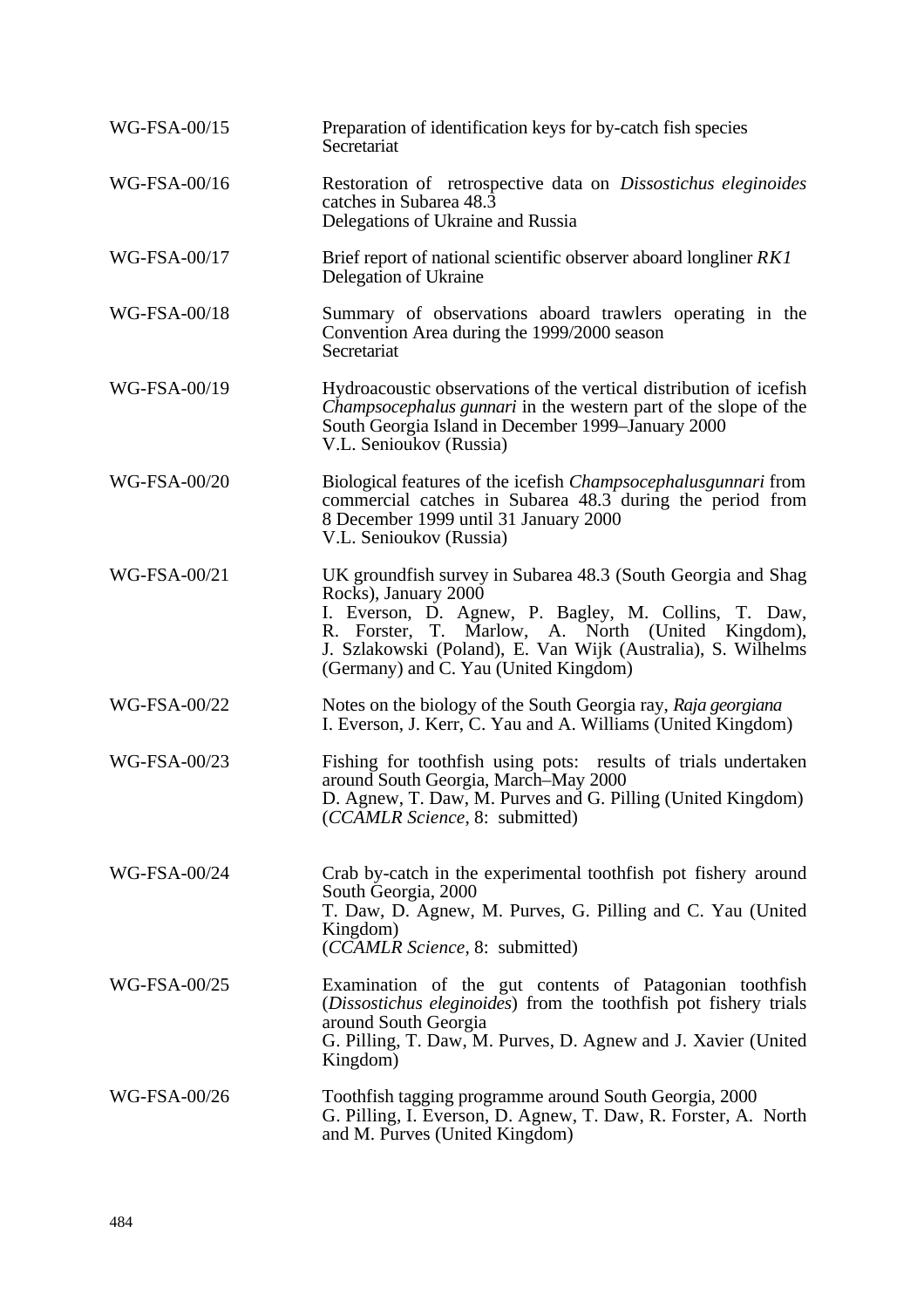| WG-FSA-00/27 | Spawning activity of mackerel icefish at South Georgia<br>I. Everson, A. North (United Kingdom) and K.-H. Kock<br>(CCAMLR Science, 8: submitted) (Germany)                                                                                             |
|--------------|--------------------------------------------------------------------------------------------------------------------------------------------------------------------------------------------------------------------------------------------------------|
| WG-FSA-00/28 | A comparison between otoliths and scales for use in estimating<br>the age of Dissostichus eleginoides from South Georgia<br>J. Ashford, C. Jones, S. Wischniowski, S. Bobko (USA) and<br>I. Everson (United Kingdom)<br>(CCAMLR Science, 8: submitted) |
| WG-FSA-00/29 | Reducing seabird by-catch with an underwater longline setting<br>funnel<br>P. Ryan and B. Watkins (South Africa)                                                                                                                                       |
| WG-FSA-00/30 | Seabird by-catch in the Patagonian toothfish longline fishery at<br>the Prince Edward Islands: 1999–2000<br>P. Ryan and B. Watkins (South Africa)                                                                                                      |
| WG-FSA-00/31 | On possibility of using acoustic method to improve quality of<br>Champsocephalus gunnari biomass estimates in Subarea 48.3<br>S. Kasatkina (Russia)<br>(CCAMLR Science, 8: submitted)                                                                  |
| WG-FSA-00/32 | Length-age composition of icefish (Champsocephalus gunnari,<br>perciformes, notothenioidei, Channichthyidae) from different<br>locations of South Georgia Island subarea<br>Zh.A. Frolkina (Russia)<br>(CCAMLR Science, 8: submitted)                  |
| WG-FSA-00/33 | Standardised estimates of <i>D. eleginoides</i> catches per effort in<br>Subarea 48.3 using information for 1985/86-1990/91 seasons<br>P. Gasiukov (Russia) and V. Bibik (Ukraine)<br>(CCAMLR Science, 8: submitted)                                   |
| WG-FSA-00/34 | Global status of albatrosses and Macronectes and Procellaria<br>petrels<br>(Source: BirdLife International. 2000. Threatened Birds of the<br>World. BirdLife International/Lynx-Edicions, Barcelona.)                                                  |
| WG-FSA-00/35 | Fishery dependent research<br>(Extract from the Report of New Zealand on Member's Activities<br>in the Convention Area in 1999/2000)                                                                                                                   |
| WG-FSA-00/36 | Fish Heaven: a Monte Carlo, spatially explicit single species<br>fishery model for the testing of parameter estimation methods<br>I. Ball and A. Constable (Australia)                                                                                 |
| WG-FSA-00/37 | A summary of observations on board longline vessels operating<br>within the CCAMLR Convention Area<br>Secretariat                                                                                                                                      |
| WG-FSA-00/38 | A summary of observations on compliance with Conservation<br>Measures 29/XVI and 63/XV<br>Secretariat                                                                                                                                                  |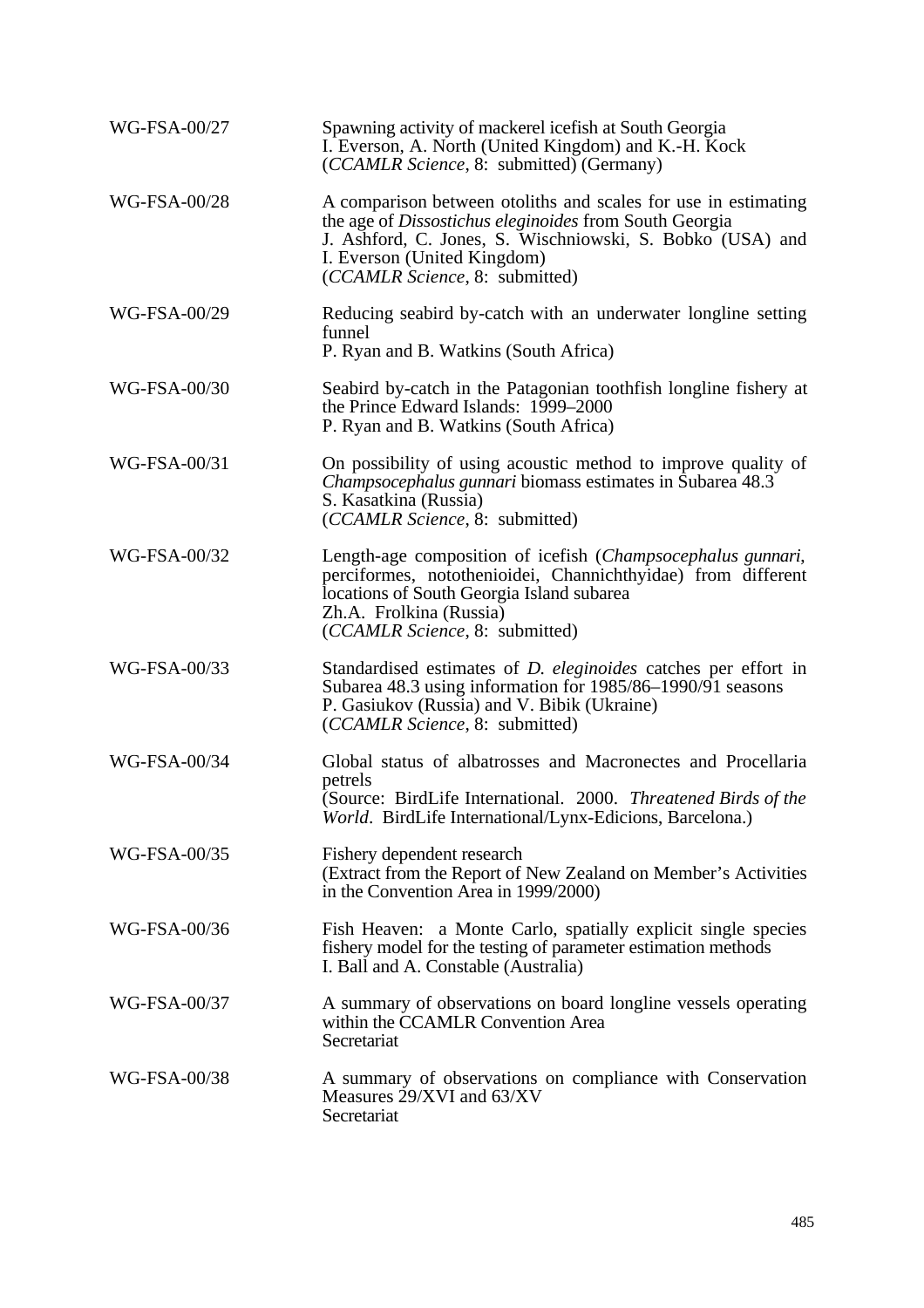| WG-FSA-00/39        | Integration of CPUE data into assessments using the generalised<br>yield model<br>G. Kirkwood (United Kingdom) and A. Constable (Australia)<br>(CCAMLR Science, 8: submitted)                                                                     |
|---------------------|---------------------------------------------------------------------------------------------------------------------------------------------------------------------------------------------------------------------------------------------------|
| WG-FSA-00/40        | A survey of fish stocks in the Heard Island and McDonald Islands<br>region in the 1999/2000 season and a comparison of the<br>abundances of selected species with those obtained in previous<br>surveys                                           |
|                     | R. Williams, A. Constable, T. Lamb and E. van Wijk (Australia)                                                                                                                                                                                    |
| WG-FSA-00/41        | A revision of yield and catch controls for managing the mackerel<br>icefish (Champsocephalus gunnari) fishery in the vicinity of<br>Heard Island and McDonald Islands<br>A. Constable, R. Williams, T. Lamb and E. van Wijk (Australia)           |
| WG-FSA-00/42        | Update to recruitment series for Patagonian toothfish in the Heard<br>Island region<br>A. Constable, R. Williams, T. Lamb and E. van Wijk (Australia)                                                                                             |
|                     |                                                                                                                                                                                                                                                   |
| WG-FSA-00/43        | An exact time of release and recapture stock assessment model<br>applied to Macquarie Island Patagonian toothfish (Dissostichus<br>eleginoides)<br>G. Tuck, W. de la Mare, W. Hearn, R. Williams, A. Smith, X.<br>He and A. Constable (Australia) |
| <b>WG-FSA-00/44</b> | Stock structure and growth in Patagonian toothfish (Dissostichus<br><i>eleginoides</i> ) in the Southern Ocean<br>J. Ashford, C. Jones (USA) and I. Everson (United Kingdom)                                                                      |
| WG-FSA-00/45        | On the state of <i>Champsocephalusgunnari</i> stock in Subarea 48.3<br>and methods of its assessment<br>K. Shust, V. Senioukov, P. Gasiukov and A. Kozlov (Russia)                                                                                |
| WG-FSA-00/46        | Results of <i>D. eleginoides</i> stock assessment for Subarea 48.3<br>using a dynamic age structured production model<br>P. Gasiukov and R. Dorovskikh (Russia)                                                                                   |
| WG-FSA-00/47        | Brief information on the results of the bottom trawling survey at<br>RV Atlantida in February 2000 in South Georgia subarea (48.3)<br>P. Chernyshkov, P. Bukatin and V. Khvichya (Russia)                                                         |
| WG-FSA-00/48 Rev. 1 | IUCN/CITES criteria for critically endangered, endangered and<br>vulnerable species<br>Secretariat                                                                                                                                                |
| WG-FSA-00/49        | Australian research underway on seabirds vulnerable to fisheries<br>interactions<br>B. Baker and R. Gales (Australia)                                                                                                                             |
| WG-FSA-00/50        | Information received from Norway on research related to the<br>development of artificial bait and setting devices for longlines<br>Secretariat                                                                                                    |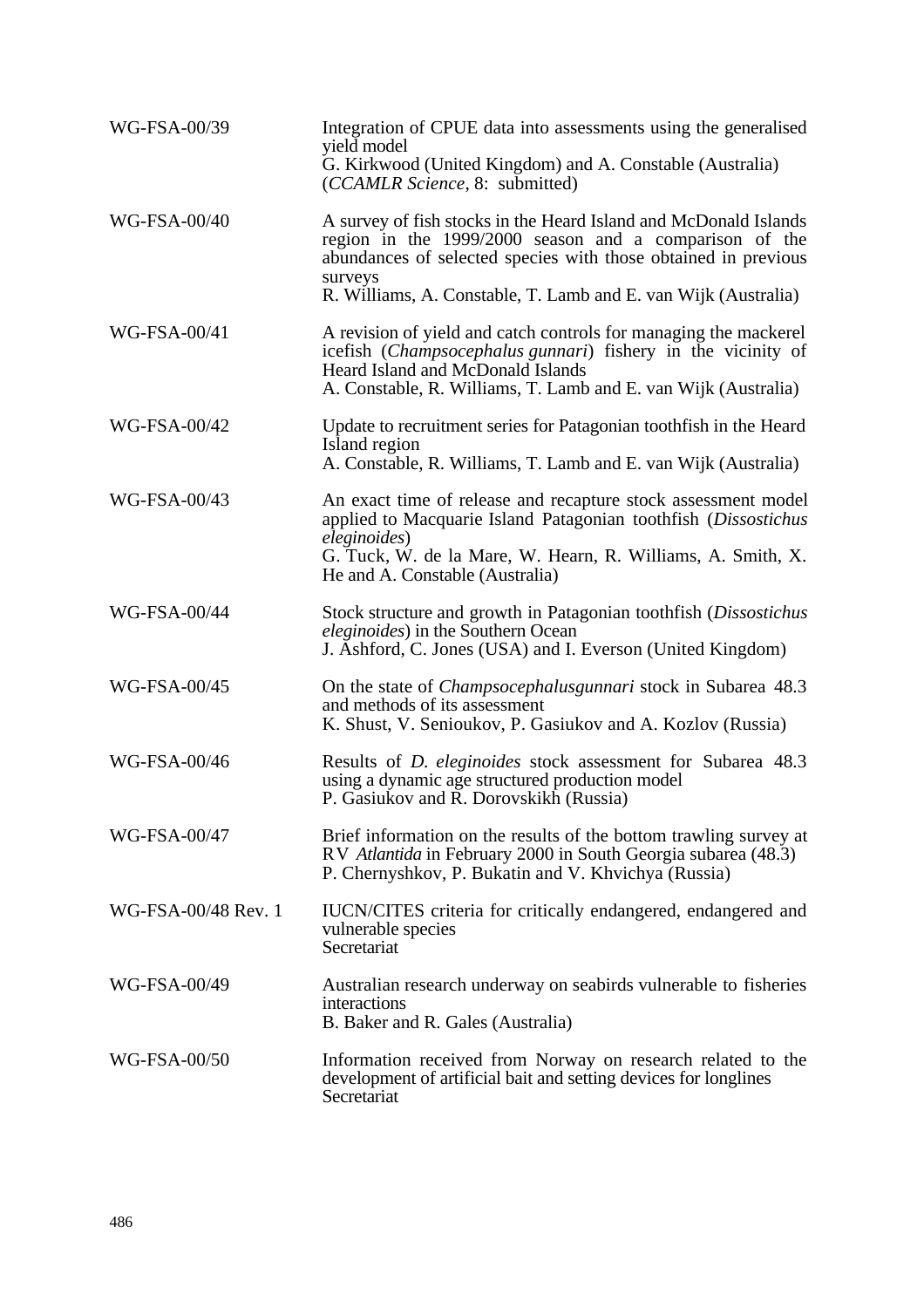| WG-FSA-00/51 | Distribution, biological characteristics and biomass of mackerel<br>icefish based on the results of the trawling survey carried out at<br>RV Atlantida in February 2000<br>Zh.A. Frolkina and P.S. Gasiukov (Russia)                                    |
|--------------|---------------------------------------------------------------------------------------------------------------------------------------------------------------------------------------------------------------------------------------------------------|
| WG-FSA-00/52 | A method for estimating recruitment and mortality from time<br>series of length-density data<br>A. Constable and I. Ball (Australia)<br>(CCAMLR Science, 8: submitted)                                                                                  |
| WG-FSA-00/53 | Population genetics of Patagonian toothfish Dissostichus<br>eleginoides and fillet identification of Patagonian toothfish and<br>Antarctic toothfish D. mawsoni<br>P. Smith and P. Gaffney (New Zealand)                                                |
| WG-FSA-00/54 | New information on size at maturity of <i>Dissostichus mawsoni</i> in<br>Subarea 88.1<br>G. Patchell (New Zealand)                                                                                                                                      |
| WG-FSA-00/55 | The Ross Sea Antarctic toothfish (Dissostichus mawsoni) fishery<br>from 1997/98 to 1999/2000<br>S. Hanchet and P. Horn (New Zealand)                                                                                                                    |
| WG-FSA-00/56 | Summary of seabird and marine mammal observations during<br>observed toothfish (Dissostichus spp.) longline fishing operations<br>in CCAMLR Subareas 88.1, 1998-2000<br>S. Baird (New Zealand)                                                          |
| WG-FSA-00/57 | Fishes collected during the 1999/00 exploratory fishery by New<br>Zealand in CCAMLR Subarea 88.1 and registered in the National<br>Fish Collection at the Museum of New Zealand Te Papa<br>Tongarewa                                                    |
| WG-FSA-00/58 | Factors affecting the sink rate of autoline longline fishing gear<br>R. Blackwell, B. Bull, S. Hanchet and N. Smith (New Zealand)<br>(New Zealand Fisheries Assessment Report 2000/xx)                                                                  |
| WG-FSA-00/59 | Examination of the skate by-catch from around South Georgia<br>from one vessel in the 2000 longline toothfish season<br>M. Endicott, D. Agnew and C. Nolan (United Kingdom)                                                                             |
| WG-FSA-00/60 | Interactions between killer whales (Orcinus orca) and sperms<br>whales ( <i>Physeter macrocephalus</i> ) with a longline fishing vessel<br>C.P. Nolan, G.M. Liddle and J. Elliot (United Kingdom)<br>(Marine Mammal Science, 16(3): 658–664, July 2000) |
| WG-FSA-00/61 | Review and evaluation of three mitigation measures – bird-scaring<br>line, underwater setting and line shooter $-$ to reduce seabird<br>by-catch in the Norwegian longline fishery<br>S. Løkkeborg (Norway)<br>(ICES CM 2000/J: 10)                     |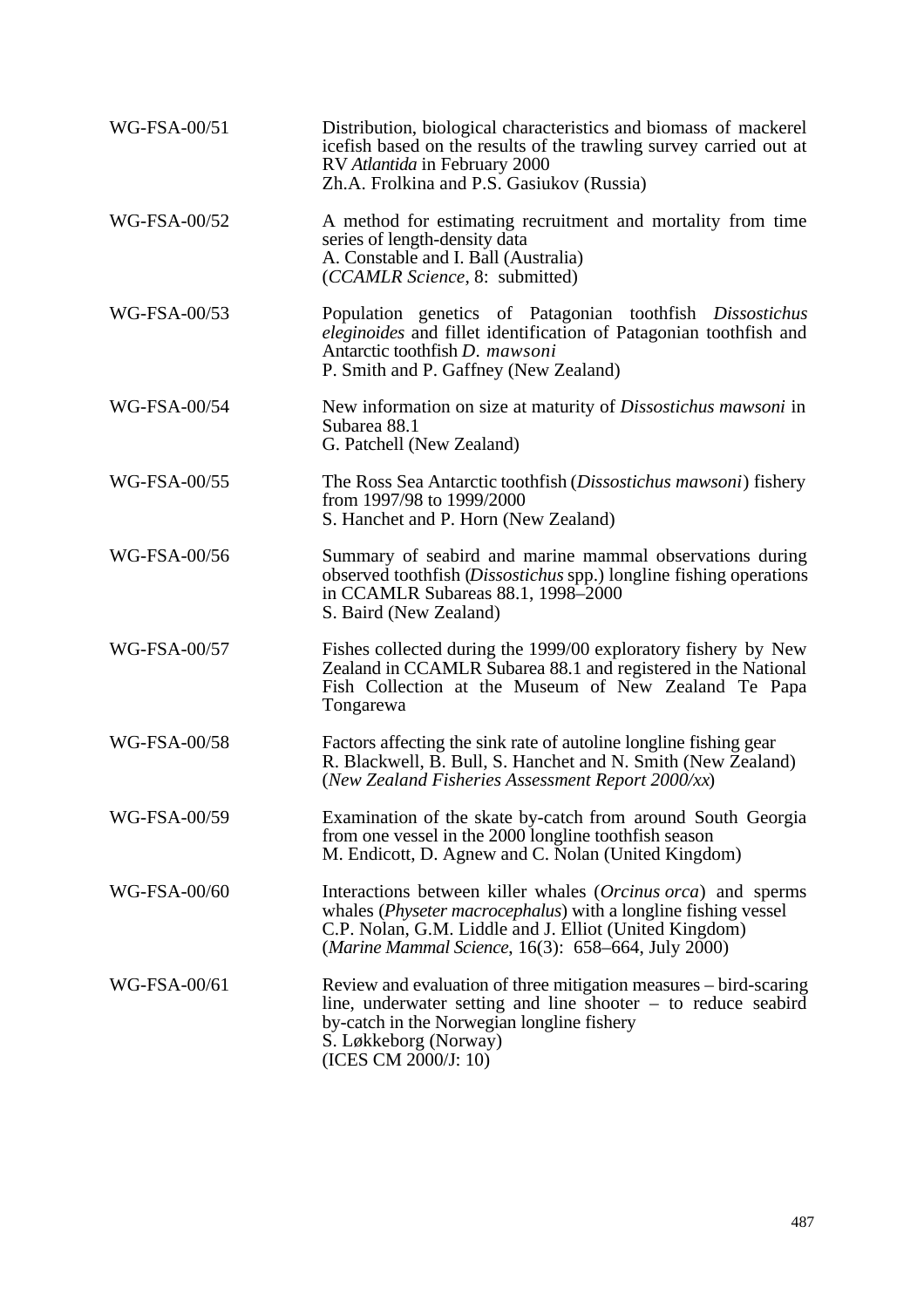| WG-FSA-00/62           | Feasibility of video monitoring seabird interactions on small<br>domestic tuna longliners.<br>Delegation of New Zealand<br>(Conservation Advisory Science Notes: 303, Department of<br>Conservation, Te Papa Atawhai, New Zealand)                                                                                                                            |
|------------------------|---------------------------------------------------------------------------------------------------------------------------------------------------------------------------------------------------------------------------------------------------------------------------------------------------------------------------------------------------------------|
| WG-FSA-00/63           | Preliminary information on inshore demersal fish from the Danco<br>Coast, Antarctic Peninsula, in the 1999/00 summer season<br>R. Casaux, E. Barrera-Oro, A. Baroni and A. Ramón (Argentina)                                                                                                                                                                  |
| WG-FSA-00/64           | Performance assessment and performance improvement of two<br>underwater line setting devices for avoidance of seabird<br>interactions in pelagic longline fisheries.<br>N. Brothers, D. Chaffey and T. Reid (Australia)<br>(Published by the Australian Fisheries Management Authority<br>(AFMA) through the AFMA Research Fund and Environment<br>Australia) |
| <b>Other Documents</b> |                                                                                                                                                                                                                                                                                                                                                               |
| <b>CCAMLR-XIX/5</b>    | Notification of an exploratory longline fishery for <i>Dissostichus</i><br><i>eleginoides</i> in CCAMLR areas<br><b>Delegation of Brazil</b>                                                                                                                                                                                                                  |
| <b>CCAMLR-XIX/6</b>    | Notification of exploratory fisheries for <i>Dissostichus</i> spp. in the<br>2000/2001 season<br>Delegation of South Africa                                                                                                                                                                                                                                   |
| <b>CCAMLR-XIX/7</b>    | Notification of Ukraine's intention to initiate exploratory fisheries<br>for Dissostichus eleginoides in Division 58.4.4<br>Delegation of Ukraine                                                                                                                                                                                                             |
| <b>CCAMLR-XIX/8</b>    | Proposal for an exploratory jig fishery for squid in Subarea 48.3<br>in the 2000/2001 fishing seasons<br>Delegations of the United Kingdom and the Republic of Korea                                                                                                                                                                                          |
| CCAMLR-XIX/9           | Proposal for an extension of the CCAMLR pot fishing trial for<br>2000/2001<br>Delegation of the United Kingdom                                                                                                                                                                                                                                                |
| CCAMLR-XIX/10          | Notification of an exploratory fishery for <i>Dissostichus</i> spp. on<br>Elan and BANZARE Banks (Divisions 58.4.3 and 58.4.1) and a<br>proposed research plan<br>Delegation of Australia                                                                                                                                                                     |
| <b>CCAMLR-XIX/11</b>   | Notification of Australia's intention to continue an exploratory<br>fishery in Division 58.4.2<br>Delegation of Australia                                                                                                                                                                                                                                     |
| <b>CCAMLR-XIX/12</b>   | Notification of Argentina's intention to initiate exploratory<br>longline fisheries for <i>Dissostichus</i> spp. in CCAMLR areas<br>Delegation of Argentina                                                                                                                                                                                                   |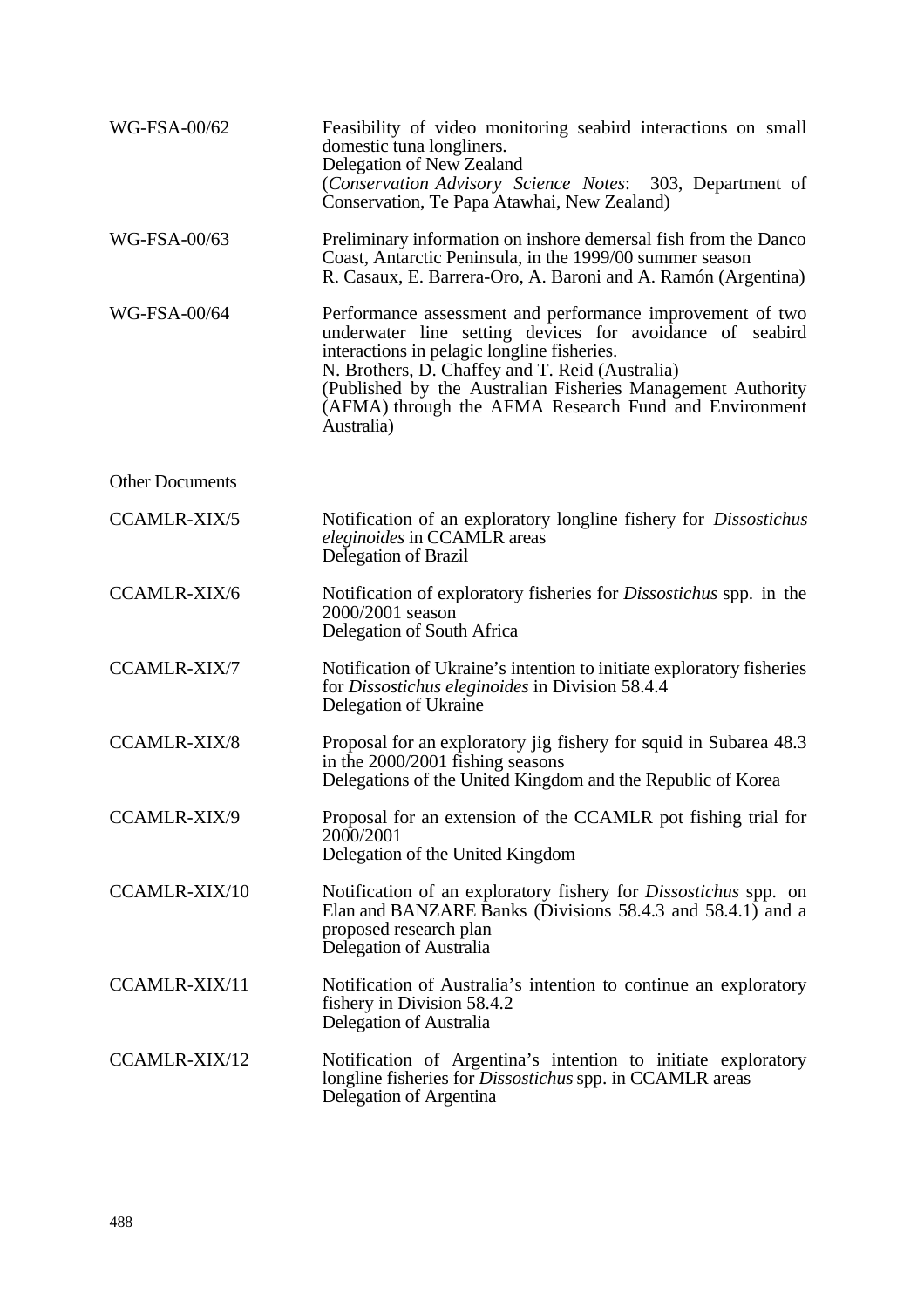| <b>CCAMLR-XIX/13</b>    | Notification by France of new and exploratory fisheries in<br>CCAMLR Statistical Area 58 during the 2000/2001 season<br>Delegation of France                                                                                                                     |  |  |  |  |  |  |
|-------------------------|------------------------------------------------------------------------------------------------------------------------------------------------------------------------------------------------------------------------------------------------------------------|--|--|--|--|--|--|
| <b>CCAMLR-XIX/14</b>    | Notification of an exploratory pot fishery for crabs in<br>Subarea 48.3<br>Delegation of Uruguay                                                                                                                                                                 |  |  |  |  |  |  |
| <b>CCAMLR-XIX/15</b>    | Notification of exploratory fisheries in Subareas 88.1, 88.2, 88.3<br>and Division 58.4.4<br>Delegation of Uruguay                                                                                                                                               |  |  |  |  |  |  |
| <b>CCAMLR-XIX/16</b>    | Notification of an exploratory pot fishery for Dissostichus<br><i>eleginoides</i> in Subarea 48.3<br>Delegation of Uruguay                                                                                                                                       |  |  |  |  |  |  |
| CCAMLR-XIX/17           | Notification by New Zealand of its intention to continue an<br>exploratory fishery for <i>Dissostichus</i><br>in CCAMLR<br>spp.<br>Subarea 88.1<br>Delegation of New Zealand                                                                                     |  |  |  |  |  |  |
| CCAMLR-XIX/19           | Deadlines set by CCAMLR for the submission of information by<br>Member countries<br>Delegation of Chile                                                                                                                                                          |  |  |  |  |  |  |
| <b>CCAMLR-XIX/BG/5</b>  | Implementation of conservation measures in 1999/2000<br>Secretariat                                                                                                                                                                                              |  |  |  |  |  |  |
| <b>CCAMLR-XIX/BG/10</b> | Report on a meeting to discuss an agreement on the conservation<br>of southern hemisphere albatrosses and petrels<br>Delegation of Australia                                                                                                                     |  |  |  |  |  |  |
| <b>CCAMLR-XIX/BG/15</b> | Report of the CCAMLR Observer at the Meeting on the<br>Development of a Regional Agreement for Southern Hemisphere<br>Albatross and Petrels under the Convention on the Conservation<br>of Migratory Species of Wild Animals (CMS)<br>Secretariat                |  |  |  |  |  |  |
| CCAMLR-XIX/BG/18        | US plans for fishing for crab in Subarea 48.3 in accordance with<br>Conservation Measures 150/XVIII and 181/XVIII<br>Delegation of the USA                                                                                                                       |  |  |  |  |  |  |
| CCAMLR-XIX/BG/19        | Évaluation de la pêche illicite dans les eaux françaises adjacentes<br>aux îles Kerguelen et Crozet pour la saison 1999/2000 (1er juillet<br>1999-30 juin 2000) - informations générales sur la zone<br>CCAMLR 58 et tendances 2000/2001<br>Délégation française |  |  |  |  |  |  |
| SC-CAMLR-XIX/BG/1       | Catches in the Convention Area in the 1999/2000 split-year<br>Secretariat                                                                                                                                                                                        |  |  |  |  |  |  |
| SC-CAMLR-XIX/BG/7       | Sixth conference of parties to the Convention on the Conservation<br>of Migratory Species of Wild Animals<br>(Somerset West, South Africa, November 1999)<br>CCAMLR Observer (J. Cooper, South Africa)                                                           |  |  |  |  |  |  |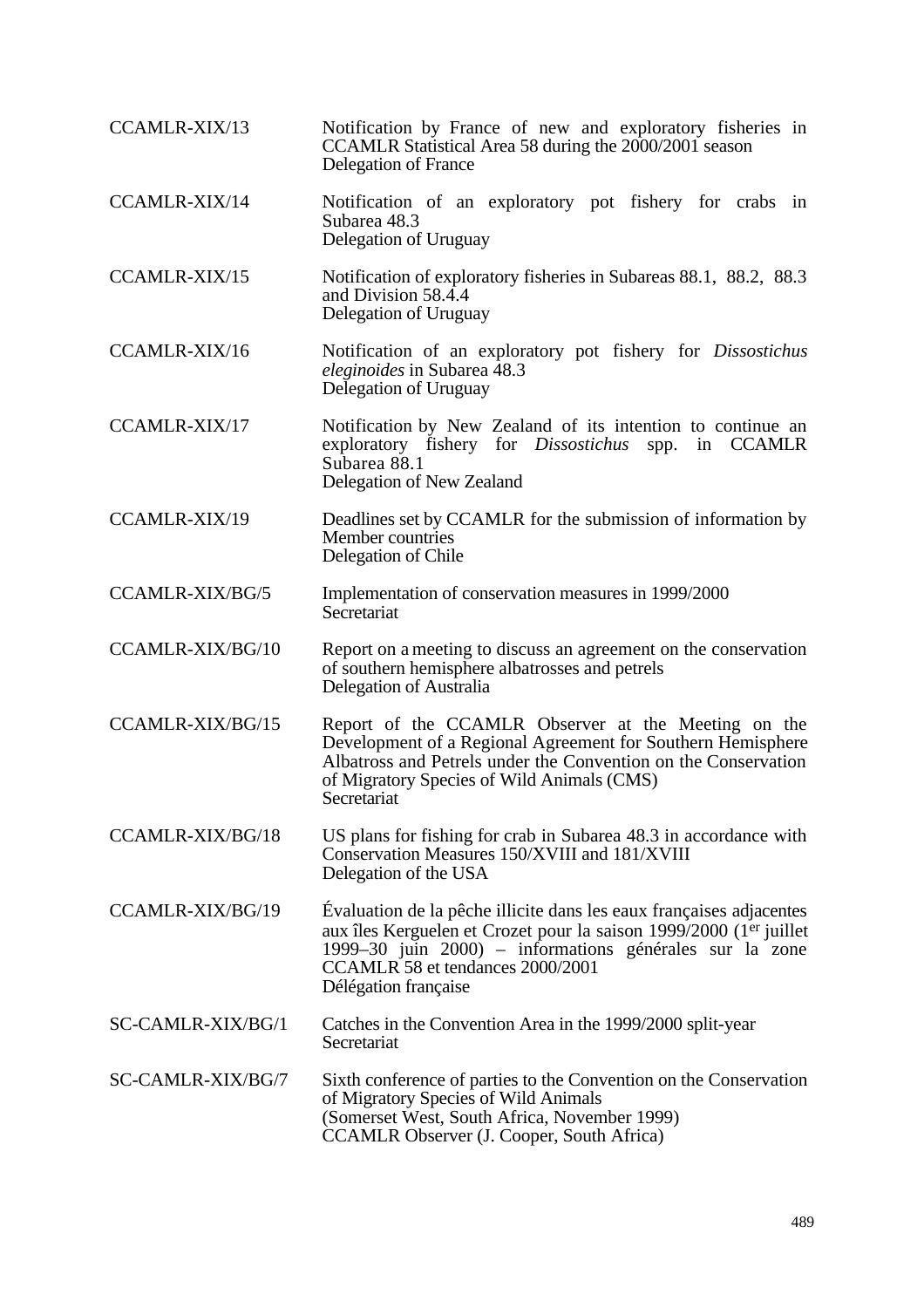| SC-CAMLR-XIX/BG/11 | The direct impact of fishing and fishery-related activities on<br>marine life in the CCAMLR Convention Area with particular<br>emphasis on longline fishing and its impact on albatrosses and<br>$petrels - a review$<br>Delegation of Germany                                                                                                                                                                                                                                                                                                |  |  |  |  |  |
|--------------------|-----------------------------------------------------------------------------------------------------------------------------------------------------------------------------------------------------------------------------------------------------------------------------------------------------------------------------------------------------------------------------------------------------------------------------------------------------------------------------------------------------------------------------------------------|--|--|--|--|--|
| SC-CAMLR-XIX/BG/12 | Albatross and petrel mortality from longline fishing: report on an<br>international workshop held in Honolulu, Hawaii, USA, 11 and<br>12 May 2000<br>CCAMLR Observer (J. Cooper, South Africa)                                                                                                                                                                                                                                                                                                                                                |  |  |  |  |  |
| SC-CAMLR-XIX/BG/13 | Report to SC-CAMLR on the expert consultation on illegal,<br>unreported and unregulated fishing<br>Sydney, Australia, 15–19 May 2000<br>Presented by the Chairman of the Scientific Committee                                                                                                                                                                                                                                                                                                                                                 |  |  |  |  |  |
| <b>WG-EMM-00/8</b> | Changes in the diet of the South Georgia shag <i>Phalacrocorax</i><br>georgianus at the South Orkney Islands along four consecutive<br>years<br>R. Casaux and A. Ramón (Argentina)                                                                                                                                                                                                                                                                                                                                                            |  |  |  |  |  |
| WG-EMM-00/9        | Fish in the diet of breeding Antarctic shags <i>Phalacrocorax</i><br>bransfieldensis at four colonies in the Danco Coast, Antarctic<br>Peninsula<br>R. Casaux, A. Baroni and E. Barrera-Oro (Argentina)                                                                                                                                                                                                                                                                                                                                       |  |  |  |  |  |
| WG-EMM-00/16       | A statistical assessment of the status and trends of Antarctic and<br>sub-Antarctic seabirds<br>Prepared for the SCAR Bird Biology Subcommittee and<br><b>SC-CAMLR</b><br>Working draft as of June 2000<br>E.J. Woehler (Australia), J. Cooper (South Africa), J.P. Croxall<br>(United Kingdom), W.R. Fraser (USA), G.L. Kooyman (USA),<br>G.D. Miller (South Africa), D.C. Nel (South Africa),<br>D.L Patterson (USA), H.-U. Peter (Germany), C.A. Ribic<br>(USA), K. Salwicka (USA), W.Z. Trivelpiece (USA) and<br>H. Weimerskirch (France) |  |  |  |  |  |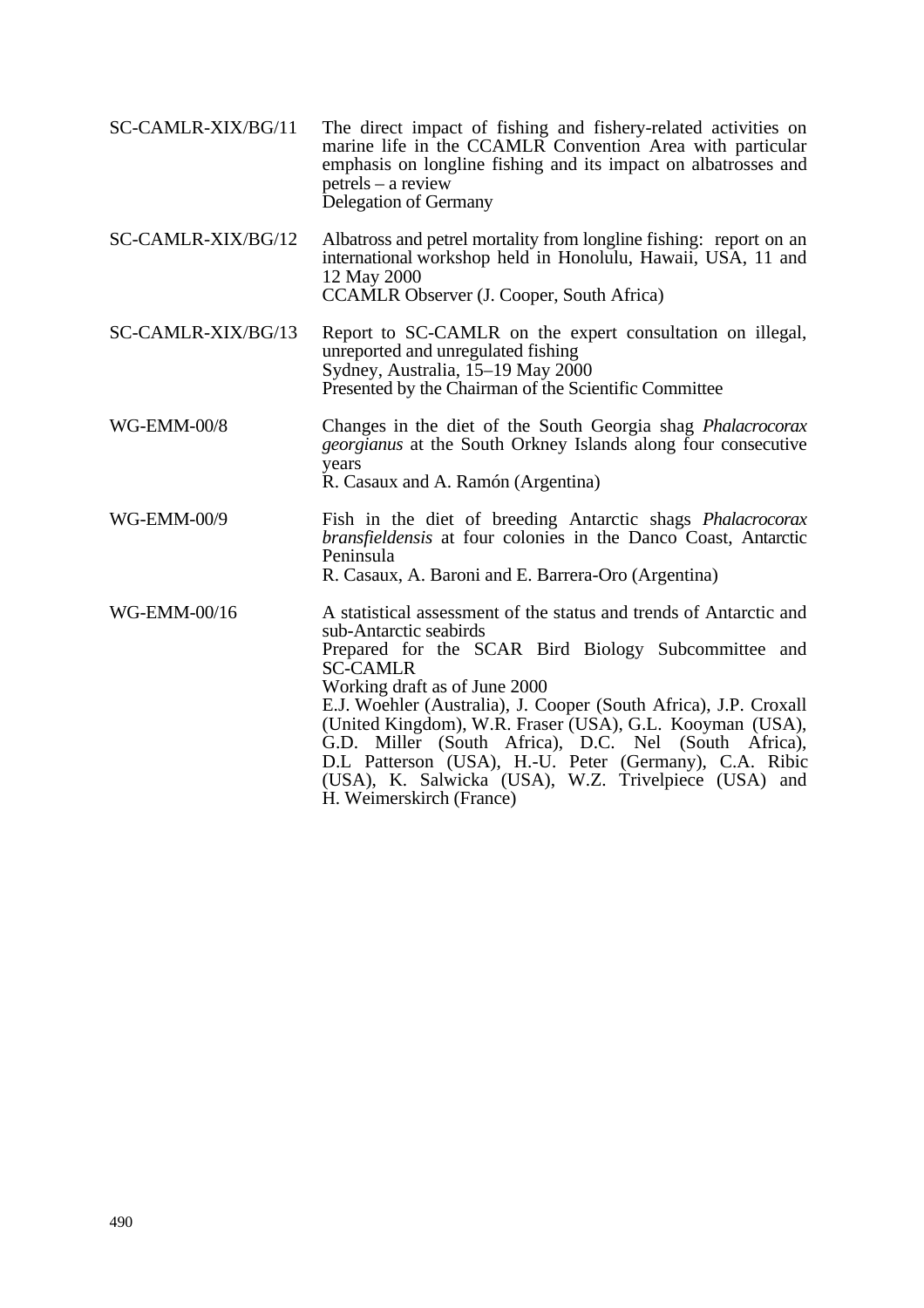APPENDIX D

# INTERSESSIONAL WORK PLAN FOR AD HOC WG-IMALF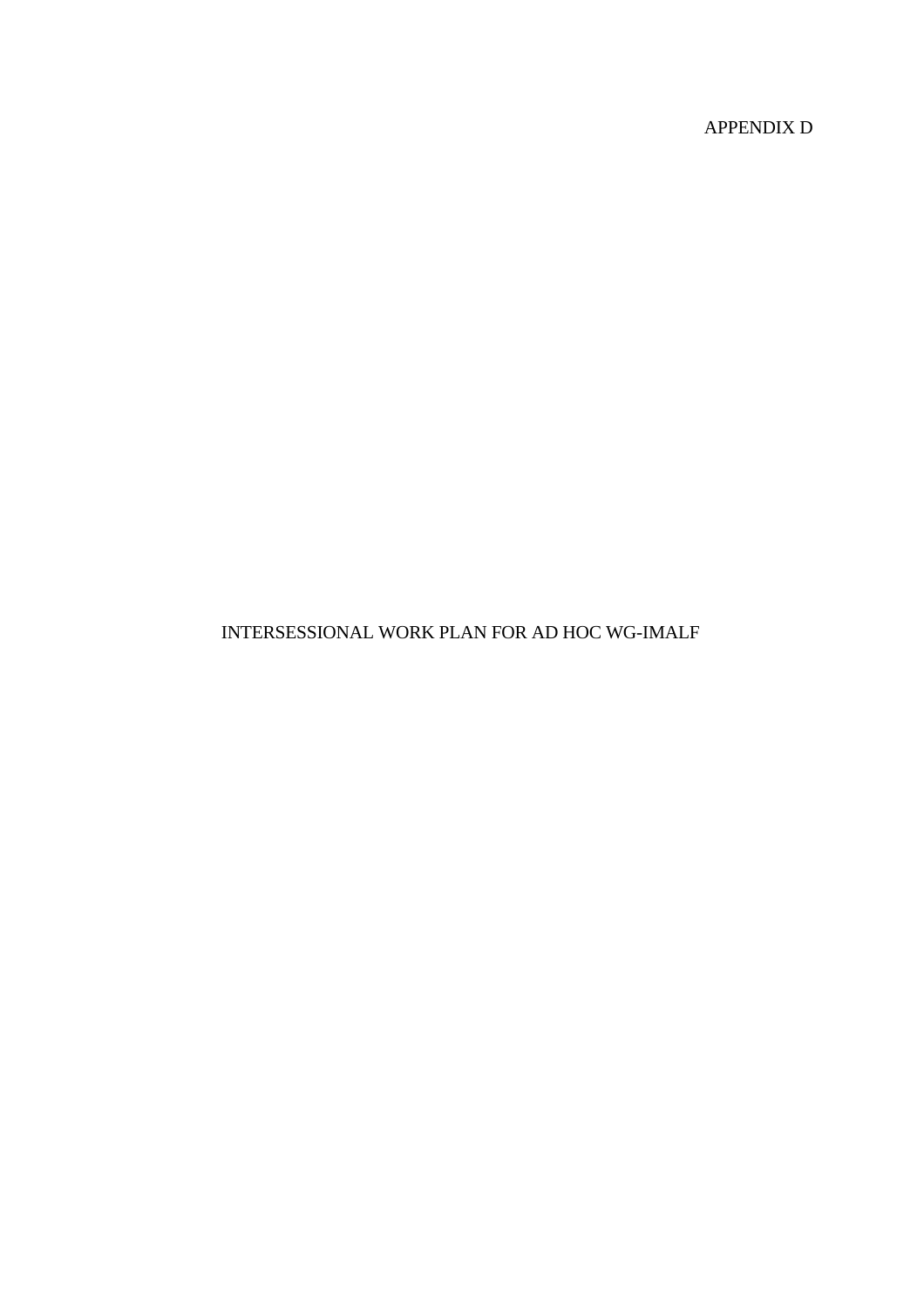## **INTERSESSIONAL WORK PLAN FOR AD HOC WG-IMALF FOR 2000/01**

The Secretariat will coordinate the intersessional work of the IMALF group. An interim review of work will be conducted in June 2001 and advised to ad hoc WG-IMALF at the time of WG-EMM (July 2001). The outcome of the intersessional work will be reviewed in August/September 2001 and reported to WG-FSA in October 2001.

|     | Task/Topic                                                                                                     | Paragraphs of<br>WG-FSA<br>Report | Action <sup>1</sup>       | Start/<br>Completion<br><b>Deadlines</b> | Action                                                                                                                                                               |
|-----|----------------------------------------------------------------------------------------------------------------|-----------------------------------|---------------------------|------------------------------------------|----------------------------------------------------------------------------------------------------------------------------------------------------------------------|
| 1.  | Planning and coordination of work:                                                                             |                                   |                           |                                          |                                                                                                                                                                      |
| 1.1 | Circulation of materials on IMALF matters as<br>contained in reports of current meetings of<br>CCAMLR.         | <b>Standing</b><br>request        |                           | Dec 2000                                 | Circulate all relevant sections of CCAMLR-XIX to<br>IMALF group members, and technical coordinators and<br>(via them) to scientific observers.                       |
| 1.2 | Circulation of papers submitted to WG-FSA on<br><b>IMALF</b> matters.                                          | <b>Standing</b><br>request        |                           | Dec 2000                                 | Circulate the list of papers submitted to WG-FSA on<br>IMALF matters and advise that copies of papers may be<br>provided on request. Circulate the papers requested. |
| 1.3 | Acknowledgement of work of technical<br>coordinators and scientific observers.                                 | <b>Standing</b><br>request        |                           | Dec 2000                                 | Commend technical coordinators and all observers for<br>their effort in the 1999/2000 fishing season.                                                                |
| 1.4 | Review observer reports (seabird interactions).                                                                | <b>Standing</b><br>request        | J. Molloy (NZ)            | As available                             | Provide on receipt copies of required section of reports for<br>review to a member nominated by IMALF.                                                               |
| 1.5 | Review of new and exploratory fishery proposals.                                                               | New request                       | B. Baker                  | At submission<br>deadline                | Transmit hard copies of applications to Baker to prepare<br>initial draft of IMALF table.                                                                            |
| 1.6 | Membership of WG-IMALF.                                                                                        | 7.4                               | <b>Members</b>            | Nov 2000/<br>as required                 | Request to nominate new members to IMALF as<br>required. Request all Members to send their<br>representatives to the WG-FSA meeting.                                 |
| 1.7 | Education and training of fishing companies and<br>fishermen on issues of incidental mortality of<br>seabirds. | Standing<br>request               | Technical<br>coordinators | Dec 2000/<br>Aug 2001                    | Urge Members to improve education and training of<br>fishers on issues of incidental mortality of seabirds via<br>technical coordinator; report to IMALF-2001.       |

<sup>1</sup> In addition to Science officer.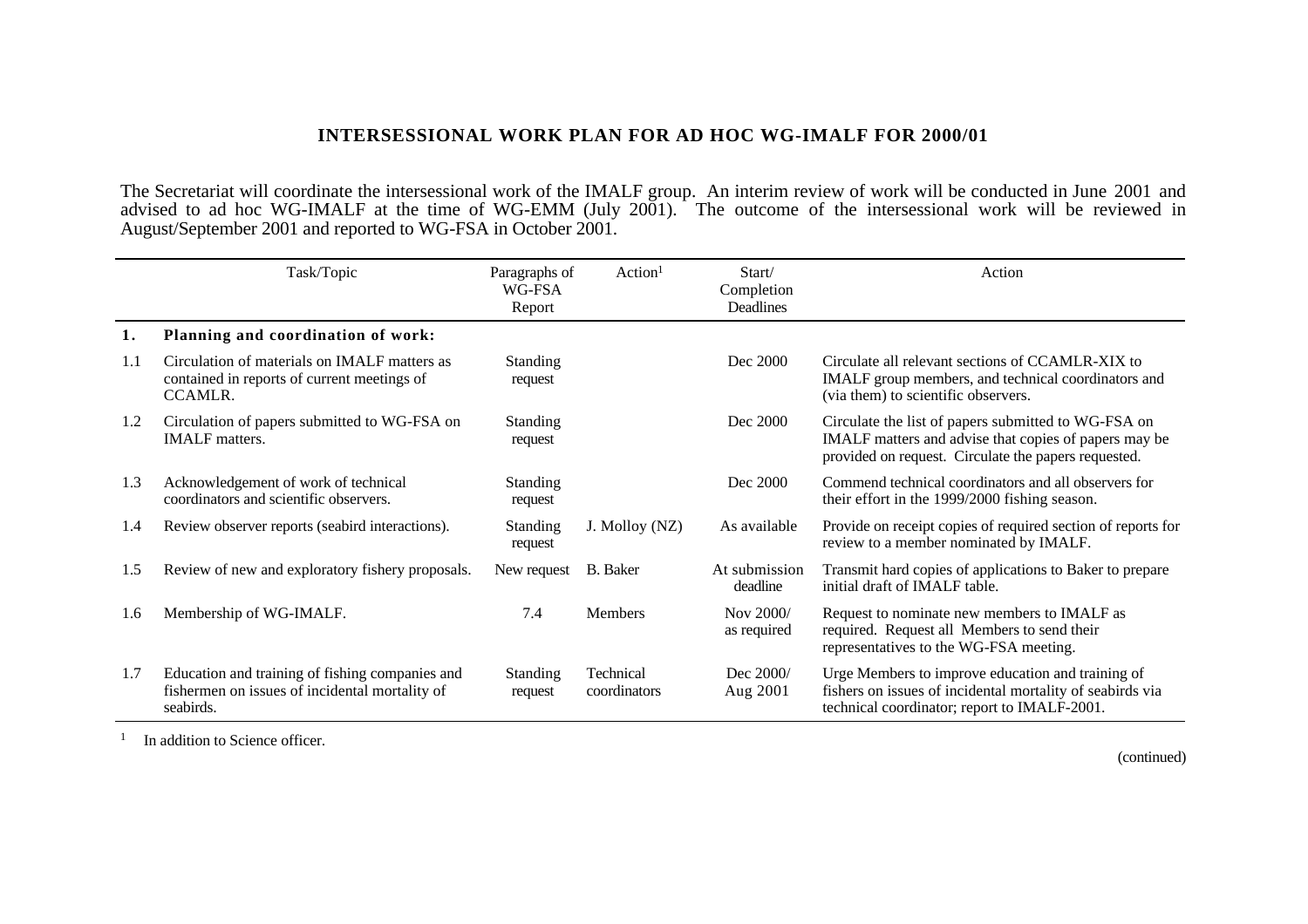|      | Task/Topic                                                                                                                                                                                                | Paragraphs of<br>WG-FSA<br>Report | Action <sup>1</sup>                                             | Start/<br>Completion<br><b>Deadlines</b> | Action                                                                                                                                                                                                                                                        |  |  |
|------|-----------------------------------------------------------------------------------------------------------------------------------------------------------------------------------------------------------|-----------------------------------|-----------------------------------------------------------------|------------------------------------------|---------------------------------------------------------------------------------------------------------------------------------------------------------------------------------------------------------------------------------------------------------------|--|--|
| 1.8  | Protection for observers on board against adverse<br>weather conditions.                                                                                                                                  | <b>Standing</b><br>request        | Technical<br>coordinators                                       | Dec 2000                                 | Request technical coordinators to ask vessel owners and<br>captains to provide as much protection as possible for<br>observers against adverse weather conditions.                                                                                            |  |  |
| 1.9  | Awareness of CCAMLR conservation measures<br>in force.                                                                                                                                                    | Standing<br>request               | Technical<br>coordinators                                       | Dec 2000/<br>Aug 2001                    | Request feedback information from technical coordinators.                                                                                                                                                                                                     |  |  |
| 1.10 | The use by scientific observers of the book<br>Identification of Seabirds of the Southern Ocean.                                                                                                          | New request                       | Technical<br>coordinators                                       | Nov 2000/<br>Sep 2001                    | Request reports, collate responses for IMALF-2001.                                                                                                                                                                                                            |  |  |
| 1.11 | Submission of scientific observers data from the<br>2000/2001 fisheries.                                                                                                                                  | Standing<br>request               | Technical<br>coordinators                                       | Dec 2000/<br>as required                 | Liaise with technical coordinators, as necessary, on data<br>submission for the 2000/2001 season.                                                                                                                                                             |  |  |
| 2.   | Members' research and development activities:                                                                                                                                                             |                                   |                                                                 |                                          |                                                                                                                                                                                                                                                               |  |  |
| 2.1  | Update information on national research programs<br>into status and foraging ecology of albatrosses,<br>giant petrels and white-chinned petrels including,<br>in particular, research on foraging ranges. | 7.10, 7.11                        | Members,<br><b>IMALF</b><br>members,<br>R. Gales<br>(Australia) | Jul-Sep 2001                             | Develop a standard format for the submission of<br>information and request, as appropriate, for consideration<br>at IMALF-2001.<br>Dr Gales/Science officer to coordinate and report to<br><b>IMALF-2001.</b><br>Request to SCAR members via its Secretariat. |  |  |
| 2.2  | Acquire reports on research on genetic profiles<br>of albatrosses, giant petrels and white-chinned<br>petrels.                                                                                            | 7.14, 7.15                        | Members,<br><b>IMALF</b><br>members                             | Sep 2001                                 | Request IMALF members in Australia, New Zealand,<br>South Africa, France, UK to assist in provision of<br>information. Need to get response from USA.<br>Request to SCAR members via its Secretariat.                                                         |  |  |
| 2.3  | Risk assessment of seabird by-catch in the<br>Convention Area.                                                                                                                                            | <b>Standing</b><br>request        | <b>IMALF</b><br>members                                         | Nov 2000/<br>Sep 2001                    | Further work as appropriate to update the BG for the<br>Scientific Committee.<br>Circulate any new tabled papers relating to seabird-at-sea<br>distributions to Mr Baker, Dr Croxall and Dr Gales - and<br>to other WG-IMALF members as requested.            |  |  |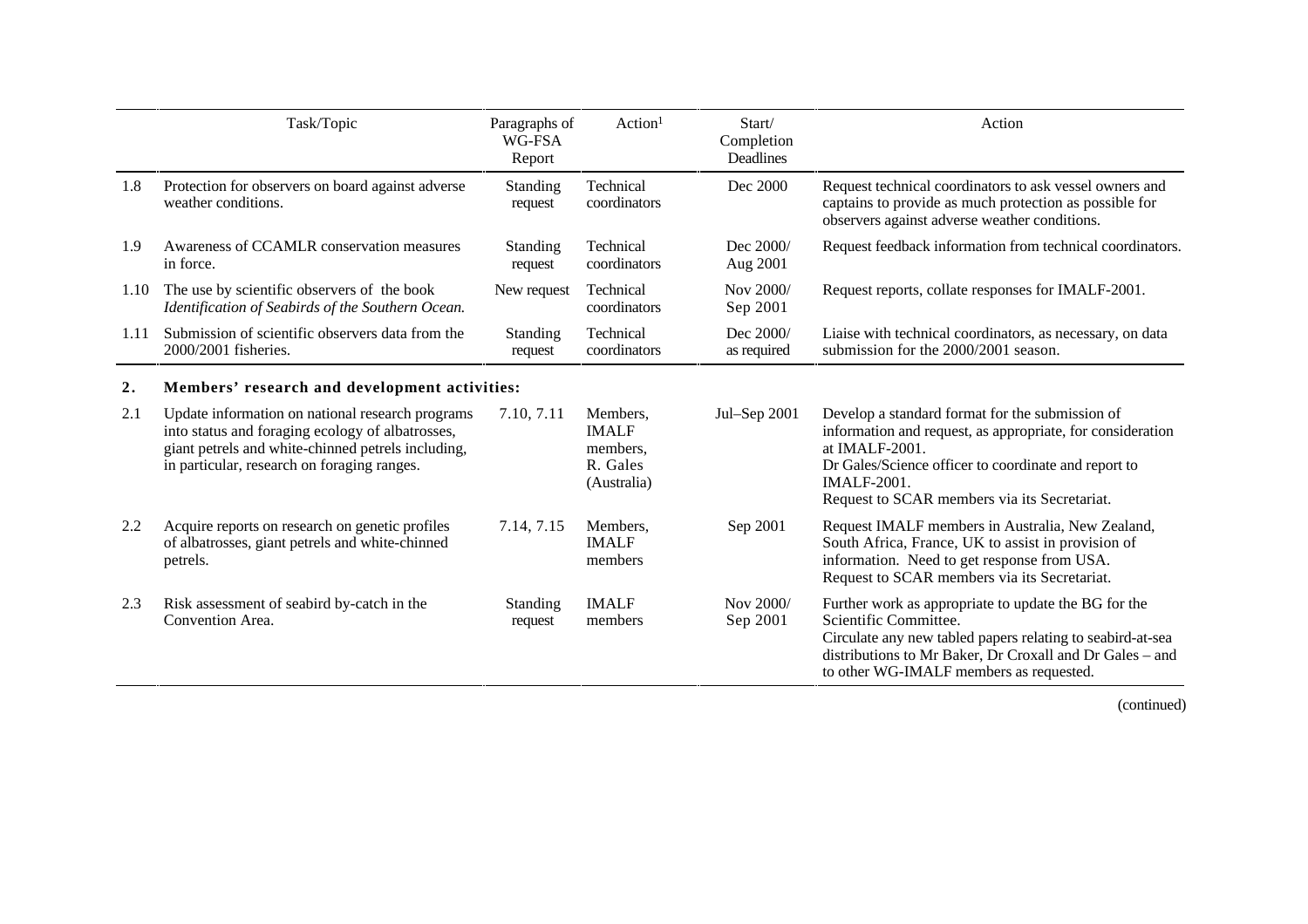|      | Task/Topic                                                                                                                          | Paragraphs of<br>WG-FSA<br>Report         | Action <sup>1</sup>                             | Start/<br>Completion<br>Deadlines | Action                                                                                |
|------|-------------------------------------------------------------------------------------------------------------------------------------|-------------------------------------------|-------------------------------------------------|-----------------------------------|---------------------------------------------------------------------------------------|
| 2.4  | Information on the development and use of<br>fisheries-related methods of the avoidance of<br>incidental mortality of seabirds.     | <b>Standing</b><br>request                | Members,<br><b>IMALF</b><br>members,            | Nov 2000/<br>Sep 2001             | Request information, collate responses for IMALF-2001.                                |
|      | In particular, information is sought on the<br>following:                                                                           |                                           | Technical<br>coordinators                       |                                   |                                                                                       |
|      | seabird capture rates in relation to artificial<br>$\bullet$<br>bait, snood line and mainline colour, bait<br>depth and sink rates; |                                           |                                                 |                                   |                                                                                       |
|      | optimum configuration of line-weighting<br>$\bullet$<br>regimes and equipment;                                                      |                                           |                                                 |                                   |                                                                                       |
|      | automated methods for adding and removing<br>$\bullet$<br>weights to and from the line;                                             |                                           |                                                 |                                   |                                                                                       |
|      | line-setting devices for autoline vessels; and<br>$\bullet$<br>underwater longline setting devices.<br>$\bullet$                    |                                           |                                                 |                                   |                                                                                       |
| 2.5  | Feasibility of using video recording of line-<br>hauling operations for observations on seabird<br>incidental catch.                | Standing<br>request (see<br>7.132, 7.133) | Technical<br>coordinators                       | Nov 2000/<br>Sep 2001             | Request reports, collate responses for IMALF-2001.<br>Circulate New Zealand document. |
| 2.6  | Tests of/experiences with paired streamer lines<br>and boom-and-bridle arrangements.                                                | 7.124, 7.139                              | USA; New<br>Zealand;<br>Members                 | Sep 2001                          | Report to IMALF 2001.                                                                 |
| 2.7  | Investigate light-level definition devices.                                                                                         | 7.141                                     | Members                                         | Sep 2001                          | Report to IMALF/FSA 2001.                                                             |
| 2.8  | Line-weighting experiments on autoliners.                                                                                           | $7.95 - 7.98$ ,<br>7.148                  | New Zealand;<br>other Members<br>as appropriate | Sep 2001                          | Report to IMALF 2001.                                                                 |
| 2.9  | Experiences with revised requirements for line<br>weighting for Spanish system vessels.                                             | 7.147                                     | Members                                         | Sep 2001                          | Report to IMALF 2001.                                                                 |
| 2.10 | Information/paper relevant to assessment of<br>appropriate seabird by-catch levels for longline<br>fisheries.                       | $7.21 - 7.23$                             | Members,<br>especially<br>attendees at IFF      | Sep 2001                          | Report to IMALF 2001.                                                                 |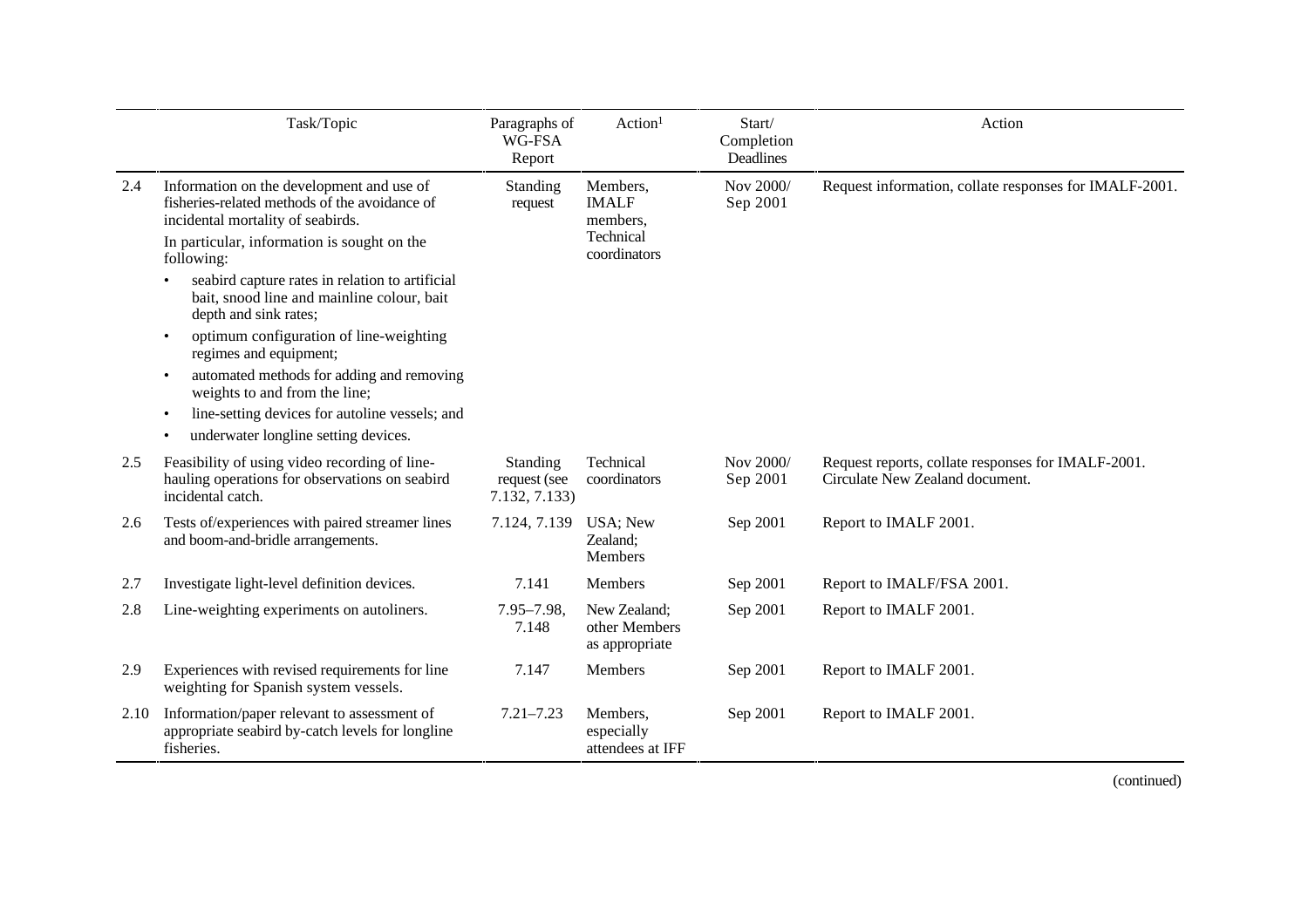|      | Task/Topic                                                                                                                                           | Paragraphs of<br>WG-FSA<br>Report          | Action <sup>1</sup>                                                       | Start/<br>Completion<br>Deadlines | Action                                                                                                                                                                                                                                                                                                                                                                                                                                                                                                                                 |
|------|------------------------------------------------------------------------------------------------------------------------------------------------------|--------------------------------------------|---------------------------------------------------------------------------|-----------------------------------|----------------------------------------------------------------------------------------------------------------------------------------------------------------------------------------------------------------------------------------------------------------------------------------------------------------------------------------------------------------------------------------------------------------------------------------------------------------------------------------------------------------------------------------|
|      | 2.11 Collation of demographic data on relevant<br>albatross and petrel species; transmission of<br>summary data to WG-EMM-2001.                      | <b>SC-CAMLR-</b><br>XIX, 4.14              | Members                                                                   | Complete by<br>30 June 2001       | Report to WG-EMM 2001                                                                                                                                                                                                                                                                                                                                                                                                                                                                                                                  |
| 2.12 | Relationship of IUU seabird by-catch rates to<br>sizes and trends of relevant populations;<br>additional monitoring requirements.                    | <b>SC-CAMLR-</b> Members<br>XIX, 4.29      |                                                                           | Sep 2001                          | Report to IMALF 2001                                                                                                                                                                                                                                                                                                                                                                                                                                                                                                                   |
| 3.   | Information from outside the Convention Area:                                                                                                        |                                            |                                                                           |                                   |                                                                                                                                                                                                                                                                                                                                                                                                                                                                                                                                        |
| 3.1  | Information on longline fishing effort in the<br>Southern Ocean to the north of the Convention<br>waters.                                            | Standing<br>request                        | Members,<br>non-Contracting<br>Parties,<br>international<br>organisations | Sep 2001                          | Request information intersessionally from those<br>Members known to be licensing fishing in areas adjacent<br>to CCAMLR (e.g. Argentina, Brazil, Chile, UK [in<br>respect of Falkland/Malvinas Islands and Tristan da<br>Cunhal, South Africa, Uruguay, New Zealand, Australia);<br>review situation at IMALF-2001.<br>Request information from other parties (Members and<br>Non-contracting Parties; international organisations)<br>known to be fishing, or collecting data on fishing in<br>areas adjacent to the Convention Area. |
| 3.2  | Information on incidental mortality outside the<br>Convention Area of seabirds breeding within the<br>area.                                          | Standing<br>request                        | <b>IMALF</b><br>members                                                   | Sep 2001                          | Repeat request to all IMALF members, especially to<br>those mentioned under item 3.1 above; review at IMALF<br>2001.                                                                                                                                                                                                                                                                                                                                                                                                                   |
| 3.3  | Implementation of provisions of Conservation<br>Measure 29/XVI in fisheries adjacent to the<br><b>CCAMLR Convention Area.</b>                        | Standing<br>request                        | Members,<br>non-Contracting<br>Parties, int.<br>organisations             | Sep 2001/<br>as required          | Request information on use/implementation of<br>provisions of Conservation Measure 29/XVI, as under<br>item 3.1 above; review responses at IMALF-2001.                                                                                                                                                                                                                                                                                                                                                                                 |
| 3.4  | Reports on effectiveness of use of mitigating<br>measures outside Convention Area.                                                                   | Standing<br>request                        | <b>IMALF</b><br>members                                                   | Sep 2001                          |                                                                                                                                                                                                                                                                                                                                                                                                                                                                                                                                        |
| 3.5  | Request information on the current requirements<br>for the use of measures to mitigate by-catch of<br>seabirds on Japanese longline fishing vessels. | 7.106 and<br><b>SC-CAMLR-</b><br>XIX, 4.35 |                                                                           | Sep 2001                          | Request information from Japan.                                                                                                                                                                                                                                                                                                                                                                                                                                                                                                        |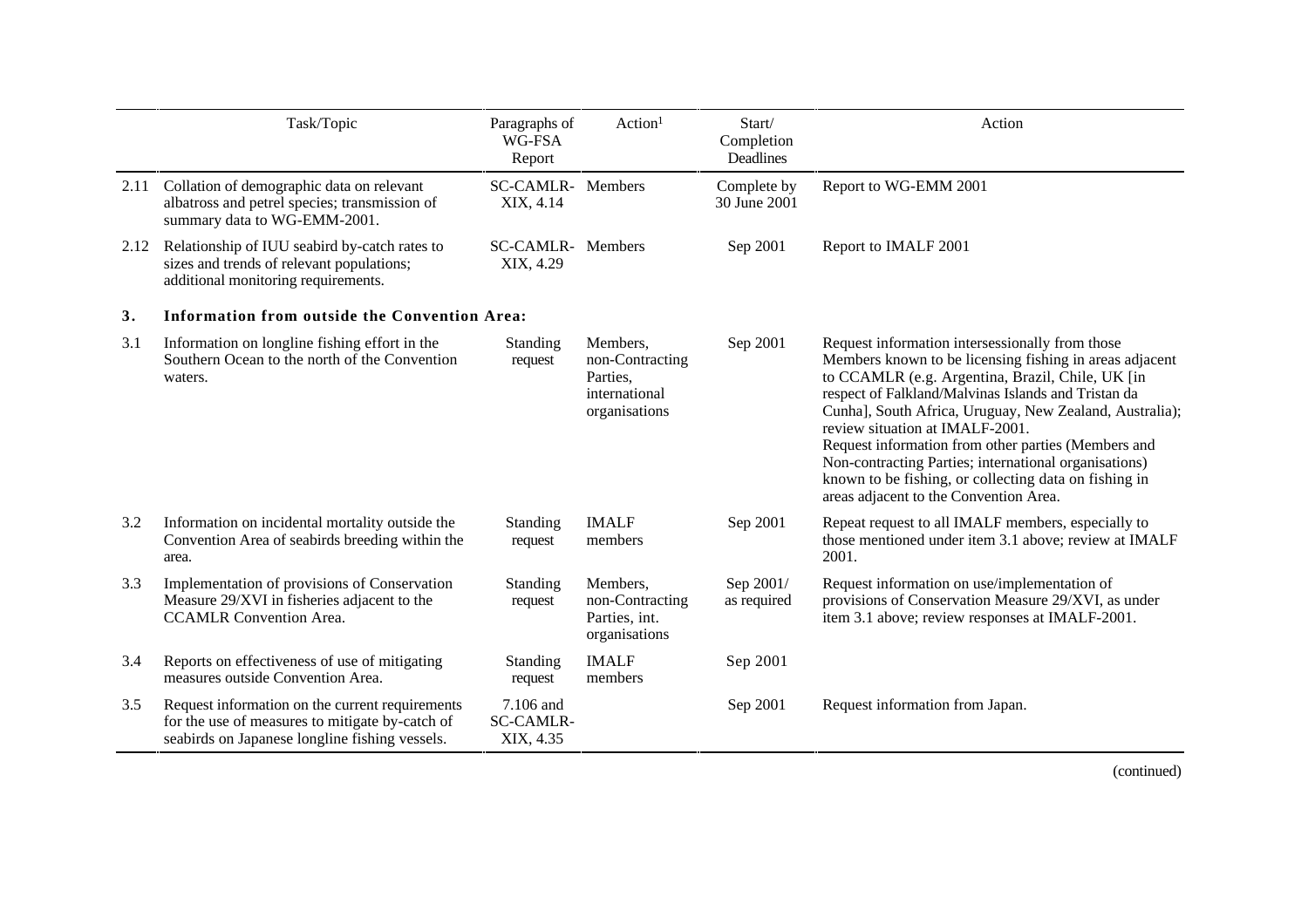|     | Task/Topic                                                                                        | Paragraphs of<br>WG-FSA<br>Report                                                              | Action <sup>1</sup>         | Start/<br>Completion<br>Deadlines | Action                                                                                                                                                                                                                     |  |  |  |  |
|-----|---------------------------------------------------------------------------------------------------|------------------------------------------------------------------------------------------------|-----------------------------|-----------------------------------|----------------------------------------------------------------------------------------------------------------------------------------------------------------------------------------------------------------------------|--|--|--|--|
| 4.  | Cooperation with international organisations:                                                     |                                                                                                |                             |                                   |                                                                                                                                                                                                                            |  |  |  |  |
| 4.1 | Participation at the 2001 meeting of CCSBT<br>ERSWG; invite CCSBT to attend WG-FSA.               | Standing<br>request                                                                            | <b>CCSBT</b><br>Secretariat | As required                       | Invite and nominate observers as decided by the Scientific<br>Committee.                                                                                                                                                   |  |  |  |  |
| 4.2 | Cooperation with ICCAT and IOTC on specific<br>issues regarding incidental mortality of seabirds. | Standing<br>request                                                                            | <b>CCAMLR</b><br>observers  | Sep 2001                          | Remind CCAMLR observers of desired feedback on<br><b>IMALF</b> matters.                                                                                                                                                    |  |  |  |  |
| 4.3 | Develop National Plan of Action in respect of<br>FAO IPOA-Seabirds.                               | 7.169                                                                                          | Members                     | Sep 2001/<br>as required          | Provide report on progress to IMALF for information and<br>consideration.                                                                                                                                                  |  |  |  |  |
| 4.4 | Albatross and petrel agreement under CMS.                                                         | 7.177                                                                                          | South Africa                | Mar-Apr 2001                      | Feedback to IMALF on outcome of forthcoming<br>meeting.                                                                                                                                                                    |  |  |  |  |
| 4.5 | International Fishers' Forum.                                                                     | 7.179-7.181                                                                                    | New Zealand                 | Jan 2001                          | Feedback to IMALF on outcome of meeting.                                                                                                                                                                                   |  |  |  |  |
| 4.6 | <b>IUCN</b> Red List: Seabirds.                                                                   | 7.16                                                                                           |                             | Jan 2001                          | Obtain BirdLife International (2000), circulate to IMALF<br>members and table for Scientific Committee 2001 results<br>of assessments of threatened and near-threatened albatross,<br>Macronectes and Procellaria species. |  |  |  |  |
| 5.  | Data acquisition and analysis:                                                                    |                                                                                                |                             |                                   |                                                                                                                                                                                                                            |  |  |  |  |
| 5.1 | Preliminary analyses of data from the current<br>fishing season.                                  | Standing<br>request                                                                            | Technical<br>coordinators   | Sep-Oct 2001                      | Standing request: summarise and analyse current year<br>data at a level adequate to undertake a preliminary<br>assessment at IMALF-2001.                                                                                   |  |  |  |  |
| 5.2 | Acquisition of EEZ data.                                                                          | Standing<br>request (see<br>7.45, 7.46<br>(see also<br><b>SC-CAMLR-</b><br>XIX, 4.21,<br>4.22) | France                      | Nov 2000/<br>Sep 2001             | Request France to submit reports and data logbooks<br>prepared by national observers for the current and past<br>fishing seasons.                                                                                          |  |  |  |  |
| 5.3 | Analysis of seabird incidental mortality data<br>for EEZ in Subareas 58.6/58.7.                   | Standing<br>request                                                                            | South Africa                | Nov 2000/<br>Sep 2001             | Request South Africa to undertake analysis and report to<br><b>IMALF-2001.</b>                                                                                                                                             |  |  |  |  |